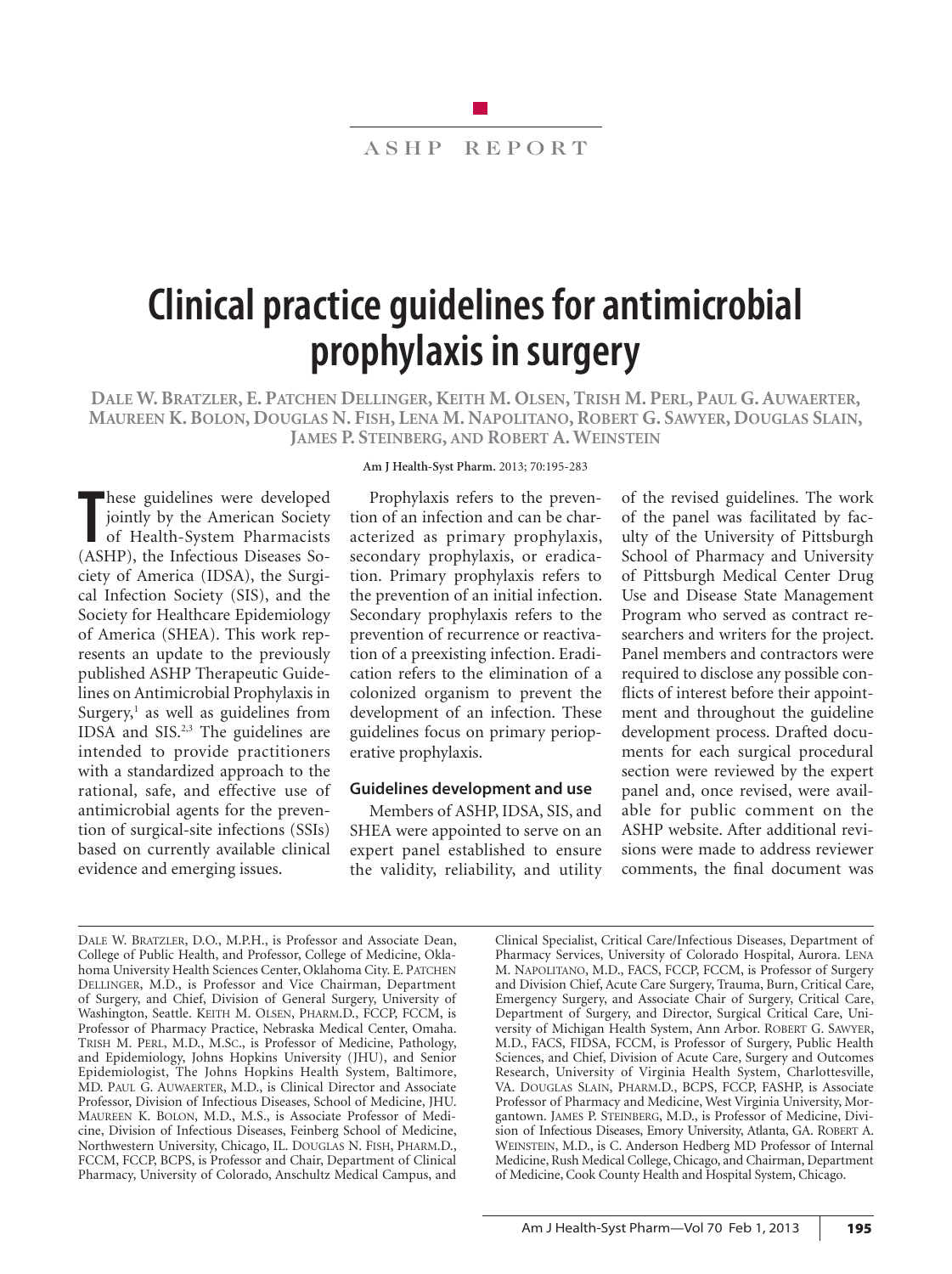approved by the expert panel and the boards of directors of the abovenamed organizations.

**Strength of evidence and grading of recommendations.** The primary literature from the previous ASHP Therapeutic Guidelines on Antimicrobial Prophylaxis in Surgery<sup>1</sup> was reviewed together with the primary literature published between the date of the previous guidelines, 1999, and June 2010, identified by searches of MEDLINE, EMBASE, and the Cochrane Database of Systematic Reviews. Particular attention was paid to study design, with greatest credence given to randomized, controlled, double-blind studies. There is a limited number of adequately powered randomized controlled trials evaluating the efficacy of antimicrobial prophylaxis in surgical procedures. Guidelines development included consideration of the following characteristics: validity, reliability, clinical applicability, flexibility, clarity, and a multidisciplinary nature as consistent with ASHP's philosophy on therapeutic guidelines.4 The limitations of the evidence base are noted within each individual procedure section of the guidelines. Published guidelines with recommendations by experts in a procedure area (e.g., American College of Obstetricians and Gynecologists [ACOG]) and noted general guidelines (e.g., Centers for Disease Control and Prevention [CDC], Scottish Intercollegiate Guidelines Network, *Medical Letter*, SIS, SHEA/IDSA) were also considered.2,3,5-11

Recommendations for the use of antimicrobial prophylaxis are graded according to the strength of evidence available. The strength of evidence represents only support for or against prophylaxis and does not apply to the antimicrobial agent, dose, or dosage regimen. Studies supporting the recommendations for the use of antimicrobial therapy were classified as follows:

- • Level I (evidence from large, wellconducted, randomized, controlled clinical trials or a meta-analysis),
- Level II (evidence from small, wellconducted, randomized, controlled clinical trials),
- Level III (evidence from wellconducted cohort studies),
- Level IV (evidence from wellconducted case–control studies),
- Level V (evidence from uncontrolled studies that were not well conducted),
- Level VI (conflicting evidence that tends to favor the recommendation), or
- Level VII (expert opinion or data extrapolated from evidence for general principles and other procedures).

This system has been used by the Agency for Healthcare Research and Quality, and ASHP, IDSA, SIS, and SHEA support it as an acceptable method for organizing strength of evidence for a variety of therapeutic or diagnostic recommendations.4 Each recommendation was categorized according to the strength of evidence that supports the use or nonuse of antimicrobial prophylaxis as category A (levels I–III), category B (levels IV–VI), or category C (level VII).

When higher-level data are not available, a category C recommendation represents a consensus of expert panel members based on their clinical experience, extrapolation from other procedures with similar microbial or other clinical features, and available published literature. In these cases, the expert panel also extrapolated general principles and evidence from other procedures. Some recommendations include alternative approaches in situations in which panel member opinions were divided.

A major limitation of the available literature on antimicrobial prophylaxis is the difficulty in establishing significant differences in efficacy between prophylactic antimicrobial agents and controls (including placebo, no treatment, or other antimicrobial agents) due to study design and low SSI rates for most procedures. A small sample size increases the likelihood of a Type II error; therefore, there may be no apparent difference between the antimicrobial agent and placebo when in fact the antimicrobial has a beneficial effect.<sup>12</sup> A valid

The following individuals are acknowledged for their significant contributions to this manuscript: Sandra I. Berríos-Torres, M.D.; Rachel Bongiorno-Karcher, Pharm.D.; Colleen M. Culley, Pharm.D., BCPS; Susan R. Dombrowski, M.S., B.S.Pharm.; and Susan J. Skledar, B.S.Pharm., M.P.H., FASHP.

Financial support provided by Emory University, Johns Hopkins University, Northwestern University, Rush University, University of Colorado, University of Michigan, University of Oklahoma, University of Nebraska, University of Virginia, University of Washington, and West Virginia University.

Dr. Bratzler is a consultant for Telligen; Dr. Dellinger has received honoraria for participation on advisory boards and consultation for Merck, Baxter, Ortho-McNeil, Targanta, Schering-Plough, WebEx, Astellas, Durata, Pfizer, Applied Medical, Rib-X, 3M, the American Hospital Association, Premier Inc., Oklahoma Foundation for Medical Quality, and the Hospital Association of New York State; Dr. Perl serves on the advisory boards of Hospira and Pfizer and has received

a grant from Merck; Dr. Auwaerter serves on the advisory panel of Genentech; Dr. Fish serves on the advisory board and speakers' bureau of Merck; and Dr. Sawyer serves as a consultant for Pfizer, Merck, Wyeth, 3M, and Ethicon and has received an R01 grant from the National Institute of General Medical Sciences and a T32 grant from the National Institute of Allergy and Infectious Diseases. Drs. Bolon, Napolitano, Olsen, Steinberg, Slain, and Weinstein have declared no potential conflicts of interest.

The bibliographic citation for this article is as follows: Bratzler DW, Dellinger EP, Olsen KM et al. Clinical practice guidelines for antimicrobial prophylaxis in surgery. *Am J Health-Syst Pharm.* 2013; 70:195-283.

Copyright © 2013, American Society of Health-System Pharmacists, Inc. All rights reserved. 1079-2082/13/0201-0195\$06.00. DOI 10.2146/ajhp120568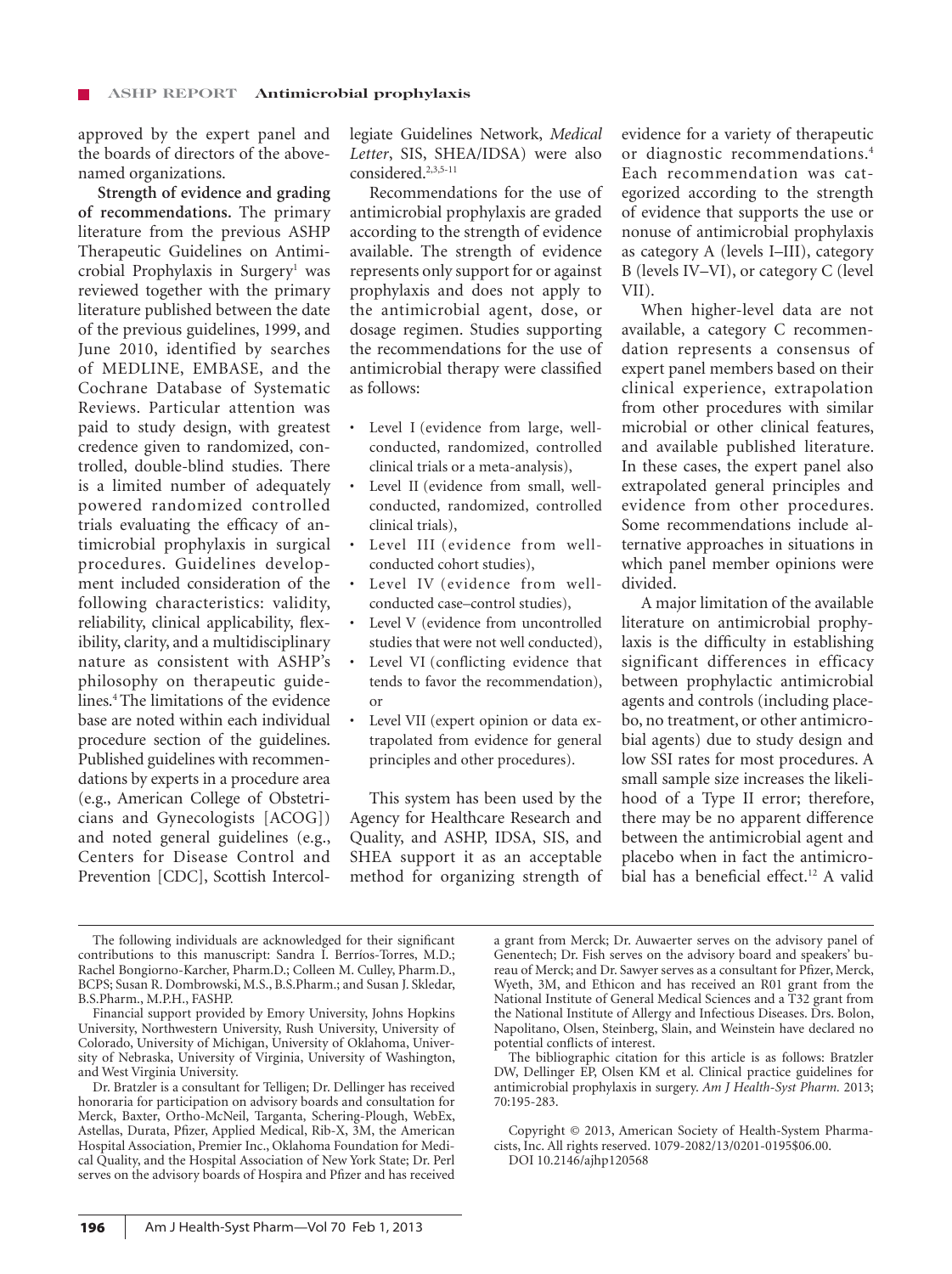study is placebo controlled and randomized with a sufficient sample in each group to avoid a Type II error. Of note, prophylaxis is recommended in some cases due to the severity of complications of postoperative infection (e.g., an infected device that is not easily removable) necessitating precautionary measures despite the lack of statistical support.

**Summary of key updates.** These guidelines reflect substantial changes from the guidelines published in 1999.<sup>1</sup> Highlights of those changes are outlined here.

*Preoperative-dose timing.* The optimal time for administration of preoperative doses is within 60 minutes before surgical incision. This is a more-specific time frame than the previously recommended time, which was "at induction of anesthesia." Some agents, such as fluoroquinolones and vancomycin, require administration over one to two hours; therefore, the administration of these agents should begin within 120 minutes before surgical incision.

*Selection and dosing.* Information is included regarding the approach to weight-based dosing in obese patients and the need for repeat doses during prolonged procedures.<sup>13-18</sup> Obesity has been linked to an increased risk for SSI. The pharmacokinetics of drugs may be altered in obese patients, so dosage adjustments based on body weight may be warranted in these patients. For all patients, intraoperative redosing is needed to ensure adequate serum and tissue concentrations of the antimicrobial if the duration of the procedure exceeds two half-lives of the drug or there is excessive blood loss during the procedure (Table 1). Recommendations for selection of antimicrobial agents for specific surgical procedures and alternative agents (e.g., for patients with allergies to  $\beta$ -lactam antimicrobials) are provided in Table 2.

*Duration of prophylaxis.* New recommendations for a shortened post-

|                          |                                                 | Recommended Doses and Redosing Intervals for Commonly Used Antimicrobials for Surgical Prophylaxis |                                          |                                                      |
|--------------------------|-------------------------------------------------|----------------------------------------------------------------------------------------------------|------------------------------------------|------------------------------------------------------|
|                          |                                                 | Recommended Dose                                                                                   | With Normal Renal<br>Half-life in Adults | Interval (From Initiation of<br>Recommended Redosing |
| Antimicrobial            | <b>Adults<sup>a</sup></b>                       | <b>Pediatrics</b> <sup>b</sup>                                                                     | Function, hr <sup>19</sup>               | Preoperative Dose), hr                               |
| Ampicillin-sulbactam     | 3 g                                             | 50 mg/kg of the ampicillin                                                                         | $0.8 - 1.3$                              | $\mathbf 2$                                          |
|                          | $\frac{1}{2}$<br>(ampicillin 2 g/sulbactam      | component                                                                                          |                                          |                                                      |
| Ampicillin               | 2 g                                             | 50 mg/kg                                                                                           | $1 - 1.9$                                | $\sim$                                               |
| Aztreonam                | $\overline{2}$ g                                | 30 mg/kg                                                                                           | $1.3 - 2.4$                              | 4                                                    |
| Cefazolin                | 20 kg<br>2 g, 3 g for pts weighing $\geq$ 1     | 30 mg/kg                                                                                           | $1.2 - 2.2$                              | 4                                                    |
| Cefuroxime               | 1.5g                                            | 50 mg/kg                                                                                           | $1 - 2$                                  | 4                                                    |
| Cefotaxime               | ັດ                                              | 50 mg/kg                                                                                           | $0.9 - 1.7$                              | 3                                                    |
| Cefoxitin                | $\overline{2}$ g                                | 40 mg/kg                                                                                           | $0.7 - 1.1$                              | $\sim$                                               |
| Cefotetan                | $\overline{Q}$                                  | 40 mg/kg                                                                                           | $2.8 - 4.6$                              | ৩                                                    |
| Ceftriaxone              | $2g^e$                                          | 50-75 mg/kg                                                                                        | $5.4 - 10.9$                             | ≸                                                    |
| iprofloxacin'            | 400 mg                                          | 10 mg/kg                                                                                           | $3 - 7$                                  | ⋚                                                    |
| lindamycin               | 900 mg                                          | 10 mg/kg                                                                                           | $2 - 4$                                  | $\circ$                                              |
| Ertapenem                | $\overline{0}$                                  | 15 mg/kg                                                                                           | $3 - 5$                                  | ≨                                                    |
| luconazole               | 400 mg                                          | 6 mg/kg                                                                                            | 30                                       | ≸                                                    |
| Gentamicin <sup>9</sup>  | 5 mg/kg based on dosing weight<br>(single dose) | 2.5 mg/kg based on dosing weight                                                                   | $2 - 3$                                  | ≸                                                    |
| evofloxacin <sup>f</sup> | 500 mg                                          | 10 mg/kg                                                                                           | $6 - 8$                                  | ≸                                                    |
| Metronidazole            | 500 mg                                          | 15 mg/kg                                                                                           | $6 - 8$                                  | ≸                                                    |
|                          |                                                 | Neonates weighing <1200 g should                                                                   |                                          |                                                      |
|                          |                                                 | receive a single 7.5-mg/kg dose                                                                    |                                          |                                                      |
|                          |                                                 |                                                                                                    |                                          | Continued on next nage                               |

#### **ASHP Report Antimicrobial prophylaxis**

*Continued on next page* hnd yv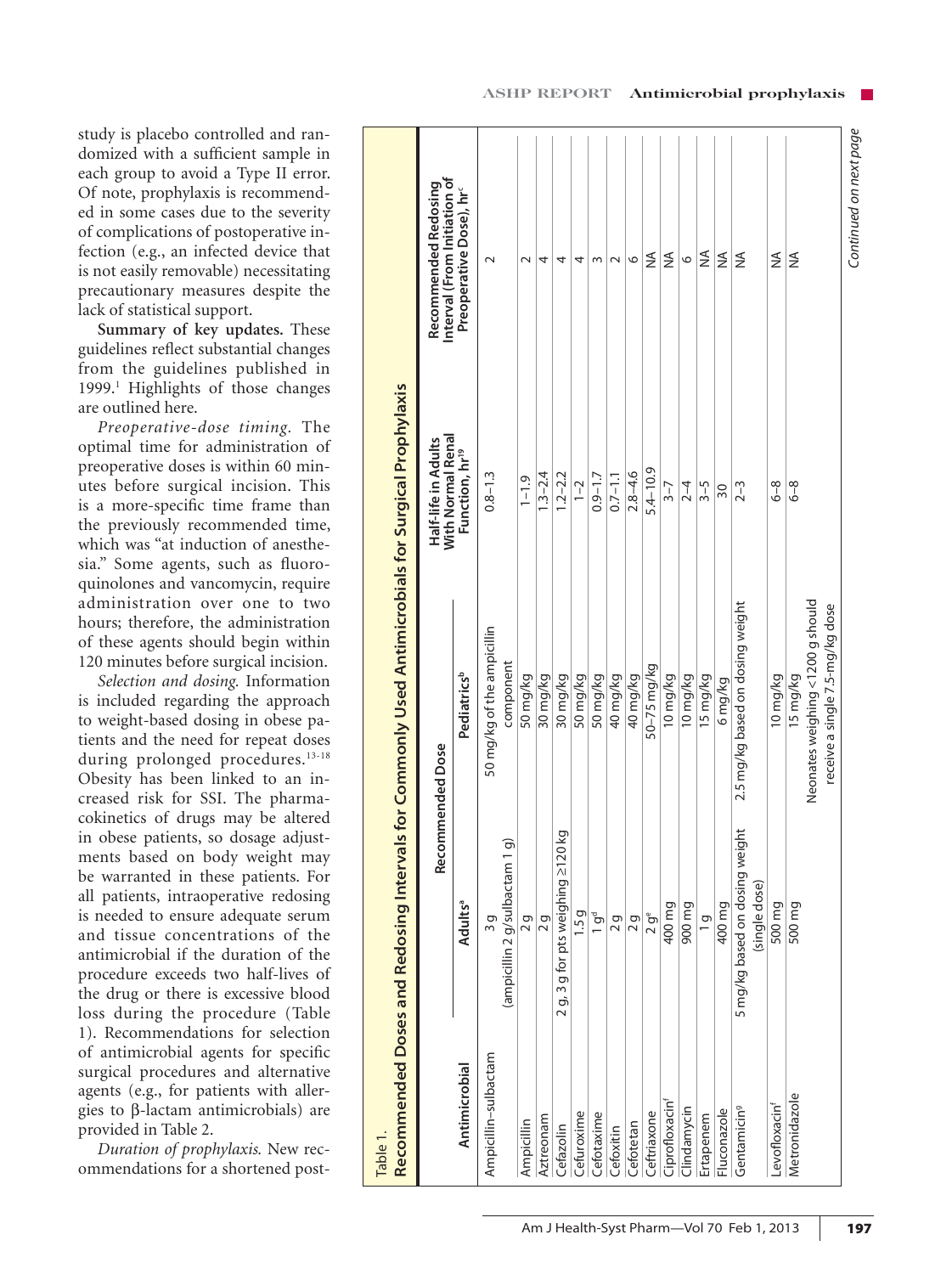| Table 1 (continued)     |                           |                                                                                                               |                                          |                                                      |
|-------------------------|---------------------------|---------------------------------------------------------------------------------------------------------------|------------------------------------------|------------------------------------------------------|
|                         |                           | Recommended Dose                                                                                              | With Normal Renal<br>Half-life in Adults | Interval (From Initiation of<br>Recommended Redosing |
| Antimicrobial           | <b>Adults<sup>a</sup></b> | <b>Pediatrics<sup>b</sup></b>                                                                                 | Function, hr <sup>19</sup>               | Preoperative Dose), hr                               |
| Moxifloxacin            | 400 mg                    | 10 mg/kg                                                                                                      | $8 - 15$                                 | ≸                                                    |
| Piperacillin-tazobactam | 3.375g                    | Infants 2-9 mo: 80 mg/kg of the                                                                               | $0.7 - 1.2$                              |                                                      |
|                         |                           | piperacillin component                                                                                        |                                          |                                                      |
|                         |                           | Children >9 mo and <40 kg:                                                                                    |                                          |                                                      |
|                         |                           | 100 mg/kg of the piperacillin                                                                                 |                                          |                                                      |
|                         |                           | component                                                                                                     |                                          |                                                      |
| Vancomycin              | 15 mg/kg                  | 15 mg/kg                                                                                                      | $4 - 8$                                  | ≸                                                    |
|                         |                           | Oral antibiotics for colorectal surgery prophylaxis (used in conjunction with a mechanical bowel preparation) |                                          |                                                      |
| Erythromycin base       | $\frac{1}{2}$             | 20 mg/kg                                                                                                      | $0.8 - 3$                                | $\frac{1}{2}$                                        |
| Metronidazole           | $\overline{0}$            | 15 mg/kg                                                                                                      | $6 - 10$                                 | ≸                                                    |
| Neomycin                | $\overline{a}$            | 15 mg/kg                                                                                                      | 2-3 (3% absorbed under normal            | ≸                                                    |
|                         |                           |                                                                                                               | gastrointestinal conditions)             |                                                      |

For antimicrobials with a short half-life (e.g., cefaxolin, cefoxitin) used before long procedures, redosing in the operating room is recommended at an interval of approximately two times the half-life of the agent in pati with normal renal function. Recommended redosing intervals marked as "not applicable" (NA) are based on typical case length; for unusually long procedures, redosing may be needed.<br>"Although FDA-approved package insert labe

"Although FDA-approved package insert labeling indicates 1 g," experts recommend 2 g for obese patients.<br>"When used as a single dose in combination with metronidazole for colorectal procedures.

use of these agents for single-dose prophylaxis is generally safe. fWhile fluoroquinolones have been associated with an increased risk of tendinitis/tendon rupture in all ages, use of these agents for single-dose prophylaxis is generally safe. While fluoroquinolones have been associated with an increased risk of tendinitis/tendon rupture in all ages,

PIn gentamicin for surgical antibiotic prophylaxis should be limited to a single dose given preoperatively. Dosing is based on the patient's actual body weight. If the patient's actual weight is more than 20% above weight. If the patient's actual weight is more than 20% above on the patient's actual body is based  $^{9}$ In general, gentamicin for surgical antibiotic prophylaxis should be limited to a single dose given preoperatively. Dosing<br>ideal body weight (IBW), the dosing weight (DW) can be determined as follows: DW = IBW + 0.4( ideal body weight (IBW), the dosing weight (DW) can be determined as follows: DW = IBW + 0.4(actual weight – IBW).

operative course of antimicrobials involving a single dose or continuation for less than 24 hours are provided. Further clarity on the lack of need for postoperative antimicrobial prophylaxis based on the presence of indwelling drains and intravascular catheters is included.

*Common principles.* A section addressing concepts that apply to all types of surgical procedures has been added. Expanded and new recommendations are provided for plastic, urology, cardiac, and thoracic procedures, as well as clarity on prophylaxis when implantable devices are inserted. The latest information on the use of mupirocin and on the role of vancomycin in surgical prophylaxis is summarized in these updated guidelines.

**Application of guidelines to clinical practice.** Recommendations are provided for adult (age 19 years or older) and pediatric (age 1–18 years) patients. These guidelines do not specifically address newborn (premature and full-term) infants. While the guidelines do not address all concerns for patients with renal or hepatic dysfunction, antimicrobial prophylaxis often does not need to be modified for these patients when given as a single preoperative dose before surgical incision.

The recommendations herein may not be appropriate for use in all clinical situations. Decisions to follow these recommendations must be based on the judgment of the clinician and consideration of individual patient circumstances and available resources.

These guidelines reflect current knowledge of antimicrobial prophylaxis in surgery. Given the dynamic nature of scientific information and technology, periodic review, updating, and revisions are to be expected.

**Special patient populations.** *Pediatric patients.* Pediatric patients undergo a number of procedures similar to adults that may warrant antimicrobial prophylaxis. Although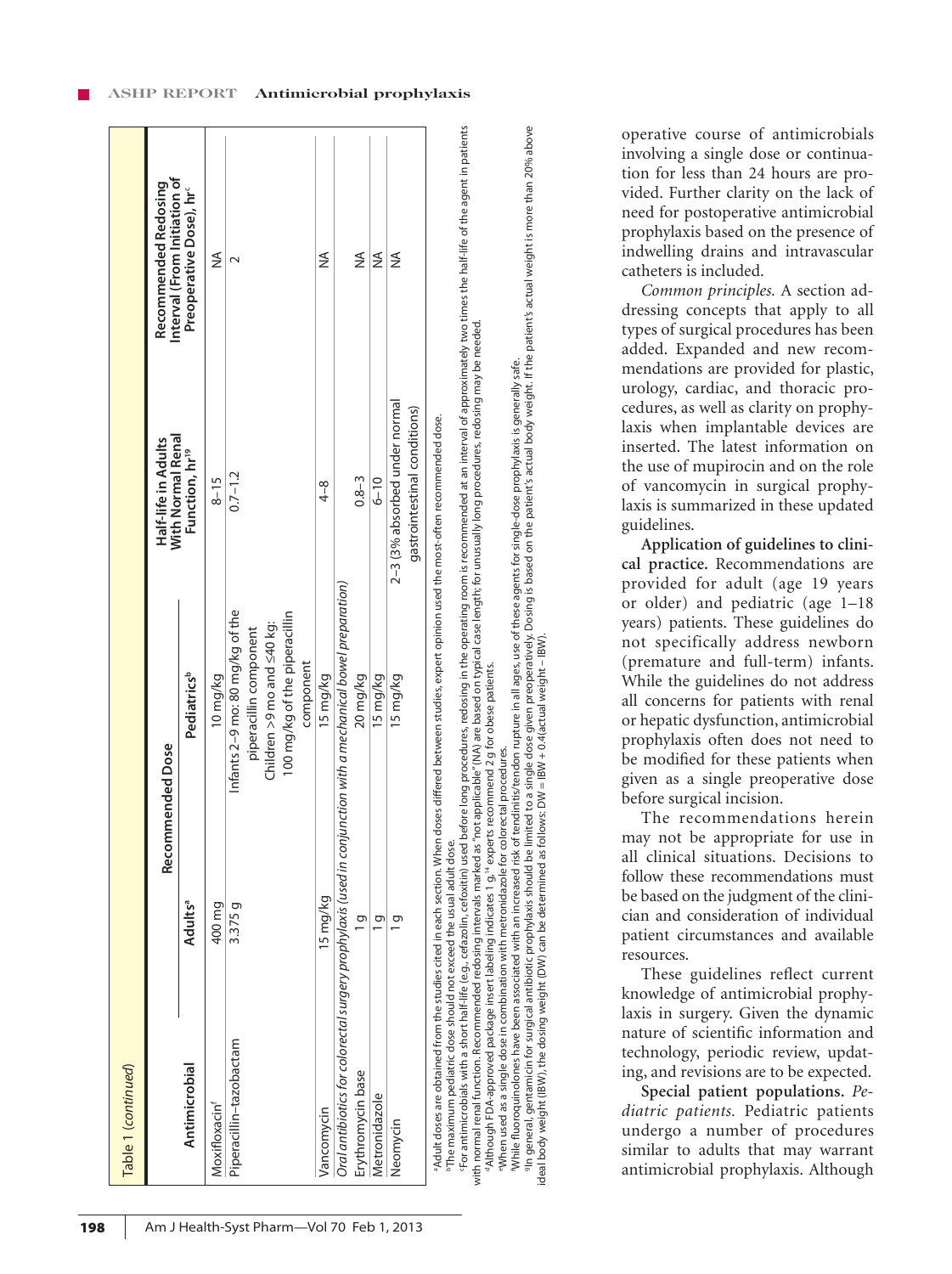| Type of Procedure                                                                                                         | Recommended Agents <sup>a,b</sup>                                                               | Alternative Agents in Pts With<br><b>B-Lactam Allergy</b>                                                                                                                                        | Strength of<br>Evidence <sup>c</sup> |
|---------------------------------------------------------------------------------------------------------------------------|-------------------------------------------------------------------------------------------------|--------------------------------------------------------------------------------------------------------------------------------------------------------------------------------------------------|--------------------------------------|
| Cardiac                                                                                                                   |                                                                                                 |                                                                                                                                                                                                  |                                      |
| Coronary artery bypass                                                                                                    | Cefazolin, cefuroxime                                                                           | Clindamycin, <sup>d</sup> vancomycin <sup>d</sup>                                                                                                                                                | $\prec$                              |
| Cardiac device insertion procedures (e.g., pacemaker<br>implantation)                                                     | Cefazolin, cefuroxime                                                                           | Clindamycin, vancomycin                                                                                                                                                                          | $\prec$                              |
| Ventricular assist devices                                                                                                | Cefazolin, cefuroxime                                                                           | Clindamycin, vancomycin                                                                                                                                                                          | U                                    |
| Thoracic                                                                                                                  |                                                                                                 |                                                                                                                                                                                                  |                                      |
| Noncardiac procedures, including lobectomy,                                                                               | Cefazolin, ampicillin-sulbactam                                                                 | Clindamycin, <sup>d</sup> vancomycin <sup>d</sup>                                                                                                                                                | ⋖                                    |
| pneumonectomy, lung resection, and thoracotomy<br>Video-assisted thoracoscopic surgery                                    | Cefazolin, ampicillin-sulbactam                                                                 | Clindamycin, dvancomycin <sup>d</sup>                                                                                                                                                            | U                                    |
| Gastroduodenal <sup>e</sup>                                                                                               |                                                                                                 |                                                                                                                                                                                                  |                                      |
| Procedures involving entry into lumen of gastrointestinal<br>tract (bariatric, pancreaticoduodenectomy <sup>f</sup> )     | Cefazolin                                                                                       | aminoglycoside <sup>9</sup> or aztreonam or<br>Clindamycin or vancomycin +<br>fluoroquinolone <sup>h-j</sup>                                                                                     | ⋖                                    |
| (antireflux, highly selective vagotomy) for high-risk<br>Procedures without entry into gastrointestinal tract<br>patients | Cefazolin                                                                                       | aminoglycoside <sup>9</sup> or aztreonam or<br>Clindamycin or vancomycin +<br>fluoroquinolone <sup>h-j</sup>                                                                                     | ⋖                                    |
| Open procedure<br>Biliary tract                                                                                           | Cefazolin, cefoxitin, cefotetan, ceftriaxone, <sup>k</sup>                                      | Clindamycin or vancomycin +                                                                                                                                                                      | ⋖                                    |
|                                                                                                                           | ampicillin-sulbactam <sup>h</sup>                                                               | Metronidazole + aminoglycoside <sup>9</sup> or<br>aminoglycoside <sup>9</sup> or aztreonam or<br>fluoroquinolone <sup>h-j</sup><br>fluoroquinolone <sup>h-j</sup>                                |                                      |
| Laparoscopic procedure                                                                                                    |                                                                                                 |                                                                                                                                                                                                  |                                      |
| Elective, low-risk                                                                                                        | None                                                                                            | None                                                                                                                                                                                             | ⋖                                    |
| Elective, high-risk                                                                                                       | Cefazolin, cefoxitin, cefotetan, ceftriaxone, <sup>k</sup><br>ampicillin-sulbactam <sup>h</sup> | Metronidazole + aminoglycoside <sup>9</sup> or<br>aminoglycoside <sup>9</sup> or aztreonam or<br>Clindamycin or vancomycin +<br>fluoroquinolone <sup>h-j</sup><br>fluoroquinolone <sup>h-j</sup> | ⋖                                    |
| Appendectomy for uncomplicated appendicitis                                                                               | Cefoxitin, cefotetan, cefazolin + metronidazole                                                 | Metronidazole + aminoglycoside <sup>9</sup> or<br>aztreonam or fluoroquinolone <sup>h-j</sup><br>Clindamycin + aminoglycoside <sup>9</sup> or<br>fluoroquinolone <sup>h-j</sup>                  | ⋖                                    |
| Nonobstructed<br>Small intestine                                                                                          | Cefazolin                                                                                       | aztreonam or fluoroquinolone <sup>r-j</sup><br>Clindamycin + aminoglycoside <sup>9</sup> or                                                                                                      | U                                    |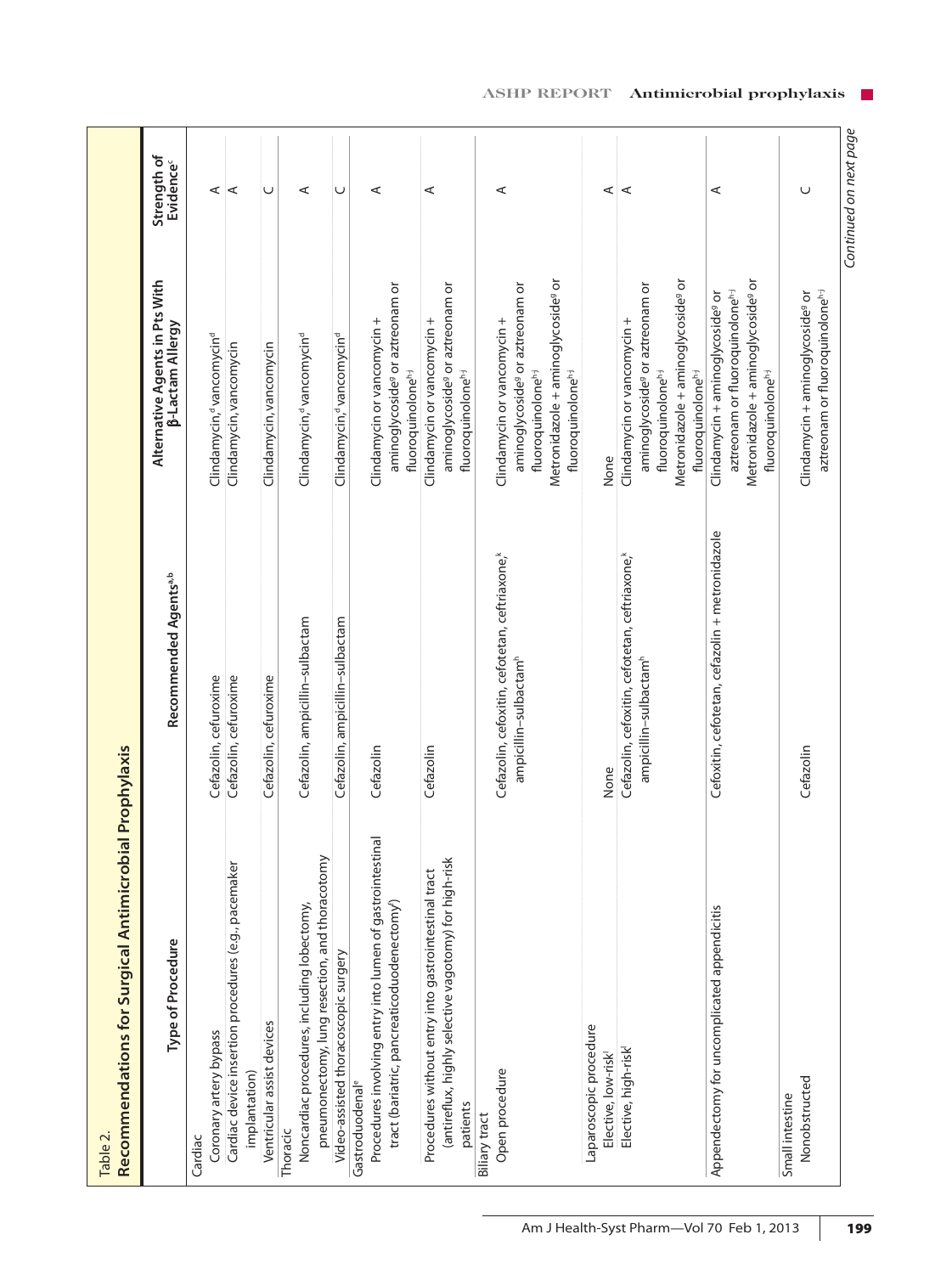| Type of Procedure                                                                                                     | Recommended Agents <sup>a,b</sup>                                                                                                                                                                                                                                                                                                         | Alternative Agents in Pts With<br><b>B-Lactam Allergy</b>                                                                                                                                        | Strength of<br>Evidence <sup>c</sup> |
|-----------------------------------------------------------------------------------------------------------------------|-------------------------------------------------------------------------------------------------------------------------------------------------------------------------------------------------------------------------------------------------------------------------------------------------------------------------------------------|--------------------------------------------------------------------------------------------------------------------------------------------------------------------------------------------------|--------------------------------------|
| Obstructed                                                                                                            | Cefazolin + metronidazole, cefoxitin, cefotetan                                                                                                                                                                                                                                                                                           | Metronidazole + aminoglycoside <sup>9</sup> or<br>fluoroquinolone <sup>h-j</sup>                                                                                                                 | U                                    |
| Hernia repair (hernioplasty and herniorrhaphy)                                                                        | Cefazolin                                                                                                                                                                                                                                                                                                                                 | Clindamycin, vancomycin                                                                                                                                                                          | $\prec$                              |
| Colorectal <sup>m</sup>                                                                                               | Cefazolin + metronidazole, cefoxitin, cefotetan,<br>ampicillin-sulbactam," ceftriaxone +<br>metronidazole," ertapenem                                                                                                                                                                                                                     | metronidazole + aminoglycoside <sup>9</sup> or<br>aztreonam or fluoroquinolone <sup>h-j</sup> ,<br>Clindamycin + aminoglycoside <sup>9</sup> or<br>fluoroquinolone <sup>h-j</sup>                | $\prec$                              |
| Head and neck<br>Clean                                                                                                | None                                                                                                                                                                                                                                                                                                                                      | None                                                                                                                                                                                             |                                      |
| Clean with placement of prosthesis (excludes tympanostomy<br>tubes)                                                   | Cefazolin, cefuroxime                                                                                                                                                                                                                                                                                                                     | Clindamycin <sup>d</sup>                                                                                                                                                                         | ں ہ                                  |
| Clean-contaminated cancer surgery                                                                                     | Cefazolin + metronidazole, cefuroxime +<br>metronidazole, ampicillin-sulbactam                                                                                                                                                                                                                                                            | Clindamycin <sup>d</sup>                                                                                                                                                                         | ⋖                                    |
| tonsillectomy and functional endoscopic sinus procedures<br>Other clean-contaminated procedures with the exception of | Cefazolin + metronidazole, cefuroxime +<br>metronidazole, ampicillin-sulbactam                                                                                                                                                                                                                                                            | Clindamycin <sup>d</sup>                                                                                                                                                                         | B                                    |
| Elective craniotomy and cerebrospinal fluid-shunting<br>procedures<br>Neurosurgery                                    | Cefazolin                                                                                                                                                                                                                                                                                                                                 | Clindamycin, <sup>d</sup> vancomycin <sup>d</sup>                                                                                                                                                | ⋖                                    |
| Implantation of intrathecal pumps                                                                                     | Cefazolin                                                                                                                                                                                                                                                                                                                                 | Clindamycin, dvancomycin <sup>d</sup>                                                                                                                                                            | U                                    |
| Cesarean delivery                                                                                                     | Cefazolin                                                                                                                                                                                                                                                                                                                                 | Clindamycin + aminoglycoside <sup>9</sup>                                                                                                                                                        | $\prec$                              |
| Hysterectomy (vaginal or abdominal)                                                                                   | Cefazolin, cefotetan, cefoxitin, ampicillin-<br>sulbactam <sup>h</sup>                                                                                                                                                                                                                                                                    | Metronidazole + aminoglycoside <sup>9</sup> or<br>aminoglycoside <sup>9</sup> or aztreonam or<br>Clindamycin or vancomycin +<br>fluoroquinolone <sup>h-j</sup><br>fluoroquinolone <sup>h-j</sup> | $\prec$                              |
| Ophthalmic                                                                                                            | or cefuroxime 1 mg at the end of procedure is<br>Addition of cefazolin 100 mg by subconjunctival<br>(gatifloxacin or moxifloxacin) given as 1 drop<br>injection or intracameral cefazolin 1-2.5 mg<br>fourth-generation topical fluoroquinolones<br>Topical neomycin-polymyxin B-gramicidin or<br>every 5-15 min for 5 doses°<br>optional | None                                                                                                                                                                                             | $\mathbf{\Omega}$                    |
| Orthopedic                                                                                                            |                                                                                                                                                                                                                                                                                                                                           |                                                                                                                                                                                                  |                                      |
| Clean operations involving hand, knee, or foot and not<br>involving implantation of foreign materials                 | None                                                                                                                                                                                                                                                                                                                                      | None                                                                                                                                                                                             | $\cup$                               |
| Spinal procedures with and without instrumentation                                                                    | Cefazolin                                                                                                                                                                                                                                                                                                                                 | Clindamycin, <sup>d</sup> vancomycin <sup>d</sup>                                                                                                                                                | ⋖                                    |

## **ASHP Report Antimicrobial prophylaxis**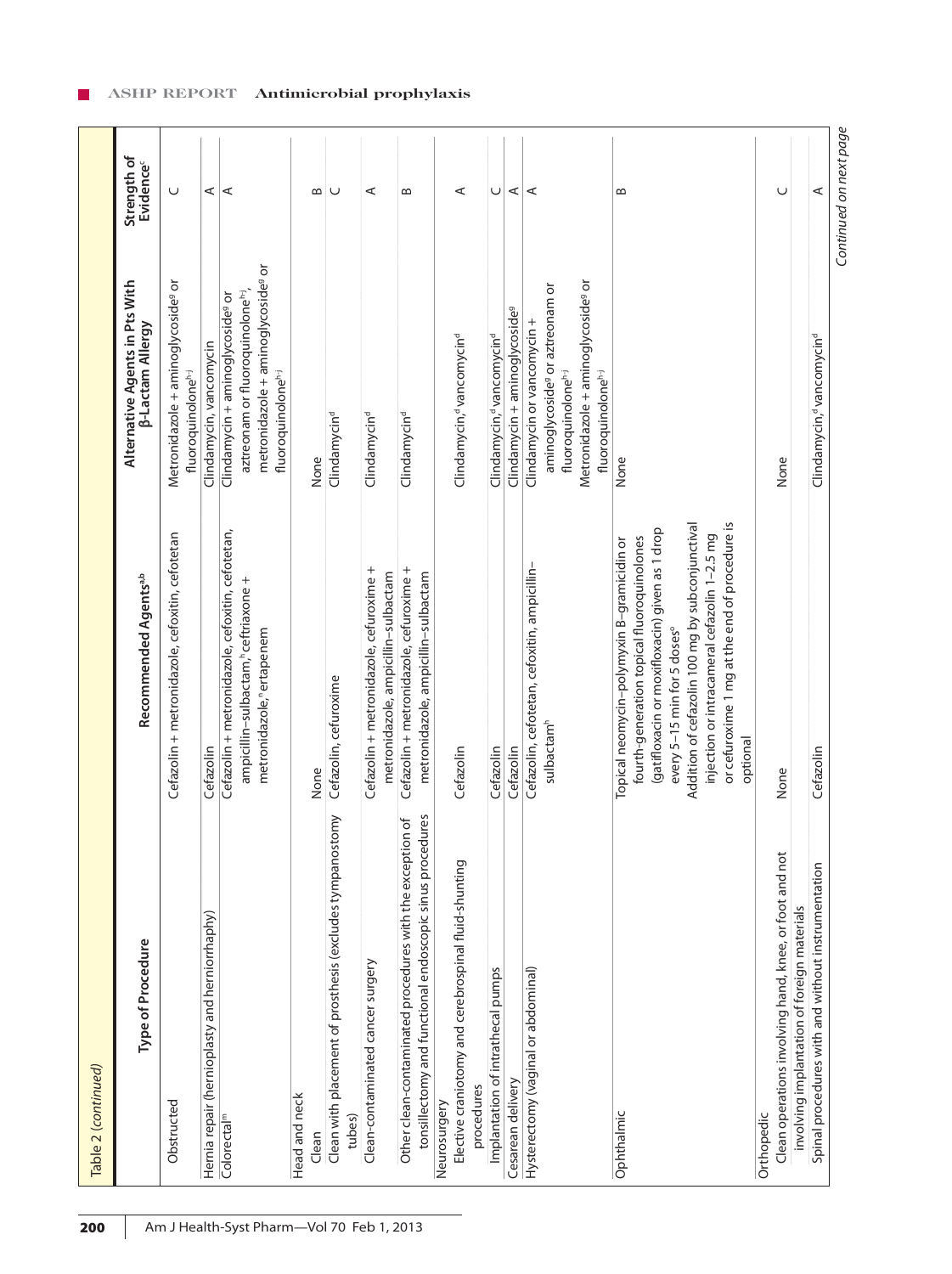| Table 2 (continued)                                                               |                                                                                                                                                           |                                                                                                              |                                       |
|-----------------------------------------------------------------------------------|-----------------------------------------------------------------------------------------------------------------------------------------------------------|--------------------------------------------------------------------------------------------------------------|---------------------------------------|
| Type of Procedure                                                                 | Recommended Agents <sup>a,b</sup>                                                                                                                         | Alternative Agents in Pts With<br><b>B-Lactam Allergy</b>                                                    | Strength of<br><b>Evidence</b>        |
| Hip fracture repair                                                               | Cefazolin                                                                                                                                                 | Clindamycin, <sup>d</sup> vancomycin <sup>d</sup>                                                            | $\sim$                                |
| Implantation of internal fixation devices (e.g., nails, screws,<br>plates, wires) | Cefazolin                                                                                                                                                 | Clindamycin, <sup>d</sup> vancomycin <sup>d</sup>                                                            |                                       |
| Total joint replacement                                                           | Cefazolin                                                                                                                                                 | Clindamycin, <sup>d</sup> vancomycin <sup>d</sup>                                                            | ⋖                                     |
| Lower tract instrumentation with risk factors for infection<br>Urologic           | Fluoroquinolone, <sup>h-j</sup> trimethoprim-                                                                                                             | Aminoglycoside <sup>9</sup> with or without                                                                  | ⋖                                     |
| (includes transrectal prostate biopsy)                                            | sulfamethoxazole, cefazolin                                                                                                                               | clindamycin                                                                                                  |                                       |
| Clean without entry into urinary tract                                            | placement of prosthetic material [e.g., penile<br>aminoglycoside may be recommended for<br>Cefazolin (the addition of a single dose of an<br>prosthesis]) | Clindamycin, <sup>d</sup> vancomycin <sup>d</sup>                                                            | ⋖                                     |
| Involving implanted prosthesis                                                    | Cefazolin ± aminoglycoside, cefazolin ± aztreonam,<br>ampicillin-sulbactam                                                                                | aminoglycoside or aztreonam<br>or aztreonam, vancomycin ±<br>Clindamycin ± aminoglycoside                    | ⋖                                     |
| Clean with entry into urinary tract                                               | placement of prosthetic material [e.g., penile<br>aminoglycoside may be recommended for<br>Cefazolin (the addition of a single dose of an<br>prosthesis]) | Fluoroquinolone, <sup>h-j</sup> aminoglycoside <sup>9</sup><br>with or without clindamycin                   | ⋖                                     |
| Clean-contaminated                                                                | Cefazolin + metronidazole, cefoxitin                                                                                                                      | Fluoroquinolone, <sup>h-j</sup> aminoglycoside <sup>9</sup> +<br>metronidazole or clindamycin                | ⋖                                     |
| Vascular <sup>p</sup>                                                             | Cefazolin                                                                                                                                                 | Clindamycin, dvancomycin <sup>d</sup>                                                                        | ⋖                                     |
| Heart, lung, heart-lung transplantation <sup>9</sup><br>Heart transplantation'    | Cefazolin                                                                                                                                                 | Clindamycin, <sup>d</sup> vancomycin <sup>d</sup>                                                            | procedures)<br>A (based on<br>cardiac |
| Lung and heart-lung transplantation <sup>15</sup>                                 | Cefazolin                                                                                                                                                 | Clindamycin, <sup>4</sup> vancomycin <sup>4</sup>                                                            | procedures)<br>A (based on<br>cardiac |
| Liver transplantation <sup>4</sup>                                                | Piperacillin-tazobactam, cefotaxime + ampicillin                                                                                                          | aminoglycoside <sup>9</sup> or aztreonam or<br>Clindamycin or vancomycin +<br>fluoroquinolone <sup>h-j</sup> | $\approx$                             |
| Pancreas and pancreas-kidney transplantation'                                     | Cefazolin, fluconazole (for patients at high risk<br>of fungal infection [e.g., those with enteric<br>drainage of the pancreas])                          | aminoglycoside <sup>9</sup> or aztreonam or<br>Clindamycin or vancomycin +<br>fluoroquinolone <sup>h-j</sup> | ⋖                                     |
|                                                                                   | Cefazolin                                                                                                                                                 | aminoglycoside <sup>9</sup> or aztreonam or<br>Clindamycin or vancomycin +<br>fluoroquinolone <sup>h-j</sup> | ⋖                                     |
|                                                                                   |                                                                                                                                                           |                                                                                                              | Continued on next page                |

# **ASHP REPORT Antimicrobial prophylaxis**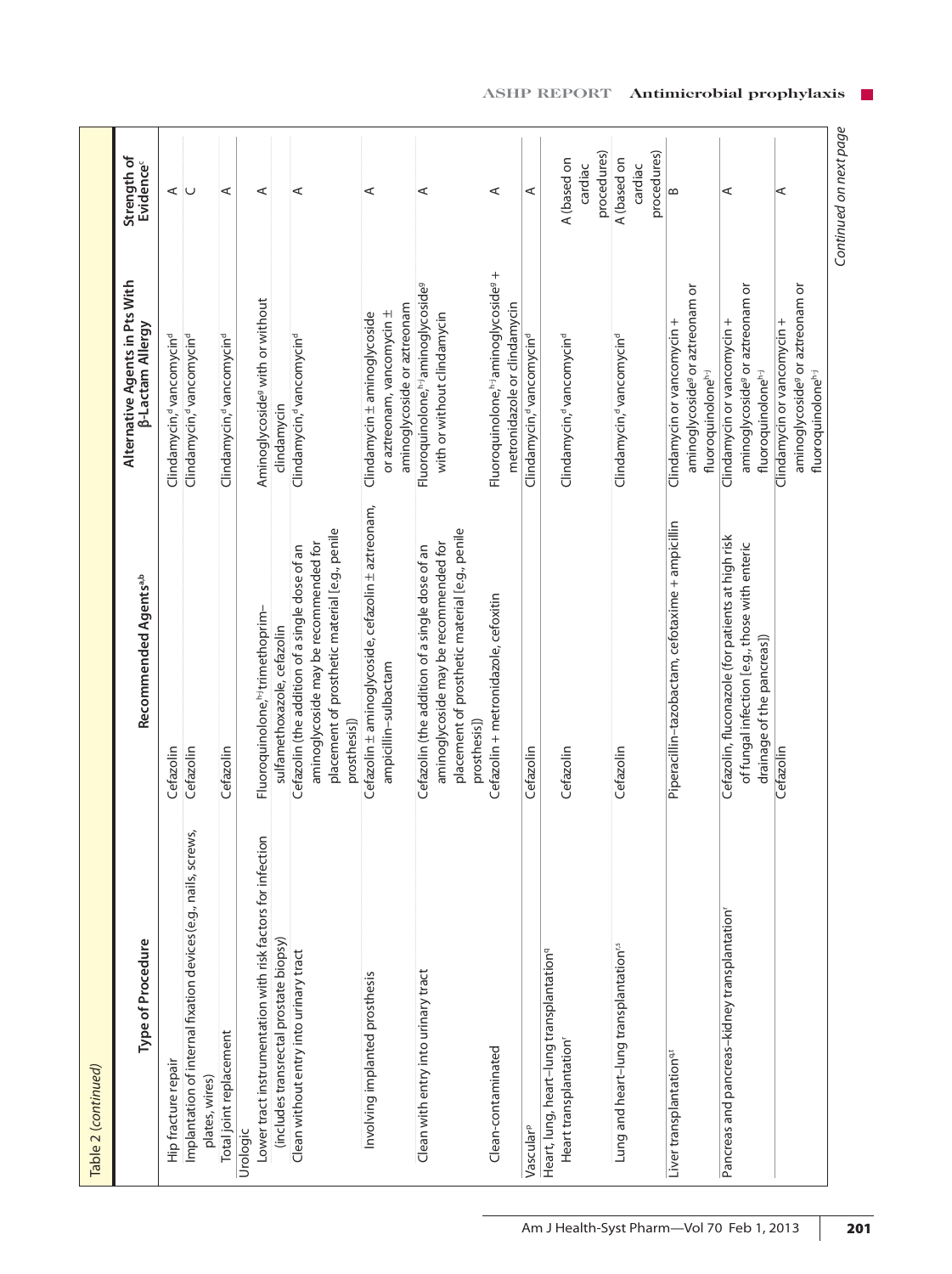|                     | Strength of<br>Evidence <sup>c</sup><br>Alternative Agents in Pts With<br><b>B-Lactam Allergy</b><br>Recommended Agents <sup>a,b</sup> | $\cup$<br>Clindamycin, <sup>d</sup> vancomycin <sup>d</sup><br>Cefazolin, ampicillin-sulbactam | fluoroquinolones may be necessary for surgical antibiotic prophylaxis in some children, they are not drugs of first choice in the pediatric population due to an increased incidence of adverse events as compared with contro<br>all procedures should be less than 24 hours. If an agent with a short half-life is used (e.g., cefazolin, cefoxitin), it should be readministered if the procedure duration exceeds the recommended redosing interval (from th<br>evidence is from small, well-conducted, randomized controlled clinical trials. Level III evidence is from well-conducted cohort studies. Level IV evidence is from well-conducted case-control studies. Level V evidence is fr<br>"Prophylaxis should be considered for patients at highest risk for postoperative gastroduodenal infections, such as those with increased gastric pH (e.g., those receiving histamine H,-receptor antagonists or proton-pump of<br>Fluoroquinolones are associated with an increased risk of tendonitis and tendon rupture in all ages. However, this risk would be expected to be quite small with single-dose antibiotic prophylaxis. Although the use of<br>conversion from laparoscopic to open cholecystectomy, American Society of Anesthesiologists classification of 3 or greater, episode of colic within 30 days before the procedure, reintervention in less than one month for<br>pregnancy, nonfunctioning gallbladder, immunosuppression, and insertion of prosthetic device. Because a number of these risk factors are not possible to<br>iotic prophylaxis to prevent SSIs and do not provide recommendations for prevention of opportunistic infections in immunosuppressed transplantation<br>The prophylactic regimen may need to be modified to provide coverage against any potential pathogens, including gram-negative (e.g., Pseudomonas aeruginosa) or fungal organisms, isolated from the donor lung or the<br>surgical incision (120 minutes for vancomycin or fluoroquinolones). While single-dose prophylaxis is usually sufficient, the duration of prophylaxis for<br>of initiation of the preoperative dose [see Table 1]). Readministration may also be warranted if prolonged or excessive bleeding occurs or if there are other factors that may shorten the half-life of the prophylactic agent<br>'Strength of evidence that supports the use or nonuse of prophylaxis is classified as A (levels I–III), B (levels IV–VI), or C (level VII). Level I evidence is from large, well-conducted, randomized controlled clinical tri<br>streptococci are likely, an additional agent with activity against those pathogens could be considered. For example, if there are surveillance data showing<br>that gram-negative organisms are a cause of surgical-site infections (SSIs) for the procedure, practitioners may consider combining clindamycin or vancomycin with another agent (cefazolin if the patient is not β-lactam all<br>"Ceftriaxone use should be limited to patients requiring antimicrobial treatment for acute cholecystitis or acute biliary tract infections which may not be determined prior to incision, not patients undergoing cholecystect<br>Factors that indicate a high risk of infectious complications in laparoscopic choleopstectomy include emergency procedures, diabetes, long procedure duration, intraoperative gallbladder rupture, age of >70 years,<br>Prophylaxis is not routinely indicated for brachiocephalic procedures. Although there are no data in support, patients undergoing brachiocephalic procedures involving vascular prostheses or patch implantation (e.g., caroti<br>"Where there is increasing resistance to first- and second-generation cephalosporins among gram-negative isolates from SSIs, a single dose of ceftriaxone plus metronidatole may be preferred over the routine use of carbapen<br>mFor most patients, a mechanical bowel preparation combined with oral neomycin sulfate plus oral with oral neomycin sulfate plus oral metronidazole should be given in addition to i.v. prophylaxis.<br><sup>9</sup> For patients known to be colonized with methicillin-resistant Staphylococcus aureus, it is reasonable to add a single preoperative dose of vancomycin to the recommended agent(s).<br>extensive burns). Readministration may not be warranted in patients in whom the half-life of the agent may be prolonged (e.g., patients with renal insufficiency or failure).<br>uncontrolled studies that were not well conducted. Level VI evidence is conflicting evidence that tends to favor the recommendation. Level VII evidence is expert opinion.<br>Pue to increasing resistance of Escherichia coli to fluoroquinolones and ampicillin-sulbactam, local population susceptibility profiles should be reviewed prior to use.<br>determine before surgical intervention, it may be reasonable to give a single dose of antimicrobial prophylaxis to all patients undergoing laparoscopic cholecystectomy.<br>Patients who have left-ventricular assist devices as a bridge and who are chronically infected might also benefit from coverage of the infecting microorganism.<br>ict. See the biliary tract procedures section of this article. |
|---------------------|----------------------------------------------------------------------------------------------------------------------------------------|------------------------------------------------------------------------------------------------|-----------------------------------------------------------------------------------------------------------------------------------------------------------------------------------------------------------------------------------------------------------------------------------------------------------------------------------------------------------------------------------------------------------------------------------------------------------------------------------------------------------------------------------------------------------------------------------------------------------------------------------------------------------------------------------------------------------------------------------------------------------------------------------------------------------------------------------------------------------------------------------------------------------------------------------------------------------------------------------------------------------------------------------------------------------------------------------------------------------------------------------------------------------------------------------------------------------------------------------------------------------------------------------------------------------------------------------------------------------------------------------------------------------------------------------------------------------------------------------------------------------------------------------------------------------------------------------------------------------------------------------------------------------------------------------------------------------------------------------------------------------------------------------------------------------------------------------------------------------------------------------------------------------------------------------------------------------------------------------------------------------------------------------------------------------------------------------------------------------------------------------------------------------------------------------------------------------------------------------------------------------------------------------------------------------------------------------------------------------------------------------------------------------------------------------------------------------------------------------------------------------------------------------------------------------------------------------------------------------------------------------------------------------------------------------------------------------------------------------------------------------------------------------------------------------------------------------------------------------------------------------------------------------------------------------------------------------------------------------------------------------------------------------------------------------------------------------------------------------------------------------------------------------------------------------------------------------------------------------------------------------------------------------------------------------------------------------------------------------------------------------------------------------------------------------------------------------------------------------------------------------------------------------------------------------------------------------------------------------------------------------------------------------------------------------------------------------------------------------------------------------------------------------------------------------------------------------------------------------------------------------------------------------------------------------------------------------------------------------------------------------------------------------------------------------------------------------------------------------------------------------------------------------------------------------------------------------------------------------------------------------------------------------------------------------------------------------------------------------------------------------------------------------------------------------------------------------------------------------------------------------------------------------------------------------------------------------------------------------------------------------------------------------------------------------------------------------------------------------------------------------------------------------------------------------------------------------------------------------------------------------------------------------------------------------------------------------------------------------------------------------------------------------------------------------------------------------------------------------------------------------------------------------------------------------------------------------------------------------------------------------------------------------|
| Table 2 (continued) | Type of Procedure                                                                                                                      | Clean with risk factors or clean-contaminated<br>Plastic surgery                               | The necessity of continuing topical antimicrobials postoperatively has not been established<br>aztreonam, gentamicin, or single-dose fluoroquinolone if the patient is ß-lactam allergic).<br>for noninfected biliary conditions, including biliary colic or dyskinesia without infection.<br>"The antimicrobial agent should be started within 60 minutes before<br>'Consider additional antimicrobial coverage with infected biliary tra<br><sup>q</sup> These guidelines reflect recommendations for perioperative antib<br><sup>dFor</sup> procedures in which pathogens other than staphylococci and<br>noninfectious complication, acute cholecystitis, bile spillage, jaundice,<br>patients (e.g., for antifungal or antiviral medications).<br>endarterectomy) may benefit from prophylaxis.<br>Ciprofloxacin or levofloxacin.<br><sup>9</sup> Gentamicin or tobramycin.<br>in some clinical trials.<br>not entered.                                                                                                                                                                                                                                                                                                                                                                                                                                                                                                                                                                                                                                                                                                                                                                                                                                                                                                                                                                                                                                                                                                                                                                                                                                                                                                                                                                                                                                                                                                                                                                                                                                                                                                                                                                                                                                                                                                                                                                                                                                                                                                                                                                                                                                                                                                                                                                                                                                                                                                                                                                                                                                                                                                                                                                                                                                                                                                                                                                                                                                                                                                                                                                                                                                                                                                                                                                                                                                                                                                                                                                                                                                                                                                                                                                                                                                                                                                                                                                                                                                                                                                                                                                                                                                                                                                                                                      |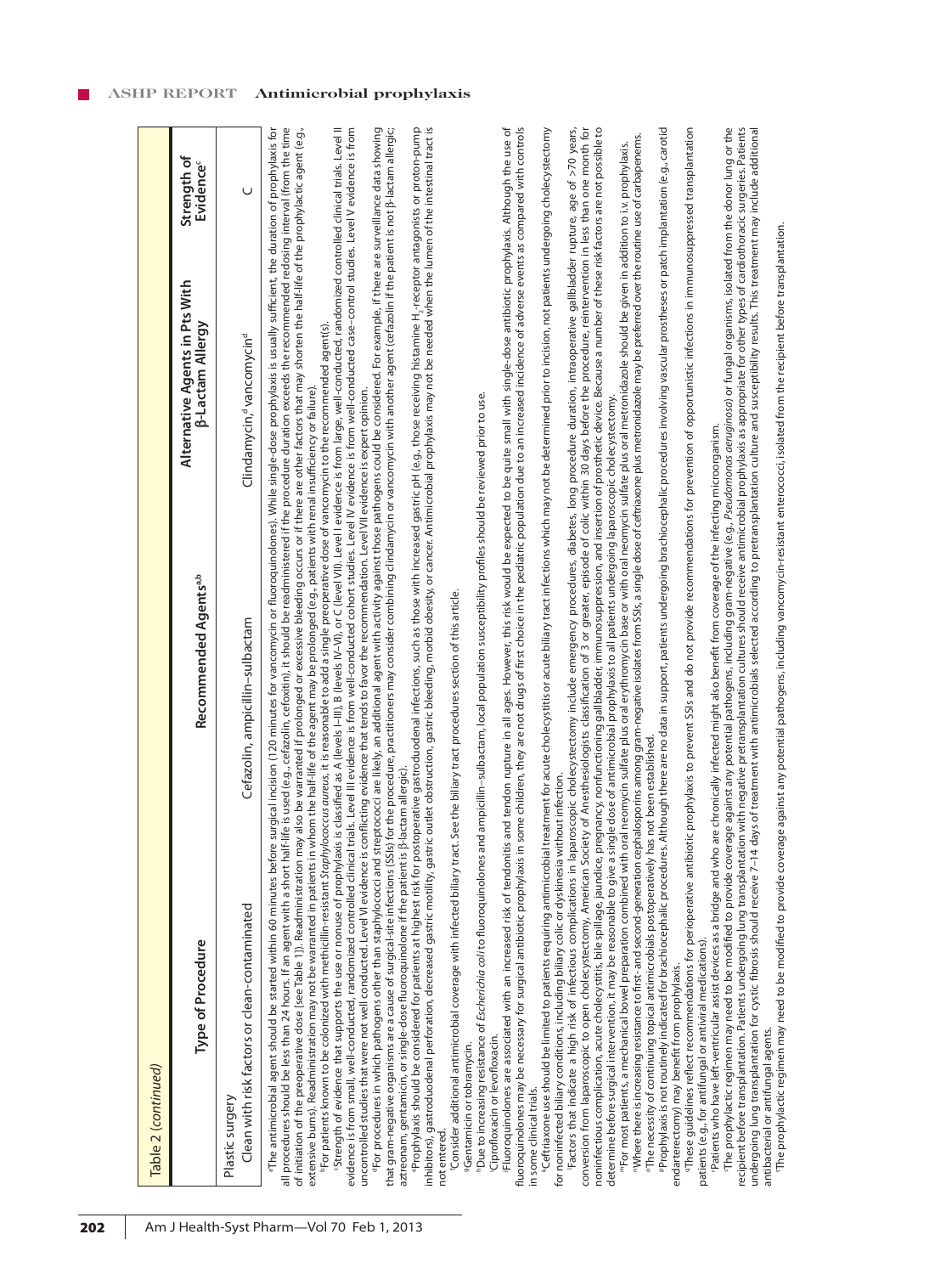pediatric-specific prophylaxis data are sparse, available data have been evaluated and are presented in some of the procedure-specific sections of these guidelines. Selection of antimicrobial prophylactic agents mirrors that in adult guidelines, with the agents of choice being first- and second-generation cephalosporins, reserving the use of vancomycin for patients with documented  $\beta$ -lactam allergies.19,20 While the use of a penicillin with a b-lactamase inhibitor in combination with cefazolin or vancomycin and gentamicin has also been studied in pediatric patients, the number of patients included in these evaluations remains small.<sup>20-23</sup> As with adults, there is little evidence supporting the use of vancomycin, alone or in combination with other antimicrobials, for routine perioperative antimicrobial prophylaxis in institutions that have a high prevalence of methicillin-resistant *Staphylococcus aureus* (MRSA). Vancomycin may be considered in children known to be colonized with MRSA and, in one retrospective historical cohort study, was shown to decrease MRSA infections.21 Mupirocin use has been studied in and is efficacious in children colonized with MRSA, but there are limited data supporting its use perioperatively.24-30 However, there is little reason to think that the impact and effect would be any different in children, so its use may be justified. Additional studies in this setting are needed to establish firm guidelines.

Unless noted in specific sections, all recommendations for adults are the same for pediatric patients, except for dosing. In most cases, the data in pediatric patients are limited and have been extrapolated from adult data; therefore, nearly all pediatric recommendations are based on expert opinion. In some sections, pediatric efficacy data do not exist and thus are not addressed in these guidelines. Fluoroquinolones should not be routinely used for surgical prophylaxis in pediatric

patients because of the potential for toxicity in this population. The same principle of preoperative dosing within 60 minutes before incision has been applied to pediatric patients.<sup>20-23</sup> Additional intraoperative dosing may be needed if the duration of the procedure exceeds two half-lives of the antimicrobial agent or there is excessive blood loss during the procedure.<sup>19,21</sup> As with adult patients, single-dose prophylaxis is usually sufficient. If antimicrobial prophylaxis is continued postoperatively, the duration should be less than 24 hours, regardless of the presence of intravascular catheters or indwelling drains.19,22,23,31,32 There are sufficient pharmacokinetic studies of most agents to recommend pediatric dosages that provide adequate systemic exposure and, presumably, efficacy comparable to that demonstrated in adults. Therefore, the pediatric dosages provided in these guidelines are based largely on pharmacokinetic data and the extrapolation of adult efficacy data to pediatric patients. Because few clinical trials have been conducted in pediatric surgical patients, strength of evidence criteria have not been applied to these recommendations. With few exceptions (e.g., aminoglycoside dosages), pediatric dosages should not exceed the maximum adult recommended dosages. Generally, if dosages are calculated on a milligram-per-kilogram basis for children weighing more than 40 kg, the calculated dosage will exceed the maximum recommended dosage for adults; adult dosages should therefore be used.

*Patients with prosthetic implants.* For patients with existing prosthetic implants who undergo an invasive procedure, there is no evidence that antimicrobial prophylaxis prevents infections of the implant. However, updated guidelines from the American Heart Association (AHA) suggest that prophylaxis may be justified in a limited subset of patients for the prevention of endocarditis.<sup>11</sup>

**Common principles and procedurespecific guidelines.** The Common Principles section has been developed to provide information common to many surgical procedures. These principles are general recommendations based on currently available data at the time of publication that may change over time; therefore, these principles need to be applied with careful attention to each clinical situation. Detailed information pertinent to specific surgical procedures is included in the procedure-specific sections of these guidelines.

In addition to patient- and procedure-specific considerations, several institution-specific factors must be considered by practitioners before instituting these guidelines. The availability of antimicrobial agents at the institution may be restricted by local antimicrobial-use policy or lack of approval for use by regulatory authorities. Medications that are no longer available or not approved for use by the Food and Drug Administration (FDA) are so noted. Local resistance patterns should also be considered in selecting antimicrobial agents and are discussed in the colonization and resistance patterns section of the Common Principles section.

## **Requirements for effective surgical prophylaxis**

Appendix A lists the wound classification criteria currently used by the CDC National Healthcare Safety Network (NHSN) and Healthcare Infection Control Practices Advisory Committee (HICPAC).<sup>33-35</sup>

Criteria for defining an SSI have also been established by NHSN (Appendix B).<sup>8,36</sup> These definitions assist in evaluating the importance of providing antimicrobial prophylaxis and the potential consequences of infection, including the need for treatment. Some criteria vary slightly by procedure.

Although antimicrobial prophylaxis plays an important role in reduc-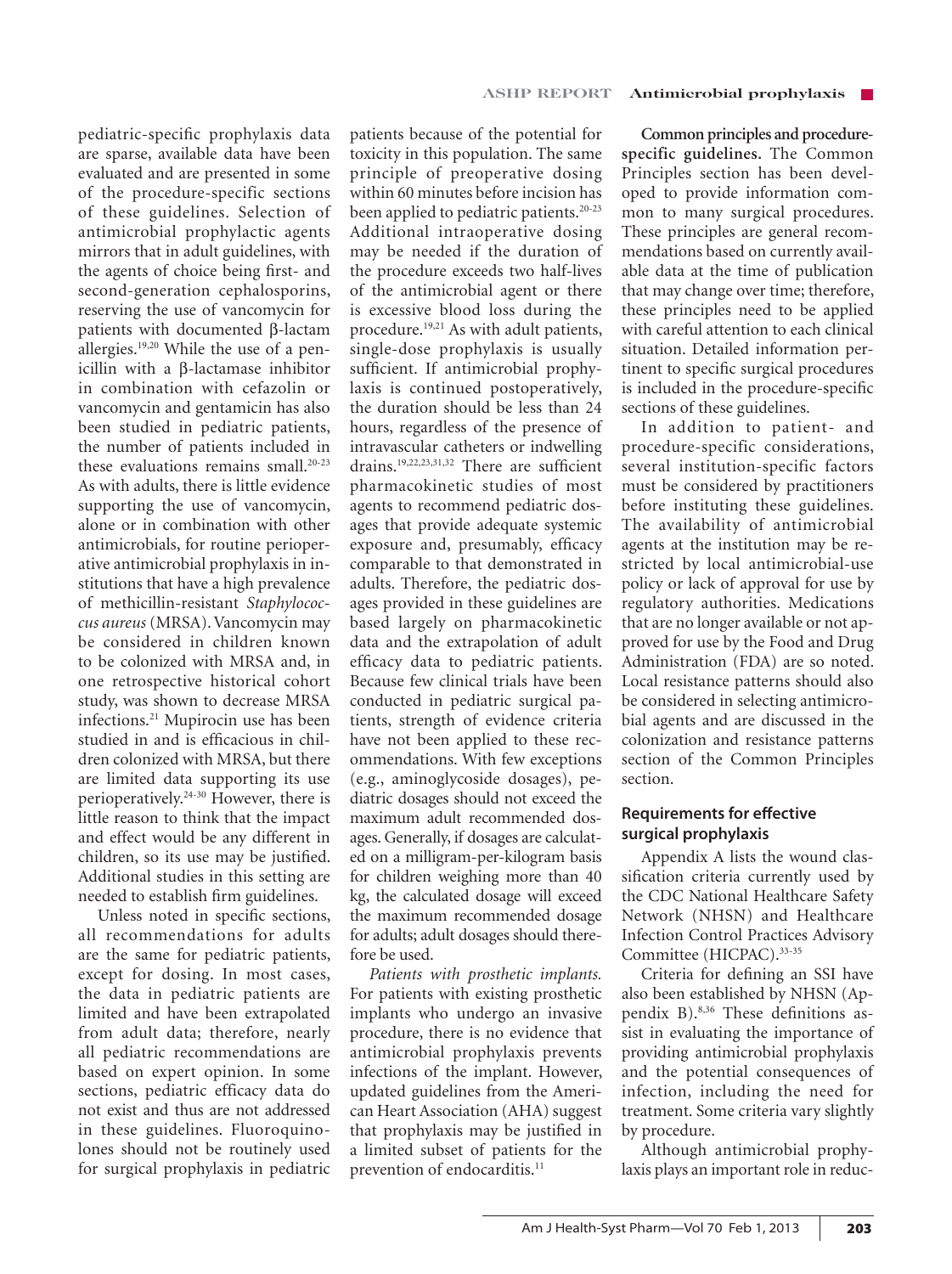ing the rate of SSIs, other factors such as attention to basic infection-control strategies, $37$  the surgeon's experience and technique, the duration of the procedure, hospital and operatingroom environments, instrumentsterilization issues, preoperative preparation (e.g., surgical scrub, skin antisepsis, appropriate hair removal), perioperative management (temperature and glycemic control), and the underlying medical condition of the patient may have a strong impact on SSI rates.<sup>5,8</sup> These guidelines recognize the importance of these other factors but do not include a discussion of or any recommendations regarding these issues beyond the optimal use of prophylactic antimicrobial agents. Patient-related factors associated with an increased risk of SSI include extremes of age, nutritional status, obesity, diabetes mellitus, tobacco use, coexistent remote body-site infections, altered immune response, corticosteroid therapy, recent surgical procedure, length of preoperative hospitalization, and colonization with microorganisms. Antimicrobial prophylaxis may be justified for any procedure if the patient has an underlying medical condition associated with a high risk of SSI or if the patient is immunocompromised (e.g., malnourished, neutropenic, receiving immunosuppressive agents).

Antimicrobial prophylaxis may be beneficial in surgical procedures associated with a high rate of infection (i.e., clean-contaminated or contaminated procedures) and in certain clean procedures where there are severe consequences of infection (e.g., prosthetic implants), even if infection is unlikely. While prophylactic antimicrobials are not indicated for some clean surgical procedures,<sup>8</sup> available data suggest that the relative risk reduction of SSI from the use of antimicrobial prophylaxis is the same in clean and in higher-risk procedures.38 The decision to use prophylaxis depends on the cost of treating and the morbidity associated with infection compared with the cost and morbidity associated with using prophylaxis. Antimicrobial prophylaxis is justified for most cleancontaminated procedures. The use of antimicrobial agents for dirty procedures (Appendix A) or established infections is classified as treatment of presumed infection, not prophylaxis. See the procedure-specific sections for detailed recommendations.

**Quality-improvement efforts.**  National, state, local, and institutional groups have developed and implemented collaborative efforts to improve the appropriateness of surgical antimicrobial prophylaxis. Various process and outcomes measures are employed, and results are disseminated. Institutional epidemiology and infection-control programs, state-based quality-improvement campaigns (e.g., the Michigan Surgical Quality Collaborative, the Washington State Surgical Clinical Outcomes Assessment Program<sup>39,40</sup>), CDC, NHSN, the National Surgical Quality Improvement Program, the Joint Commission, and the National Quality Forum have been instrumental in developing programs to prevent SSIs.

Over the past decade or more, several organizations, payers, and government agencies, including the Centers for Medicare and Medicaid Services (CMS), have established national quality-improvement initiatives to further improve the safety and outcomes of health care, including surgery.41-47 One area of focus in these initiatives for patients undergoing surgical procedures is the prevention of SSIs. The performance measures used, data collection and reporting requirements, and financial implications vary among the initiatives. The Surgical Care Improvement Project (SCIP) began in 2002 as the Surgical Infection Prevention (SIP) project, focusing on the timing, selection, and duration of prophylactic antimicrobial agents.41,42 The SIP project was expanded to SCIP to include additional process measures surrounding patient safety and care during surgical procedures, including glucose control, venous thromboembolism prophylaxis, hair removal, and temperature control. Similar measures have been adopted by the Joint Commission.<sup>43</sup> The Physicians Quality Reporting System was established in 2006 to provide financial incentives to physicians meeting performance standards for quality measures, including surgery-related measures similar to those reported for SCIP and the Joint Commission.<sup>44</sup> Data are required to be collected by institutions and reported to payers.<sup>42,44,46</sup> Data for CMS and the Physicians Quality Reporting System measures are displayed on public websites to allow consumers to compare performance among hospitals. Institutional data collection and reporting are required, with financial incentives tied to performance to varying degrees, including payment for reporting, payment increases for meeting or exceeding minimum levels of performance, payment reduction for poor performance, and lack of payment for the development of surgical complications, such as mediastinitis.

Quality-improvement initiatives and mandated performance reporting are subject to change, so readers of these guidelines are advised to consult their local or institutional quality-improvement departments for new developments in requirements for measures and data reporting that apply to their practice.

**Cost containment.** Few pharmacoeconomic studies have addresed surgical antimicrobial prophylaxis; therefore, a cost-minimization approach was employed in developing these guidelines. The antimicrobial agent recommendations are based primarily on efficacy and safety. Individual institutions must consider their acquisition costs when implementing these guidelines.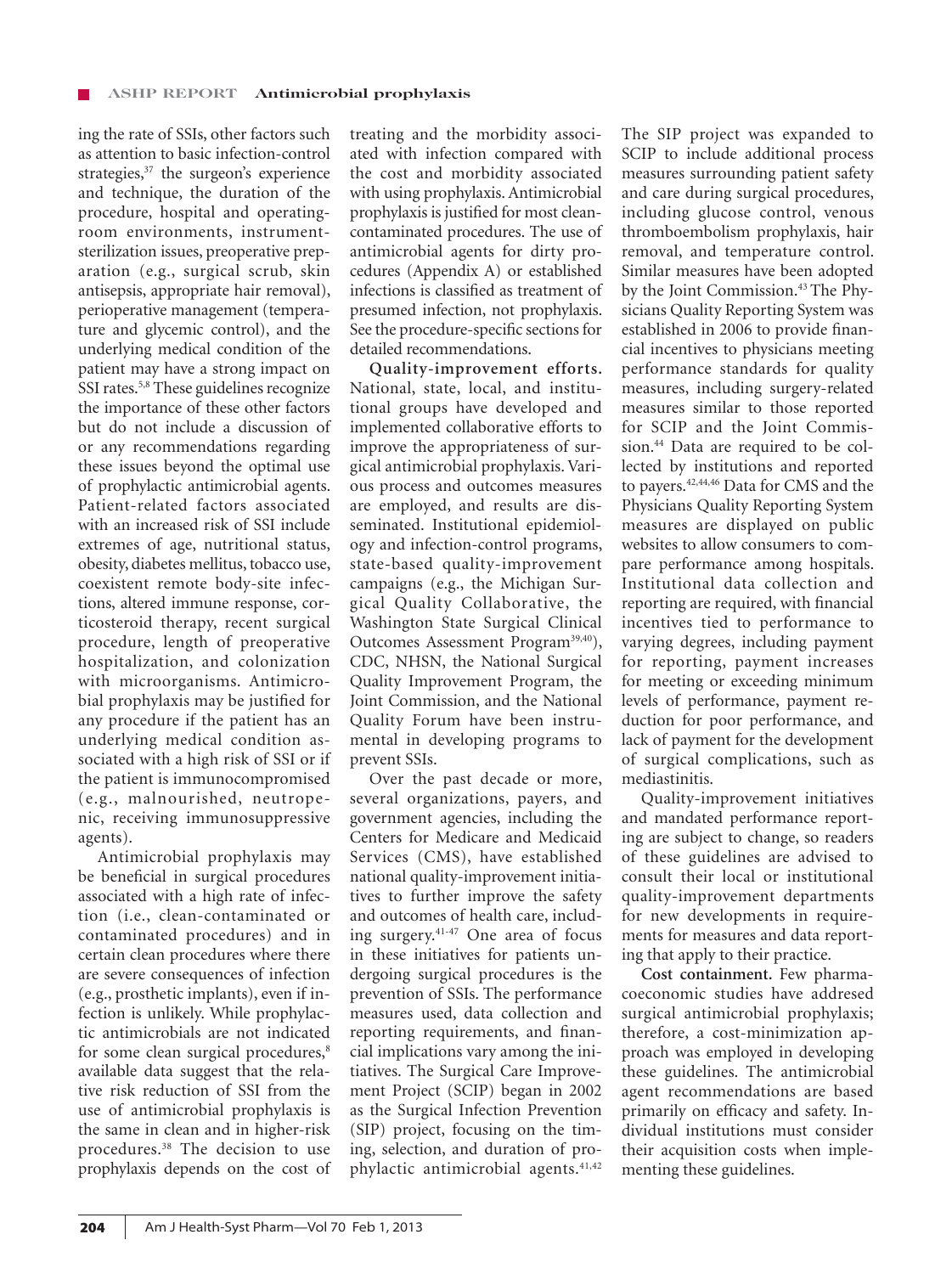Additional cost savings may be realized through collaborative management by pharmacists and surgeons to select the most cost-effective agent and minimize or eliminate postoperative dosing.48-50 The use of standardized antimicrobial order sets, automatic stop-order programs, and educational initiatives has been shown to facilitate the adoption of guidelines for surgical antimicrobial prophylaxis.<sup>51-58</sup>

## **Common principles**

Ideally, an antimicrobial agent for surgical prophylaxis should (1) prevent SSI, (2) prevent SSI-related morbidity and mortality, (3) reduce the duration and cost of health care (when the costs associated with the management of SSI are considered, the cost-effectiveness of prophylaxis becomes evident),  $51,52 \text{ (4)}$  produce no adverse effects, and (5) have no adverse consequences for the microbial flora of the patient or the hospital.<sup>53</sup> To achieve these goals, an antimicrobial agent should be (1) active against the pathogens most likely to contaminate the surgical site, (2) given in an appropriate dosage and at a time that ensures adequate serum and tissue concentrations during the period of potential contamination, (3) safe, and (4) administered for the shortest effective period to minimize adverse effects, the development of resistance, and costs.<sup>8,59,60</sup>

The selection of an appropriate antimicrobial agent for a specific patient should take into account the characteristics of the ideal agent, the comparative efficacy of the antimicrobial agent for the procedure, the safety profile, and the patient's medication allergies. A full discussion of the safety profile, including adverse events, drug interactions, contraindications, and warnings, for each antimicrobial agent is beyond the scope of these guidelines. Readers of these guidelines should review the FDA-approved prescribing information and published data for specific antimicrobial agents before

use. For most procedures, cefazolin is the drug of choice for prophylaxis because it is the most widely studied antimicrobial agent, with proven efficacy. It has a desirable duration of action, spectrum of activity against organisms commonly encountered in surgery, reasonable safety, and low cost. There is little evidence to suggest that broad-spectrum antimicrobial agents (i.e., agents with broad in vitro antibacterial activity) result in lower rates of postoperative SSI compared with older antimicrobial agents with a narrower spectrum of activity. However, comparative studies are limited by small sample sizes, resulting in difficulty detecting a significant difference between antimicrobial agents; therefore, antimicrobial selection is based on cost, safety profile, ease of administration, pharmacokinetic profile, and bactericidal activity.

#### **Common surgical pathogens**

The agent chosen should have activity against the most common surgical-site pathogens. The predominant organisms causing SSIs after clean procedures are skin flora, including *S. aureus* and coagulase-negative staphylococci (e.g., *Staphylococcus epidermidis*).61 In clean-contaminated procedures, including abdominal procedures and heart, kidney, and liver transplantations, the predominant organisms include gram-negative rods and enterococci in addition to skin flora. Additional details on common organisms can be found in procedurespecific sections of these guidelines.

Recommendations for the selection of prophylactic antimicrobials for various surgical procedures are provided in Table 2. Adult and pediatric dosages are included in Table 1. Agents that are FDA-approved for use in surgical antimicrobial prophylaxis include cefazolin, cefuroxime, cefoxitin, cefotetan, ertapenem, and vancomycin.<sup>62-67</sup>

**Trends in microbiology.** The causative pathogens associated with SSIs in U.S. hospitals have changed over the past two decades. Analysis of National Nosocomial Infections Surveillance (NNIS) System data found that the percentage of SSIs caused by gram-negative bacilli decreased from 56.5% in 1986 to 33.8% in 2003.68 *S. aureus* was the most common pathogen, causing 22.5% of SSIs during this time period. NHSN data from 2006 to 2007 revealed that the proportion of SSIs caused by *S. aureus* increased to 30%, with MRSA comprising  $49.2\%$  of these isolates.<sup>61</sup> In a study of patients readmitted to U.S. hospitals between 2003 and 2007 with a culture-confirmed SSI, the proportion of infections caused by MRSA increased significantly from 16.1% to 20.6% (*p* < 0.0001).69 MRSA infections were associated with higher mortality rates, longer hospital stays, and higher hospital costs compared with other infections.

**Spectrum of activity.** Antimicrobial agents with the narrowest spectrum of activity required for efficacy in preventing infection are recommended in these guidelines. Alternative antimicrobial agents with documented efficacy are also listed herein. Individual health systems must consider local resistance patterns of organisms and overall SSI rates at their site when adopting these recommendations. Resistance patterns from organisms causing SSIs—in some cases procedurespecific resistance patterns—should take precedence over hospitalwide antibiograms.

**Vancomycin.** In 1999, HICPAC, an advisory committee to CDC and the Secretary of the Department of Health and Human Services, collaborated with other major organizations to develop recommendations for preventing and controlling vancomycin resistance.70 The recommendations are echoed by these and other guidelines.6,7,41,71 Routine use of vancomycin prophylaxis is not recommended for any procedure.<sup>8</sup> Vancomycin may be included in the regimen of choice when a cluster of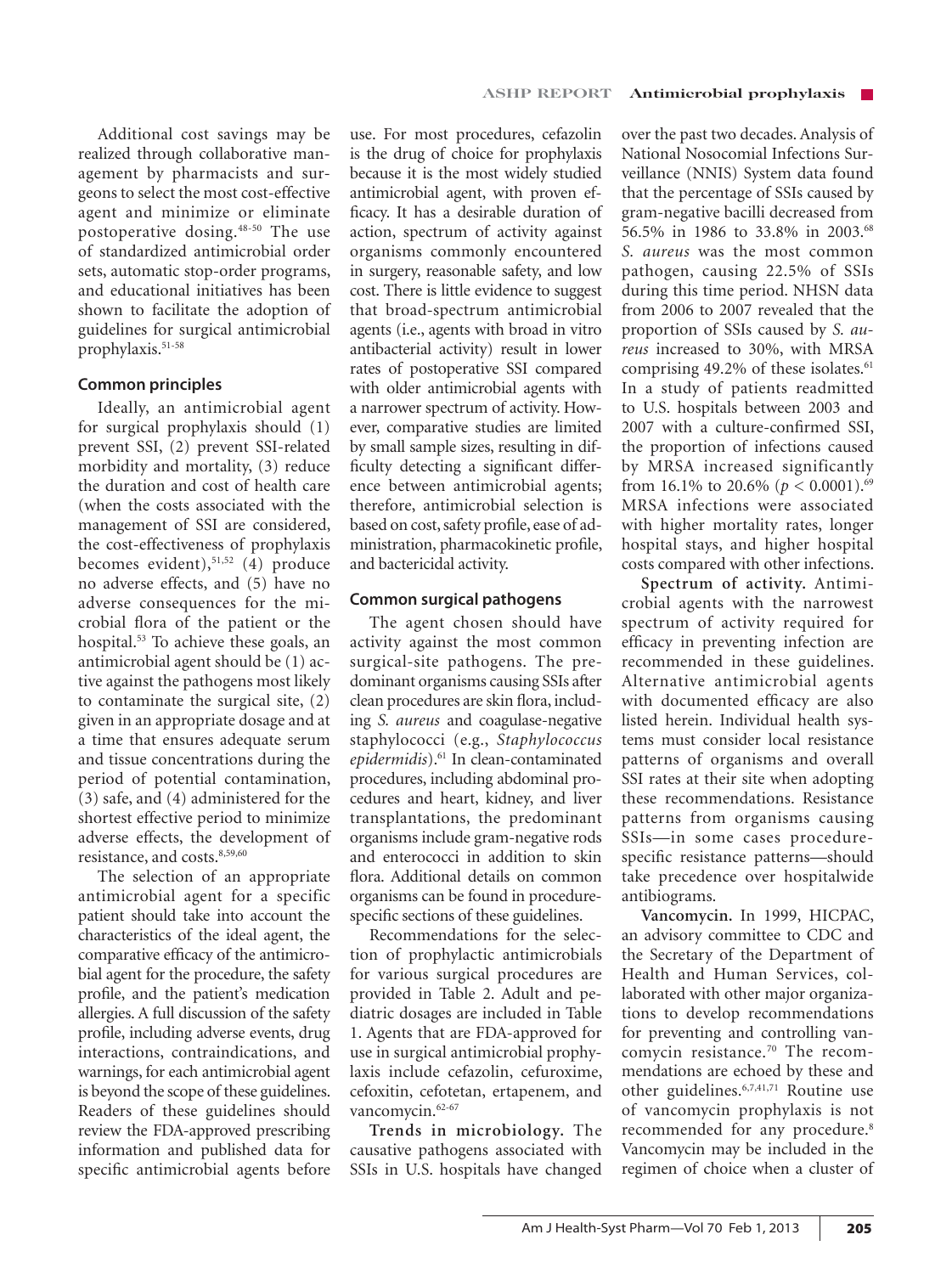MRSA cases (e.g., mediastinitis after cardiac procedures) or methicillinresistant coagulase-negative staphylococci SSIs have been detected at an institution. Vancomycin prophylaxis should be considered for patients with known MRSA colonization or at high risk for MRSA colonization in the absence of surveillance data (e.g., patients with recent hospitalization, nursing-home residents, hemodialysis patients).5,41,72 In institutions with SSIs attributable to communityassociated MRSA, antimicrobial agents with known in vitro activity against this pathogen may be considered as an alternative to vancomycin.

Each institution is encouraged to develop guidelines for the proper use of vancomycin. Although vancomycin is commonly used when the risk for MRSA is high, data suggest that vancomycin is less effective than cefazolin for preventing SSIs caused by methicillin-susceptible *S. aureus* (MSSA).73,74 For this reason, vancomycin is used in combination with cefazolin at some institutions with both MSSA and MRSA SSIs. For procedures in which pathogens other than staphylococci and streptococci are likely, an additional agent with activity against those pathogens should be considered. For example, if there are surveillance data showing that gram-negative organisms are a cause of SSIs for the procedure, practitioners may consider combining vancomycin with another agent (cefazolin if the patient does not have a b-lactam allergy; an aminoglycoside [gentamicin or tobramycin], aztreonam, or single-dose fluoroquinolone if the patient has a  $\beta$ -lactam allergy). The use of vancomycin for MRSA prophylaxis does not supplant the need for routine surgical prophylaxis appropriate for the type of procedure. When vancomycin is used, it can almost always be used as a single dose due to its long half-life.

**Colonization and resistance.** A national survey determined that *S. aureus* nasal colonization in the general population decreased from 32.4% in 2001–02 to 28.6% in 2003– 04 ( $p < 0.01$ ), whereas the prevalence of colonization with MRSA increased from 0.8% to 1.5% ( $p < 0.05$ ) during the same time periods.75 Colonization with MRSA was independently associated with health care exposure among men, having been born in the United States, age of >60 years, diabetes, and poverty among women. Similarly, children are colonized with *S. aureus* and MRSA, but colonization varies by age. Children under 5 years of age have the highest rates, mirroring rates seen in patients over age 60 years.76 The rates drop in children between 5 and 14 years of age and gradually increase to rates seen in the adult population. Lo et al.77 reported that in a large cohort of children, 28.1% were colonized with *S. aureus* between 2004 and 2006. Between 2007 and 2009, 23.3% of children were colonized with *S. aureus*, but the proportion of children colonized with MRSA had increased from 8.1% in 2004 to 15.1% in 2009.

Surgical antimicrobial prophylaxis can alter individual and institutional bacterial flora, leading to changes in colonization rates and increased bacterial resistance.78-84 Surgical prophylaxis can also predispose patients to *Clostridium difficile*-associated colitis.81 Risk factors for development of *C. difficile*-associated colitis include longer duration of prophylaxis or therapy and use of multiple antimicrobial agents.<sup>85</sup> Limiting the duration of antimicrobial prophylaxis to a single preoperative dose can reduce the risk of *C. difficile* disease.

The question of what antimicrobial surgical prophylaxis to use for patients known to be colonized or recently infected with multidrugresistant pathogens cannot be answered easily or in a manner that can be applied uniformly to all patient scenarios. Whether prophylaxis should be expanded to provide coverage for these pathogens depends on many factors, including the pathogen, its antimicrobial susceptibility profile, the host, the procedure to be performed, and the proximity of the likely reservoir of the pathogen to the incision and operative sites. While there is no evidence on the management of surgical antimicrobial prophylaxis in a patient with past infection or colonization with a resistant gram-negative pathogen, it is logical to provide prophylaxis with an agent active against MRSA for any patient known to be colonized with this gram-positive pathogen who will have a skin incision; specific prophylaxis for a resistant gram-negative pathogen in a patient with past infection or colonization with such a pathogen may not be necessary for a purely cutaneous procedure. Similarly, a patient colonized with vancomycin-resistant enterococci (VRE) should receive prophylaxis effective against VRE when undergoing liver transplantation but probably not when undergoing an umbilical hernia repair without mesh placement. Thus, patients must be treated on a case-by-case basis, taking into account multiple considerations.

Patients receiving therapeutic antimicrobials for a remote infection before surgery should also be given antimicrobial prophylaxis before surgery to ensure adequate serum and tissue levels of antimicrobials with activity against likely pathogens for the duration of the operation. If the agents used therapeutically are appropriate for surgical prophylaxis, administering an extra dose within 60 minutes before surgical incision is sufficient. Otherwise, the antimicrobial prophylaxis recommended for the planned procedure should be used. For patients with indwelling tubes or drains, consideration may be given to using prophylactic agents active against pathogens found in these devices before the procedure, even though therapeutic treatment for pathogens in drains is not indicated at other times. For patients with chronic renal failure receiving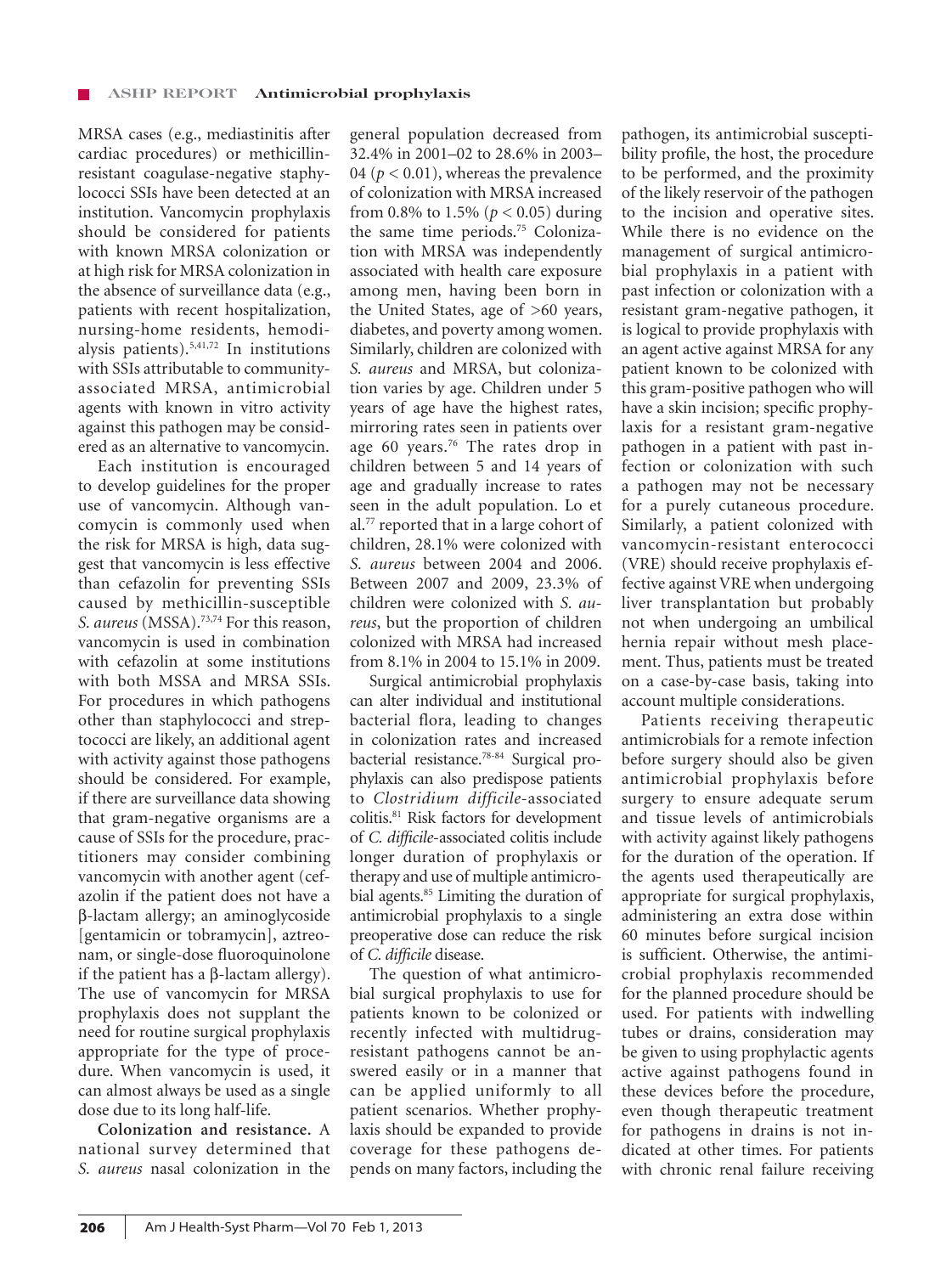vancomycin, a preoperative dose of cefazolin should be considered instead of an extra dose of vancomycin, particularly if the probable pathogens associated with the procedure are gram-negative. In most circumstances, elective surgery should be postponed when the patient has an infection at a remote site.

**Allergy to** b**-lactam antimicrobi**als. Allergy to  $\beta$ -lactam antimicrobials may be a consideration in the selection of surgical prophylaxis. The b-lactam antimicrobials, including cephalosporins, are the mainstay of surgical antimicrobial prophylaxis and are also the most commonly implicated drugs when allergic reactions occur. Because the predominant organisms in SSIs after clean procedures are gram-positive, the inclusion of vancomycin may be appropriate for a patient with a life-threatening allergy to  $\beta$ -lactam antimicrobials.

Although true Type 1 (immunoglobulin E [IgE]-mediated) crossallergic reactions between penicillins, cephalosporins, and carbapenems are uncommon, cephalosporins and carbapenems should not be used for surgical prophylaxis in patients with documented or presumed IgEmediated penicillin allergy. Confusion about the definition of true allergy among patients and practitioners leads to recommendations for alternative antimicrobial therapy with the potential for a lack of efficacy, increased costs, and adverse events.86,87 Type 1 anaphylactic reactions to antimicrobials usually occur 30–60 minutes after administration. In patients receiving penicillins, this reaction is a life-threatening emergency that precludes subsequent use of penicillins.<sup>88</sup> Cephalosporins and carbapenems can safely be used in patients with an allergic reaction to penicillins that is not an IgEmediated reaction (e.g., anaphylaxis, urticaria, bronchospasm) or exfoliative dermatitis (Stevens-Johnson syndrome, toxic epidermal necrolysis), a life-threatening hypersensitivity reaction that can be caused by b-lactam antimicrobials and other medications.88,89 Patients should be carefully questioned about their history of antimicrobial allergies to determine whether a true allergy exists before selection of agents for prophylaxis. Patients with allergies to cephalosporins, penicillins, or both have been excluded from many clinical trials. Alternatives to  $\beta$ -lactam antimicrobials are provided in Table 2 based mainly on the antimicrobial activity profiles against predominant procedure-specific organisms and available clinical data.

#### **Drug administration**

The preferred route of administration varies with the type of procedure, but for a majority of procedures, i.v. administration is ideal because it produces rapid, reliable, and predictable serum and tissue concentrations.

**Timing of initial dose.** Successful prophylaxis requires the delivery of the antimicrobial to the operative site before contamination occurs. Thus, the antimicrobial agent should be administered at such a time to provide serum and tissue concentrations exceeding the minimum inhibitory concentration (MIC) for the probable organisms associated with the procedure, at the time of incision, and for the duration of the procedure.<sup>41,90</sup> In 1985, DiPiro et al.<sup>91</sup> demonstrated that higher serum and tissue cephalosporin concentrations at the time of surgical incision and at the end of the procedure were achieved when the drugs were given intravenously at the time of anesthesia induction compared with administration in the operating room. The average interval between antimicrobial administration and incision was  $17-22$  minutes $91$ (Dellinger EP, personal communication, 2011 May).

A prospective evaluation of 1708 surgical patients receiving antimicrobial prophylaxis found that preoperative administration of antimicrobials within 2 hours before surgical incision decreased the risk of SSI to 0.59%, compared with 3.8% for early administration (2–24 hours before surgical incision) and 3.3% for any postoperative administration (any time after incision).<sup>92</sup> In a study of 2048 patients undergoing coronary bypass graft or valve replacement surgery receiving vancomycin prophylaxis, the rate of SSI was lowest in those patients in whom an infusion was started 16–60 minutes before surgical incision.<sup>93</sup> This time interval (16–60 minutes before incision) was compared with four others, and the rates of SSIs were significantly lower when compared with infusions given 0–15 minutes before surgical incision (*p* < 0.01) and 121–180 minutes before incision ( $p = 0.037$ ). The risk of infection was higher in patients receiving infusions 61–120 minutes before incision (odds ratio [OR], 2.3; 95% confidence interval [CI], 0.98–5.61) and for patients whose infusions were started more than 180 minutes before surgical incision (OR, 2.1; 95% CI, 0.82–5.62).<sup>93</sup>

In a large, prospective, multicenter study from the Trial to Reduce Antimicrobial Prophylaxis Errors (TRAPE) study group, the timing, duration, and intraoperative redosing of antimicrobial prophylaxis and risk of SSI were evaluated in 4472 patients undergoing cardiac surgery, hysterectomy, or hip or knee arthroplasty.<sup>94</sup> The majority of patients (90%) received antimicrobial prophylaxis per the SCIP guidelines.<sup>41</sup> Patients were assigned to one of four groups for analysis. Group 1 (*n* = 1844) received a cephalosporin (or other antimicrobial with a short infusion time) administered within 30 minutes before incision or vancomycin or a fluoroquinolone within one hour before incision. Group 2 ( $n = 1796$ ) received a cephalosporin 31–60 minutes before incision or vancomycin 61–120 minutes before incision. Group 3  $(n = 644)$  was given antimicrobials earlier than recommended, and group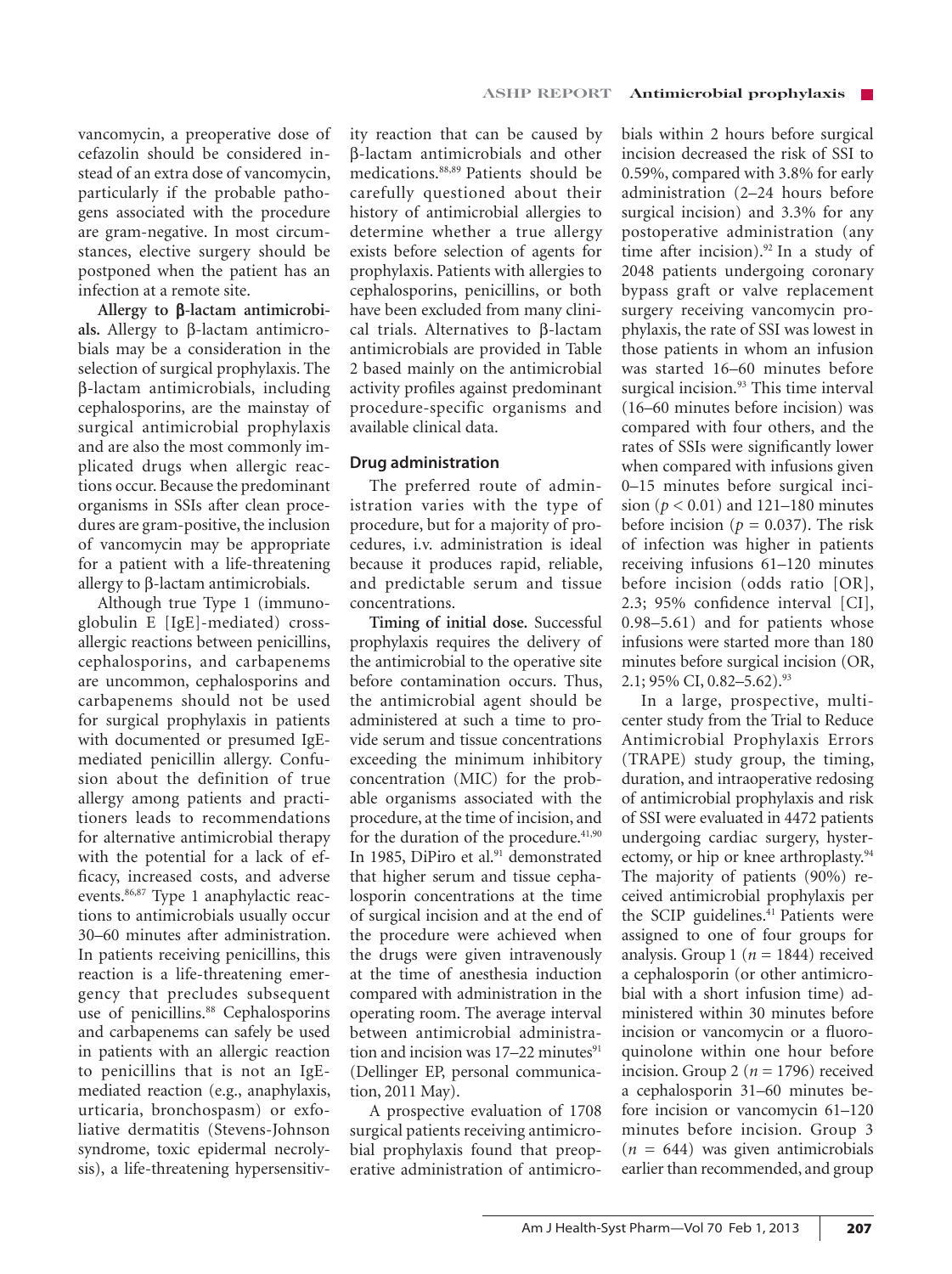4 (*n* = 188) received their initial antimicrobial doses after incision. The infection risk was lowest in group 1 (2.1%), followed by group 2 (2.4%) and group 3 (2.8%). The risk of infection was highest in group 4 (5.3%,  $p = 0.02$  compared with group 1). When cephalosporins and other antimicrobials with short infusion times were analyzed separately  $(n = 3656)$ , the infection rate with antimicrobials administered within 30 minutes before incision was 1.6% compared with 2.4% when antimicrobials were administered 31–60 minutes before incision ( $p = 0.13$ ).

In a multicenter Dutch study of 1922 patients undergoing total hip arthroplasty, the lowest SSI rate was seen in patients who received the antimicrobial during the 30 minutes before incision.<sup>95</sup> The highest risk for infection was found in patients who received prophylaxis after the incision.

It seems intuitive that the entire antimicrobial dose should be infused before a tourniquet is inflated or before any other procedure that restricts blood flow to the surgical site is initiated; however, a study of total knee arthroplasties compared cefuroxime given 10–30 minutes before tourniquet inflation with cefuroxime given 10 minutes before tourniquet deflation and found no significant difference in SSI rates between the two groups.<sup>96</sup>

Overall, administration of the first dose of antimicrobial beginning within 60 minutes before surgical incision is recommended.41,94,97 Administration of vancomycin and fluoroquinolones should begin within 120 minutes before surgical incision because of the prolonged infusion times required for these drugs. Because these drugs have long half-lives, this early administration should not compromise serum levels of these agents during most surgical procedures. Although the recent data summarized above suggest lower infection risk with antimicrobial administration

beginning within 30 minutes before surgical incision, these data are not sufficiently robust to recommend narrowing the optimal window to begin infusion to 1–30 minutes before surgical incision. However, these data do suggest that antimicrobials can be administered too close to the time of incision. Although a few articles have suggested increased infection risk with administration too close to the time of incision,<sup>93,96,97</sup> the data presented are not convincing. In fact, all of these articles confirm the increased rate of SSI for antimicrobials given earlier than 60 minutes before incision. In one article, the infection rate for patients given an antimicrobial within 15 minutes of incision was lower than when antimicrobials were given 15–30 minutes before incision.<sup>97</sup> In another article, small numbers of patients were reported, and an assertion of high infection rates for infusion within 15 minutes of incision was made, but no numeric data or *p* values were provided.<sup>98</sup> In a third article, only 15 of over 2000 patients received antimicrobials within 15 minutes before incision.<sup>93</sup> Earlier studies found that giving antimicrobials within 20 minutes of incision and as close as 7 minutes before incision resulted in therapeutic levels in tissue at the time of incision.41,90,91,94,97,98

**Dosing.** To ensure that adequate serum and tissue concentrations of antimicrobial agents for prophylaxis of SSIs are achieved, antimicrobialspecific pharmacokinetic and pharmacodynamic properties and patient factors must be considered when selecting a dose. One of the earliest controlled studies of antimicrobial prophylaxis in cardiac surgery found a lower rate of infection in patients with detectable concentrations of the drug in serum at the end of surgery compared with patients in whom the drug was undetectable.<sup>99</sup> In another study, higher levels of antimicrobial in atrial tissue at the time of starting the pump for open-heart surgery were associated with fewer infections

than were lower antimicrobial concentrations.100 In patients undergoing colectomy, infection levels were inversely related to the serum gentamicin concentration at the time of surgical closure.<sup>17</sup> In general, it seems advisable to administer prophylactic agents in a manner that will ensure adequate levels of drug in serum and tissue for the interval during which the surgical site is open.

*Weight-based dosing.* The dosing of most antimicrobials in pediatric patients is based on body weight, but the dosing of many antimicrobials in adults is not based on body weight, because it is safe, effective, and convenient to use standardized doses for most of the adult patient population. Such standardized doses avoid the need for calculations and reduce the risk for medication errors. However, in obese patients, especially those who are morbidly obese, serum and tissue concentrations of some drugs may differ from those in normal-weight patients because of pharmacokinetic alterations that depend on the lipophilicity of the drug and other factors.101 Limited data are available on the optimal approach to dosing of antimicrobial agents for obese patients.102,103 If weight-based dosing is warranted for obese patients, it has not been determined whether the patient's ideal body weight or total (i.e., actual) body weight should be used. In theory, using the ideal body weight as the basis for dosing a lipophilic drug (e.g., vancomycin) could result in subtherapeutic concentrations in serum and tissue, and the use of actual body weight for dosing a hydrophilic drug (e.g., an aminoglycoside) could result in excessive concentrations in serum and tissue. Pediatric patients weighing more than 40 kg should receive weight-based doses unless the dose or daily dose exceeds the recommended adult dose.104

Conclusive recommendations for weight-based dosing for antimicrobial prophylaxis in obese patients cannot be made because data demonstrating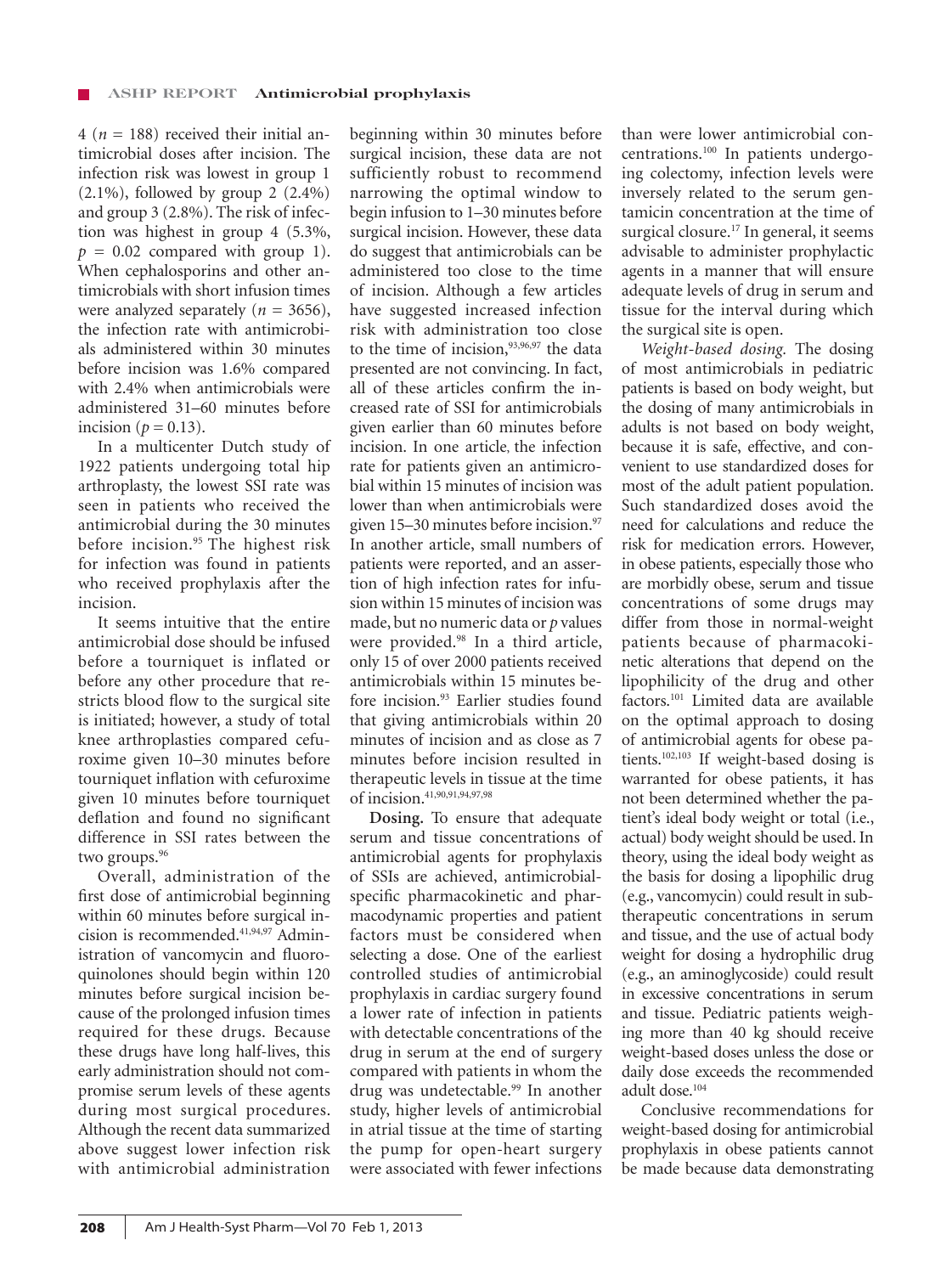clinically relevant decreases in SSI rates from the use of such dosing strategies instead of standard doses in obese patients are not available in the published literature.

In a small, nonrandomized, twophase study of morbidly obese adults undergoing gastroplasty and normal-weight adults undergoing upper abdominal surgery, blood and tissue concentrations of cefazolin after the administration of a 1-g preoperative dose were consistently lower in morbidly obese patients than in the normal-weight patients.101 The concentrations in morbidly obese patients also were lower than the MICs needed for prophylaxis against gram-positive cocci and gramnegative rods. In the second phase of the study, adequate blood and tissue cefazolin concentrations were achieved in morbidly obese patients receiving preoperative doses of cefazolin 2 g, and the rate of SSIs was significantly lower in these patients compared with morbidly obese patients receiving 1-g doses during the first phase of the study.

While the optimal cefazolin dose has not been established in obese patients, a few pharmacokinetic studies have investigated the cefazolin concentrations in serum and tissue during surgical procedures.<sup>13,105</sup> Two small pharmacokinetic studies found that administering 1- or 2-g doses of cefazolin may not be sufficient to produce serum and tissue concentrations exceeding the MIC for the most common pathogens. In a small, singlecenter study, 38 adults undergoing Roux-en-Y gastric bypass surgery were classified by body mass index (BMI) in one of three groups.<sup>13</sup> All patients were given cefazolin 2 g i.v. 30–60 minutes before the incision, followed by a second 2-g i.v. dose three hours later. The mean serum drug concentration before the second dose of cefazolin was lower than the resistance breakpoint in all three BMI groups. Serum drug concentrations were lower in patients with a high BMI than in patients with lower BMI values. Tissue drug concentrations were lower than a targeted concentration of  $8 \mu g/mL$ at all measurement times, except the time of skin closure in the patients with the lowest BMIs. These results suggest that a 1-g dose of cefazolin may be inadequate for obese patients undergoing gastric bypass surgery. A weakness of the literature on drug dosing in morbidly obese patients is the practice of reporting results by BMI rather than weight.

Doubling the normal dose of cephalosporins or making fewer adjustments based on renal dysfunction may produce concentrations in obese patients similar to those achieved with standard doses in normalweight patients.103 Considering the low cost and favorable safety profile of cefazolin, increasing the dose to 2 g for patients weighing more than 80 kg and to 3 g for those weighing over 120 kg can easily be justified.<sup>41</sup> For simplification, some hospitals have standardized 2-g cefazolin doses for all adult patients.

Gentamicin doses have been compared for prophylaxis only in colorectal surgery, where a single dose of gentamicin 4.5 mg/kg in combination with metronidazole was more effective in SSI prevention than multiple doses of gentamicin 1.5 mg/kg every eight hours.16,17 In obese patients who weigh 20% above their ideal body weight, the dose of gentamicin should be calculated using the ideal body weight plus 40% of the difference between the actual and ideal weights.<sup>106</sup> If gentamicin will be used in combination with a parenteral antimicrobial with activity against anaerobic agents for prophylaxis, it is probably advisable to use 4.5–5 mg/kg as a single dose.<sup>16</sup> This dose of gentamicin has been found safe and effective in a large body of literature examining the use of single daily doses of gentamicin for therapeutic indications.106-113 When used as a single dose for prophylaxis, the risk of toxicity from gentamicin is very low.

Obese patients are often underrepresented in clinical trials and are not currently considered a special population for whom FDA requires separate pharmacokinetic studies during antimicrobial research and development by the drug manufacturer. Obesity has been recognized as a risk factor for SSI; therefore, optimal dosing of antimicrobial prophylaxis is needed in these patients.<sup>114</sup> While a BMI of >30 kg/m<sup>2</sup> is commonly used to define obesity, the body fat percentage (>25% in men and >31% in women) may better predict SSI risk, because the BMI may not reflect body composition. In a recent prospective cohort study of 590 patients undergoing elective surgery, there was no significant difference in SSI rates in nonobese and obese patients when the BMI was used to define obesity (12.3% versus 11.6%, respectively).115 However, when the body fat percentage (determined by bioelectrical impedance analysis) was used as the basis for identifying obesity (>25% in men and >31% in women), obese patients had a fivefold-higher risk of SSI than did nonobese patients (OR, 5.3; 95% CI, 1.2–23.1;  $p = 0.03$ ). These findings suggest that body fat percentage is a more sensitive and precise measurement of SSI risk than is the BMI.

*Redosing.* Intraoperative redosing is needed to ensure adequate serum and tissue concentrations of the antimicrobial if the duration of the procedure exceeds two half-lives of the antimicrobial or there is excessive blood loss (i.e., >1500 mL).17,41,94,116-121 The redosing interval should be measured from the time of administration of the preoperative dose, not from the beginning of the procedure. Redosing may also be warranted if there are factors that shorten the half-life of the antimicrobial agent (e.g., extensive burns). Redosing may not be warranted in patients in whom the half-life of the antimicrobial agent is prolonged (e.g., patients with renal insufficiency or renal failure). See Table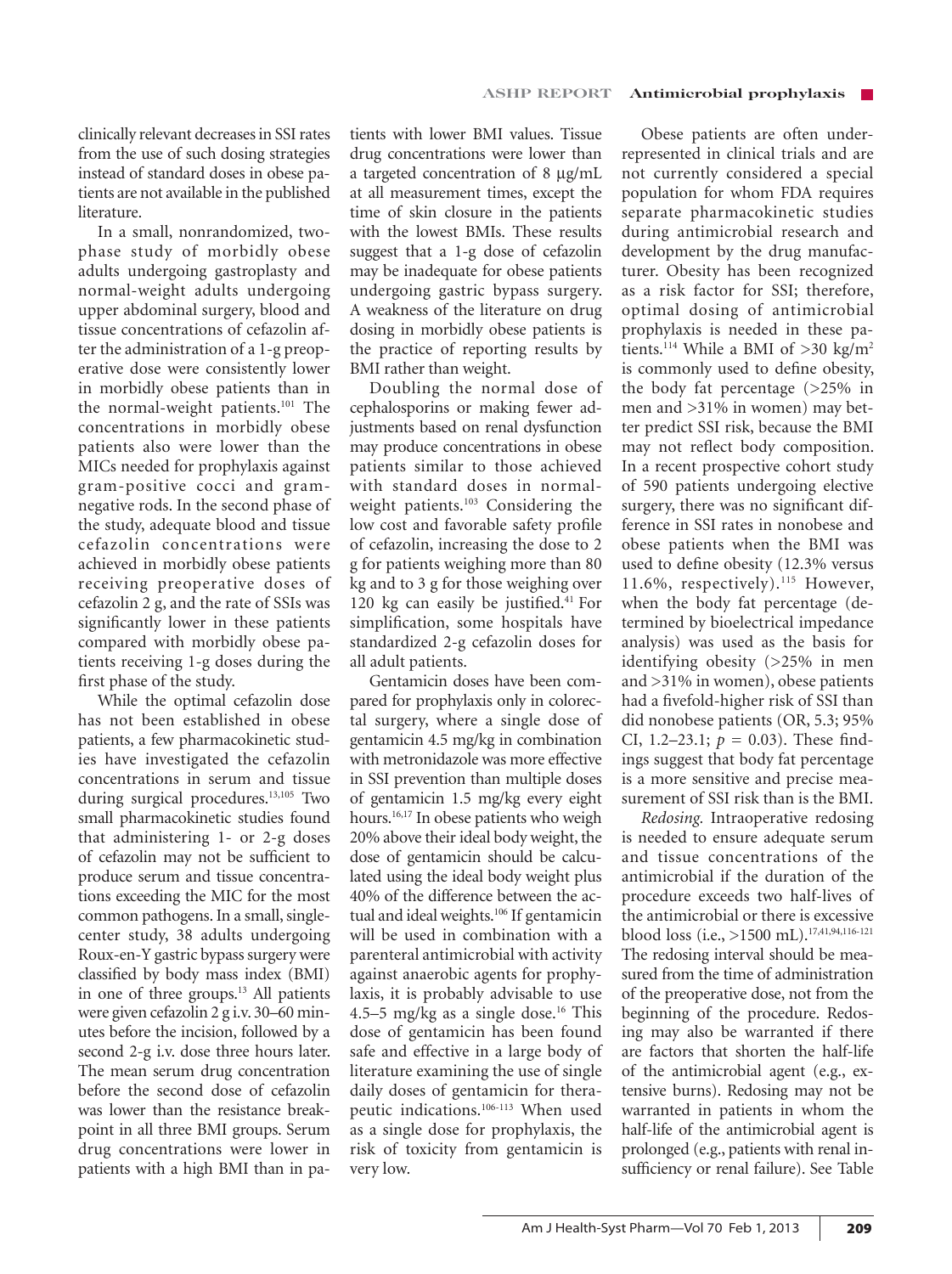1 for antimicrobial-specific redosing recommendations.

**Duration.** The shortest effective duration of antimicrobial administration for preventing SSI is not known; however, evidence is mounting that postoperative antimicrobial administration is not necessary for most procedures.6,7,41,122-124 The duration of antimicrobial prophylaxis should be less than 24 hours for most procedures. Cardiothoracic procedures for which a prophylaxis duration of up to 48 hours has been accepted without evidence to support the practice is an area that remains controversial. The duration of cardiothoracic prophylaxis in these guidelines is based on expert panel consensus because the available data do not delineate the optimal duration of prophylaxis. In these procedures, prophylaxis for the duration of the procedure and certainly for less than 24 hours is appropriate.

A 1992 meta-analysis of studies comparing first-generation cephalosporins and antistaphylococcal antimicrobials (e.g., penicillins) with second-generation cephalosporins in patients undergoing cardiothoracic surgery found a reduction in the rate of SSI with second-generation cephalosporins but no benefit from continuing surgical prophylaxis beyond 48 hours.<sup>125</sup> Reports published in 1980,<sup>126</sup> 1993,<sup>127</sup> 1997,<sup>128</sup> and 2000129 involving seven studies that compared single-dose prophylaxis or prophylaxis only during the operation with durations of one to four days failed to show any reduction in SSIs with the longer durations of prophylaxis. In a more-recent observational four-year cohort study of 2641 patients undergoing coronary artery bypass graft (CABG) surgery, the extended use of antimicrobial prophylaxis (>48 hours) instead of a shorter duration of prophylaxis (<48 hours) failed to reduce the risk of SSI (OR, 1.2; 95% CI, 0.8–1.6).130 Moreover, prolonged prophylaxis was associated with an increased risk of acquired antimicrobial resistance (cephalosporin-resistant Enterobacteriaceae and VRE) compared with short-term prophylaxis (OR, 1.6; 95% CI, 1.1–2.6).

There are no data to support the continuation of antimicrobial prophylaxis until all indwelling drains and intravascular catheters are removed.19,31,32,41,131-134

# **Topical administration of irrigations, pastes, and washes**

I.V. and oral antimicrobial administration are the main focus of these guidelines, and these routes of administration are used for most surgical procedures addressed by these guidelines, with the exception of ophthalmic procedures, for which topical administration is the primary route of administration. Limited high-quality data are available regarding the use of antimicrobial irrigations, pastes, and washes that are administered topically. Studies published in the early 1980s demonstrated that prophylactic topical administration of antimicrobials in the surgical incision during various nonophthalmic procedures is superior to placebo but not superior to parenteral administration, and topical administration does not increase the efficacy of parenteral antimicrobials when used in combination for prophylaxis.135-138 Additional highquality data on the safety and efficacy of topical antimicrobial administration as an adjunct to i.v. administration are needed to determine the role of topical antimicrobial prophylaxis.

One area of interest for topical administration of antimicrobials, mainly gentamicin and vancomycin, is application to the sternum during cardiac procedures in combination with i.v. agents to prevent mediastinitis. This strategy has been evaluated in cohort and randomized controlled studies.139-142 While the studies found a significantly lower rate of SSI with topical antimicrobials compared with standard prophylaxis,<sup>140</sup> placebo,<sup>142</sup> and a historical control,<sup>139</sup>

a smaller, randomized, placebocontrolled study found no difference between groups.<sup>141</sup>

More recently, implantable gentamicin collagen sponges failed to show any efficacy in reducing SSIs in a large prospective study of patients undergoing cardiac surgery and resulted in an increased infection rate in patients undergoing colectomy.143,144 The safety and efficacy of topical antimicrobials have not been clearly established; therefore, routine use of this route cannot be recommended in cardiac or other procedures.<sup>145</sup>

# **Preoperative screening and decolonization**

*S. aureus* is the most common pathogen causing SSIs, accounting for 30% of SSIs in the United States. Colonization with *S. aureus*, primarily in the nares, occurs in roughly one in four persons and increases the risk of SSI by 2- to 14-fold.<sup>146-152</sup> A national survey assessing nasal colonization with *S. aureus* in the general population conducted from 2001 through 2004 found that while the rate of colonization with *S. aureus* decreased from 32.4% in 2001–02 to 28.6% in 2003–04 (*p* < 0.01), the rate of colonization with MRSA increased from 0.8% to 1.5% ( $p < 0.05$ ).<sup>75</sup>

Preoperative screening for *S. aureus* carriage and decolonization strategies have been explored as means to reduce the rate of SSIs. Anterior nasal swab cultures are most commonly used for preoperative surveillance, but screening additional sites (pharynx, groin, wounds, rectum) can increase detection rates.153 Such preoperative surveillance swabs that can be cultured on selective or nonselective media or sent for rapid polymerase chain reaction (PCR)-based screening can be used to identify colonized patients in the preoperative period. When properly used, all of these techniques can identify MSSA and MRSA. However, not all PCR-based systems will identify both MRSA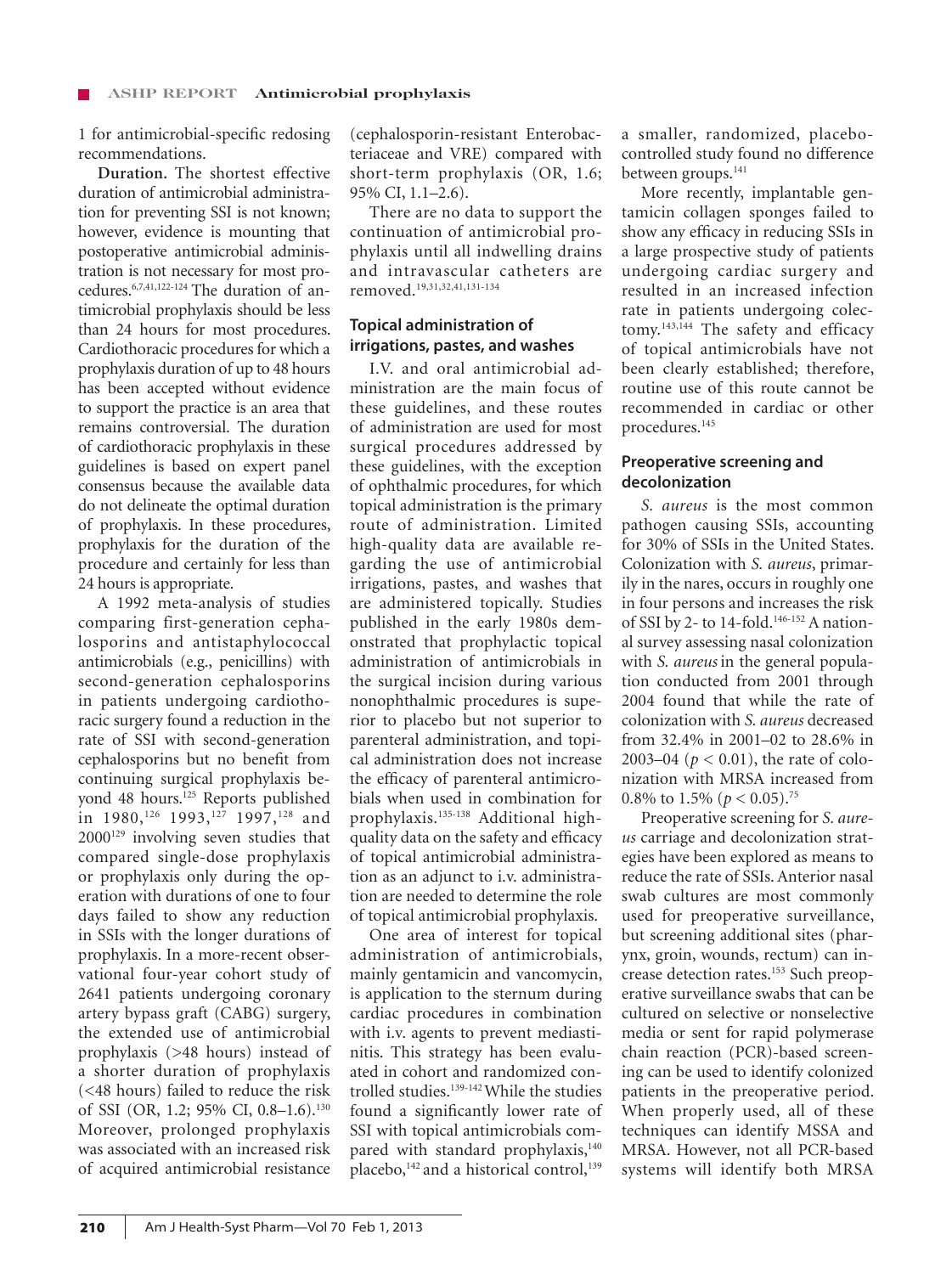and MSSA so verification with the laboratory is needed. While many studies have focused specifically on MRSA screening in high-risk hospitalized patients in an effort to prevent MRSA SSI and hospital-acquired infections, the risk of developing an SSI remains elevated for any *S. aureus* carrier. While some authors advocate screening for MRSA carriage in the general population, the data supporting universal screening in the surgical population are more controversial.<sup>154,155</sup> Screening has been advocated to both identify candidates for *S. aureus* decolonization and inform the selection of optimal prophylactic antimicrobials, such as the addition of vancomycin for those colonized with MRSA.

FDA has approved intranasal mupirocin to eradicate MRSA nasal colonization in adult patients and health care workers.156 It is noted in the prescribing information that there are insufficient data to support use in prevention of autoinfection of high-risk patients from their own nasal colonization with *S. aureus*. However, additional data have demonstrated that the use of intranasal mupirocin in nasal carriers of *S. aureus* decreases the rate of *S. aureus* infections.157,158 One meta-analysis of seven studies focused on surgical patients only<sup>157</sup>; the other meta-analysis of nine studies included high-quality studies in dialysis patients.158

Recent studies have confirmed that *S. aureus* decolonization of the anterior nares decreases SSI rates in many surgical patients.<sup>159</sup> The data are most compelling in cardiac and orthopedic surgery patients. There are fewer data in general surgery patients. A large, randomized controlled trial of general, cardiac, and neurosurgical patients (*n* = 3864) revealed that prophylactic intranasal application of mupirocin did not significantly reduce the overall rate of *S. aureus* SSIs (2.3% in the mupirocin group versus 2.4% in the control group) but did decrease the rate of *S.* 

*aureus* SSI among *S. aureus* carriers (3.7% in the mupirocin group versus 5.9% in the control group).<sup>160</sup>

Another randomized controlled trial found no significant difference in the rate of postoperative *S. aureus* SSIs among cardiac surgery patients receiving intranasal mupirocin and those receiving placebo, but the study was limited by the small numbers of patients ( $n = 257$ ) and reported SSIs  $(n=5)$ .<sup>161</sup> Among elective orthopedic patients undergoing implantation and other procedures, a randomized clinical trial demonstrated a nonsignificant reduction in the rate of postoperative *S. aureus* SSIs in patients receiving mupirocin (*n* = 315, 3.8%) compared with those receiving placebo ( $n = 299, 4.7\%$ ).<sup>150</sup>

A recent randomized, doubleblind, placebo-controlled, multicenter study conducted in the Netherlands found that the use of mupirocin nasal ointment and chlorhexidine baths in identified *S. aureus* carriers reduced the risk of hospital-associated *S. aureus* infections.162 In the study, a real-time PCR assay was used to rapidly identify *S. aureus* nasal carriers; all of the *S. aureus* isolates were susceptible to methicillin. Deep SSIs occurred in 0.9% of the mupirocin–chlorhexidinetreated group (4 of 441 patients) versus 4.4% of the placebo group (16 of 367 patients) (relative risk, 0.21; 95% CI, 0.07–0.62). The reduction in superficial SSIs was less marked (1.6% versus 3.5%; relative risk, 0.45; 95% CI, 0.18–1.11). It is plausible that this approach would be beneficial in a setting of MRSA, but it has not been proven.

Most studies conclude that the use of preoperative intranasal mupirocin in colonized patients is safe and potentially beneficial as an adjuvant to i.v. antimicrobial prophylaxis to decrease the occurrence of SSIs. However, the optimal timing and duration of administration are not standardized. In most studies, mupirocin was used for five days

before the operation. While *S. aureus* resistance to mupirocin has been detected,148,162 raising concerns about the potential for widespread problems with resistance from routine use of this agent, resistance has only rarely been seen in the preoperative setting. Low-level resistance is associated with an increased rate of failure of decolonization and has been seen in institutions that use standardized mupirocin decolonization protocols.163 Therefore, when decolonization therapy (e.g., mupirocin) is used as an adjunctive measure to prevent *S. aureus* SSI, surveillance of susceptibility of *S. aureus* isolated from SSIs to mupirocin is recommended.164 While universal use of mupirocin is discouraged, specific recommendations for the drug's use can be found in the cardiac and orthopedic sections of these guidelines.

# **Future research**

Additional research is needed in several areas related to surgical antimicrobial prophylaxis. The risks and benefits of continuing antimicrobial prophylaxis after the conclusion of the operative procedure, including dosing and duration, need to be further evaluated. Insight is needed to make specific recommendations for intraoperative repeat dosing, weightbased dosing in obese patients, and timing of presurgical antimicrobials that must be administered over a prolonged period (e.g., vancomycin, fluoroquinolones). Additional clarification is needed regarding targeted antimicrobial concentrations and intraoperative monitoring of antimicrobial serum and tissue concentrations to optimize efficacy. The role of topical administration of antimicrobial agents as a substitute for or an adjunct to i.v. antimicrobial prophylaxis needs to be further evaluated. Additional data are needed to guide the selection of antimicrobial agents for prophylaxis, particularly combination regimens, for patients with allergies to  $\beta$ -lactam antimicro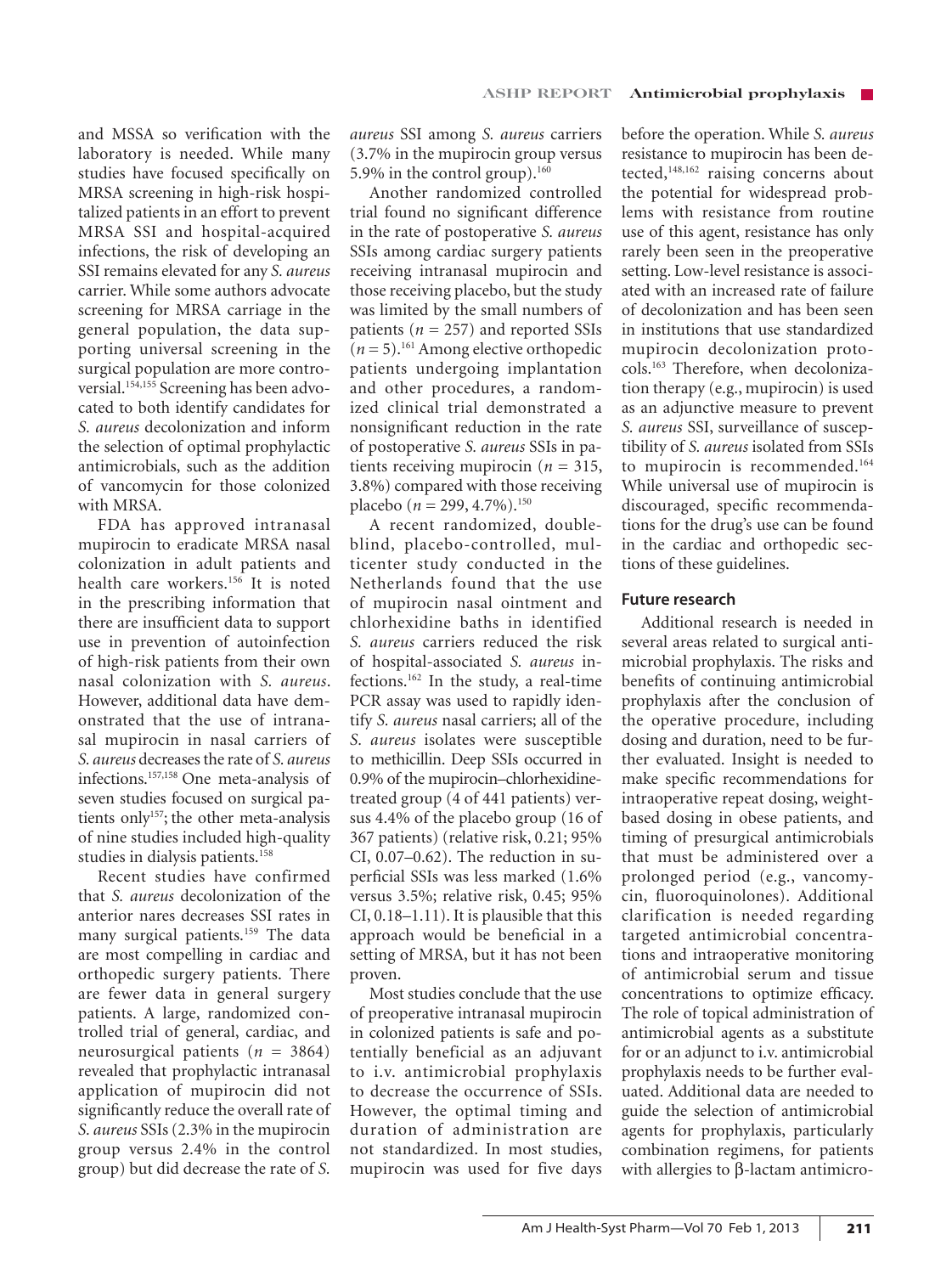bials. Data are also needed to devise strategies to optimize antimicrobial prophylaxis in patients and facilities with a high risk or high prevalence of resistant organisms implicated in SSIs (e.g., MRSA). Optimal strategies for screening for *S. aureus* and decolonization for certain procedures need to be identified. Finally, outcomes studies are needed to assess the impact of using quality measures and pay-for-performance incentives designed to reduce surgical morbidity and mortality.

#### **Cardiac procedures**

**Background.** Cardiac procedures include CABG procedures, valve repairs, and placement of temporary or permanent implantable cardiac devices, including ventricular assist devices (VADs). SSIs, including mediastinitis and sternal wound infection, are rare but serious complications after cardiac procedures. In patients undergoing CABG, the mean frequency of SSIs depending on NHSN SSI risk index category ranges from 0.35 to 8.49 per 100 operations when donor sites are included.165 The mean frequency of SSIs depending on NHSN SSI risk index category for patients undergoing CABG with only chest incisions ranges from 0.23 to 5.67 per 100 operations.<sup>165</sup> Most of these infections are superficial in depth. Patient-related and procedurerelated risk factors for SSIs after cardiac procedures have been identified from several single-center cohort and case–control studies.117,128,166-176 These include diabetes,<sup>166,169,171-175</sup> hyperglycemia,177-182 peripheral vascular disease,171,172,174 chronic obstructive pulmonary disease,<sup>166,174,175</sup> obesity (BMI of >30 kg/m<sup>2</sup>),<sup>166-168,171,173-176</sup> heart failure,<sup>171,172</sup> advanced age,<sup>117,128,166,172</sup> involvement of internal mammary artery,<sup>168-172</sup> reoperation,<sup>169-171</sup> increased number of grafts,<sup>171</sup> long duration of surgery,117,166,167,176 and *S. aureus* nasal colonization.146,160

Patients requiring extracorporeal membrane oxygenation (ECMO)

as a bridge to cardiac or lung transplantation should be treated with a similar approach. If there is no history of colonization or previous infection, the general recommendations for SSI antimicrobial prophylaxis for the specific procedure should be followed. For ECMO patients with a history of colonization or previous infection, changing the preoperative antimicrobial prophylaxis to cover these pathogens must be considered, weighing whether the pathogen is relevant to SSIs in the planned procedure.

**Organisms.** Almost two thirds of organisms isolated in both adult and pediatric patients undergoing cardiac procedures are gram-positive, including *S. aureus*, coagulase-negative staphylococcus*,*  and, rarely, *Propionibacterium acnes.* Gram-negative organisms are less commonly isolated in these patients and include *Enterobacter* species, *Pseudomonas aeruginosa*, *Escherichia coli*, *Klebsiella pneumoniae*, *Proteus mirabilis*, and *Acinetobacter* species.93,139,146,183-192

**Efficacy.** The SSI rate in cardiac procedures is low, but there are potential consequences if infection occurs. Multiple studies have found that antimicrobial prophylaxis in cardiac procedures lowers the occurrence of postoperative SSI up to fivefold.125

*Choice of agent.* Cephalosporins have been the most studied antimicrobials for the prevention of SSIs in cardiac procedures. Both firstgeneration (cefazolin) and secondgeneration (cefamandole and cefuroxime) cephalosporins have been shown to be effective in reducing SSI in cardiac surgery; however, the superiority of one class over another has not been proven.125,127,193-199

A meta-analysis comparing cephalosporins with glycopeptides (e.g., vancomycin) as antimicrobial prophylaxis regimens for cardiac procedures found a higher frequency of postoperative chest and deepchest SSIs and a trend toward an increased risk of gram-positive SSI in the glycopeptide group but a lower frequency of SSIs caused by resistant gram-positive pathogens.72 The routine use of vancomycin for the prevention of SSIs is not recommended, based on limited evidence of efficacy and concerns of increased glycopeptide resistance of microorganisms.8,116 There is no clear evidence to support the use of vancomycin, alone or in combination with other antimicrobials, for routine antimicrobial prophylaxis in institutions that have a high prevalence of MRSA.8,11,41,72,73,116,200 Vancomycin should be considered in patients who are colonized with MRSA.41,116,201 The accepted alternative antimicrobial for  $\beta$ -lactam-allergic patients undergoing cardiac procedures is vancomycin or clindamycin for grampositive coverage.41,116,201,202 The addition of an aminoglycoside, aztreonam, or a fluoroquinolone may be prudent when gram-negative pathogens are a concern.<sup>8,116</sup>

*Mupirocin.* The proportion of infections related to *S. aureus* among patients undergoing cardiac surgery and the increase in MRSA as a cause of SSIs at some institutions have led to investigations of methods for preoperative eradication, particularly with intranasal mupirocin.<sup>203</sup> Readers are referred to the Common Principles section of these guidelines for discussion of the use of intranasal mupirocin. Of note, the data demonstrated a 45% reduction in *S. aureus* SSIs with the use of preoperative mupirocin among patients known to be colonized with *S. aureus* who undergo cardiac procedures.<sup>157,193</sup> Institutions should monitor for mupirocin resistance periodically.

*Topical administration.* Additional information on topical administration of antimicrobials can be found in the Common Principles section of these guidelines. Use of topical antimicrobials, mainly gentamicin or vancomycin, applied to the sternum during cardiac procedures in com-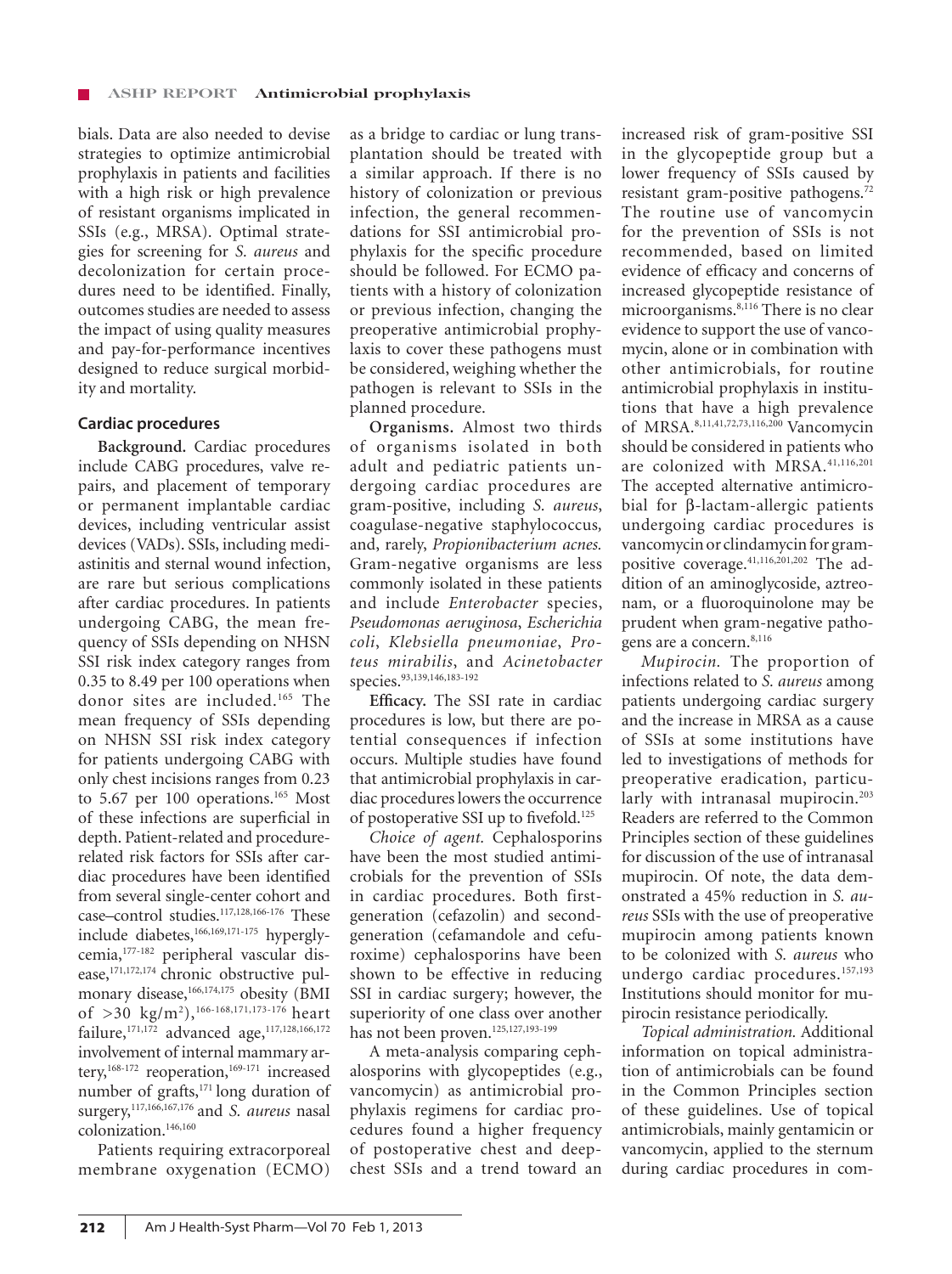bination with i.v. agents to prevent mediastinitis has been evaluated in both cohort<sup>139</sup> and randomized controlled studies.140-142 While the studies found a significantly lower rate of SSIs with topical antimicrobials compared with standard prophylaxis,<sup>140</sup> placebo,<sup>142</sup> and a historical control,<sup>139</sup> a smaller randomized, placebo-controlled study found no difference between groups.<sup>141</sup> More recent studies of gentamicin collagen sponges failed to show any efficacy in a large prospective study of cardiac surgery.<sup>143</sup> The safety and efficacy of topical antimicrobials have not been clearly established and therefore cannot be recommended for routine use in cardiac procedures.<sup>139-142</sup>

*Cardiopulmonary bypass.* Cardiopulmonary bypass (CPB) is a common surgical technique in cardiac procedures that alters the volume of distribution and bioavailability of medications administered during the procedure.<sup>116,204,205</sup> Several small cohort or comparative studies<sup>128,204-213</sup> have evaluated the serum and tissue concentrations of several routinely used antimicrobial prophylactic agents (i.e., cefazolin, cefuroxime, gentamicin, and vancomycin) in patients undergoing CPB during cardiac procedures. Until further clinical outcomes data and welldesigned studies become available to inform alternative dosing strategies, routinely used doses of common antimicrobial agents should be used in patients undergoing CPB during cardiac procedures.

*Duration.* The optimal duration of antimicrobial prophylaxis for cardiac procedures continues to be evaluated. Data support a duration ranging from a single dose up to 24 hours postoperatively.<sup>41,99,131,191,214-217</sup> No significant differences were found in several small studies in patients undergoing cardiac procedures between these dosing strategies in patients primarily receiving first- or second-generation cephalosporins. Although a recent meta-analysis suggested the possibility of increased efficacy with cardiac surgical prophylaxis extending beyond 24 hours, the authors noted that the findings were limited by the heterogeneity of antimicrobial regimens used and the risk of bias in the published studies.218 The comparisons of varying durations were performed with different antimicrobials with differing efficacy and do not support longer durations. Consequently, this metaanalysis does not provide evidence to support changing the currently accepted prophylaxis duration of less than 24 hours, particularly given the evidence from studies involving noncardiac operations. The currently accepted duration of prophylaxis for cardiac procedures is less than 24 hours, but prophylaxis should be continued for the duration of the procedure.41,59,126-129,131,201

Two small studies did not support the continuation of antimicrobial prophylaxis until intravascular catheters or intraaortic balloon pumps were removed, due to a lack of influence on infections or catheter colonization compared with short-course (24 hours) cefazolin or cefuroxime.219,220 The practice of continuing antimicrobial prophylaxis until all invasive lines, drains, and indwelling catheters are removed cannot be supported due to concerns regarding the development of drug-resistant organisms, superinfections, and drug toxicity.41,131

**Pediatric efficacy.** The rate of SSI in pediatric cardiac procedures is sometimes higher than in adult patients.20,31,221 Significant risk factors in pediatric patients with a mediastinal SSI included the presence of other infections at the time of the procedure, young age (newborns and infants), small body size, the duration of the procedure (including CPB time), the need for an intraoperative blood transfusion, an open sternum postoperatively, the need for a reexploration procedure, the length of stay in the intensive care unit, an NNIS/NHSN

risk score of 2, and the performance of emergency procedures.<sup>20,31,221</sup>

The organisms of concern in pediatric patients are the same as those in adult patients.20,21,31,221 However, MRSA is rarely a concern in this population as a risk factor for SSI.221 Pediatric patients considered at high risk for MRSA infection are those with preoperative MRSA colonization or a history of MRSA infection, neonates younger than one month of age, and neonates under three months of age who have been in the hospital since birth or have a complex cardiac disorder.<sup>21</sup> Strategies such as intranasal mupirocin and changes in antimicrobial prophylactic agent to vancomycin led to decreased rates of MRSA carriage and the absence of MRSA infections in one time-series evaluation; however, the overall clinical impact of these efforts is still unclear.<sup>21,221</sup>

No well-controlled studies have evaluated the efficacy of antimicrobial prophylaxis in pediatric patients undergoing cardiac procedures. Therefore, the efficacy of antimicrobial prophylaxis is extrapolated from adult studies and should be considered the standard of care for pediatric cardiac surgery patients.19

No well-designed studies or consensus has established the appropriate doses for common antimicrobial prophylactic agents for use in pediatric cardiac patients. Antibiotic doses have been extrapolated from guidelines for the prevention of bacterial endocarditis.<sup>11</sup> In recent evaluations, doses of cefazolin have ranged from 25 to 50 mg/kg, $19-21,31$  and vancomycin doses have ranged from 10 to 20 mg/kg.19-21,31,222-226 Gentamicin doses used in studies have included 2.5<sup>20</sup> and 5 mg/kg<sup>22</sup>; however, the study authors<sup>22</sup> felt that the higher dose was excessive. The expert panel recognizes that the usual total daily dose for pediatric patients older than six months can be 6.5–7.5 mg/kg and that dosing schedules for younger patients may be complicated.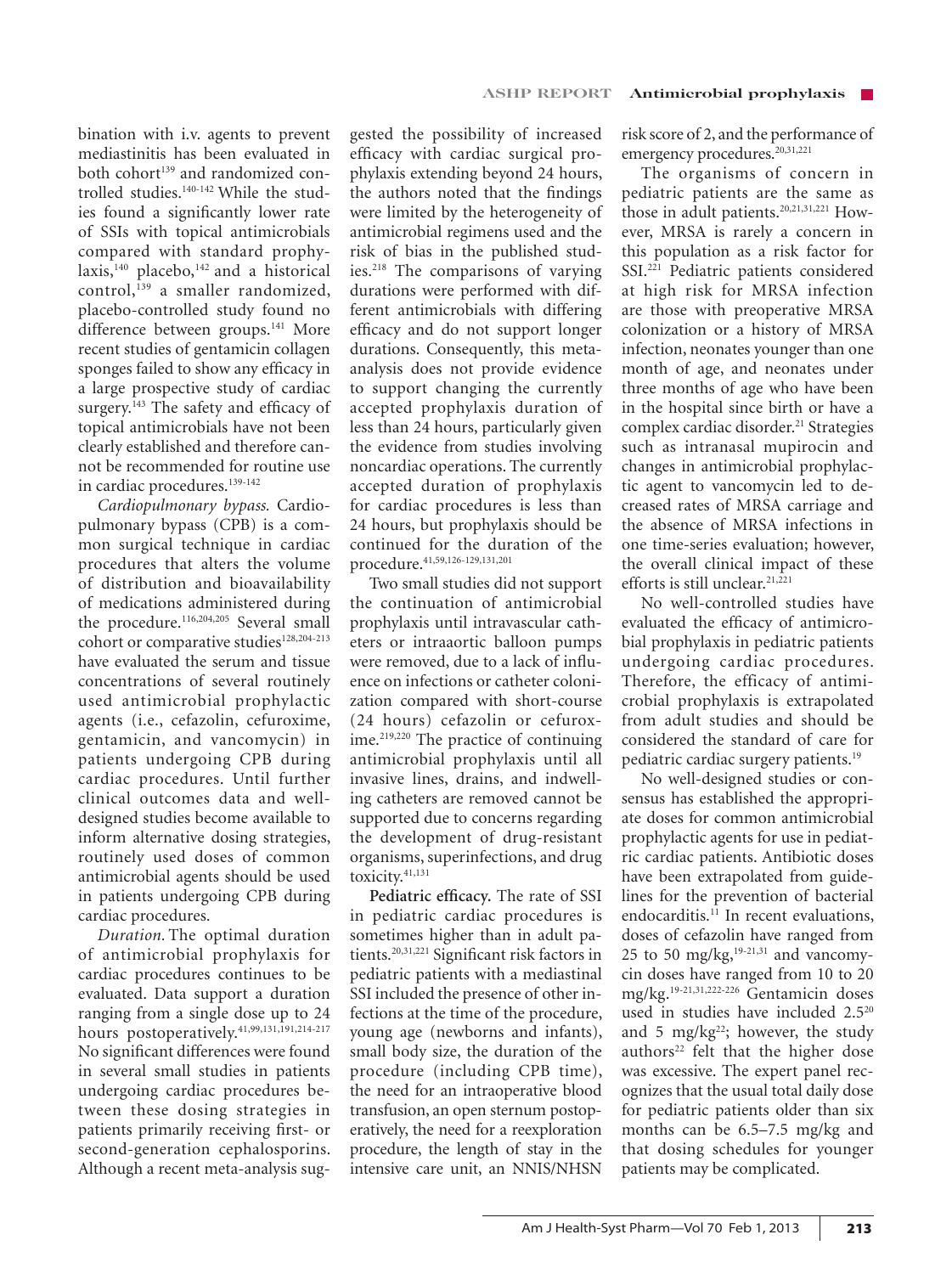**Recommendations.** For patients undergoing cardiac procedures, the recommended regimen is a single preincision dose of cefazolin or cefuroxime with appropriate intraoperative redosing (Table 2). Currently, there is no evidence to support continuing prophylaxis until all drains and indwelling catheters are removed. Clindamycin or vancomycin is an acceptable alternative in patients with a documented  $\beta$ -lactam allergy. Vancomycin should be used for prophylaxis in patients known to be colonized with MRSA. If organizational SSI surveillance shows that gram-negative organisms cause infections for patients undergoing these operations, practitioners should combine clindamycin or vancomycin with another agent (cefazolin if the patient is not  $\beta$ -lactam allergic; aztreonam, aminoglycoside, or singledose fluoroquinolone if the patient is b-lactam allergic). Mupirocin should be given intranasally to all patients with documented *S. aureus* colonization. (Strength of evidence for pro $phylaxis = A.$ )

## **Cardiac device insertion procedures**

**Background.** Antimicrobial prophylaxis is the standard of care for patients undergoing cardiac implantable device insertion (e.g., pacemaker implantation).<sup>227</sup> Based on available data and perceived infection risk, antimicrobial prophylaxis is not routinely recommended for cardiac catheterization or transesophageal echocardiogram.228

NHSN has reported a mean SSI rate after pacemaker placement of 0.44 per 100 procedures.<sup>165</sup> This rate may underestimate the risk of late SSI and complications.<sup>229</sup> Risk factors for device-related infection after implantation of cardioverter– defibrillator systems or pacemakers identified in two large, prospective, multicenter cohort studies<sup>230,231</sup> and a large case–control study232 included fever within 24 hours before implantation, temporary pacing before implantation, and early reintervention for hematoma or lead replacement $230$ ; corticosteroid use for more than one month during the preceding year and more than two leads in place compared with two leads<sup>232</sup>; and development of pocket hematoma.231 In all of the evaluations, antimicrobial prophylaxis was found to be protective against device-related infection.230-232 Limited data are available on the efficacy and optimal dose and duration of antimicrobial prophylaxis in patients undergoing implantation of a new pacemaker, pacing system, or other cardiac device.

A meta-analysis of 15 prospective, randomized, controlled, mainly openlabel studies evaluated the effectiveness of systemic antimicrobial prophylaxis compared with controls (no antimicrobials) on infection rates after pacemaker implantation.<sup>227</sup> Antibiotics included penicillins or cephalosporins with a duration ranging from a single preoperative dose to four days postoperatively. A consistent and significant protective effect of antimicrobial prophylaxis was found and encouraged the routine use of antimicrobial prophylaxis in patients undergoing permanent pacemaker implantation. A prospective, single-center cohort study found a low rate (1.7%) of SSI complications with a single 2-g dose of cefazolin in patients undergoing implantation of a new pacemaker, pulse-generator replacement, or upgrading of a preexisting pacing system.<sup>233</sup> A notable limitation of the study was the exclusion of patients with temporary percutanous cardiac stimulators who are at high risk of infection.

A large, randomized, doubleblind, placebo-controlled study found a significantly lower rate of SSI with a single 1-g dose of cefazolin (0.64%) compared with placebo (3.28%) ( $p = 0.016$ ) given immediately before device implantation or generator replacement in a permanent pacemaker, implantable

cardioverter defibrillator, or cardiac resynchronization device in a surgical operating room.231 The expert panel noted that the cefazolin dose was not adjusted for patient weight. Recently, AHA produced evidencebased guidelines that recommend the use of a single dose of a preoperative antimicrobial.<sup>229</sup>

VADs are increasingly used to bridge patients to transplantation or to support individuals who do not respond to medical therapy for congestive heart failure. Very limited data exist on infection rates, and there are no published studies that demonstrate the effectiveness of preoperative antimicrobial therapy. Using 2006–08 data from the Interagency Registry for Mechanically Assisted Circulatory Support, Holman and colleagues<sup>234</sup> reported that most infections related to mechanical cardiac support devices were bacterial (87%), with the remainder associated with fungal (9%), viral  $(1\%)$ , protozoal  $(0.3\%)$ , or unknown (2%) causes. Driveline infections are primarily caused by staphylococcal species from the skin. Fungal organisms also play an important role in VAD infections, most notably *Candida* species, and carry a high risk of mortality. A recent survey of antimicrobial surgical prophylaxis with VADs illustrates the variability and lack of consensus with regimens, using anywhere from one to four drugs for a duration of 24–72 hours.<sup>235</sup> Immediate postoperative infections are caused by gram-positive organisms. Complications from long-term infections should not be confused with immediate postprocedure SSIs.236 Based on the consensus of the expert panel, antimicrobial prophylaxis for replacement of a VAD due to ongoing or recent infection should incorporate coverage directed at the offending organism or organisms. While many centers use vancomycin plus ciprofloxacin plus fluconazole, this practice is not based on the published evidence.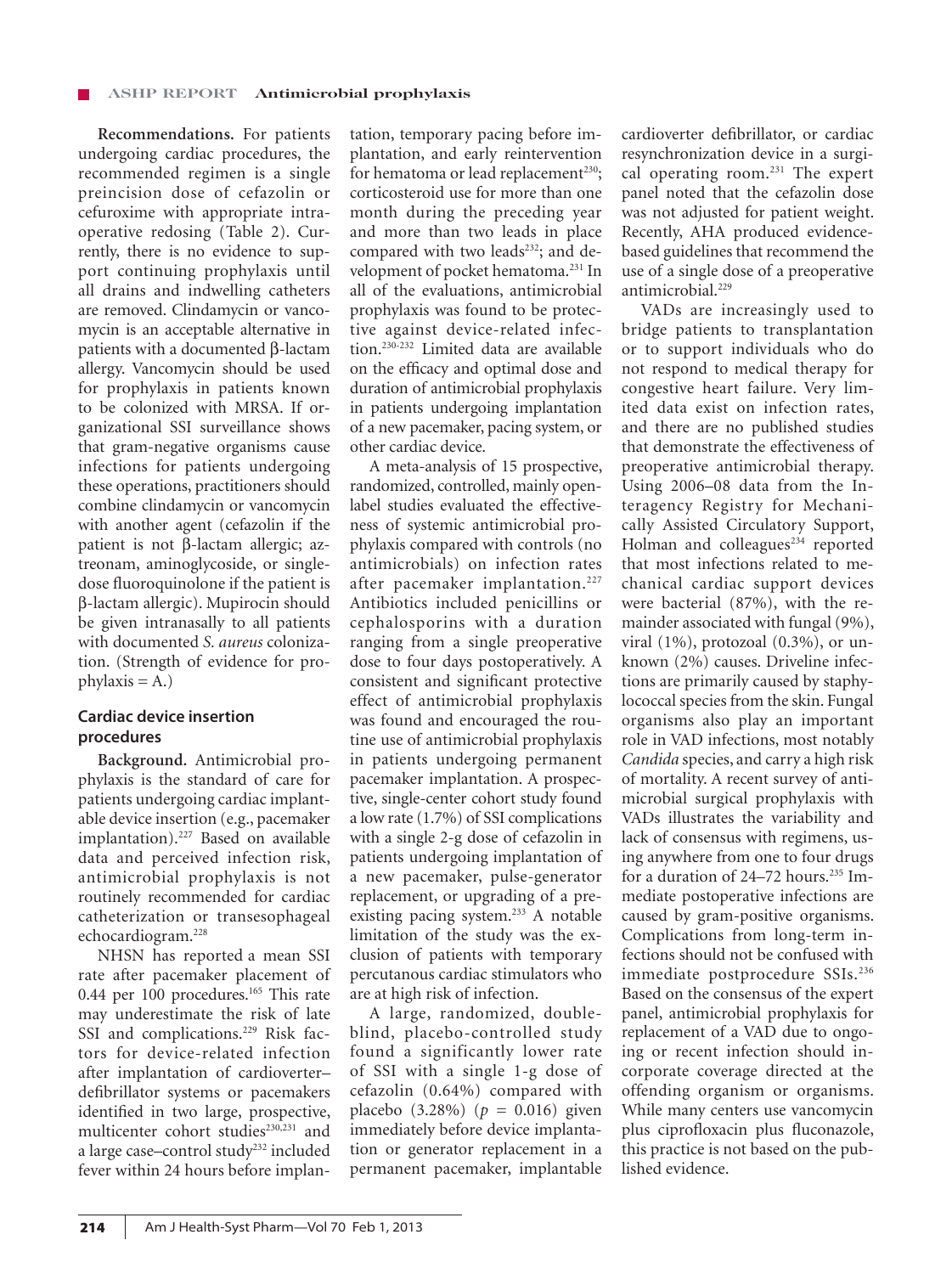**Recommendation.** A single dose of cefazolin or cefuroxime is recommended for device implantation or generator replacement in a permanent pacemaker, implantable cardioverter defibrillator, or cardiac resynchronization device. (Strength of evidence for prophylaxis  $= A$ .) There is limited evidence to make specific recommendations for VADs, and each practice should tailor protocols based on pathogen prevalence and local susceptibility profiles. Clindamycin or vancomycin is an acceptable alternative in patients with a documented  $\beta$ -lactam allergy. Vancomycin should be considered for prophylaxis in patients known to be colonized with MRSA.

## **Thoracic procedures**

**Background.** Noncardiac thoracic procedures include lobectomy, pneumonectomy, thoracoscopy, lung resection, and thoracotomy. In addition to SSIs, postoperative nosocomial pneumonia and empyema are of concern after thoracic procedures.<sup>237</sup>

NHSN has reported that the rate of infection associated with thoracic surgery ranges from 0.76% to 2.04%.165 Studies have found that the reported rate of SSIs after thoracic procedures in patients receiving antimicrobial prophylaxis ranged from 0.42% to 4%.238-241 One study found an SSI rate of 14% when prophylaxis was not used.<sup>239</sup> The reported rates of pneumonia and empyema with antimicrobial prophylaxis are 3–24% and 0–7%, respectively.237,239-244

Video-assisted thoracoscopic surgery (VATS) is commonly used for thoracic procedures. In some settings, VATS constitutes one third or more of all thoracic surgical procedures.245 Since VATS uses small incisions, the rate of SSIs is lower compared with the rate associated with open thoracic surgical procedures.<sup>246</sup> A prospective cohort study  $(n = 346)$ confirmed a low rate of SSIs (1.7%) after minimally invasive VATS procedures.240 An additional prospective

study of 988 lung resection patients confirmed that the SSI rate was significantly lower (5.5%) in VATS patients than in open thoracotomy patients (14.3%).<sup>247</sup> Furthermore, SSI correlated with the duration of surgery, serum albumin, concurrent comorbidity, age, and forced expiratory volume in one second. Antimicrobial prophylaxis recommendations in this section refer to both open thoracotomy and VATS procedures. Based on available data and perceived infection risk, antimicrobial prophylaxis is not routinely recommended for chest tube insertion.

Results of a prospective cohort and case–control study revealed the following independent risk factors for pneumonia after thoracic procedures: extent of lung resection, intraoperative bronchial colonization, chronic obstructive pulmonary disease, BMI of  $>$ 25 kg/m<sup>2</sup>, induction therapy (chemotherapy, radiotherapy, or chemoradiotherapy), advanced age (≥75 years old), and stage III or IV cancer.<sup>243,244</sup>

**Organisms**. The organisms reported from SSIs in patients undergoing thoracic procedures were *S. aureus* and *S. epidermidis*. 237 Organisms isolated in patients with postoperative pneumonia included gram-positive (*Streptococcus* and *Staphylococcus* species), gramnegative (*Haemophilus influenzae*, *Enterobacter cloacae*, *K. pneumoniae*, *Acinetobacter* species, *P. aeruginosa*, and *Moraxella catarrhalis*), and fungal (*Candida* species) pathogens.237,239-243

**Efficacy.** Antimicrobial prophylaxis is the standard of care for patients undergoing noncardiac thoracic surgery, including pulmonary resection.11,201,237 One randomized, double-blind, placebo-controlled, single-center study of patients in Spain undergoing pulmonary resection, persistent pneumothorax without thoracotomy tube before surgery, and nonpulmonary thoracic surgical procedures, excluding those involving the esophagus and exploratory thoracotomies, compared a single dose of cefazolin 1 g i.v. and placebo given 30 minutes before the procedure.<sup>239</sup> The study was stopped early due to the significant difference in SSI rates between groups (1.5% with cefazolin versus 14% with placebo, *p* < 0.01). No differences in the rates of pneumonia and empyema were seen between groups, but these were not endpoints of the study.

*Choice of agent.* There is no clear optimal choice for antimicrobial prophylaxis in thoracic procedures. The need to consider pneumonia and empyema as well as SSIs after thoracic procedures has been raised in the literature.237,241-244 There are a limited number of small, single-center, randomized controlled or cohort studies that evaluated several antimicrobial agents. One small, randomized controlled study and one cohort study found that ampicillin–sulbactam was significantly better than cephalosporins (cefazolin and cefamandole) for preventing pneumonia.<sup>242,243</sup> No statistically significant difference was found between cefuroxime and cefepime in the rate of postoperative SSI, pneumonia, or empyema in a small, randomized controlled study in patients undergoing elective thoracotomy.241 Lower rates of infections and susceptibility of all organisms were noted with cefuroxime compared with cefepime. Therefore, the study authors concluded that cefuroxime was marginally more effective and was more cost-effective than cefepime.

*Duration.* No clear consensus on the duration of antimicrobial prophylaxis has been established. Studies have evaluated different dosing strategies for cephalosporins or penicillins, with most studies using single doses given preoperatively within 60 minutes before surgical incision.237,239,240,242,244 Studies found differing results when comparing agents given for 24 hours (cefepime, ampicillin–sulbactam) and 48 hours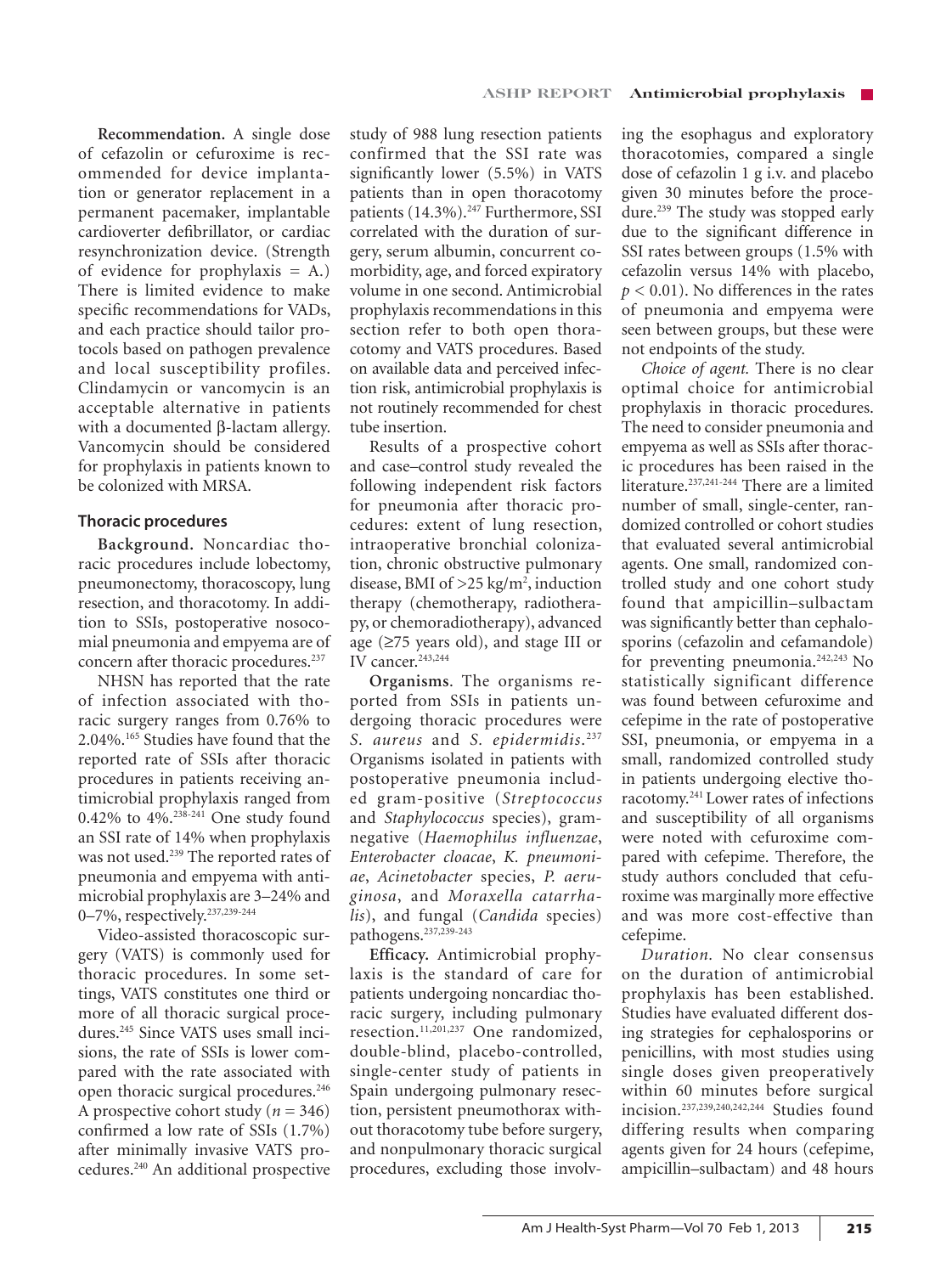(cefuroxime, cefamandole); however, these findings may be attributable to the different antimicrobials tested.241,243 Additional discussion on dosing is provided in the Common Principles section of these guidelines.

**Recommendations.** In patients undergoing thoracic procedures, a single dose of cefazolin or ampicillin– sulbactam is recommended (Appendix B). Clindamycin or vancomycin is an acceptable alternative in patients with a documented b-lactam allergy. Vancomycin should be used for prophylaxis in patients known to be colonized with MRSA. If organizational SSI surveillance shows that gram-negative organisms are associated with infections during these operations or if there is risk of gramnegative contamination of the surgical site, practitioners should combine clindamycin or vancomycin with another agent (cefazolin if the patient is not  $\beta$ -lactam allergic; aztreonam, aminoglycoside, or single-dose fluoroquinolone if the patient is  $\beta$ -lactam allergic). (Strength of evidence for prophylaxis for VATS = C; strength of evidence for prophylaxis for other thoracic procedures  $= A.$ )

#### **Gastroduodenal procedures**

**Background.** The gastroduodenal procedures considered in these guidelines include resection with or without vagotomy for gastric or duodenal ulcers, resection for gastric carcinoma, revision required to repair strictures of the gastric outlet, percutaneous endoscopic gastrostomy (PEG) insertion, perforated ulcer procedures (i.e., Graham patch repair), pancreaticoduodenectomy (Whipple procedure), and bariatric surgical procedures (gastric bypass, gastric banding, gastroplasty, other restrictive procedures, biliopancreatic diversion). Studies specifically addressing antimicrobial prophylaxis for gastroesophageal reflux disease procedures (Nissen fundoplication) or highly selective vagotomy for ulcers (usually done laparoscopically)

could not be identified. Antireflux procedures and highly selective vagotomy are clean procedures in contrast to essentially all other gastroduodenal procedures that are clean-contaminated. Other procedures that are generally performed using laparoscopic or endoscopic techniques (e.g., endoscopic retrograde cholangiopancreatography) are not specifically discussed in this document. Natural orifice transluminal endoscopic surgery (NOTES) is a developing operative technique using natural orifices (e.g., vagina, anus, mouth, stomach) for entry into the abdomen that leaves no visible scar.<sup>248</sup> No studies on antimicrobial prophylaxis using NOTES have been published. SSI rates reported in patients not receiving antimicrobial prophylaxis were 6% after vagotomy and drainage, 13% after gastric ulcer procedures, 6.8–17% after procedures for gastric cancer,  $249-253896$  for pancreaticoduodenectomy,254 and 23.9–26% after PEG insertion.255,256

The stomach is an effective barrier to bacterial colonization; this is at least partially related to its acidity. The stomach and the duodenum typically contain small numbers of organisms (<104 colony-forming units [CFU]/ mL), the most common of which are streptococci, lactobacilli, diphtheroids, and fungi.257,258 Treatment with agents that increase gastric pH increases the concentration of gastric organisms.259-261 Alterations in gastric and duodenal bacterial flora as a result of increases in gastric pH have the potential to increase the postoperative infection rate.<sup>262,263</sup>

The risk of postoperative infection in gastroduodenal procedures depends on a number of factors, including the gastroduodenal procedure performed. Patients who are at highest risk include those with achlorhydria, including those receiving pharmacotherapy with histamine H<sub>2</sub>-receptor antagonists or protonpump inhibitors,<sup>264</sup> gastroduodenal perforation, decreased gastric

motility, gastric outlet obstruction, morbid obesity, gastric bleeding, or cancer.265 Similar to other types of surgical procedures, risk factors for SSIs related to gastroduodenal procedures include long procedure duration,<sup>252,266,267</sup> performance of emergency procedures,<sup>250,261</sup> greater than normal blood loss,251,252 American Society of Anesthesiologists (ASA) classification of ≥3, and late administration of antimicrobials.<sup>268</sup>

**Organisms.** The most common organisms cultured from SSIs after gastroduodenal procedures are coliforms (*E. coli, Proteus* species, *Klebsiella* species), staphylococci, streptococci, enterococci, and occasionally *Bacteroides* species.101,269-276

**Efficacy.** Randomized controlled trials have shown that prophylactic antimicrobials are effective in decreasing postoperative infection rates in high-risk patients after gastroduodenal procedures. The majority of available studies were conducted in single centers outside of the United States. Relative to other types of gastrointestinal tract procedures, the number of clinical trials evaluating antimicrobial prophylaxis for gastroduodenal procedures is limited. In placebo-controlled trials, infection rates ranged from 0% to 22% for patients receiving cephalosporins or penicillins and from 1.7% to 66% for patients receiving placebo.270,271,273-275,277-284 The difference was significant in most studies.

Data support antimicrobial prophylaxis for patients undergoing PEG insertion.<sup>264,285-287</sup> A Cochrane review of systemic antimicrobial prophylaxis for PEG procedures that included 11 randomized controlled trials and 1196 patients found a statistically significant reduction in peristomal infections with antimicrobial prophylaxis (OR, 0.35; 95% CI,  $0.23-0.48$ ).<sup>288</sup> Two meta-analyses found statistically significant decreases in SSIs with antimicrobial prophylaxis compared with placebo or controls, from 23.9–26% to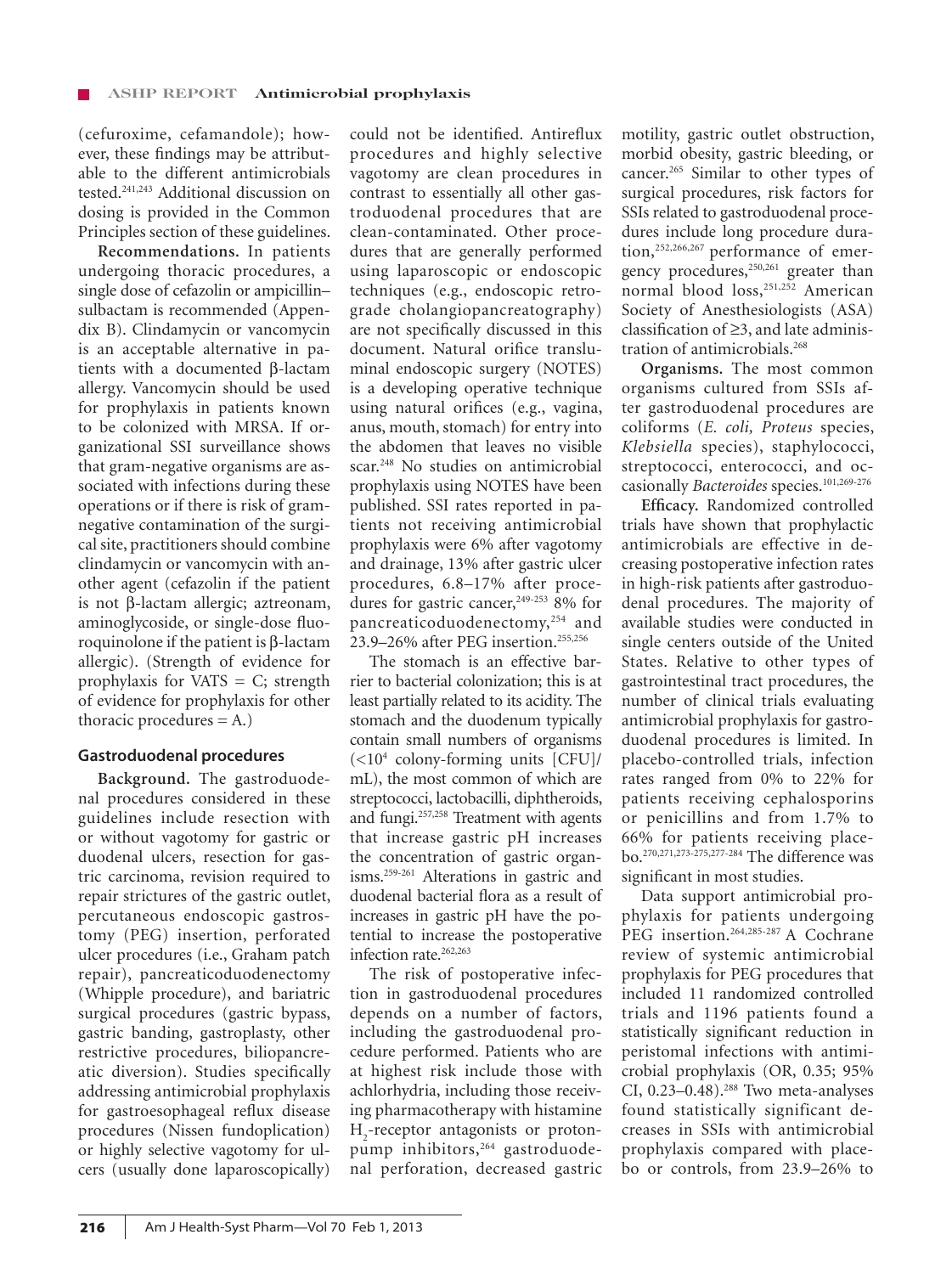6.4–8%, respectively.255,256 Most welldesigned, randomized controlled studies found a significant decrease in postoperative SSIs or peristomal infections with single i.v. doses of a cephalosporin or penicillin, ranging from 11% to 17%, compared with from 18% to 66% with placebo or no antimicrobials.279-282,288 Conflicting results have been seen in studies evaluating the use of preoperative patient MRSA screening, decontamination washes and shampoos, fiveday preoperative treatment with intranasal mupirocin, and single-dose teicoplanin preoperative prophylaxis to decrease postoperative MRSA infections during PEG insertion.<sup>289,290</sup>

While there have been no welldesigned clinical trials of antimicrobial prophylaxis for patients undergoing bariatric surgical procedures, treatment guidelines support its use based on morbid obesity and additional comorbidities as risk factors for postoperative infections.<sup>264,291</sup> There is no consensus on the appropriate antimicrobial regimen; however, higher doses of antimicrobials may be needed for adequate serum and tissue concentrations in morbidly obese patients.<sup>13,268,291</sup>

A notable risk factor for SSIs after esophageal and gastroduodenal procedures is decreased gastric acidity and motility resulting from malignancy or acid-suppression therapy.264,276 Therefore, antimicrobial prophylaxis is indicated for patients undergoing gastric cancer procedures (including gastrectomy) and gastroduodenal procedures related to gastric and duodenal ulcer disease or bariatric surgery or pancreaticoduodenectomy. Evaluations of practice for pancreaticoduodenectomy show that antimicrobials are typically given due to concerns of bile contamination. Prophylaxis for gastroduodenal procedures that do not enter the gastrointestinal tract, such as antireflux procedures, should be limited to high-risk patients due to lack of data supporting general use in all patients. Furthermore, laparoscopic antireflux procedures are associated with very low SSI rates (0.3%) compared with open antireflux procedures (1.4%), just as laparoscopic gastric bypass procedures are associated with lower rates than in open procedures (0.4% versus 1.2%).<sup>292</sup>

*Choice of agent.* The most frequently used agents for gastroduodenal procedures were firstgeneration<sup>271,273,277,278,284,293-297</sup> and second-generation<sup>269,270,274,275,280,293,294,298</sup> cephalosporins. No differences in efficacy between first- and secondgeneration cephalosporins were found. Amoxicillin–clavulanate 279,282,283,299 and ciprofloxacin<sup>269,300</sup> were also evaluated with similar results. Relatively few studies have compared the efficacy of different agents in reducing postoperative infection rates.

One meta-analysis recommended using a single dose of an i.v. broadspectrum antimicrobial for SSI prophylaxis in these patients,<sup>256</sup> while another found no differences between penicillin- or cephalosporinbased regimens and three-dose or single-dose regimens.255 In a comparative study, oral or i.v. ciprofloxacin and i.v. cefuroxime were similarly effective in upper gastrointestinal procedures, including gastrectomy, vagotomy, and fundoplication.<sup>300</sup> No differences in efficacy were seen between ceftriaxone and combination ceftriaxone and metronidazole for PEG insertion in pediatric patients.<sup>301</sup> An open-label study found a significant decrease in local peristomal and systemic infection (i.e., pneumonia) after PEG insertion after a single 1-g i.v. dose of ceftriaxone was given 30 minutes before surgery when compared with placebo (13.3% and 36.3%, respectively;  $p < 0.05$ ).<sup>281</sup> No differences were noted between cefotaxime and piperacillin– tazobactam for PEG SSIs. <sup>288</sup> Ampicillin–sulbactam and cefazolin had equal efficacy in gastrectomy.<sup>253</sup> One study found that piperacillin– tazobactam in combination with

ciprofloxacin or gentamicin was the most active regimen against bacteria recovered from bile in pancreatoduodenectomy patients.<sup>302</sup>

*Duration.* The majority of studies evaluated a single dose of cephalosporin or penicillin.256,279-284,288,290,297 The available data indicate that single-dose and multiple-dose regimens are similarly effective. Three studies compared single- and multiple-dose regimens of cefamandole,<sup>294</sup> amoxicillin–cluvulanate,<sup>299</sup> and ampicillin–sulbactam and cefazolin.253 There were no significant differences in SSI rates. Multiple-dose regimens of first-generation (cefazolin) or second-generation (cefotiam) cephalosporins of four days, operative day only, and three days in duration did not differ in overall SSI rates.<sup>295</sup>

**Recommendations.** Antimicrobial prophylaxis in gastroduodenal procedures should be considered for patients at highest risk for postoperative infections, including risk factors such as increased gastric pH (e.g., patients receiving acid-suppression therapy), gastroduodenal perforation, decreased gastric motility, gastric outlet obstruction, gastric bleeding, morbid obesity, ASA classification of ≥3, and cancer.

A single dose of cefazolin is recommended in procedures during which the lumen of the intestinal tract is entered (Table 2). (Strength of evidence for prophylaxis  $= A$ .) A single dose of cefazolin is recommended in clean procedures, such as highly selective vagotomy, and antireflux procedures only in patients at high risk of postoperative infection due to the presence of the above risk factors. (Strength of evidence for prophylaxis = C.) Alternative regimens for patients with  $\beta$ -lactam allergy include clindamycin or vancomycin plus gentamicin, aztreonam, or a fluoroquinolone. Higher doses of antimicrobials are uniformly recommended in morbidly obese patients undergoing bariatric procedures. Higher doses of antimicrobials should be con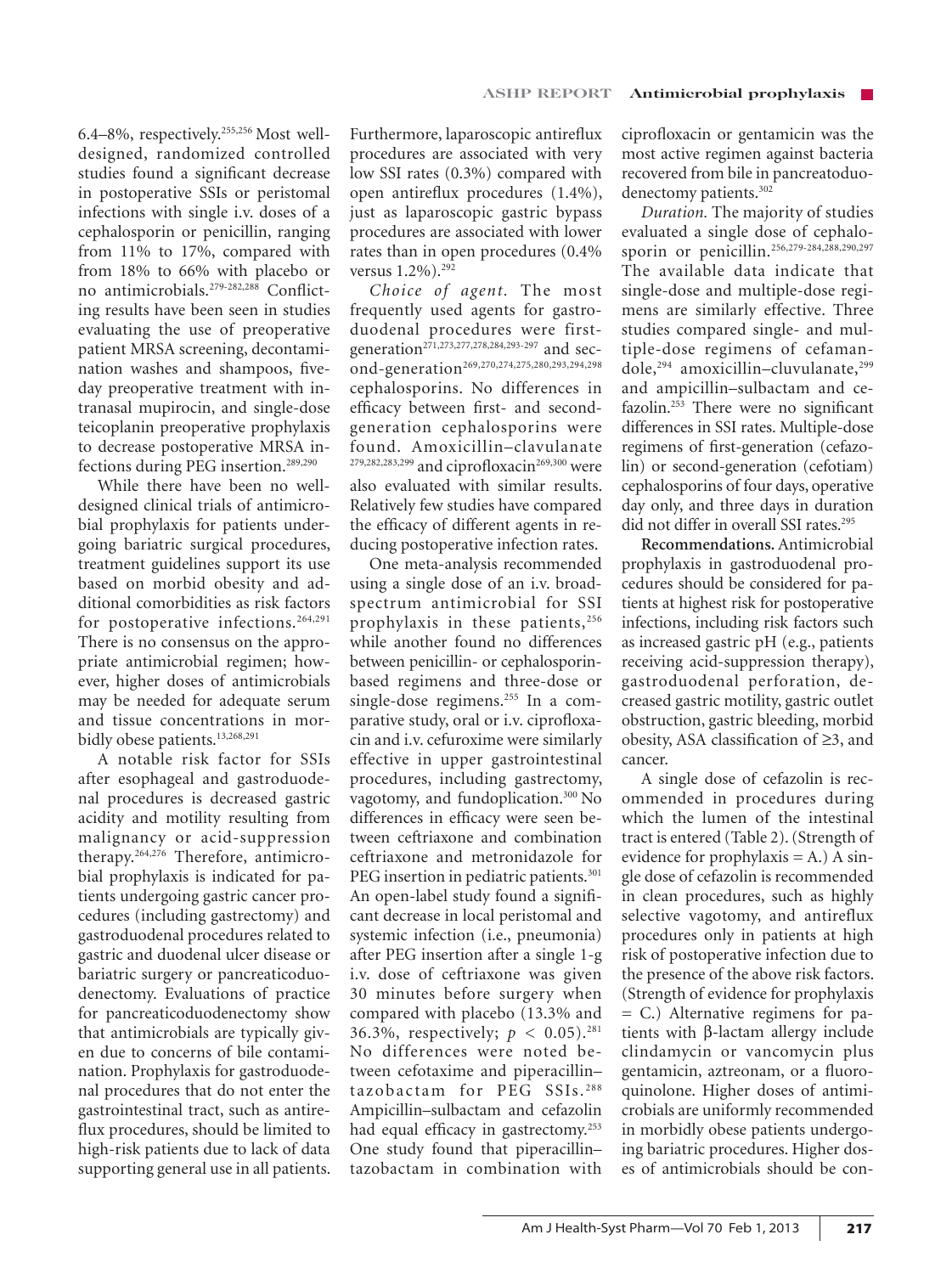sidered in significantly overweight patients undergoing gastroduodenal and endoscopic procedures.

## **Biliary tract procedures**

**Background.** Biliary tract procedures include cholecystectomy, exploration of the common bile duct, and choledochoenterostomy. These guidelines pertain only to patients undergoing biliary tract procedures with no evidence of acute biliary tract infection and to patients with community-acquired acute cholecystitis of mild-to-moderate severity. As noted in the Common Principles section, patients receiving therapeutic antimicrobials for an infection before surgery should be given additional antimicrobial prophylaxis before surgery.

These guidelines do not address patients requiring biliary tract procedures for more-severe infections, including community-acquired acute cholecystitis with severe physiological disturbance, advanced age, or immunocompromised state; acute cholangitis; and health-careassociated or nosocomial biliary infections. These biliary tract infections are treated as complicated intraabdominal infections.303 All patients with a suspected biliary tract infection who undergo biliary tract surgery should receive preoperative i.v. antimicrobials.

The majority of published literature regarding SSIs in biliary tract procedures focuses on cholecystectomy. The overall reported rate of postoperative infection in open biliary tract procedures with antimicrobial prophylaxis is 1–19%.292,304-311 Infection rates after laparoscopic cholecystectomy range from 0% to approximately 4% in patients without antimicrobial prophylaxis<sup>308,312-320</sup> and from 0% to 7% with prophylaxis.292,304-323 Several studies found that laparoscopic cholecystectomy SSI rates were significantly lower than those associated with open cholecystectomy.292,306-311

Risk factors associated with postoperative SSIs after biliary procedures include performance of emergency procedures, 305 diabetes, 305, 306, 311, 315, 317 longer procedure duration (over 120 minutes),305,317,324 intraoperative gallbladder rupture, $305$  age of  $>70$ years,6,311,315,317,325 open cholecystectomy,7,311 conversion of laparoscopic to open cholecystectomy,<sup>7</sup> higher ASA classification  $(≥3)$ ,<sup>306,310,317</sup> episode of biliary colic within 30 days before the procedure,315,316 reintervention in less than a month for noninfectious complications,<sup>310</sup> acute cholecystitis,<sup>6,7,306</sup> bile spillage,7 jaundice,6,7,306 pregnancy,<sup>7</sup> nonfunctioning gallbladder,<sup>6</sup> and immunosuppression.7

The biliary tract is usually sterile. Patients with bacteria in the bile at the time of surgery may be at higher risk of postoperative infection305,326,327; however, some studies have found no association between the presence of bacteria in the bile and infection.305,315,316,319,321 Obesity (a BMI of  $>$ 30 kg/m<sup>2</sup>) was found to be a risk factor in some studies<sup>306</sup> but not in others.<sup>315,319</sup> Laparoscopic cholecystectomy was associated with a significantly decreased risk for SSI.<sup>292,310,324,325</sup>

**Organisms.** The organisms most commonly associated with infection after biliary tract procedures include *E. coli, Klebsiella* species, and enterococci; less frequently, other gram-negative organisms, streptococci, and staphylococci are isolated.305,306,312,315,316,318,319,321,326,328-338 Anaerobes are occasionally reported, most commonly *Clostridium* species.

Recent studies have documented increasing antimicrobial resistance in the causative pathogens in biliary tract infections and other intraabdominal infections, with up to 40% of *E. coli* isolates resistant to ampicillin–sulbactam and fluoroquinolones.339-341 Due to this increasing resistance of *E. coli* to fluoroquinolones and ampicillin–sulbactam, local population susceptibility profiles should be reviewed to determine the optimal antimicrobials for SSI prevention in biliary tract procedures.

**Efficacy.** Numerous studies have evaluated the use of prophylactic antimicrobials during biliary tract procedures, with a focus on laparoscopic cholecystectomy. Laparoscopic cholecystectomy has replaced open cholecystectomy as the standard of practice because of the reduction in recovery time and shorter hospital stay. The majority of studies of antimicrobial prophylaxis for laparoscopic cholecystectomy were underpowered and varied in control groups used (placebo, active, or no treatment), follow-up (from 30 to 60 days, while some studies did not clearly define length of time), and how SSIs were detected and reported.308,312-316,318,319,321,322 Some studies included patients who were converted from laparoscopic to open cholecystectomy and others did not.

A large, multicenter, qualityassurance study in Germany assessed the effectiveness of antimicrobial prophylaxis in laparoscopic and open cholecystectomies.308 This study included 4477 patients whose antimicrobial choice and dosage regimens were at the discretion of the medical center and surgeon. Antimicrobials used included first-, second-, and third-generation cephalosporins or penicillins alone or in combination with metronidazole, gentamicin, or both metronidazole and gentamicin. The most common cephalosporin used was ceftriaxone, allowing its data to be separated from data for other antimicrobials. Antimicrobial prophylaxis was administered to 2217 patients (ceftriaxone [*n* = 787 laparoscopic and *n* = 188 open] and other antimicrobials [*n* = 229 laparoscopic and  $n = 229$  open]); none was given to 1328 laparoscopic and 932 open cholecystectomy patients. Significantly lower overall infectious complications occurred in patients receiving antimicrobial prophylaxis (0.8% ceftriaxone and 1.2% other antimicrobials), compared with 5%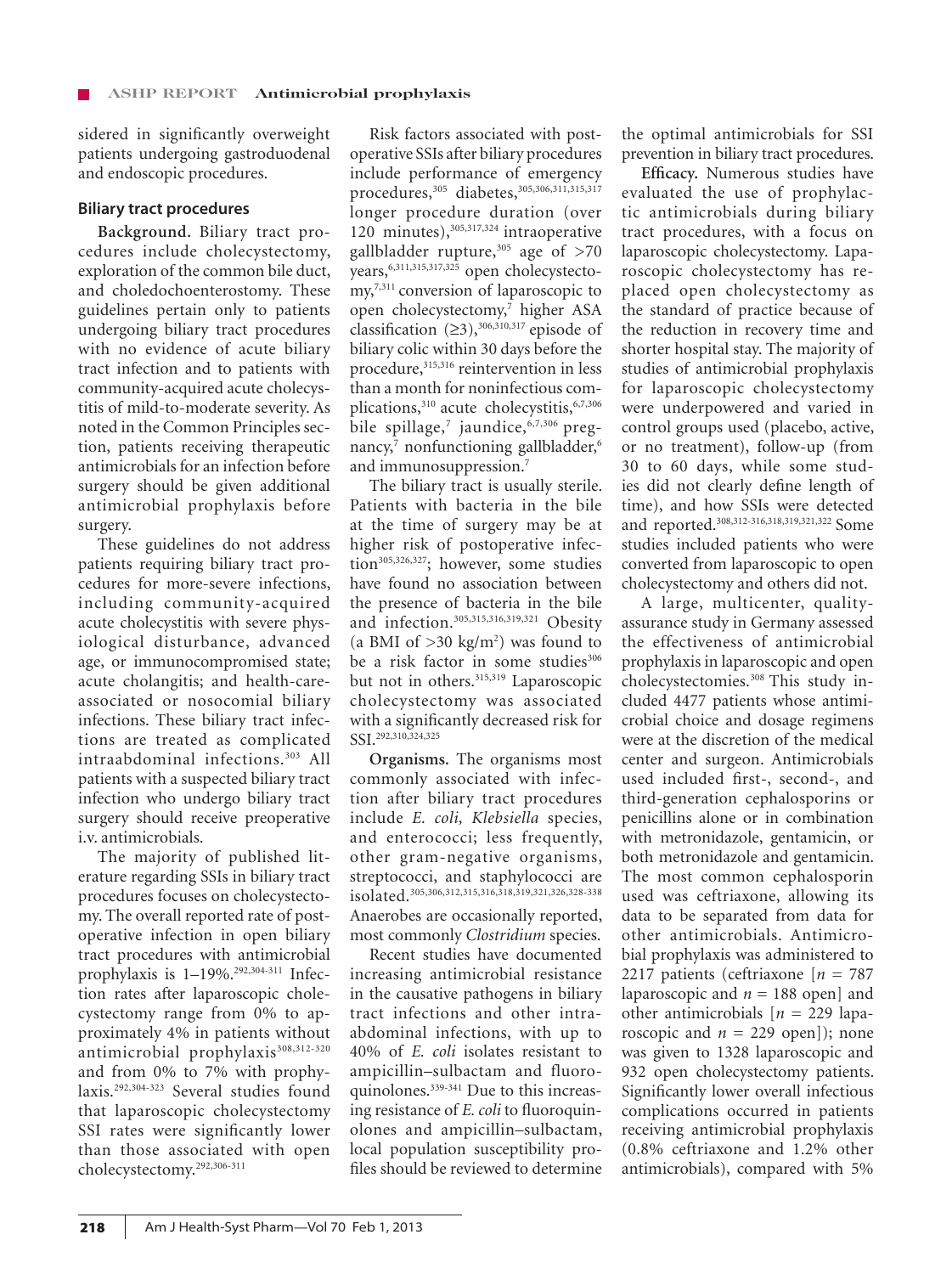**ASHP REPORT Antimicrobial prophylaxis** 

of those who received no prophylaxis  $(p < 0.05)$ . The overall rates of infectious complications were 0.6%, 0.8%, and 3.3% in patients undergoing laparoscopic cholecystectomy receiving ceftriaxone, other antimicrobials, and no prophylaxis, respectively, and 1.6%, 3.9%, and 7.4%, respectively, for patients undergoing open cholecystectomy. Significantly lower rates of SSIs and postoperative pneumonia were noted in patients receiving antimicrobials compared with those who did not receive prophylaxis  $(p < 0.05)$ . SSI rates were significantly decreased in laparoscopic cholecystectomy patients who received ceftriaxone (0.1%) or other antimicrobials (0.2%) compared with those who received no antimicrobial prophylaxis (1.6%). SSI rates were significantly decreased in open cholecystectomy patients who received ceftriaxone (1.0%) or other antimicrobials (2.6%) compared with those who received no antimicrobial prophylaxis (4.4%). The study authors concluded that antimicrobial prophylaxis should be administered to all patients undergoing cholecystectomy, regardless of approach. The study had several limitations, including lack of randomization, lack of adequate controls, and lack of clear definition of patient selection for the antimicrobial regimens. The statistical analysis was not clearly defined. The study appears to have compared only the use and lack of use of antimicrobials (with ceftriaxone and other antimicrobials combined for analysis) and did not specifically compare the laparoscopic and open approaches.

The findings of this study contrast with those of several other published studies. A meta-analysis of 15 randomized controlled studies evaluated the need for antimicrobial prophylaxis in elective laparoscopic cholecystectomy for patients at low risk of infection.313 Low risk was defined as not having any of the following: acute cholecystitis, a history of acute cholecystitis, common bile duct calculi, jaundice, immune suppression, and prosthetic implants. A total of 2961 patients were enrolled in the studies, including 1494 who received antimicrobial prophylaxis, primarily with cephalosporins, vancomycin, fluoroquinolones, metronidazole, and amoxicillin–clavulanate, and 1467 controls receiving placebo or no treatment. No significant difference was found in the rates of infectious complications (2.07% in patients receiving antimicrobial prophylaxis versus 2.45% in controls) or SSIs (1.47% in patients receiving antimicrobial prophylaxis versus 1.77% in controls). The authors of the metaanalysis concluded that antimicrobial prophylaxis was not necessary for low-risk patients undergoing elective laparoscopic cholecystectomy. An additional meta-analysis of 9 randomized controlled trials (*n* = 1437) also concluded that prophylactic antimicrobials do not prevent infections in low-risk patients undergoing laparoscopic cholecystectomy.342

A small, prospective, nonrandomized study compared the use of cefotaxime 1 g i.v. during surgery with an additional two i.v. doses given eight hours apart after surgery  $(n = 80)$  with no antimicrobial prophylaxis ( $n = 86$ ) in patients undergoing elective laparoscopic cholecystectomy with accidental or incidental gallbladder rupture and spillage of bile.317 Patients who had spillage of gallstone calculi or whose operations were converted to open operations were excluded from the study. The rate of SSIs did not significantly differ between treatment groups (2.5% with antimicrobials versus 3.4% without antimicrobial prophylaxis). Based on results of multivariate analysis, routine antimicrobial prophylaxis was not recommended for these patients unless they were diabetic, were older than 60 years, or had an ASA classification of ≥3 or the duration of the procedure exceeded 70 minutes.

Current data do not support antimicrobial prophylaxis for lowrisk patients undergoing elective laparoscopic cholecystectomies or those with incidental or accidental gallbladder rupture. Antimicrobial prophylaxis should be considered for patients at high risk of infection, including those undergoing open cholecystectomy, as described above, or who are considered to be at high risk for conversion to an open procedure.

*Choice of agent.* The data do not indicate a significant difference among first-, second-, and thirdgeneration cephalosporins. Firstgeneration, 307, 308, 312, 315, 319, 323, 330, 336, 338, 343, 344 second-generation, 308,314,315,318,323, 327-329,331,332,335,344-352 and third-generation 3 0 8 , 3 0 9 , 3 1 5 - 3 1 7 , 3 2 1 , 3 2 2 , 3 3 2 , 3 3 3 , 3 3 8 , 3 4 9 , 3 5 3 , 3 5 4

cephalosporins have been studied more extensively than other antimicrobials. Limited data are available for ampicillin with gentamicin,<sup>355</sup> piperacillin,<sup>356</sup> amoxicillinclavulanate,305,338,351,354 ciprofloxacin,320,333,352,357 and cephalosporins or penicillins alone or in combination with metronidazole, gentamicin, or both metronidazole and gentamicin.308

Several studies have compared first-generation cephalosporins with second- or third-generation agents.315,336,338,344-347,353,358 With one exception,<sup>347</sup> there was no significant difference in efficacy among agents. Other studies found no significant differences in efficacy between ampicillin and cefamandole,<sup>335</sup> ciprofloxacin and ceftriaxone, 333 amoxicillin–clavulanate and cefotaxime,354 amoxicillin–clavulanate and cefamandole,<sup>351</sup> ceftriaxone and ceftazidime,<sup>321</sup> and oral and i.v. ciprofloxacin and i.v. cefuroxime.<sup>352,357</sup> One study found that i.v. ampicillin– sulbactam was associated with significantly lower rates of infection compared with cefuroxime<sup>306</sup> and that patients treated with oral ceftibuten had significantly lower infection rates than those who received amoxicillin-clavulanate.<sup>338</sup>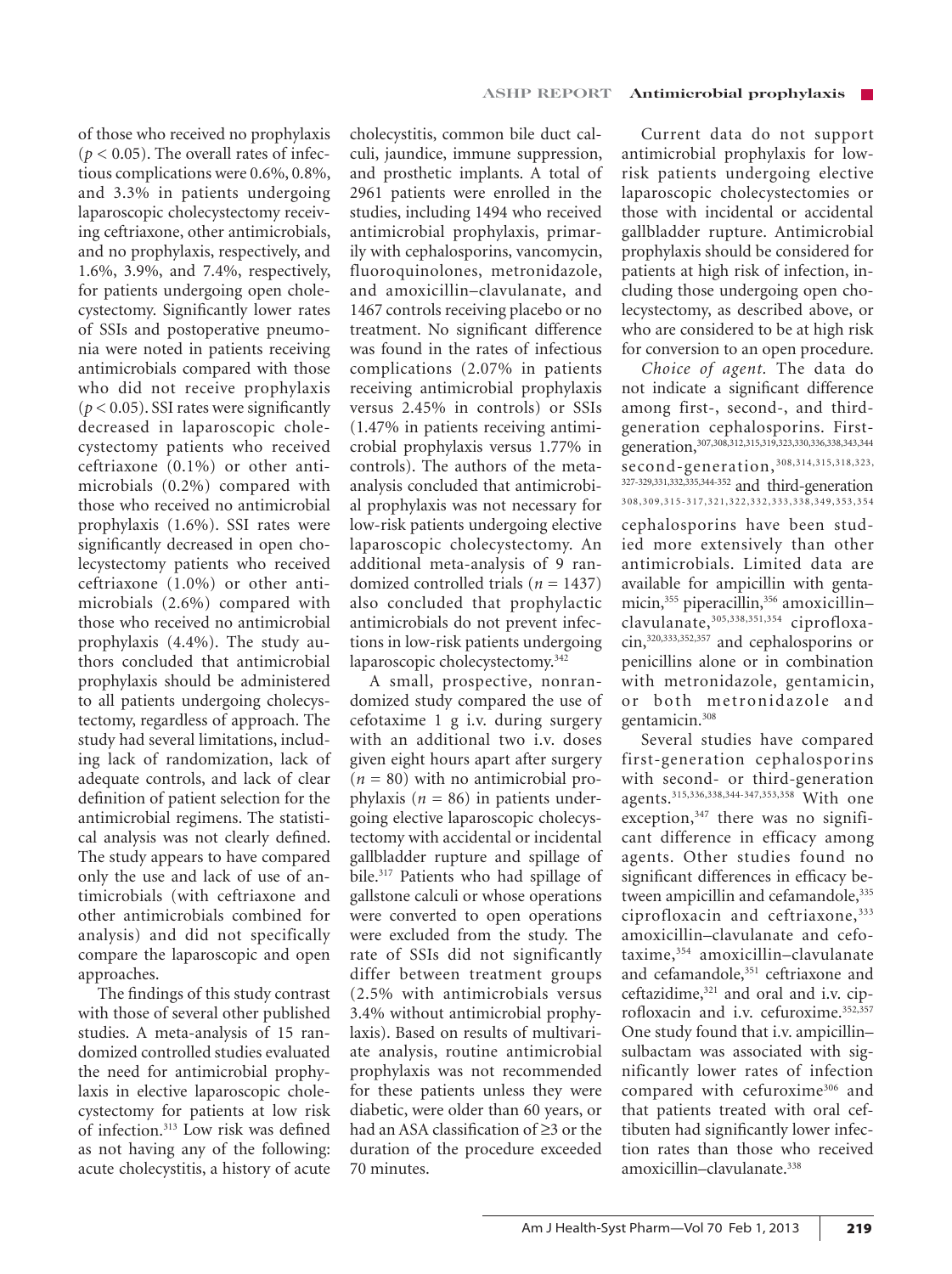*Duration.* The effect of duration of prophylaxis on outcome has been evaluated. A single dose of a cephalosporin was compared with multiple doses in several studies; no significant differences in efficacy were found.<sup>327,329,330,348,349,353,359</sup> The largest study compared one dose of cefuroxime with three doses in 1004 patients with risk factors for infection who were undergoing biliary tract surgery.<sup>327</sup> There was no significant difference in the rates of minor or major SSIs between the single- and multiple-dose groups. In the majority of studies, one dose of an antimicrobial was administered at induction of anesthesia, 306,312,338,352,354 within 30 minutes before incision,<sup>338</sup> or 1315,316,320,321 or 2338 hours before incision.Additional doses were given as follows: one dose 12 hours after administration of the initial dose,<sup>352</sup> two doses 12 and 24 hours after administration of the initial dose,<sup>338</sup> two doses every  $6^{338}$  or  $8^{317,319}$  hours after surgery, and one dose 24 hours after surgery $\boldsymbol{\delta}^{315}$  and five days after surgery.352 In one study, a second dose of amoxicillin–clavulanate or cefotaxime was administered for procedures lasting longer than 4 hours.<sup>354</sup>

**Recommendations.** A single dose of cefazolin should be administered in patients undergoing open biliary tract procedures (Table 2). (Strength of evidence for prophylaxis  $= A$ .) Alternatives include ampicillin– sulbactam and other cephalosporins (cefotetan, cefoxitin, and ceftriaxone). Alternative regimens for patients with  $\beta$ -lactam allergy include clindamycin or vancomycin plus gentamicin, aztreonam, or a fluoroquinolone; or metronidazole plus gentamicin or a fluoroquinolone.

Antimicrobial prophylaxis is not necessary in low-risk patients undergoing elective laparoscopic cholecystectomies. (Strength of evidence against prophylaxis for low-risk patients = A.) Antimicrobial prophylaxis is recommended in patients undergoing laparoscopic cholecystectomy who have an increased risk of infectious complications. Risk factors include performance of emergency procedures, diabetes, anticipated procedure duration exceeding 120 minutes, risk of intraoperative gallbladder rupture, age of >70 years, open cholecystectomy, risk of conversion of laparoscopic to open cholecystectomy, ASA classification of ≥3, episode of biliary colic within 30 days before the procedure, reintervention in less than a month for noninfectious complications of prior biliary operation, acute cholecystitis, anticipated bile spillage, jaundice, pregnancy, nonfunctioning gallbladder, and immunosuppression. Because some of these risk factors cannot be determined before the surgical intervention, it may be reasonable to give a single dose of antimicrobial prophylaxis to all patients undergoing laparoscopic cholecystectomy. (Strength of evidence for prophylaxis for high-risk patients  $= A.$ )

# **Appendectomy procedures**

**Background.** Cases of appendicitis can be described as complicated or uncomplicated on the basis of the pathology. Patients with uncomplicated appendicitis have an acutely inflamed appendix. Complicated appendicitis includes perforated or gangrenous appendicitis, including peritonitis or abscess formation. Because complicated appendicitis is treated as a complicated intraabdominal infection,<sup>303</sup> it has not been addressed separately in these guidelines. All patients with a suspected clinical diagnosis of appendicitis, even those with an uncomplicated case, should receive appropriate preoperative i.v. antimicrobials for SSI prevention, which, due to the common microbiology encountered, requires similar antimicrobial choices to those used to treat complicated appendicitis.

Approximately 80% of patients with appendicitis have uncomplicated disease.59 SSI has been reported

in 9–30% of patients with uncomplicated appendicitis who do not receive prophylactic antimicrobials, though some reports suggest lower complication rates in children with uncomplicated appendicitis.165,360-365 Mean SSI rates for appendectomy reported in the most recent NHSN report (2006–08) were 1.15% (60 of 5211) for NHSN risk index categories 0 and 1 versus 3.47% (23 of 663) for NHSN risk index categories 2 and 3.165 Laparoscopic appendectomy has been reported to produce lower rates of incisional (superficial and deep) SSIs than open appendectomy in adults and children in multiple metaanalyses and several randomized clinical trials.292,310,366-371 However, the rate of organ/space SSIs (i.e., intraabdominal abscesses) was significantly increased with laparoscopic appendectomy.

**Organisms.** The most common microorganisms isolated from SSIs after appendectomy are anaerobic and aerobic gram-negative enteric organisms. *Bacteroides fragilis* is the most commonly cultured anaerobe, and *E. coli* is the most frequent aerobe, indicating that the bowel flora constitute a major source for pathogens.59,372,373 Aerobic and anaerobic streptococci, *Staphylococcus* species, and *Enterococcus* species also have been reported. *P. aeruginosa* has been reported infrequently.

**Efficacy.** Antibiotic prophylaxis is generally recognized as effective in the prevention of postoperative SSIs in patients undergoing appendectomy when compared with placebo.<sup>374</sup>

*Choice of agent.* Randomized controlled trials have failed to identify an agent that is clearly superior to other agents in the prophylaxis of postappendectomy infectious complications. An appropriate choice for SSI prophylaxis in uncomplicated appendicitis would be any single agent or combination of agents that provides adequate gram-negative and anaerobic coverage. The secondgeneration cephalosporins with an-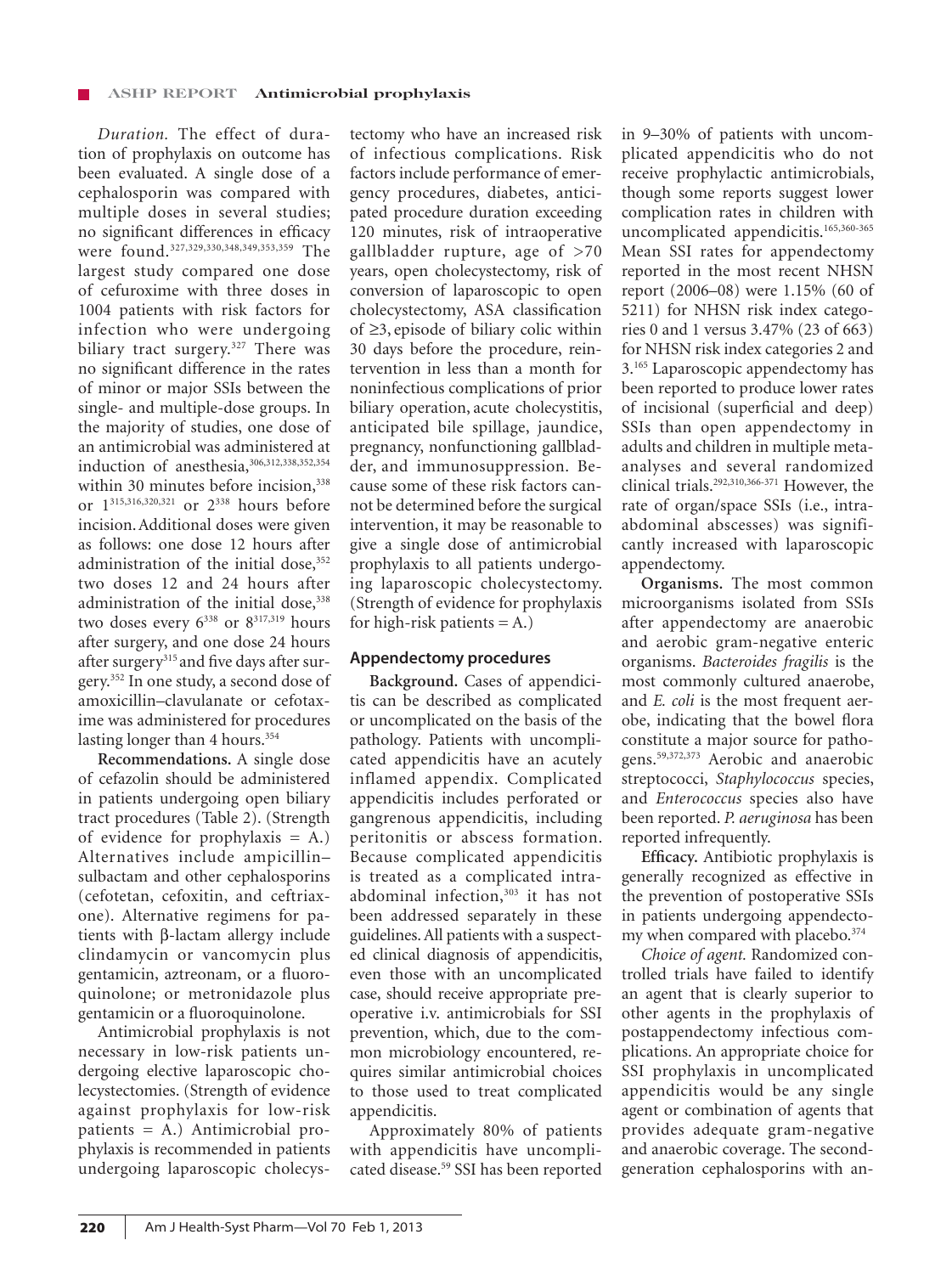aerobic activity and a first-generation cephalosporin plus metronidazole are the recommended agents on the basis of cost and tolerability. Given the relatively equivalent efficacy between agents, a cost-minimization approach is reasonable; the choice of agents should be based on local drug acquisition costs and antimicrobial sensitivity patterns.

A wide range of antimicrobials have been evaluated for prophylaxis in uncomplicated appendicitis. The most commonly used agents were cephalosporins. In general, a second-generation cephalosporin with anaerobic activity (cefoxitin or cefotetan) or third-generation cephalosporins with partial anaerobic activity (cefotaxime) were effective, with postoperative SSI rates of <5% in most studies.<sup>364,375-381</sup>

Piperacillin 2 g was comparable to cefoxitin 2 g in a well-controlled study.381 Metronidazole used alone was less effective than cefotaxime, with infection rates above 10%.<sup>376</sup> However, when metronidazole was combined with cefazolin, ampicillin,<sup>382</sup> or gentamicin,<sup>378,383</sup> the postoperative SSI rates were 3–6%.

A double-blind, randomized, controlled trial was conducted at two hospitals to evaluate the effect of metronidazole, which is effective against most anaerobes, and cefazolin, which is effective against many aerobic organisms, singly and in combination, on the rate of sepsis after appendectomy.384 Patients were randomized into one of four groups: metronidazole and placebo, cefazolin and placebo, metronidazole and cefazolin, or double placebo. Patients with generalized peritonitis were excluded for ethical reasons. Treatment was started before the procedure and continued every 8 hours for 24 hours. All patients in the trial were followed for about two weeks after discharge from the hospital, and their surgical sites were inspected. A total of 271 patients were assessed. Sepsis rates at the two hospitals were similar. Patients who received both cefazolin and metronidazole had a significantly lower infection rate compared with the other groups.<sup>384</sup> Consistent with the antibacterial spectrum of the agents, a prospective study of antimicrobial prophylaxis for colorectal procedures found that the combination of metronidazole with aztreonam did not show adequate coverage of grampositive organisms.385 The Common Principles section of these guidelines provides additional considerations for weight-based dosing.

*Duration.* In most of the studies of second- or third-generation cephalosporins or metronidazole combinations, a single dose376-378,380,383 or two or three doses<sup>364,379,382</sup> were given. Although direct comparisons were not made, there was no discernible difference in postoperative SSI rates between single-dose and multidose administration in most studies. A randomized trial specifically comparing different durations of regimens found no statistical difference between a single preoperative dose, three doses (preoperative dose plus two additional doses), or a five-day regimen.<sup>386</sup> A large cohort study found that single doses of metronidazole and gentamicin in patients undergoing open appendectomy were effective and sufficient in decreasing the SSI rate.<sup>387</sup>

**Pediatric efficacy.** In pediatric patients, as with adults, preoperative determination of complicated versus uncomplicated appendicitis is difficult. A comprehensive review is not provided here, but this topic has been addressed by SIS.388

Two pediatric studies demonstrated no difference in SSI rates between placebo and several antimicrobials. The first study compared metronidazole, penicillin plus tobramycin, and piperacillin.<sup>389</sup> The second study compared single-dose metronidazole and single-dose metronidazole plus cefuroxime.390 A meta-analysis including both adult and pediatric studies found that for pediatric patients, antimicrobial prophylaxis trended toward being beneficial, but the results were not statistically significant.<sup>374</sup> A retrospective chart review questioned the routine need for antimicrobial prophylaxis in children with simple appendicitis, due to relatively low infection rates in children not receiving prophylaxis.365 However, these and other study authors have suggested antimicrobial prophylaxis may be considered due to the morbidity associated with infectious complications (e.g., prolonged hospitalization, readmission, reoperation) and due to the inability to preoperatively identify appendicitis.

As a single agent, metronidazole was no more effective than placebo in two double-blind studies that included children 10 years of age or older<sup>360</sup> and 15 years of age or older.<sup>363</sup> In a randomized study that included pediatric patients, ceftizoxime and cefamandole were associated with significantly lower infection rates and duration of hospitalization than placebo.391 Both cefoxitin and a combination of gentamicin and metronidazole were associated with a lower rate of postoperative infection in a randomized study that included pediatric patients younger than 16 years.<sup>378</sup> Second-generation cephalosporins with anaerobic activity (cefoxitin or cefotetan) and third-generation cephalosporins with anaerobic activity (cefotaxime) were effective, with postoperative infection rates of <5% in two studies that included pediatric patients younger than 12 years.<sup>364,378,379</sup> A single dose of gentamicin with clindamycin was found to be safe and effective in children with simple appendicitis.392

**Recommendations.** For uncomplicated appendicitis, the recommended regimen is a single dose of a cephalosporin with anaerobic activity (cefoxitin or cefotetan) or a single dose of a first-generation cephalosporin (cefazolin) plus metronidazole (Table 2). For  $\beta$ -lactam-allergic patients, alternative regimens include (1) clindamycin plus gentamicin,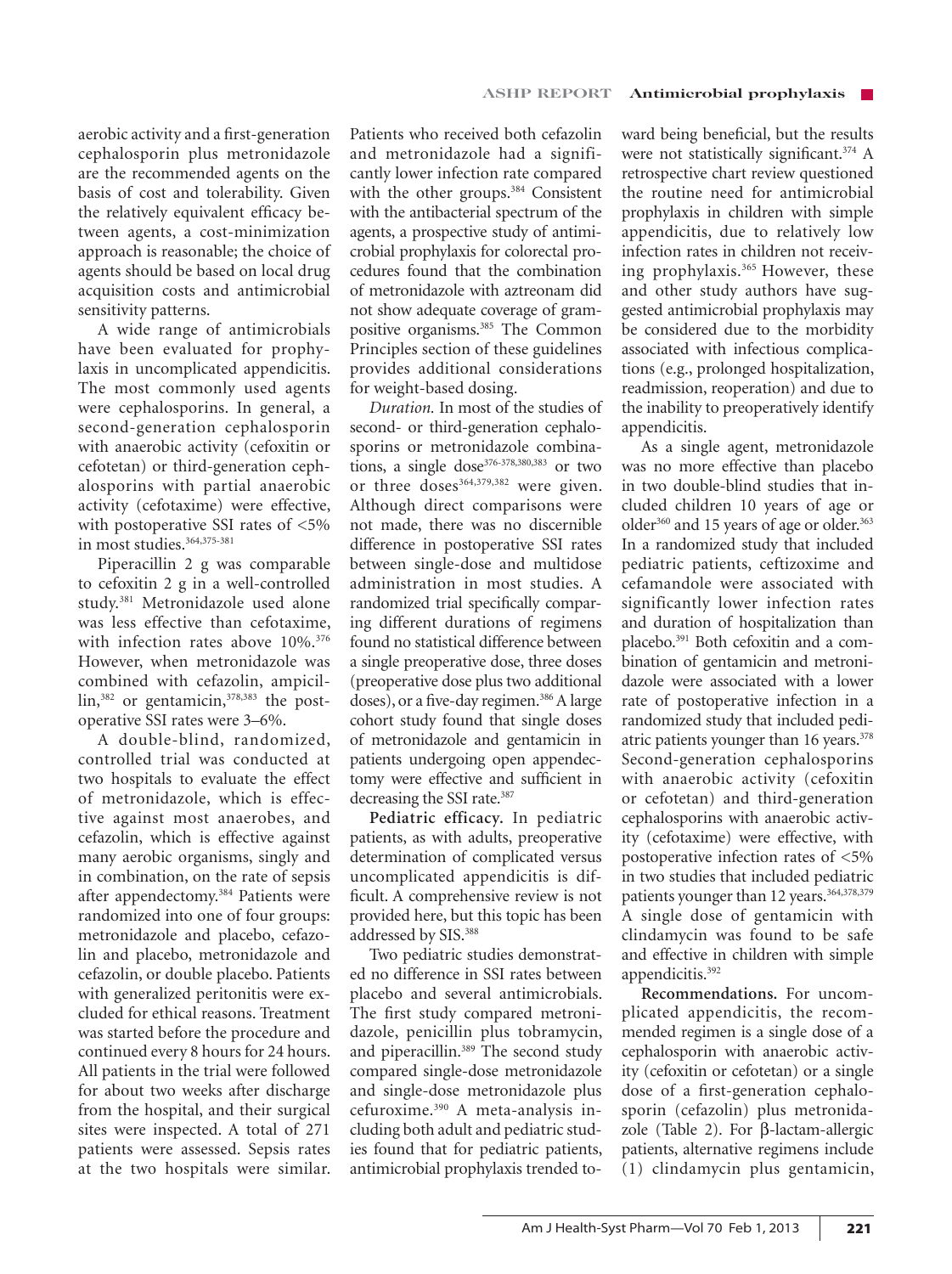aztreonam, or a fluoroquinolone and (2) metronidazole plus gentamicin or a fluoroquinolone (ciprofloxacin or levofloxacin). (Strength of evidence for prophylaxis  $= A.$ )

#### **Small intestine procedures**

**Background.** Small intestine procedures, or small bowel surgery as defined by NHSN, include incision or resection of the small intestine, including enterectomy with or without intestinal anastomosis or enterostomy, intestinal bypass, and strictureoplasty; it does not include small-to-large bowel anastomosis.

The risk of SSI in small bowel surgery is variable. The Surgical Site Infection Surveillance Service in England (data collected by 168 hospitals in 13 categories of surgical procedures between 1997 and 2002) reported an SSI rate of 8.9% (94 of 1056).393 Mean SSI rates for small bowel procedures reported in the most recent NHSN report (2006–08) were 3.44% for NHSN risk index category 0 versus 6.75% for NHSN risk index categories 1, 2, and 3. A study of 1472 patients undergoing bowel surgery (small bowel and colon) at 31 U.S. academic medical centers between September and December 2002 found an SSI rate of 8.7% for all wound categories. For patients with clean-contaminated wounds, the SSI rate was 7.9%; for those with contaminated or dirty-infected wounds, the SSI rates were 12.0% and 20.4%, respectively.394

In a study of 178 penetrating stomach and small bowel injuries, 94% of which were operated on within six hours of presentation, SSIs occurred in nearly 20% of cases. When associated colon injuries were excluded, SSIs occurred in 16% of gastric injuries and 13% of small bowel injuries. Although 74% of patients received antimicrobials, the specific timing of antimicrobial administration was not provided.395 Other studies of small bowel injury confirm similar SSI rates.<sup>396-400</sup>

Antimicrobial prophylaxis is recommended for small bowel surgery, based on inferring effectiveness from other clean-contaminated procedures. No specific prospective randomized studies could be identified that addressed antimicrobial prophylaxis for small bowel surgery. Antimicrobial prophylaxis for small bowel surgical procedures related to a diagnosis of complicated intraabdominal infection is not addressed separately in these guidelines, as antimicrobial therapy for established intraabdominal infection should be initiated preoperatively.

**Organisms.** The most common microorganisms isolated from SSIs after small bowel surgery are aerobic gram-negative enteric organisms. Among the species isolated from patients with SSI after small intestine surgery are gram-negative bacilli of gastrointestinal enteric origin (aerobic and anaerobic) and grampositive species, such as streptococci, staphylococci, and enterococci, which is consistent with similar studies.401 *E. coli* is the most frequently identified aerobe, indicating that the bowel flora constitute a major source of pathogens.Aerobic and anaerobic streptococci, *Staphylococcus* species, and *Enterococcus* species also have been reported.

The microbiology of 2280 SSIs after upper or lower abdominal surgery conducted from 1999 to 2006 was described in the Prevalence of Infections in Spanish Hospitals (EPINE) study.402 The most frequent microorganisms isolated were *E. coli* (28%), *Enterococcus* species (15%), *Streptococcus* species (8%), *P. aeruginosa* (7%), and *S. aureus* (5%; resistant to methicillin, 2%). The microbiology of SSIs after upper abdominal tract surgery did not show any significant differences compared with SSIs of the lower tract, though there were relatively more staphylococci, *K. pneumoniae*, *Enterobacter* species, *Acinetobacter* species, and *Candida albicans* isolates and fewer *E. coli*, *B. fragilis,* and *Clostridium* species in the upper abdominal surgery group.402

**Efficacy.** Antibiotic prophylaxis is generally recognized as effective in the prevention of postoperative SSIs in patients undergoing small bowel surgery when compared with placebo. However, there are no prospective placebo-controlled trials to definitively establish the efficacy of prophylactic antimicrobials in this patient population.

*Choice of agent.* The antimicrobials selected for prophylaxis must cover the expected pathogens for the small intestine. The microbial ecology of the proximal small intestine (i.e., jejunum) is similar to that of the duodenum, whereas the microbial flora of the ileum are similar to those of the colon. In patients with small intestine obstruction, the microbial flora are similar to those of the colon.

No randomized controlled trials have confirmed that one antimicrobial agent is superior to other agents for SSI prophylaxis in small bowel surgery. An appropriate antimicrobial choice for SSI prophylaxis in small bowel surgery is any single agent or combination of agents that provides adequate coverage for the small intestinal microbes. In patients with small bowel obstruction, additional coverage of anaerobic bacteria is also desirable.

For small intestine procedures with no evidence of obstruction, a first-generation cephalosporin (cefazolin) is recommended. For patients with small intestine obstruction, a first-generation cephalosporin with metronidazole or a secondgeneration cephalosporin with anaerobic activity (cefoxitin or cefotetan) is the recommended agent. The choice of agents should be based on local drug acquisition costs and antimicrobial sensitivity patterns. The Common Principles section of these guidelines provides additional considerations for weight-based dosing.

*Duration.* Preoperative dosing of antimicrobials for SSI prevention, with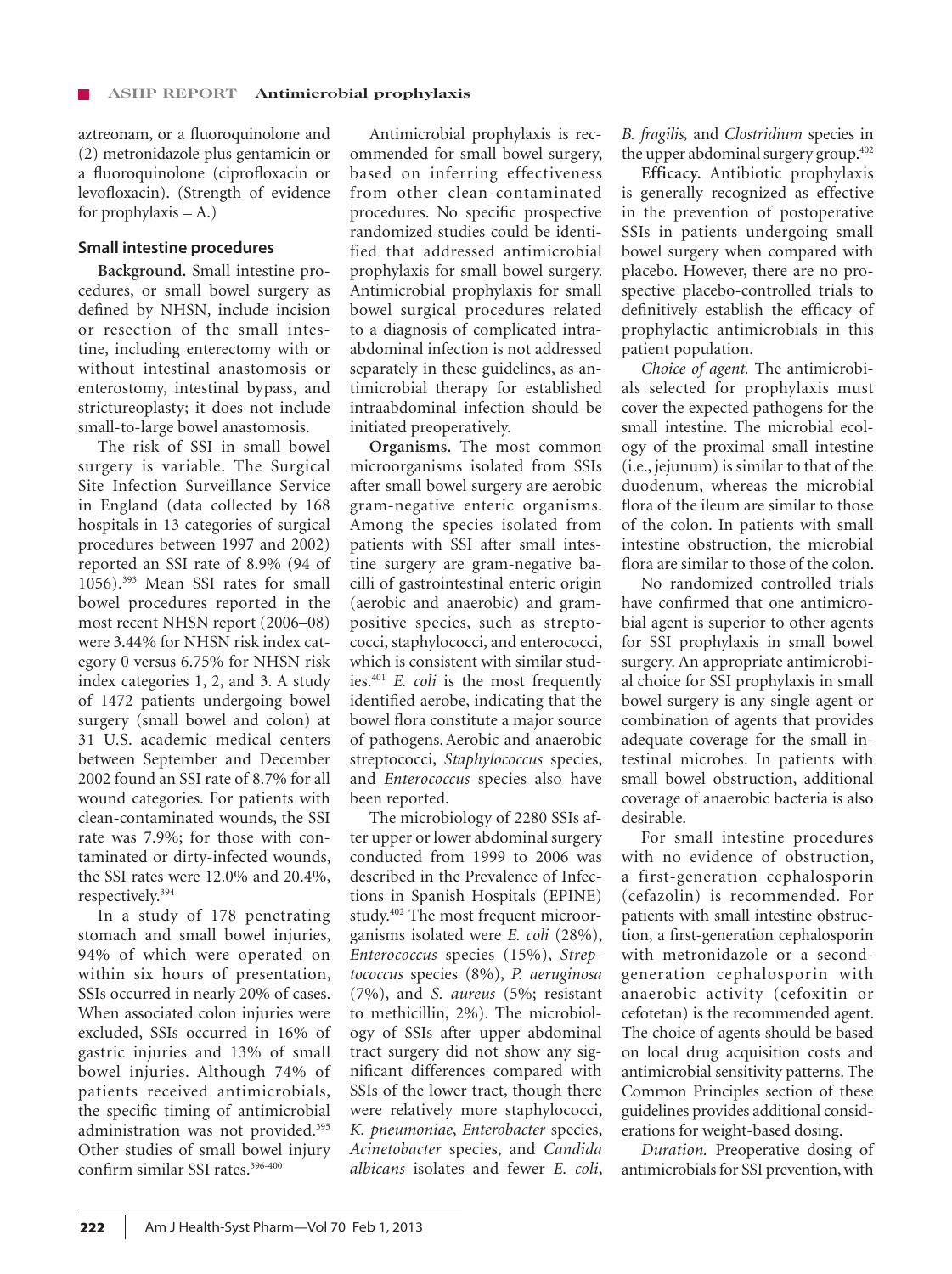additional intraoperative antimicrobial dosing dependent on the duration of the operation and no postoperative dosing, is recommended for patients undergoing small bowel surgery.

**Pediatric efficacy.** In pediatric patients, as with adults, antimicrobial prophylaxis for SSI prevention in small bowel surgery is recommended.

**Recommendations.** For small bowel surgery without obstruction, the recommended regimen is a firstgeneration cephalosporin (cefazolin) (Table 2). For small bowel surgery with intestinal obstruction, the recommended regimen is a cephalosporin with anaerobic activity (cefoxitin or cefotetan) or the combination of a first-generation cephalosporin (cefazolin) plus metronidazole. For b-lactam-allergic patients, alternative regimens include (1) clindamycin plus gentamicin, aztreonam, or a fluoroquinolone and (2) metronidazole plus gentamicin or a fluoroquinolone (ciprofloxacin or levofloxacin). (Strength of evidence for prophylaxis  $= C.$ )

## **Hernia repair procedures (hernioplasty and herniorrhaphy)**

**Background.** All patients who undergo hernioplasty (prosthetic mesh repair of hernia) or herniorrhaphy (suture repair of hernia) should receive appropriate preoperative i.v. antimicrobials for SSI prevention. The risk of SSIs is higher in hernioplasty compared with herniorrhaphy.403 There is a significant risk of requiring prosthetic mesh removal in hernioplasty patients who develop an SSI, and determination of whether mesh placement will be required for hernia repair is not always possible in the preoperative period.

Mean SSI rates for herniorrhaphy reported in the most recent NHSN report (2006–08) were 0.74% (21 of 2852) for NHSN risk index category 0, 2.42% (81 of 3348) for NHSN risk index category 1, and 5.25% (67 of 1277) for NHSN risk index categories 2 and 3.165

A Cochrane meta-analysis of 17 randomized trials (*n* = 7843; 11 hernioplasty trials, 6 herniorrhaphy trials) in elective open inguinal hernia repair reported SSI rates of 3.1% versus 4.5% in the antimicrobial prophylaxis and control groups, respectively (OR, 0.64; 95% CI, 0.50– 0.82).404 The subgroup of patients with herniorrhaphy had SSI rates of 3.5% and 4.9% in the prophylaxis and control groups, respectively (OR, 0.71; 95% CI, 0.51–1.00). The subgroup of patients with hernioplasty had SSI rates of 2.4% and 4.2% in the prophylaxis and control groups, respectively (OR, 0.56; 95% CI, 0.38–0.81).

A meta-analysis of nine randomized trials of open hernioplasty for inguinal hernia documented SSI rates of 2.4% (39 of 1642) in the antimicrobial group and 4.2% (70 of 1676) in the control group. Antibiotics showed a protective effect in preventing SSI after mesh inguinal hernia repair (OR, 0.61; 95% CI, 0.40–0.92). Antibiotic prophylaxis did reduce the rate of SSI in hernia patients undergoing mesh hernioplasty.405

Based on the results of these two systematic reviews, preoperative antimicrobial prophylaxis for SSI prevention is recommended for both herniorrhaphy and hernioplasty. Compared with open hernia repair, laparoscopic hernia repair has been reported to produce lower rates of incisional (superficial and deep) SSIs in randomized clinical trials.406-408 In a recent multicenter randomized trial of laparoscopic versus open ventral incisional hernia repair (*n* = 162), SSI was significantly less common in the laparoscopic group than in the open repair group (2.8% versus 21.9%; OR, 10.5; 95% CI, 2.3–48.2;  $p = 0.003$ ).<sup>409</sup> A meta-analysis of eight randomized trials comparing laparoscopic and open incisional or ventral hernia repair with mesh revealed that laparoscopic hernia repair was associated with decreased SSI rates (relative risk, 0.22; 95% CI, 0.09–0.54)

and a trend toward fewer infections requiring mesh removal.<sup>410</sup>

 $\mathcal{L}_{\mathcal{A}}$ 

**Organisms.** The most common microorganisms isolated from SSIs after herniorrhaphy and hernioplasty are aerobic gram-positive organisms. Aerobic streptococci, *Staphylococcus*  species, and *Enterococcus* species are common, and MRSA is commonly found in prosthetic mesh infections.411

**Efficacy.** Antibiotic prophylaxis is generally recognized as effective when compared with placebo in the prevention of postoperative SSIs in patients undergoing herniorrhaphy and hernioplasty.

*Choice of agent.* Randomized controlled trials have failed to identify an agent that is clearly superior to other agents for SSI prophylaxis in hernia repair. A first-generation cephalosporin is the recommended agent on the basis of cost and tolerability. The Common Principles section of these guidelines provides additional considerations for weight-based dosing.

*Duration.* Based on the evidence to date, a single preoperative dose of antimicrobial is recommended in hernioplasty and herniorrhaphy, with redosing as recommended in the Common Principles section of these guidelines (if the procedure duration exceeds the recommended redosing interval from the time of initiation of the preoperative dose or if there is prolonged or excessive bleeding).

**Recommendations.** For hernioplasty and herniorrhaphy, the recommended regimen is a single dose of a first-generation cephalosporin (cefazolin) (Table 2). For patients known to be colonized with MRSA, it is reasonable to add a single preoperative dose of vancomycin to the recommended agent. For  $\beta$ -lactamallergic patients, alternative regimens include clindamycin and vancomycin. (Strength of evidence for prophylaxis  $=$  A. $)$ 

## **Colorectal procedures**

**Background.** SSIs have been reported to occur in approximately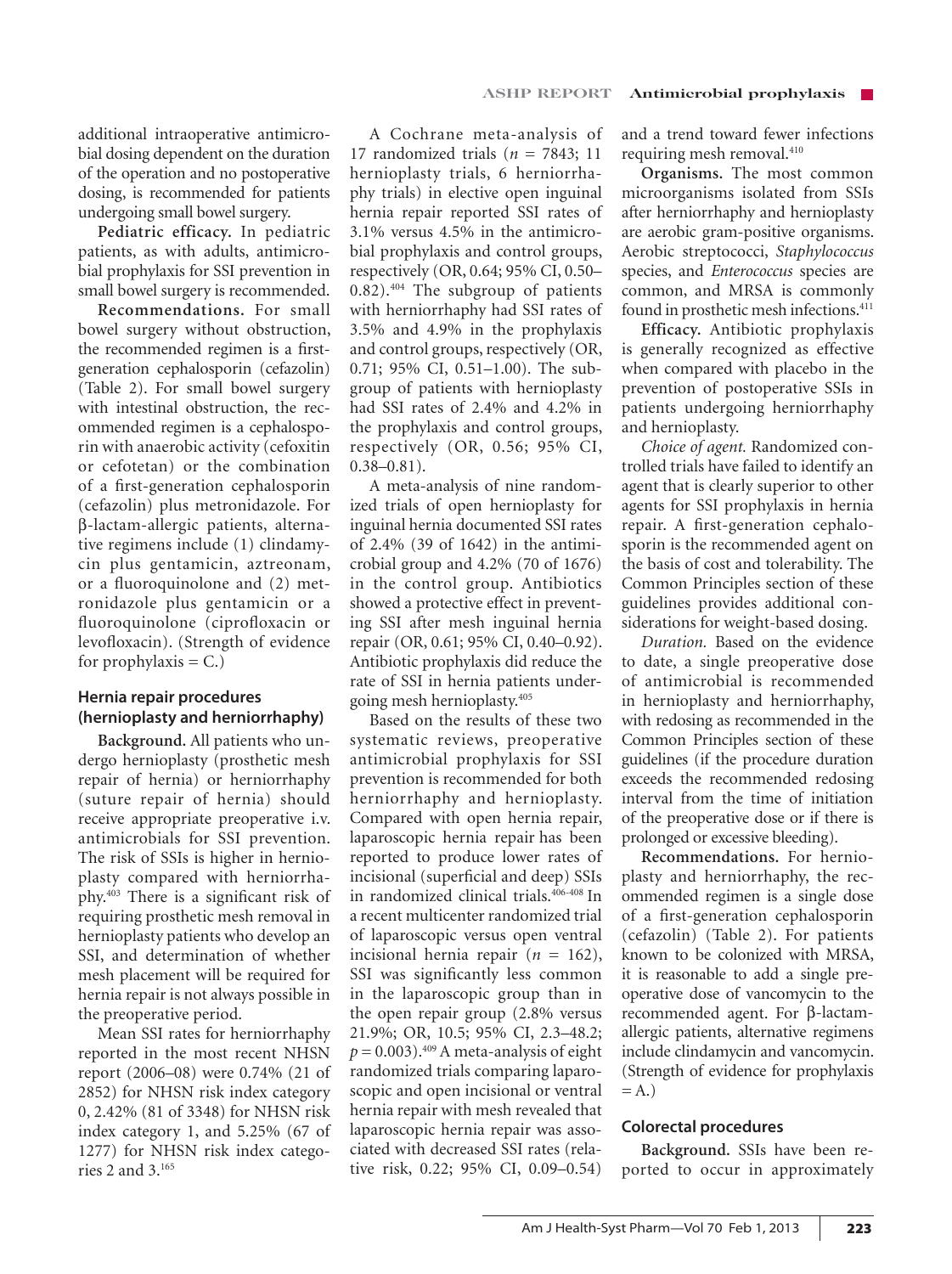4–10% of patients undergoing colon procedures, 3–7% in small bowel procedures, and 3–27% in patients after rectal procedures, based on the risk index.165 However, when patients are followed carefully in clinical trials, rates tend to be considerably higher  $(17–26%)$ .<sup>412</sup> Other septic complications, such as fecal fistula, intraabdominal abscesses, peritonitis, and septicemia, are serious concerns but are much less common.413 Infectious complication rates range from 30% to 60% without antimicrobial prophylaxis $59,414$  and are <10% with appropriate antimicrobial prophylaxis. A pooled analysis of clinical trials of antimicrobial prophylaxis in colon procedures demonstrated that antimicrobial use significantly reduced mortality rates (11.2% for control versus 4.5% for treatment) and SSI rates.<sup>415</sup>

The type and duration of the procedure can affect the risk of infection. Rectal resection is associated with a higher risk of infection than is intraperitoneal colon resection.416-418 Other risk factors include extended procedure duration (e.g.,  $>3.5$  hours),<sup>59,412,418,419</sup> impaired host defenses,  $418$  age of  $>60$  years,  $418$  hypoalbuminemia,419,420 bacterial or fecal contamination of the surgical site,<sup>418,420</sup> inadvertent perforation or spillage, 412,421 corticosteroid therapy, 419 perioperative transfusion of packed red blood cells, 394,418 hypothermia, 422 hyperglycemia,  $423,424$  and obesity.  $412,418$ 

**Organisms.** The infecting organisms in colorectal procedures are derived from the bowel lumen, where there are high concentrations of organisms. *B. fragilis* and other obligate anaerobes are the most frequently isolated organisms from the bowel, with concentrations 1,000–10,000 times higher than those of aerobes.<sup>425</sup> *E. coli* is the most common aerobe. *B. fragilis* and *E. coli* comprise approximately 20–30% of the fecal mass. They are the most frequently isolated pathogens from infected surgical sites after colon procedures.

**Efficacy.** Results from randomized controlled trials and a Cochrane review of 182 studies of over 30,000 patients support the routine use of prophylactic antimicrobials in all patients undergoing colorectal procedures.426

*Choice of agent.* The agent chosen for antimicrobial prophylaxis in colorectal procedures should have activity against the anaerobic and aerobic floras of the bowel. The most appropriate regimen for antimicrobial prophylaxis for colorectal procedure (e.g., oral, i.v, oral–i.v. combination) and the optimal choice of antimicrobial agent have not been fully resolved.

*Oral regimens.* The efficacy of oral prophylactic antimicrobial agents has been established in studies only when used with mechanical bowel preparation (MBP). A variety of oral agents administered after MBP have been evaluated for prophylaxis for colorectal procedures. The most common combinations include an aminoglycoside (neomycin and, less often, kanamycin, which is only available in injectable form in the United States) plus a medication with anaerobic activity, usually erythromycin427-434 or metronidazole.432,433,435-439 In placebo-controlled studies,the oral combination was significantly more effective than placebo in reducing SSIs.427,433,434,439,440 Postoperative SSI rates were 0–11% with neomycin plus erythromycin427-432 and 2–13% with neomycin and metronidazole.436-438 Combinations of neomycin and tetracycline,<sup>440</sup> neomycin and clindamycin,436 and neomycin and tinidazole<sup>441</sup> have also been used successfully, with postoperative SSI rates of <10%. The use of metronidazole as a single agent appears to be less effective, with reported SSI rates of 12–15%.442-444

Oral antimicrobials have been compared with i.v. agents in a few studies. Oral neomycin plus oral erythromycin was similarly effective as i.v. cefoxitin in one study<sup>429</sup> but inferior in another<sup>445</sup>

and was similarly effective as i.v. ceftriaxone plus i.v. metronidazole in patients undergoing elective colorectal procedures.431 The addition of i.v. cefamandole to oral neomycin plus oral erythromycin did not improve efficacy.430 In one of these studies, oral neomycin and erythromycin were more effective than i.v. cefoxitin for procedures lasting longer than 4 hours.<sup>445</sup> A randomized controlled study was stopped early due to the significantly higher rate of infection in the oral neomycin and erythromycin group (41%) compared with the single-dose i.v. metronidazole and ceftriaxone group (9.6%) ( $p < 0.01$ ).<sup>446</sup> Similarly, a study of oral metronidazole and kanamycin compared with the same medications given intravenously found an increased rate of postoperative sepsis (36% versus 6.5%, respectively) (*p* < 0.001), greater numbers of *E. coli* resistant to kanamycin, more bacterial overgrowth, and antimicrobialassociated pseudomembranous colitis in the oral group.<sup>447</sup> However, the oral antimicrobials were not given on a schedule expected to be effective, as they were discontinued 36 hours before the procedure. The fact that oral antibiotics were given for three days rather than less than one day, as is the current practice, was suggested as a possible reason for the resistance and colitis observed.

*I.V. regimens.* A wide range of i.v. antimicrobials have been evaluated for prophylaxis in colorectal procedures. Cephalosporins are the most common agents, usually administered as a single agent. The majority of studies found that single-agent first-generation cephalosporins (cefazolin and cephalothin)<sup>445,448-451</sup> were ineffective, with postoperative SSI rates ranging from 12% to 39%.448,449 The lack of efficacy is likely due to their lack of *B. fragilis* activity. The combination of cefazolin and metronidazole provides adequate coverage of pathogens and may be a cost-effective prophylaxis strategy.<sup>6,41</sup>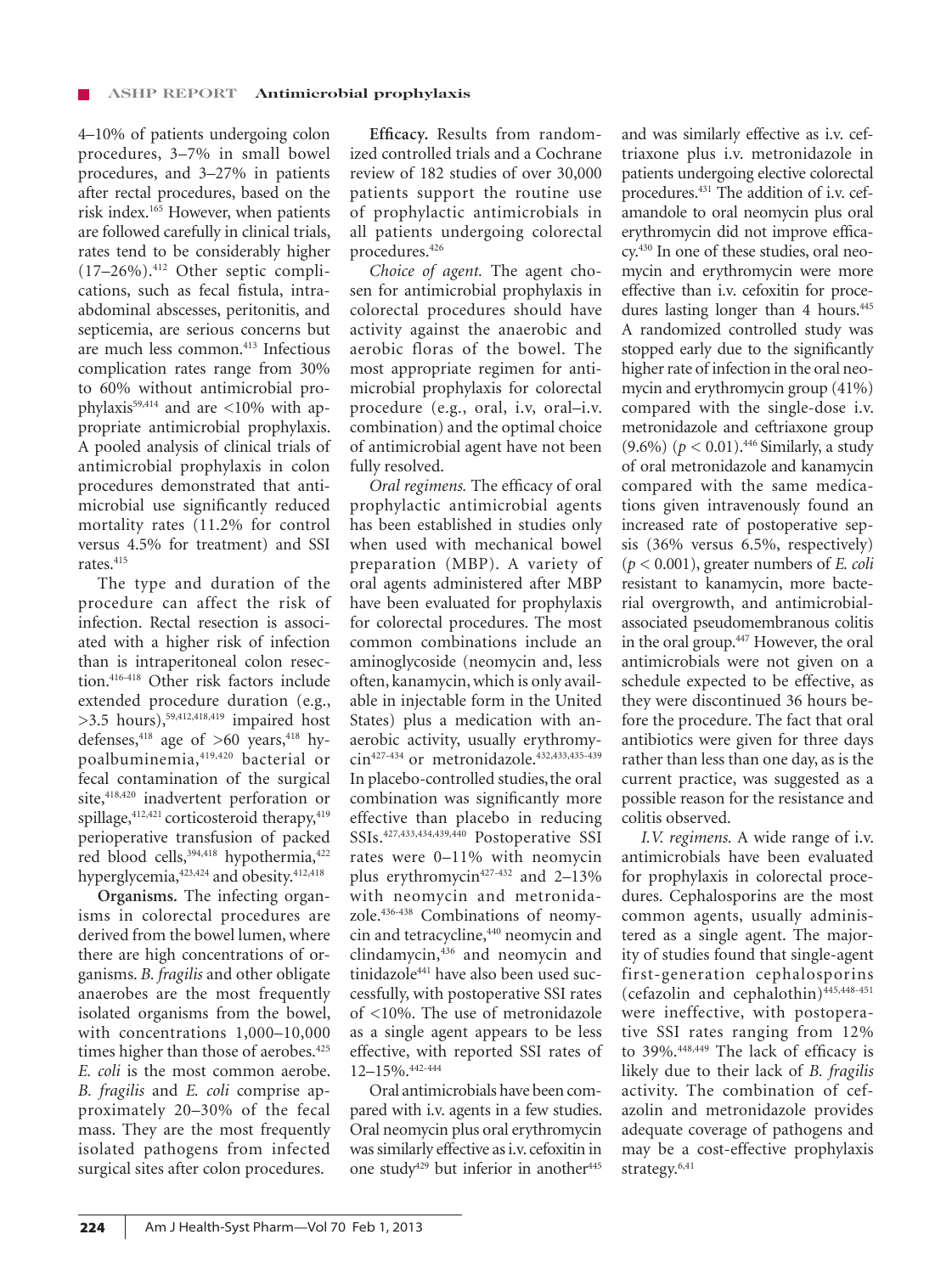Second-generation cephalosporins with anaerobic activity, such as cefoxitin and cefotetan, have been widely evaluated. In single-agent therapy, SSI rates ranged from 0% to 17%91,417,445,452-459; however, more than half of the studies found SSI rates of  $>10\%$ .

Third-generation agents, cefotaxime and ceftriaxone, have been evaluated in a few trials; postoperative SSI rates were 8–19% with single-agent use.456,460,461 In some studies, second- or thirdgeneration cephalosporins were combined with other i.v. agents, most commonly metronidazole.452,459-462 However, in all but one of these studies, a combination of a secondor third-generation cephalosporin plus metronidazole was no more effective than the cephalosporin alone. The use of third- or fourthgeneration cephalosporins for routine antimicrobial prophylaxis is not recommended as use may lead to development of resistant organisms.6,41,444,463 However, in institutions where there is increasing gramnegative resistance from isolates to first- and second-generation cephalosporins, a single dose of ceftriaxone plus metronidazole may be preferred over routine use of carbapenems.

Three small studies, with under 200 patients each, found i.v. ampicillin–sulbactam or amoxicillin–clavulanate to be as effective as i.v. combinations of gentamicin and metronidazole, 464 gentamicin and clindamycin,465 and cefotaxime and metronidazole for preventing SSIs in elective colorectal procedures.

A randomized controlled study of adult patients undergoing elective colon or rectal procedures evaluated the use of a single high dose of gentamicin 4.5 mg/kg i.v. plus metronidazole 500 mg i.v. in sequential order over 30 minutes compared with multiple standard doses of gentamicin 1.5 mg/kg plus metronidazole given preoperatively and every 8

hours for 24 hours postoperatively.<sup>16</sup> All patients underwent MBP before surgery. Patients with a serum creatinine concentration exceeding 1.7 mg/L were excluded from the study. No statistically significant differences were seen in deep and superficial incisional SSI rates between groups. Significantly fewer superficial SSIs were seen in the single-dose group compared with the multidose group in procedures lasting longer than 3.5 hours (22.2% versus 55%,  $p = 0.021$ ). A pharmacodynamic study of these patients found the gentamicin concentration at the time of surgical-site closure as the strongest independent factor for infection.17 Of note, the infection rate was 80% in 10 patients with gentamicin concentrations of  $< 0.5$  mg/L.

Other i.v. agents that have been evaluated either alone or in combination include aminoglycosides, 464,466-469 clindamycin,466 ampicillin,467,469-471 penicillins plus  $\beta$ -lactamase inhibitors,464,465,468,472,473 doxycycline,470,474-476 piperacillin,<sup>91,473</sup> imipenem,<sup>462</sup> and ciprofloxacin.300

Ertapenem, a broad-spectrum carbapenem, is approved by FDA for the prophylaxis of SSIs after elective colorectal procedures.67 Cefotetan is also FDA approved for surgical prophylaxis in clean-contaminated procedures (e.g., gastrointestinal procedures) in adult patients undergoing elective colon or rectal procedures.62 A large, multicenter, randomized controlled study compared a single 1-g i.v. dose of ertapenem with cefotetan 2 g i.v. infused within 60 minutes before surgical incision.412 All patients received MBP preoperatively. SSI rates were significantly lower in the ertapenem group versus cefotetan in the per-protocol (18.1% and 31.1%, respectively) and the modified intent-to-treat (17.1% and 50.9%) populations. Ertapenem was found to be superior to cefotetan for SSI prevention. Although not statistically significant, higher rates of skin-related events (i.e., pruritis and

rash), gastrointestinal events, and *C. difficile* infection were seen in the ertapenem group. The study authors concluded that ertapenem is an acceptable alternative to cefotetan and cefoxitin. Routine use of ertapenem for surgical prophylaxis remains controversial due to theoretical concerns regarding increases in resistant organisms and a potential increase in adverse events.477

**ASHP REPORT Antimicrobial prophylaxis** 

Alternative agents for patients with a high likelihood of past serious adverse event or allergy to  $\beta$ -lactams include (1) clindamycin plus an aminoglycoside, aztreonam, or a fluoroquinolone and (2) metronidazole plus an aminoglycoside or a fluoroquinolone.<sup>41</sup>

*Combination oral and i.v. regimens.* Combinations of oral and i.v. antimicrobials have been used in an attempt to further reduce postoperative infection rates. Regimens include oral neomycin and erythromycin plus i.v. administration of a cephalosporin,416,417,429,445,449,478,479 metronidazole,480,481 and gentamicin plus clindamycin.466 Postoperative SSI rates in these studies ranged from 0% to 7%. With one exception, $416$ there was no significant difference between oral neomycin–erythromycin plus an i.v. antimicrobial and oral neomycin–erythromycin alone.429,449,466,478 When combination oral and i.v. agents were compared with i.v. agents alone, combination therapy was favored in five of six studies<sup>417,429,445,449,480,482</sup>; the difference was significant in three.<sup>417,449,482</sup> The most recent Cochrane review found that the infection rate was significantly lower with the combination of oral plus i.v. prophylaxis when compared with i.v. alone (relative risk, 0.55;  $p = 0.000084$  or with oral prophylaxis alone (relative risk, 0.34;  $p = 0.024$ ).<sup>426</sup> A recent report of over 2000 patients recorded prospectively in the Michigan Surgical Quality Collaborative—Colectomy Best Practices Project and analyzed retrospectively revealed a signifi-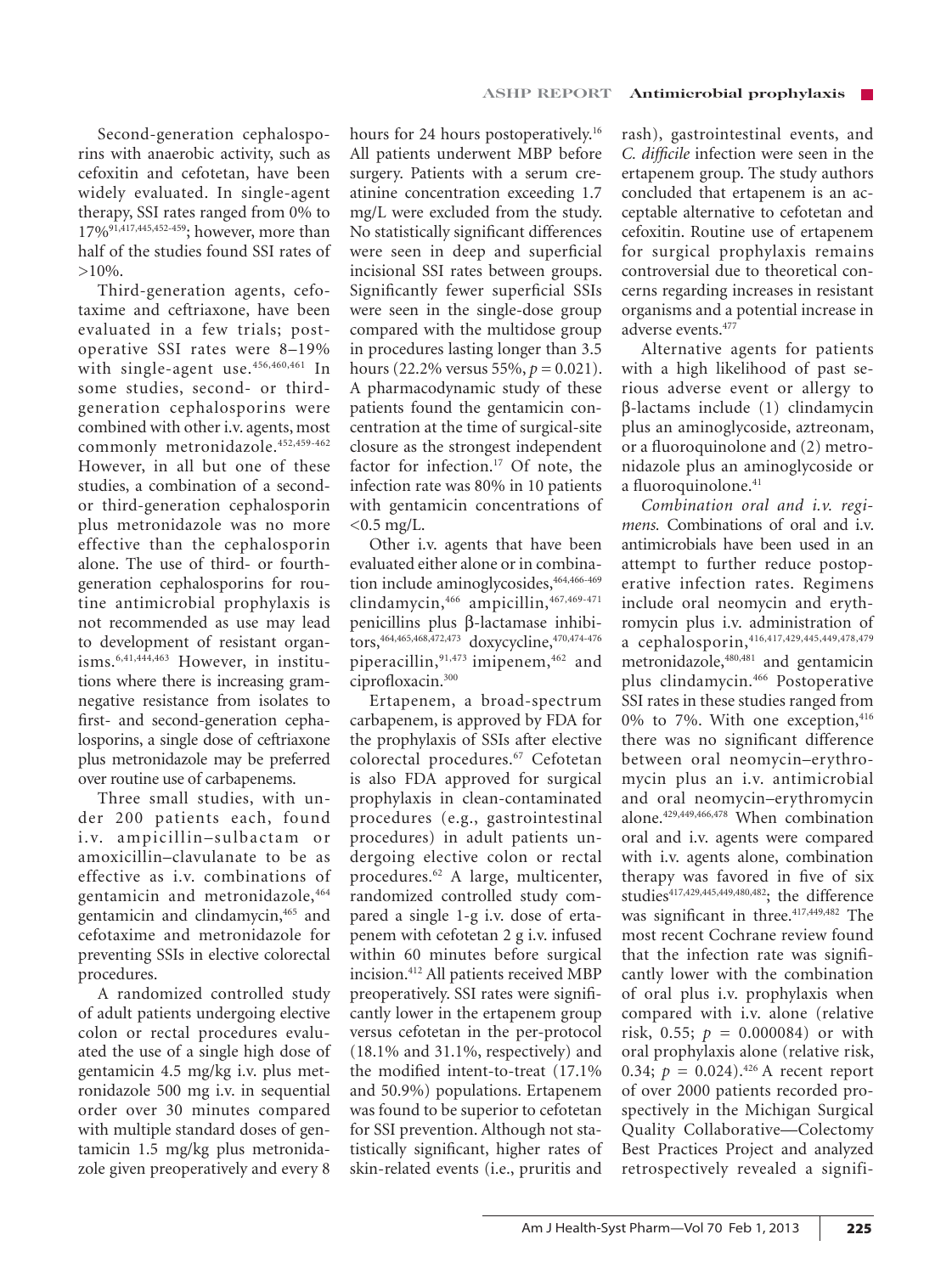cantly lower rate of postoperative infections when 370 colectomy patients received MBP and oral antimicrobial prophylaxis compared with propensity-matched patients receiving i.v. prophylaxis alone.<sup>483</sup>

A multicenter, randomized, controlled study of 491 patients who received MBP plus oral antimicrobials (kanamycin and erythromycin) with i.v. cefmetazole (not available in the United States but noted by the expert panel to have a similar spectrum of activity as cefotetan) or i.v. cefmetazole alone found no difference in SSI between groups for colon procedures.484 However, the combination of oral and i.v. antimicrobials was significantly better than i.v. alone for rectal procedures, particularly abdominoperineal excision. Another study found the postoperative SSI rates after rectal resection were 23% and 11%, respectively, for patients receiving i.v. cefoxitin and cefoxitin plus oral neomycin and erythromycin. 417

The safety and tolerability of oral antimicrobials have been investigated in two studies. One case–control study found an increased incidence of *C. difficile* colitis among patients with oral plus i.v. antimicrobials and MBP compared with i.v. antimicrobials and MBP alone.<sup>485</sup> However, another case–control study found a lower rate (not statistically significant) of *C. difficile* infection in patients who had received oral antimicrobials compared with those who had not (1.6% versus 2.9%,  $p = 0.09$ ).<sup>486</sup> A randomized controlled study of 300 patients undergoing elective colorectal procedures found significantly higher rates of nausea and vomiting among patients receiving three doses of oral antimicrobials (neomycin and metronidazole, 44% and 31%, respectively) in combination with i.v. cefoxitin and MBP compared with regimens including one dose of oral antimicrobials (18% and 11%, respectively) and no oral antimicrobials (13% and 9%, respectively).487 No difference was noted between groups for rates of abdominal pain, SSIs, or intraabdominal abscesses. An increased number of gastrointestinal adverse events was also reported in another comparative study in the combination oral and i.v. group (2.9%) compared with the i.v.-only group (2.1%), although the results were not statistically significant.484 Overall, the evidence suggests that the combination of oral antimicrobials with MBP in addition to i.v. prophylactic antimicrobials reduces the rate of postoperative infections compared with i.v. antimicrobials alone without MBP, although the addition of oral antimicrobials increases gastrointestinal symptoms.

*Duration.* Single and multiple doses were compared in several studies.454-456,461,471,475 However, only two of these studies compared single doses with multiple doses of the same antimicrobial.471,475 There was no significant difference in infection rates between single-dose and multidose administration. One study found a single dose of cefotaxime plus metronidazole was significantly more effective than three doses of cefotaxime alone.461 The most recent Cochrane review found no benefit to extending the duration of prophylaxis  $(p = 0.58)$ .<sup>426</sup> Generally, antimicrobial prophylaxis should be continued for no more than 24 hours and can typically be stopped when the procedure is completed and the surgical site is closed.6,41,444 No evidence supports greater efficacy for doses given after the completion of the procedure. Additional discussion on this topic is found in the Common Principles section of these guidelines.

Consideration should be given to an additional dose of the i.v. antimicrobial if an agent with a short half-life is used and the procedure duration exceeds the recommended redosing interval (starting from the time of initiation of the preoperative dose) and if intraoperative blood loss occurs.6,41,120,418,444,445 No significant difference was seen in SSI rates with

single-dose cefazolin, single-dose cefotetan, and cefazolin given as one preoperative dose and a second dose three hours later for procedures with a duration of less than three hours.<sup>118</sup> SSI rates were significantly higher with a single dose of cefazolin for procedures with a duration of greater than three hours. Using an agent with a longer half-life can decrease the necessity to redose the antimicrobial during long procedures.

**Pediatric efficacy.** No wellcontrolled studies have evaluated the efficacy of antimicrobial prophylaxis in pediatric patients undergoing colorectal procedures. However, there is no reason to suspect that prophylaxis efficacy would be different. The safety, efficacy, tolerability, and cost-effectiveness of intestinal lavage have been demonstrated in two studies of 20 and 21 pediatric patients.  $488,489$ 

**Recommendations.** A single dose of second-generation cephalosporin with both aerobic and anaerobic activities (cefoxitin or cefotetan) or cefazolin plus metronidazole is recommended for colon procedures (Table 2). In institutions where there is increasing resistance to first- and second-generation cephalosporins among gram-negative isolates from SSIs, the expert panel recommends a single dose of ceftriaxone plus metronidazole over routine use of carbapenems. An alternative regimen is ampicillin–sulbactam. In most patients, MBP combined with a combination of oral neomycin sulfate plus oral erythromycin base or oral neomycin sulfate plus oral metronidazole should be given in addition to i.v. prophylaxis. The oral antimicrobial should be given as three doses over approximately 10 hours the afternoon and evening before the operation and after the MBP. Alternative regimens for patients with  $\beta$ -lactam allergies include (1) clindamycin plus an aminoglycoside, aztreonam, or a fluoroquinolone and (2) metronidazole plus an aminoglycoside or a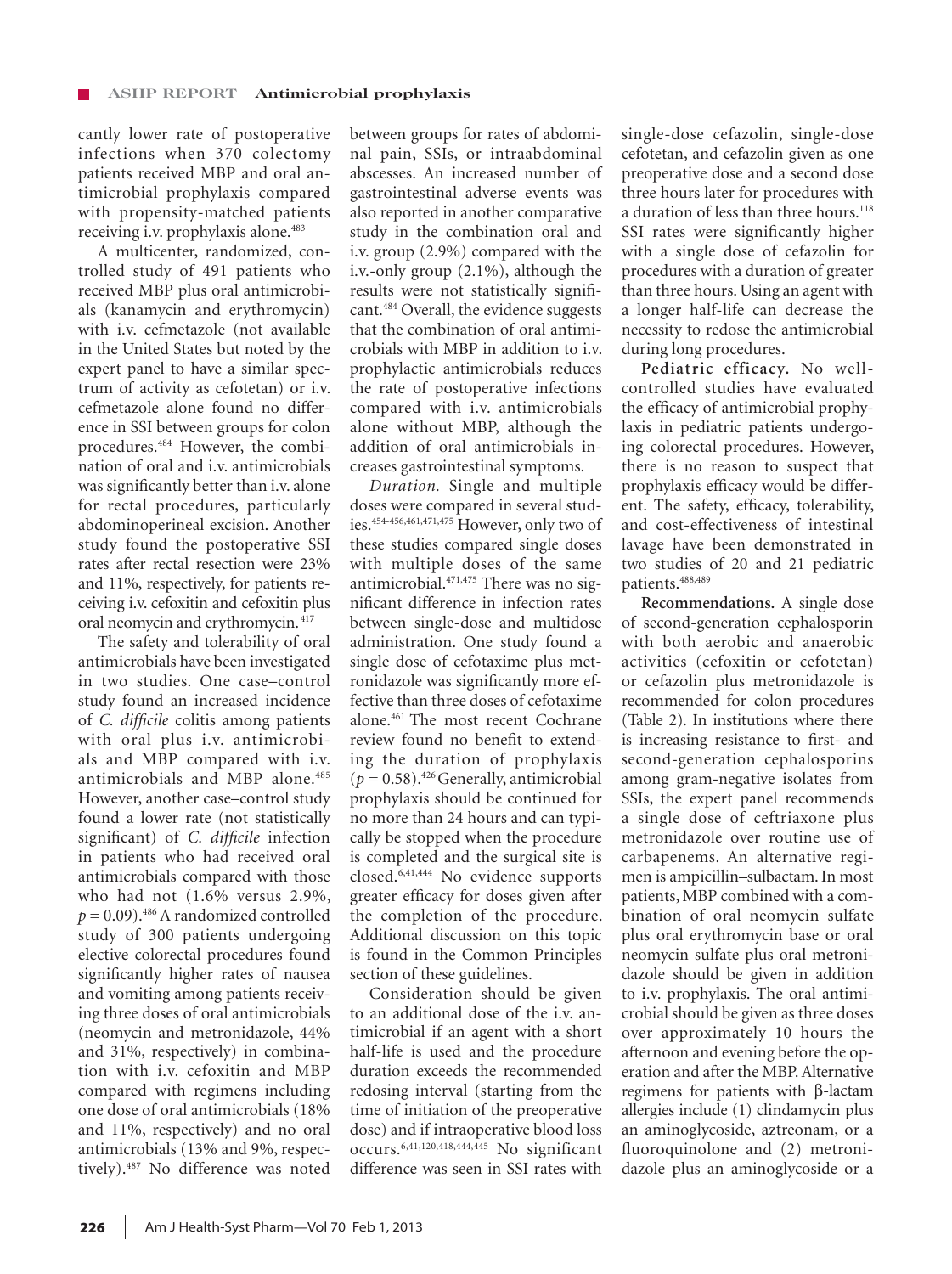fluoroquinolone. Metronidazole plus aztreonam is not recommended as an alternative because this combination has no aerobic gram-positive activity.385 (Strength of evidence for pro $phylaxis = A.$ )

#### **Head and neck procedures**

**Background.** Elective procedures of the head and neck are predominantly clean or clean-contaminated.490 Clean procedures include thyroidectomy and lymph node excisions. Clean-contaminated procedures include all procedures involving an incision through the oral or pharyngeal mucosa, ranging from parotidectomy, submandibular gland excision, tonsillectomy, adenoidectomy, and rhinoplasty to complicated tumor-debulking and mandibular fracture repair procedures requiring reconstruction. The frequency of SSIs reported for clean procedures without antimicrobial prophylaxis is <1%.491,492 In contrast, infection rates in patients undergoing complicated head and neck cancer surgery are quite high, with infection occurring in 24–87% of patients without antimicrobial prophylaxis.<sup>493-497</sup> While many of these head and neck cancer procedures are clean-contaminated, these procedures can fall into different wound classifications. Head and neck cancer patients often have many of the risk factors for infection mentioned below.<sup>498</sup>

Postoperative SSI rates are affected by age, nutritional status, and the presence of concomitant medical conditions such as diabetes mellitus, anemia, and peripheral vascular disease.<sup>496,499-504</sup> Use of tobacco,<sup>498,505</sup> alcohol,<sup>505,506</sup> or drugs of abuse<sup>507</sup> has also been associated with a higher risk of postoperative infection, particularly in patients with mandibular fracture. The hospital course, including length of hospitalization before operation, duration of antimicrobial use before operation, length of operation, presence of implants, and previous tracheotomy can also affect postoperative SSI rates.496,497,501-504,508 In patients with cancer, preoperative radiation and chemotherapy as well as the stage of the malignancy may also affect infection risk.497,498,502-504 Procedure-related risk factors for infection include radical or bilateral neck dissections<sup>501,508</sup> and reconstruction with myocutaneous flaps or microvascular-free flaps.497-499,508

**Organisms.** The normal floras of the mouth and the oropharynx are responsible for most infections that follow clean-contaminated head and neck procedures.6,8,496,498,499,506,509-519 Anaerobic and aerobic bacteria are abundant in the oropharynx. As a result, postoperative SSIs are usually polymicrobial and involve both aerobic and anaerobic bacteria. The predominant oropharyngeal organisms include various streptococci (aerobic and anaerobic species), other oral anaerobes including *Bacteroides* species (but not *B. fragilis*), *Peptostreptococcus* species, *Prevotella* species*, Fusobacterium* species, *Veillonella* species, Enterobacteriaceae, and staphylococci. Nasal flora includes *Staphylococcus* species and *Streptococcus* species.

**Efficacy.** *Clean procedures.* Systemic administration of prophylactic antimicrobials has not been proven effective in reducing SSI rates in patients undergoing clean procedures of the head and neck and are not recommended for routine use.<sup>6-8,497,520</sup> One randomized, double-blind, multicenter study of 500 patients undergoing thyroid procedures for goiter or carcinoma found no difference in postoperative SSI rates in those who received antimicrobial prophylaxis (0.8%) and those who did not  $(0.4\%)$ <sup>491</sup>

*Clean-contaminated procedures.* Based on the best available evidence, current guidelines and review articles recommend the use of antimicrobial prophylaxis for the majority of cleancontaminated procedures.<sup>6-8,497,520,521</sup> However, antimicrobial prophylaxis did not lower infection risk in randomized controlled trials of patients

undergoing adenoidectomy, tonsillectomy,522,523 and septoplasty,524 and systematic reviews have not recommended prophylaxis for these procedures.7,525,526

The efficacy of antimicrobial prophylaxis is best established for head and neck cancer surgery. Several small randomized, controlled trials found high infection rates in placebo groups (24–78%) and markedly lower infection rates in the prophylaxis groups (5.8–38%) using a variety of regimens, including cefazolin, third-generation cephalosporins, and ampicillin plus cloxacillin. Although these studies were small, the results are concordant, and the high infection rates allowed the studies to reach statistical significance despite the small sample sizes. Similar results were reported in several additional small, uncontrolled studies.<sup>500,527-529</sup>

*Choice of agent.* Several randomized, single-center studies have compared antimicrobial regimens for clean-contaminated procedures. In one study, 189 patients undergoing head and neck cancer procedures were randomized to receive cefazolin 1 g  $(n = 92)$  or amoxicillin–clavulanate (*n* = 97), both given within one hour of incision and every eight hours postoperatively for three doses.511 The postoperative SSI rates were 24% with cefazolin and 21% with amoxicillin–clavulanate; there was no statistically significant difference in infection rates in this underpowered study. Two studies have compared ampicillin–sulbactam to clindamycin and yielded discordant results. One study of 242 patients (169 evaluable) undergoing head and neck cancer procedures compared ampicillin–sulbactam 1.5 g (*n* = 119) and clindamycin 600 mg ( $n = 123$ ) given within one to two hours of incision and every six hours postoperatively for a total of four doses.<sup>510</sup> No difference in SSIs was found, with 15 infections reported in each group (13% for the ampicillin–sulbactam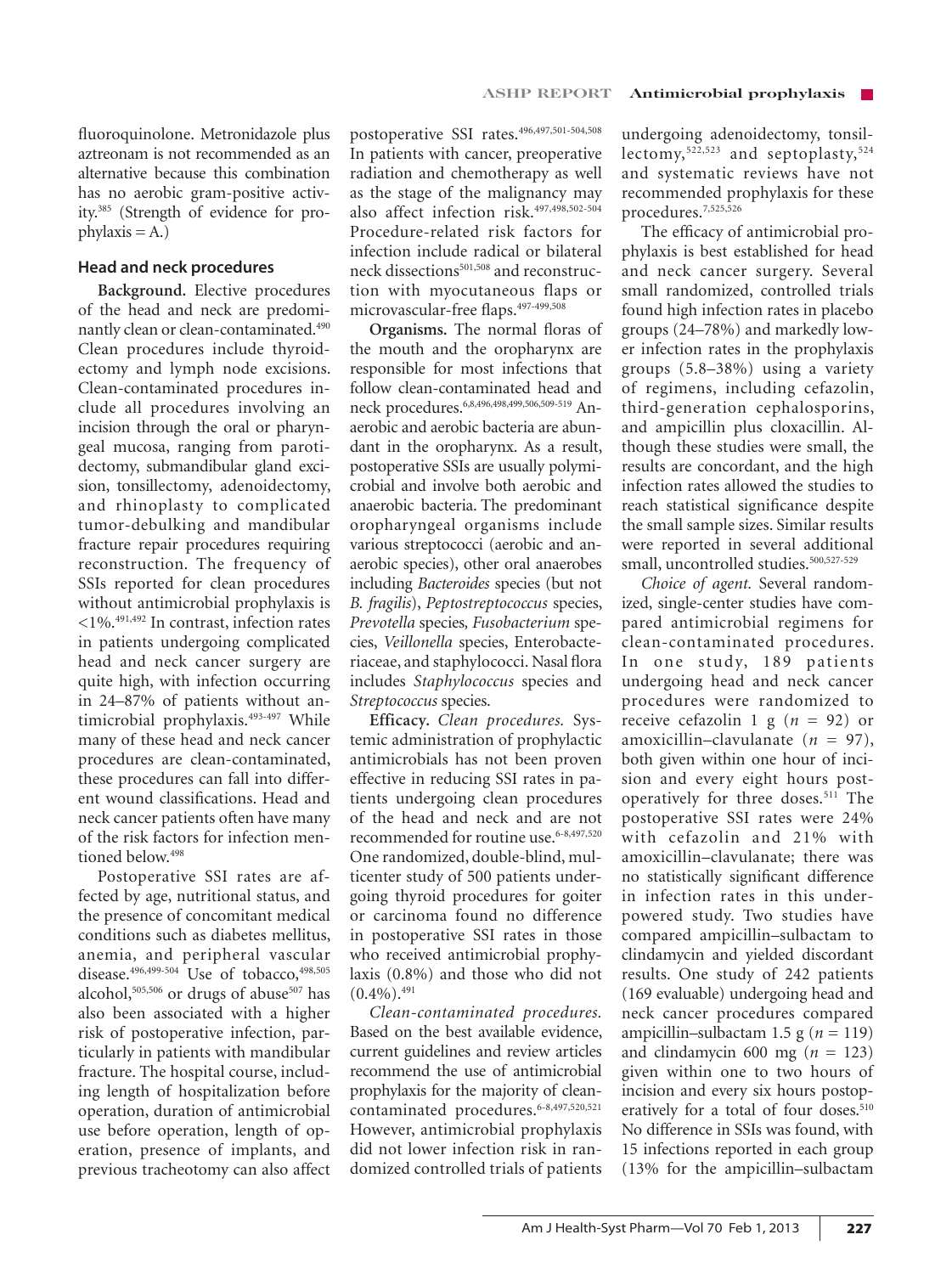group and 12% for the clindamycin group). There was no significant difference in adverse events between groups. There was a higher rate of *C. difficile*-positive patients in the clindamycin group ( $n = 7$ ) than in the ampicillin–sulbactam group (*n* = 1), with no reported statistical analysis. Another study of 212 patients undergoing clean-contaminated head and neck oncology surgery found significantly fewer infections in the ampicillin–sulbactam group (13.3%) compared with the clindamycin group  $(27.1\%)$   $(p = 0.02)$ .<sup>530</sup> A greater number of gram-negative pathogens were recovered from patients randomized to the clindamycin group. The combination of gentamicin and clindamycin was superior to cefazolin in one older clinical trial.<sup>531</sup>

*Duration.* Studies of cleancontaminated head and neck procedures found no difference in efficacy between regimens of 24 hours and longer regimens of three, five, or seven days.499-501,505,507,512,524,531-534 Limited data exist on single-dose prophylaxis in these procedures.

One study of patients undergoing free-flap reconstruction after head and neck procedures found a significantly lower rate of acquisition and infection with MRSA in patients receiving short-term cefuroxime and metronidazole (one dose during induction of anesthesia and one dose eight hours postoperatively) compared with long-term therapy (same antimicrobials with additional doses every eight hours for up to five days)  $(p = 0.005$  and  $p = 0.01$ , respectively, for acquisition and infection).<sup>535</sup>

**Recommendations.** *Clean procedures.* Antimicrobial prophylaxis is not required in patients undergoing clean surgical procedures of the head and neck. If there is placement of prosthetic material, a preoperative dose of cefazolin or cefuroxime is reasonable, though there are few data supporting the efficacy of prophylaxis in this setting (Table 2). A reasonable alternative for patients with  $\beta$ -lactam

allergies is clindamycin. (Strength of evidence against prophylaxis without prosthesis placement  $=$  B; strength of evidence for prophylaxis with prosthesis placement  $= C.$ )

*Clean-contaminated procedures.* Antimicrobial prophylaxis has not been shown to benefit patients undergoing tonsillectomy or functional endoscopic sinus procedures. The preferred regimens for patients undergoing other clean-contaminated head and neck procedures are (1) cefazolin or cefuroxime plus metronidazole and (2) ampicillin–sulbactam. Clindamycin is a reasonable alternative in patients with a documented b-lactam allergy. The addition of an aminoglycoside to clindamycin may be appropriate when there is an increased likelihood of gram-negative contamination of the surgical site. (Strength of evidence for prophylaxis in cancer surgery patients  $= A$ ; strength of evidence for prophylaxis for other clean-contaminated procedures except tonsillectomy and functional endoscopic sinus proce $dures = B.$ 

# **Neurosurgery procedures**

**Background.** Nosocomial central nervous system (CNS) infections do not often occur but have potentially serious consequences and poor outcomes, including death.536 One of the greatest risks for these infections in children and adults is undergoing a neurosurgical procedure. A classification system for neurosurgery, validated by Narotam et al.,<sup>537</sup> divides procedures into five categories: clean, clean with foreign body, cleancontaminated, contaminated, and dirty. Risk factors for postoperative infections after neurological procedures include an ASA classification of ≥2,538 postoperative monitoring of intracranial pressure<sup>538,539</sup> or ventricular drains<sup>536,538</sup> for five or more days, cerebrospinal fluid (CSF) leak, 539-541 procedure duration of more than two to four hours,<sup>540,542-544</sup> diabetes,<sup>544</sup> placement of foreign body,<sup>536</sup> repeat

or additional neurosurgical procedures,538,541-543 concurrent (remote, incision, or shunt) or previous shunt infection,536,539,545,546 and emergency procedures.<sup>542,545</sup>

**Organisms.** Data from most published clinical trials indicate that SSIs are primarily associated with gram-positive bacteria, *S. aureus,* and coagulase-negative staphylococci. 6,8,537-545,547-554 Several cohort studies revealed high rates (up to 75–80% of isolates) of MRSA540-543,548-552 and coagulasenegative staphylococci among patients undergoing a variety of neurosurgical procedures.539,540,543,549 Other skin organisms such as *P. acnes* may be seen after CSF shunt placement, craniotomy, and other procedures.536,555,556 Gram-negative bacteria have also been isolated as the sole cause of postoperative neurosurgical SSIs in approximately 5–8% of cases and have been isolated in polymicrobial infections.537-539,541-545,547-550,552,553

**Efficacy.** *Clean procedures.* Antimicrobial prophylaxis is recommended for adult and pediatric patients undergoing craniotomy and spinal procedures.7,520 One metaanalysis of six studies found decreased odds of meningitis in patients undergoing craniotomy who received antimicrobial prophylaxis (1.1%) versus no prophylaxis (2.7%)  $(p = 0.03)$ .<sup>557</sup> Two cohort studies<sup>540,543</sup> in patients undergoing craniotomy at the same institution found that antimicrobial prophylaxis with cloxacillin or amoxicillin–clavulanate, clindamycin for  $\beta$ -lactam-allergic patients, and other antimicrobials (not detailed) had a significantly lower infection rate (5.8%) than no prophylaxis  $(9.7\%)$   $(p < 0.0001).$ <sup>543</sup> A significantly lower infection rate of 4.6% was seen in low-risk patients (clean craniotomy, no implant) with antimicrobial prophylaxis compared with those without prophylaxis (4.6% versus 10%, *p* < 0.0001). A significantly lower rate of scalp infections, bone flap osteitis, and abscess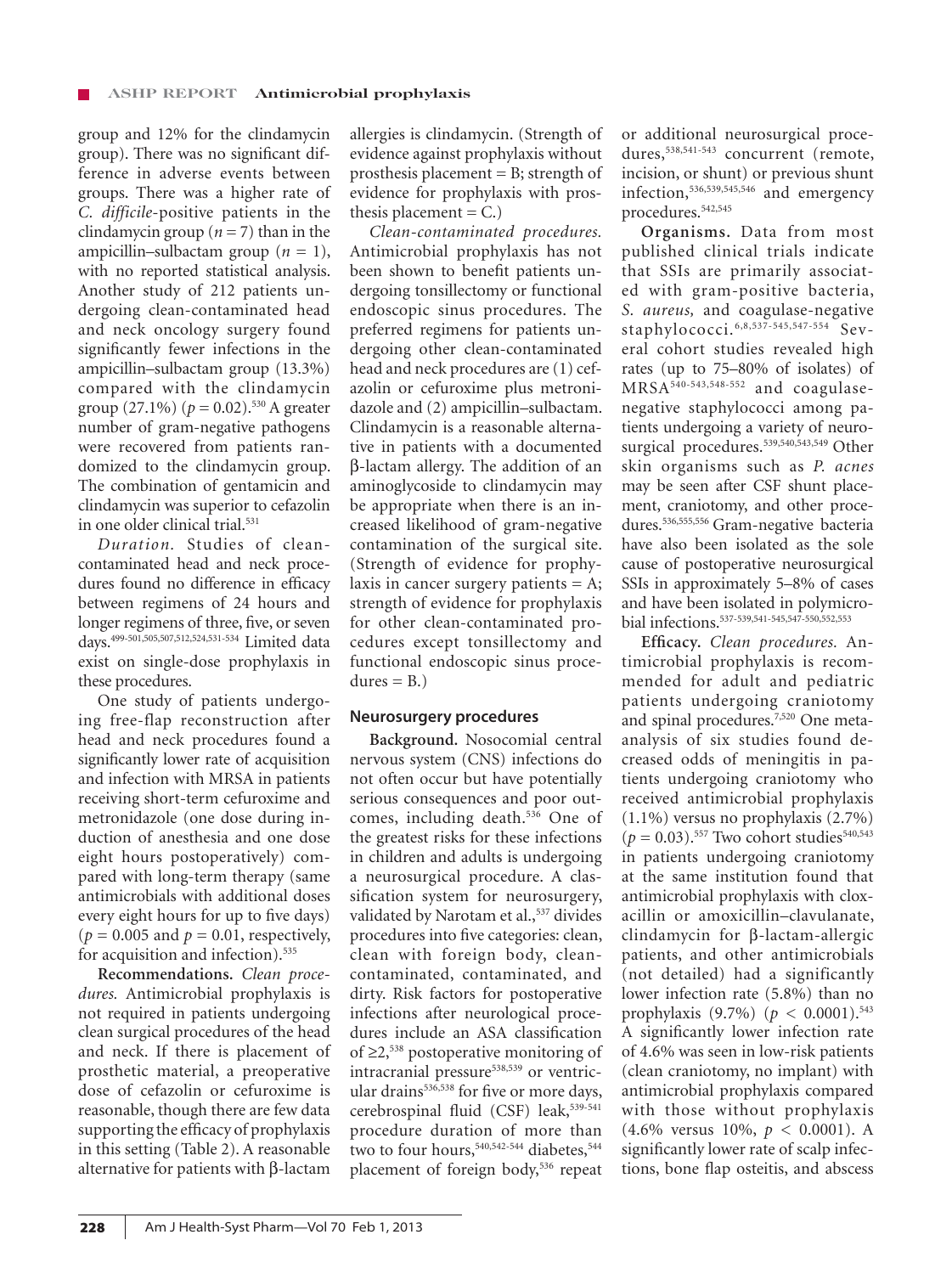or empyema was seen with antimicrobial prophylaxis compared with no prophylaxis. Antimicrobial prophylaxis demonstrated no difference in postoperative meningitis<sup>540,543</sup> and infection rates in high-risk patients (those undergoing emergency, cleancontaminated, and dirty procedures or reoperation or with operative times exceeding four hours).<sup>543</sup>

Prospective studies involving large numbers of patients have also demonstrated lower neurosurgical postoperative infection rates when antimicrobial prophylaxis is used.558-561 One such study of patients undergoing craniotomy, spinal, or shunting procedures was stopped early because of an excessive number of SSIs in the placebo group.<sup>562</sup>

*Choice of agent.* Studies of clean neurosurgical procedures reported antimicrobial regimens including clindamycin,540,543,557 vancomycin,542,557 cefotiam (not marketed in the United States),<sup>557</sup> piperacillin,557 cloxacillin,540,543,557 oxacillin,<sup>542,557</sup> cefuroxime,<sup>547</sup> cefotaxime,<sup>548</sup> sulfamethoxazole-trimethoprim, 548 cefazolin,<sup>542,544</sup> penicillin  $G<sub>2</sub>$ <sup>542</sup> and amoxicillin–clavulanate.540,542,543 A meta-analysis found no significant difference in the rates of postcraniotomy meningitis with various antimicrobial regimens (single-dose regimens of clindamycin, vancomycin, or cefotiam; three doses of piperacillin; four doses of cloxacillin; and six doses of oxacillin).<sup>557</sup>

A randomized, open-label, multicenter study of 613 adult patients undergoing elective craniotomy, shunt, or stereotactic procedures found no difference in single doses of cefotaxime and trimethoprim– sulfamethoxazole in postoperative abscess formation, SSIs, and shunt infections.<sup>548</sup>

*Duration.* The majority of studies included single doses of antimicrobials; therefore, the use of singledose antimicrobial prophylaxis given within 60 minutes before surgical incision in patients undergoing neurosurgery is generally recommened.6,7,520,540,543,547,548,557,563

**Efficacy for CSF-shunting procedures.** Antimicrobial prophylaxis is recommended for adults undergoing placement of a CSF shunt.7 Prophylaxis in patients undergoing ventriculostomy or intraventrical prophylaxis at the time of ventriculoperitoneal shunt insertion has shown some benefit in reducing infection but remains controversial due to limited evidence.<sup>6,7</sup>

Because CNS infections after shunting procedures are responsible for substantial mortality and morbidity, especially in children, the possible role of prophylactic antimicrobials in such procedures has been studied in numerous small, well-conducted, randomized controlled trials.564-571 Meticulous surgical and aseptic techniques and short procedure times were determined to be important factors in lowering infection rates after shunt placement. Although the number of patients studied in each trial was small, two meta-analyses of these data demonstrated that antimicrobial prophylaxis use in CSF-shunting procedures reduced the risk of infection by approximately 50%.572,573

Intrathecal pump placement involves the implantation of a permanent intrathecal catheter to allow instillation of medication. CNS infections may occur after these procedures, which are performed in both pediatric and adult populations. Several retrospective series have reported infection rates of 4.5–9% after intrathecal baclofen pump placement.574-576 There are minimal published trial data regarding appropriate prophylaxis for intrathecal pump procedures. It has been suggested that prophylaxis for intrathecal pump procedures be managed similarly to prophylaxis for CSF-shunting procedures.577

There is no consensus on the use of antimicrobial prophylaxis in patients with extraventricular drains (EVDs) or intracranial pressure monitors.134 An international survey of neurosurgeons and critical care medicine and infectious diseases specialists illustrates the difference in practices. The majority of neurosurgeons used or recommended the use of antimicrobial prophylaxis with EVDs (73.5%) and other monitoring devices (59%), compared with rates of 46–59% for critical care medicine specialists and 35% for infectious diseases specialists. The majority of specialists did not recommend or use antimicrobial-coated EVD catheters.

Two randomized controlled studies comparing antimicrobialimpregnated shunts to standard, non-antimicrobial-impregnated shunts along with antimicrobial prophylaxis with i.v. cephalosporin found a decrease in rates of shunt infections549 and a significant decrease in CSF infection with antimicrobialimpregnated shunts. 545 At this time, routine use of antimicrobialimpregnated devices is not recommended; additional well-designed studies are needed to establish their place in therapy.<sup>7,578</sup>

*Choice of agent.* In CSF-shunting procedures, no single antimicrobial agent has been demonstrated to have greater efficacy than others.546,548,551-554,579 There is a lack of data on the necessity of antimicrobials with CNS penetration relating to prevention of infection in CNS shunting procedures.

*Duration.* The majority of studies support the use of single-dose prophylaxis regimens or regimens with a duration of 24–48 hours postoperatively.6-8,520,539,546,549-552,579 There is a lack of data evaluating the continuation of EVDs with and without antimicrobial prophylaxis. The international survey mentioned above asked respondents to indicate their recommended duration for antimicrobial prophylaxis with EVDs as either periprocedural, for 24 hours, for the first three days, for the entire time the device is in place, or other.<sup>135</sup> The respondents from the specialties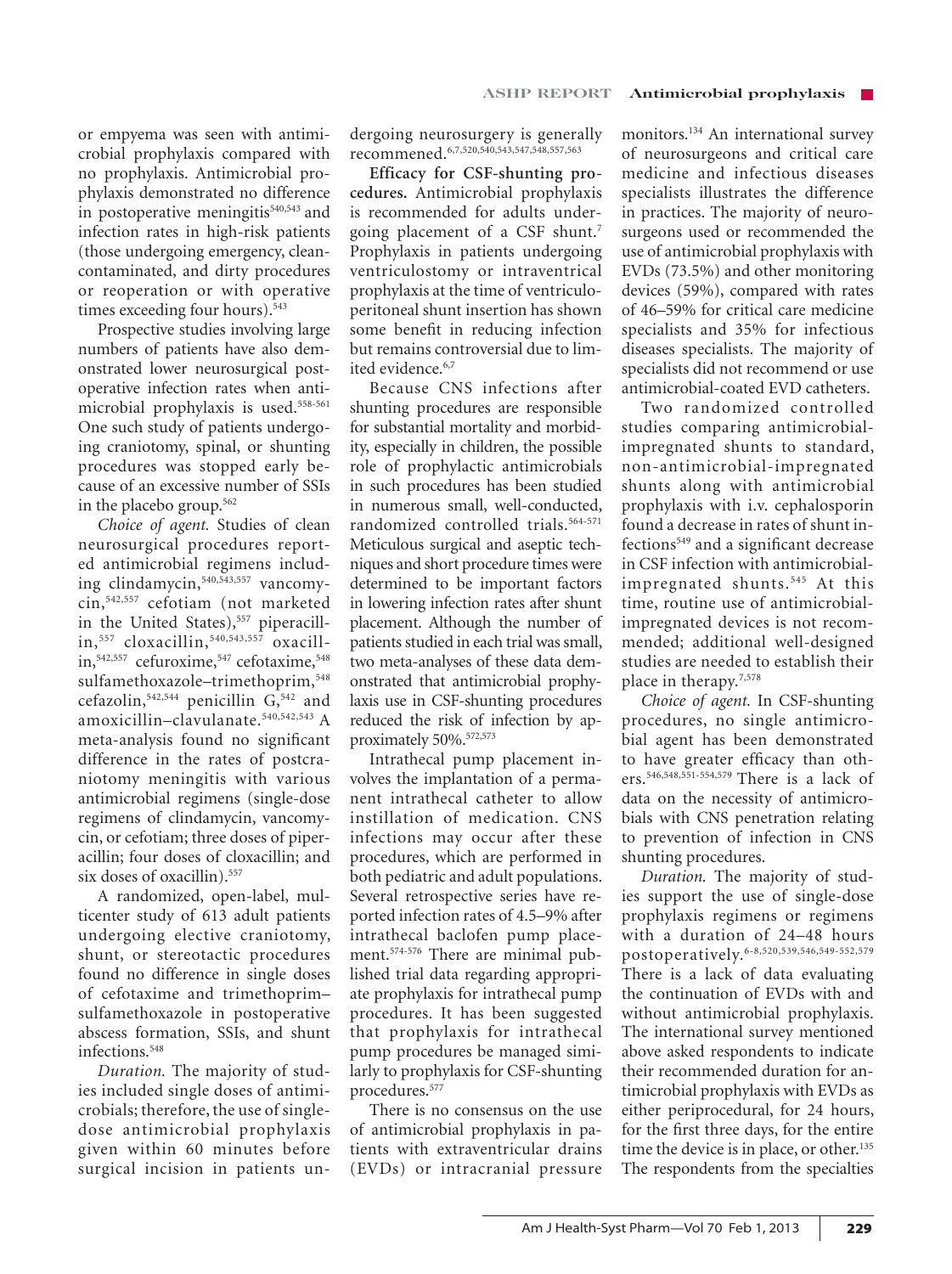of neurosurgery, neurocritical care, and critical care had similar results, with 28–31% using or recommending periprocedural antimicrobials, 4–10% for 24 hours, 2–4% for the first three days, 43–64% for the entire time the device is in place, and 0–14% for other. The infectious diseases specialists reported rates of 62%, 19%, 4%, 12%, and 4%, respectively.

One retrospective single-center cohort study of 308 patients with EVDs placed for three days or more received antimicrobial prophylaxis for the duration of EVD use  $(n =$ 209) compared with patients receiving cefuroxime 1.5 g i.v. every eight hours for three doses or less frequently periprocedurally (timing not clearly defined in article)  $(n = 99)$ .<sup>580</sup> The overall rate of bacterial ventriculitis was 3.9%, with 8 patients (3.8%) in the extended-use group and 4 patients (4%) in the short-term prophylaxis group, the difference of which was not significant. The study authors concluded that there was no benefit to the use of a prolonged duration of antimicrobial prophylaxis.

**Pediatric efficacy for CSFshunting procedures.** Antimicrobial prophylaxis is recommended for children undergoing a CSF-shunting procedure.7 The efficacy of antimicrobial prophylaxis is extrapolated from adult studies.

A retrospective pediatric study of 384 CSF-shunting procedures found a lower infection rate in patients who received antimicrobials (2.1%) compared with those who did not (5.6%), but this difference failed to reach statistical significance.<sup>581</sup> Two randomized, prospective studies that included pediatric patients did not demonstrate a significant difference in infection rates between the control group and the groups that received cefotiam<sup>571</sup> (not available in the United States) or methicillin.568 A randomized, double-blind, placebo-controlled study that included pediatric patients undergoing ventriculoperitoneal shunt surgeries failed to demonstrate that the use of perioperative sulfamethoxazole– trimethoprim reduced the frequency of shunt infection.564

Other studies have demonstrated efficacy for prophylactic antimicrobials.566,582 A single-center, randomized, double-blind, placebo-controlled trial of perioperative rifampin plus trimethoprim was performed in pediatric patients.<sup>582</sup> Among patients receiving rifampin plus trimethoprim, the infection rate was 12%, compared with 19% in patients receiving placebo. The study was ended because of the high infection rates before significance could be achieved. Infection rates at the study institution had been 7.5% in the years before the study. An open-label randomized study, including pediatric patients, demonstrated a lower infection rate in a group receiving oxacillin (3.3%) than in a control group (20%).566

**Recommendations.** A single dose of cefazolin is recommended for patients undergoing clean neurosurgical procedures, CSF-shunting procedures, or intrathecal pump placement (Table 2). Clindamycin or vancomycin should be reserved as an alternative agent for patients with a documented  $\beta$ -lactam allergy (vancomycin for MRSA-colonized patients). (Strength of evidence for  $prophylaxis = A.$ )

## **Cesarean delivery procedures**

**Background.** Approximately 1.2 million infants are born by cesarean delivery in the United States annually.583 The infection rate after cesarean delivery has been reported to be 4–15%,583 though recent NHSN data showed an infection rate of  $2-4\%$ .<sup>165</sup>

Postpartum infectious complications are common after cesarean delivery. Endometritis (infection of the uterine lining) is usually identified by fever, malaise, tachycardia, abdominal pain, uterine tenderness, and sometimes abnormal or foulsmelling lochia.584 Fever may also be the only symptom of endometritis.

Endometritis has been reported to occur in up to 24% of patients in elective cesarean delivery and up to approximately 60% of patients undergoing nonelective or emergency section.584,585 Risk factors for endometritis include cesarean delivery, prolonged rupture of membranes, prolonged labor with multiple vaginal examinations, intrapartum fever, and low socioeconomic status.<sup>585,586</sup> Patients with low socioeconomic status may have received inadequate prenatal care.

The factor most frequently associated with infectious morbidity in postcesarean delivery is prolonged labor in the presence of ruptured membranes. Intact chorioamniotic membranes serve as a protective barrier against bacterial infection. Rupture of the membrane exposes the uterine surface to bacteria from the birth canal. The vaginal fluid with bacterial flora is drawn into the uterus when it relaxes between contractions during labor. Women undergoing labor for more than six to eight hours in the presence of ruptured membranes should be considered at high risk for developing endometritis.587 Other risk factors for SSIs after cesarean delivery include systemic illness, poor hygiene, obesity, and anemia.<sup>587,588</sup>

**Organisms.** The normal flora of the vagina include staphylococci, streptococci, enterococci, lactobacilli, diphtheroids, *E. coli,* anaerobic streptococci (*Peptococcus* species and *Peptostreptococcus* species), *Bacteroides* species (e.g., *Bacteroides bivius, B. fragilis*), and *Fusobacterium* species.584,587,589-592 Endometritis infections are often polymicrobial and include aerobic streptococcus (particularly group  $\beta$   $\beta$ -hemolytic streptococcus and enterococci), gram-negative aerobes (particularly *E. coli*), gram-negative anaerobic rods (particularly *B. bivius*), and anaerobic cocci (*Peptococcus* species and *Peptostreptococcus* species). *Ureaplasma urealyticum* has been com-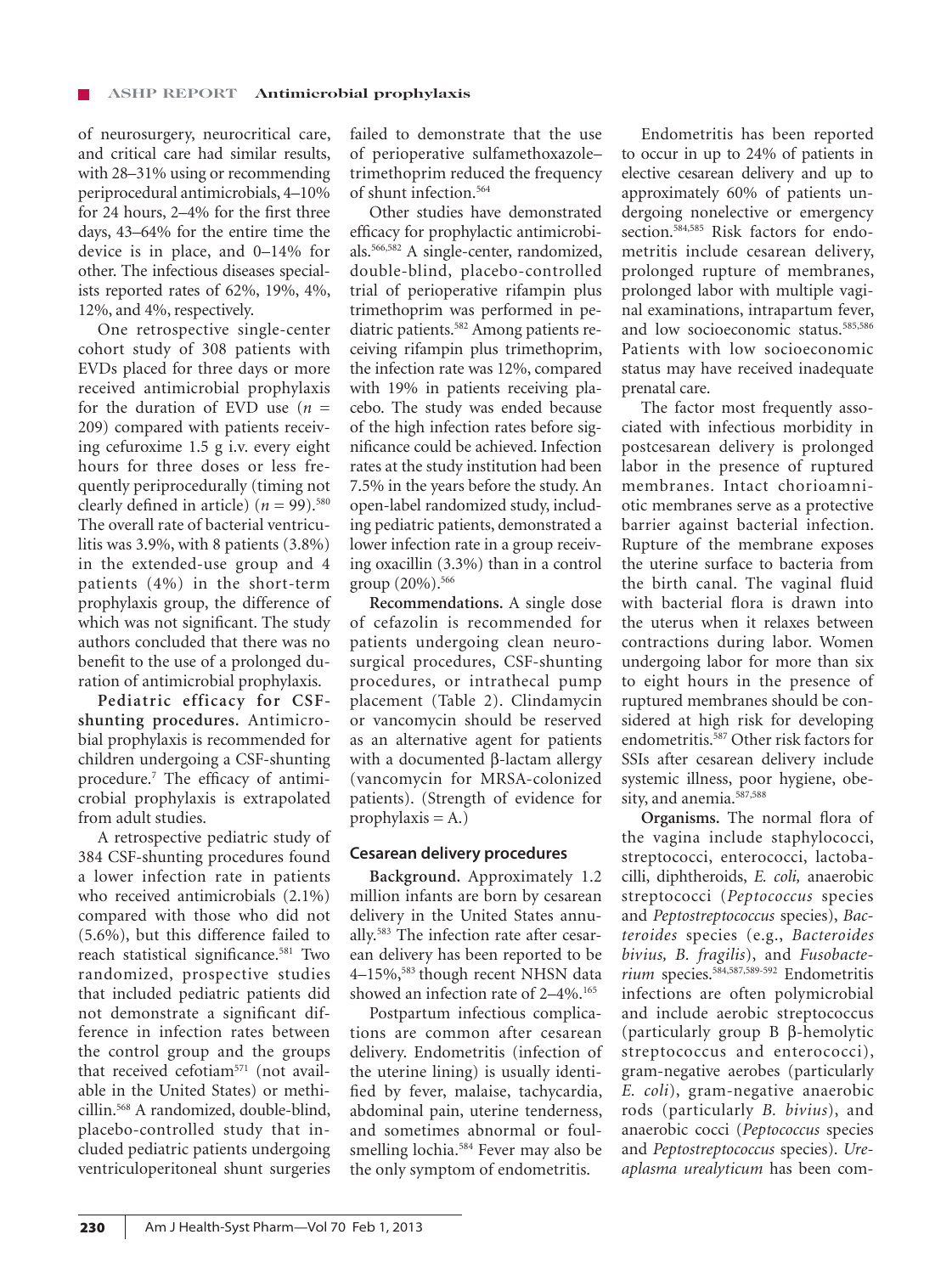monly isolated from endometrial and surgical-site cultures. Additional commonly isolated organisms from SSIs include *Staphylococcus* species and enterococci.

**Efficacy.** While the use of antimicrobial prophylaxis in low-risk procedures (i.e., those with no active labor and no rupture of membranes) has been brought into question by the results of several randomized, placebo-controlled studies that found no reduction in infectious complications (fever, SSI, urinary tract infection, or endometritis) with the use of prophylaxis, the majority of these evaluations were underpowered and included administration of antimicrobial prophylaxis at cord clamping.593-599 However, the efficacy of antimicrobial prophylaxis in cesarean delivery has been shown in several studies and two metaanalyses for both elective and nonelective procedures. Therefore, prophylaxis is recommended for all patients undergoing cesarean delivery.584,592

One meta-analysis that reviewed 7 placebo-controlled randomized trials in low-risk elective cesarean delivery found that prophylaxis was associated with a significant decrease in endometritis and fever.<sup>592</sup> A larger meta-analysis of 81 randomized trials with 11,937 women undergoing both elective and nonelective cesarean delivery found that antimicrobial prophylaxis was associated with a significant reduction in risk of fever, endometritis, SSI, urinary tract infection, and serious infection.585 The relative risk for endometritis in elective cesarean section was 0.38 (95% CI, 0.22–0.64) in those receiving antimicrobial prophylaxis compared to those receiving no prophylaxis.

*Choice of agent.* Although several different antimicrobials used alone or in combination for antimicrobial prophylaxis during cesarean delivery have been evaluated, the use of firstgeneration cephalosporins (specifically cefazolin) has been advocated by ACOG and the American Academy of Pediatrics (AAP), based on their efficacy, narrow spectrum of activity, and low cost.584 This recommendation is supported by a meta-analysis of 51 randomized controlled trials comparing at least two antimicrobial regimens that concluded that ampicillin and first-generation cephalosporins have similar efficacy.<sup>600</sup>

Newer prospective randomized controlled and cohort studies have evaluated the addition of metronidazole, azithromycin,<sup>601-603</sup> or doxycycline601 to a first- or secondgeneration cephalosporin to extend the spectrum of activity against common organisms isolated from endometrial and surgical-site cultures, specifically *U. urealyticum* and *Mycoplasma* species. These studies found significantly lower rates of postoperative infections (including endometritis and SSI) and a shorter duration of hospital stay compared with prophylaxis with a first- or second-generation cephalosporin alone.601-604 Antibiotic administration occurred either postoperatively or after cord clamping in these studies. Further study, particularly with preoperative antimicrobial administration, is needed to confirm these preliminary findings and establish a place in therapy for this practice.

*Timing.* Historically, administration of antimicrobials in cesarean delivery was delayed until after cord clamping.600,605,606 The principal reasons were to avoid suppression of the neonate's normal bacterial flora that could promote the selection of resistant organisms and concern that the antimicrobials could potentially mask neonatal infection, complicating evaluation of neonatal sepsis. However, more contemporary data support the administration of antimicrobial prophylaxis before surgical incision to protect against bacterial contamination of the surgical site and decrease the risk of infection. The practice of antimicrobial prophylaxis administration before surgical incision is endorsed by ACOG

and AAP.584,607 See the Common Principles section of these guidelines for additional discussion on antimicrobial timing.

A meta-analysis of three randomized controlled trials and two nonrandomized controlled studies provided evidence that preoperative antimicrobial administration significantly decreased the rate of endometritis compared with administration after cord clamping (3.9% and 8.9%, respectively;  $p = 0.012$ ).<sup>605</sup> A lower SSI rate was also seen with preoperative antimicrobial administration (3.2% versus 5.4%), though this difference was not significant. The overall rate of infection-related morbidity was also significantly lower. No differences between the groups were seen in neonatal outcomes, including sepsis, sepsis workups, and neonatal intensive care unit admissions. The largest study included in this meta-analysis was a prospective, randomized, controlled, doubleblind, single-center, double-dummy study of 357 patients comparing cefazolin 1 g i.v. given preoperatively and after cord clamping, which had results consistent with the overall meta-analysis.<sup>606</sup>

In a recent randomized trial of more than 1100 women undergoing cesarean section between 2004 and 2010, Witt and colleagues<sup>608</sup> found no difference in SSI rates for patients having antimicrobial administration before surgical incision compared with those who received antimicrobial prophylaxis at the time of cord clamping. All patients received a single dose of cefazolin 2 g.

*Duration.* A meta-analysis of 51 studies found that multidose regimens provided no apparent benefit over single-dose regimens.<sup>600</sup> The use of single-dose prophylaxis is supported by ACOG and AAP for procedures lasting less than two hours.<sup>584</sup> Additional intraoperative doses may be warranted for patients with excessive blood loss or for whom the duration of the procedure is extended.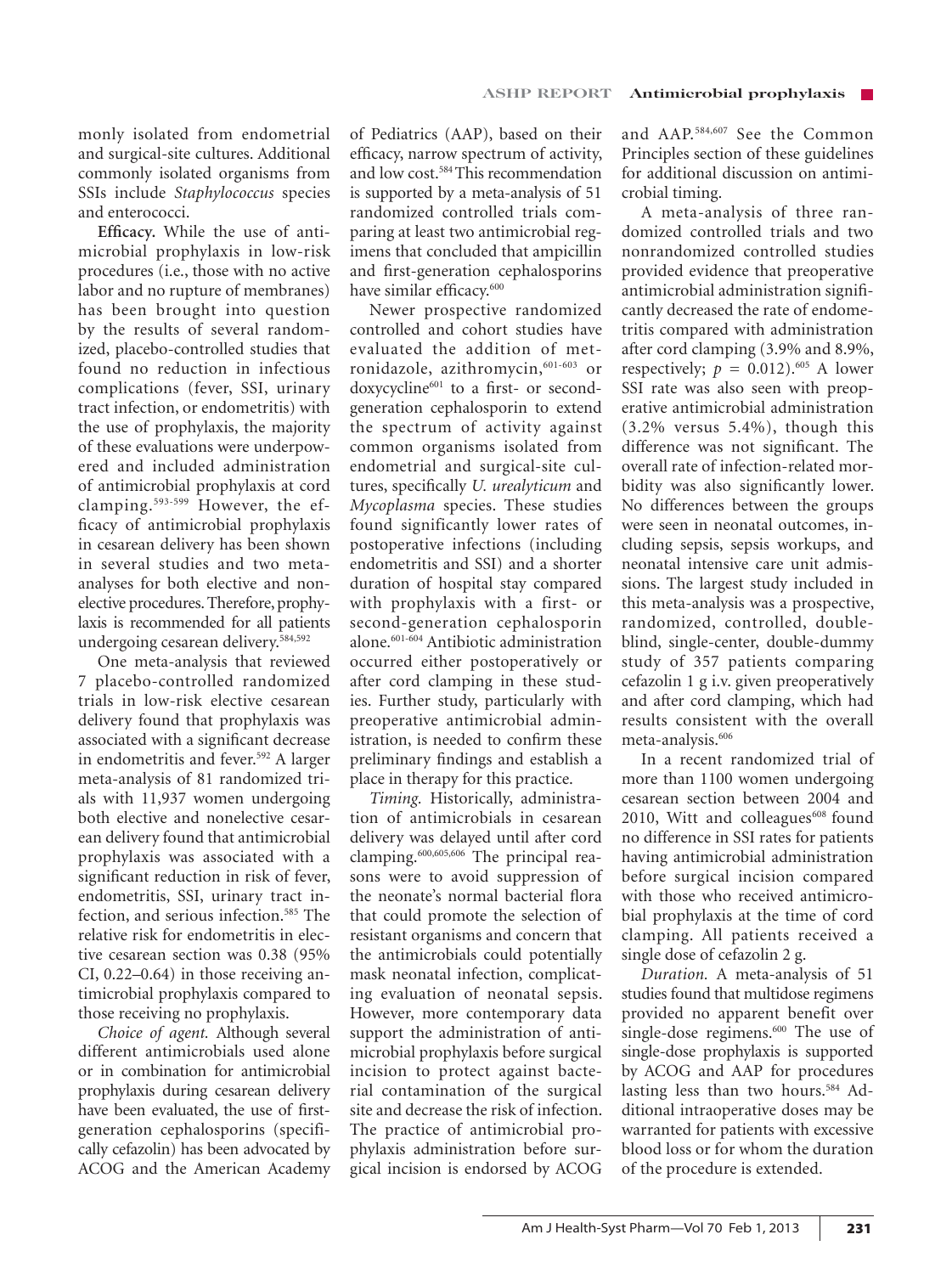For additional discussion of dosing, see the Common Principles section of these guidelines.

**Recommendation.** The recommended regimen for all women undergoing cesarean delivery is a single dose of cefazolin administered before surgical incision (Table 2). (Strength of evidence for prophylaxis  $= A$ .) For patients with  $\beta$ -lactam allergies, an alternative regimen is clindamycin plus gentamicin.

## **Hysterectomy procedures**

**Background.** Hysterectomy is second only to cesarean delivery as the most frequently performed major gynecological procedure in the United States, with over 600,000 hysterectomies performed annually.<sup>609</sup> Uterine fibroid tumors account for 40% of all presurgical diagnoses leading to hysterectomy.609 Other common diagnoses are dysfunctional uterine bleeding, genital prolapse, endometriosis, chronic pelvic pain, pelvic inflammatory disease, endometrial hyperplasia, and cancer.

Hysterectomy involves the removal of the uterus and, occasionally, one or two fallopian tubes, the ovaries, or a combination of ovaries and fallopian tubes.<sup>610</sup> Radical hysterectomy entails removal of the uterus, fallopian tubes, and ovaries and extensive stripping of the pelvic lymph nodes in patients with extension of their cancer. Hysterectomies are performed by a vaginal or abdominal approach using a laparoscopic- or robot-assisted method. During a vaginal hysterectomy, the procedure is completed through the vagina with no abdominal incision. Abdominal hysterectomy involves an abdominal incision. Laparoscopic and robotic methods involve small incisions and require additional equipment, increased operator experience, and increased length of procedures.<sup>611,612</sup> In the United States, between 2000 and 2004, the abdominal approach for hysterectomy was used in 67.9% of surgical procedures and the vaginal approach in 32.1%. Of hysterectomies performed via the vaginal approach, 32.4% also used laparoscopy.609 The ACOG Committee on Gynecologic Practice recommends vaginal hysterectomy as the approach of choice for benign disease, based on evidence of better outcomes and fewer complications.613 Laparoscopic abdominal hysterectomy is an alternative when the vaginal route is not indicated or feasible.613,614 Of note, ACOG has stated that the supracervical approach—removal of the uterus with preservation of the cervix—should not be recommended as a superior technique for hysterectomy due to the lack of advantage in postoperative complications, urinary symptoms, or sexual function and the increased risk of future trachelectomy to remove the cervical stump.<sup>615</sup>

Infections after hysterectomy include superficial and organ/space (vaginal cuff infection, pelvic cellulitis, and pelvic abscess) SSIs.589 The reported SSI rates between January 2006 and December 2008 in the United States, based on NNIS risk index category, were 0.73–1.16 per 100 procedures for vaginal hysterectomy and 1.10–4.05 per 100 procedures for abdominal hysterectomy.165 A multicenter surveillance study found a mean infection rate of 2.53% associated with all types of hysterectomy and a significantly lower mean rate of infection with laparoscopic versus abdominal hysterectomies (1.15% versus 3.44%, respectively**)**. 325

Risk factors for infection after vaginal or abdominal hysterectomy include longer duration of surgery, young age, diabetes, obesity, peripheral vascular disease, collagen disease, anemia, transfusion, poor nutritional status, and previous history of postsurgical infection.590,616-622 The depth of subcutaneous tissue is also a significant risk factor for infection after abdominal hysterectomy.<sup>623</sup> Additional risk factors for infection after radical hysterectomy for cervical cancer include the presence of malignancy, prior radiation therapy, and the presence of indwelling drainage catheters.<sup>619,620</sup>

**Organisms.** The vagina is normally colonized with a wide variety of bacteria, including gram-positive and gram-negative aerobes and anaerobes. The normal flora of the vagina includes staphylococci, streptococci, enterococci, lactobacilli, diphtheroids, *E. coli,* anaerobic streptococci, *Bacteroides* species, and *Fusobacterium s*pecies.589,624 Postoperative vaginal flora differs from preoperative flora; the amount of enterococci, gram-negative bacilli, and *Bacteroides* species increases postoperatively. Postoperative changes in flora may occur independently of prophylactic antimicrobial administration and are not by themselves predictive of postoperative infection.589,625,626 Postoperative infections associated with vaginal hysterectomy are frequently polymicrobial, with enterococci, aerobic gram-negative bacilli, and *Bacteroides* species isolated most frequently. Postoperative SSIs after abdominal and radical hysterectomies are also polymicrobial; gram-positive cocci and enteric gram-negative bacilli predominate, and anaerobes are frequently isolated.626,627

**Efficacy.** A meta-analysis of 25 randomized controlled trials demonstrated the efficacy of antimicrobial prophylaxis, including first- and second-generation cephalosporins and metronidazole, in the prevention of infections after abdominal hysterectomy.628 The infection rates were 21.1% with placebo or no prophylaxis and 9.0% with any antimicrobial. Another meta-analysis found that the rate of postoperative infection (surgical and pelvic sites) in women undergoing vaginal hysterectomy who received placebo or no prophylactic antimicrobial ranged from 14% to 57%, which was significantly higher than the 10% rate reported with antimicrobials.<sup>629</sup>

Malignant disease as the reason for hysterectomy is a common ex-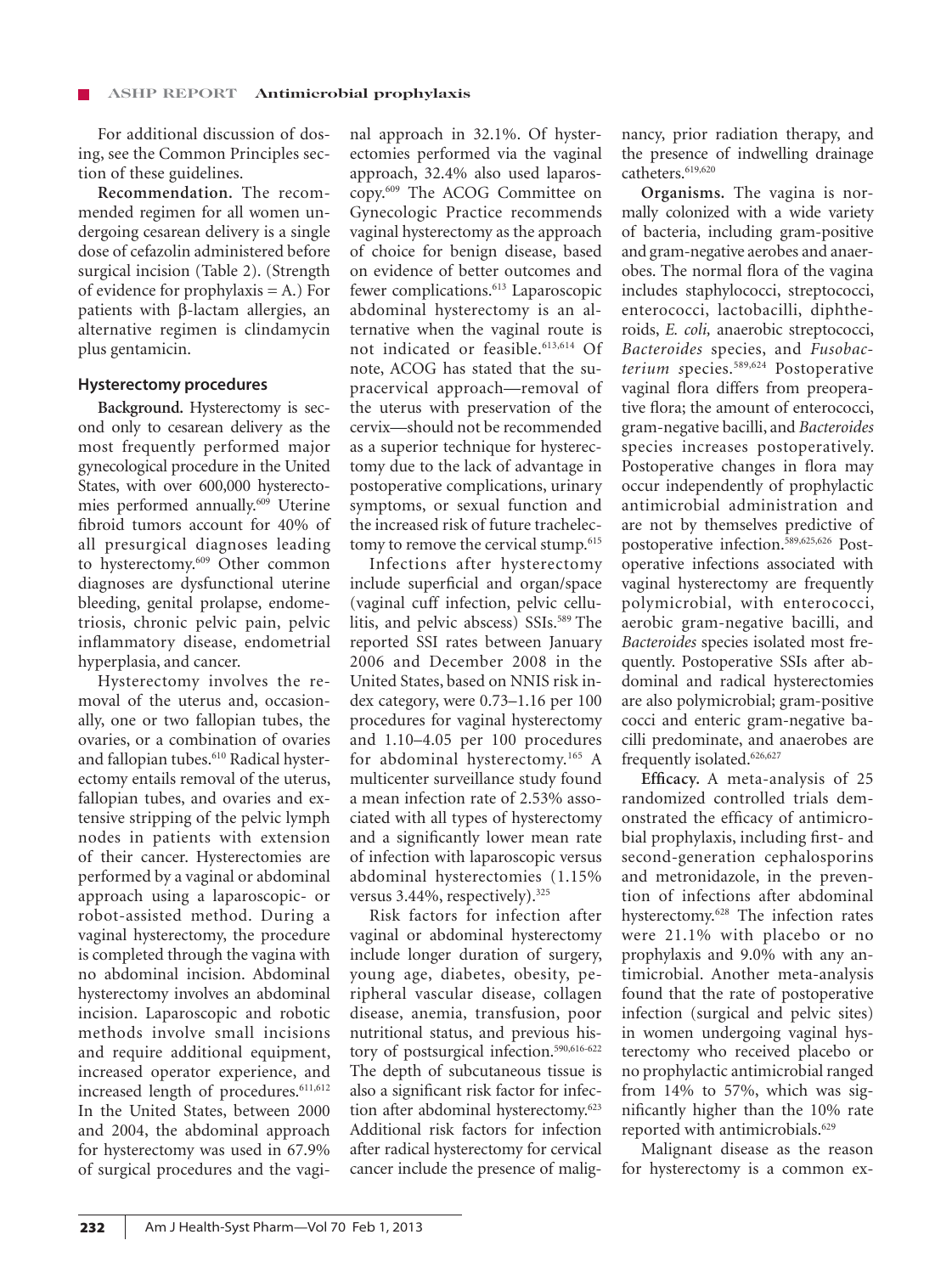clusion from studies of antimicrobial prophylaxis. Older, prospective, placebo-controlled studies found a lower rate of SSIs with antimicrobial prophylaxis after radical hysterectomy.619,630-633 The applicability of these results is limited by small sample size and the inclusion of antimicrobials not available in the United States. Radical hysterectomy is primarily completed through an abdominal approach but can also be performed by a vaginal approach and using laparoscopic or robotic methods.<sup>634</sup> Therefore, antimicrobial prophylaxis would be warranted, regardless of approach. No placebo-controlled studies have been conducted to evaluate the efficacy of antimicrobial prophylaxis when used for laparoscopic hysterectomy.

*Choice of agent.* Cephalosporins are the most frequently used and studied antimicrobials for prophylaxis in vaginal and abdominal hysterectomies. Studies directly comparing different cephalosporins have found no significant differences in rates of infection in vaginal hysterectomy and have indicated that first-generation cephalosporins (primarily cefazolin) are equivalent to second- and third-generation agents.635-644 In abdominal hysterectomy, no significant differences in the rates of serious infections were noted between second- and thirdgeneration cephalosporin regimens.641,645-649 Few comparisons have been made between secondgeneration cephalosporins and cefazolin. Cefazolin has been at least as effective in preventing infectious complications as second- and thirdgeneration cephalosporins.<sup>636,650-652</sup> However, one double-blind controlled study of 511 women undergoing abdominal hysterectomy found that the risk of major SSIs requiring antimicrobial therapy was significantly higher in the group receiving preoperative cefazolin 1 g (11.6%; relative risk, 1.84; 95% CI, 1.03–3.29) than in those treated with cefotetan

1 g  $(6.3\%)$ .<sup>617</sup> A multicenter, randomized, double-blind, active- and placebo-controlled study compared single doses of ampicillin, cefazolin, and placebo administered to women undergoing elective total abdominal hysterectomy at two centers in Thailand.<sup>653</sup> The study found a significantly lower rate of infection, including superficial and deep SSIs, urinary tract infections, vaginal cuff infection, and pneumonia, with cefazolin (10.3%) compared with placebo (26.9%) and ampicillin (22.6%). No difference was seen between ampicillin and placebo. The study authors concluded that cefazolin was more effective than ampicillin for elective total abdominal hysterectomy.

A randomized controlled study of 511 patients undergoing laparoscopic gynecological procedures at one center in Italy compared single doses of amoxicillin–clavulanate 2.2 g and cefazolin 2 g i.v. administered 20–30 minutes before the procedure.<sup>654</sup> A second dose was given if the surgery lasted over three hours or there was extensive blood loss (>1500 mL). No significant differences in the rates of any postoperative infection, including SSIs, were found between groups. The statistical power of the study was not stated.

In light of the organisms encountered in the vaginal canal and comparative studies conducted among different classes of cephalosporins, cefazolin, cefotetan, cefoxitin, cefuroxime, and ampicillin–sulbactam have been supported as appropriate first-line choices for prophylaxis during vaginal or abdominal hysterectomy.6,9,41 Alternative agents for patients with a history of immediate hypersensitivity to penicillin include either clindamycin or metronidazole plus an aminoglycoside or a fluoroquinolone (ciprofloxacin, levofloxacin, or moxifloxacin) or aztreonam (with clindamycin only).

*Duration.* Studies comparing single doses of one antimicrobial with multidose regimens of a different antimicrobial have shown the two regimens to be equally effective in reducing the postoperative infection rate in women undergoing vaginal and abdominal hysterectomies.635-643,645-650,655-663 The limited comparative trials involving single-dose cefazolin<sup>637,654,655,664</sup> or ampicillin–sulbactam654,663 indicate that a single dose of antimicrobial is sufficient prophylaxis for SSIs for vaginal hysterectomy. Single doses of cefotetan, ceftizoxime, or cefotaxime appear to be as effective as multiple doses of cefoxitin.644-649,665 A second dose of antimicrobial is warranted when the procedure lasts three hours or longer or if blood loss exceeds 1500 mL.9,654

**Recommendation.** The recommended regimen for women undergoing vaginal or abdominal hysterectomy, using an open or laparoscopic approach, is a single dose of cefazolin (Table 2). Cefoxitin, cefotetan, or ampicillin–sulbactam may also be used. Alternative agents for patients with a  $\beta$ -lactam allergy include (1) either clindamycin or vancomycin plus an aminoglycoside, aztreonam, or a fluoroquinolone and (2) metronidazole plus an aminoglycoside or a fluoroquinolone. (Strength of evidence for prophylaxis  $= A$ .)

## **Ophthalmic procedures**

**Background.** Ophthalmic procedures include cataract extractions, vitrectomies, keratoplasties, intraocular lens implantation, glaucoma procedures, strabotomies, retinal detachment repair, laser in situ keratomileusis, and laser-assisted subepithelial keratectomy. Most of the available data regarding antimicrobial prophylaxis involve cataract procedures. The goal of prophylaxis is primarily to reduce acute postoperative endophthalmitis, defined as severe intraocular inflammation due to infection, which can lead to loss of vision if untreated.<sup>666</sup> Since 2000, the reported frequency of endophthalmitis after ophthalmic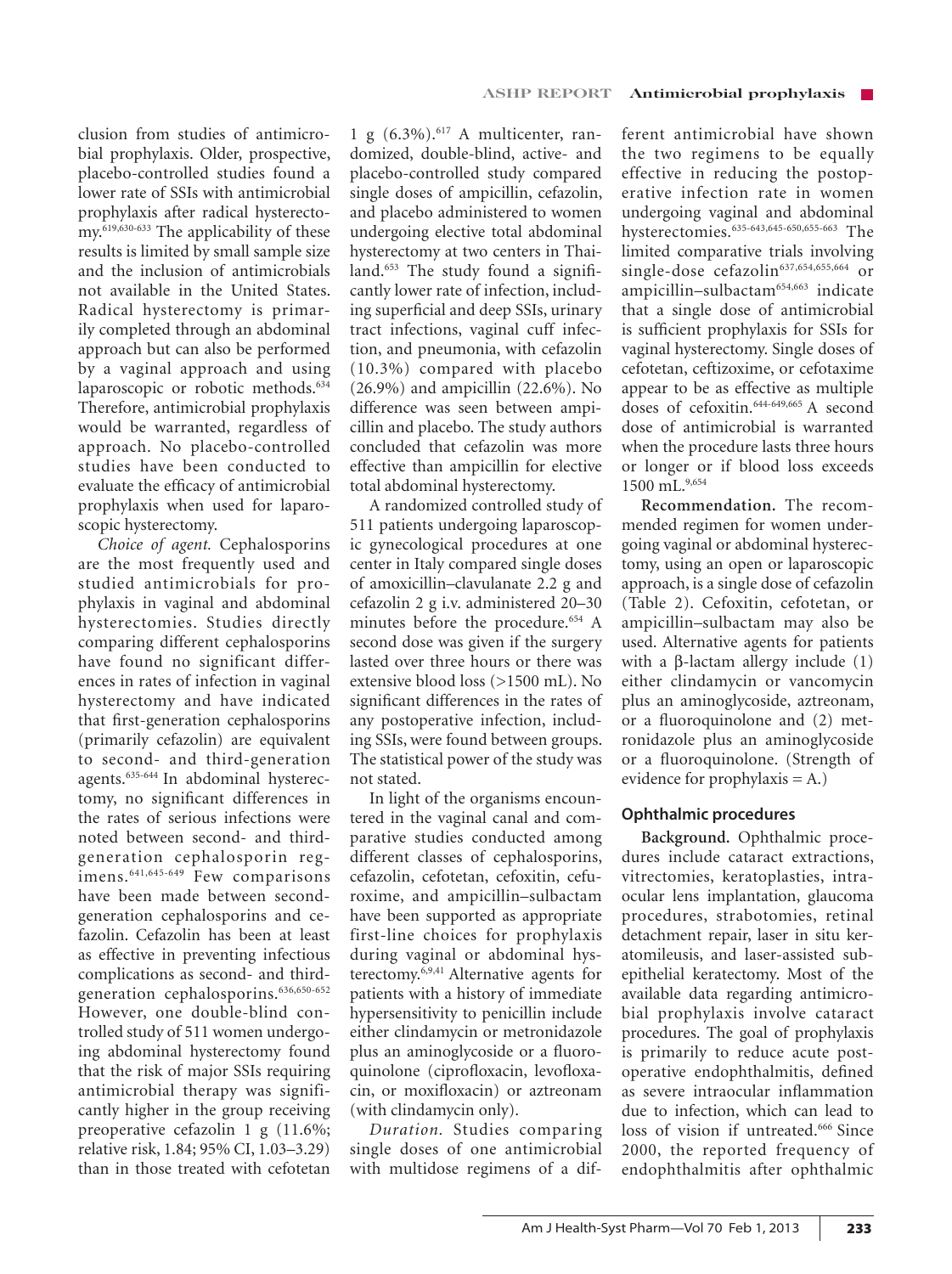procedures is low worldwide, ranging from 0% to 0.63%.<sup>667-680</sup> The reported time from procedure to diagnosis of endophthalmitis ranges from one day to six weeks, with the majority of infections identified within one week. 666,669,671,673,674,681-683

Potential risk factors for postoperative ophthalmic infections include preoperative factors such as diabetes,<sup>666</sup> active ocular infection or colonization,<sup>666,684</sup> lacrimal drainage system infection or obstruction, age of  $>85$  years,  $685$  and immunodeficiency.684 Procedure-related risk factors include clear corneal incisions (as opposed to scleral tunnel incisions),680,686 any surgical complication, vitreous loss,<sup>684</sup> posterior capsule tear,681,684,685 silicone intraocular lens implantation,677,680 and the nonuse of facemasks in the operating theater.<sup>681</sup>

**Organisms**. Among organisms isolated from patients developing postoperative endophthalmitis after cataract procedure, approximately 25–60% were coagulase-negative *Staphylococcus* species, primarily *S. epidermidis.*668,670,671,673,674,678,683,684,686 Other gram-positive organisms identified included *S. aureus, Streptococcus*  species, *Enterococcus* species, *P. acnes,* and *Corynebacterium* species. Gramnegative organisms isolated included *Serratia* species, *Klebsiella* species, *P. mirabilis,* and *P. aeruginosa.* These organisms represent the normal flora isolated preoperatively in a number of studies.675,687-693

**Efficacy.** Data on antimicrobial prophylaxis efficacy in ophthalmic procedures to prevent endophthalmitis are limited; however, prophylaxis is common.684 The low rate of postoperative endophthalmitis makes it difficult to complete an adequately powered study to show efficacy of antimicrobial prophylaxis in ophthalmic procedures; therefore, surrogate markers of eradication of normal flora bacteria and reduction of bacterial count on the conjunctiva, lower and upper eyelids, eyelashes,

and inner canthus (corner of the eye) preoperatively and postoperatively are used. Many of the available studies are flawed with retrospective or uncontrolled design, inadequate followup, variations in surgical techniques (including disinfection, antimicrobial prophylaxis strategies, and methods for performing procedures), and limited reporting of clinical outcomes.

The large, randomized, partiallymasked, placebo-controlled, multinational, multicenter study conducted by the European Society of Cataract and Refractive Surgeons (ESCRS) compared the rate of postoperative endophthalmitis in over 16,600 patients undergoing routine cataract procedures at 24 centers in Europe randomized to one of four perioperative prophylaxis groups.679,680,694 Patients received no antimicrobial prophylaxis, intracameral cefuroxime at the end of the procedure alone, perioperative levofloxacin 0.5% ophthalmic solution given within the hour before the procedure, or both intracameral cefuroxime and perioperative levofloxacin. All patients had the eye area disinfected with povidone–iodine 5% preoperatively and received topical levofloxacin postoperatively. The study was stopped after an interim analysis due to results of a multivariate analysis indicating that patients not receiving intracameral cefuroxime were approximately five times more likely to develop endophthalmitis. The study has been questioned for its high rate of endophthalmitis, selection of cefuroxime due to gaps in gram-negative coverage, unknown drug concentrations in the aqueous humor, risks of hypersensitivity, the lack of a commercially available preparation, the lack of a subconjunctival cefuroxime treatment group, selection of topical levofloxacin, and methods for statistical analysis.<sup>695-697</sup>

Two single-center, historicalcontrolled studies in hospitals in Spain reported decreases in acute postoperative endophthalmitis among patients undergoing cataract procedure with intracameral cefazolin added to the previous routine prophylaxis of preoperative eyelid cleansing with soap for three days670 and povidone–iodine eye area preparation,670,674 topical antimicrobial, and corticosteroid preparations given at the end of the procedure and postoperatively. One study found a significant decrease and a relative risk reduction of 88.7% in postoperative endophthalmitis with intracameral cefazolin.670 The other found a decrease from 0.63% to 0.055% in postoperative endophthalmitis with intracameral cefazolin.674 No statistical analysis was performed in this study.

A retrospective cohort study of patients undergoing cataract procedure at one center in Canada between 1994 and 1998 found no significant difference in the rate of postoperative endophthalmitis with preoperative topical antimicrobials compared with none.<sup>668</sup> A significant decrease in endophthalmitis was seen with subconjunctival administration of antimicrobials at the end of the procedure compared with no antimicrobials.

Several prospective studies have shown decreases in ocular flora, measured by bacterial isolate and CFU counts, with preoperative antimicrobial irrigation,<sup>675</sup> topical antimicrobials,687,688,691,692,698-700 and intracameral antimicrobials.682 These studies did not report rates of endophthalmitis, limiting the application of the results.

*Choice of agent.* Along with careful site preparation and disinfection, the ideal antimicrobial prophylaxis agent should be bactericidal against common pathogens of postoperative endophthalmitis and be used safely in the eye.6,8,684 There is no consensus on the agent of choice for antimicrobial prophylaxis in ophthalmic procedures, and no agent is FDA-approved for this indication. There are limited studies evaluating the efficacy of a particular choice of antimicrobial prophylaxis for ophthalmic surger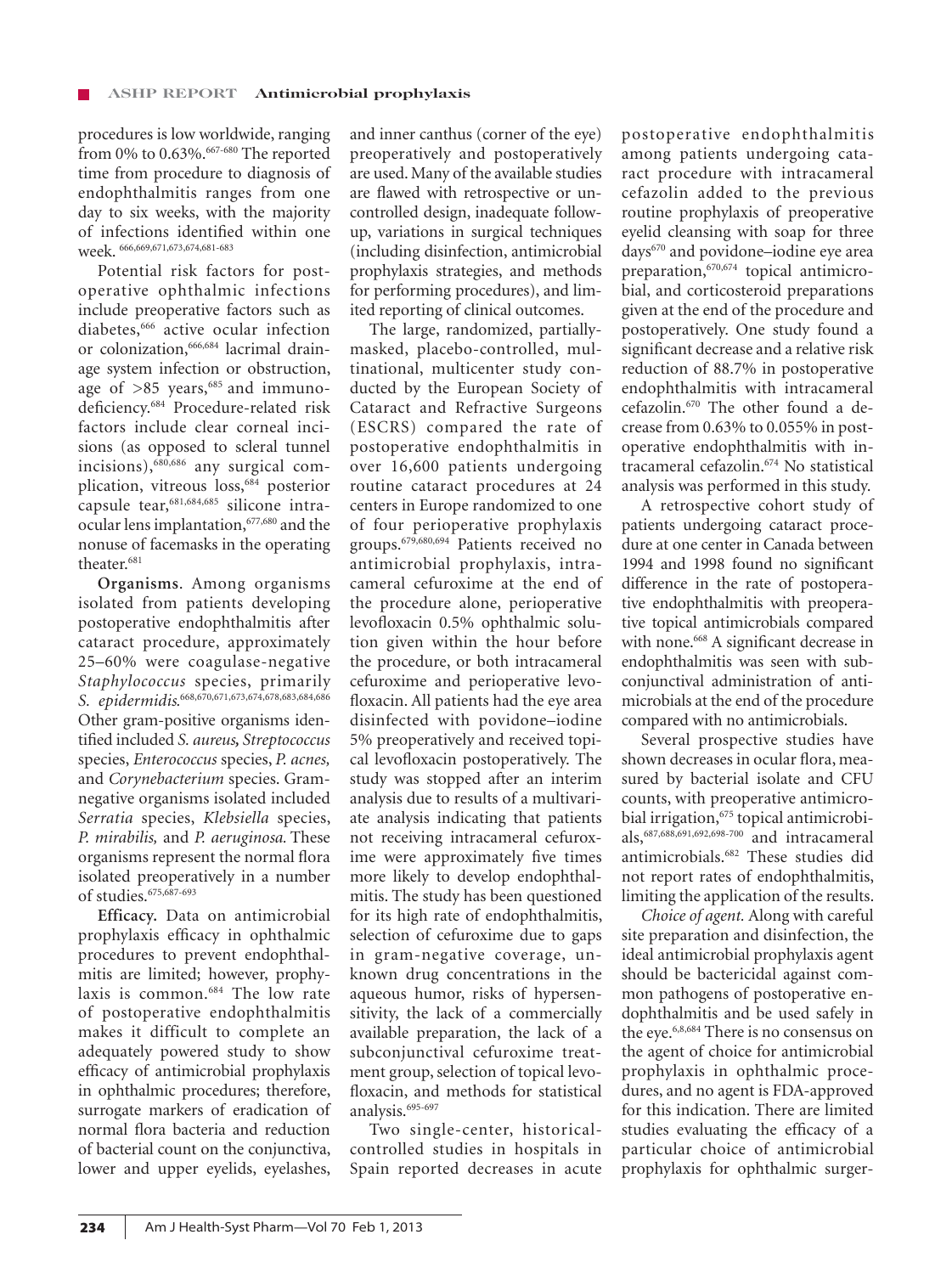ies. The most efficacious antimicrobial cannot be determined from the available data due to study flaws and a lack of direct comparisons. Local ocular flora resistance patterns should be monitored to aid in the selection of appropriate agents for prophylaxis.683,689,701

Based on the available literature, use of povidone–iodine as a preoperative antiseptic agent is recommended to decrease ocular microbes and thereby prevent endophthalmitis.6,684,702 Povidone–iodine 5% or 10% is instilled in the conjunctival sac and applied topically to the ocular skin surface.703 The most effective protocol has not been established, as povidone–iodine is frequently used in combination with other antimicrobials.670,674,675,678,687,704 Chlorhexidine has been used as an effective alternative to povidone–iodine, particularly in patients who are iodine allergic.682,703

Ophthalmic surgeons surveyed in the United Kingdom reported that commonly used antimicrobial prophylactic agents included cephalosporins, aminoglycosides, vancomycin, chloramphenicol, neomycin alone or in combination with polymyxin, and fluoroquinolones.<sup>695,703</sup> A similar survey of members of the American Society of Cataract and Refractive Surgery found that over 90% of respondents used fluoroquinolones (mainly fourthgeneration agents), vancomycin, and cephalosporins.697 These antimicrobials have been recommended in practice guidelines.<sup>6</sup>

Cephalosporins, specifically cefazolin, cefuroxime, and ceftazidime, have been shown to be safe and effective in decreasing postoperative endophthalmitis when added to regimens of povidone–iodine and topical antimicrobials.670,674,677,679,680,699 Vancomycin has been shown to decrease cultures and reach adequate concentrations to prevent and treat most corneal pathogens.675,705 Aminoglycosides alone687 or in combination with an antiseptic agent (chlorhexidine)682 showed no significant difference in the reduction of culture results compared with an antiseptic alone (povidone–iodine or chlorhexidine)682,690 and no antimicrobial prophylaxis.

A randomized controlled study compared the antimicrobial activity and safety of trimethoprim 0.1%– polymyxin B sulfate 10,000 units/mL ophthalmic solution and tobramycin 0.3% ophthalmic solution in patients undergoing cataract procedures.<sup>692</sup> All patients received one drop and a subconjunctival injection of corticosteroids and gentamicin postoperatively followed by one drop of study medication four times daily for five to seven days. No significant differences were seen between groups for positive culture results from conjunctiva at baseline, at procedure, or at postoperative days 5–7 or in lid margin culture at baseline and postoperative days 5–7. A higher rate of positive cultures at procedure was seen in the trimethoprim–polymyxin group (37 of 59 cultures, 63%) compared with 13 (41%) of 32 cultures in the tobramycin group ( $p = 0.043$ ). Both medications eradicated the majority of bacteria on the day of procedure and postoperative days 5–7. Aqueous humor concentrations did not achieve the MICs of *S. aureus* or *S. epidermidis* and were undetectable for polymyxin B sulfate. The adverse events of irritation and allergic reaction were experienced by three patients in the trimethoprim– polymyxin group. The study authors concluded that there was no difference between trimethoprim and tobramycin in ocular flora reduction.

A randomized controlled study compared conjunctiva and contact lens culture results after treatment with tobramycin 0.3% versus ofloxacin 0.3% ophthalmic solutions in patients undergoing photorefractive keratectomy.693 No differences were seen among preoperative, postoperative, or contact lens cultures between

treatment groups. Although not statistically significant, logistic regression found that cultures from patients treated with tobramycin were two times more likely to be positive than those treated with ofloxacin. The study had low power and did not compare baseline and posttreatment culture results for any treatment group.

Fluoroquinolones have been found in studies to significantly decrease the ocular culture results from baseline<sup>667,673,691,698,700,706</sup>; achieve aqueous humor, vitreal, and corneal tissue concentrations adequate to prevent and treat common ocular pathogens<sup>705,707-710</sup>; and result in improved ocular measurements (i.e., visual acuity, epithelial cell counts, and epithelial healing).711-716 A retrospective multicenter case series of 20,013 patients who underwent uncomplicated cataract surgeries and received fourth-generation fluoroquinolones preoperatively and postoperatively reported the rates of postoperative endophthalmitis.<sup>673</sup> Endophthalmitis occurred in 9 (0.06%) of 16,209 surgeries in patients treated with gatifloxacin 0.3% ophthalmic solution (95% CI, 0.03–0.1%) and in 5 (0.1%) of 3,804 surgeries in patients treated with moxifloxacin 0.5% ophthalmic solution (95% CI, 0.05–0.3%). There were no significant differences in efficacy between agents.

In a retrospective cross-sectional study conducted over a 10-year period with third- and fourth-generation fluoroquinolones, significantly lower rates of endophthalmitis were reported for the fourth-generation agents moxifloxacin and gatifloxacin (0.56 per 1000 cataract surgeries) than for the third-generation agents ciprofloxacin and ofloxacin (1.97 per 1000 surgeries) ( $p = 0.0011$ ).<sup>671</sup>

*Route.* There is no consensus on the most effective route of antimicrobial administration for the prevention of endophthalmitis. The routes of antimicrobial administration used in ophthalmic procedures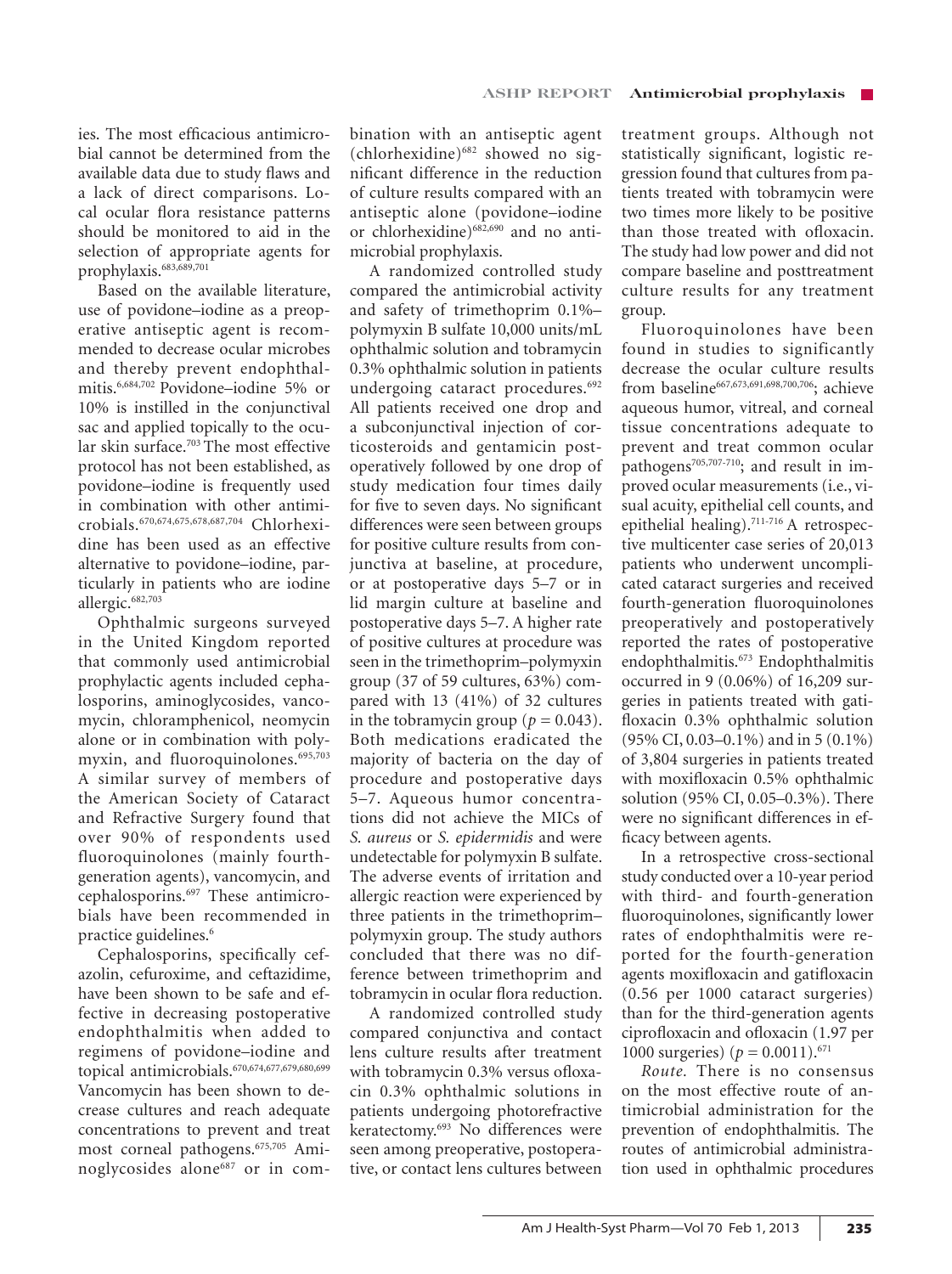include preoperative topical antimicrobial ophthalmic drops, addition of antimicrobials to the irrigation solution, instillation of antimicrobials intracamerally at the end of surgery, subconjunctival injection of antimicrobials, and postoperative topical application of antimicrobials.6,684,702,717

The ESCRS randomized controlled study mentioned above found that patients not receiving intracameral cefuroxime were approximately six times more likely to develop postoperative endophthalmitis.679,680,694 Surveys of the impact of the ESCRS study findings found that there was an increase in the use of intracameral over subconjunctival cefuroxime based on preliminary study results.703 For respondents who had not adopted this practice, the reported reasons for not using intracameral cefuroxime included the need for further study, concerns about risk and cost of therapy, the lack of a subconjunctival comparator group, the high rate of endophthalmitis in the control groups, concerns about statistical analysis, and questions regarding the selection of cefuroxime due to gaps in ophthalmic pathogen coverage.695,697 There is no commercially available cefuroxime formulation for intracameral administration, which was reported as one of the main barriers to use of this route. Concerns regarding compounded intracameral antimicrobials expressed by survey respondents included inflammation, dilution errors, corneal endothelial injury, and the risk for bacterial contamination and infection.

A retrospective cohort study compared the efficacy of intracameral cefuroxime versus subconjunctival cefuroxime in reducing the rate of endophthalmitis after cataract procedures at one center in northeast England.718 A total of 19,425 patients received antimicrobial prophylaxis with preoperative povidone–iodine 5% in the conjunctival sac and subconjunctival injection of cefuroxime 50 mg at the end of the procedure, and 17,318 patients received intracameral cefuroxime 1 mg at the end of the procedure. There were two groups of patients excluded from the analysis: protocol violators who received no prophylaxis and patients who were enrolled in the ESCRS study. The overall rate of endophthalmitis in analyzed patients was 35 cases in 36,743 procedures (0.95 per 1,000 cases). Of these, 27 occurred in the subconjunctival cefuroxime group (1.39 per 1,000 cases), and 8 occurred in the intracameral group (0.46 per 1,000 cases) (OR, 3.01; 95% CI, 1.37–6.63; *p* = 0.0068).

Several studies found a lower rate of endophthalmitis with the addition of intracameral cephalosporins (cefazolin and cefuroxime) at the end of the surgical procedure after routine perioperative and postoperative topical antimicrobial prophylaxis regimens.670,674 A case–control study revealed a 5.7 times increased likelihood of developing postoperative endophthalmitis with topical antimicrobial prophylaxis only (including gentamicin 0.3% and chlorhexidine 0.05%) compared with the addition of intracameral cefuroxime 1 mg to the regimen in cataract procedure.<sup>677</sup> Both intracameral cephalosporins and moxifloxacin have been shown as safe, with no adverse events and no effects on visual acuity and endothelial cell counts.670,674,699,715,716

One study involving healthy adult volunteers found that orally administered levofloxacin and moxifloxacin achieved adequate aqueous humor concentrations to provide activity against gram-positive and most gram-negative ocular pathogens without adverse events.<sup>707</sup>

The addition of subconjunctival antimicrobials to existing topical antimicrobial prophylaxis regimens has also been shown to reduce the rate and risk of endophthalmitis in intraocular procedures compared with topical antimicrobials alone.<sup>668,681,686</sup> Topical antimicrobials have been shown to be safe and effective in lowering rates of endophthalmitis,<sup>671,673</sup> decreasing bacterial organisms and CFUs in conjunctiva,667,675,691,692,698,700 and achieving adequate concentrations to be effective against most ocular pathogens,705,706,708-710,719 with no notable adverse events.711-714

*Duration and timing.* There are a lack of clear evidence and no consensus on the appropriate duration and timing of antimicrobial prophylaxis in ophthalmic procedures.6,684 Commonly reported times of antimicrobial prophylaxis include preoperatively, intraoperatively, at the end of the procedure, and postoperatively.684 Few studies have investigated the differences between the timing and duration of antimicrobial prophylaxis regimens. Many of the regimens are used in combination, making it difficult to determine the optimal timing and duration. Preoperative antimicrobial timing reported in the literature has ranged from one to multiple drops within an hour preoperatively on the day of the procedure671,673,679,680,692-694,698,703,709,710,716 or one to three days before the procedure.667,698,700,703,708,710,712,714

Two topical moxifloxacin regimens were compared for conjunctival bacterial flora and aqueous humor concentrations in a randomized controlled study of patients undergoing cataract procedures.691,719 In one regimen, patients were administered moxifloxacin 0.5% four times a day beginning one day before the procedure plus one drop two hours before the procedure (total of five drops before the procedure); the other group received moxifloxacin 0.5% two hours before surgery and every 15 minutes for the first hour of the procedure (total of five drops). There were no cases of postoperative endophthalmitis up to six months after the procedure in any patient. Administration of moxifloxacin on the day of the procedure was found to result in a significant decrease in median CFU compared with baseline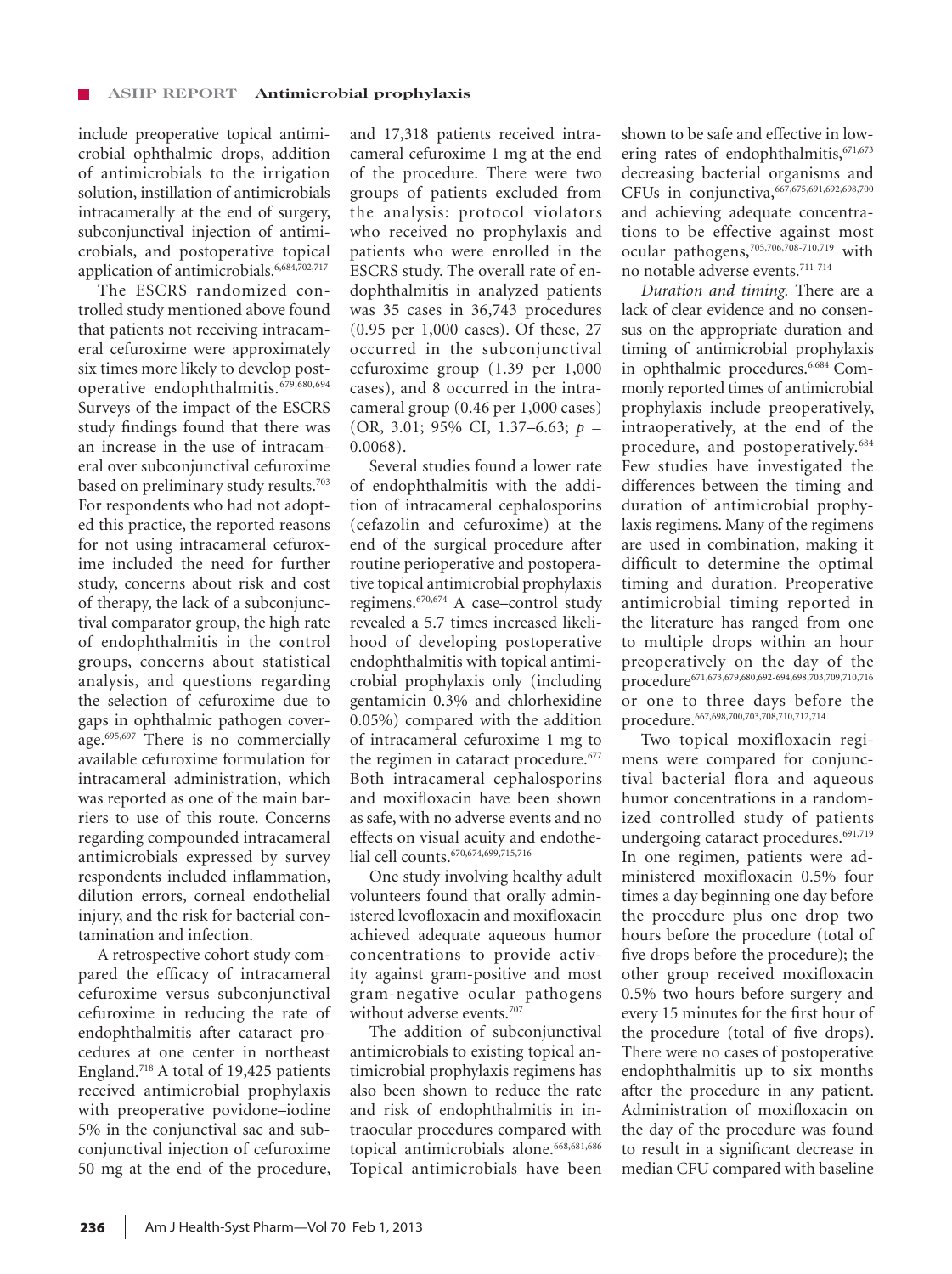and was found (based on change in log CFU) to be more effective than antimicrobial administration on the day before the procedure. Mean aqueous humor concentrations of moxifloxacin at the beginning of the procedure were significantly higher in the group who received the drug on the day of the procedure.

A small, randomized controlled study compared aqueous humor concentrations of levofloxacin and ciprofloxacin in patients undergoing a cataract procedure with routine phacoemulsification given as (1) one or two drops four times daily for two days before the procedure, with the last dose given immediately before bedtime on the night before the procedure, (2) five doses (one or two drops) delivered every 10 minutes in the hour before the procedure, or (3) a combination of both dosing strategies.706 Aqueous humor concentrations of levofloxacin were significantly higher than those of ciprofloxacin. Significantly higher doses of drug were delivered to the aqueous humor in the group receiving same-day prophylaxis than in patients receiving levofloxacin or ciprofloxacin two days before surgery. No cases of endophthalmitis or ocular or systemic toxicities were reported.

A randomized controlled study compared the effectiveness of topical ofloxacin in the reduction or elimination of conjunctival bacterial flora when given as one drop every five minutes for three applications one hour before the procedure alone (control group) or combined with ofloxacin one drop four times daily for three days (study group) before cataract procedures.688 No differences in positive conjunctival cultures were seen between groups five days before topical antimicrobials or before the administration of ofloxacin on the day of the procedure. Significantly higher positive culture rates were seen in the control group than in the study group one hour after the

administration of the preoperative antimicrobial and before povidone– iodine, immediately before the procedure, and at the conclusion of the procedure. Mean CFU counts did not significantly differ five days preoperatively and immediately before the procedure but were significantly higher in the control group at all other time points. Neither outcomes of endophthalmitis nor patient compliance with antimicrobial use was reported. The study's authors concluded that three days of topical ofloxacin was more effective than administration just one hour before the procedure in reducing the number of positive bacterial cultures at several time points perioperatively.

Numerous studies have evaluated the efficacy of intracameral and subconjunctival injections of antimicrobials given at the end of surgery.6,674,677,679-682,697,699,703,716,718 The most commonly reported dose of intracameral cefuroxime was 1 mg,677,679,680,682,699,718 and the most commonly reported subconjunctival dose was 50 mg.<sup>718</sup> Doses of 2.5 or 1 mg of intracameral cefazolin were studied,<sup>670,674</sup> as were 250- and 500-µg doses of intracameral moxifloxacin.715,716 Postoperative dosing strategies reported in the literature include four times daily for 3–7 days667,670,671,673-675,679,680,692,711,712,715 and for up to  $15 \text{ days}^{713,714}$  or until the bottle was empty.<sup>716</sup>

Despite the lack of well-controlled trials, the consequences of bacterial endophthalmitis support the use of prophylactic antimicrobials. No definitive studies have clearly delineated superiority of antimicrobial route, timing, or duration.

**Recommendation.** Due to the lack of robust data from trials, specific recommendations cannot be made regarding choice, route, or duration of prophylaxis. As a general principle, the antimicrobial prophylaxis regimens used in ophthalmic procedures should provide coverage against common ocular pathogens,

including *Staphylococcus* species and gram-negative organisms, particularly *Pseudomonas* species.

Preoperative antisepsis with povidone–iodine is recommended, based on available evidence. Appropriate topical antimicrobials include commercially available neomycin– polymyxin B–gramicidin solution or fluoroquinolones (particularly fourth-generation agents) given as one drop every 5–15 minutes for five doses within the hour before the start of the procedure (Table 2). The addition of subconjunctival cefazolin 100 mg or intracameral cefazolin 1–2.5 mg or cefuroxime 1 mg at the end of the procedure is optional. While some data have shown that intracameral antimicrobials may be more effective than subconjunctival antimicrobials, there are no commercially available antimicrobials approved for these routes of administration. (Strength of evidence for  $prophylaxis = B.$ )

## **Orthopedic procedures**

**Background.** Orthopedic procedures considered in these guidelines include clean orthopedic procedures (not involving replacement or implantations), spinal procedures with or without instrumentation, repair of hip fractures, implantation of internal fixation devices (screws, nails, plates, and pins), and total-joint-replacement procedures. Grade III open fractures (extensive soft tissue damage and crushing) are often associated with extensive surgical-site contamination and are routinely managed with empirical antimicrobial treatment and surgical debridement, for which guidelines have been published separately.<sup>720</sup> Available guidelines recommend that antimicrobial prophylaxis in grade I (clean wound with ≤1-cm laceration) and grade II (clean wound with >1-cm laceration without extensive soft tissue damage) open fractures be handled similarly to other clean orthopedic procedures.721-724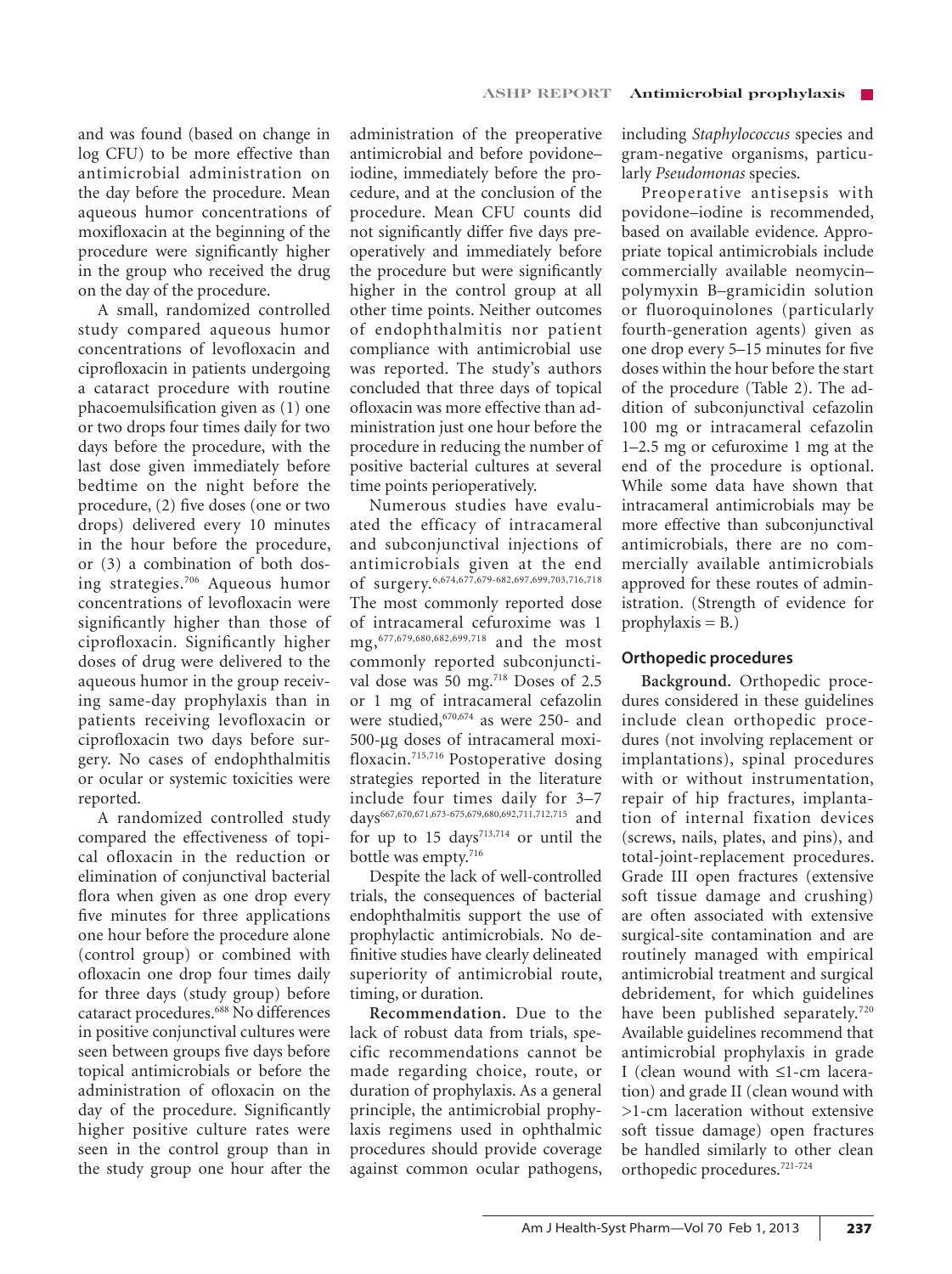Between 2006 and 2008, SSIs were reported nationally, based on risk category, in approximately 0.7–4.15 per 100 procedures for patients undergoing spinal fusion, 0.72–2.3 per 100 procedures in patients undergoing laminectomy, 0.67–2.4 per 100 procedures in patients undergoing hip prosthesis, and 0.58–1.60 per 100 procedures in patients undergoing knee prosthesis.165 Postoperative SSI is one of the most costly complications of orthopedic procedures due to hospital readmissions, extended hospital length of stay, the need for additional procedures (often removal and reimplantation of implanted hardware), convalescent or nursing home care between procedures, and significant increases in direct hospital costs (e.g., prolonged antimicrobial therapy).725,726 Studies have found that the estimated economic impact of one deep SSI was \$100,000 in hospital costs alone after hip arthroplasty and \$60,000 after knee arthroplasty.727-731

In light of the serious consequences, antimicrobial prophylaxis is well accepted in procedures involving the implantation of foreign materials.<sup>8,732</sup> Prophylaxis is also indicated in spinal procedures without instrumentation, where an SSI would pose catastrophic risks.726,733-738

**Organisms.** Skin flora are the most frequent organisms involved in SSIs after orthopedic procedures. The most common pathogens in orthopedic procedures are *S. aureus*, gram-negative bacilli, coagulasenegative staphylococci (including *S. epidermidis*), and β-hemolytic streptococci.<sup>739-743</sup> Spinal procedures may be complicated by polymicrobial infection that includes gramnegative bacteria.740

A contributing factor to SSIs in arthroplasty is the formation of bacterial biofilm, particularly with *S. aureus* and *S. epidermidis,* on inert surfaces of orthopedic devices. Bacterial biofilm confers antimicrobial resistance and makes antimicrobial penetration difficult.744-748

There is increasing concern regarding the emergence of SSIs due to resistant microorganisms, specifically VRE and MRSA in surgical patients. Several studies have investigated MRSA colonization and SSIs and evaluated the effect of decolonization, including the use of topical mupirocin, in orthopedic procedures.150,157,741,749-753 Mupirocin decolonization protocols as an adjunct to i.v. cephalosporin prophylaxis in orthopedic patients resulted in significant decreases in nasal MRSA carriage<sup>150,751</sup> and overall SSIs. 157,750-752 Preoperative decolonization with intranasal mupirocin may have utility in patients undergoing elective orthopedic procedures who are known to be colonized or infected with either MRSA or MSSA.150,151,157,741,749-755 Readers are referred to additional discussion in the Common Principles section of these guidelines.

# **Clean orthopedic procedures not involving implantation of foreign materials**

**Background.** In clean orthopedic procedures, such as knee, hand, and foot procedures, and those not involving the implantation of foreign materials, the need for antimicrobial prophylaxis is not well established.738,749,756 Antimicrobial prophylaxis in patients undergoing diagnostic and operative arthroscopic procedures is controversial.6,757-760 The risks of SSI and long-term sequelae are low for procedures not involving implantation.

**Efficacy.** The efficacy of antimicrobial prophylaxis in clean orthopedic procedures was first investigated in the middle part of the 20th century. A number of these studies and reviews have since been found to be flawed, as patients were not randomized to treatment groups and the timing and duration of antimicrobial prophylaxis were not studied.761,762 Further, patients were administered prophylactic antimicrobials after the surgical procedure, which may have led to invalid results. The low rate of infection and absence of serious morbidity failed to justify the expense or potential for toxicity and resistance associated with routine use of antimicrobial prophylaxis in the setting of clean orthopedic procedures.

**Recommendations.** Antimicrobial prophylaxis is not recommended for patients undergoing clean orthopedic procedures, including knee, hand, and foot procedures, arthroscopy, and other procedures without instrumentation or implantation of foreign materials. (Strength of evidence against prophylaxis  $= C.$ ) If the potential for implantation of foreign materials is unknown, the procedure should be treated as with implantation.

# **Spinal procedures with and without instrumentation**

**Background.** Data support the use of antimicrobial prophylaxis for orthopedic spinal procedures with and without instrumentation, including fusions, laminectomies, and minimally invasive disk procedures, to decrease the rate of postoperative spinal infection.8,543,563,732,733,739,763-766 SSIs after orthopedic spinal procedures, including minimally invasive disk procedures, are associated with high morbidity. Invasion of the epidural space in organ/space SSIs is of particular concern after spinal procedures.8,145,767

SSI rates vary with the complexity of the procedure. One retrospective, multicenter study of 1274 adult patients found an overall SSI rate of 0.22% with antimicrobial prophylaxis after minimally invasive spinal procedures (i.e., any spinal procedures performed through a tubular retractor-type system).768 Procedures included simple decompressive procedures (such as microscopic or endoscopic discectomy or foraminotomy or decompression of stenosis), minimally invasive arthrodeses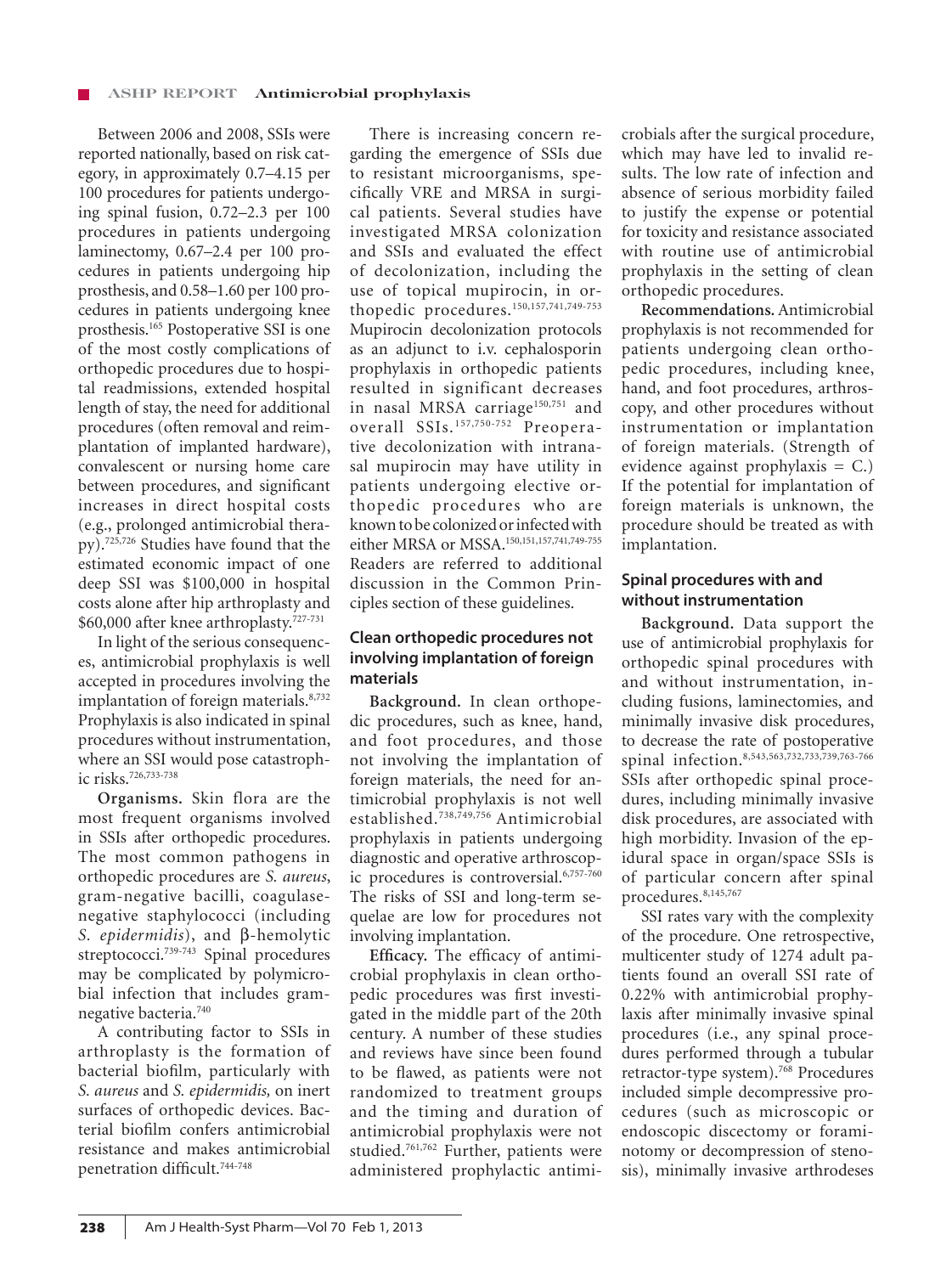with percutaneous instrumentation, and minimally invasive intradural procedures. The SSI rate in patients receiving antimicrobial prophylaxis undergoing spinal procedures with instrumentation has ranged from 2.8% to 9.7%.165,764,765,769,770 Monosegmental instrumentation has a reported SSI rate of <2%, compared with 6.7% for instrumentation at multiple levels.771

Several case–control studies of adults undergoing spinal procedures with and without instrumentation have found the following notable patient-related risk factors for SSI: prolonged preoperative hospitalization,771 diabetes,767,772-775 elevated serum glucose concentration (>125 mg/dL preoperatively [within 30 days] or >200 mg/dL postoperatively),<sup>773</sup> older age,<sup>767,776</sup> smoking and alcohol abuse,776 previous procedure complicated by infection, 774-776 and obesity.770-775,777 Procedure-related risk factors include extended duration of procedure (defined in studies as two to five hours or greater than five hours,<sup>775</sup> greater than three hours,<sup>771</sup> and greater than five hours<sup>776</sup>), excessive blood loss (>1 L),<sup>771,775</sup> staged procedure,<sup>776</sup> multilevel fusions,777 foreign-body placement (e.g., screw, rod, plate),<sup>767</sup> combined anterior and posterior fusion,<sup>776</sup> and suboptimal antimicrobial timing (>60 minutes before or after incision).773 A significant decrease in SSIs was seen with procedures at the cervical spine level772,773 or with an anterior surgical approach.775

**Efficacy.** Despite the lack of comparative studies evaluating prophylaxis for spinal procedures with and without instrumentation (implantation of internal fixation devices), antimicrobial prophylaxis is recommended due to the associated morbidity and assumed costs of SSIs.771 A meta-analysis of six studies with 843 patients undergoing spinal procedures (types of procedures were not differentiated in the analysis) demonstrated an overall effectiveness of antimicrobial prophylaxis.732 Antimicrobials studied included single-dose or multidose regimens of <24 hours' duration of cephaloridine (a first-generation cephalosporin no longer available in the United States), vancomycin and gentamicin, cefazolin with and without gentamicin, piperacillin, and oxacillin. The pooled SSI rate with antimicrobial prophylaxis was 2.2%, compared with 5.9% in controls (OR, 0.37; 95% CI, 0.17–0.78; *p* < 0.01). One randomized controlled study of 1237 adult patients undergoing spinal procedures to repair a herniated disk (hemilaminectomy, laminectomy, flavectomy, spondylosyndesis) found no significant difference in the rate of SSIs between single-dose cefuroxime 1.5 g i.v. (1.3%) and placebo (2.9%) given within 60 minutes before surgical incision. No significant difference was seen between treatment groups for incisional SSIs (0.98% and 1.12%, respectively) or deep SSIs (0.33% and 0.32%, respectively), but the difference in organ/space infections was significant between groups (0% and 1.44%, respectively;  $p < 0.01$ ).<sup>778</sup>

*Choice of agent.* There is no clearly superior antimicrobial agent or regimen for spinal procedures.<sup>563,769</sup> The antimicrobials most often studied for prophylaxis in orthopedic procedures are first-generation cephalosporins, particularly cefazolin. Cefazolin has been noted as a suitable agent for spinal procedures with its spectrum of activity (e.g., against *Staphylococcus* species and gram-negative bacilli such as *E. coli*) and adequate tissue<sup>121</sup> and disk concentrations.779,780

Second- and third-generation cephalosporins offer no major advantages over first-generation agents. Their routine use is not recommended due to their higher cost and potential to promote resistance, particularly among health-careassociated gram-negative bacilli.8 Broader coverage may be considered for instrumented fusion due to the risk of polymicrobial infections,

including those caused by gramnegative bacteria.563,769

Clindamycin and vancomycin have adequate activity against the most common pathogens involved in orthopedic procedures and would be acceptable alternatives under certain circumstances, such as prophylaxis for patients with a  $\beta$ -lactam allergy. Vancomycin should be included with cefazolin or used as an alternative agent for routine antimicrobial prophylaxis for patients who are known to be colonized with MRSA.6,8,41,733,781

*Duration.* The majority of available studies of antimicrobial prophylaxis in spinal procedures have used single doses or regimens of <24 hours' duration.732 There is no high-quality evidence supporting a duration of  $>24$  hours,<sup>782</sup> and some sources recommend only a single preoperative dose.<sup>8,769,778</sup>

**Pediatric efficacy.** While no studies have evaluated the efficacy of antimicrobial prophylaxis in pediatric patients undergoing spinal procedures with or without instrumentation, the incidence and risk factors for SSIs in this population have been reported. The frequencies of SSIs in pediatric patients undergoing spinal fusion were 3.5% (<18 years old),<sup>783</sup> 3.8% (<19 years old),784 4.4% (ages 1–22 years old), and 5.2% (<17 years old)764 for varying conditions, including Scheuermann's kyphosis,784 myelodysplasia,764 idiopathic scoliosis,783,785 neuromuscular scoliosis,785 kyphosis,783 and spondylolisthesis.783 The majority of patients in studies reporting antimicrobial prophylaxis received cefazolin, vancomycin, or clindamycin.764,783,785

Risk factors for SSIs after spinal procedures with instrumentation in a pediatric population include myelodysplasia,<sup>764</sup> procedure at the sacral spine, obesity,<sup>785</sup> ASA classification of >2, a complex medical condition (including spinal bifida, cerebral palsy, Marfan syndrome, achondroplasia, osteogenesis imperfecta, other unspecified genetic disease, muscular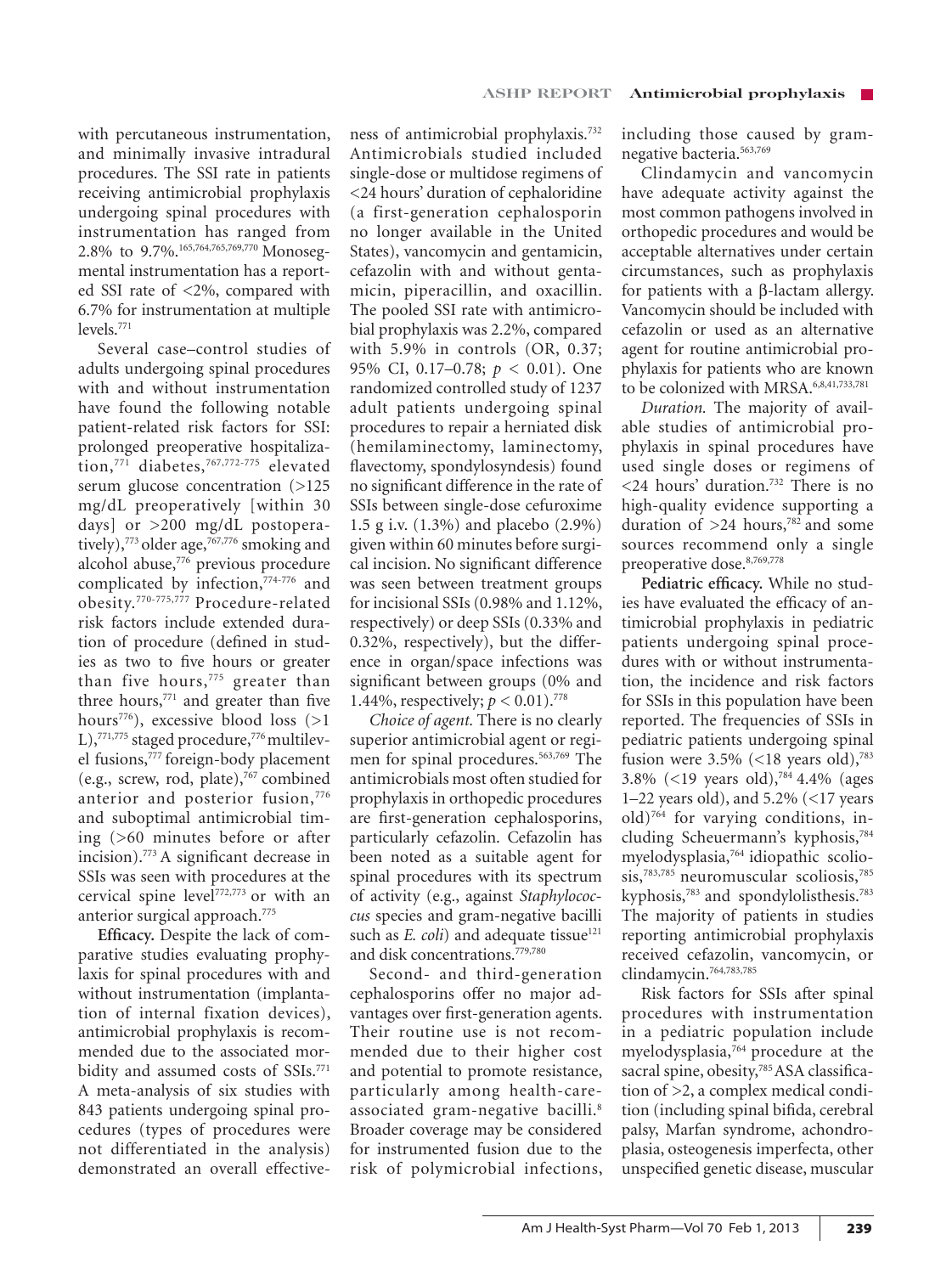dystrophy, spinal muscular atrophy, or other debilitating myopathies),<sup>783</sup> and previous spinal procedures. One study found a decreased risk of infection with hypothermia (core body temperature of <35.5 °C for the duration of the procedure).785

Two studies found suboptimal antimicrobial prophylaxis as a risk factor for SSIs in spinal procedures.<sup>764,783</sup> Optimal antimicrobial prophylaxis was defined as cefazolin 20 mg/kg (up to 2 g) given within 30 minutes<sup>764</sup> or 60 minutes<sup>783</sup> before surgical incision, vancomycin 10 mg/kg (up to 1 g) given within 60 minutes $783$  or 150 minutes<sup>764</sup> before surgical incision, or clindamycin 10 mg/kg (up to 600 mg) given within 60 minutes before surgical incision.783 Intraoperative redosing was defined as appropriate for cefazolin if administered for procedures lasting more than four hours and for vancomycin or clindamycin for procedures lasting more than six hours in one study783 and for cefazolin administered every eight hours in the other study.<sup>764</sup> A third study found that use of clindamycin as the perioperative antimicrobial increased the risk of SSI.785

**Recommendations.** Antimicrobial prophylaxis is recommended for orthopedic spinal procedures with and without instrumentation. The recommended regimen is cefazolin (Table 2). (Strength of evidence for prophylaxis in orthopedic spinal procedures = A.) Clindamycin and vancomycin should be reserved as alternative agents as described in the Common Principles section. If there are surveillance data showing that gram-negative organisms are a cause of SSIs for the procedure, practitioners may consider combining clindamycin or vancomycin with another agent (cefazolin if the patient is not  $\beta$ -lactam allergic; aztreonam, gentamicin, or single-dose fluoroquinolone if the patient is  $\beta$ -lactam allergic). Mupirocin should be given intranasally to all patients known to be colonized with *S. aureus*.

#### **Hip fracture repair**

**Background**. Data support the use of antimicrobial prophylaxis for hip fracture repair to reduce the rate of SSIs, particularly in procedures that involve internal fixation (e.g., nails, screws, plates, wires). SSIs after hip fracture repair can result in extensive morbidity, including prolonged and repeated hospitalization, sepsis, persistent pain, device replacement, and possible death.726,739,786-790

**Efficacy.** The efficacy of antimicrobial prophylaxis in hip fracture repair has been illustrated in two meta-analyses.787,788 One metaanalysis of 15 hip fracture procedure trials (the majority of procedures involved closed, proximal femoral, or trochanteric fractures with internal fixation) demonstrated that any dose and duration of prophylaxis are superior to no prophylaxis with respect to preventing SSIs (deep and superficial SSIs were analyzed together).787 The rate of SSIs was 10.4% in controls versus 5.39% in treatment groups. A second metaanalysis of 22 studies reiterated the efficacy of antimicrobial prophylaxis in fracture procedures.788 The analysis included the same hip fracture studies examined in the first metaanalysis, with additional studies of long-bone fracture repair (i.e., closed ankle fracture and other closed fractures, some noted with internal fixation). This second meta-analysis reviewed 10 studies of 1896 patients receiving a preoperative and two or more postoperative doses of a parenteral antimicrobial compared with a placebo or with no treatment. The authors found a relative risk of deep SSIs of 0.36 (95% CI, 0.21–0.65) and a relative risk of superficial SSIs of 0.48 (95% CI, 0.28–0.81) associated with antimicrobial use.

*Choice of agent.* The antimicrobials most often studied for prophylaxis in orthopedic procedures are first-generation cephalosporins due to their ease of administration, low cost, and safety profile.<sup>787,788,791</sup> Second- and third-generation cephalosporins have not been shown to offer clear advantages over firstgeneration agents. These agents are not recommended for routine use due to their higher cost, potential to promote resistance, and association with adverse events (e.g., *C. difficile*associated diarrhea).8,790,792

Alternative regimens may be needed for institutions with highly resistant organisms, such as MRSA or *C. difficile*. Success in decreasing rates of *C. difficile*-associated disease and mortality was seen in a single-center study with the antimicrobial prophylaxis regimen change from three doses of cefuroxime<sup>790,792</sup> to a single preoperative dose of cefuroxime plus gentamicin.792 In another study, *C. difficile*-associated disease decreased after the prophylaxis regimen was changed from cefuroxime to amoxicillin–clavulanate.790

Clindamycin and vancomycin have adequate activity against the most common pathogens involved in orthopedic procedures and would be acceptable alternatives under certain circumstances, such as prophylaxis for patients with a  $\beta$ -lactam allergy. Vancomycin should be included with cefazolin or used as an alternative agent for routine antimicrobial prophylaxis for patients who are known to be colonized with MRSA.6,8,41,733,781

*Duration.* For effective prophylaxis, the MIC of the antimicrobial needs to be exceeded at the target site from the moment of incision until surgical-site closure.788 Two metaanalyses demonstrating the efficacy of antimicrobial prophylaxis in longbone and hip fracture procedures also showed that multiple perioperative doses did not offer an advantage over a single preoperative dose.787,788 These studies support a duration of antimicrobial prophylaxis of ≤24 hours.

**Recommendations.** The recommended regimen in hip fracture repair or other orthopedic procedures involving internal fixation is cefazolin. Clindamycin and vancomycin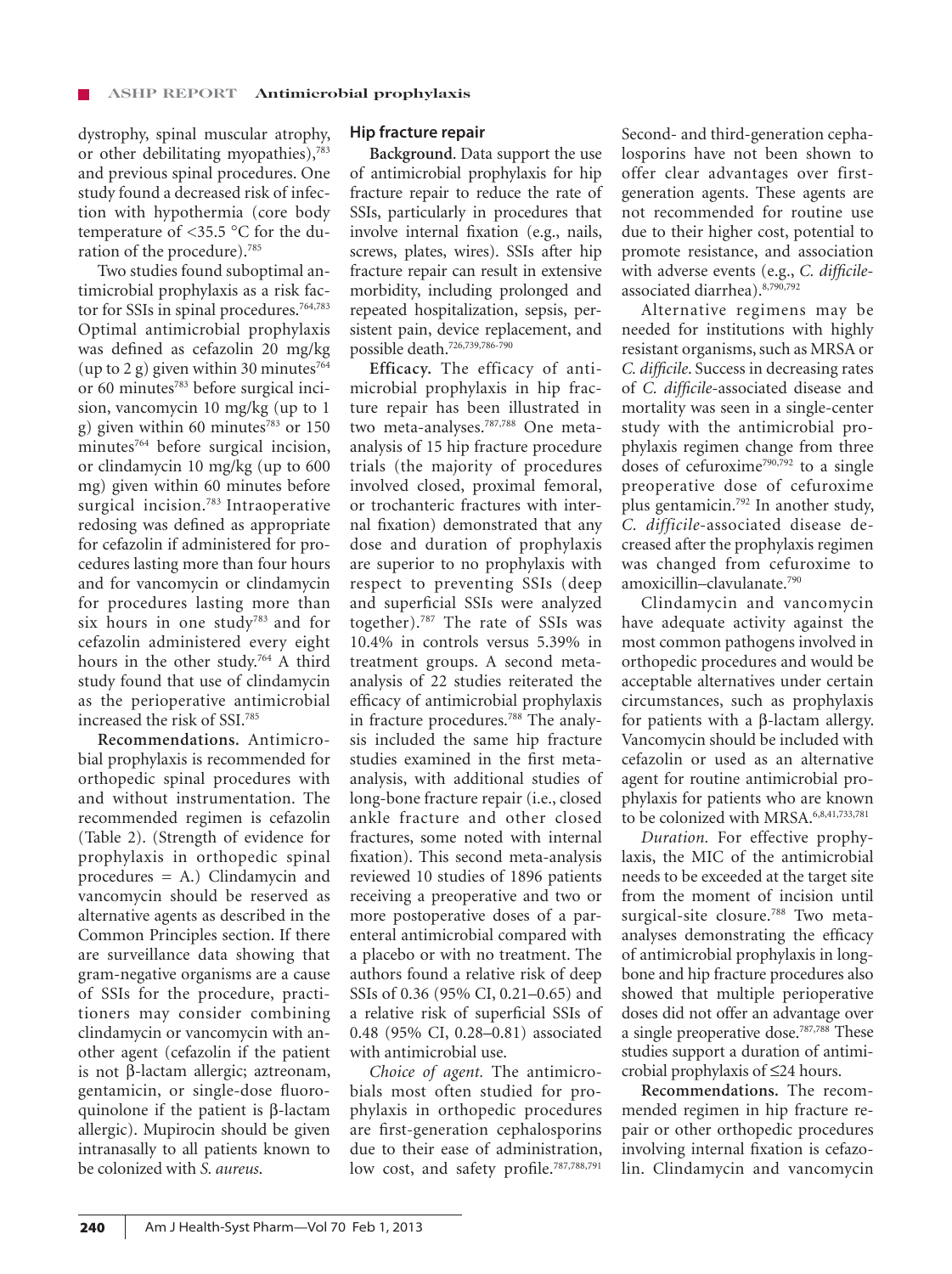should be reserved as alternative agents, as described in the Common Principles section. If there are surveillance data showing that gramnegative organisms are a cause of SSIs for the procedure, practitioners may consider combining clindamycin or vancomycin with another agent (cefazolin if the patient is not  $\beta$ -lactam allergic; aztreonam, gentamicin, or single-dose fluoroquinolone if the patient is  $\beta$ -lactam allergic). Mupirocin should be given intranasally to all patients with documented colonization with *S. aureus*. (Strength of evidence for prophylaxis  $= A.$ )

### **Total joint replacement**

**Background.** In 2005, more than 750,000 hip or knee replacements were performed in the United States.793 The reported frequency of SSIs complicating hip, knee, elbow, ankle, or shoulder replacement ranges from 0.6% to 12%.743,786,794-797 SSI rates as high as 11% after hip replacement and 12% after elbow replacement have been reported.786,797 However, for hip and knee replacements, the most common joint arthroplasties, infection rates are typically less than 2%.165

The introduction of antimicrobial prophylaxis, stringent infectioncontrol protocols, and the use of ultraclean operating rooms has led to a substantial reduction in SSI rates (to ≤1%).734,786,796,798,799 Postoperative prosthetic joint infection is an organ/ space SSI that occurs early (within 3 months postoperatively), is delayed (3–12 months postoperatively), or occurs late (>12 months after surgery).748 These infections frequently require removal of the prosthesis, a prolonged course of antimicrobials, and one- or two-stage reimplantation of the prosthesis and may result in permanent disability.796,800 Studies have shown an estimated economic impact of one deep SSI of \$100,000 in hospital costs alone after hip arthroplasty and \$60,000 after knee arthroplasty.727-731

Common risk factors for prosthetic joint infection<sup>748</sup> include advanced age; obesity; diabetes mellitus; corticosteroid use; malignancy; rheumatoid arthritis; previous arthroplasty on the same joint; arthroplasty undertaken to treat a fracture; type of joint replaced (e.g., risk is greater for the knee than the hip); perioperative surgical-site complications, including superficial SSI; hematoma; and persistent surgical-site drainage. Operative risk factors include ASA classification of ≥3, duration of procedure exceeding the 75th percentile for the procedure or exceeding three hours, surgical site classified as contaminated or dirty, and no systemic antimicrobial prophylaxis. Excluding the presence of a systemic antimicrobial, patients with these operative risk factors are at the greatest risk of developing an SSI.

A contributing factor to SSIs in arthroplasty is the formation of bacterial biofilm, particularly with *S. aureus* and *S. epidermidis,* on inert surfaces of orthopedic devices to confer antimicrobial resistance and difficulty in antimicrobial penetration.744-748

**Efficacy.** The majority of studies that have evaluated antimicrobial prophylaxis in joint replacements have been conducted in patients undergoing total hip or total knee arthroplasty.801 There is a lack of efficacy data involving elbow, shoulder, and ankle arthroplasty; however, the same antimicrobial prophylaxis principles can be applied. In light of the serious potential consequences, antimicrobial prophylaxis is well accepted in procedures involving the implantation of foreign materials. 8,543,732,733

A meta-analysis supports the use of antimicrobial prophylaxis for SSI reduction in patients undergoing total joint replacement.<sup>801</sup> Of the 26 randomized controlled studies examined, 24 included patients undergoing total hip or total knee arthroplasty. The meta-analysis noted that the studies did not clearly state if the arthroplasties were primary

or revision. The SSIs were defined as visible purulent exudates at the surgical site (deep or superficial) in the included studies. Seven studies  $(n = 3065 \text{ patients})$  pooled to compare antimicrobial prophylaxis with placebo found a relative risk reduction of SSIs of 81%.

*Choice of agent.* There are no data supporting superiority of one class of antimicrobials over another for antimicrobial prophylaxis in total joint replacement. A meta-analysis of studies, mainly in total hip or total knee replacement, found no difference in SSIs between cephalosporins with teicoplanin (not available in the United States) in five studies with 2625 patients, cephalosporins and penicillin derivatives in three studies of 386 patients, and first- and secondgeneration cephalosporins in eight studies of 2879 patients.<sup>801</sup> Selection should be based on cost, availability, and local resistance patterns. Firstgeneration cephalosporins are the agents most commonly studied and used for antimicrobial prophylaxis in joint replacement procedures.

Clindamycin and vancomycin have adequate activity against the most common pathogens involved in orthopedic procedures and would be acceptable alternatives under certain circumstances, such as prophylaxis for patients with a  $\beta$ -lactam allergy. Vancomycin should be included with cefazolin or used as an alternative agent for routine antimicrobial prophylaxis in institutions that have a high prevalence of MRSA SSIs and for patients who are known to be colonized with MRSA.6,8,41,733,781 Readers are referred to the section on implantation of internal fixation devices for further discussion of antimicrobial prophylaxis choice.

*Antimicrobial-laden bone cement.* The use of antimicrobial-laden bone cement in conjunction with i.v. antimicrobial prophylaxis is common worldwide, particularly for the prevention of infection in primary hip and knee arthroplasties.<sup>802-806</sup> FDA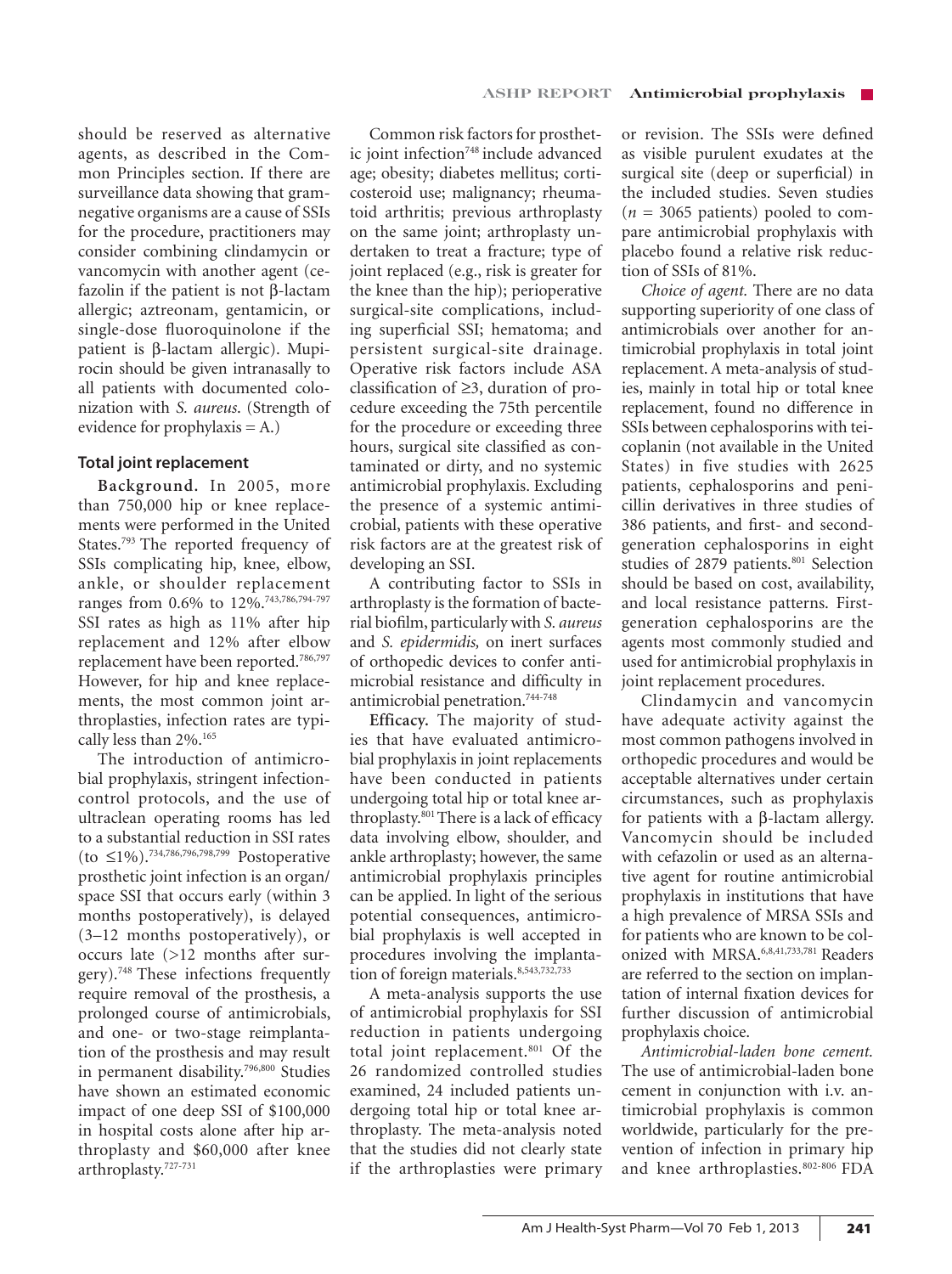has approved premixed aminoglycoside (i.e., gentamicin and tobramycin) in bone cement products for use in hip, knee, or other joints in second-stage revision of total joint arthroplasty.807 The products are not approved for prophylaxis in primary joint replacement procedures. While antimicrobial bone cement has not been shown to be superior to i.v. antimicrobials,808,809 there is evidence that supports the combination of using antimicrobial-laden bone cement together with systemic antimicrobial prophylaxis.

Although the evidence for the prophylactic use of antimicrobialladen bone cement in primary joint arthroplasty looks favorable, a recent multicenter evaluation of risk factors for SSI in patients undergoing total hip arthroplasty did not find that use of antimicrobial-laden bone cement reduced the risk for infection.95 In addition, questions remain regarding the risk for antimicrobial resistance and allergy, as well as the increased cost.41,802-807,810-813 Readers are referred to reviews of this topic for additional information about tissue penetration, clinical application, and safety.805,810-815

*Duration.* The duration of prophylaxis in joint replacement procedures has been controversial. More recent data and clinical practice guidelines do not support prophylaxis beyond 24 hours.6,41,133,723 Studies involving total hip replacement have used antimicrobials for 12 hours to 14 days postoperatively.726,734-737,816 A duration of 24 hours was supported in a randomized trial of 358 patients undergoing total hip arthroplasty, total knee arthroplasty, or hip fracture repair that compared prophylaxis that lasted 24 hours versus 7 days of either nafcillin or cefazolin started 20 minutes before the procedure.<sup>816</sup> The difference in SSI rates between groups was not significant. There is no evidence of benefit of antimicrobial administration until all drains or catheters are removed.<sup>32,41,133</sup>

**Recommendations.** The recommended regimen for patients undergoing total hip, elbow, knee, ankle, or shoulder replacement is cefazolin. Clindamycin and vancomycin should be reserved as alternative agents, as described in the Common Principles section. If there are any surveillance data showing that gram-negative organisms are a cause of SSIs for the procedure, practitioners may consider combining clindamycin or vancomycin with another agent (cefazolin if the patient is not  $\beta$ -lactam allergic; aztreonam, gentamicin, or a singledose fluoroquinolone if the patient is b-lactam allergic). Mupirocin should be given intranasally to all patients with documented colonization with *S. aureus*. (Strength of evidence for  $prophylaxis = A.$ )

# **Urologic procedures**

**Background.** The goals of antimicrobial prophylaxis in urologic procedures are the prevention of bacteremia and SSIs and the prevention of postoperative bacteriuria.59 Postoperative urinary tract infections (UTIs) are the main concern for morbidity in patients after urologic procedures.817,818 Bacteriuria, defined as  $>10^3$  or  $>10^4$  CFU/mL in symptomatic UTI and >105 CFU/mL in asymptomatic bacteriuria, within 30 days postoperatively is a frequent primary outcome in urologic procedure studies.<sup>819-825</sup> The benefits of preventing postoperative bacteriuria are not clearly known.825

In addition to general risk factors discussed in the Common Principles section of these guidelines, urologic-specific risk factors include anatomic anomalies of the urinary tract,<sup>818</sup> urinary obstruction,<sup>826</sup> urinary stone,<sup>817,825,826</sup> and indwelling or externalized catheters.817,818,822,826 Preoperative UTI, particularly if recurrent, is recognized as a high-risk factor for postoperative infection, which is typically treated before procedures and is a common exclusion criterion from studies of efficacy of antimicrobial prophylaxis in urologic procedures.817,826-828 Additional urologic operation-specific risk factors include length of postoperative catheterization,829 mode of irrigation (closed versus open), and postoperative pyuria.<sup>821</sup>

**Organisms.** *E. coli* is the organism most commonly isolated in patients with postoperative bacteriuria; however, other gram-negative bacilli and enterococci may also cause infection.818,821,827,830-839 Organisms such as *S. aureus*, coagulase-negative *Staphylococcus* species, and group A *Streptococcus* species are also a concern in procedures entering the skin with or without entering the urinary tract.818,827,830-832,838,840,841 There is also some concern with biofilm-forming bacteria (*S. epidermidis* and *P. aeruginosa*) in patients with prosthesis implantation.<sup>842</sup>

**Efficacy.** The efficacy of antimicrobial prophylaxis in select urologic procedures has been investigated in several clinical trials. Of note, many of these placebo-controlled studies have excluded patients with risk factors for infection, those requiring antimicrobial prophylaxis for another indication (e.g., infective endocarditis), and those with preoperative UTI or bacteriuria.

The efficacy of antimicrobial prophylaxis in clean procedures among patients at low risk of complications has been variable. One randomized, placebo-controlled study of oral antimicrobials in 2083 patients undergoing flexible cystoscopy found a positive urine culture (bacteriuria with  $>10^5$  CFU/mL) in 9.1% of patients receiving placebo, 4.6% of patients receiving trimethoprim, and 2.8% of patients receiving ciprofloxacin.839 The rates of bacteriuria compared with baseline were significantly higher with placebo and significantly lower with use of antimicrobials compared with placebo. A randomized, placebocontrolled study of 517 patients undergoing prostate brachytherapy found no significant difference in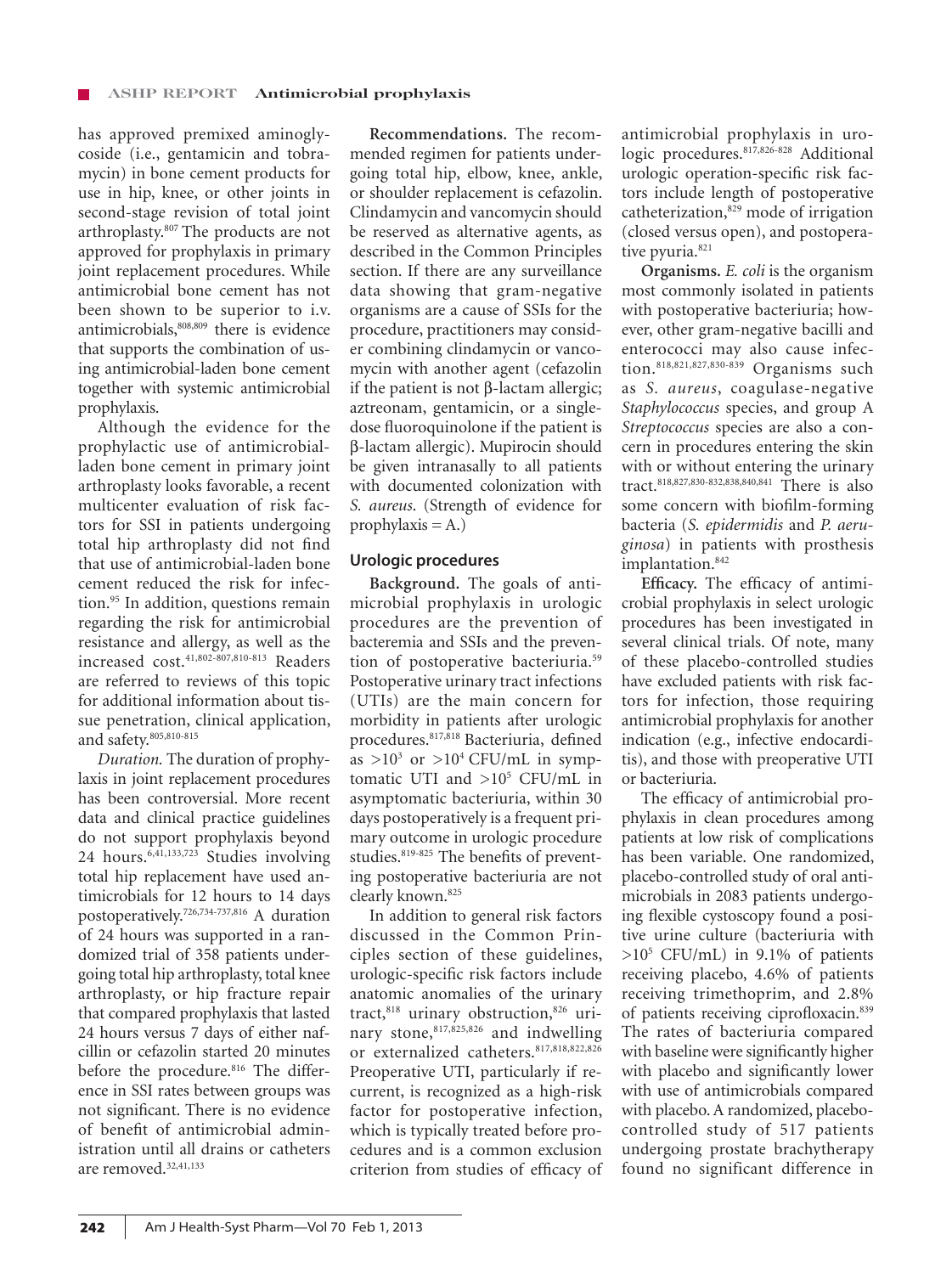postimplantation epididymitis with or without antimicrobial prophylaxis  $(0.4\%$  and 1.5%, respectively).<sup>843</sup> A meta-analysis of eight randomized, placebo-controlled or no-treatmentcontrolled studies with 995 patients undergoing urodynamic studies found a decrease in bacteriuria with antimicrobial prophylaxis (OR, 0.39; 95% CI, 0.24-0.61).<sup>820</sup> The number needed to treat was 13 to prevent one episode of asymptomatic bacteriuria using a pooled rate of 13.7% for bacteriuria. One study found that not using antimicrobial prophylaxis was a significant risk factor for bacteriuria caused by urinary dynamic studies.<sup>821</sup>

Antimicrobial prophylaxis has been studied in urologic procedures involving entry into the gastrointestinal tract, with the majority of the literature on transurethral resection of the prostate (TURP) and prostate biopsy. Two large meta-analyses have suggested prophylactic antimicrobials may be effective in all patients undergoing TURP, including low-risk patients and those with preoperatively sterile urine. 844,845 One meta-analysis of 32 trials with 4260 patients found that prophylactic antimicrobials decreased the combined bacteriuria  $(>10^5$  CFU/mL) event rate from 26% to 9.1%, for a relative risk reduction of 65% (95% CI, –55 to –72), and the combined clinical septicemia episode rate from 4.4% to 0.7% in TURP patients, including low-risk patients.846 Another meta-analysis of 28 trials that included a total of 4694 patients found prophylactic antimicrobials decreased the post-TURP rate of bacteriuria, fever, and bacteremia, as well as the need for additional postoperative antimicrobials.847 An additional multicenter, open-label, randomized, active- and placebo-controlled trial in patients with sterile urine undergoing TURP found a decreased rate of bacteriuria (≥5 CFU/mL) with antimicrobial prophylaxis (21% with levofloxacin and 20% with sulfamethoxazole–

trimethoprim) compared with placebo (30%) ( $p = 0.009$ ).<sup>822</sup>

Three randomized, placebocontrolled studies of patients undergoing transrectal needle biopsy of the prostate found significant differences in infectious complications (including bacteriuria, positive urine cultures, and UTI) in patients treated with single doses of oral antimicrobial prophylaxis compared with placebo.819,837,838 These three studies support the routine use of antimicrobial prophylaxis in all patients undergoing transrectal needle biopsy of the prostate. Of note, all patients undergoing transrectal needle biopsy of the prostate received a cleansing enema before the procedure.<sup>819,837,838</sup> Use of MBP has been reported in urologic procedures that involve entering the gastrointestinal tract (e.g., urinary diversion). 844,846

The use of antimicrobial prophylaxis in patients undergoing extracorporeal shock wave lithotripsy (ESWL) and ureterorenoscopy is supported by the results of a metaanalysis847 and a small randomized controlled trial.<sup>848</sup> The meta-analysis included eight randomized controlled trials with 885 patients and six clinical case series involving 597 patients undergoing ESWL.845 The overall rate of UTI in the randomized controlled trials ranged from 0% to 7.7% with antimicrobial prophylaxis and from 0% to 28% in the control groups (relative risk, 0.45; 95% CI, 0.22–0.93). A randomized, placebo-controlled study of 113 patients undergoing ureterorenoscopy found a rate of postoperative bacteriuria of 1.8% with antimicrobial prophylaxis and 12.5% without  $(p = 0.0026)$ .<sup>848</sup> No patients had symptomatic UTI or inflammation complications of the urogenital tract postoperatively.

There are no studies of antimicrobial prophylaxis in major open or laparoscopic procedures (cystectomy, radical prostatectomy, and nephrectomy); therefore, data have been extrapolated from other major intraabdominal procedures.

*Choice of agent.* No single antimicrobial regimen appears superior for urologic procedures. A wide range of antimicrobial regimens, including cephalosporins,658,835,836,843,849-855 aminoglycosides, 856,857 piperacillin– tazobactam,849,858,859 trimethoprim– sulfamethoxazole,822,838,860 trimethoprim, 839 nitrofurantoin, 861 and fluoroquinolones, 819,821,822,824,831,  $835-837,839,840,843,848,851,853-855,862,863$  have

been evaluated in urologic procedures. The efficacy of fluoroquinolones for antimicrobial prophylaxis in urologic surgical procedures has been well established. One study found better reduction of bacteriuria with either ciprofloxacin or trimethoprim compared with placebo,<sup>839</sup> while other studies found no difference in efficacy between a fluoroquinolone and sulfamethoxazole– trimethoprim, both of which were better than placebo.<sup>822,838</sup> No differences were found in studies between oral or i.v. fluoroquinolones (ciprofloxacin or ofloxacin) compared with i.v. or intramuscular cephalosporins (ceftriaxone, cefotaxime, or cefazolin) and intramuscular penicillin (piperacillin–tazobactam) in various urologic procedures.835,836,851,854,855,858 In several studies, fluoroquinolones were administered orally, which appears to be feasible in patients undergoing procedures not involving opening the urinary or gastrointestinal tract, when the i.v. route would be preferred.822,836,838,851,855,858 Recently, resistance to fluoroquinolones has been emerging; the fact that most of the literature was published before resistance became prevalent should be considered, since resistance may decrease the relevance of these studies.836,846,847,858,864 Local resistance patterns to fluoroquinolones, particularly with *E. coli,* should be evaluated to help guide antimicrobial selection.

Broad-spectrum antimicrobials, such as third-generation cephalosporins and carbapenems, are no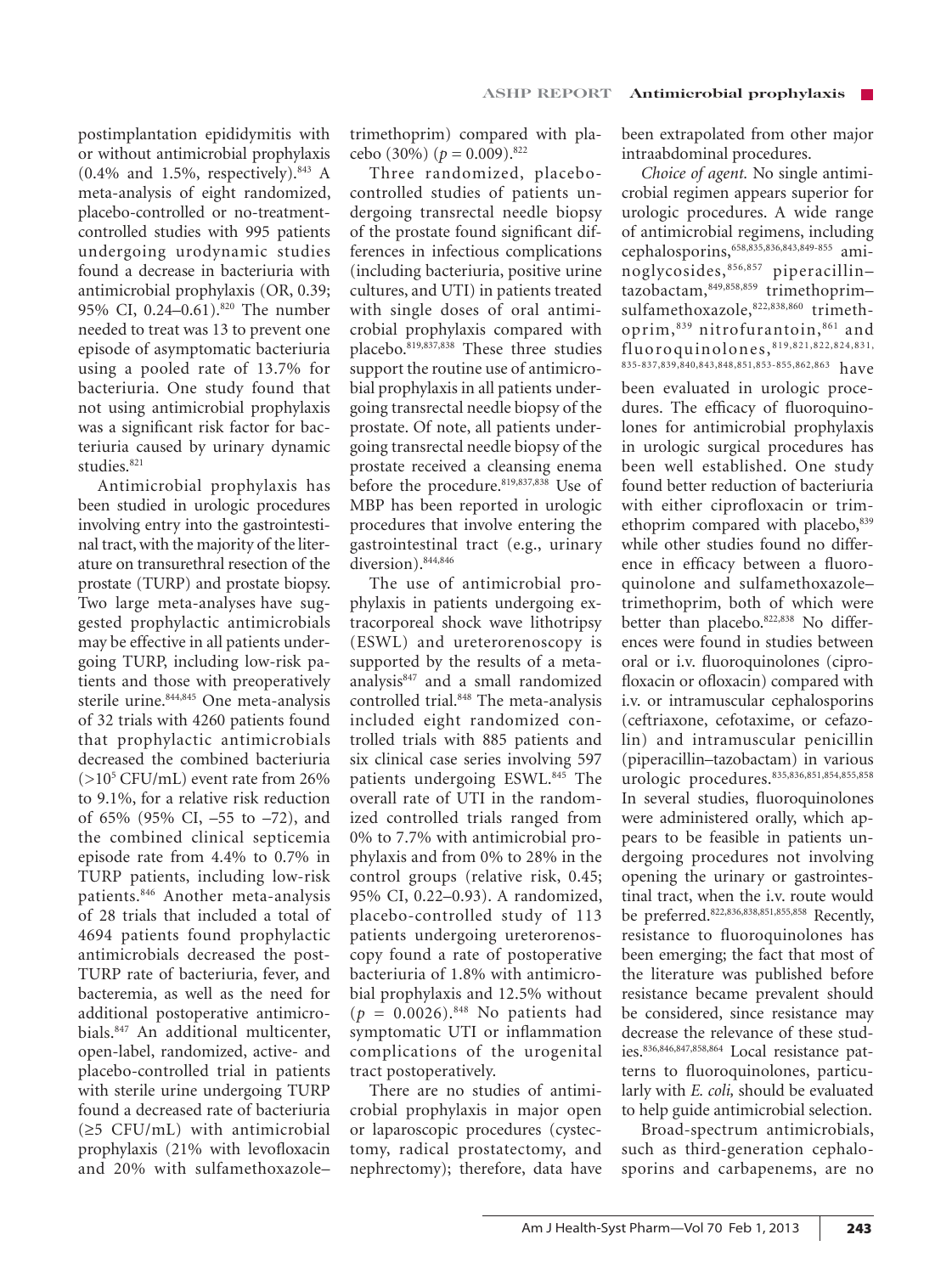more effective than first- or secondgeneration cephalosporins, aminoglycosides, or oral agents (trimethoprim– sulfamethoxazole, nitrofurantoin, or fluoroquinolones) and should be reserved for patients with active infection or who require additional coverage for intestinal organisms.6,826,827 Their routine use is not recommended due to their higher cost and potential to promote resistance, particularly among health-careassociated gram-negative bacilli.8

*Duration.* While longer durations of postoperative prophylaxis (up to three weeks) have been studied,856,858,860,861 more-recent data support the use of shorter durations (i.e., a single dose or less than 24 hours' duration) in urologic procedures. 658,817,818,823,824,826,831, 832,834,836,846,853,857,859,862,865,866 Based on bioavailability, oral antimicrobial prophylaxis should be administered 1–2 hours before surgical incision or start of the procedure.817,819-822,824,826,836,838,840,848,851,855

**Pediatric efficacy**. Limited data on antimicrobial prophylaxis are available for pediatric patients undergoing urologic procedures. One prospective, open-label, nonrandomized study of boys undergoing hypospadias repair with tabularized incision plate urethroplasty allocated patients to receive cefonicid (no longer available in the United States) with one i.v. dose before the procedure only or the addition of oral cephalexin three times daily starting on postoperative day 1 until 2 days after catheter removal (median, 8.3 days).<sup>833</sup> More patients in the single-dose group had bacteriuria and complications (urethrocutaneous fistula and meatal stenosis); however, the rate of infection and infection-related complications did not significantly differ between groups.

**Recommendations.** No antimicrobial prophylaxis is recommended for clean urologic procedures in patients without risk factors for postoperative infections. Patients with preoperative

bacteriuria or UTI should be treated before the procedure, when possible, to reduce the risk of postoperative infection. For patients undergoing lower urinary tract instrumentation with risk factors for infection, the use of a fluoroquinolone or trimethoprim– sulfamethoxazole (oral or i.v.) or cefazolin (i.v. or intramuscular) is recommended (Table 2). For patients undergoing clean urologic procedures without entry into the urinary tract, cefazolin is recommended, with vancomycin or clindamycin as an alternative for those patients allergic to b-lactam antimicrobials. For patients undergoing clean urologic procedures with entry into the urinary tract, cefazolin is recommended, with alternative antimicrobials to include a fluoroquinolone, the combination of an aminoglycoside plus metronidazole, or an aminoglycoside plus clindamycin. For clean-contaminated procedures of the urinary tract (often entering the gastrointestinal tract), antimicrobials as recommended for elective colorectal surgery are recommended. This would generally include the combination of cefazolin with or without metronidazole, cefoxitin, or, for patients with b-lactam allergy, a combination of either a fluoroquinolone or aminoglycoside given with either metronidazole or clindamycin. The medical literature does not support continuing antimicrobial prophylaxis until urinary catheters have been removed. See the colorectal procedures section of these guidelines for recommendations pertaining to procedures entering the gastrointestinal tract. (Strength of evidence for  $prophylaxis = A.$ )

#### **Vascular procedures**

**Background.** Infection after vascular procedures occurs with low frequency but can be associated with extensive morbidity and mortality.867,868 Postoperative infections involving vascular graft material can result in limb loss and life-threatening conditions.868 As a result, antimicrobial prophylaxis is widely used in procedures that involve implantation of prosthetic material and procedures for which there is greater risk of infection, such as aneurysm repair, thromboendarterectomy, and vein bypass.6,41,867,869 Patients undergoing brachiocephalic procedures (e.g., carotid endarterectomy, brachial artery repair) without implantation of prosthetic graft material do not appear to benefit from routine antimicrobial prophylaxis.6,41,867,870

Risk factors for postoperative SSI in patients undergoing vascular procedures include lower-extremity sites, delayed procedures after hospitalization, diabetes mellitus, and a history of vascular or aortocoronary bypass procedures.871,872 Currently, prospective data from well-designed studies on prophylaxis for endovascular stenting do not exist. However, if prophylaxis is desired, the same antimicrobials and short duration of therapy used for open vascular procedures should be given. Risk factors that warrant consideration of prophylaxis in patients undergoing endovascular stenting include prolonged procedures (more than two hours), reintervention at the surgical site within seven days, vascular stent placement in the groin through a hematoma or sheath, procedures in immunosuppressed patients, and the presence of another intravascular prosthesis.873-877

**Organisms.** The predominant organisms involved include *S. aureus, S. epidermidis,* and enteric gramnegative bacilli. MRSA is an emerging organism of concern.

Several studies evaluated the rate of colonization, carriage, and infection with MRSA in patients undergoing various vascular procedures.878-884 Independent risk factors for MRSA infection included MRSA colonization, open abdominal aortic aneurysm, tissue loss, and lowerlimb bypass.<sup>878</sup> Patients who have or develop MRSA infections before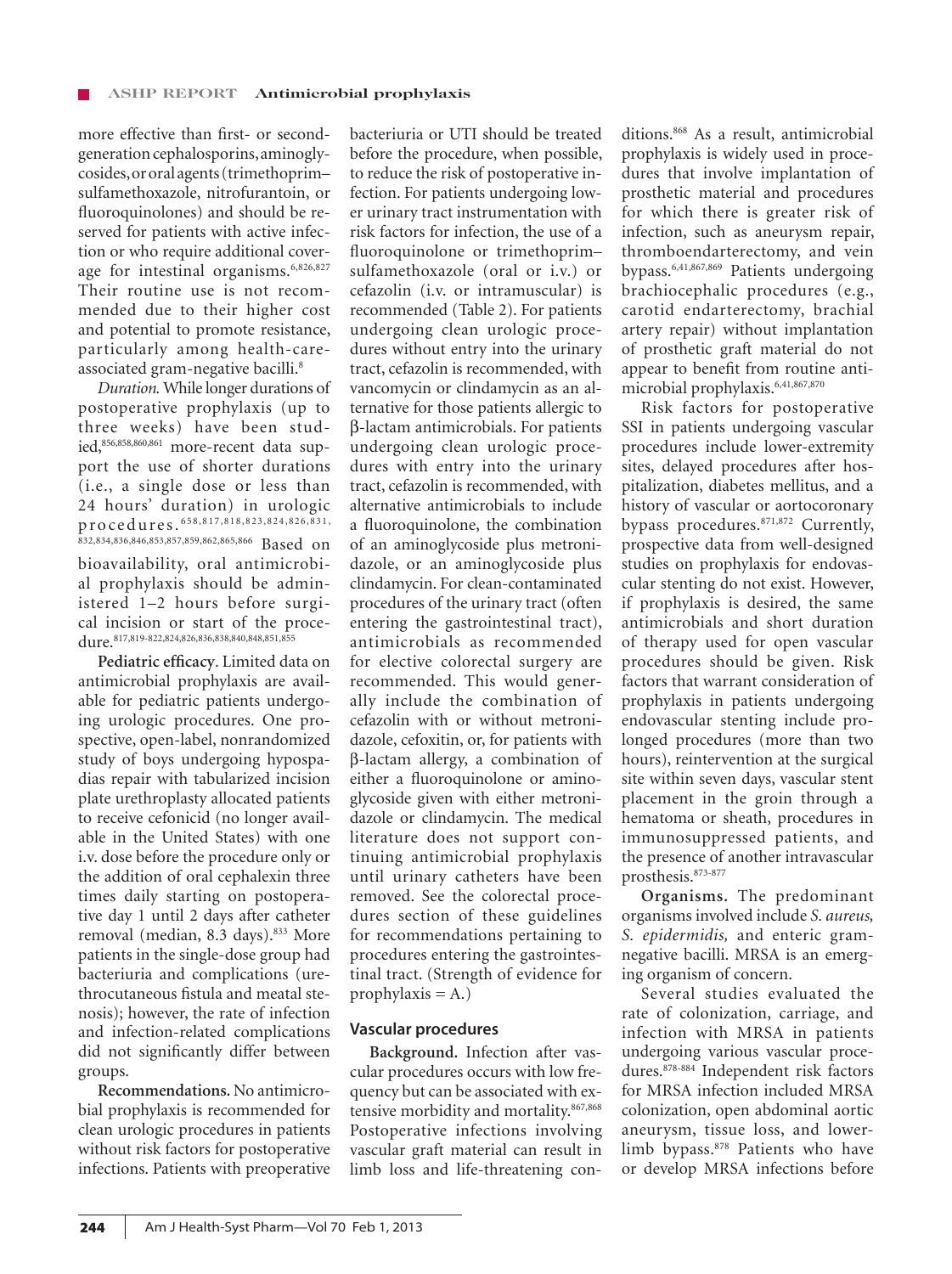vascular procedures have increased risk of inhospital death, intensive care unit admission, repeat surgeries, increased length of stay, and delayed wound healing, compared with patients without infections. 880-883

**Efficacy.** Prophylactic antimicrobials decrease the rate of infection after procedures involving the lower abdominal vasculature and procedures required to establish dialysis access. The follow-up time for patients with late surgical-site complications was at least once after hospital discharge (not further defined) for most studies, 829, 865, 871, 885-887 at one month,<sup>869,871,888,889</sup> at six months,  $872$ and at three years.<sup>138</sup>

A meta-analysis of 10 randomized controlled trials in patients undergoing peripheral arterial reconstruction with biological or prosthetic graft procedures found an overall consistent reduction in SSIs with systemic antimicrobial prophylaxis compared with placebo (relative risk, 0.25; 95% CI, 0.17–0.38;  $p < 0.00001$ ).<sup>890</sup> An overall reduction was found among 5 studies evaluating early graft infection (relative risk, 0.31; 95% CI, 0.11–0.85;  $p = 0.02$ ), though no individual study found a significant reduction in SSIs.

The largest study included in the meta-analysis above was a randomized, prospective, double-blind, placebo-controlled study of patients undergoing peripheral vascular procedures ( $n = 462$ ). The infection rate was significantly lower with cefazolin than with placebo (0.9% and 6.8%, respectively).885 Four deep graft infections were observed in the placebo group; none occurred in the patients who received cefazolin. No infections were observed in patients who underwent brachiocephalic *(n* = 103), femoral artery ( $n = 56$ ), or popliteal  $(n = 14)$  procedures.

Patients undergoing vascular access procedures for hemodialysis may benefit from the administration of antistaphylococcal antimicrobials. A placebo-controlled study of 408 patients undergoing permanent vascular access placement demonstrated an upper-extremity prosthetic polytetrafluoroethylene graft infection rate of 6% with placebo compared with 1% with vancomycin ( $p = 0.006$ ).<sup>869</sup>

*Choice of agent.* Cefazolin remains the preferred and most cost-effective prophylactic agent for use in vascular procedures.6,8,41,872,886,887 There was no significant difference in infection rates between cefazolin and cefuroxime in patients undergoing abdominal aortic and lower-extremity peripheral vascular procedures, 886 between cefazolin and cefamandole (no longer available in the United States) in patients undergoing aortic or infrainguinal arterial procedures,<sup>887</sup> or between cefazolin and ceftriaxone in patients undergoing arterial reconstruction involving infraclavicular sites.<sup>872</sup>

A multicenter, randomized, double-blind, prospective trial of 580 patients undergoing arterial procedures involving the groin who received either two doses of ciprofloxacin 750 mg orally or three doses of cefuroxime 1.5 g i.v. on the day of the procedure found an SSI rate of 9.2% (27 patients) and 9.1% (26 patients), respectively, within 30 days of the procedure<sup>889</sup> Although oral ciprofloxacin was shown to be as effective as i.v. cefuroxime, this study did not address concerns about resistance with routine use of fluoroquinolones.891 Therefore, i.v. cefazolin remains the first-line agent for this indication. The efficacy of oral agents for prophylaxis needs to be further evaluated.

There are limited data regarding the choice of an antimicrobial for b-lactam-allergic patients undergoing vascular procedures. The main alternative agents are vancomycin and clindamycin, since prophylaxis is largely directed against grampositive cocci. Vancomycin can also be used for prophylaxis in institutions with MRSA or methicillinresistant *S. epidermidis* (MRSE)

clusters or in patients with  $\beta$ -lactam allergy.6,8,41 Clindamycin may be an acceptable alternative to vancomycin, though local antimicrobial resistance patterns should be taken into account.

An aminoglycoside may be added to vancomycin for the addition of aerobic gram-negative bacilli coverage if the procedure involves the abdominal aorta or a groin incision, due to the potential for gastrointestinal flora. See the Common Principles section of these guidelines for further discussion of the use of vancomycin. Alternative antimicrobials for b-lactam-allergic patients receiving vancomycin may include a fluoroquinolone or aztreonam.6

*Duration.* A meta-analysis of three randomized controlled studies involving vascular procedures, including lower-limb reconstruction and open arterial procedures, found no additional benefit of continuing prophylactic antimicrobials for over 24 hours postoperatively compared with no more than 24 hours (relative risk, 1.28; 95% CI, 0.82-1.98).<sup>890</sup>

A randomized, double-blind study compared infection rates of a one-day and a three-day course of cefuroxime with placebo in 187 patients undergoing peripheral vascular procedures.888 The infection rates were 16.7%, 3.8%, and 4.3% in the placebo, one-day, and three-day groups, respectively. The difference in the infection rates between the one- and three-day groups was not significant.

A randomized controlled study compared one day and five days of amoxicillin–clavulanate 1.2 g in 100 patients undergoing 108 lower-limb reconstruction procedures.892 No difference was seen in the postoperative SSI rate between groups (9 patients [16%] and 12 patients [23%], respectively). The study authors selected the agent based on extended spectrum of activity and good tissue penetration. However, they concluded that due to the high rate of infection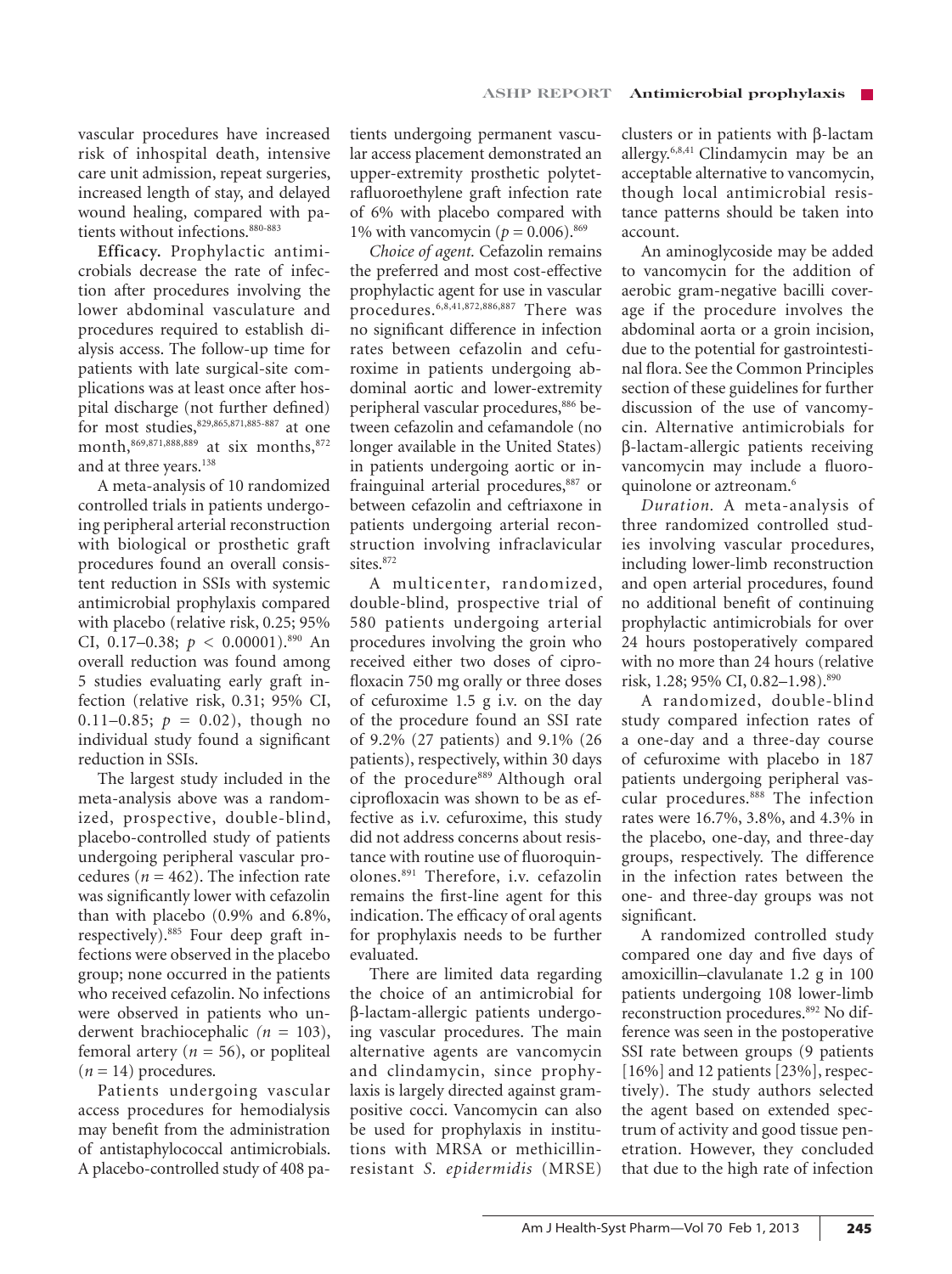observed, the use of antimicrobial prophylaxis might not be as effective as once thought.

A randomized controlled study compared ticarcillin–clavulanate 3.1 g given as a single dose at induction of anesthesia with multiple doses given at induction and every 6 hours postoperatively until venous access lines were removed or a maximum of 20 doses (total of five days) in patients undergoing open arterial procedures.893 Significantly more SSIs occurred in the single-dose group (28 [18%] of 153 patients) compared with the multidose group (15 [10%] of 149 patients) (relative risk, 2; 95% CI, –1.02 to 3.92; *p* = 0.041). Ticarcillin–clavulanate has a short duration of action and is not recommended as a routine agent for antimicrobial prophylaxis. Practice guidelines recommend single-dose prophylaxis in vascular procedures or a maximum duration of therapy of 24 hours postoperatively, regardless of the presence of invasive drains.<sup>6,41</sup>

**Recommendations.** The recommended regimen for patients undergoing vascular procedures associated with a higher risk of infection, including implantation of prosthetic material, is cefazolin (Table 2). (Strength of evidence for prophylaxis  $= A$ .) Clindamycin and vancomycin should be reserved as alternative agents as described in the Common Principles section of these guidelines. If there are surveillance data showing that gramnegative organisms are a cause of SSIs for the procedure, practitioners may consider combining clindamycin or vancomycin with another agent (cefazolin if the patient is not  $\beta$ -lactam allergic; aztreonam, gentamicin, or single-dose fluoroquinolone if the patient is  $\beta$ -lactam allergic), due to the potential for gastrointestinal flora exposure.

## **Heart, lung, and heart–lung transplantation**

**Background.** Solid-organ trans-

plant recipients are at high risk for infections due to the complexity of the surgical procedures, donor- or recipient-derived infections, reactivation of recipient-associated latent infections, preoperative recipient colonization, exposure to community pathogens, and opportunistic infections due to immunosuppression.<sup>894-897</sup> Infections occur more frequently in the first year after transplantation, due to aggressive immunosuppression. Transplant recipients with infections are commonly asymptomatic or have nonspecific symptoms or sequelae of infection, which makes detection and diagnosis of infections difficult.855,857,894 Postoperative infections caused by bacterial, viral, and fungal pathogens, including SSIs, UTIs, bloodstream infections, and pneumonia, are of greater concern within the first month after transplantation.895-897 Opportunistic infections that result from immunosuppression typically occur after the first month of transplantation. It is routine for transplant recipients to receive antimicrobial prophylaxis to prevent opportunistic infections.894-897 A discussion of the prophylactic strategies for prevention of cytomegalovirus (CMV) infection, herpes simplex virus infection, pneumocystis, UTI in kidney transplant recipients, *Aspergillus* infection in lung transplant recipients, and other opportunistic infections outside of the immediate posttransplantation period is beyond the scope of these guidelines.

Few well-designed, prospective, comparative studies of antimicrobial prophylaxis have been conducted with patients undergoing solid-organ transplantation, and no formal recommendations are available from expert consensus panels or professional organizations; however, there are reviews that provide guidance.<sup>8,41,894</sup>

The recommendations given for each of the solid-organ transplant procedures are intended to provide guidelines for safe and effective

surgical prophylaxis based on the best available literature. Antimicrobial surgical prophylaxis practice will vary considerably among transplantation centers throughout the United States, based on the organ involved, preexisting recipient and donor infections, and local antimicrobial susceptibilities. 894-897

**Heart transplantation.** *Background.* Heart transplantation is an option for selected patients with end-stage cardiac disease. In 2007, the United Network for Organ Sharing (UNOS) reported that 2209 heart transplants were performed in the United States, including 327 in children (<18 years of age).<sup>898</sup> The mean graft survival rate 10 years after heart transplantation is approximately 49%. Infection continues to be an important cause of morbidity and mortality after heart transplantation and is a primary cause of death in approximately 14% of patients within the first year after transplantation.<sup>899</sup>

Despite the large number of heart transplantation procedures performed, few studies have specifically examined postoperative SSI rates in this population. General cardiothoracic procedures have been associated with SSI rates ranging from 9% to 55% in the absence of antimicrobial prophylaxis.214,900,901 Studies of general cardiothoracic procedures, including heart transplantation, found SSIs, particularly mediastinitis, in 3–6% of patients who received antimicrobial prophylaxis.170,902 The frequency was highest in heart transplant recipients. The SSI rates reported in patients undergoing heart transplantation who received antimicrobial prophylaxis ranged from 5.8% to 8.8%, including mediastinitis in 3–7% of patients.903,904

Several independent risk factors for SSIs after cardiac and thoracic procedures have been identified (see the cardiac and thoracic sections of this article). Heart transplantation has been identified as an independent risk factor for SSIs.170 Other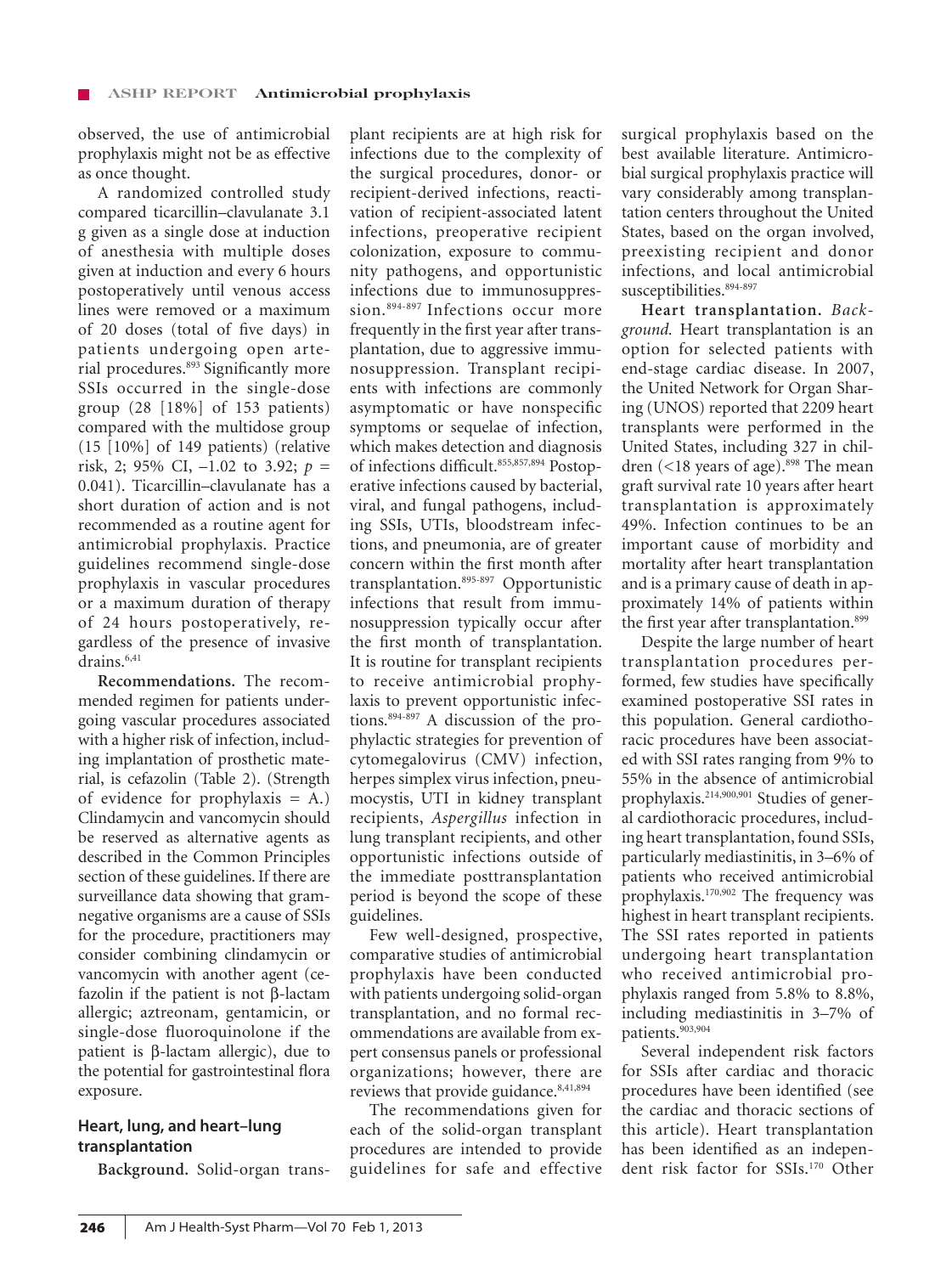independent risk factors for SSIs in heart transplantation include age,<sup>905</sup> receipt of ciprofloxacin alone for prophylaxis,906 positive wire cultures,<sup>907</sup> a BMI of  $>$ 30 kg/m<sup>2</sup>, female sex,<sup>908</sup> previous cardiac procedures, previous left VAD placement, and hemodynamic instability requiring inotropic support.<sup>903,904</sup> Unfavorable functional outcomes were seen in patients who developed infections within the first year after heart transplantation associated with lung, bloodstream, and CMV infections.<sup>909</sup> Independent predictors of mortality in heart transplant recipients included serum creatinine levels, amyloid etiology, history of hypertension, pulmonary infection, and CNS infection. Additional predisposing factors for infection in heart transplantation include exposure to pathogens from the donor or transplant recipient, the time from organ recovery to reperfusion, and the immunosuppressive regimens used.897,904,910 Similar risk factors for infection are noted in pediatric transplant recipients, with the addition of a naive immune system to several pathogens, most notably viruses, as well as incomplete primary immunization series.<sup>897</sup>

Patients with an indwelling VAD at the time of heart transplantation have additional prophylaxis concerns. Recipients who do not have a driveline infection and have no history of either colonization or infection should receive prophylaxis as described for recipients without a VAD in place. Patients with a history of colonization or previous infection should have the antimicrobial sensitivities of that organism considered when choosing the SSI prophylactic regimen administered, though the duration should still be less than 24 hours. Heart transplant recipients with an active VAD driveline infection at the time of heart transplantation should be given appropriate antimicrobials specifically for the treatment of that infection. This intervention will usually determine

the actual perioperative prophylaxis regimen as well as the duration of therapy beyond the period of prophylaxis.

Patients requiring ECMO as a bridge to heart transplantation should be treated with a similar approach. If there is no history of colonization or previous infection, then the general recommendations for SSI antimicrobial prophylaxis for the specific procedure should be followed. In ECMO patients with a history of colonization or previous infection, changing the preoperative antimicrobial prophylaxis to cover these pathogens must be considered, weighing whether the pathogen is relevant to SSIs in the planned procedure.

Because heart transplantation is similar to other cardiac and thoracic procedures, similar considerations regarding the need for antimicrobial prophylaxis apply (see the cardiac and thoracic sections).911 These guidelines do not address antimicrobial prophylaxis for infective endocarditis. Readers are referred to the current guidelines for prevention of infective endocarditis from AHA.<sup>11,228</sup>

*Organisms.* As with other types of cardiothoracic procedures, grampositive organisms, mainly *Staphylococcus* species, are the primary pathogens that cause SSI after heart transplantation.902,905-907,912,913 MRSA was reported in 12–21% of SSIs in several cohort studies.<sup>903,905,906</sup> Vancomycin-resistant *Enterococcus faecalis* was noted in 15% of infections in one cohort study.903 Other gram-positive pathogens (e.g., coagulase-negative staphylococci, *Enterococcus* species)<sup>903,905-907,913</sup> and gram-negative organisms (e.g., Enterobacteriaceae*, P. aeruginosa, Stenotrophomonas maltophilia*) are also a concern for SSIs in heart transplant recipients, as are *Candida* species.903,906

*Efficacy.* Despite the paucity of literature on antimicrobial prophylaxis for the prevention of SSIs in heart transplantation, the efficacy noted in other cardiac surgical procedures has made it the standard of practice during transplantation.<sup>896</sup>

No randomized controlled trials have specifically addressed the use of antimicrobial prophylaxis in heart transplantation. In an openlabel noncomparative study, the SSI rate was 4.5% among 96 patients administered cefotaxime plus floxacillin preoperatively and for 72 hours after cardiac procedures.912 This rate of infection was similar to that seen in other cardiothoracic, nonheart transplantation procedures in which antimicrobial prophylaxis was used.

Choice of agent. Antimicrobial prophylaxis for heart transplantation should be similar to that used for other types of cardiothoracic procedures.911 First- and secondgeneration cephalosporins are considered to be equally efficacious and are the preferred agents. There appear to be no significant differences in efficacy among prophylactic regimens using agents such as cefazolin and cefuroxime.<sup>914</sup> The use of antistaphylococcal penicillins, either alone or in combination with aminoglycosides or cephalosporins, failed to demonstrate superior efficacy to that of cephalosporin monotherapy (see the cardiac and thoracic sections) in other cardiothoracic procedures.

Several cohort studies examined antimicrobial prophylactic agents used for patients undergoing heart transplantation but did not evaluate efficacy.902,903,905,906 Ciprofloxacin alone was found to be an independent risk factor for incisional SSIs.<sup>906</sup>

Duration. There is no consensus on the optimal duration of antimicrobial prophylaxis in cardiothoracic procedures, including heart transplantation. Cohort evaluations of patients undergoing heart transplantation reported durations of antimicrobial prophylaxis with cefazolin or vancomycin of 24 or 48 hours postoperatively.902,903,905 Data from cardiothoracic procedures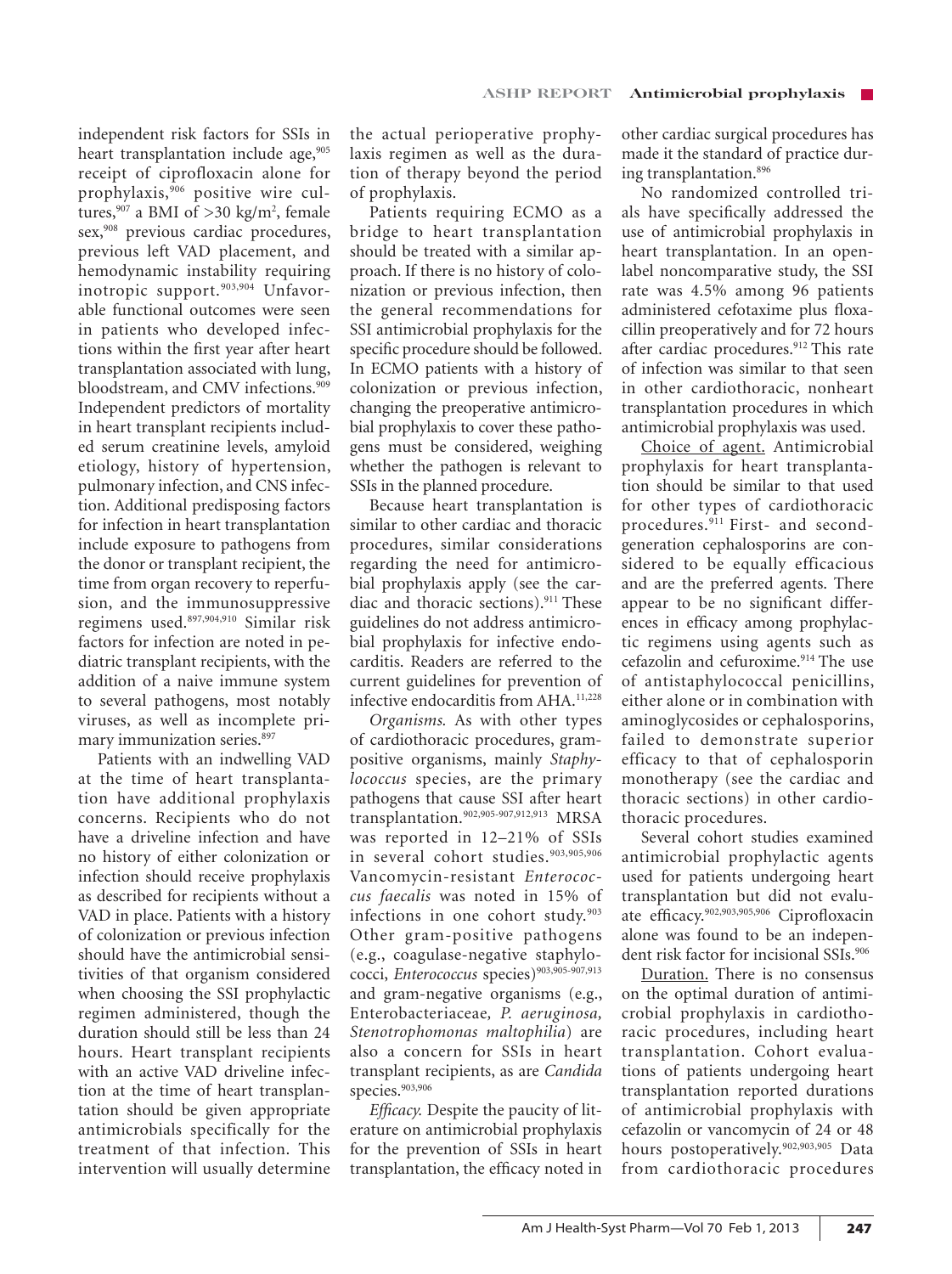also support a range of prophylaxis durations, from a single dose to 24 or 48 hours postoperatively.<sup>41,131</sup> The currently accepted duration for these procedures, which do not include transplantation, is 24–48 hours postoperatively.41,59,131,201 The duration of antimicrobial prophylaxis for patients who do not have their chest primarily closed is unclear; most centers continue prophylaxis until the chest is closed, but there is no evidence to support this practice.

*Pediatric efficacy.* No randomized controlled studies have specifically addressed antimicrobial prophylaxis for heart transplantation in pediatric patients. Infants are at risk for mediastinitis caused by gram-negative as well as gram-positive organisms. Pediatric patients undergoing heart transplantation should be treated according to recommendations for other types of cardiothoracic procedures. The recommended regimen for pediatric patients undergoing cardiothoracic procedures is cefazolin 25–50 mg/kg i.v. within 60 minutes before surgical incision and every 8 hours for up to 48 hours. Cefuroxime 50 mg/kg i.v. within 60 minutes before surgical incision and every 8 hours for up to 48 hours is an acceptable alternative. Vancomycin 10–20 mg/kg i.v. over 60–120 minutes, with or without gentamicin 2 mg/kg i.v., should be reserved as an alternative on the basis of guidelines from HICPAC for routine antimicrobial prophylaxis in institutions that have a high prevalence of MRSA, for patients who are colonized with MRSA, or for patients with a true b-lactam allergy.8 Additional doses may be needed intraoperatively for procedures >4 hours in duration, for patients with major blood loss, or for extended use of CPB depending on the half-life of the prophylactic antimicrobial. Fluoroquinolones are not routinely recommended in pediatric patients.

*Recommendations.* Based on data for other types of cardiothoracic procedures, antimicrobial prophylaxis is indicated for all patients undergoing heart transplantation (see cardiac and thoracic sections). The recommended regimen is a single dose of cefazolin (Table 2). There is no evidence to support continuing prophylaxis until chest and mediastinal drainage tubes are removed. Alternatives include vancomycin or clindamycin with or without gentamicin, aztreonam, or a single fluoroquinolone dose. (Strength of evidence for prophylaxis  $= A$ .) The optimal duration of antimicrobial prophylaxis for patients who do not have their chest primarily closed is unclear. No recommendation is made for these patients. Patients who have left VADs as a bridge and who are chronically infected might also benefit from coverage of the infecting microorganism.

**Lung and heart–lung transplantation.** *Background.* Lung transplantation is an accepted option for a variety of end-stage, irreversible lung diseases. The most common diseases for which lung transplantation is performed are idiopathic pulmonary fibrosis, chronic obstructive pulmonary disease, emphysema, cystic fibrosis,  $\alpha$ -1-antitrypsin deficiency, and idiopathic pulmonary arterial hypertension.915,916 UNOS reported that in the United States in 2007, 1468 lung transplantations and 31 heart–lung transplantations were conducted in adults, and 52 lung transplantations and 3 heart–lung transplantations were performed in children.898,917 Ten-year survival rates were reported as 29.7% of double-lung, 17.5% of single-lung, and 25.8% of heart–lung transplant recipients.899 The reported three-year survival rate for pediatric lung transplant recipients was 57%.<sup>897</sup>

Infections are the most common complications after lung and heart– lung transplantations.899,915,918,919 In an analysis of UNOS data over an 18 year period, infection was the number one cause of death within the first year of transplantation, occurring in

24.8% of lung and 18.3% of heart– lung transplant recipients.<sup>899</sup> Among the top 10 primary causes of death within the first year after lung and heart–lung transplantations were sepsis, pneumonia, fungal infection (lung only), and CMV infection.<sup>899</sup> A study of two cohorts of patients undergoing heart, lung, and heart–lung transplantations who received antimicrobial prophylaxis evaluated the rate of SSIs and mediastinitis.904,908 The rate of SSI among all transplant recipients was 12.98%, with the majority of infections (72%) being organ/space infections, followed by deep incisional infections (17%) and superficial incisional infections  $(10\%)$ .<sup>908</sup> The overall rate of mediastinitis in a similar cohort was 2.7%, with rates of 5.2% in heart–lung transplant recipients and 3.2% in bilateral lung transplant recipients.<sup>904</sup> Pneumonia was reported in 26.4% of transplantation patients overall, with rates of 20.7% in lung transplant recipients and 40% in heart–lung transplant recipients.908 A cohort of lung transplant recipients reported a rate of 2.2 episodes of pneumonia per patient during a median followup period of 412 days (range, 1–1328 days).<sup>920</sup>

Bronchial anastomotic infections, especially fungal infections, can be serious and are potentially fatal in lung transplant recipients.<sup>921,922</sup> The lung allocation score (LAS) is a rating system adopted by the Organ Procurement and Transplant Network and UNOS in 2005 to improve organ allocation and transplantation outcomes. The LAS is based on the risk of death while on the waiting list for transplantation and the expected 1-year survival after transplantation. Patients with a low LAS are unlikely to undergo transplantation. A study of lung transplant recipients age 12 years or older revealed a higher rate of infection and other morbidities and a lower 1-year survival rate in patients with a high LAS at the time of transplantation than in patients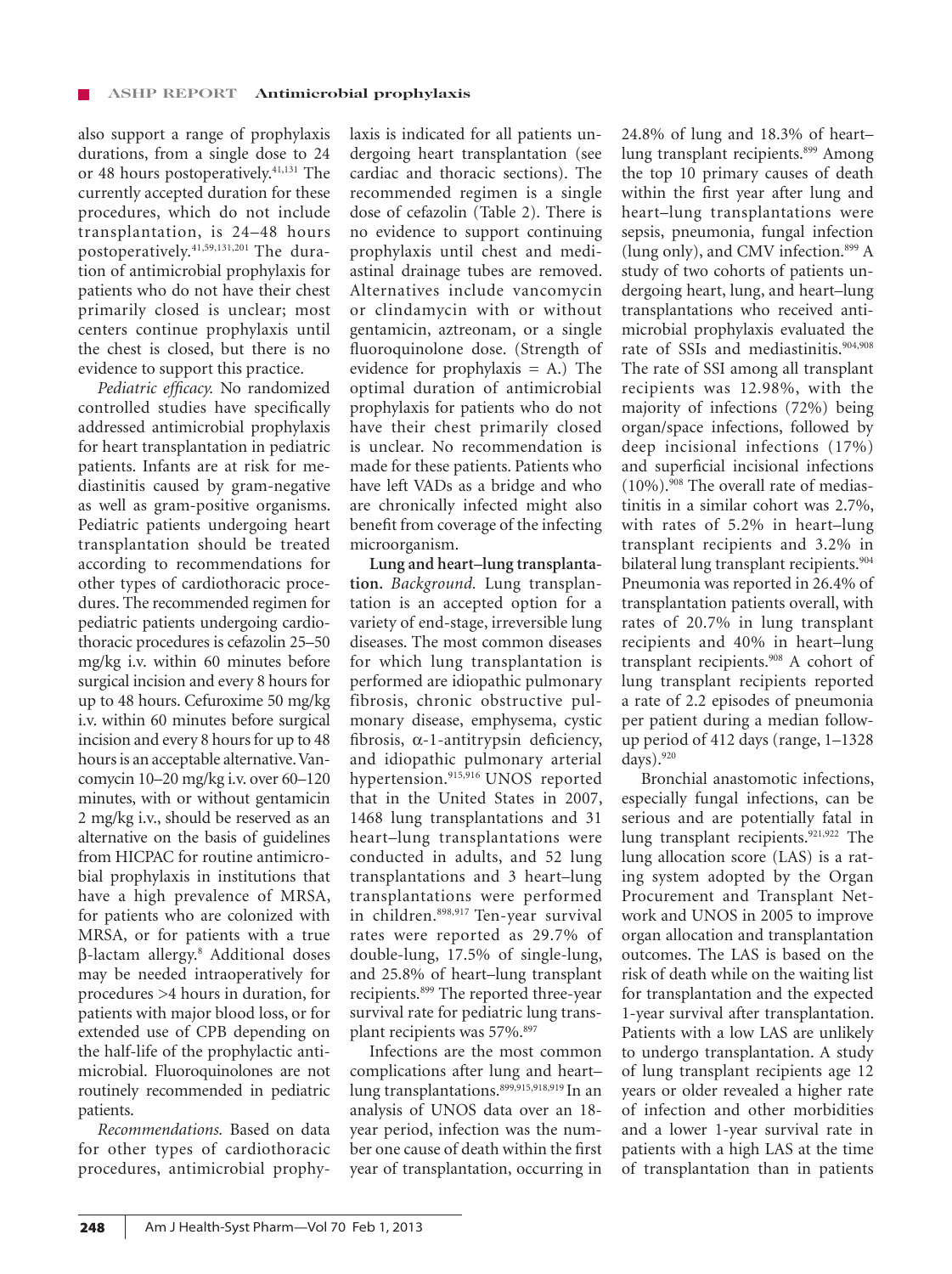with a low LAS at the time of transplantation.923 Thus, the potential for bronchial anastomotic infection and a poor posttransplantation outcome needs to be considered in patients undergoing lung transplantation. Among lung transplantation patients, risk factors for nosocomial infections included  $\alpha$ -1-antitrypsin deficiency and repeat transplantation. Risk factors for pneumonia included colonized or infected donor bronchus and perfusate and preoperative colonization with gramnegative rods. Risk factors for mortality among the transplant recipients were cystic fibrosis, nosocomial infection, and ventilation before transplantation.908 Risk factors for mediastinitis after heart, lung, and heart–lung transplantation were degree of immunosuppression, impaired renal function, previous sternotomy, and reexploration due to bleeding.904 There was a positive association between pretransplantation colonizing microorganisms from suppurative lung disease patients and pneumonia after transplantation.<sup>920</sup> Transplantation alters the physiological function of lungs, including the impairment of mucociliary clearance and interruption of the cough reflex, leading to a higher risk of pulmonary infections.896

In patients requiring ECMO as a bridge to lung transplantation who have no history of colonization or previous infection, the general recommendations for SSI antimicrobial prophylaxis for the procedure should be followed. In ECMO patients with a history of colonization or previous infection, changing the preoperative antimicrobial prophylaxis to cover these pathogens must be considered, weighing whether the pathogen is relevant to SSIs in the planned procedure.

*Organisms.* While gram-positive and gram-negative organisms are of concern in heart transplantation, there is increased concern regarding gram-negative and fungal pathogens in mediastinitis and pneumonia in patients undergoing lung transplantation.894,904,908 The most frequent organisms found in SSIs or mediastinitis in two cohort studies were *P. aeruginosa*, 904,908 *Candida* species, *S. aureus (*including MRSA),908 enterococci, coagulase-negative staphylococci (e.g., *S. epidermidis)*, *Burkholderia cepacia*, <sup>904</sup> *E. coli*, and *Klebsiella* species.

Patients undergoing lung transplantation are also at risk for bacterial or fungal pneumonia due to colonization or infection of the lower and upper airways of the donor, recipient, or both.<sup>915</sup> Organisms reported to cause pneumonia in lung transplantation patients include *P. aeruginosa*, 894,896,904,908,920 *S. aureus* (including MRSA),894,896,904,908 *B. cepacia*, 896,904,908 *Enterobacter* species,908 *S. maltophilia, Klebsiella species, 904,908 S. epidermidis,*<sup>904</sup> *E. coli*, *Aspergillus*  species,<sup>920</sup> and VRE.<sup>894</sup> Similarly, organisms frequently seen in pediatric lung infections are nonfermenting gram-negative bacteria, such as *Pseudomonas* species*, Stenotrophomonas*  species, *Alcaligenes* species, and fungi, including *Aspergillus* species.<sup>897</sup>

The donor lung appears to be a major route of transmission of pathogens; 75–90% of bronchial washings from donor organs are positive for at least one bacterial organism.920,924,925 Organ recipients may also be the source of infection of the transplanted organ. This is particularly true in patients with cystic fibrosis because of the frequent presence of *P. aeruginosa* in the upper airways and sinuses before transplantation.896,919 These pathogens are often multidrug resistant, likely due, in large part, to frequent administration of broad-spectrum antimicrobials during the course of the disease. Multidrug-resistant strains of *B. cepacia* and *S. maltophilia* may be a problem in cystic fibrosis patients in some transplantation centers.<sup>919,926</sup>

*Efficacy.* Although much has been published about general infectious

complications associated with lung transplantation, no randomized controlled trials regarding antimicrobial prophylaxis for lung or heart–lung transplantation have been published; however, antimicrobial prophylaxis is considered standard practice in these patients.<sup>896</sup> Antimicrobial prophylaxis is routinely administered to patients undergoing lung or heart– lung transplantation, with the aim of preventing pneumonia as well as SSIs. The rate of pneumonia within the first two weeks postoperatively has reportedly been decreased from 35% to approximately 10% by routine antimicrobial prophylaxis.927-929 Improvements in surgical technique and postoperative patient care are also important factors in the apparently lower rates of pneumonia after lung transplantation.

Choice of agent. No formal studies have addressed optimal prophylaxis for patients undergoing lung transplantation. Antimicrobial prophylaxis for lung and heart–lung transplantation should generally be similar to that used for other cardiothoracic procedures (see the cardiac and thoracic sections). First- and second-generation cephalosporins are considered equally efficacious and are the preferred agents for these procedures. However, prophylactic regimens should be modified to include coverage for any potential bacterial pathogens, including gram-negative and fungal organisms, that have been isolated from the recipient's airways or the donor lung through preoperative cultures.894,896,904,908,915,920 Patients with end-stage cystic fibrosis should receive antimicrobials on the basis of the known susceptibilities of pretransplant isolates, particularly *P. aeruginosa, B. cepacia* complex*,*  and *Aspergillus* species*.*

Antimicrobial prophylaxis regimens reported in cohort evaluations of thoracic transplantation, including lungs, have varied.<sup>904,908,920</sup> One study used ceftazidime, floxacillin, tobramycin, and itraconazole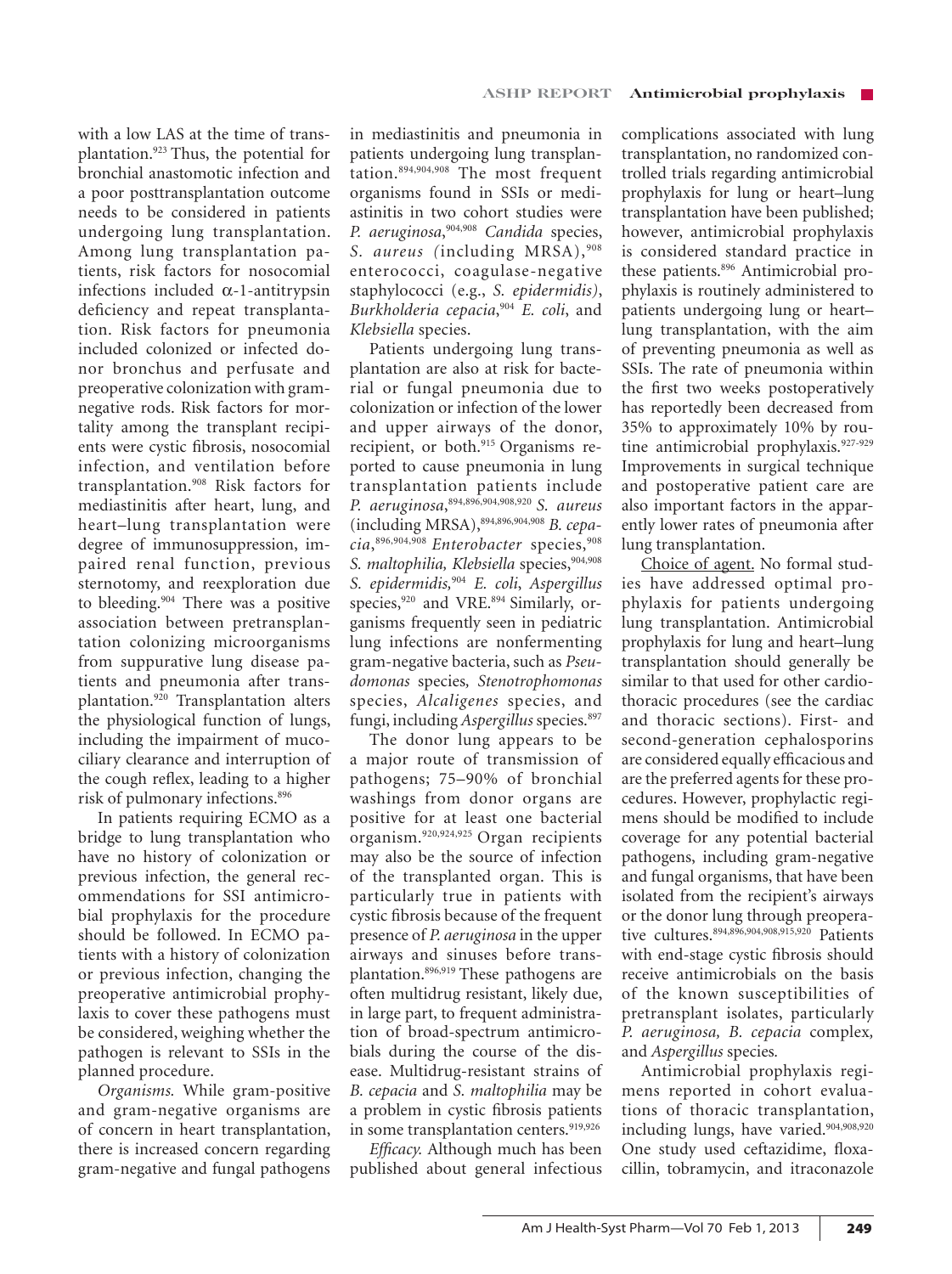in these patients.<sup>908</sup> In addition, all patients received nebulized amphotericin B and oral itraconazole as antifungal prophylaxis. Another cohort study used cefepime for lung transplant recipients without known colonization; for those with known colonization, the selection of agents was based on organism susceptibility.920 A third cohort reported use of metronidazole and aztreonam as prophylaxis for patients with a septic lung (positive sputum culture).904

Antifungal prophylaxis should be considered, especially when pretransplantation cultures reveal fungi in the donor lung915 or the recipient's airway. There is no consensus on the appropriate antifungal agent for lung transplant recipients.894,896,930 Selection is recommended based on patient risk factors for infection (e.g., cystic fibrosis) and colonization, pretransplantation and posttransplantation cultures, and local fungus epidemiology.894,896,897,930 Because of the serious nature of fungal infections in the early posttransplantation period and the availability of antifungal agents, prophylaxis should be considered when *Candida* or *Aspergillus* species are isolated from the donor lung915 or recipient's airway.

Duration. No well-conducted studies have addressed the optimal duration of antimicrobial prophylaxis for lung or heart–lung transplantation. In the absence of positive cultures from the donor or the recipient, prophylactic regimens of 48–72 hours and no longer than 7 days have been reported.896,904,905,931 In patients with positive pretransplantation cultures from donor or recipient organs or patients with positive cultures after transplantation, postoperative antimicrobial treatment for 7–14 days or longer has been reported, particularly for patients with cystic fibrosis and previous *P. aeruginosa* and multidrug-resistant infections.896,915,919 Such antimicrobial administration is viewed as treatment and not as surgical prophylaxis. Treatment may include additional antibacterial agents or antifungal agents.

*Recommendations.* Based on data from other types of cardiothoracic procedures, all adult patients undergoing lung transplantation should receive antimicrobial prophylaxis, because of the high risk of infection. Patients with negative pretransplantation cultures should receive antimicrobial prophylaxis as appropriate for other types of cardiothoracic procedures.

The recommended regimen is a single dose of cefazolin (Table 2). There is no evidence to support continuing prophylaxis until chest and mediastinal drainage tubes are removed. Alternatives include vancomycin with or without gentamicin, aztreonam, and a single fluoroquinolone dose. (Strength of evidence for prophylaxis  $= A$ .) The optimal duration of antimicrobial prophylaxis for patients who do not have their chest primarily closed is unclear. No recommendation is made for these patients.

The prophylactic regimen should be modified to provide coverage against any potential pathogens, including gram-negative (e.g., *P. aeruginosa*) and fungal organisms, isolated from the donor lung or the recipient pretransplantation. The prophylactic regimen may also include antifungal agents for *Candida* and *Aspergillus* species based on patient risk factors for infection (e.g., cystic fibrosis) and colonization, pretransplantation and posttransplantation cultures, and local fungus epidemiology. Patients undergoing lung transplantation for cystic fibrosis should receive treatment for at least seven days with antimicrobials selected according to pretransplantation culture and susceptibility results. (Strength of evidence for  $prophylaxis = B.$ )

### **Liver transplantation**

**Background.** Liver transplanta-

tion is a lifesaving procedure for many patients with end-stage hepatic disease for whom there are no other medical or surgical options.932,933 In 2007, UNOS reported that 6494 liver transplantations were performed in the United States, 96% of which had a cadaveric donor and 4% had a livingrelated donor source.934 These liver transplantations were performed in 5889 adults and 605 pediatric (<18 years old) patients. Reported 1-year patient survival rates for adults ranged from 76.9% to 95%932,935-938 and from 80% to 91.7% for pediatric patients.934,939-942 Survival at 3 and 5 years ranged from 68.5% to 80.9%<sup>934</sup> and from 61.6% to 76.5%932,933 in adult patients, respectively. In pediatric patients, 3- and 5-year survival ranged from 73.2% to 86%<sup>897,934,941</sup> and from 69.2% to 80.1%, <sup>934</sup> respectively. One-year graft survival rates ranged from 74.2% to 94% in adults<sup>934-936,938</sup> and from 72.1% to 86.1% in pediatric patients.934,941,942 Graft survival at 3 and 5 years ranged from 58.9% to 75.5% and from 51.6% to 70.5%, respectively, in adults and from 62.5% to 77.6% and from 68.4% to 71.4%, respectively, in pediatric patients.934,941 No significant differences were noted in graft or patient survival between cadaveric and living-related donors in adult and pediatric liver transplant recipients.<sup>934</sup> Infection remains a major cause of morbidity and mortality in liver transplant recipients. Infections may occur in 31–83% of patients within three months of transplantation and are the cause of death in 4–53% of patients.934,936,940,943-950 These rates are highly variable and do not seem to have changed despite advances in surgical technique and medical management. SSIs within 30 days after transplantation ranged from 4% to 48% with antimicrobial prophylaxis in several cohort and controlled studies.935-938,941,942,948,949,951-964 Superficial SSIs are seen most often within the first two to three weeks postoperatively, whereas organ/space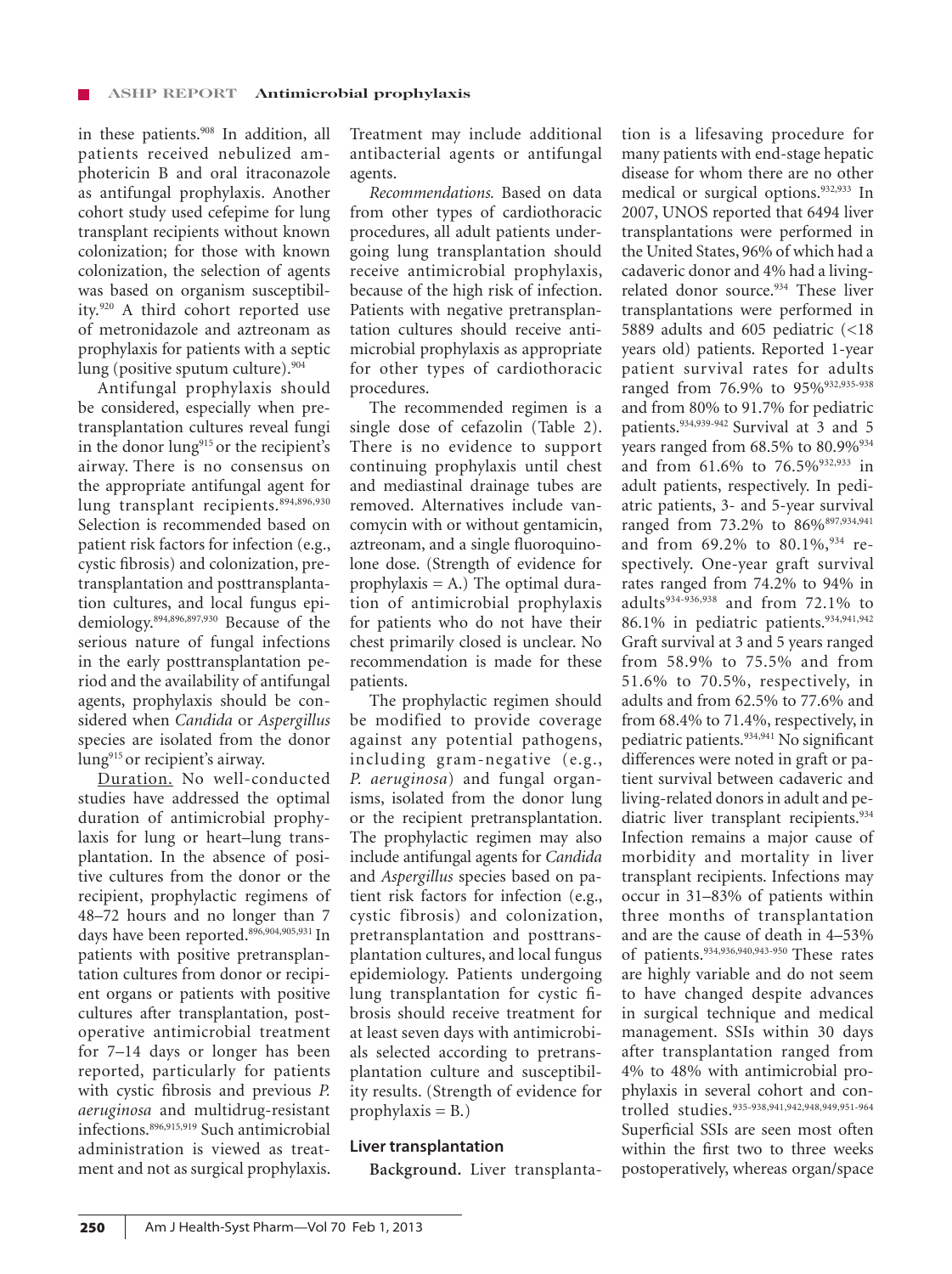infections and deep infections are seen after three to four weeks.

Liver transplantation is often considered to be the most technically difficult of the solid-organ transplantation procedures. Surgical procedures lasting longer than 8–12 hours have been consistently identified as one of the most important risk factors for early infectious complications, including SSIs, intraabdominal infections, and biliary tract infections.896,938,939,945,947,957 Other important risk factors for infectious complications related to liver transplantation surgery include previous hepatobiliary surgery,896,939,945,947,952,963 previous liver or kidney transplantation,937,951,952,965 and surgical complications such as anastomotic leakage.896,938,939,945,947,951,952 Patient-related risk factors for infection after liver transplantation include antimicrobial use within three to four months before transplantation,<sup>935,954</sup> low pretransplantation serum albumin concentration,938,958,963 high pretransplantation serum bilirubin concentration, 939, 945, 947 ascites, 938 obesity, 963 diabetes, and hemochromatosis.<sup>966</sup> Procedure-related risk factors for infection include transfusion of >4 units of red blood cells, 896,951 bacterial contamination due to entry into the gastrointestinal tract,<sup>963</sup> surgical incision method,<sup>963</sup> and use of muromonab-CD3 within the first week after transplantation.<sup>938</sup>

**Organisms**. The pathogens most commonly associated with early SSIs and intraabdominal infections are those derived from the normal flora of the intestinal lumen and the skin. Aerobic gram-negative bacilli, including *E. coli*, 935,937,939,940,942,945,947-949,951,967,968 *Klebsiella* species, 933, 936, 937, 939, 940, 945, 947-949,967-969 *Enterobacter* species, 936,939, 940,942,945,947,952,959,964,967,968 *Acinetobacter baumannii*, 935-937,942,951 and *Citrobacter* species,<sup>939,940,945,947,952,959,967,968</sup> are common causes of SSIs and intraabdominal infections and account for up to 65% of all bacterial pathogens. Infections due to *P. aeruginosa* may also occur but are much less common in the early postoperative period.<sup>936,937,939,940,942,945,947,948,952,959,969</sup> Enterococci are particularly common pathogens and may be responsible for 20–46% of SSIs and intraabdominal infections.894,933,935,937,938,940,943, 945-947,951,952,955,964,965,969 *S. aureus* (frequently MRSA) and coagulasenegative staphylococci are also common causes of postoperative SSIs. 936-938,940,942,943,945-949,955,957-961,964,965,970,971 *Candida* species commonly cause both early and late postoperative infections.933,936,937,940,942, 943,945-947,949,951,969

Several studies have noted increasing concern about antimicrobial resistance based on detection of resistant organisms, including *E. coli*, 935,937 *Enterococcus* species,<sup>933,937,964,965</sup> *Enterobacter* species,<sup>964</sup> *Klebsiella* species,933,937 coagulasenegative staphylococci,937,964 and *S. aureus.*937,948,957-961,970 General information on antimicrobial resistance is provided in the Common Principles section of these guidelines. Of specific concern to the transplantation community is the emergence of multidrug-resistant *A. baumannii*, 972 carbapenem-resistant Enterobacteriaceae,973,974 *K. pneumoniae* carbapenemase-producing organisms,975 and *C. difficile*. 976-978

**Efficacy**. Although there remains a high rate of infection directly related to the liver transplantation procedure, there are few well-controlled studies concerning optimal antimicrobial prophylaxis. In evaluating the efficacy of prophylactic regimens, it is important to differentiate between early infections (occurring within 14–30 days after surgery) and late infections (occurring more than 30 days after surgery). Infections occurring in the early postoperative period are most commonly associated with biliary, vascular, and abdominal surgeries involved in the transplantation procedure itself and are thus most preventable with prophylactic antimicrobial regimens.<sup>939,940,943,945</sup> The frequency of these infections varies from 10% to 55% despite antimicrobial prophylaxis.939,940,943,945,979 It is difficult to assess the efficacy of prophylactic regimens in reducing the rate of infection, because prophylaxis has been routinely used in light of the complexity of the surgical procedure; therefore, reliable rates of infection in the absence of prophylaxis are not available. No controlled studies have compared prophylaxis with no prophylaxis.

*Choice of agent.* Antimicrobial prophylaxis should be directed against the pathogens most commonly isolated from early infections (i.e., gram-negative aerobic bacilli, staphylococci, and enterococci). Traditional prophylactic regimens have therefore consisted of a thirdgeneration cephalosporin (usually cefotaxime, because of its antistaphylococcal activity) plus ampicil- $\lim_{936,937,943,944,946$ -948,951,952,954,962,965,967,979 The use of cefoxitin and ampicillin– sulbactam, cefotaxime and ampicillin-sulbactam and gentamicin, 957-959 cefuroxime and metronidazole,<sup>971</sup> ceftriaxone and metronidazole,<sup>980</sup> cefotaxime and metronidazole, 953 ceftriaxone and ampicillin,<sup>949</sup> ceftizoxime alone,<sup>955</sup> cefotaxime and tobramycin, 956 cefoxitin alone, 960, 961 cefazolin alone,<sup>951</sup> amoxicillinclavulanate and gentamicin, <sup>970</sup> amoxicillin-clavulanate alone,<sup>951</sup> glycopeptides and antipseudomonal penicillin,<sup>951</sup> quinolone and amoxicillin–clavulanate or glycopeptide, 951 vancomycin and aztreonam, 951,981 and piperacillintazobactam964,970 has also been reported. Alternative prophylaxis regimens for  $\beta$ -lactam-allergic patients have included cefuroxime and metronidazole,<sup>970</sup> clindamycin and gentamicin or aztreonam, 948,960-962 ciprofloxacin and metronidazole,<sup>970</sup> and vancomycin or ciprofloxacin.<sup>936</sup> Imipenem alone was used in one study for patients with renal failure.<sup>956</sup> The efficacy of these regimens compared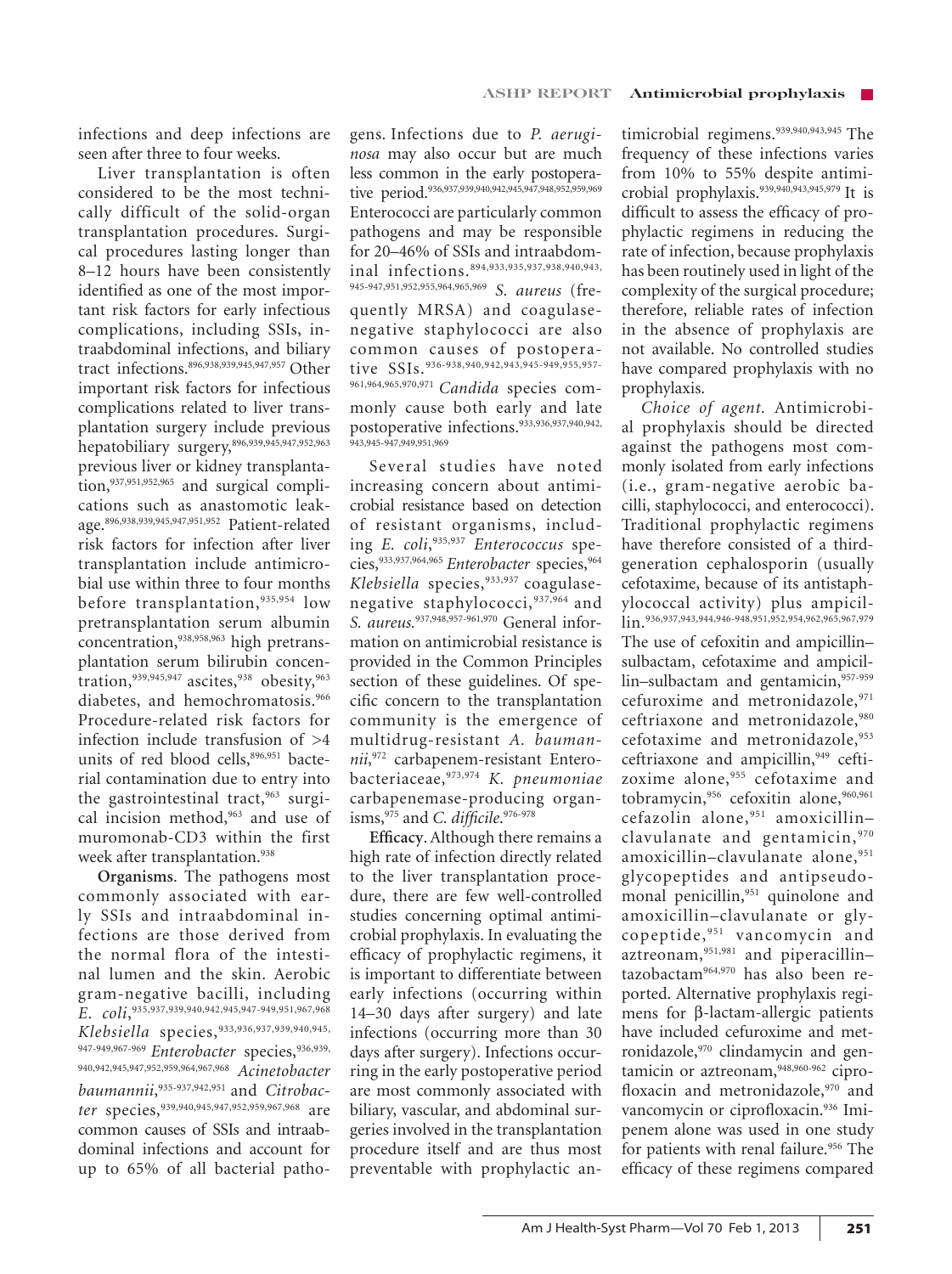with cefotaxime plus ampicillin is difficult to assess due to different definitions of infection used in the available studies and variability of study design (many single-center cohort studies) in different countries. One prospective nonrandomized study found no difference in the frequency of SSIs in orthotopic liver transplant recipients with cefazolin alone and amoxicillin–clavulanate alone, both given one hour before surgical incision, with a second dose given in cases of significant bleeding or surgery lasting over six hours, as antimicrobial prophylaxis.935 The study did find a significantly higher rate of *A. baumannii* in the cefazolin group than the amoxicillin– clavulanate group. The routine use of vancomycin as antimicrobial prophylaxis is not recommended because of the risk of developing vancomycinresistant organisms, 8,950 but vancomycin may be reserved for centers with an MRSA or MRSE cluster.8,950,957-959 No randomized controlled studies have been conducted to compare the efficacy of other antimicrobial prophylactic regimens in the prevention of early postoperative infections. For patients known to be colonized with MRSA, VRE, or resistant gramnegative pathogens, it is reasonable to consider prophylaxis specifically targeted at these organisms. See the Common Principles section for further discussion.

Postoperative infections with *Candida* species after liver transplantation are common, particularly in the abdomen, and are frequently considered organ/space SSIs. For this reason, the use of antifungal prophylaxis in the perioperative period has become common. Efficacy has been demonstrated for fluconazole, 964-984 lipid complex amphotericin B, 985-987 and caspofungin.988 Finally, one meta-analysis found a decreased risk of fungal infection and death associated with fungal infection, though not overall mortality, among patients given antifungal prophylaxis.<sup>989</sup>

Universal antifungal prophylaxis is probably not necessary, since the risk of invasive candidiasis is low in uncomplicated cases. Instead, prophylaxis is generally reserved for patients with two or more of the following risk factors: need for reoperation, retransplantation, renal failure, choledochojejunostomy, and known colonization with *Candida* species.15 Risk is also increased with prolonged initial procedure or transfusion of >40 units of cellular blood products, but this cannot be predicted before the procedure.

Selective bowel decontamination to eliminate aerobic gramnegative bacilli and yeast from the bowel before the transplantation procedure has been evaluated in several studies and a metaanalysis.936,943,949,955,956,967,968,980,990,991 These studies used combinations of nonabsorbable antibacterials (aminoglycosides, polymyxin B or E), antifungals (nystatin, amphotericin B), and other antimicrobials (cefuroxime in suspension) administered orally and applied to the oropharyngeal cavity in combination with systemically administered antimicrobials. Results are conflicting, with no differences in patient outcomes (e.g., infection rates, mortality) or cost and concerns of increasing gram-positive infections with potential resistance in several studies939,955,956,980,991 and others with positive results.936,949 Two randomized controlled studies found significantly fewer bacterial infections with early enteral nutrition plus lactobacillus and fibers.<sup>971,980</sup> Based on currently available data, the routine use of selective bowel decontamination or lactic acid bacteria and fibers in patients undergoing liver transplantation is not recommended.

*Duration.* No studies have assessed the optimal duration of antimicrobial prophylaxis in liver transplantation. Although antimicrobials have been administered in studies for five days<sup>937,944,946,949,957-959</sup> and seven days,<sup>964</sup> the majority of recent studies have limited the duration of prophylaxis to 72 hours,<sup>981</sup> 48 hours,936,943,945,952,955,956,960,961,967,970,979,980,991 36 hours, 981 24 hours, 935, 948, 962, 970 and a single dose,<sup>963</sup> with no apparent differences in early infection rates.A prospective, nonrandomized, controlled study found no difference in bacterial infections within the first three months after liver transplantation in patients receiving cefotaxime and ampicillin as short-term antimicrobial prophylaxis for two to three days, compared with long-term prophylaxis for five to seven days.<sup>954</sup> Of note, 5 of the 11 patients in the long-term prophylaxis group had detectable *C. difficile* toxin B in the feces and developed enteritis. No patients in the short-term group had detectable *C. difficile*. Two recent review articles noted that antimicrobial prophylaxis duration should be less than three days.<sup>896,950</sup>

**Pediatric efficacy.** There are few data specifically concerning antimicrobial prophylaxis in liver transplantation in pediatric patients. The combination of cefotaxime plus ampicillin has been reportedly used in children undergoing living-related donor liver transplantation; the efficacy of this regimen appeared to be favorable.<sup>946</sup> A small, retrospective, single-center cohort study reported outcomes of children undergoing liver, heart, small bowel, or lung transplantation receiving piperacillin–tazobactam 120–150 mg/kg/day beginning before surgical incision and continuing for 48 hours postoperatively and found favorable results, with a superficial SSI rate of 8% and no deep SSIs.992

**Recommendations.** The recommended agents for patients undergoing liver transplantation are (1) piperacillin–tazobactam and (2) cefotaxime plus ampicillin (Table 2). (Strength of evidence for prophylaxis  $=$  B.) For patients who are allergic to  $\beta$ -lactam antimicrobials, clindamycin or vancomycin given in combination with gentamicin,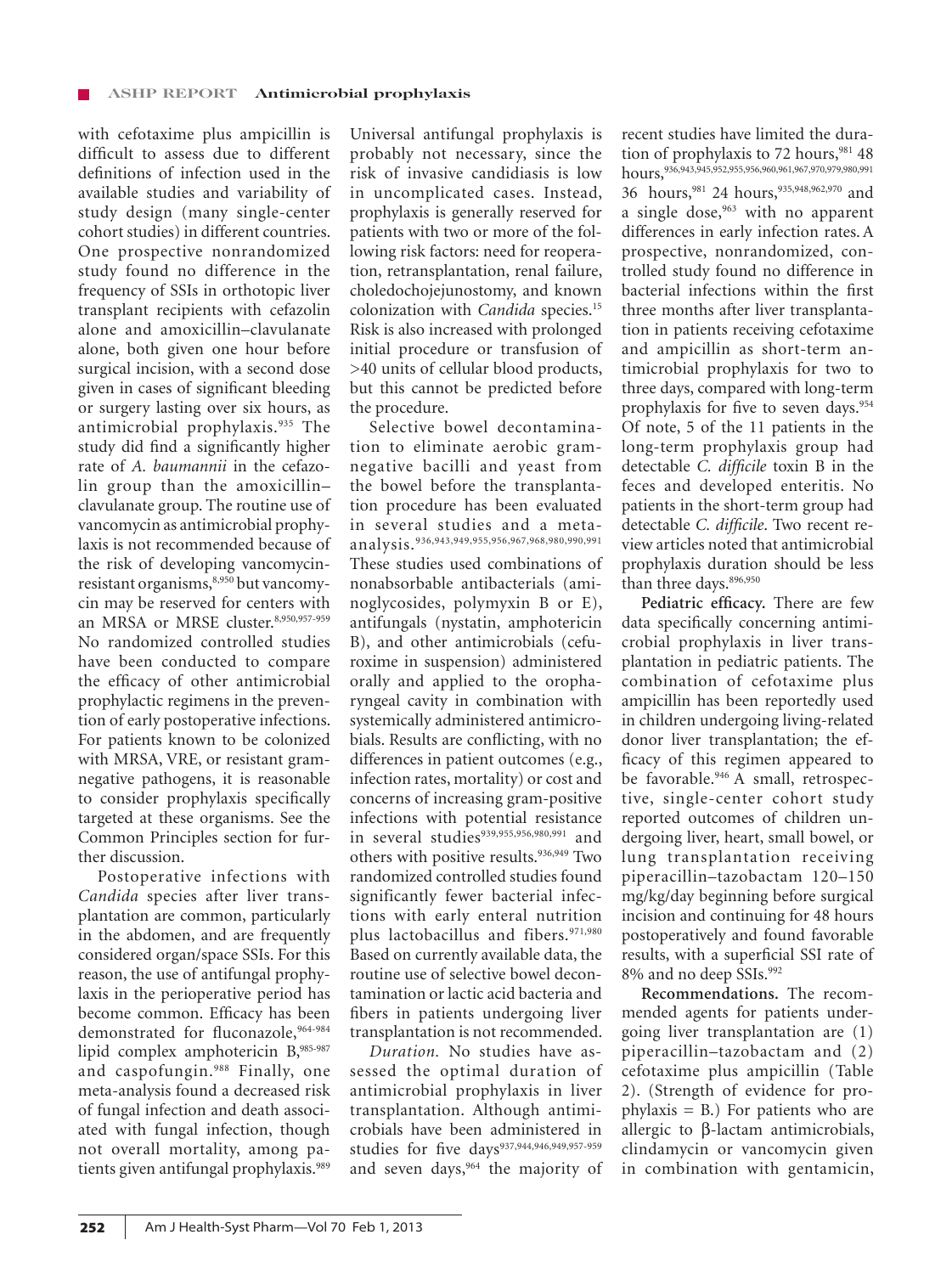aztreonam, or a fluoroquinolone is a reasonable alternative. The duration of prophylaxis should be restricted to 24 hours or less. For patients at high risk of *Candida* infection, fluconazole adjusted for renal function may be considered. (Strength of evidence for prophylaxis  $=$  B.)

# **Pancreas and pancreas–kidney transplantation**

**Background.** Pancreas transplantation is an accepted therapeutic intervention for type 1 diabetes mellitus; it is the only therapy that consistently achieves euglycemia without dependence on exogenous insulin.993-997 Simultaneous pancreas– kidney (SPK) transplantation is an accepted procedure for patients with type 1 diabetes and severe diabetic nephropathy. In 2007, UNOS reported that 469 pancreas transplantations and 862 SPK transplantations were performed in the United States, of which 60 and 4 patients, respectively, were under age 18 years.<sup>998</sup> Pancreas graft 1-year survival rates ranged from 70.2% to 89%, and the 3-year rates ranged from 48% to 85.8%.998-1002 Patient survival with pancreas transplantation has been reported between 75% and 97% at 1 year and between 54% and 92.5% at 3 years.998 Allograft survival is higher in recipients of SPK transplantations, with allograft survival rates of 86.1–95.1% at 1 year and 54.2–92.5% at 3 years. Reported patient survival rates in SPK are 91.7–97.6% at 1 year and 84.4–94.1% at 3 years. During pancreas transplantation, surgical complications with portal-hepatic drainage significantly decreased the 1-year and 3-year survival rates to 48% and 44%, respectively, in one cohort study.<sup>999</sup>

Infectious complications are a major source of morbidity and mortality in patients undergoing pancreas or SPK transplantation; the frequency of SSI is 7–50% with antimicrobial prophylaxis.<sup>993-997,1000-1009</sup> The majority of SSIs occurred within the first 30 days to three months after transplantation.1000-1002,1005,1008,1009 UTIs are also a significant concern during the same time frame, with rates ranging from 10.6% to 49% in pancreas transplant recipients who received antimicrobial prophylaxis, and are much more common in recipients with bladder drainage compared with enteric drainage.<sup>1000-1008</sup>

Pancreas and SPK transplantation patients may be at increased risk of SSIs and other infections because of the combined immunosuppressive effects of diabetes mellitus and the immunosuppressive drugs used to prevent graft rejection.<sup>995,1000</sup> Other factors associated with increased SSI rates include prolonged operating and ischemic times (>4 hours), organ donor age of >55 years, and enteric rather than bladder drainage of pancreatic duct secretions.895,995,1000 Prolonged organ preservation time (>20 hours) was shown to increase the risk of complications, including duodenal leaks and decreased graft survival in cadaveric pancreas transplant recipients.1003 Risk factors for UTI are reviewed in the kidney transplant section.

**Organisms.** A majority of superficial SSIs after pancreas or SPK transplantation are caused by *Staphylococcus* species (both coagulasepositive and coagulase-negative) and gram-negative bacilli (particularly *E. coli* and *Klebsiella* species).993-997,1000-1002,1004-1006,1009-1011 Deep SSIs also are frequently associated with gram-positive (*Enterococcus* species, *Streptococcus* species, and *Peptostreptococcus* species) and gram-negative organisms (*Enterobacter* species, *Morganella* species, and *B. fragilis*), as well as *Candida* species.993-997,1000-1002,1004-1006,1009-1011 Although anaerobes are occasionally isolated, the necessity for specific treatment of anaerobes in SSIs after pancreas transplantation remains unclear.

**Efficacy.** Although no placebocontrolled studies have been conducted, several open-label, noncomparative, single-center studies have suggested that antimicrobial prophylaxis substantially decreases the rate of superficial and deep SSIs after pancreas or SPK transplantation. SSI rates were 7–33% with various prophylactic regimens,995,1000-1002,1004,1005 compared with 7–50% for historical controls in the absence of prophylaxis.1009,1010 The reason for the wide disparity in infection rates observed with prophylaxis is not readily apparent but may include variations in SSI definitions, variations in antimicrobial prophylaxis, immunosuppression protocols, and variations in surgical techniques.<sup>999-1002,1005,1007,1008</sup>

*Choice of agent.* Because of the broad range of potential pathogens, several studies have used multidrug prophylactic regimens, including imipenem–cilastatin plus vancomycin<sup>995</sup>; tobramycin, vancomycin, and fluconazole<sup>1010</sup>; cefotaxime, metronidazole, and vancomycin<sup>1012</sup>; cefotaxime, vancomycin, and fluconazole<sup>1008</sup>; ampicillin and cefotaxime1007; and piperacillin–tazobactam and fluconazole.1006

HICPAC recommendations for SSI prevention include limiting the use of vancomycin unless there is an MRSA or MRSE cluster or as an alternative for  $\beta$ -lactam-allergic patients, though transplantation procedures were not specifically covered in the guidelines.<sup>8</sup> Limited data are available on the use of vancomycin as antimicrobial prophylaxis in kidney or pancreas transplantation, or both. A small, randomized, active-controlled, single-center study evaluated the impact of vancomycincontaining antimicrobial prophylaxis regimens in kidney and pancreas (alone or SPK) transplant recipients on the frequency of gram-positive infections.1004 Renal transplantation patients received either vancomycin and ceftriaxone or cefazolin, and pancreas transplantation patients received either vancomycin and gentamicin or cefazolin and gentamicin.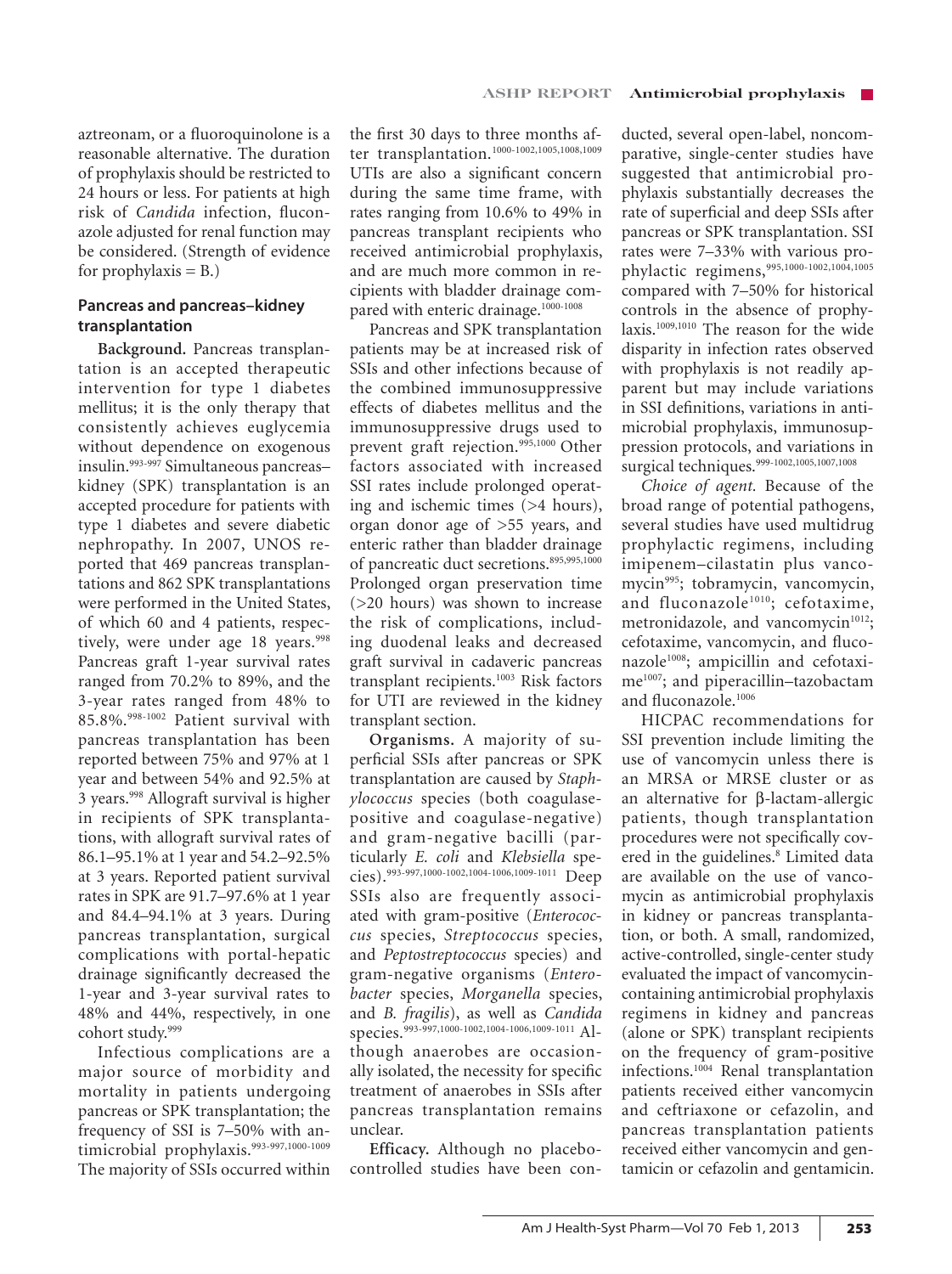There was no statistically significant difference in the risk of developing gram-positive infections between antimicrobial prophylaxis regimens with and without vancomycin. The study was not powered to detect a difference in efficacy between the antimicrobial regimens. For patients known to be colonized with MRSA, VRE, or resistant gram-negative pathogens, it is reasonable to consider prophylaxis targeted specifically for these organisms. See the Common Principles section for further discussion.

An evaluation of the surgical complications of pancreas transplant recipients with portal-enteric drainage found an intraabdominal infection rate of 12% in the 65 patients undergoing SPK transplantation and no cases in those undergoing pancreas transplantation alone.<sup>999</sup> All patients received either cefazolin 1 g i.v. every eight hours for one to three days, or vancomycin if the patient had a b-lactam allergy.

One study evaluated SSI rates in SPK transplantation after singleagent, single-dose prophylaxis with cefazolin 1 g i.v. to donors and recipients, as well as cefazolin 1-g/L bladder and intraabdominal irrigation in the recipient.<sup>1009</sup> Superficial SSIs developed in 2 patients (5%), and deep SSIs associated with bladder anastomotic leaks or transplant pancreatitis occurred in 4 additional patients (11%). This study reported similar SSI rates as with multidrug, multidose regimens.

Based on the regularity of isolation of *Candida* species from SSIs after pancreas transplantation and the frequent colonization of the duodenum with yeast, fluconazole is commonly added to prophylactic regimens. Although never studied in a randomized trial, a lower fungal infection rate was found in one large case series with the use of fluconazole (6%) compared with no prophylaxis (10%).1013 Although enteric drainage of the pancreas has been identified

as a risk factor for postoperative fungal infections, many institutions use fluconazole for prophylaxis with bladder-drained organs as well. In settings with a high prevalence of non-*albicans Candida* species, a lipid-based formulation of amphotericin B has been recommended in infectious diseases guidelines from the American Society of Transplantation and the American Society of Transplant Surgeons.15

*Duration.* Studies evaluating the use of antimicrobial prophylaxis regimens in pancreas and SPK transplantation, summarized above, ranged from a single preoperative dose of cefazolin to multidrug regimens of 2–5 days' duration.995,1005,1009,1010,1012 More recent studies reported monotherapy regimens with cefazolin or vancomycin,999 amoxicillin– clavulanate,1001,1002 and piperacillin– tazobactam1000-1002 1–7 days in duration, with the majority using the regimen 48–72 hours after transplantation. The duration of fluconazole ranged from 7 to 28 days.<sup>1002</sup>

**Recommendations.** The recommended regimen for patients undergoing pancreas or SPK transplantation is cefazolin (Table 2). (Strength of evidence for prophylaxis  $= A$ .) For patients who are allergic to  $\beta$ -lactam antimicrobials, clindamycin or vancomycin given in combination with gentamicin, aztreonam, or a fluoroquinolone is a reasonable alternative. The duration of prophylaxis should be restricted to 24 hours or less. The use of aminoglycosides in combination with other nephrotoxic drugs may result in renal dysfunction and should be avoided unless alternatives are contraindicated. (Strength of evidence for prophylaxis  $= C.$ ) For patients at high risk of *Candida* infection, fluconazole adjusted for renal function may be considered.

#### **Kidney transplantation**

**Background.** In 2007, UNOS reported that 16,628 kidney transplantations were performed in the

United States; of these, 796 patients were younger than 18 years.<sup>998</sup> The rate of postoperative infection after this procedure has been reported to range from 10% to 56%, with the two most common infections being UTIs and SSIs.1004,1014-1024 Graft loss due to infection occurs in up to 33% of cases.1017,1023 One study of adult and pediatric kidney transplant recipients (both living-related and cadaveric donor sources) found patient survival rates at 7 years after transplantation of 88.9% and 75.5%, respectively, and graft survival of 75% and 55.5%, respectively.1025 No patients developed an SSI. Mortality associated with postoperative infections is substantial and ranges from approximately 5% to 30%.1015,1017,1019, 1022,1026,1027

The frequency of SSIs in kidney transplant recipients has ranged from 0% to 11% with antimicrobial prophylaxis<sup>1023-1025,1028,1029</sup> to 2% to 7.5% without systemic prophylaxis.1030,1031 The majority of these infections were superficial in nature and were detected within 30 days after transplantation.1023,1028-1030 Risk factors for SSI after kidney transplantation include contamination of organ perfusate<sup>1027</sup>; pretransplantation patient-specific factors, such as diabetes,1029,1030 chronic glomerulonephritis,<sup>1030</sup> and obesity<sup>1027,1030,1032</sup>; procedure-related factors, such as ureteral leakage and hematoma formation<sup>1027</sup>; immunosuppressive therapy1024,1027,1029; and postoperative complications, such as acute graft rejection, reoperation, and delayed graft function.1030 In one study, the frequency of SSI was 12% in patients receiving immunosuppression with azathioprine plus prednisone but only 1.7% in patients receiving cyclosporine plus prednisone.<sup>1033</sup> A significant difference in SSI rates was noted after kidney transplantation between immunosuppression regimens including mycophenolate mofetil (45 [3.9%] of 1150 patients) versus sirolimus (11 [7.4%] of 144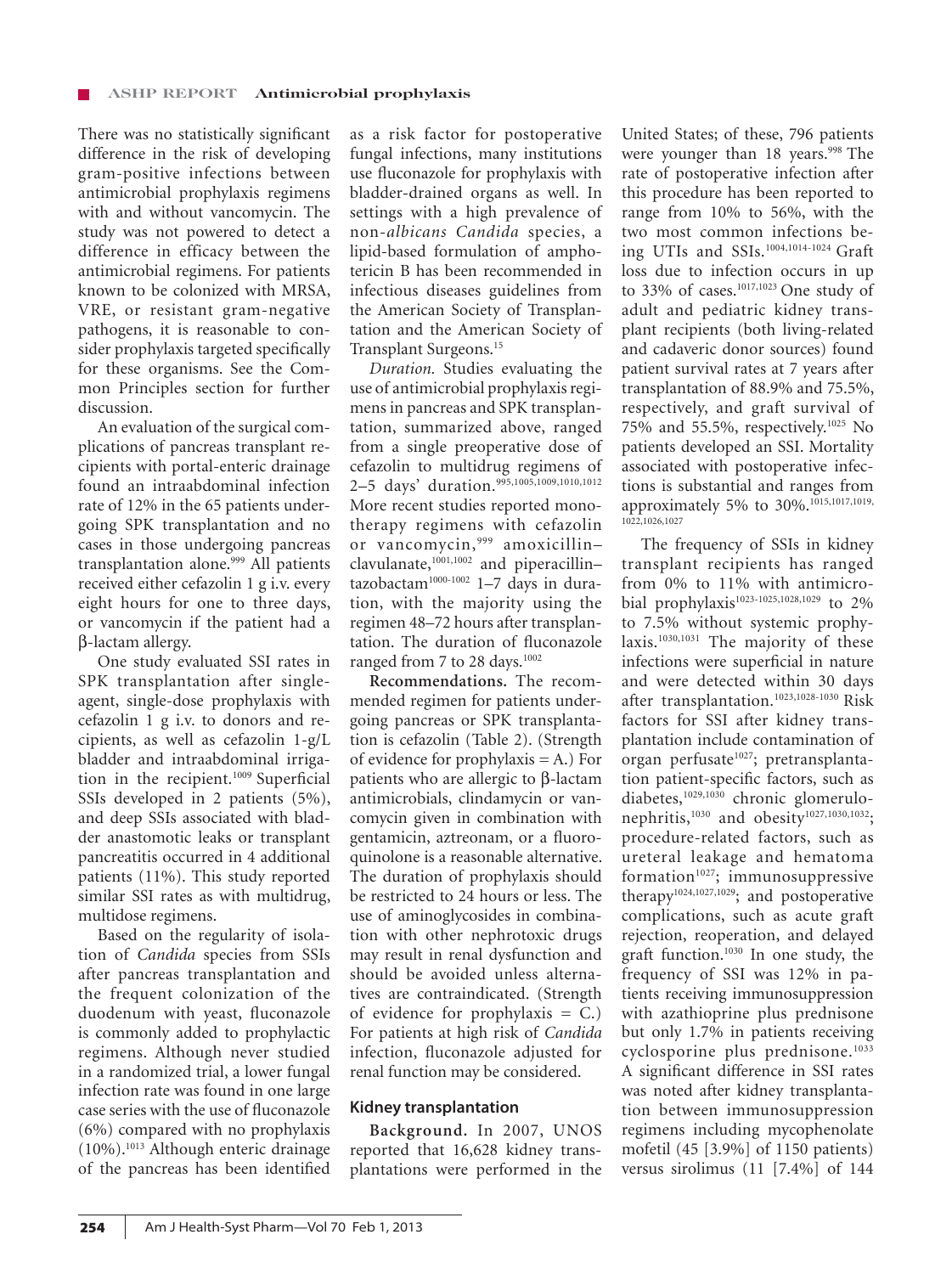patients).1029 Sirolimus-containing immunosuppression was found to be an independent risk factor for SSIs. These recommendations refer to kidney transplant recipients; recommendations for living kidney donors can be found in the discussion of nephrectomy in the urologic section.

**Organisms.** Postoperative SSIs in kidney transplant recipients are caused by gram-positive organisms, particularly *Staphylococcus* species (including *S. aureus* and *S. epidermidis*) and *Enterococcus* species, gram-negative organisms, *E. coli*, *Enterobacter* species, *Klebsiella* species, *P. aeruginosa*, and yeast with *Candida*  species.1004,1014-1021,1023,1024,1026,1028,1030,1034 One study site in Brazil reported a high level of antimicrobial resistance.1030 Organisms recovered from infections included MRSA (77%), methicillin-resistant coagulasenegative *Staphylococcus* (53.5%), extended-spectrum  $\beta$ -lactamaseproducing *K. pneumoniae* (80%)*,*  and carbapenem-resistant *P. aeruginosa* (33.3%)*.* Another center in Brazil reported a significant difference in resistance to broad-spectrum antimicrobials in pathogens isolated in UTIs from cadaveric kidney transplant recipients (*n* = 21, 19.1%) compared with living-related donor kidney transplant recipients (*n* = 2, 3.7%) ( $p = 0.008$ ).<sup>1024</sup> One center in the United States reported 94% susceptibility to vancomycin of *Enterococcus* species within the first month after transplantation, while *E. coli,* cultured most commonly more than six months after transplantation, was 63% resistant to sulfamethoxazole– trimethoprim.1023 This resistance may be related to the routine use of sulfamethoxazole–trimethoprim in prophylaxis of *Pneumocystis carinii* pneumonia and UTI.

**Efficacy**. A number of studies have clearly demonstrated that antimicrobial prophylaxis significantly decreases postoperative infection rates in patients undergoing kidney transplantation. These have included at least one randomized controlled trial<sup>1014</sup> and many prospective and retrospective studies comparing infection rates with prophylaxis and historical infection rates at specific transplantation centers.<sup>1015-1018,1021,1033-1035</sup> Based on the available literature, the routine use of systemic antimicrobial prophylaxis is justified in patients undergoing kidney transplantation.

Two studies that evaluated a triple-drug regimen consisting of an aminoglycoside, an antistaphylococcal penicillin, and ampicillin found infection rates of <2%, compared with 10–25% with no antimicrobial prophylaxis.1018,1019 More specifically, infection rates in patients without antimicrobial prophylaxis (45 cadaveric and 44 living-related donors) were 10.1% in total (8.9% and 11.4%, respectively), compared with 1.5% in total (1.5% and 0%, respectively) with antimicrobial prophylaxis.<sup>1018</sup> Infection rates were as high as 33% in living-related patients with no antimicrobial prophylaxis and 0–1% in both cadaveric and living-related transplant recipients with antimicrobial prophylaxis.1021 Piperacillin plus cefuroxime was also shown to be efficacious; infection rates were 3.7%, compared with 19% in cadaveric transplant recipients not receiving prophylaxis.1018 Several studies have shown that single-agent prophylaxis with an antistaphylococcal penicillin,1029,1034 a first-generation cephalosporin,1016,1017,1023,1024,1029 a secondgeneration cephalosporin,<sup>1028,1035,1036</sup> or a third-generation cephalosporin (e.g., cefoperazone, cefotaxime, ceftriaxone)1024,1029,1033,1037 can reduce postoperative infection rates to 0–8.4%. All studies included cadaveric transplant recipients, whereas living-related transplant recipients were also included in select studies.1017,1024,1028,1036 Where compared directly, infection rates between cadaveric and living-related transplant recipients receiving antimicrobial prophylaxis were not statistically different.<sup>1024</sup>

*Choice of agent.* The available data do not indicate a significant difference between single-drug and multidrug antimicrobial regimens.1014,1018,1021 In addition, there appears to be no significant differences between single-agent regimens employing antistaphylococcal penicillins and first-, second-, or third-generation cephalosporins.1016,1017,1033-1035,1037 Studies have directly compared antimicrobial regimens in a prospective, controlled fashion. Single-agent prophylaxis with both cefazolin and ceftriaxone has been reported to result in SSI rates of 0%.1016,1024,1037

A survey of 101 kidney transplant centers in 39 countries reported that 65% of the centers used single antimicrobial prophylaxis regimens, 20.8% used two-drug regimens, and 3% used three drugs; no prophylaxis was used in 11% of centers.<sup>1036</sup> Cephalosporins were used in 68 centers (55 alone, 7 in combination with penicillin, and 6 with other antimicrobials). Penicillins were used by 28 centers (13 alone, 7 with cephalosporin, and 8 with other antimicrobials). Other antimicrobials (specifics were not reported) were used in 2 centers as the single agent.

As noted above, HICPAC recommendations for SSI prevention include limiting the use of vancomycin to situations in which there is an MRSA or MRSE cluster or as an alternative for  $\beta$ -lactam-allergic patients.8 Transplantation procedures were not specifically covered in the guidelines.

*Duration*. Studies have used various prophylactic regimens, ranging from a single-drug cephalosporin regimen, administered as a single preoperative dose or for up to 24 hours postoperatively, to multidrug regimens of two to five days' duration.981,1004,1014-1018,1021,1023,1024,1028, 1029,1033,1036,1038 Cefazolin for 24 hours was equivalent to seven days of surgi-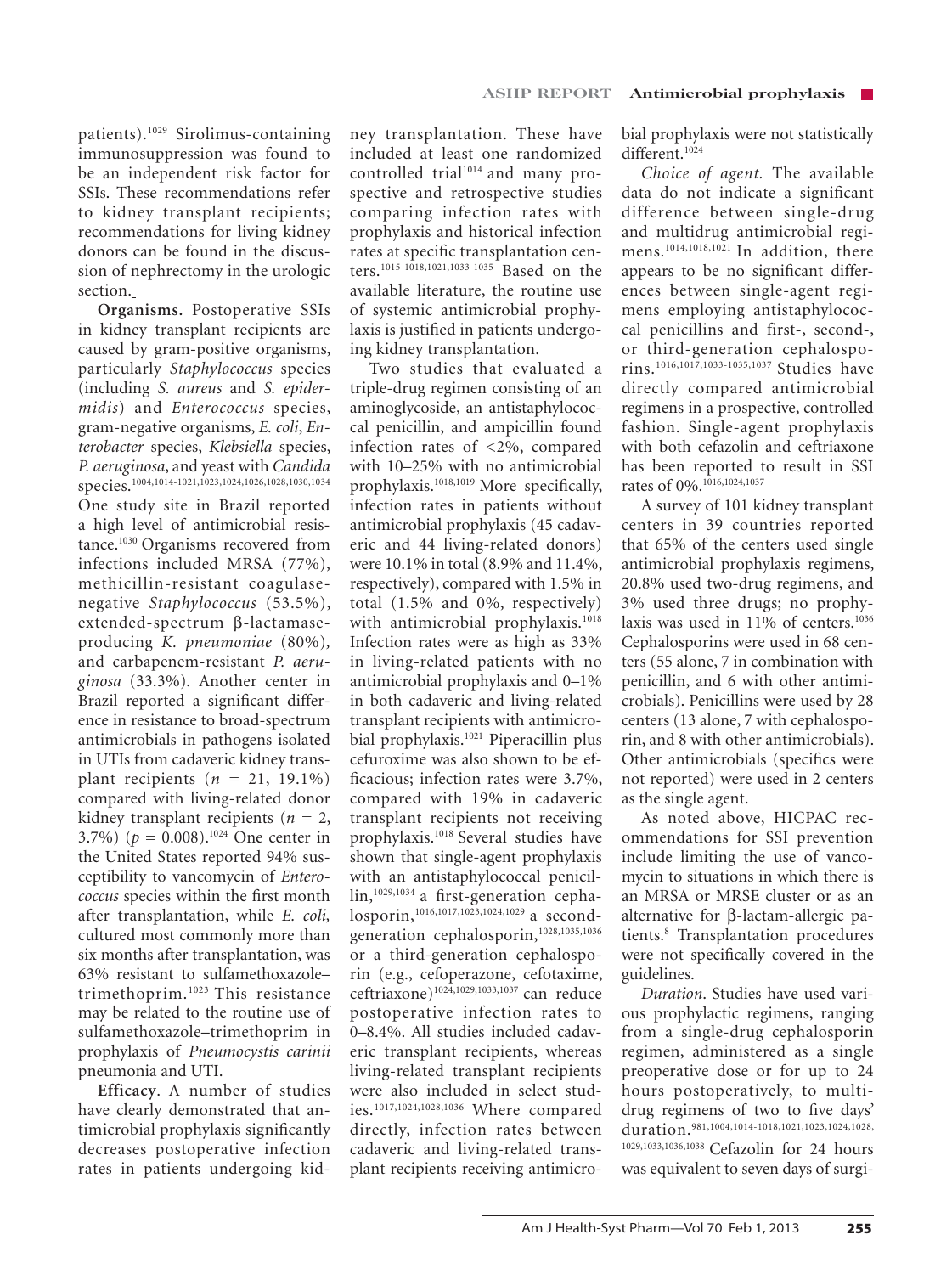cal prophylaxis in living-related kidney transplant donors.<sup>1039</sup> There appear to be no significant differences in SSI rates between single-dose, 24-hour, and multidose regimens; therefore, the duration of antimicrobial should be restricted to 24 hours.

**Pediatric efficacy.** Although pediatric patients were included in studies demonstrating the efficacy of antimicrobial prophylaxis, there are few data specific to pediatric patients.

One cohort of 96 pediatric patients who underwent 104 renal transplants (63% cadaveric and 37% living-related donors) ranged in age from six months to 18 years (mean age, 8.2  $\pm$  5.5 years).<sup>1040</sup> Antimicrobial prophylaxis included one dose of cefotaxime 30-mg/kg i.v. bolus at the start of the procedure and cefotaxime 90 mg/kg/day in three divided doses during the intensive care unit stay, which averaged one to two days. No SSIs were reported.

**Recommendations.** The recommended agent for patients undergoing kidney transplantation is cefazolin (Table 2). (Strength of evidence for prophylaxis  $= A$ .) For patients who are allergic to  $\beta$ -lactam antimicrobials, clindamycin or vancomycin given in combination with gentamicin, aztreonam, or a fluoroquinolone is a reasonable alternative. The duration of prophylaxis should be restricted to 24 hours or less. The use of aminoglycosides in combination with other nephrotoxic drugs may result in renal dysfunction and should be avoided unless alternatives are contraindicated. (Strength of evidence for prophylaxis  $= C$ .) For patients at high risk of *Candida* infection, fluconazole adjusted for renal function may be considered.

# **Plastic surgery and breast procedures**

**Background.** Plastic surgery encompasses a broad range of procedures focused on reconstructive, dermatological, and cosmetic procedures.<sup>1041</sup> The primary goal of these procedures is to restore function to the affected area, with a secondary goal of improving appearance. The scope of procedures ranges from simple primary surgical-site closure, skin grafts, and skin flaps to composite tissue transplantations. Composite tissue transplantation for tissue reconstruction of the knee joint, larynx, uterus, abdominal wall, hand, face, and penis has been performed in a small number of patients.<sup>1042,1043</sup>

Most dermatological, breast (reduction and reconstructive), clean head and neck, and facial procedures have an associated SSI rate of <5%.1044-1053 Oral procedures, such as wedge excision of lip or ear, flaps on the nose,<sup>1046,1054</sup> and head and neck flaps, have SSI rates of approximately 5–10%.1053,1055-1060 In addition to general risk factors as described in the Common Principles section, factors that increase the risk of postoperative infectious complications for plastic surgery procedures include implants,<sup>1061</sup> skin irradiation before the procedure, and procedures below the waist.<sup>1062,1063</sup>

**Organisms.** The most common organisms in SSIs after plastic surgery procedures are *S. aureus*, 1045,1049,1050,1053,1054,1056,1063-1068 other staphylococci, and streptococci.1045,1054,1064,1066,1067 Procedures involving macerated, moist environments (e.g., under a panus or axilla of an obese individual), below the waist, or in patients with diabetes are associated with a higher rate of infection with gram-negative organisms such as *P. aeruginosa,*1068 *Serratia marcescens*,or Enterobacteriaceae, including *E. coli,*1065,1068 *Klebsiella* species*,* 1068 and *P. mirabilis.*<sup>1065</sup>

**Efficacy.** The efficacy of antimicrobial prophylaxis in select plastic surgery procedures has been investigated in several clinical trials and cohort studies.

Most placebo-controlled and retrospective studies for many clean plastic surgery procedures have found that antimicrobial prophylaxis does not significantly decrease the risk of infection. These studies have evaluated head and neck procedures (facial bone fracture, tumor excision and reconstruction, radical neck dissection, rhinoplasty),<sup>1049</sup> flexor tendon injury repairs,<sup>1051</sup> augmentation mammoplasty using periareolar submuscular technique,<sup>1052</sup> carpal tunnel,<sup>1069</sup> and breast procedures (reduction mammoplasty, lumpectomy, mastectomy, axillary node dissection).1056,1058,1070,1071

However, a Cochrane review of seven randomized, placebocontrolled trials of 1984 patients undergoing breast cancer procedures (axillary lymph node dissection and primary nonreconstructive surgery) evaluated the effectiveness of preoperative or perioperative antimicrobial prophylaxis ( $n = 995$ ) compared with placebo or no treatment  $(n =$ 989) in reducing the rate of postoperative infections.1072 Pooled study results revealed a significant difference in SSI rates with antimicrobial prophylaxis (80 [8%] of 995), compared with 10.5% (104 of 989) for no antimicrobial prophylaxis (relative risk, 0.72; 95% CI, 0.53–0.97). Review authors concluded that antimicrobial prophylaxis is warranted to decrease the risk of SSIs in nonreconstructive breast cancer procedures.

Guidelines also support no antimicrobial prophylaxis in patients undergoing clean facial or nasal procedures without an implant.7 For patients undergoing facial or nasal procedures with an implant, antimicrobial prophylaxis should be considered.7

A randomized, double-blind, controlled trial of 207 patients evaluated the use of three antimicrobial prophylaxis regimens in patients undergoing abdominoplasty procedures.1066 The reported SSI rates were 13% for patients receiving no antimicrobial prophylaxis, 4.3% for those receiving preoperative antimicrobials only, and 8.7% for those receiving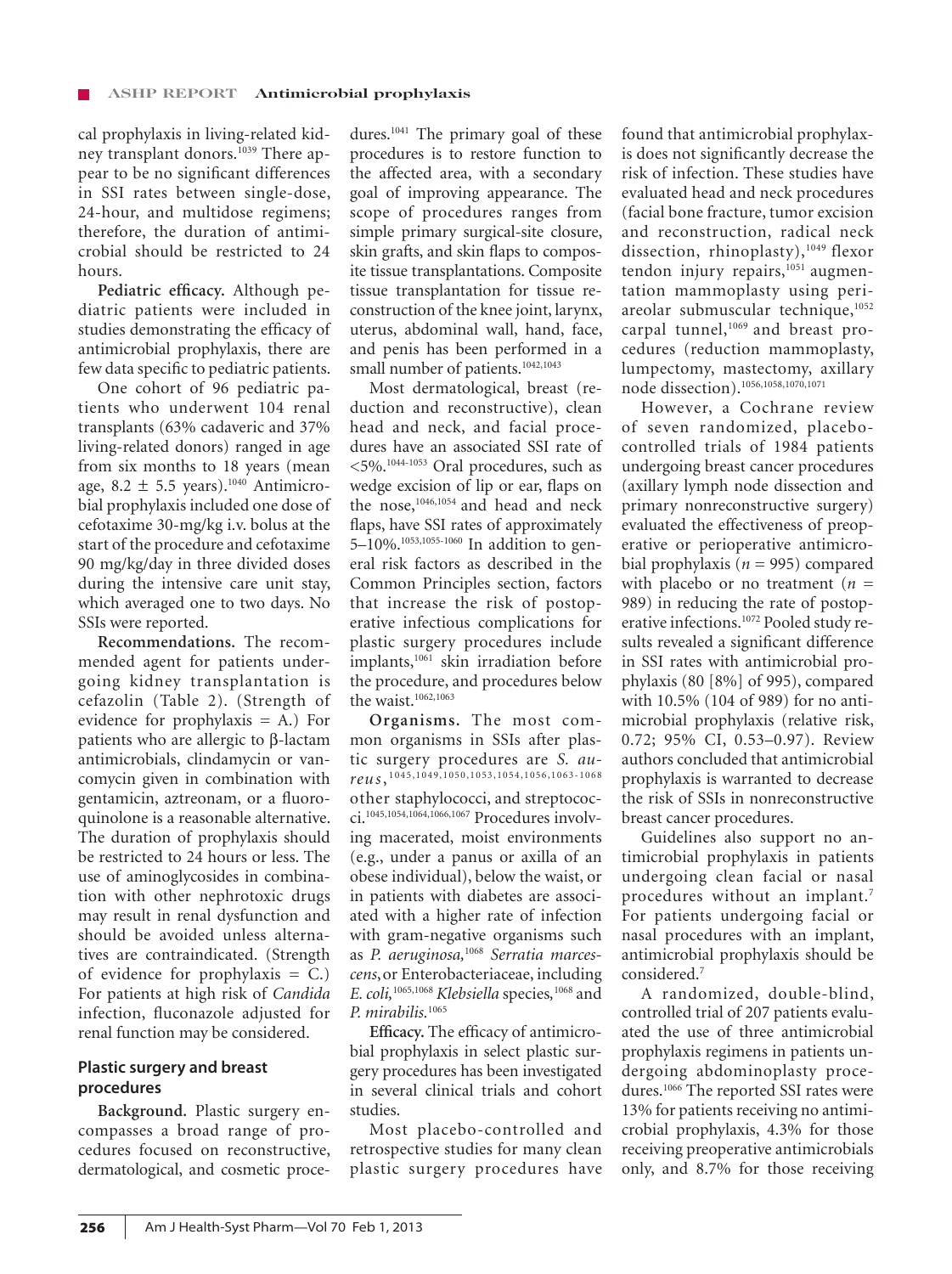one preoperative dose and three days of postoperative antimicrobials. There was a significantly lower infection rate in the group receiving preoperative antimicrobials only compared with the placebo group  $(p < 0.05)$ . The infection rate was slightly but not significantly higher in patients who received postoperative antimicrobials.

*Choice of agent.* There is no consensus on the appropriate antimicrobial agent to use for prophylaxis in plastic surgery procedures.<sup>1055,1073</sup> Agents with good gram-positive coverage and, depending on the site of surgery, activity against common gram-negative organisms are recommended for patients undergoing clean plastic surgery procedures with risk factors (listed in the Common Principles section and the background discussion of this section) or clean-contaminated procedures. Cefazolin or ampicillin–sulbactam is sufficient in most cases, with clindamycin and vancomycin as alternatives for patients with  $\beta$ -lactam allergy. There are no studies assessing the impact of MRSA on patients undergoing plastic surgery procedures or regarding the need to alter prophylaxis regimens in patients without known colonization with MRSA. When vancomycin or clindamycin is used and if a gram-negative organism is highly suspected, practitioners should consider adding cefazolin if the patient is not  $\beta$ -lactam allergic; if the patient is  $\beta$ -lactam allergic, the addition of aztreonam, gentamicin, or single-dose fluoroquinolone should be considered. If the surgical site involves the ear, an antipseudomonal fluoroquinolone may be considered to cover *Pseudomonas* species.<sup>1045</sup>

Although oral agents such as cephalexin, amoxicillin, clindamycin, and azithromycin have been recommended in reviews of antimicrobial prophylaxis in clean dermatological surgery, there is no evidence that supports their use.<sup>13,1045,1046,1054</sup>

*Duration.* Antimicrobial prophylaxis should be limited to the shortest duration possible to prevent SSIs (even if a drain or a catheter is left in place or an implant is inserted), limit adverse events, and prevent antimicrobial resistance.8,512,1047,1048,1054,1056

Multiple studies have found no significant differences in SSI rates after breast surgery with single-dose preoperative cephalosporin compared with extended-duration regimens that last from one to five days postoperatively.1048,1054,1056

A randomized, single-blind, controlled trial of 74 patients undergoing surgical ablation of head and neck malignancies with immediate free-flap reconstruction found no significant differences in SSI rate between clindamycin 900 mg i.v. every eight hours for 3 doses compared with 15 doses.<sup>1057</sup> Both groups were given clindamycin 900 mg i.v. immediately preoperatively, in addition to the postoperative regimens.

In a controlled study, 200 patients undergoing septorhinoplasty were randomized to a single preoperative dose of amoxicillin–clavulanate 2.2 g i.v. administered 30 minutes before surgical incision only ( $n = 100$ ) or in combination with postoperative oral amoxicillin–clavulanate 1000 mg twice daily for seven days.533 There was no significant difference in infection rates between the group receiving only a preoperative dose (0%) and the combination group (3%). There was a higher rate of adverse events (nausea, diarrhea, skin rash, and pruritus) among the combination group compared with the group receiving only a preoperative dose  $(p = 0.03)$ . The study authors recommended the use of a single preoperative i.v. dose of amoxicillin–clavulanate for endonasal septorhinoplasty.

**Pediatric efficacy.** Limited data on antimicrobial prophylaxis are available for pediatric patients undergoing plastic surgery procedures. There is no consensus among surgeons regarding the use of antimicrobial prophylaxis in the repair of cleft lip and palate.<sup>1074</sup> The occurrence of postoperative infections after these procedures is 1.3%.<sup>1075</sup> No controlled trials have evaluated the use of antimicrobial prophylaxis in these procedures.

**Recommendations.** Antimicrobial prophylaxis is not recommended for most clean procedures in patients without additional postoperative infection risk factors as listed in the Common Principles section of these guidelines and the background discussion of this section. Although no studies have demonstrated antimicrobial efficacy in these procedures, expert opinion recommends that patients with risk factors undergoing clean plastic procedures receive antimicrobial prophylaxis. The recommendation for clean-contaminated procedures, breast cancer procedures, and clean procedures with other risk factors is a single dose of cefazolin or ampicillin–sulbactam (Table 2). (Strength of evidence for prophylaxis  $= C.$ ) Alternative agents for patients with  $\beta$ -lactam allergy include clindamycin and vancomycin. If there are surveillance data showing that gram-negative organisms cause SSIs for the procedure, the practitioner may consider combining clindamycin or vancomycin with another agent (cefazolin if the patient is not  $\beta$ -lactam allergic; aztreonam, gentamicin, or single-dose fluoroquinolone if the patient is  $\beta$ -lactam allergic). Postoperative duration of antimicrobial prophylaxis should be limited to less than 24 hours, regardless of the presence of indwelling catheters or drains.

#### **References**

- 1. American Society of Health-System Pharmacists. ASHP therapeutic guidelines on antimicrobial prophylaxis in surgery. *Am J Health-Syst Pharm.* 1999; 56:1839-88.
- 2. Dellinger EP, Gross PA, Barrett TL et al. Quality standard for antimicrobial prophylaxis in surgical procedures. *Clin Infect Dis.* 1994; 18:422-7.
- 3. Page CP, Bohnen JM, Fletcher JR et al. Antimicrobial prophylaxis for surgical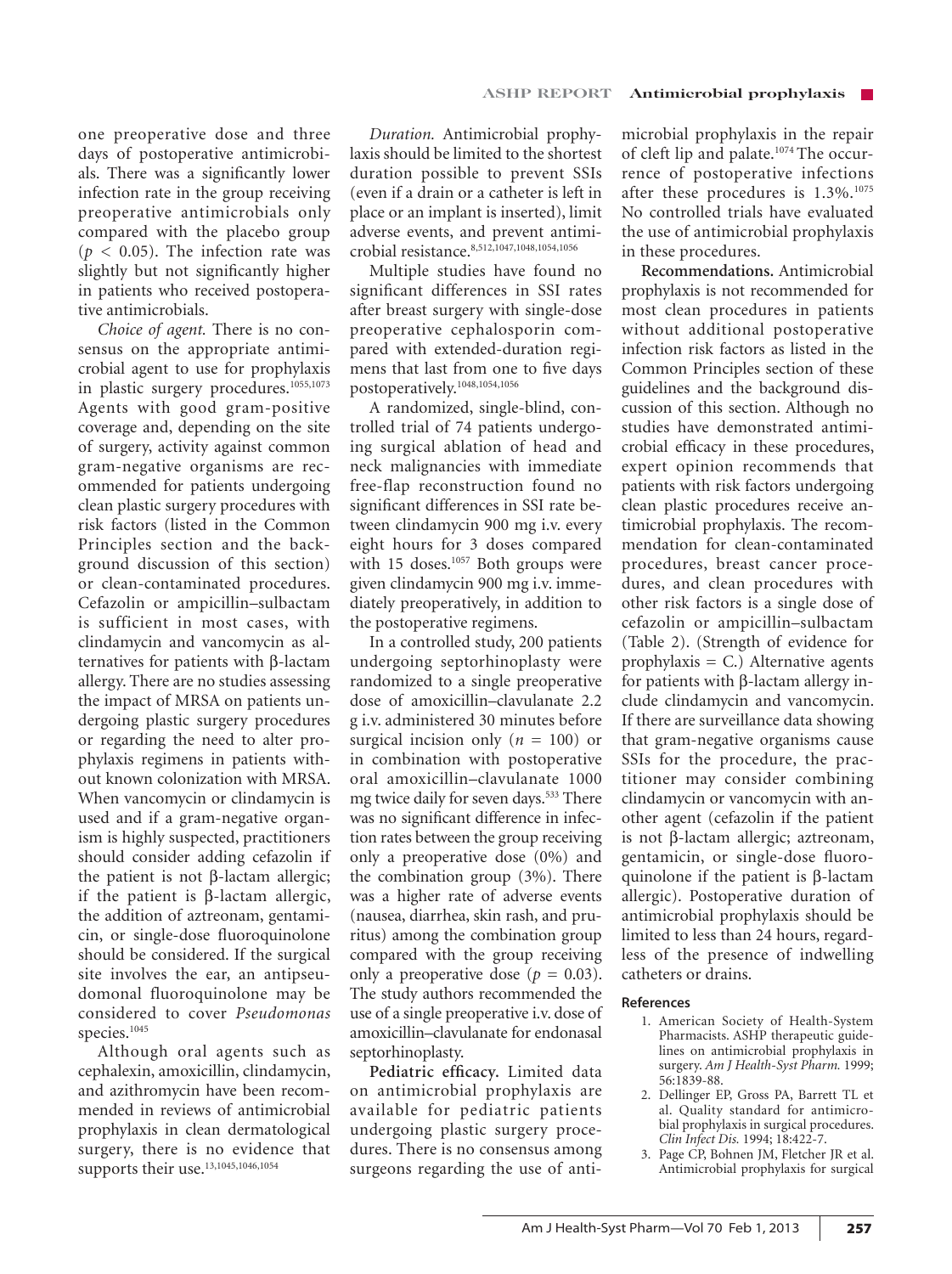wounds: guidelines for clinical care. *Arch Surg.* 1993; 128:79-88.

- 4. Dotson LR, Witmer DR. Development of ASHP therapeutic guidelines. *Am J Health-Syst Pharm.* 1995; 52:254-5.
- 5. Anderson DJ, Kaye KS, Classen D et al. Strategies to prevent surgical site infections in acute care hospitals. *Infect Control Hosp Epidemiol.* 2008; 29(suppl 1):S51-61.
- 6. Antimicrobial prophylaxis for surgery. *Treat Guidel Med Lett.* 2009; 7:47-52.
- 7. Scottish Intercollegiate Guidelines Network. Antibiotic prophylaxis in surgery. www.sign.ac.uk/pdf/sign104. pdf (accessed 2009 Jul 30).
- 8. Mangram AJ, Horan TC, Pearson ML et al. Guideline for prevention of surgical site infection. *Infect Control Hosp Epidemiol.* 1999; 20:250-78.
- 9. American College of Obstetricians and Gynecologists. Antibiotic prophylaxis for gynecologic procedures. ACOG practice bulletin no. 104. *Obstet Gynecol.* 2009; 113:1180-9.
- 10. AAP Comittee on Fetus and Newborn, ACOG Committee on Obstetric Practice, eds. Guidelines for perinatal care. 6th ed. Elk Grove Village, IL: American Academy of Pediatrics and American College of Obstetricians and Gynecologists; 2008.
- 11. Wilson W, Taubert KA, Gewitz M et al. Prevention of infective endocarditis: guidelines from the American Heart Association: a guideline from the American Heart Association Rheumatic Fever, Endocarditis, and Kawasaki Disease Committee, Council on Cardiovascular Disease in the Young, and the Council on Clinical Cardiology, Council on Cardiovascular Surgery and Anesthesia, and the Quality of Care and Outcomes Research Interdisciplinary Working Group. *Circulation.* 2007; 116:1736-54.
- 12. Freiman JA, Chalmers TC, Smith H et al. The importance of beta, the type II error and sample size in the design and interpretation of the randomized control trial. *N Engl J Med.* 1978; 299:690-4.
- 13. Edmiston CE, Krepel C, Kelly H et al. Perioperative antibiotic prophylaxis in the gastric bypass patient: do we achieve therapeutic levels? *Surgery.* 2004; 136:738-47.
- 14. Claforan (cefotaxime sodium) for injection package insert. Bridgewater, NJ: Sanofi Aventis; 2009 Jul.
- 15. Pappas PG, Silveira FP. *Candida* in solid organ transplant recipients. *Am J Transplant.* 2009; 9(suppl 4):S173-9.
- 16. Zelenitsky SA, Silverman RE, Duckworth H et al. A prospective, randomized, double-blind study of single high dose versus multiple standard dose gentamicin both in combination with metronidazole for colorectal surgical prophylaxis. *J Hosp Infect.* 2000; 46:135-40.
- 17. Zelenitsky SA, Ariano RE, Harding GK et al. Antibiotic pharmacodynamics in surgical prophylaxis: an association between intraoperative antibiotic concentrations and efficacy. *Antimicrob Agents Chemother.* 2002; 46:3026-30.
- 18. Rybak MJ, Lomaestro BM, Rotschafer JC et al. Vancomycin therapeutic guidelines: a summary of consensus recommendations from the Infectious Diseases Society of America, the American Society of Health-System Pharmacists, and the Society of Infectious Diseases Pharmacists. *Clin Infect Dis.* 2009; 49:325-7.
- 19. Alphonso N, Anagnostopoulos PV, Scarpace S et al. Perioperative antibiotic prophylaxis in paediatric cardiac surgery. *Cardiol Young.* 2007; 17:12-25.
- 20. Maher KO, VanDerElzen K, Bove EL et al. A retrospective review of three antibiotic prophylaxis regimens for pediatric cardiac surgical patients. *Ann Thorac Surg.* 2002; 74:1195-200.
- 21. Kato Y, Shime N, Hashimoto S et al. Effects of controlled perioperative antimicrobial prophylaxis on infectious outcomes in pediatric cardiac surgery. *Crit Care Med.* 2007; 35:1763-8.
- 22. Haessler D, Reverdy ME, Neidecker J et al. Antibiotic prophylaxis with cefazolin and gentamicin in cardiac surgery for children less than ten kilograms. *J Cardiothorac Vasc Anesth.* 2003; 17:221-5.
- 23. Vargas MR, Danton MH, Javaid SM et al. Pharmacokinetics of intravenous flucloxacillin and amoxicillin in neonatal and infant cardiopulmonary bypass surgery. *Eur J Cardiothorac Surg.* 2004; 25:256-60.
- 24. Milstone AM, Budd A, Shepard JW et al. Role of decolonization in a comprehensive strategy to reduce methicillinresistant *Staphylococcus aureus* infections in the neonatal intensive care unit: an observational cohort study. *Infect Control Hosp Epidemiol.* 2010; 31:558-60.
- 25. Chua AN, Goldstein SL, Bell D et al. Topical mupirocin/sodium hypochlorite reduces peritonitis and exit-site infection rates in children. *Clin J Am Soc Nephrol.* 2009; 4:1939-43.
- 26. Paglialonga F, Esposito S, Edefonti A et al. Catheter-related infections in children treated with hemodialysis. *Pediatr Nephrol.* 2004; 19:1324-33.
- 27. Shiojima T, Ohki Y, Nako Y et al. Immediate control of a methicillinresistant *Staphylococcus aureus* outbreak in a neonatal intensive care unit. *J Infect Chemother.* 2003; 9:243-7.
- 28. Romance L, Nicolle L, Ross J et al. An outbreak of methicillin-resistant *Staphylococcus aureus* in a pediatric hospital—how it got away and how we caught it. *Can J Infect Control.* 1991; 6:11-3.
- 29. Hayakawa T, Hayashidera T, Katsura S et al. Nasal mupirocin treatment of

pharynx-colonized methicillin resistant *Staphylococcus aureus*: preliminary study with 10 carrier infants. *Pediatr Int.* 2000; 42:67-70.

- 30. Liu CC, Hor LI, Wu YH et al. Investigation and elimination of epidemic methicillin-resistant *Staphylococcus aureus* in a neonatal intensive care unit. *Min Kuo Hsiao Erh Ko I Hsueh Hui Tsa Chih.* (Chinese Medical Journal) 1993; 34:285-93.
- 31. Nateghian A, Taylor G, Robinson JL. Risk factors for surgical site infections following open-heart surgery in a Canadian pediatric population. *Am J Infect Control.* 2004; 32:397-401.
- 32. Bratzler DW, Houck PM, Richards C et al. Use of antimicrobial prophylaxis for major surgery: baseline results from the National Surgical Infection Prevention Project. *Arch Surg.* 2005; 140:174-82.
- 33. National Healthcare Safety Network. Patient safety component manual: surgical site infection (SSI) event. www.cdc.gov/nhsn/PDFs/ pscManual/9pscSSIcurrent.pdf (accessed 2011 Apr 5).
- 34. Horan TC, Gayness RP, Martone WJ et al. CDC definitions of nosocomial surgical site infections, 1992: a modification of CDC definitions of surgical wound infections. *Infect Control Hosp Epidemiol.* 1992; 13:606-8.
- 35. National Healthcare Safety Network. Patient safety component manual: key terms. www.cdc.gov/nhsn/PDFs/ pscManual/16pscKeyTerms\_current. pdf (accessed 2012 Oct 23).
- 36. Horan TC, Andrus M, Dudeck MA. CDC/NHSN surveillance definition of health care-associated infection and criteria for specific types of infections in the acute care setting. *Am J Infect Control.* 2008; 36:309-32.
- 37. Ehrenkranz NJ, Pfaff SJ. Mediastinitis complicating cardiac operations: evidence of postoperative causation. *Rev Infect Dis.* 1991; 13:803-14.
- 38. Bowater RJ, Stirling SA, Lilford RJ. Is antibiotic prophylaxis in surgery a generally effective intervention? Testing a generic hypothesis over a set of meta-analyses. *Ann Surg.* 2009; 249:551-6.
- 39. Englesbe MJ, Dimick JB, Sonnenday CJ et al. The Michigan Surgical Quality Collaborative: will a statewide quality improvement initiative pay for itself? *Ann Surg.* 2007; 246:1100-3.
- 40. Flum DR, Fisher N, Thompson J et al. Washington state's approach to variability in surgical processes/outcomes: Surgical Clinical Outcomes Assessment Program (SCOAP). *Surgery.* 2005; 138:821-8.
- 41. Bratzler DW, Houck PM, for the Surgical Infection Prevention Guidelines Writers Workgroup. Antimicrobial prophylaxis for surgery: an advisory statement from the national surgical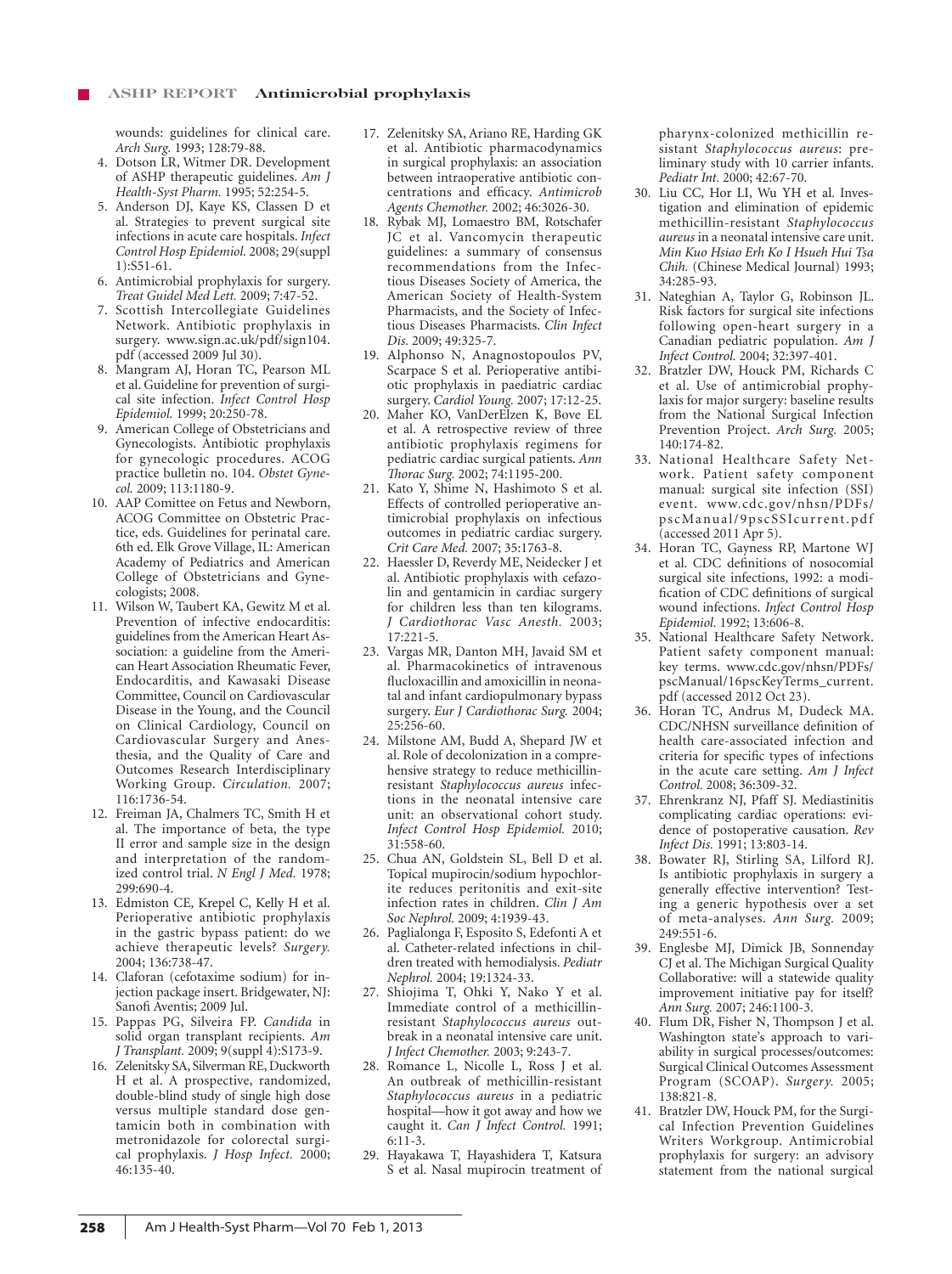infection prevention project. *Clin Infect Dis.* 2004; 38:1706-15.

- 42. Fry DE. Surgical site infections and the Surgical Care Improvement Project (SCIP): evolution of national quality measures. *Surg Infect.* 2008; 9:579-84.
- 43. Watson DS. National patient safety goals and implementation. *AORN J.* 2009; 90:123-7.
- 44. Myles JL, Shamanski F, Witte D. The Physicians Quality Reporting Initiative: measure, development, implementation and current procedural terminology coding. *Adv Anat Pathol.* 2010; 17:49-52.
- 45. Callcut RA, Breslin TM. Shaping the future of surgery: the role of private regulation in determining quality standards. *Ann Surg.* 2006; 243:304-12.
- 46. Bratzler DW. The Surgical Infection Prevention and Surgical Care Improvement Projects: promises and pitfalls. *Am Surg.* 2006; 72:1010-6.
- 47. DePalma RG. Surgical quality programs in the Veterans Health Administration. *Am Surg.* 2006; 72:999-1004.
- 48. Gómez MI, Acosta-Gnass SI, Mosqueda-Barboza L et al. Reduction in surgical antibiotic prophylaxis expenditure and the rate of surgical site infection by means of a protocol that controls the use of prophylaxis. *Infect Control Hosp Epidemiol.* 2006; 27:1358-65.
- 49. Bond CA, Raehl CL. Clinical and economic outcomes of pharmacistmanaged antimicrobial prophylaxis in surgical patients. *Am J Health-Syst Pharm.* 2007; 64:1935-42.
- 50. Hermsen ED, Smith Shull S, Puumala SE et al. Improvement in prescribing habits and economic outcomes associated with the introduction of a standardized approach for surgical antimicrobial prophylaxis. *Infect Control Hosp Epidemiol.* 2008; 29:457-61.
- 51. Alerany C, Campany D, Monterde J et al. Impact of local guidelines and an integrated dispensing system on antibiotic prophylaxis quality in a surgical centre. *J Hosp Infect.* 2005; 60:111-7.
- 52. Allerberger F, Gareis R, Jindrák V et al. Antibiotic stewardship implementation in the EU: the way forward. *Expert Rev Anti Infect Ther.* 2009; 7:1175-83.
- 53. Voit SB, Todd JK, Nelson B et al. Electronic surveillance system for monitoring surgical antimicrobial prophylaxis. *Pediatrics.* 2005; 116:1317-22.
- 54. Kritchevsky SB, Braun BI, Bush AJ et al. The effect of a quality improvement collaborative to improve antimicrobial prophylaxis in surgical patients: a randomized trial. *Ann Intern Med.* 2008; 149:472-80.
- 55. Potenza B, Deligencia M, Estigoy B et al. Lessons learned from the institution of the Surgical Care Improvement Project at a teaching medical center. *Am J Surg.* 2009; 198:881-8.
- 56. Parker BM, Henderson JM, Vitagliano S et al. Six sigma methodology can be

used to improve adherence for antibiotic prophylaxis in patients undergoing noncardiac surgery. *Anesth Analg.* 2007; 104:140-6.

- 57. Rosenberg AD, Wambold D, Kraemer L et al. Ensuring appropriate timing of antimicrobial prophylaxis. *J Bone Joint Surg Am.* 2008; 90:226-32.
- 58. Manniën J, Van Kasteren ME, Nagelkerke NJ et al. Effect of optimized antibiotic prophylaxis on the incidence of surgical site infection. *Infect Control Hosp Epidemiol.* 2006; 27:1340-6.
- 59. Gorbach SL, Condon RE, Conte JE Jr et al. Evaluation of new antiinfective drugs for surgical prophylaxis. *Clin Infect Dis.* 1992; 15(suppl 1):S313-38.
- 60. Källman J, Friberg Ö. Antibiotic prophylaxis in cardiac surgery—general principles. *APMIS.* 2007; 115:1012-5.
- 61. Hidron AI, Edwards JR, Patel J et al., for the National Healthcare Safety Network Team and participating National Healthcare Safety Network facilities. Antimicrobial-resistant pathogens associated with healthcare-associated infections: annual summary of data reported to the National Healthcare Safety Network at the Centers for Disease Control and Prevention, 2006– 2007. *Infect Control Hosp Epidemiol.* 2008; 29:996-1011.
- 62. Cefotetan package insert. Shaumburg, IL: Abraxis Pharmaceutical Products; 2007 Jul.
- 63. Cefazolin package insert. Shaumburg, IL: Abraxis Pharmaceutical Products; 2006 Jul.
- 64. Cefoxitin package insert. Shaumburg, IL: APP Pharmaceuticals, LLC; 2008 Feb.
- 65. Sterile vancomycin package insert. Shaumburg, IL: APP Pharmaceuticals, LLC; 2008 Apr.
- 66. Cefuroxime package insert. Shaumburg, IL: APP Pharmaceuticals; 2008 Nov.
- 67. Invanz (ertapenem injection) package insert. Whitehouse Station, NJ: Merck; 2010 Mar.
- 68. Gaynes R, Edwards JR. National Nosocomial Infections Surveillance System: overview of nosocomial infections caused by gram-negative bacilli. *Clin Infect Dis.* 2005; 41:848-54.
- 69. Weigelt JA, Lipsky BA, Tabak UP et al. Surgical site infections: causative pathogens and associated outcomes. *Am J Infect Control.* 2010; 38:112-20.
- 70. Centers for Disease Control and Prevention. Recommendations for preventing the spread of vancomycin resistance. Recommendations of the Hospital Infection Control Practices Advisory Committee (HICPAC). www.cdc.gov/mmwr/PDF/RR/ RR4412.PDF (accessed 2012 Dec 9).
- 71. Gould FK, Brindle R, Chadwick PR et al. Guidelines (2008) for the prophylaxis and treatment of methicillin-

resistant *Staphylococcus aureus* (MRSA) infections in the United Kingdom. *J Antimicrob Chemother.* 2009; 63:849-61.

- 72. Bolon MK, Morlote M, Weber SG et al. Glycopeptides are no more effective than β-lactam agents for prevention of surgical site infection after cardiac surgery: a meta-analysis. *Clin Infect Dis.* 2004; 38:1357-63.
- 73. Finkelstein R, Rabino G, Mashiah T et al. Vancomycin versus cefazolin prophylaxis for cardiac surgery in the setting of a high prevalence of methicillin-resistant staphylococcal infections. *J Thorac Cardiovasc Surg.* 2002; 123:326-32.
- 74. Bull AL, Worth LJ, Richards MJ. Impact of vancomycin surgical prophylaxis on the development of methicillinsensitive *Staphylococcus aureus* surgical site infections: report from Australian surveillance data (VICNISS). *Ann Surg.*  Epub ahead of print. 2012 Jul 20 (DOI 10.1097/SLA.0b013e31825fa398).
- 75. Gorwitz RJ, Kruszon-Moran D, McAllister SK et al. Changes in the prevalence of nasal colonization with *Staphylococcus aureus* in the United States, 2001–2004. *J Infect Dis.* 2008; 197:1226-34.
- 76. Milstone AM, Carroll KC, Ross T et al. Community-associated methicillinresistant *Staphylococcus aureus* strains in pediatric intensive care unit. *Emerg Infect Dis.* 2010; 16:647-55.
- 77. Lo WT, Wang CC, Lin WJ et al. Changes in the nasal colonization with methicillin-resistant *Staphylococcus aureus* in children: 2004–2009. *PLoS One.* 2010; 5:e15791.
- 78. Roberts NJ, Douglas RG. Gentamicin use and *Pseudomonas* and *Serratia* resistance: effect of a surgical prophylaxis regimen. *Antimicrob Agents Chemother.* 1978; 13:214-20.
- 79. Kriesel D, Savel TG, Silver AL et al. Surgical antibiotic prophylaxis and *Clostridium difficile* toxin positivity. *Arch Surg.* 1995; 130:989-93.
- 80. Privitera G, Scarpellini P, Ortisi G et al. Prospective study of *Clostridium difficile* intestinal colonization and disease following single-dose antibiotic prophylaxis surgery. *Antimicrob Agents Chemother.* 1991; 35:208-10.
- 81. Jobe BA, Grasley A, Deveney KE et al. *Clostridium difficile* colitis: an increasing hospital-acquired illness. *Am J Surg.* 1995; 169:480-3.
- 82. Morris JG, Shay DK, Hebden JN. Enterococci resistant to multiple antimicrobial agents, including vancomycin: establishment of endemicity in a university medical center. *Ann Intern Med.* 1995; 123:250-9.
- 83. Sastry V, Brennan PJ, Levy MM. Vancomycin-resistant enterococci: an emerging problem in immunosuppressed transplant recipients. *Transplant Proc.* 1995; 27:954-5.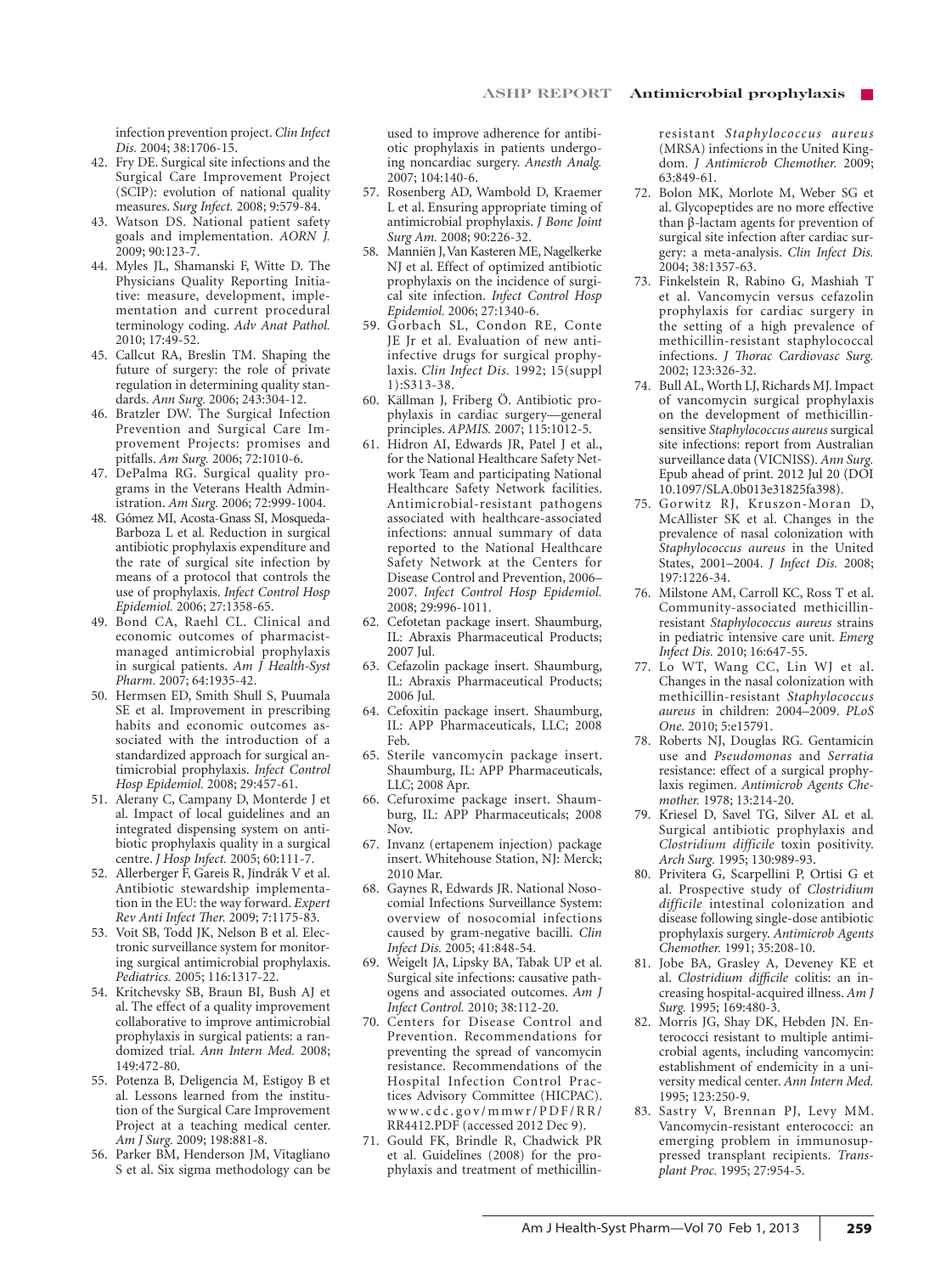- 84. Rhinehart E, Smith NE, Wennersten C. Rapid dissemination of beta-lactamase producing aminoglycoside resistant *Enterococcus faecium* among patients and staff on an infant-toddler surgical ward. *N Engl J Med.* 1990; 323:1814-8.
- 85. Cohen SH, Gerding DN, Johnson S et al. Clinical practice guidelines for *Clostridium difficile* infection in adults: 2010 update by the Society for Healthcare Epidemiology of America (SHEA) and the Infectious Diseases Society of America (IDSA). *Infect Control Hosp Epidemiol.* 2010; 31:431-55.
- 86. Salkind AR, Cuddy PG, Foxworth JW. Is this patient allergic to penicillin? An evidence-based analysis of the likelihood of penicillin allergy. *JAMA.* 2001; 285:2498-505.
- 87. Frumin J, Gallagher JC. Allergic crosssensitivity between penicillin, carbapenem, and monobactam antibiotics: what are the chances? *Ann Pharmacother*. 2009; 43:304-15.
- 88. Cunha BA. Antibiotic selection in the penicillin-allergic patient. *Med Clin North Am.* 2006; 90:1257-64.
- 89. Pichichero ME. Use of selected cephalosporins in penicillin-allergic patients: a paradigm shift. *Diagn Microbiol Infect Dis.* 2007; 57:13s-18s.
- 90. Galandiuk S, Polk HC Jr, Jagelman DG et al. Re-emphasis of priorities in surgical antibiotic prophylaxis. *Surg Gynecol Obstet.* 1989; 169:218-22.
- 91. DiPiro JT, Vallner JJ, Bowden TA et al. Intraoperative serum and tissue activity of cefazolin and cefoxitin. *Arch Surg.* 1985; 120:829-32.
- 92. Classen DC, Evans RS, Pestotnik SL et al. The timing of prophylactic administration of antibiotics and the risk of surgical-wound infection. *N Engl J Med.* 1992; 326:281-6.
- 93. Garey KW, Dao T, Chen H et al. Timing of vancomycin prophylaxis for cardiac surgery patients and the risk of surgical site infections. *J Antimicrob Chemother.* 2006; 58:645-50.
- 94. Steinberg JP, Braun BI, Hellinger WC et al. Timing of antimicrobial prophylaxis and the risk of surgical site infection: results from the Trial to Reduce Antimicrobial Prophylaxis Errors. *Ann Surg.* 2009; 250:10-6.
- 95. Van Kasteren ME, Mannien J, Ott A et al. Antibiotic prophylaxis and the risk of surgical site infections following total hip arthroplasty: timely administration is the most important factor. *Clin Infect Dis.* 2007; 44:921-7.
- 96. Soriano A, Bori G, Garcia-Ramiro S et al. Timing of antibiotic prophylaxis for primary total knee arthroplasty performed during ischemia. *Clin Infect Dis.* 2008; 46:1009-14.
- 97. Weber WP, Marti WR, Zwahlen M et al. The timing of surgical antimicrobial prophylaxis. *Ann Surg.* 2008; 247:918-26.
- 98. Dellinger EP. What is the ideal time for administration of antimicrobial pro-

phylaxis for a surgical procedure? *Ann Surg.* 2008; 247:927-8.

- 99. Goldman DA, Hopkins CC, Karchmer AW et al. Cephalothin prophylaxis in cardiac valve surgery. A prospective, double-blind comparison of two-day and six-day regimens. *J Thorac Cardiovasc Surg.* 1977; 73:470-9.
- 100. Platt R, Munoz A, Stella J et al. Antibiotic prophylaxis for cardiovascular surgery. Efficacy with coronary artery bypass. *Ann Intern Med.* 1984; 101:770-4.
- 101. Forse RA, Karam B, MacLean LD et al. Antibiotic prophylaxis for surgery in morbidly obese patients. *Surgery.* 1989; 106:750-6.
- 102. Falagas ME, Karageorgopoulos DE. Adjustment of dosing of antimicrobial agents for bodyweight in adults. *Lancet.* 2010; 375:248-51.
- 103. Pai MP, Bearden DT. Antimicrobial dosing considerations in obese adult patients. Insights from the Society of Infectious Diseases Pharmacists. *Pharmacotherapy.* 2007; 27:1081-91.
- 104. Johnson PN, Miller JL, Boucher EA, for the Pediatric Pharmacy Advisory Group Advocacy Committee. Medication dosing in overweight and obese children. www.ppag.org/obesedose (accessed 2010 Nov 22).
- 105. Koopman E, Nix DE, Erstad BL et al. End-of-procedure cefazolin concentrations after administration for prevention of surgical-site infection. *Am J Health-Syst Pharm.* 2007; 64:1927-34.
- 106. Bauer LA, Edwards WA, Dellinger EP et al. Influence of weight on aminoglycoside pharmacokinetics in normal weight and morbidly obese patients. *Eur J Clin Pharmacol.* 1983; 24:643-7.
- 107. Bailey TC, Little JR, Littenberg B et al. A meta-analysis of extended-interval dosing versus multiple daily dosing of aminoglycosides. *Clin Infect Dis.* 1997; 24:786-95.
- 108. Barza M, Ioannidis JP, Cappelleri JC et al. Single or multiple daily doses of aminoglycosides: a meta-analysis. *BMJ.* 1996; 312:338-45.
- 109. Blaser J, Konig C. Once-daily dosing of aminoglycosides. *Eur J Clin Microbiol Infect Dis.* 1995; 14:1029-38.
- 110. Murry KR, McKinnon PS, Mitrzyk B et al. Pharmacodynamic characterization of nephrotoxicity associated with once-daily aminoglycoside. *Pharmacotherapy.* 1999; 19:1252-60.
- 111. Nicolau DP, Freeman CD, Belliveau PP et al. Experience with a once-daily aminoglycoside program administered to 2,184 adult patients. *Antimicrob Agents Chemother.* 1995; 39:650-5.
- 112. Rao SC, Ahmed M, Hagan R. One dose per day compared to multiple doses per day of gentamicin for treatment of suspected or proven sepsis in neonates. *Cochrane Database Syst Rev.* 2006; 1:CD005091.
- 113. Zhanel GG, Ariano RE. Once daily aminoglycoside dosing: maintained

efficacy with reduced nephrotoxicity? *Ren Fail.* 1992; 14:1-9.

- 114. Anaya DA, Dellinger EP. The obese surgical patient: a susceptible host for infection. *Surg Infect.* 2006; 7:473-80.
- 115. Waisbren E, Rosen H, Bader AM et al. Percent body fat and prediction of surgical site infection. *J Am Coll Surg.* 2010; 210:381-9.
- 116. Engelman R, Shahian D, Shemin R et al. The Society of Thoracic Surgeons practice guideline series: antibiotic prophylaxis in cardiac surgery, part II: antibiotic choice. *Ann Thorac Surg.* 2007; 83:1569-76.
- 117. Zanetti G, Giardina R, Platt R. Intraoperative redosing of cefazolin and risk for surgical site infection in cardiac surgery. *Emerg Infect Dis.* 2001; 7:828-31.
- 118. Scher KS. Studies on the duration of antibiotic administration for surgical prophylaxis. *Am Surg.* 1997; 63:59-62.
- 119. Markantonis SL, Kostopanagiotou G, Panidis D et al. Effects of blood loss and fluid volume replacement on serum and tissue gentamicin concentrations during colorectal surgery. *Clin Ther.* 2004; 26:271-81.
- 120. Morita S, Nishisho I, Nomura T et al. The significance of the intraoperative repeated dosing of antimicrobials for preventing surgical wound infection in colorectal surgery. *Surg Today.* 2005; 35:732-8.
- 121. Swoboda SM, Merz C, Kostuik J et al. Does intraoperative blood loss affect antibiotic serum and tissue concentrations? *Arch Surg.* 1996; 131:1165-72.
- 122. DiPiro JT, Cheung RP, Bowden TA et al. Single-dose systemic antibiotic prophylaxis of surgical wound infections. *Am J Surg.* 1986; 152:552-9.
- 123. Fonseca SN, Kunzle SR, Junqueira MJ et al. Implementing 1-dose antibiotic prophylaxis for prevention of surgical site infection. *Arch Surg.* 2006; 141:1109-13.
- 124. McDonald M, Grabsch E, Marshall C et al. Single- versus multiple-dose antimicrobial prophylaxis for major surgery: a systematic review. *Aust N Z J Surg.* 1998; 68:388-96.
- 125. Kreter B, Woods M. Antibiotic prophylaxis for cardiothoracic operations. Meta-analysis of thirty years of clinical trials. *J Thorac Cardiovasc Surg.* 1992; 104:590-9.
- 126. Austin TW, Coles JC, Burnett R et al. Aortocoronary bypass procedures and sternotomy infections: a study of antistaphylococcal prophylaxis. *Can J Surg.* 1980; 23:483-5.
- 127. Galbraith U, Schilling J, Von Segesser LK et al. Antibiotic prophylaxis in cardiovascular surgery: a prospective, randomized, comparative trial of one-day cefazolin vs single-dose cefuroxime. *Drugs Exp Clin Res.* 1993; 19:229-34.
- 128. Kriaras I, Michalopoulos A, Michalis A et al. Antibiotic prophylaxis in cardiac surgery. *J Cardiovasc Surg.* 1997; 38:605-10.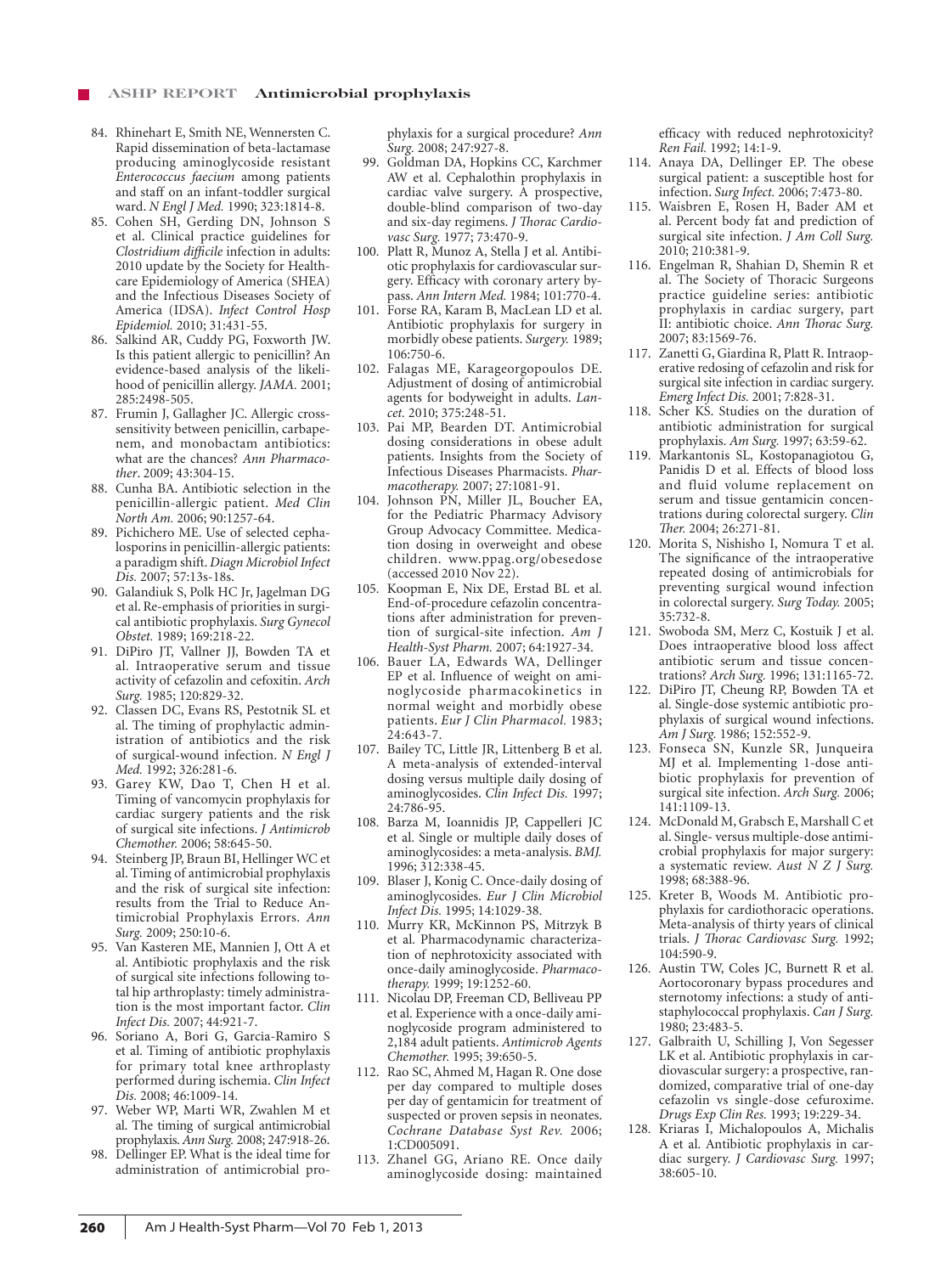- 129. Kriaras I, Michalopoulos A, Turina M et al. Evolution of antimicrobial prophylaxis in cardiovascular surgery. *Eur J Cardiothorac Surg.* 2000; 18:440-6.
- 130. Harbarth S, Samore MH, Lichtenberg D et al. Prolonged antibiotic prophylaxis after cardiovascular surgery and its effect on surgical site infections and antimicrobial resistance. *Circulation.* 2000; 101:2916-21.
- 131. Edwards FH, Engelman R, Houck P et al. The Society of Thoracic Surgeons practice guideline series: antibiotic prophylaxis in cardiac surgery, part I: duration. *Ann Thorac Surg.* 2006; 81:397-404.
- 132. Lee KR, Ring JC, Leggiadro RJ. Prophylactic antibiotic use in pediatric cardiovascular surgery: a surgery of current practice. *Pediatr Infect Dis J.* 1995; 14:267-9.
- 133. American Academy of Orthopaedic Surgeons. Information statement: recommendations for the use of intravenous antibiotic prophylaxis in primary total joint arthroplasty. www.aaos.org/ about/papers/advistmt/1027.asp (accessed 2008 May 13).
- 134. McCarthy PJ, Patil S, Conrad SA et al. International and specialty trends in the use of prophylactic antibiotics to prevent infectious complications after insertion of external ventricular drainage devices. *Neurocrit Care.* 2010; 12:220-4.
- 135. Hares MM, Hegarty MA, Warlow J et al. A controlled trial to compare systemic and intra-incisional cefuroxime prophylaxis in high risk gastric surgery. *Br J Surg.* 1981; 68:276-80.
- 136. Moesgaard F, Lykkegaard Nielsen M. Failure of topically applied antibiotics, added to systemic prophylaxis, to reduce perineal wound infection in abdominoperineal excision of the rectum. *Acta Chir Scand.* 1988; 154:589-92.
- 137. Pitt HA, Postier RG, Gadacz TR et al. The role of topical antibiotics in "highrisk" biliary surgery. *Surgery.* 1982; 91:518-24.
- 138. Pitt HA, Postier RG, Mcgowan WA et al. Prophylactic antibiotics in vascular surgery. Topical, systemic, or both. *Ann Surg.* 1980; 192:356-64.
- 139. Schersten H. Modified prophylaxis for preventing deep sternal wound infection after cardiac surgery. *APMIS.* 2007; 115:1023-6.
- 140. Friberg Ö, Svedjeholm R, Söderquist B et al. Local gentamicin reduces sternal wound infections after cardiac surgery: a randomized controlled trial. *Ann Thorac Surg.* 2005; 79:153-62.
- 141. Eklund AM, Valtonen M, Werkkala KA. Prophylaxis of sternal wound infections with gentamicin-collagen implant: randomized controlled study in cardiac surgery. *J Hosp Infect.* 2005; 59:108-12.
- 142. Vander Salm TJ, Okike ON, Pasque MK et al. Reduction of sternal infec-

tion by application of topical vancomycin. *J Thorac Cardiovasc Surg.* 1989; 98:618-22.

- 143. Bennett-Guerrero E, Ferguson TB Jr, Lin M et al. Effect of an implantable gentamicin-collagen sponge on sternal wound infections following cardiac surgery: a randomized trial. *JAMA.* 2010; 304:755-62.
- 144. Bennett-Guerrero E, Pappas TN, Koltun WA et al. Gentamicin-collagen sponge for infection prophylaxis in colorectal surgery. *N Engl J Med.* 2010; 363:1038- 49.
- 145. McHugh SM, Collins CJ, Corrigan MA et al. The role of topical antibiotics used as prophylaxis in surgical site infection prevention. *J Antimicrob Chemother.* 2011; 66:693-701.
- 146. Goodman J, Schaffner W, Collins H et al. Infection after cardiovascular surgery. *N Engl J Med.* 1968; 278:117-23.
- 147. Perl TM. Prevention of *Staphylococcus aureus* infections among surgical patients: beyond traditional perioperative prophylaxis. *Surgery.* 2003; 134:s10-7.
- 148. Kluytmans JA, Mouton JW, Ijzerman EP et al. Nasal carriage of *Staphylococcus aureus* as a major risk factor for wound infections after cardiac surgery. *J Infect Dis.* 1995; 171:216-9.
- 149. Kluytmans JA, Mouton JW, Vanden-Bergh MF et al. Reduction of surgicalsite infections in cardiothoracic surgery by elimination of nasal carriage of *Staphylococcus aureus*. *Infect Control Hosp Epidemiol.* 1996; 17:780-5.
- 150. Kalmeijer MD, Coertjens H, Van Nieuwland-Bollen PM et al. Surgical site infections in orthopedic surgery: the effect of mupirocin nasal ointment in a double-blind, randomized, placebo-controlled study. *Clin Infect Dis.* 2002; 35:353-8.
- 151. Hacek DM, Robb WJ, Paule SM et al. *Staphylococcus aureus* nasal decolonization in joint replacement surgery reduces infection. *Clin Orthop Relat Res.* 2008; 466:1349-55.
- 152. White A, Smith J. Nasal reservoir as the source of extranasal staphylococci. *Antimicrob Agents Chemother.* 1963; 161:679-83.
- 153. Lauderdale TL, Wang JT, Lee WS et al. Carriage rates of methicillin-resistant *Staphylococcus aureus* (MRSA) depend on anatomic location, the number of sites cultured, culture methods, and the distribution of clonotypes. *Eur J Clin Microbiol Infect Dis.* 2010; 29:1553-9.
- 154. Jain R, Kralovic SM, Evans ME. Veterans Affairs initiative to prevent *Staphylococcus aureus* infections. *N Engl J Med.* 2011; 364:1419-30.
- 155. Harbarth S, Fankhauser C, Schrenzel J et al. Univeral screening for methicillinresistant *Staphylococcus aureus* at hospital admission and nosocomial infection in surgical patients. *JAMA.* 2008; 299:1149-57.
- 156. Bactroban (mupirocin calcium ointment, 2%) nasal package in-

sert. Research Triangle Park, NC: GlaxoSmithKline; 2009 Apr.

- 157. Kallen AJ, Wilson CT, Larson RJ. Perioperative intranasal mupirocin for the prevention of surgical-site infections: systematic review of the literature and meta-analysis. *Infect Control Hosp Epidemiol.* 2005; 26:916-22.
- 158. Van Rijen M, Bonten M, Wenzel R et al. Mupirocin ointment for preventing *Staphylococcus aureus* infections in nasal carriers. *Cochrane Database Syst Rev.* 2008; 4:CD006216.
- 159. Hebert C, Robicsek A. Decolonization therapy in infection control. *Curr Opin Infect Dis.* 2010; 23:340-5.
- 160. Perl TM, Cullen JJ, Wenzel RP et al. Intranasal mupirocin to prevent postoperative *Staphylococcus aureus* infections. *N Engl J Med.* 2002; 346:1871-7.
- 161. Konvalinka A, Errett L, Fong IW. Impact of treating *Staphylococcus aureus* nasal carriers on wound infections in cardiac surgery. *J Hosp Infect.* 2006; 64:162-8.
- 162. Bode LG, Kluytmans JA, Wertheim HF et al. Preventing surgical-site infections in nasal carriers of *Staphylococcus aureus*. *N Engl J Med.* 2010; 362:9-17.
- 163. Lee AS, Macedo-Vinas M, Francois P et al. Impact of combined low-level mupirocin and genotypic chlorhexidine resistance on persistent methicillinresistant *Staphylococcus aureus* carriage after decolonization therapy: a casecontrol study. *Clin Infect Dis.* 2011; 52:1422-30.
- 164. Muto CA, Jernigan JA, Ostrowsky BE et al. SHEA guideline for preventing nosocomial transmission of multidrug-resistant strains of *Staphylococcus aureus* and *Enterococcus*. *Infect Control Hosp Epidemiol.* 2003; 24:362-86.
- 165. Edwards JR, Peterson KD, Mu Y et al. National Healthcare Safety Network (NHSN) report: data summary for 2006 through 2008. *Am J Infect Control.* 2009; 37:783-805.
- 166. Kutsal A, Ibrisim E, Catav Z et al. Mediastinitis after open heart surgery. Analysis of risk factors and management. *J Cardiovasc Surg.* 1991; 32:38- 41.
- 167. Abboud CS, Way SB, Baltar VT. Risk factors for mediastinitis after cardiac surgery. *Ann Thorac Surg.* 2004; 77:676-83.
- 168. Crabtree TD, Codd JE, Fraser VJ et al. Multivariate analysis of risk factors for deep and superficial sternal infection after coronary artery bypass grafting at a tertiary care medical center. *Semin Thorac Cardiovasc Surg.* 2004; 16:53-61.
- 169. Kohli M, Yuan L, Escobar M et al. A risk index for sternal surgical wound infection after cardiovascular surgery. *Infect Control Hosp Epidemiol.* 2003; 24:17-25.
- 170. Lepelletier D, Perron S, Bizouarn P et al. Surgical-site infection after cardiac surgery: incidence, microbiology and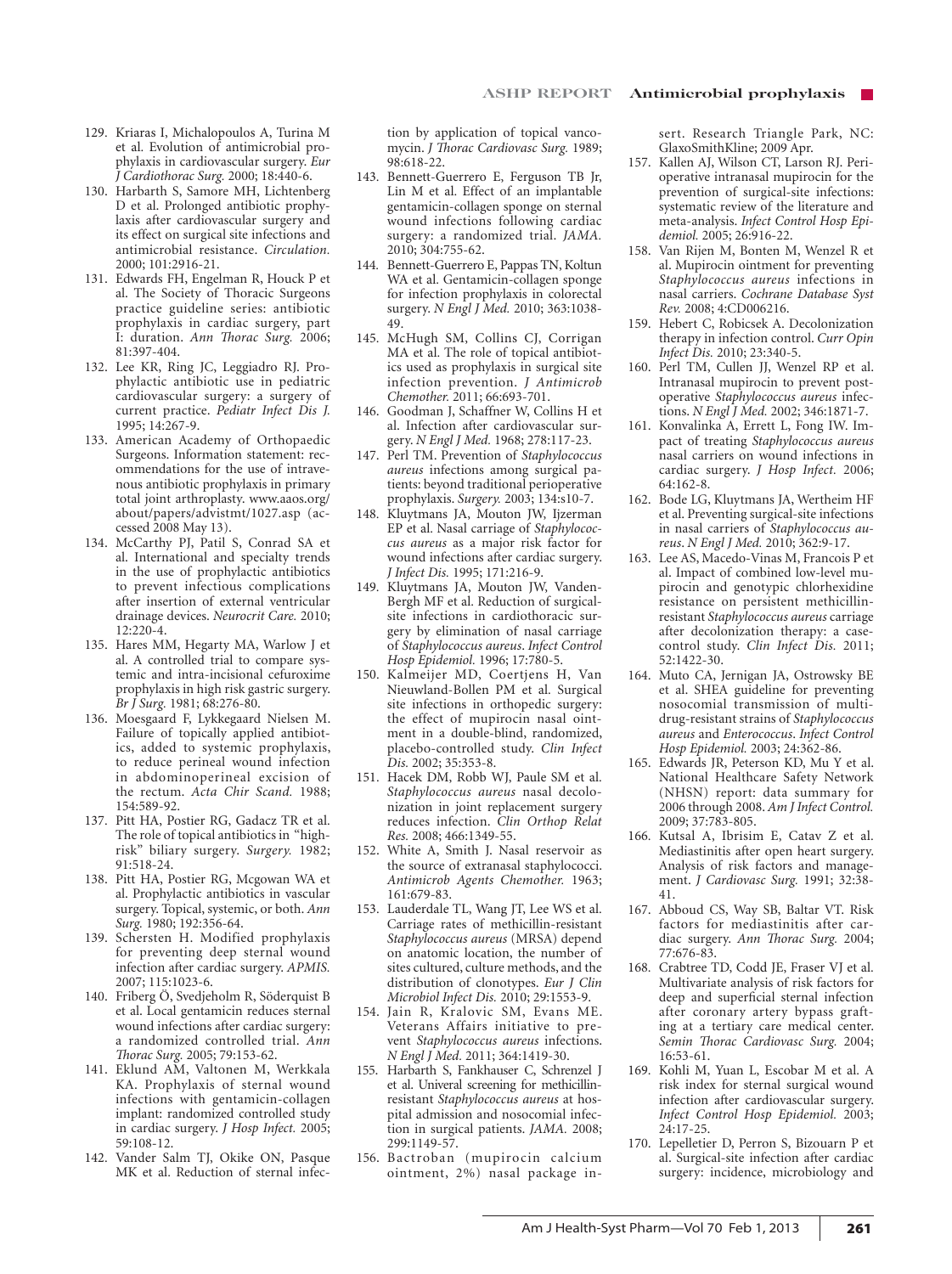risk factors. *Infect Control Hosp Epidemiol.* 2005; 26:466-72.

- 171. Lu JC, Grayson AD, Jha P et al. Risk factors for sternal wound infection and mid-term survival following coronary artery bypass surgery. *Eur J Cardiothorac Surg.* 2003; 23:943-9.
- 172. Tang GH, Maganti M, Weisel RD et al. Prevention and management of deep sternal wound infection. *Semin Thorac Cardiovasc Surg.* 2004; 16:62-9.
- 173. Jakob HG, Borneff-Lipp M, Bach A et al. The endogenous pathway is a major route for deep sternal wound infection. *Eur J Cardiothorac Surg.* 2000; 17:154-60.
- 174. Rahmanian PB, Adams DH, Castillo JG et al. Impact of body mass index on early outcome and late survival in patients undergoing coronary artery bypass grafting or valve surgery or both. *Am J Cardiol.* 2007; 100:1702-8.
- 175. Vuorisalo S, Haukipuro K, Pokela R et al. Risk features for surgical-site infections in coronary artery bypass surgery. *Infect Control Hosp Epidemiol.* 1998; 19:240-7.
- 176. Segers P, De Jong AP, Kloek JJ et al. Risk control of surgical site infection after cardiothoracic surgery. *J Hosp Infect.* 2006; 62:437-45.
- 177. Zerr KJ, Furnary AP, Grunkemeier GL et al. Glucose control lowers the risk of wound infection in diabetics after open heart operations. *Ann Thorac Surg.* 1997; 63:356-61.
- 178. Furnary AP, Zerr KJ, Grunkemeier GL et al. Continuous intravenous insulin infusion reduces the incidence of deep sternal wound infection in diabetic patients after cardiac surgical procedures. *Ann Thorac Surg.* 1999; 67:352-62.
- 179. Dellinger EP. Preventing surgical-site infections: the importance of timing and glucose control. *Infect Control Hosp Epidemiol.* 2001; 22:604-6.
- 180. Latham R, Lancaster AD, Covington JF et al. The association of diabetes and glucose control with surgical-site infections among cardiothoracic surgery patients. *Infect Control Hosp Epidemiol.* 2001; 22:607-12.
- 181. Furnary AP, Gao G, Grunkemeier GL et al. Continuous insulin infusion reduces mortality in patients with diabetes undergoing coronary artery bypass grafting. *J Thorac Cardiovasc Surg.* 2003; 125:1007-21.
- 182. Gandhi GY, Nuttall GA, Abel MD et al. Intraoperative hyperglycemia and perioperative outcomes in cardiac surgery patients. *Mayo Clin Proc.* 2005; 80:862-6.
- 183. Dohmen PM. Influence of skin flora and preventive measures on surgical site infection during cardiac surgery. *Surg Infect.* 2006; 7:S13-7.
- 184. Kittle C, Reed W. Antibiotics and extracorporeal circulation. *J Thorac Cardiovasc Surg.* 1961; 41:34-48.
- 185. Slonim R, Litwak R, Gadboys H et al. Antibiotic prophylaxis of infection

complicating open-heart operations. *Antimicrob Agents Chemother.* 1963; 3:731-5.

- 186. Garey KW, Amrutkar P, Dao-Tran TK et al. Economic benefit of appropriate timing of vancomycin prophylaxis in patients undergoing cardiovascular surgery. *Pharmacotherapy.* 2008; 28:699-706.
- 187. Garey KW, Lai D, Dao-Tran TK et al. Interrupted time series analysis of vancomycin compared to cefuroxime for surgical prophylaxis in patients undergoing cardiac surgery. *Antimicrob Agents Chemother.* 2008; 52:446-51.
- 188. Cimochowski GE, Harostock MD, Brown R et al. Intranasal mupirocin reduces sternal wound infection after open heart surgery in diabetics and nondiabetics. *Ann Thorac Surg.* 2001; 71:1572-9.
- 189. Zangrillo A, Landoni G, Fumagalli L et al. Methicillin-resistant *Staphylococcus*  species in a cardiac surgical intensive care unit: a 5-year experience. *J Cardiothorac Vasc Anesth.* 2006; 20:31-7.
- 190. Fekety F, Cluff L, Sabiston D et al. A study of antibiotic prophylaxis in cardiac surgery. *J Thorac Cardiovasc Surg.* 1969; 57:757-63
- 191. Conte J, Cohen S, Roe B et al. Antibiotic prophylaxis and cardiac surgery: a prospective double-blind comparison of single-dose versus multi-dose regimens. *Ann Intern Med.* 1972; 76:943-9.
- 192. Firor W. Infection following openheart surgery, with special reference to the role of prophylactic antibiotics. *J Thorac Cardiovasc Surg.* 1967; 53:371-8.
- 193. Slama T, Sklar S, Misinski J et al. Randomized comparison of cefamandole, cefazolin and cefuroxime prophylaxis in open-heart surgery. *Antimicrob Agents Chemother.* 1986; 29:744-7.
- 194. Kaiser A, Petracek M, Lea J et al. Efficacy of cefazolin, cefamandole, and gentamicin as prophylactic agents in cardiac surgery. *Ann Surg.* 1987; 206:791-7.
- 195. Conklin C, Gray R, Neilson D et al. Determinants of wound infection incidence after isolated coronary artery bypass surgery in patients randomized to receive prophylactic cefuroxime or cefazolin. *Ann Thorac Surg.* 1988; 46:172-7.
- 196. Wellens F, Pirlet M, Larbuisson R et al. Prophylaxis in cardiac surgery: a controlled, randomized comparison between cefazolin and cefuroxime. *Eur J Cardiothorac Surg.* 1995; 9:325-9.
- 197. Townsend TR, Reitz BA, Bilker WB et al. Clinical trial of cefamandole, cefazolin, and cefuroxime for antibiotic prophylaxis in cardiac operations. *J Thorac Cardiovasc Surg.* 1993; 106:664-70.
- 198. Curtis JJ, Boley TM, Walls JT et al. Randomized, prospective comparison of first- and second-generation cephalosporins as infection prophylaxis for cardiac surgery. *Am J Surg.* 1993; 166:734-7.
- 199. Doebbeling BN, Pfaller MA, Kuhns KR et al. Cardiovascular surgery prophylaxis: a randomized, controlled comparison of cefazolin and cefuroxime. *J Thorac Cardiovasc Surg.* 1990; 99:981-9.
- 200. Vuorisalo S, Pokela R, Syrjälä H. Comparison of vancomycin and cefuroxime for infection prophylaxis in coronary artery bypass surgery. *Infect Control Hosp Epidemiol.* 1998; 19:234-9.
- 201. Baddour LM, Bettmann MA, Bolger AF et al. Nonvalvular cardiovascular device-related infections. *Circulation.* 2003; 108:2015-31.
- 202. Chamber CE, Eisenhauer MD, McNicol LB et al. Infection control guidelines for the cardiac catheterization laboratory: society guidelines revisited. *Catheter Cardiovasc Interv.* 2006; 67:78-86.
- 203. Van Rijen M, Bonten M, Wenzel R et al. Mupirocin ointment for preventing *Staphylococcus aureus* infections in nasal carriers. *Cochrane Database Syst Rev.* 2008; 4:CD006216.
- 204. Ortega GM, Martí-Bonmatí E, Guevara SJ et al. Alteration of vancomycin pharmacokinetics during cardiopulmonary bypass in patients undergoing cardiac surgery. *Am J Health-Syst Pharm.* 2003; 60:260-5.
- 205. Nascimento JW, Carmona MJ, Strabelli TM et al. Systemic availability of prophylactic cefuroxime in patients submitted to coronary artery bypass grafting with cardiopulmonary bypass. *J Hosp Infect.* 2005; 59:299-303.
- 206. Vuorisalo S, Pokela R, Syrjälä H. Is single-dose antibiotic prophylaxis sufficient for coronary artery bypass surgery? An analysis of peri- and postoperative serum cefuroxime and vancomycin levels. *J Hosp Infect.* 1997; 37:237-47.
- 207. Fellinger EK, Leavitt BJ, Hebert JC. Serum levels of prophylactic cefazolin during cardiopulmonary bypass surgery. *Ann Thorac Surg.* 2002; 74:1187- 90.
- 208. Caffarelli AD, Holden JP, Baron EJ et al. Plasma cefazolin levels during cardiovascular surgery: effects of cardiopulmonary bypass and profound hypothermic circulatory arrest. *J Thorac Cardiovasc Surg.* 2006; 131:1338-43.
- 209. Hutschala D, Skhirtladze K, Kinstner C et al. In vivo microdialysis to measure antibiotic penetration into soft tissue during cardiac surgery. *Ann Thorac Surg.* 2007; 84:1605-10.
- 210. Waltrip T, Lewis R, Young V et al. A pilot study to determine the feasibility of continuous cefazolin infusion. *Surg Infect.* 2002; 3:5-9.
- 211. Nascimento JW, Carmona MJ, Strabelli TM et al. Perioperative cefuroxime pharmacokinetics in cardiac surgery. *Clinics.* 2007; 62:257-60.
- 212. Lewis DR, Longman TJ, Wisheart JD et al. The pharmacokinetics of a single dose of gentamicin (4 mg/kg) as prophylaxis in cardiac surgery requiring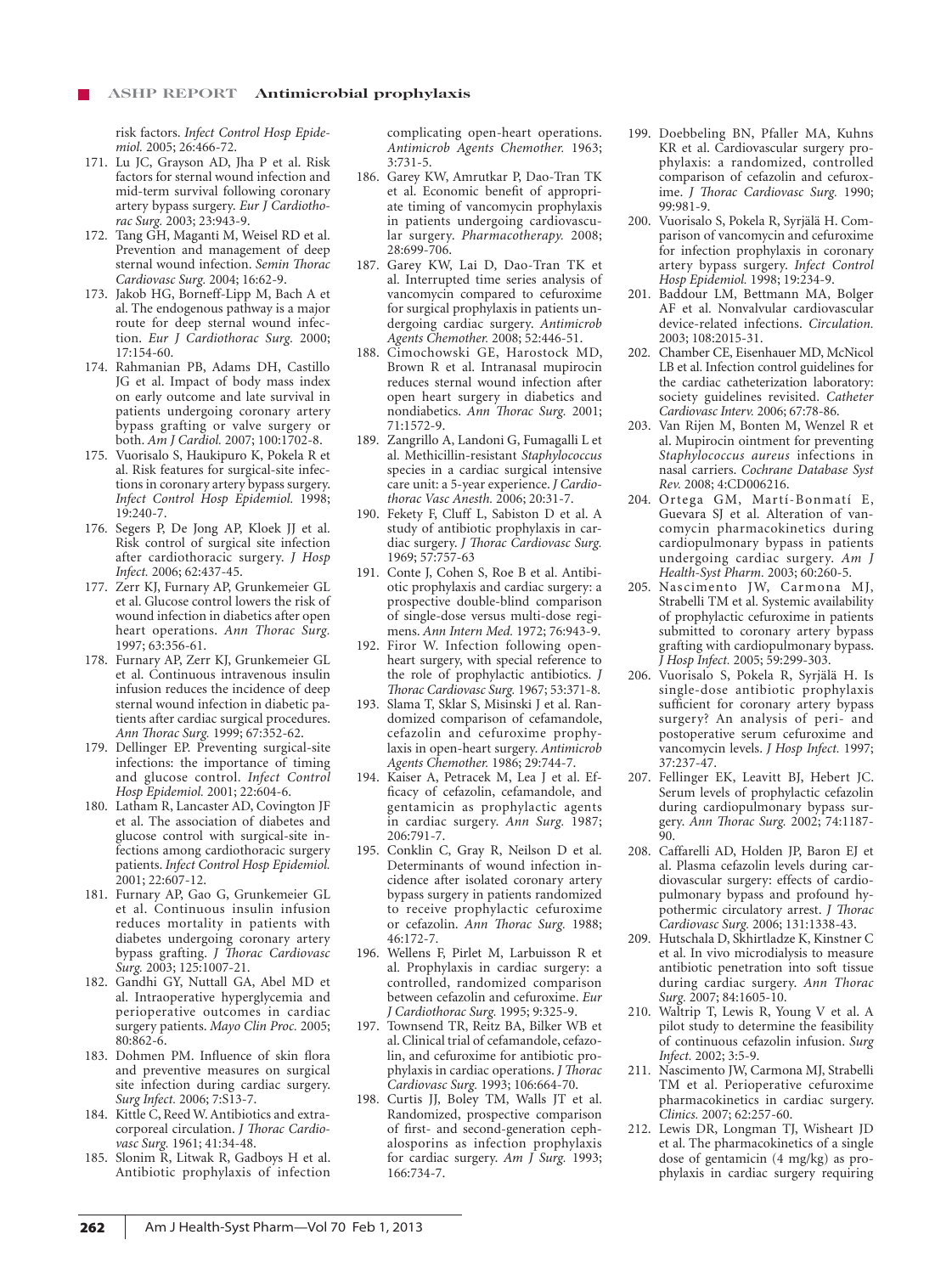**ASHP Report Antimicrobial prophylaxis**

cardiopulmonary bypass. *Cardiovasc Surg.* 1999; 7:398-401.

- 213. Kitzes-Cohen R, Farin D, Piva G et al. Pharmacokinetics of vancomycin administered as prophylaxis before cardiac surgery. *Ther Drug Monit.* 2000; 22:661-7.
- 214. Austin T, Coles J, McKenzie P et al. Cephalothin prophylaxis and valve replacement. *Ann Thorac Surg.* 1977; 23:333-6.
- 215. Sisto T, Laurikka J, Tarkka MR. Ceftriaxone vs cefuroxime for infection prophylaxis in coronary bypass surgery. *Scand J Thorac Cardiovasc Surg.* 1994; 28:143-8.
- 216. Nooyen SM, Overbeek BP, Brutel De La Riviere A et al. Prospective randomised comparison of single-dose versus multiple-dose cefuroxime for prophylaxis in coronary artery bypass grafting. *Eur J Clin Microbiol Infect Dis.* 1994; 13:1033-7.
- 217. Tamayo E, Gualis J, Flórez S et al. Comparative study of single-dose and 24-hour multiple-dose antibiotic prophylaxis for cardiac surgery. *J Thorac Cardiovasc Surg.* 2008; 136:1522-7.
- 218. Mertz D, Johnstone J, Loeb M. Does duration of perioperative antibiotic prophylaxis matter in cardiac surgery? A systematic review and meta-analysis. *Ann Surg.* 2011; 254:48-54.
- 219. Sandoe JA, Kumar B, Stoddart B et al. Effect of extended perioperative antibiotic prophylaxis on intravascular catheter colonization and infection in cardiothoracic surgery patients. *J Antimicrob Chemother.* 2003; 52:877-9.
- 220. Niederhäuser U, Vogt M, Vogt P et al. Cardiac surgery in a high-risk group of patients: is prolonged postoperative antibiotic prophylaxis effective? *J Thorac Cardiovasc Surg.* 1997; 114:162-8.
- 221. Huddleston CB. Mediastinal wound infections following pediatric cardiac surgery. *Semin Thorac Cardiovasc Surg.* 2004; 16:108-12.
- 222. McEvoy GK, Snow EK, Miller J et al., eds. AHFS drug information. Bethesda, MD: American Society of Health-System Pharmacists; 2011.
- 223. Johns Hopkins Hospital, Arcara K, Tschudy M, Lee CK, eds. Harriet Lane handbook, 19th edition. Philadelphia: Elsevier, Inc.; 2012.
- 224. Lance LL, Lacey CF, Goldman MP et al., eds. Quick-look drug book, 18th edition. Baltimore, MD: Lippincott Williams & Wilkins; 2011.
- 225. Lexi-Comp Online. Hudson, OH: Lexi-Comp, Inc.; 2011.
- 226. Smith KM, Riche DM, Henyan NN, eds. Handbook of clinical drug data. 11th ed. New York: McGrawHill; 2010.
- 227. Da Costa A, Kirkorian G, Cucherat M et al. Antibiotic prophylaxis for permanent pacemaker implantation: a meta-analysis. *Circulation.* 1998; 97:1796-801.
- 228. Nishimura RA, Carabello BA, Faxon DP et al. ACC/AHA 2008 guideline

update on valvular heart disease: focused update on infective endocarditis: a report of the American College of Cardiology/American Heart Association Task Force on Practice Guidelines. *Circulation.* 2008; 118:887-96.

- 229. Baddour LM, Epstein AE, Erickson CC et al. American Heart Association Rheumatic Fever, Endocarditis, and Kawasaki Disease Committee; Council on Cardiovascular Disease in Young; Council on Cardiovascular Surgery and Anesthesia; Council on Cardiovascular Nursing; Council on Clinical Cardiology; Interdisciplinary Council on Quality of Care; American Heart Association. Update on cardiovascular implantable electronic device infections and their management: a scientific statement from the American Heart Association. *Circulation.* 2010; 121:458-77.
- 230. Klug D, Balde M, Pavin D et al. Risk factors related to infections of implanted pacemakers and cardioverterdefibrillators: results of a large prospective study. *Circulation.* 2007; 116:1349-55.
- 231. De Oliveira JC, Martinelli M, Nishioka SA et al. Efficacy of antibiotic prophylaxis before the implantation of pacemakers and cardioverterdefibrillators: results of a large, prospective, randomized, double-blinded, placebo-controlled trial. *Circ Arrhythm Electrophysiol.* 2009; 2:29-34.
- 232. Sohail MR, Uslan DZ, Khan AH et al. Risk factor analysis of permanent pacemaker infection. *Clin Infect Dis.* 2007; 45:166-73.
- 233. Bertaglia E, Zerbo F, Zardo S et al. Antibiotic prophylaxis with a single dose of cefazolin during pacemaker implantation: incidence of long-term infective complications. *PACE.* 2006; 29:29-33.
- 234. Holman WL, Pae WE, Teutenberg JJ et al. INTERMACS: interval analysis of registry data. *J Am Coll Cardiol.* 2009; 208:755-61.
- 235. Walker PC, DePrestel DD, Miles NA et al. Surgical infection prophylaxis for left ventricular assist device implantation. *J Card Surg.* 2011; 26:440-3.
- 236. Califano S, Pagani FD, Malani PN. Left ventricular assist device-associated infections. *Infect Dis Clin North Am.* 2012; 26:77-87.
- 237. Radu DM, Jauréguy F, Seguin A et al. Postoperative pneumonia after major pulmonary resections: an unsolved problem in thoracic surgery. *Ann Thorac Surg.* 2007; 84:1669-74.
- 238. Cardo D, Horan T, Andres M et al. National Nosocomial Infections Surveillance (NNIS) system report: data summary from January 1992 through June 2004. *Am J Infect Control.* 2004; 32:470-85.
- 239. Aznar R, Mateu M, Miró JM et al. Antibiotic prophylaxis in non-cardiac thoracic surgery: cefazolin versus placebo. *Eur J Cardiothorac Surg.* 1991; 5:515-8.
- 240. Rovera F, Imperatori A, Militello P et al. Infections in 346 consecutive videoassisted thoracoscopic procedures. *Surg Infect.* 2003; 4:45-51.
- 241. Turna A, Kutlu CA, Ozalp T et al. Antibiotic prophylaxis in elective thoracic surgery: cefuroxime versus cefepime. *Thorac Cardiov Surg.* 2003; 51:84-8.
- 242. Boldt J, Piper S, Uphus D et al. Preoperative microbiologic screening and antibiotic prophylaxis in pulmonary resection operations. *Ann Thorac Surg.* 1999; 68:208-11.
- 243. Schussler O, Dermine H, Alifano M et al. Should we change antibiotic prophylaxis for lung surgery? Postoperative pneumonia is the critical issue. *Ann Thorac Surg.* 2008; 86:1727-34.
- 244. Shiono S, Yoshida J, Nishimura M et al. Risk factors of postoperative respiratory infections in lung cancer surgery. *J Thorac Oncol.* 2007; 2:34-8.
- 245. Imperatori A, Rotolo N, Gatti M et al. Peri-operative complications of videoassisted thoracoscopic surgery (VATS). *Int J Surg.* 2008; 6:S78-81.
- 246. Solaini L, Prusciano F, Bagioni P et al. Video-assisted thoracic surgery (VATS) of the lung: analysis of intraoperative and postoperative complications over 15 years and review of the literature. *Surg Endosc.* 2008; 22:298-310.
- 247. Imperatori A, Rovera F, Rotolo N et al. Prospective study of infection risk factors in 988 lung resections. *Surg Infect.* 2006; 7:S57-60.
- 248. Chamberlain RS, Sakpal SV. A comprehensive review of single-incision laparoscopic surgery (SILS) and natural orifice transluminal endoscopic surgery (NOTES) techniques for chelecystectomy. *J Gastrointest Surg.* 2009; 13:1733-40.
- 249. Cruse PJ, Foord R. The epidemiology of wound infection: a ten-year prospective study of 62,939 wounds. *Surg Clin North Am.* 1980; 60:27-40.
- 250. Petrosillo N, Drapeau CM, Nicastri E et al. Surgical site infections in Italian hospitals: a prospective multicenter study. *BMC Infect Dis.* 2008; 8:34.
- 251. Watanabe A, Kohnoe S, Shimabukuro R et al. Risk factors associated with surgical site infection in upper and lower gastrointestinal surgery. *Surg Today.* 2008; 38:404-12.
- 252. Yasuda K, Shiraishi N, Adachi Y et al. Risk factors for complications following resection of large gastric cancer. *Br J Surg.* 2001; 88:873-7.
- 253. Mohri Y, Tonouchi H, Kobayashi M et al. Randomized clinical trial of singleversus multiple-dose antimicrobial prophylaxis in gastric cancer surgery. *Br J Surg.* 2007; 94:683-8.
- 254. Yeo CJ, Cameron JL, Sohn TA et al. Pancreaticoduodenectomy with or without extended retroperitoneal lymphadenectomy for periampullary adenocarcinoma: comparison of morbidity and mortality and short-term outcome. *Ann Surg.* 1999; 229:613-24.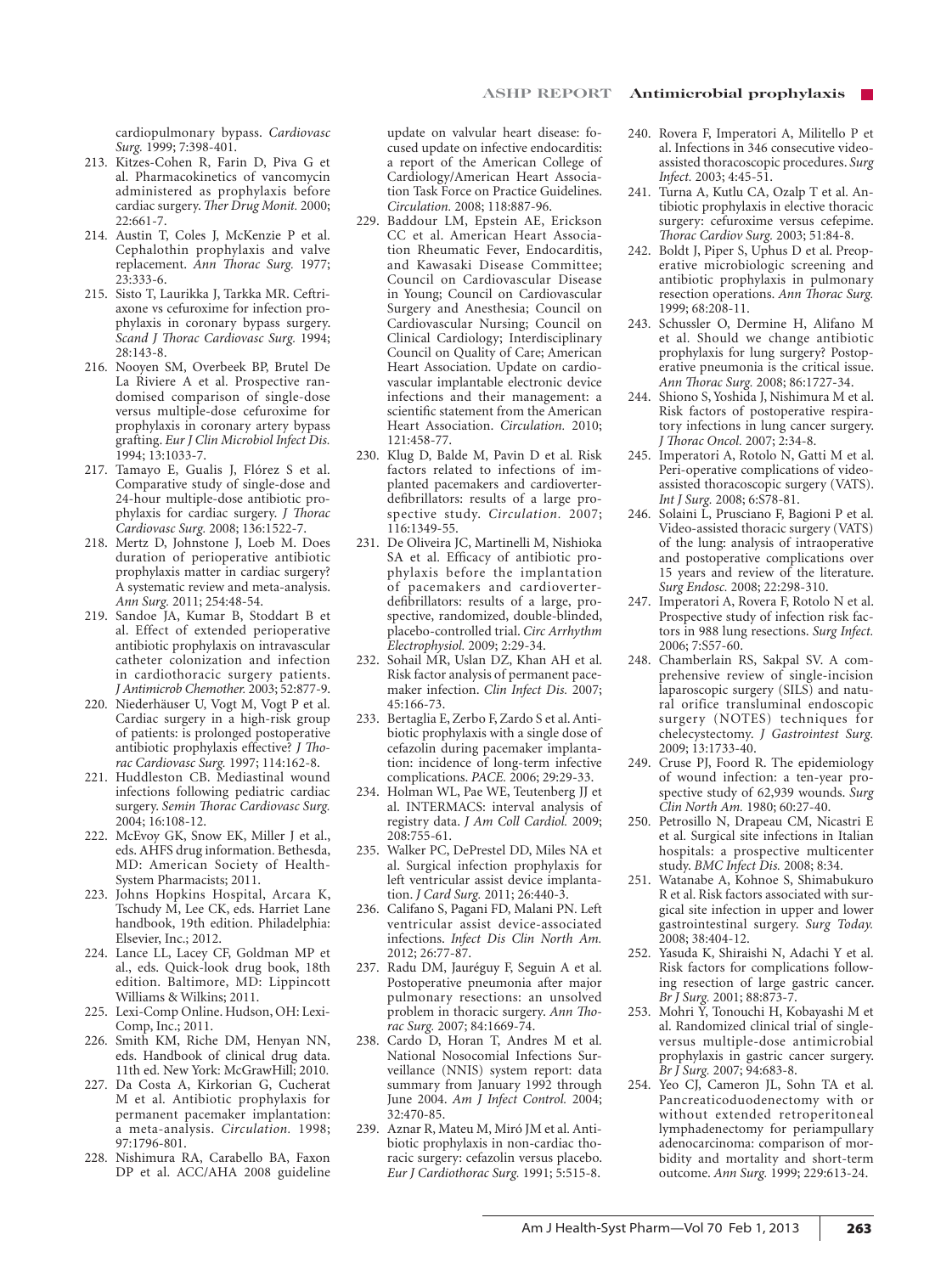**ASHP Report Antimicrobial prophylaxis**

- 255. Jafri NS, Mahid SS, Minor KS et al. Meta-analysis: antibiotic prophylaxis to prevent peristomal infection following percutaneous endoscopic gastrostomy. *Aliment Pharmacol Ther.* 2007; 25:647-56.
- 256. Sharma VK, Howden CW. Metaanalysis of randomized, controlled trials of antibiotic prophylaxis before percutaneous endoscopic gastrostomy. *Am J Gastroenterol.* 2000; 95:3133-6.
- 257. Gorbach SL, Plaut AG, Nahas L et al. Studies of intestinal microflora: II. Microorganisms of the small intestine and their relations to oral fecal flora. *Gastroenterology.* 1967; 53:856-67.
- 258. Gorbach SL. Intestinal microflora. *Gastroenterology.* 1971; 60:1110-29.
- 259. Ruddell WS, Axon AT, Findlay JM et al. Effect of cimetidine on the gastric bacterial flora. *Lancet.* 1980; 1:672-4.
- 260. Driks MR, Craven DE, Bartolome RC et al. Nosocomial pneumonia in intubated patients given sucralfate as compared with antacids or histamine type 2 blockers. *N Engl J Med.* 1987; 317:1376-82.
- 261. Long J, Desantis S, State D et al. The effect of antisecretagogues on gastric microflora. *Arch Surg.* 1983; 118:1413-5.
- 262. Sjostedt S, Levin P, Malmborg AS et al. Septic complications in relation to factors influencing the gastric microflora in patients undergoing gastric surgery. *J Hosp Infect.* 1989; 12:191-7.
- 263. Feretis CB, Contou CT, Papoutsis GG et al. The effect of preoperative treatment with cimetidine on postoperative wound sepsis. *Am Surg.* 1984; 50:594-8.
- 264. Antimicrobial prophylaxis in surgery. *Treat Guidel Med Lett.* 2006; 4:83-8.
- 265. LoCiero J, Nichols RL. Sepsis after gastroduodenal operations; relationship to gastric acid, motility, and endogenous microflora. *South Med J.* 1980; 73:878-80.
- 266. Pessaux P, Msika S, Atalla D et al. Risk factors for postoperative infectious complications in noncolorectal abdominal surgery: a multivariate analysis based on a prospective multicenter study of 4718 patients. *Arch Surg.* 2003; 138:314-24.
- 267. Imai E, Ueda M, Kanao K et al. Surgical site infection surveillance after open gastrectomy and risk factors for surgical site infection. *J Infect Chemother.* 2005; 11:141-5.
- 268. Christou NV, Jarand J, Sylvestre JL et al. Analysis of the incidence and risk factors for wound infections in open bariatric surgery. *Obes Surg.* 2004; 14:16-22.
- 269. McArdle CS, Morran CG, Pettit L et al. Value of oral antibiotic prophylaxis in colorectal surgery. *Br J Surg.* 1995; 82:1046-8.
- 270. Nichols RL, Webb WR, Jones JW et al. Efficacy of antibiotic prophylaxis in high risk gastroduodenal operations. *Am J Surg.* 1982; 143:94-8.
- 271. Stone HH. Gastric surgery. *South Med J.* 1977; 70:S35-7.
- 272. Morris DL, Yound D, Burdon DW et al. Prospective randomized trial of singledose cefuroxime against mezlocillin in elective gastric surgery. *J Hosp Infect.* 1984; 5:200-4.
- 273. Lewis RT, Allan CM, Goodall RG et al. Discriminate use of antibiotic prophylaxis in gastroduodenal surgery. *Am J Surg.* 1979; 138:640-3.
- 274. Lewis RT, Allan CM, Goodall RG et al. Cefamandole in gastroduodenal surgery: a controlled prospective, randomized, double-blind study. *Can J Surg.* 1982; 25:561-3.
- 275. Mitchell NJ, Evans DS, Pollock D. Pre-operative, single-dose cefuroxime antimicrobial prophylaxis with and without metronidazole in elective gastrointestinal surgery. *J Antimicrob Chemother.* 1980; 6:393-9.
- 276. Uchiyama K, Takifuji K, Tani M et al. Prevention of postoperative infections by administration of antimicrobial agents immediately before surgery for patients with gastrointestinal cancers. *Hepatogastroenterology.* 2007; 54:1487- 93.
- 277. Pories WJ, Van Rij AM, Burlingham BT et al. Prophylactic cefazolin in gastric bypass surgery. *Surgery.* 1981; 90:426-32.
- 278. Polk H, Lopez-Meyer J. Postoperative wound infection: a prospective study of determinant factors and prevention. *Surgery.* 1969; 66:97-103.
- 279. Saadeddin A, Freshwater DA, Fisher NC et al. Antibiotic prophylaxis for percutaneous endoscopic gastrostomy for non-malignant conditions: a double-blind prospective randomized controlled trial. *Aliment Pharmacol Ther.* 2005; 22:565-70.
- 280. Ahmad I, Mouncher A, Abdoolah A et al. Antibiotic prophylaxis for percutaneous endoscopic gastrostomy—a prospective, randomized, double-blind trial. *Aliment Pharmacol Ther.* 2003; 18:209-15.
- 281. Dormann AJ, Wigginghaus B, Risius H et al. Antibiotic prophylaxis in percutaneous endoscopic gastrostomy (PEG)—results from a prospective randomized multicenter trial. *Z Gastroenterol.* 2000; 38:229-34.
- 282. Preclik G, Grüne S, Leser HG et al. Prospective, randomized, double blind trial of p rophylaxis with single dose of co-amoxiclav before percutaneous endoscopic gastrostomy. *BMJ.* 1999; 319:881-4.
- 283. Panigrahi H, Shreeve DR, Tan WC et al. Role of antibiotic prophylaxis for wound infection in percutaneous endoscopic gastrostomy (PEG): result of a prospective double-blind randomized trial. *J Hosp Infect.* 2002; 50:312-5.
- 284. Sturgis TM, Yancy W, Cole JC et al. Antibiotic prophylaxis in percutaneous endoscopic gastrostomy. *Am J Gastroenterol.* 1996; 91:2301-4.
- 285. Banerjee S, Shen B, Baron TH, for the American Society for Gastrointestinal Endoscopy Standards of Practice Committee. Antibiotic prophylaxis for GI endoscopy. *Gastrointest Endosc.* 2008; 67:791-8.
- 286. Rey JR, Axone A, Budzynska A et al. Guidelines of the European Society of Gastrointestinal Endoscopy (E.S.G.E.) antibiotic prophylaxis for gastrointestinal endoscopy. *Endoscopy.* 1998; 30:318-24.
- 287. Allison MC, Sandoe JA, Tighe R et al., for the Endoscopy Committee of the British Society of Gastroenterology. Antibiotic prophylaxis in gastrointestinal endoscopy. *Gut.* 2009; 58:869-80.
- 288. Gossner L, Keymling J, Hahn EG et al. Antibiotic prophylaxis in percutaneous endoscopic gastrostomy (PEG): a prospective randomized clinical trial. *Endoscopy.* 1999; 31:119-24.
- 289. Rao GG, Osman M, Johnson L et al. Prevention of percutaneous endoscopic gastrostomy site infections caused by methicillin-resistant *Staphylococcus aureus*. *J Hosp Infect.* 2004; 58:81-3.
- 290. Thomas S, Cantrill S, Waghorn DJ et al. The role of screening and antibiotic prophylaxis in the prevention of percutaneous gastrostomy site infection caused by methicillin-resistant *Staphylococcus aureus*. *Aliment Pharmacol Ther.* 2007; 25:593-7.
- 291. Sauerland S, Angrisani L, Belachew M et al. Obesity surgery. Evidence-based guidelines of the European Association for Endoscopic Surgery (EAES). *Surg Endosc.* 2005; 19:200-21.
- 292. Varela JE, Wilson SE, Nguyen NT. Laparoscopic surgery significantly reduces surgical-site infections compared with open surgery. *Surg Endosc.* 2010; 24:270-6.
- 293. Ueno T, Yamamoto K, Kawaoka T et al. Current antibiotic prophylaxis in pancreatoduodenectomy in Japan. *J Hepatobiliary Pancreat Surg.* 2005; 12:304-9.
- 294. Stone HH, Haney BH, Kolb LD et al. Prophylactic and preventive antibiotic therapy. Timing, duration and economics. *Ann Surg.* 1979; 189:691-9.
- 295. Kusachi S, Sumiyama Y, Nagao J et al. Prophylactic antibiotics given within 24 hours of surgery, compared with antibiotics given for 72 hours perioperatively, increased the rate of methicillinresistant *Staphylococcus aureus* isolated from surgical site infections. *J Infect Chemother.* 2008; 14:44-50.
- 296. Imamura H, Furukawa H, Iijima S et al. Multicenter phase II study of antimicrobial prophylaxis in low-risk patients undergoing distal gastrectomy for gastric cancer. *Gastric Cancer.* 2006; 9:32-5.
- 297. Alexander JW, Rahn R. Prevention of deep wound infection in morbidly obese patients by infusion of an antibiotic into the subcutaneous space at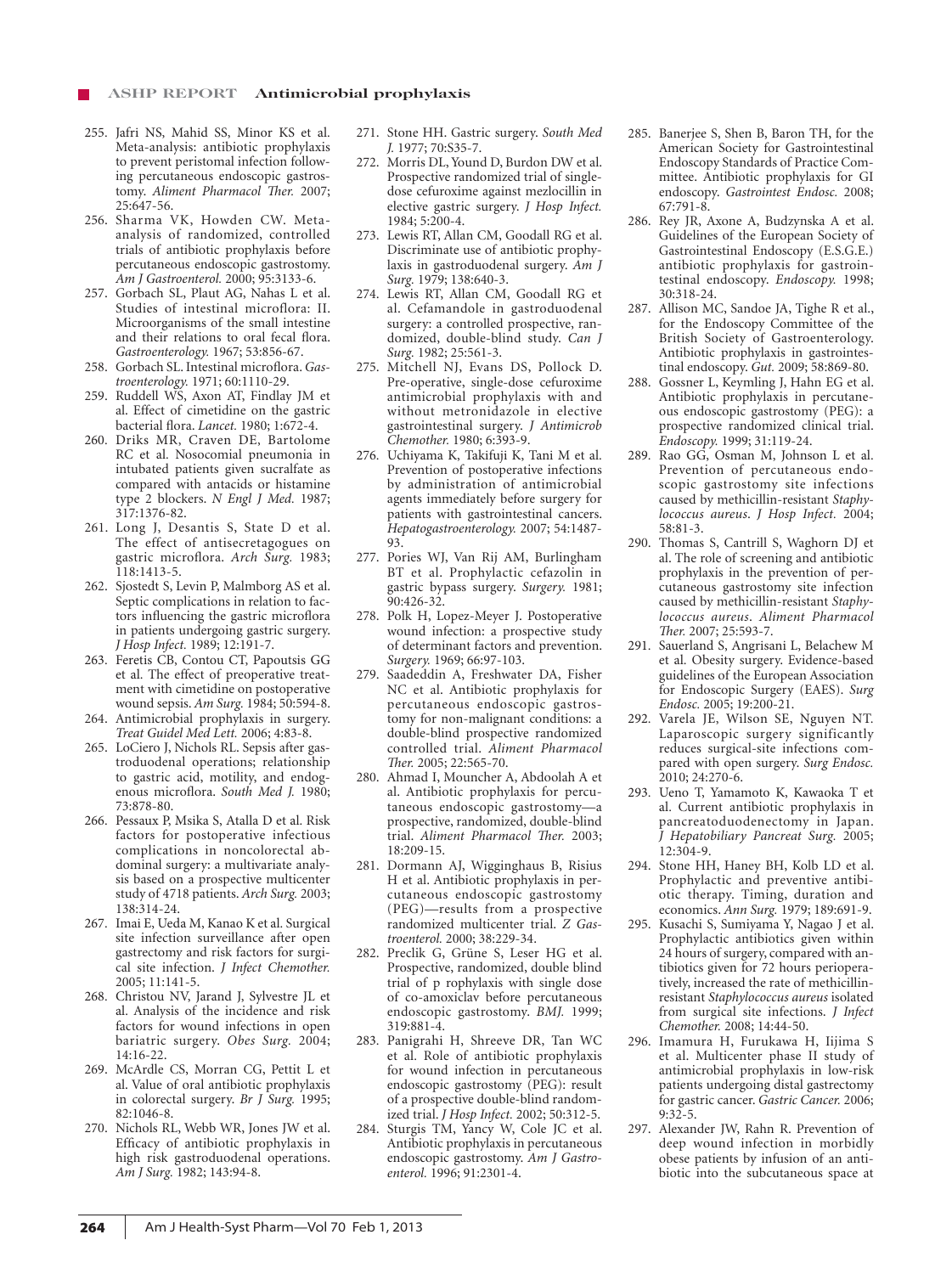the time of wound closure. *Obes Surg.* 2004; 14:970-4.

- 298. Radhakrishnan NV, Shenoy AH, Cartmill I et al. Addition of local antiseptic spray to parenteral antibiotic regimen reduces the incidence of stomal infection following percutaneous endoscopic gastrostomy: a randomized controlled trial. *Eur J Gastroenterol Hepatol.* 2006; 18:1279-84.
- 299. Bates T, Roberts JV, Smith K et al. A randomized trial of one versus three doses of augmentin as wound prophylaxis in at-risk abdominal surgery. *Postgrad Med J.* 1992; 68:811-6.
- 300. McArdle CS, Morran CG, Anderson JR et al. Oral ciprofloxacin as prophylaxis in gastroduodenal surgery. *J Hosp Infect.* 1995; 30:211-6.
- 301. Rawat D, Srivistava A, Thomson M. Antibody prophylaxis for children undergoing percutaneous endoscopic gastrostomy. *J Pediatr Gastroenterol Nutr.* 2005; 40:234-5.
- 302. Cortes A, Sauvanet A, Bert F et al. Effect of bile contamination on immediate outcomes after pancreaticoduodenectomy for tumor. *J Am Coll Surg.* 2006; 202:93-9.
- 303. Solomkin JS, Mazuski JE, Bradley JS et al. Diagnosis and management of complicated intra-abdominal infection in adults and children: guidelines by the Surgical Infection Society and the Infectious Diseases Society of America. *Surg Infect*. 2010; 11:79-109.
- 304. Meijer WS, Schmitz PI, Jeekel J. Metaanalysis of randomized, controlled clinical trials of antibiotic prophylaxis in biliary tract surgery. *Br J Surg.* 1990; 77:282-90.
- 305. Den Hoed PT, Boelhouwer RU, Veen HF et al. Infections and bacteriological data after laparoscopic and open gallbladder surgery. *J Hosp Infect*. 1998; 39:27-37.
- 306. Dervisoglou A, Tsiodras S, Kanellakopoulou K et al. The value of chemoprophylaxis against *Enterococcus* species in elective cholecystectomy: a randomized study of cefuroxime vs ampicillin/sulbactam. *Arch Surg.* 2006; 141:1162-7.
- 307. Cainzos M, Sayek I, Wacha H et al. Septic complications after biliary tract stone surgery: a review and report of the European Prospective Study. *Hepatogastroenterology.* 1997; 44:959-67.
- 308. Lippert H, Gastinger J. Antimicrobial prophylaxis in laparoscopic and conventional cholecystectomy. *Chemotherapy.* 1998; 44:355-63.
- 309. Siddiqui K, Khan AF. Comparison of frequency of wound infection: open vs laparoscopic cholecystectomy. *J Ayub Med Coll Abbottabad.* 2006; 18:21-4.
- 310. Romy S, Eisenring MC, Bettschart V et al. Laparoscope use and surgical site infections in digestive surgery. *Ann Surg.* 2008; 247:627-32.
- 311. Rotermann M. Infection after cholecystectomy, hysterectomy or appendectomy. *Health Rep.* 2004; 15:11-23.
- 312. Chang WT, Lee KT, Chuang SC et al. The impact of prophylactic antibiotics on postoperative infection complication in elective laparoscopic cholecystectomy: a prospective randomized study. *Am J Surg.* 2006; 191:721-5.
- 313. Zhou H, Zhang J, Wang Q et al. Meta-analysis: antibiotic prophylaxis in elective laparoscopic cholecystectomy. *Aliment Pharmacol Ther.* 2009; 29:1086-95.
- 314. Dobay KJ, Freier DT, Albear P. The absent role of prophylactic antibiotics in low-risk patients undergoing laparoscopic cholecystectomy. *Am Surg.* 1999; 65:226-8.
- 315. Higgins A, London J, Charland S et al. Prophylactic antibiotics for elective laparoscopic cholecystectomy: are they necessary? *Arch Surg.* 1999; 134:611-4.
- 316. Tocchi A, Lepre L, Costa G et al. The need for antibiotic prophylaxis in elective laparoscopic cholecystectomy: a prospective randomized study. *Arch Surg.* 2000; 135:67-70.
- 317. Guzmán-Valdivia G. Routine administration of antibiotics to patients suffering accidental gallbladder perforation during laparoscopic cholecystectomy is not necessary. *Surg Laparosc Endosc Percutan Tech.* 2008; 18:547-50.
- 318. Harling R, Moorjani N, Perry C et al. A prospective, randomized trial of prophylactic antibiotics versus bag extraction in the prophylaxis of wound infection in laparoscopic cholecystectomy. *Ann R Coll Surg Engl.* 2000; 82:408-10.
- 319. Illig KA, Schmidt E, Cavanaugh J et al. Are prophylactic antibiotics required for elective laparoscopic cholecystectomy? *J Am Coll Surg.* 1997; 184:353-6.
- 320. Zurbuchen U, Ritz JP, Lehmann KS et al. Oral vs intravenous antibiotic prophylaxis in elective laparoscopic cholecystectomy—an exploratory trial. *Langenbecks Arch Surg.* 2008; 393:479- 85.
- 321. Al-Abassi AA, Farghaly MM, Ahmed HL et al. Infection after laparoscopic cholecystectomy: effect of infected bile and infected gallbladder wall. *Eur J Surg.* 2001; 167:268-73.
- 322. Farello GA, Cerofolini A. Antimicrobial prophylaxis with ceftriaxone in laparoscopic cholecystectomy: a 7-year clinical experience involving 3,603 patients. *J Chemother.* 2000; 12(suppl  $\overline{3}$ ):17-22.
- 323. McGuckin M, Shea JA, Schwartz JS. Infection and antimicrobial use in laparoscopic cholecystectomy. *Infect Control Hosp Epidemiol.* 1999; 20:624-6.
- 324. Biscione FM, Couto RC, Pedrosa TM et al. Comparison of the risk of surgical site infection after laparoscopic cholecystectomy and open cholecystectomy. *Infect Control Hosp Epidemiol.* 2007; 28:1103-6.
- 325. Brill A, Ghosh K, Gunnarsson C et al. The effects of laparoscopic cholecystectomy, hysterectomy, and appendectomy on nosocomial infection risks. *Surg Endosc.* 2008; 22:1112-8.
- 326. Cainzos M, Potel J, Puente JL. Prospective, randomized, controlled study of prophylaxis with cefamandole in highrisk patients undergoing operations upon the biliary tract. *Surg Gynecol Obstet.* 1985; 160:27-32.
- 327. Meijer WS, Schmitz PI. Prophylactic use of cefuroxime in biliary tract surgery: randomized, controlled trial of single versus multiple dose in high-risk patients. *Br J Surg.* 1993; 80:917-21.
- 328. Grant MD, Jones RC, Wilson SE et al. Single-dose cephalosporin prophylaxis in high-risk patients undergoing surgical treatment of the biliary tract. *Surg Gynecol Obstet.* 1992; 174:347-54.
- 329. Lapointe RW, Roy AF, Turgeon PL et al. Comparison of single-dose cefotetan and multidose cefoxitin as intravenous prophylaxis in elective, open biliary tract surgery: a multicentre, doubleblind, randomized study. *Can J Surg.* 1994; 37:313-8.
- 330. Strachan CJ, Black J, Powis SJ et al. Prophylactic use of cephazolin against wound sepsis after cholecystectomy. *Br Med J.* 1977; 1:1254-6.
- 331. Berne TV, Yellin AE, Appleman MD et al. Controlled comparison of cefmetazole with cefoxitin for prophylaxis in elective cholecystectomy. *Surg Gynecol Obstet.* 1990; 170:137-40.
- 332. Wilson SE, Hopkins JA, Williams RA. A comparison of cefotaxime versus cefamandole in prophylaxis for surgical treatment of the biliary tract. *Surg Gynecol Obstet.* 1987; 164:207-12.
- 333. Kujath P. Antibiotic prophylaxis in biliary tract surgery. Ciprofloxacin versus ceftriaxone. *Am J Med.* 1989; 87(5A):255S-257S.
- 334. Garibaldi RA, Skolnck D, Maglio S et al. Postcholecystectomy wound infection. *Ann Surg.* 1986; 204:650-4.
- 335. Levi JU, Martinez OV, Hutson DG et al. Ampicillin versus cefamandole in biliary tract surgery. *Am Surg.* 1984; 50:412-7.
- 336. Kellum JM, Duma RJ, Gorbach SL et al. Single-dose antibiotic prophylaxis for biliary surgery. *Arch Surg.* 1987; 122:918-22.
- 337. Muller EL, Pitt HA, Thompson JE et al. Antibiotics in infections of the biliary tract. *Surg Gynecol Obstet.* 1987; 165:285-92.
- 338. Jewesson PJ, Stiver G, Wai A et al. Double-blind comparison of cefazolin and ceftizoxime for prophylaxis against infections following elective biliary tract surgery. *Antimicrob Agents Chemother.* 1996; 40:70-4.
- 339. Montravers P, Lepape A, Dubreuil L et al. Clinical and microbiological profiles of community-acquired and nosocomial intra-abdominal infections: results of the French prospective, ob-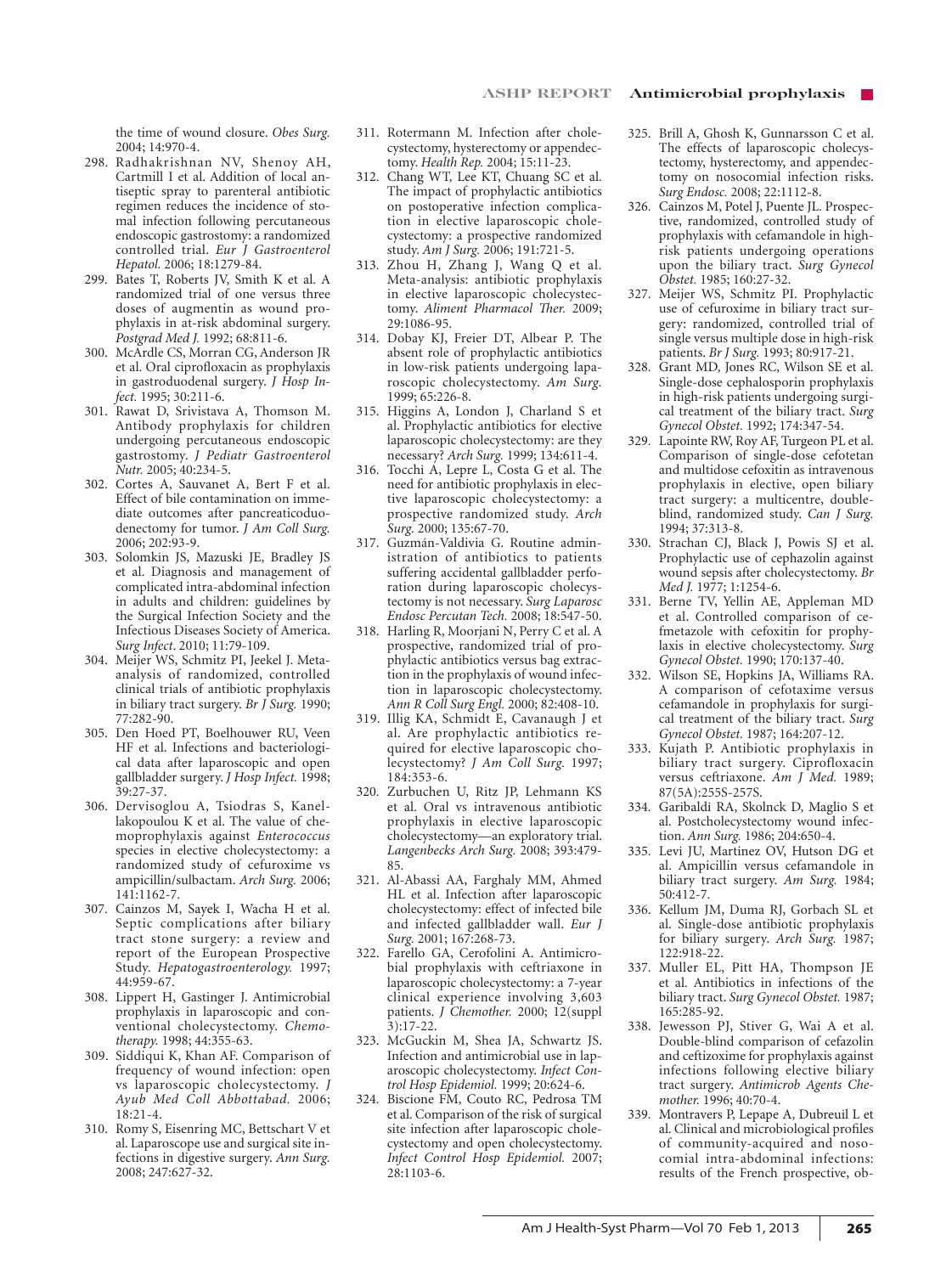servational EBIIA study. *J Antimicrob Chemother.* 2009; 63:785-94.

- 340. Baquero F, Hsueh PR, Paterson DL et al. In vitro susceptibilities of aerobic and facultatively anaerobic gramnegative bacilli isolated from patients with intra-abdominal infections worldwide: 2005 results from Study for Monitoring Antimicrobial Resistance Trends (SMART). *Surg Infect.* 2009; 10:99-104.
- 341. Chow JW, Satishchandran V, Snyder TA et al. In vitro susceptibilities of aerobic and facultative gram-negative bacilli isolated from patients with intra-abdominal infections worldwide: the 2002 Study for Monitoring Antimicrobial Resistance Trends (SMART). *Surg Infect.* 2005; 6:439-48.
- 342. Choudhary A, Bechtold ML, Puli SR et al. Role of prophylactic antibiotics in laparoscopic cholecystectomy: a metaanalysis. *J Gastrointest Surg.* 2008; 12:1847-53.
- 343. Stone HH, Hooper CA, Kolb LD et al. Antibiotic prophylaxis in gastric, biliary and colonic surgery. *Ann Surg.* 1976; 184:443-52.
- 344. Sirinek KR, Schauer PR, Yellin AE et al. Single-dose cefuroxime versus multiple-dose cefazolin as prophylactic therapy for high-risk cholecystectomy. *J Am Coll Surg.* 1994; 178:321-5.
- 345. Drumm J, Donovan IA, Wise R. A comparison of cefotetan and cefazolin for prophylaxis against wound infection after elective cholecystectomy. *J Hosp Infect.* 1985; 6:277-80.
- 346. Crenshaw CA, Glanges E, Webber CE et al. A prospective, randomized, double-blind study of preventive cefamandole therapy in patients at high risk for undergoing cholecystectomy. *Surg Gynecol Obstet.* 1981; 153:546-52.
- 347. Leaper DJ, Cooper MJ, Turner A. A comparison trial between cefotetan and cephazolin for wound sepsis prophylaxis during elective upper gastrointestinal surgery with an investigation of cefotetan penetration into the obstructed biliary tree. *J Hosp Infect.* 1986; 7:269-76.
- 348. Maki DG, Lammers JL, Aughey DR. Comparative studies of multiple-dose cefoxitin vs. single-dose cefonicid for surgical prophylaxis in patients undergoing biliary tract operations or hysterectomy. *Rev Infect Dis.* 1984; 6(suppl 4):S887-95.
- 349. Garcia-Rodriquez JA, Puig-LaCalle J, Arnau C et al. Antibiotic prophylaxis with cefotaxime in gastroduodenal and biliary surgery. *Am J Surg.* 1989; 158:428-32.
- 350. Targarona EM, Garau J, Munoz-Ramos C et al. Single-dose antibiotic prophylaxis in patients at high risk for infection in biliary surgery: a prospective and randomized study comparing cefonicid with mezlocillin. *Surgery.* 1990; 107:327-34.
- 351. Krige JE, Isaacs S, Stapleton GN et al. Prospective, randomized study comparing amoxicillin-clavulanic acid and cefamandole for the prevention of wound infection in high-risk patients undergoing elective biliary surgery. *J Hosp Infect.* 1992; 22(suppl A):33- 41.
- 352. Agrawal CS, Sehgal R, Singh RK et al. Antibiotic prophylaxis in elective cholecystectomy: a randomized, double blind study comparing ciprofloxacin and cefuroxime. *Indian J Physiol Pharmacol.* 1999; 43:501-4.
- 353. Kellum JM, Gargano S, Gorbach SL et al. Antibiotic prophylaxis in high-risk biliary operations: multicenter trial of single preoperative ceftriaxone versus multidose cefazolin. *Am J Surg.* 1984; 148:15-21.
- 354. Tonelli F, Mazzei T, Novelli A et al. Amoxicillin/clavulanic acid versus cefotaxime for antimicrobial prophylaxis in abdominal surgery: a randomized trial. *J Chemother.* 2002; 14:366-72.
- 355. McLeish AR, Keighley MR, Bishop HM. Selecting patients requiring antibiotics in biliary surgery by immediate Gram stains of bile at surgery. *Surgery.* 1977; 81:473-7.
- 356. Krajden S, Yaman M, Fuksa M et al. Piperacillin versus cefazolin given perioperatively to high-risk patients who undergo open cholecystectomy: a double-blind, randomized trial. *Can J Surg.* 1993; 36:245-50.
- 357. McArdle CS. Oral prophylaxis in biliary tract surgery. *J Antimicrob Chemother.* 1994; 33:200-2.
- 358. Plouffe JF, Perkins RL, Fass RJ et al. Comparison of the effectiveness of moxalactam and cefazolin in the prevention of infection in patients undergoing abdominal operations. *Diagn Microbiol Infect Dis.* 1985; 3:25-31.
- 359. Katz S, Glicksman A, Levy Y et al. Cefuroxime prophylaxis in biliary surgery: single versus triple dose. *Israel J Med Sci.* 1993; 29:673-6.
- 360. Ahmed ME, Ibrahim SZ, Arabi YE et al. Metronidazole prophylaxis in acute mural appendicitis: failure of a single intra-operative infusion to reduce wound infection. *J Hosp Infect.* 1987; 10:260-4.
- 361. Donovan IA, Ellis D, Gatehouse D et al. One-dose antibiotic prophylaxis against wound infection after appendectomy: a randomized trial of clindamycin, cefazolin sodium and a placebo. *Br J Surg.* 1979; 66:193-6.
- 362. Gilmore OJ, Martin TD. Aetiology and prevention of wound infection in appendectomy. *Br J Surg.* 1974; 62:567-72.
- 363. Keiser TA, Mackenzie RL, Feld LN. Prophylactic metronidazole in appendectomy: a double-blind controlled trial. *Surgery.* 1983; 93:201-3.
- 364. Winslow RE, Rem D, Harley JW. Acute nonperforating appendicitis: efficacy

of brief antibiotic prophylaxis. *Arch Surg.* 1983; 118:651-5.

- 365. Tonz M, Schmid P, Kaiser G. Antibiotic prophylaxis for appendectomy in children: critical appraisal. *World J Surg.* 2000; 24:995-8.
- 366. Wilson AP. Antibiotic prophylaxis and infection control measures in minimally invasive surgery. *J Antimicrob Chemother.* 1995; 36:1-5.
- 367. Aziz O, Athanasiou T, Tekkis PP. Laparoscopic versus open appendectomy in children: a meta-analysis. *Ann Surg.* 2006; 243:17-27.
- 368. Khan MN, Fayyad T, Cecil TD et al. Laparoscopic versus open appendectomy: the risk of postoperative infectious complications. *JSLS.* 2007; 11:363-7.
- 369. Hansen J, Smithers MB, Schache D et al. Laparoscopic versus open appendectomy: prospective randomised trial. *World J Surg.* 1996; 20:17-21.
- 370. Sauerland S, Lefering R, Neugebauer EA. Laparoscopic versus open surgery for suspected appendicitis. *Cochrane Database Syst Rev.* 2004; 4:CD001546.
- 371. Hemmila MR, Birkmeyer NJ, Arbabi S et al. Introduction to propensity scores: a case study on the comparative effectiveness of laparoscopic vs open appendectomy. *Arch Surg.* 2010; 145:939-45.
- 372. Stone HH. Bacterial flora of appendicitis in children. *J Pediatr Surg.* 1976; 11:37-42.
- 373. Keighley MR. Infection: prophylaxis. *Br Med Bull.* 1988; 44:374-402.
- 374. Andersen BR, Kallehave FL, Andersen HK. Antibiotics versus placebo for prevention of postoperative infection after appendicectomy. *Cochrane Database Syst Rev.* 2005; 3:CD001439.
- 375. Helmer KS, Robinson EK, Lally KP et al. Standardized patient care guidelines reduce infectious morbidity in appendectomy patients. *Am J Surg.* 2002; 183:608-13.
- 376. Lau WY, Fan ST, Yiu TF et al. Prophylaxis of post-appendectomy sepsis by metronidazole and cefotaxime: a randomized, prospective and doubleblind trial. *Br J Surg.* 1983; 70:670-2.
- 377. Lau WY, Fan ST, Chu KW et al. Randomized, prospective, and doubleblind trial of new beta-lactams in the treatment of appendicitis. *Antimicrob Agents Chemother.* 1985; 28:639-42.
- 378. Lau WY, Fan ST, Chu KW et al. Cefoxitin versus gentamicin and metronidazole in prevention of post-appendectomy sepsis: a randomized, prospective trial. *J Antimicrob Chemother.* 1986; 18:613-9.
- 379. O'Rourke MG, Wynne MJ, Morahan RJ et al. Prophylactic antibiotics in appendectomy: a prospective, double-blind, randomized study. *Aust N Z J Surg.* 1984; 54:535-41.
- 380. Liberman MA, Greason KL, Frame S et al. Single-dose cefotetan or cefoxitin versus multiple-dose cefoxitin as prophylaxis in patients undergoing appendectomy for acute nonperforated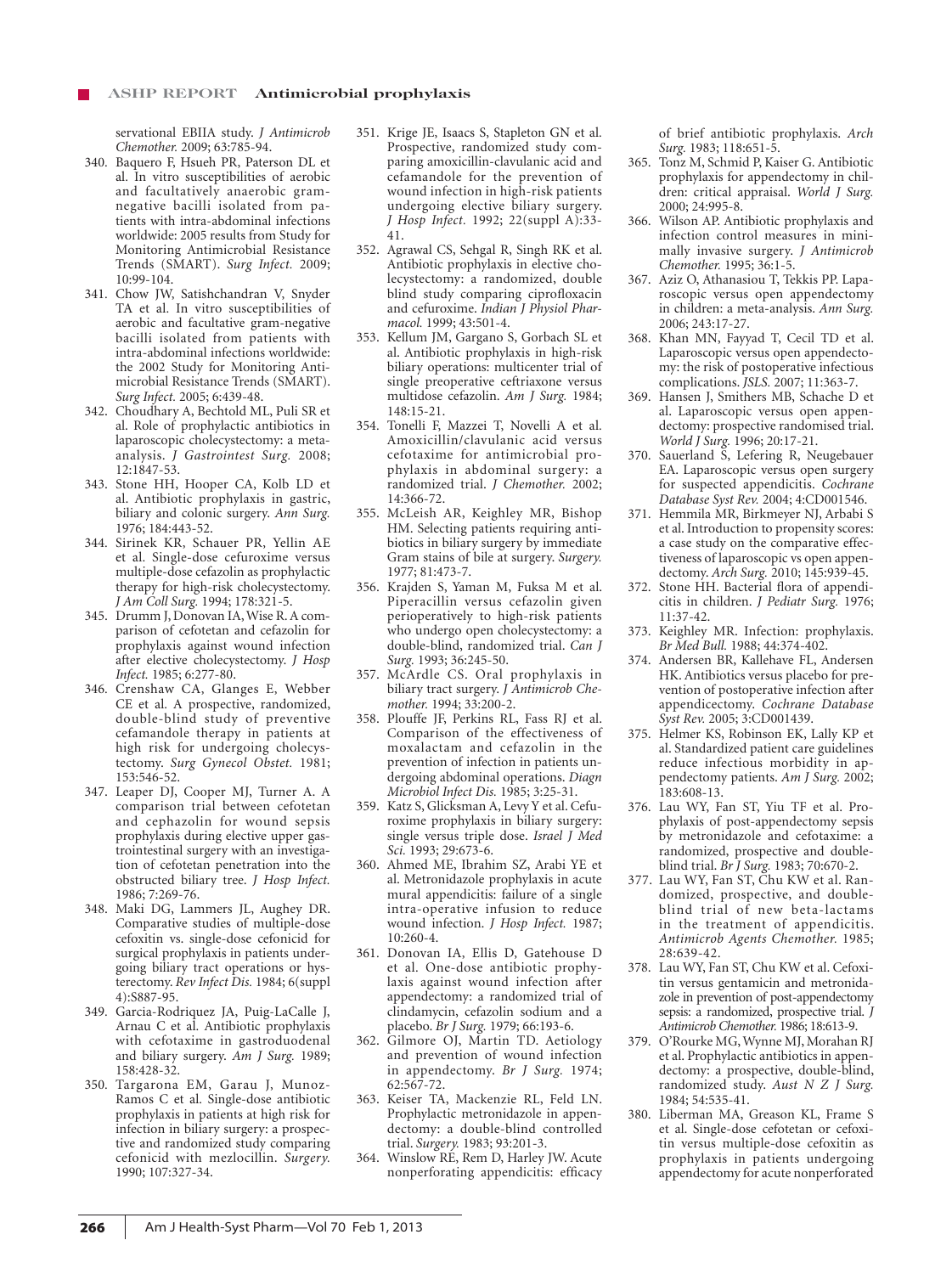appendicitis. *J Am Coll Surg.* 1995; 180:77-80.

- 381. Salam IM, Abu Galala KH, el Ashaal YI et al. A randomized prospective study of cefoxitin versus piperacillin in appendicectomy. *J Hosp Infect.* 1994; 26:133-6.
- 382. Lau WY, Fan ST, Yiu TF et al. Prophylaxis of postappendectomy sepsis by metronidazole and ampicillin: a randomized, prospective and doubleblind trial. *Br J Surg.* 1983; 70:155-7.
- 383. Al-Dhohayan A, Al-Sebayl M, Shibl A et al. Comparative study of Augmentin versus metronidazole/ gentamicin in the prevention of infections after appendectomy. *Eur Surg Res.* 1993; 25:60-4.
- 384. Morris WT, Innes DB, Richardson RA et al. The prevention of postappendicectomy sepsis by metronidazole and cefazolin: a controlled double-blind trial. *Aust N Z J Surg.* 1980; 50:429-33.
- 385. Morris DL, Wilson SR, Pain J et al. A comparison of aztreonam/ metronidazole and cefotaxime/ metronidazole in elective colorectal surgery: antimicrobial prophylaxis must include gram-positive cover. *J Antimicrob Chemother.* 1990; 25:673-8.
- 386. Mui LM, Ng CS, Wong SK et al. Optimum duration of prophylactic antibiotics in acute non-perforated appendicitis. *Aust N Z J Surg.* 2005; 75; 425-8.
- 387. Kasatpibal N, Nørgaard M, Sørensen HT et al. Risk of surgical site infection and efficacy of antibiotic prophylaxis: a cohort study of appendectomy patients in Thailand. *BMC Infect Dis.* 2006; 6:111.
- 388. Nadler EP, Gaines BA. The Surgical Infection Society guidelines on antimicrobial therapy for children with appendicitis. *Surg Infect.* 2008; 9:75-83.
- 389. Kizilcan F, Tanyel FC, Buyukpamukcu N et al. The necessity of prophylactic antibiotics in uncomplicated appendicitis during childhood. *J Pediatr Surg.* 1992; 27:586-8.
- 390. Soderquist-Elinder C, Hirsch K, Bergdahl S et al. Prophylactic antibiotics in uncomplicated appendicitis during childhood: a prospective randomized study. *Eur J Pediatr Surg.* 1995; 5:282-5.
- 391. Browder W, Smith JW, Vivoda LM et al. Nonperforative appendicitis: a continuing surgical dilemma. *J Infect Dis.* 1989; 159:1088-94.
- 392. Emil S, Laberge JM, Mikhail P et al. Appendicitis in children: a ten-year update of therapeutic recommendations. *J Pediatr Surg.* 2003; 38:236-42.
- 393. Leong G, Wilson J, Charlett A. Duration of operation as a risk factor for surgical site infection: comparison of English and US data. *J Hosp Infect.* 2006; 63:255-62.
- 394. Walz MJ, Paterson CA, Seligowski JM et al. Surgical site infection following bowel surgery: a retrospective analy-

sis of 1446 patients. *Arch Surg.* 2006; 141:1014-8.

- 395. Salim A, Teixeira PG, Inaba K et al. Analysis of 178 penetrating stomach and small bowel injuries. *World J Surg.* 2008; 32:471-5.
- 396. Witzke JD, Kraatz JJ, Morken JM et al. Stapled versus hand sewn anastomoses in patients with small bowel injury: a changing perspective. *J Trauma.* 2000; 49:660-6.
- 397. Kirkpatrick AW, Baxter KA, Simons RK et al. Intraabdominal complications after surgical repair of small bowel injuries: an international review. *J Trauma.* 2003; 55:399-406.
- 398. Brundage SI, Jurkovich GJ, Hoyt DB et al. Stapled versus sutured gastrointestinal anastomoses in the trauma patient: a multicenter trial. *J Trauma.* 2001; 51:1054-61.
- 399. Hackam DJ, Ali J, Jastaniah SS. Effects of other intraabdominal injuries on the diagnosis, management, and outcome of small bowel trauma. *J Trauma.* 2000; 49:606-10.
- 400. Guarino J, Hassett JM Jr, Luchette FA. Small bowel injuries: mechanisms, patterns, and outcome. *J Trauma.* 1995; 39:1076-80.
- 401. Schnuriger B, Inaba K, Eberle BM et al. Microbiological profile and antimicrobial susceptibility in surgical site infections following hollow viscus injury. *J Gastrointest Surg.* 2010; 14:1304-10.
- 402. Múñez E, Ramos A, Espejo TÁ et al. [Microbiology of surgical site infections in abdominal tract surgery patients]. *Cir Esp.* 2011; 89:606-12. In Spanish.
- 403. Den Hartog D, Dur AH, Tuinebreijer WE et al. Open surgical procedures for incisional hernias. *Cochrane Database Syst Rev.* 2008; 3:CD006438.
- 404. Sanchez-Manuel FJ, Lozano-García J, Seco-Gil JL. Antibiotic prophylaxis for hernia repair. *Cochrane Database Syst Rev.* 2012; 2:CD003769.
- 405. Yin Y, Song T, Liao B et al. Antibiotic prophylaxis in patients undergoing open mesh repair of inguinal hernia: a meta-analysis. *Am Surg.* 2012; 78:359- 65.
- 406. Goodney PP, Birkmeyer CM, Birkmeyer JD. Short-term outcomes of laparoscopic and open ventral hernia repair: a meta-analysis. *Arch Surg.* 2002; 137: 1161-5.
- 407. Sajid MS, Bokhari SA, Mallick AS et al. Laparoscopic versus open repair of incisional/ventral hernia: a metaanalysis. *Am J Surg.* 2009; 197:64-72.
- 408. Kaafarani HM, Kaufman D, Reda D et al. Predictors of surgical site infection in laparoscopic and open ventral incisional herniorrhaphy. *J Surg Res.* 2010; 163:229-34.
- 409. Itani KM, Hur K, Kim LT et al. Comparison of laparoscopic and open repair with mesh for the treatment of ventral incisional hernia: a randomized trial. *Arch Surg.* 2010; 145:322-8.
- 410. Forbes SS, Eskicioglu C, McLeod RS et al. Meta-analysis of randomized controlled trials comparing open and laparoscopic ventral and incisional hernia repair with mesh. *Br J Surg.* 2009; 96:851-8.
- 411. Sanchez VM, Abi-Haidar YE, Itani KM. Mesh infection in ventral incisional hernia repair: incidence, contributing factors, and treatment. *Surg Infect.* 2011; 12:205-9.
- 412. Itani KM, Wilson SE, Awad SS et al. Ertapenem versus cefotetan prophylaxis in elective colorectal surgery. *N Engl J Med.* 2006; 335:2640-51.
- 413. Bartlett S, Burton R. Effects of prophylactic antibiotics on wound infection after elective colon and rectal surgery. *Am J Surg.* 1983; 145:300-9.
- 414. Burton RC. Postoperative wound infection in colon and rectal surgery. *Br J Surg.* 1973; 60:363-8.
- 415. Baum M, Anish D, Chalmers T et al. A survey of clinical trials of antibiotic prophylaxis in colon surgery: evidence against further use of no treatment controls. *N Engl J Med.* 1981; 305:795-9.
- 416. Coppa G, Eng K, Gouge T et al. Parenteral and oral antibiotics in elective colorectal surgery: a prospective randomized trial. *Am J Surg.* 1983; 145:62-5.
- 417. Coppa G, Eng K. Factors involved in antibiotic selection in elective colon and rectal surgery. *Surgery.* 1988; 104:853-8.
- 418. Glenny AM, Song F. Antimicrobial prophylaxis in colorectal surgery. *Qual Health Care.* 1999; 8:132-6.
- 419. Suding P, Jensen E, Abramson MA et al. Definitive risk factors for anastomotic leaks in elective open colorectal resection. *Arch Surg.* 2008; 143:907-12.
- 420. Svensson LG. Prophylactic antimicrobial administration. *S Afr J Surg.* 1985; 23:55-62.
- 421. Hojer H, Wetterfors J. Systemic prophylaxis with doxycycline in surgery of the colon and rectum. *Ann Surg.* 1978; 187:362-8.
- 422. Kurz A, Sessler DI, Lenhardt R, for the Study of Wound Infection and Temperature Group. Perioperative normothermia to reduce the incidence of surgical-wound infection and shorten hospitalization. *N Engl J Med.* 1996; 334:1209-15.
- 423. Ata A, Lee J, Bestle SL et al. Postoperative hyperglycemia and surgical site infection in general surgery patients. *Arch Surg.* 2010; 145:858-64.
- 424. McConnell YJ, Johnson PM, Porter GA. Surgical site infections following colorectal surgery in patients with diabetes: association with postoperative hyperglycemia. *J Gastrointest Surg.* 2009; 13:508-15.
- 425. Nichols RL. Prophylaxis for intraabdominal surgery. *Rev Infect Dis.* 1984; 6(suppl 1):S276-82.
- 426. Nelson RL, Glenny AM, Song F. Antimicrobial prophylaxis for colorectal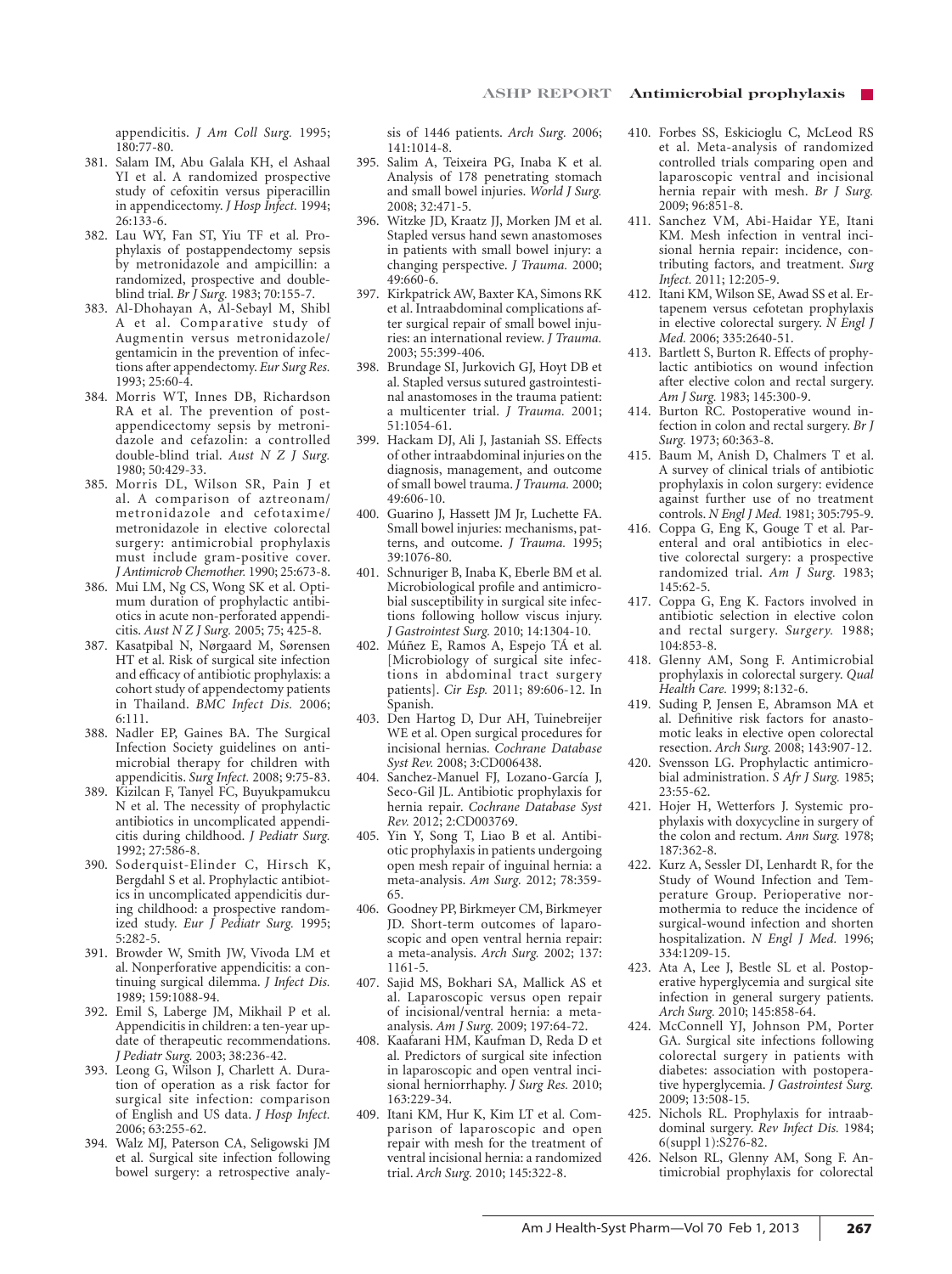surgery. *Cochrane Database Syst Rev.* 2009; 1:CD001181.

- 427. Clarke J, Condon R, Bartlett J et al. Preoperative oral antibiotics reduce septic complications of colon operations: results of a prospective randomized, double-blind clinical study. *Ann Surg.* 1977; 186:251-9.
- 428. Nichols R, Broldo P, Condon P et al. Effect of preoperative neomycinerythromycin intestinal preparation on the incidence of infectious complications following colon surgery. *Ann Surg.* 1973; 178:453-62.
- 429. Stellato T, Danziger L, Gordon N et al. Antibiotics in elective colon surgery: a randomized trial of oral, systemic, and oral/systemic antibiotics for prophylaxis. *Am Surg.* 1990; 56:251-4.
- 430. Petrelli N, Contre DC, Herrera L et al. A prospective randomized trial of perioperative prophylactic cefamandole in elective colorectal surgery for malignancy. *Dis Colon Rectum.* 1988; 31:427-9.
- 431. Kling PA, Dahlgren S. Oral prophylaxis with neomycin and erythromycin in colorectal surgery; more proof for efficacy than failure. *Arch Surg.* 1989; 124:705-7.
- 432. Lewis RT, Goodall RG, Marien B et al. Is neomycin necessary for bowel preparation in surgery of the colon? Oral neomycin plus erythromycin versus erythromycin–metronidazole. *Dis Colon Rectum.* 1989; 32:265-70.
- 433. Wapnick S, Gunito R, Leveen HH et al. Reduction of postoperative infection in elective colorectal surgery with preoperative administration of kanamycin and erythromycin. *Surgery.* 1979; 85:317-21.
- 434. Bartlett J, Condon R, Gorbach S et al. Veterans Administration Cooperative Study on bowel preparation for elective colorectal operations: impact of oral antibiotic regimen on colonic flora, wound irrigation cultures and bacteriology of septic complications. *Ann Surg.* 1978; 188:249-54.
- 435. Wolff B, Beart R, Dozios R et al. A new bowel preparation for elective colon and rectal surgery: a prospective, randomized clinical trial. *Arch Surg.* 1988; 123:895-900.
- 436. Gahhos FN, Richards GK, Hinchey EJ et al. Elective colon surgery: clindamycin versus metronidazole prophylaxis. *Can J Surg.* 1982; 25:613-6.
- 437. Dion YM, Richards GK, Prentis JJ et al. The influence of oral metronidazole versus parenteral preoperative metronidazole on sepsis following colon surgery. *Ann Surg.* 1980; 192:221-6.
- 438. Beggs FD, Jobanputra RS, Holmes JT. A comparison of intravenous and oral metronidazole as prophylactic in colorectal surgery. *Br J Surg.* 1982; 69:226-7.
- 439. Goldring J, McNaught W, Scott A et al. Prophylactic oral antimicrobial agents

in elective colonic surgery: a controlled trial. *Lancet.* 1975; 2:997-9.

- 440. Washington J, Dearing W, Judd E et al. Effect of preoperative antibiotic regimen on development of infection after intestinal surgery. *Ann Surg.* 1974; 180:567-72.
- 441. Peruzzo L, Savio S, De Lalla F. Systemic versus systemic plus oral chemoprophylaxis in elective colorectal surgery. *Chemioterapia.* 1987; 6:601-3.
- 442. Willis A, Fergunson I, Jones P et al. Metronidazole in prevention and treatment of *Bacteroides* infections in elective colonic surgery. *Br Med J.* 1977; 1:607-10.
- 443. Hagen TB, Bergan T, Liavag I. Prophylactic metronidazole in elective colorectal surgery. *Acta Chir Scand.* 1980; 146:71-5.
- 444. Song F, Glenny AM. Antimicrobial prophylaxis in colorectal surgery: a systematic review of randomized controlled trials. *Br J Surg.* 1998; 85:1232-41.
- 445. Kaiser A, Herrington J, Jacobs J et al. Cefoxitin vs erythromycin, neomycin and cefazolin in colorectal surgery: importance of the duration of the operative procedure. *Ann Surg.* 1983; 198:525-30.
- 446. Weaver M, Burdon DW, Youngs DJ et al. Oral neomycin and erythromycin compared with single-dose systemic metronidazole and ceftriaxone prophylaxis in elective colorectal surgery. *Am J Surg.* 1986; 151:437-42.
- 447. Keighley MR, Arabi Y, Alexander-Williams J et al. Comparison between systemic and oral antimicrobial prophylaxis in colorectal surgery. *Lancet.* 1979; 1:894-7.
- 448. Lewis RT, Allan CM, Goodall RG et al. Are first-generation cephalosporins effective for antibiotic prophylaxis in elective surgery of the colon? *Can J Surg.* 1983; 26:504-7.
- 449. Condon RE, Bartlett JG, Nichols RL et al. Preoperative prophylactic cephalothin fails to control septic complications of colorectal operations: results of a controlled clinical trial. *Am J Surg.*  1979; 137:68-74.
- 450. McDermott F, Polyglase A, Johnson W et al. Prevention of wound infection in colorectal resections by preoperative cephazolin with and without metronidazole. *Aust N Z J Surg.* 1981; 51:351-3.
- 451. Jones RN, Wojeski W, Bakke J et al. Antibiotic prophylaxis to 1,036 patients undergoing elective surgical procedures. A prospective randomized comparative trial of cefazolin, cefoxitin, and cefotaxime in a prepaid medical practice. *Am J Surg.* 1987; 153:341-6.
- 452. Morton A, Taylor E, Wells G. A multicenter study to compare cefotetan alone with cefotetan and metronidazole as prophylaxis against infection in elective colorectal operations. *Surg Gynecol Obstet.* 1989; 169:41-5.
- 453. Hoffman C, McDonald P, Watts J. Use of perioperative cefoxitin to prevent infection after colonic and rectal surgery. *Ann Surg.* 1981; 193:353-6.
- 454. Periti P, Mazzei T, Tonelli F. Single-dose cefotetan vs multiple dose cefoxitin. *Rectum.* 1989; 32:121-7.
- 455. Jagelman D, Fabian T, Nichols R et al. Single-dose cefotetan versus multiple dose cefoxitin as prophylaxis in colorectal surgery. *Am J Surg.* 1988; 155:71-6.
- 456. Shatney CH. Antibiotic prophylaxis in elective gastrointestinal tract surgery: a comparison of single-dose preoperative cefotaxime and multiple-dose cefoxitin. *J Antimicrob Chemother.* 1984; 14(suppl B):241-5.
- 457. Arnaud JP, Bellissant E, Boissel P et al. Single-dose amoxycillin-clavulanic acid vs cefotetan for prophylaxis in elective colorectal surgery: a multicentre, prospective, randomized study. *J Hosp Infect.* 1992; 22(suppl A):23- 32.
- 458. Periti P, Tonelli F, Mazzei T et al. Antimicrobial chemoimmunoprophylaxis in colorectal surgery with cefotetan and thymostimulin: prospective, controlled, multicenter study. *J Chemother.* 1993; 5:37-42.
- 459. Skipper D, Karran SJ. A randomized, prospective study to compare cefotetan with cefuroxime plus metronidazole as prophylaxis in elective colorectal surgery. *J Hosp Infect.* 1992; 21:73-7.
- 460. Lumley JW, Siu SK, Pillay SP et al. Single-dose ceftriaxone as prophylaxis for sepsis in colorectal surgery. *Aust N Z J Surg.* 1992; 62:292-6.
- 461. Hakansson T, Raahave D, Hansen OH et al. Effectiveness of single-dose prophylaxis with cefotaxime and metronidazole compared with three doses of cefotaxime alone in elective colorectal surgery. *Eur J Surg.* 1993; 159:177-80.
- 462. Karran SJ, Sutton G, Gartell P et al. Imipenem prophylaxis in elective colorectal surgery. *Br J Surg.* 1993; 80:1196-8.
- 463. Fukatsu K, Saito H, Matsuda T et al. Influences of type and duration of antimicrobial prophylaxis on an outbreak of methicillin-resistant *Staphylococcus aureus* and on the incidence of wound infection. *Arch Surg.* 1997; 132:1320-5.
- 464. AhChong K, Yip AW, Lee FC et al. Comparison of prophylactic ampicillin/ sulbactam with gentamicin and metronidazole in elective colorectal surgery: a randomized clinical study. *J Hosp Infect.* 1994; 27:149-54.
- 465. Kwok SP, Lau WY, Leung KL et al. Amoxicillin and clavulanic acid versus cefotaxime and metronidazole as antibiotic prophylaxis in elective colorectal resectional surgery. *Chemotherapy.* 1993; 39:135-9.
- 466. Barbar MS, Hirxberg BC, Rice C et al. Parenteral antibiotics in elective colon surgery? A prospective, controlled clinical study. *Surgery.* 1979; 86:23-9.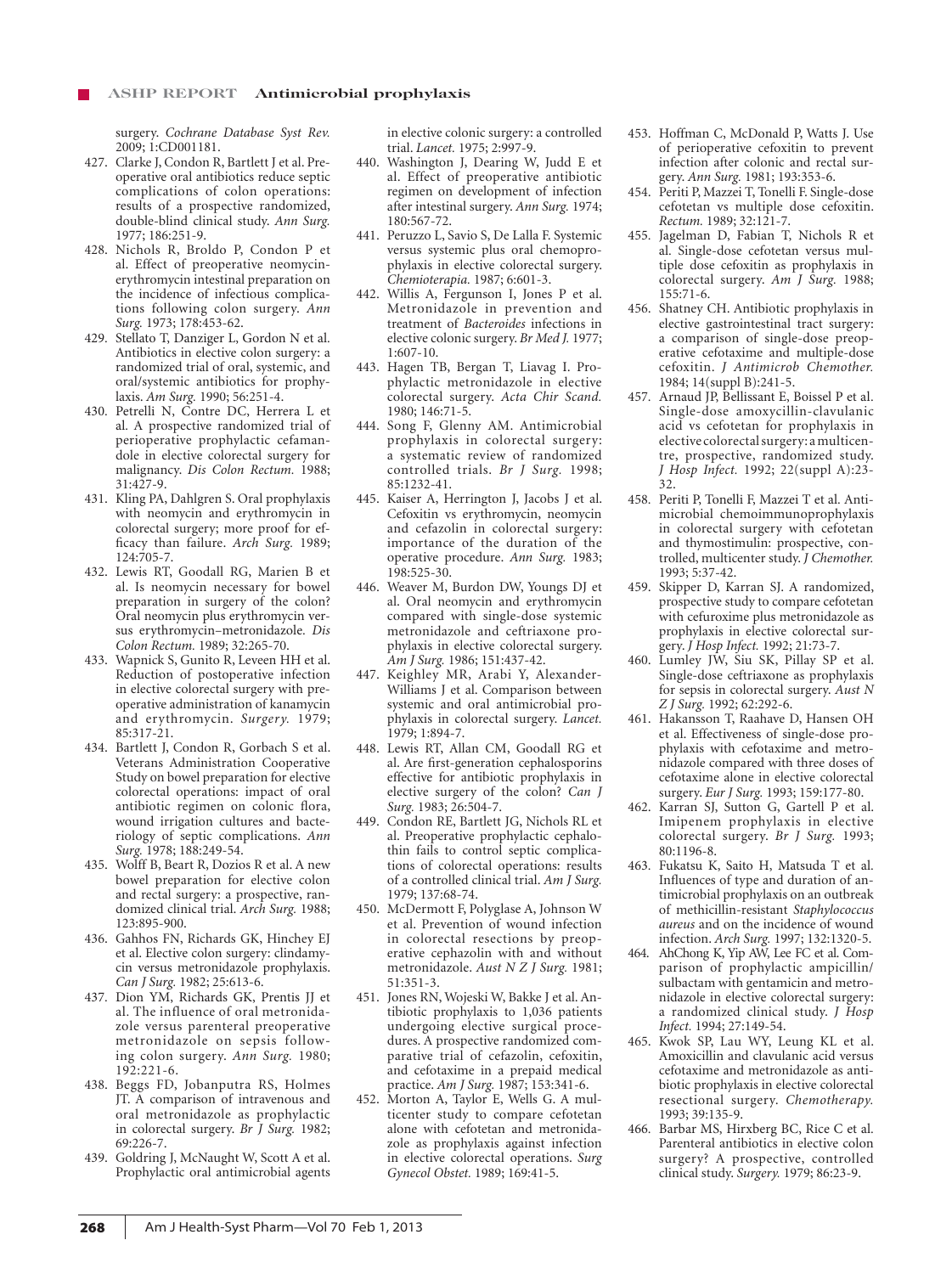- 467. Madsen M, Toftgaard C, Gaversen H et al. Cefoxitin for one day vs ampicillin and metronidazole for three days in elective colorectal surgery: a prospective, randomized, multicenter study. *Dis Colon Rectum.* 1988; 31:774-7.
- 468. Blair J, McLeod R, Cohen Z et al. Ticarcillin/clavulanic acid (Timentin) compared to metronidazole/netilmicin in preventing postoperative infection after elective colorectal surgery. *Can J Surg.* 1987; 30:120-2.
- 469. Mendes Da Costa P, Kaufman L. Amikacin once daily plus metronidazole versus amikacin twice daily plus metronidazole in colorectal surgery. *Hepatogastroenterology.* 1992; 39:350-4.
- 470. Roland M. Prophylactic regimens in colorectal surgery: an open randomized consecutive trial of metronidazole used alone or in combination with ampicillin or doxycycline. *World J Surg.* 1986; 10:1003-8.
- 471. Juul PZ, Klaaborg KE, Kronborg O. Single or multiple doses of metronidazole and ampicillin in elective colorectal surgery: a randomized trial. *Dis Colon Rectum.* 1987; 30:526-8.
- 472. University of Melbourne Colorectal Group. A comparison of single-dose Timentin with mezlocillin for prophylaxis of wound infection in elective colorectal surgery. *Dis Colon Rectum.* 1989; 32:940-3.
- 473. Stewart M, Taylor EW, Lindsay G. Infection after colorectal surgery: a randomized trial of prophylaxis with piperacillin versus sulbactam/ piperacillin. *J Hosp Infect.* 1995; 29:135- 42.
- 474. Bergman L, Solhaug JH. Single-dose chemoprophylaxis in elective colorectal surgery. *Ann Surg*. 1987; 205:77-81.
- 475. Goransson G, Nilsson-Ehle I, Olsson S et al. Single- versus multiple-dose doxycycline prophylaxis in elective colorectal surgery. *Acta Chir Scand.* 1984; 150:245-9.
- 476. Andaker L, Burman LG, Eklund A et al. Fosfomycin/metronidazole compared with doxycycline/metronidazole for the prophylaxis of infection after elective colorectal surgery: a randomized, double-blind, multi-centre trial in 517 patients. *Eur J Surg.* 1992; 158:181-5.
- 477. Sexton DJ. Carbapenems for surgical prophylaxis? *N Engl J Med.* 2006; 355:2693-5.
- 478. Condon RE, Bartlett J, Greenlee H et al. Efficacy of oral and systemic antibiotic prophylaxis in colorectal operations. *Arch Surg.* 1983; 118:496-502.
- 479. Condon RE. Preoperative antibiotic bowel preparation. *Drug Ther.* 1983; 83:29-37.
- 480. Hinchey E, Richards G, Lewis R et al. Moxalactam as single agent prophylaxis in the prevention of wound infection following colon surgery. *Surgery.* 1987; 101:15-9.
- 481. Jagelman DG, Fazio VW, Lavery IC et al. A prospective, randomized, double-

blind study of 10% mannitol mechanical bowel preparation combined with oral neomycin and short-term, perioperative, intravenous Flagyl as prophylaxis in elective colorectal resections. *Surgery.* 1985; 98:861-5.

- 482. Lewis RT. Oral versus systemic antibiotic prophylaxis in elective colon surgery: a randomized study and metaanalysis send a message from the 1990s. *Can J Surg.* 2002; 45:173-80.
- 483. Englesbe MJ, Brooks L, Kubus J et al. A statewide assessment of surgical site infection following colectomy: the role of oral antibiotics. *Ann Surg.* 2010; 252:514-20.
- 484. Kobayashi M, Mohri Y, Tonouchi H et al. Randomized clinical trial comparing intravenous antimicrobial prophylaxis alone with oral and intravenous antimicrobial prophylaxis for the prevention of a surgical site infection in colorectal cancer surgery. *Surg Today.* 2007; 37:383-8.
- 485. Wren SM, Ahmed N, Jamal A et al. Preoperative oral antibiotics in colorectal surgery increase the rate of *Clostridium difficile* colitis. *Arch Surg.* 2005; 140:752-6.
- 486. Krapohl GL, Phillips LR, Campbell DA et al. Bowel preparation for colectomy and risk of *Clostridium difficile* infection. *Dis Colon Rectum.* 2011; 54:810-7.
- 487. Espin-Basany E, Sanchez-Garcia JL, Lopez-Cano M et al. Prospective, randomised study on antibiotic prophylaxis in colorectal surgery. Is it really necessary to use oral antibiotics? *Int J Colorectal Dis.* 2005; 20:542-6.
- 488. Sondheimer JM, Sokol RJ, Taylor S et al. Safety, efficacy, and tolerance of intestinal lavage in pediatric patients undergoing diagnostic colonoscopy. *J Pediatr.* 1991; 119:148-52.
- 489. Tuggle DW, Hoelzer DJ, Tunell WP et al. The safety and cost-effectiveness of polyethylene glycol electrolyte solution bowel preparation in infants and children. *J Pediatr Surg.* 1987; 22:513-5.
- 490. Weber RS, Callender DL. Antibiotic prophylaxis in clean-contaminated head and neck oncologic surgery. *Ann Otol Rhinol Laryngol.* 1992; 101:16-20.
- 491. Avenia N, Sanguinetti A, Cirocchi R et al. Antibiotic prophylaxis in thyroid surgery: a preliminary multicentric Italian experience. *Ann Surg Innov Res.* 2009; 3:10.
- 492. Johnson JT, Wagner RL. Infection following uncontaminated head and neck surgery. *Arch Otolaryngol Head Neck Surg.* 1987; 113:368-9.
- 493. Saginur R, Odell PF, Poliquin JF. Antibiotic prophylaxis in head and neck cancer surgery. *J Otolaryngol*. 1988; 17:78-80.
- 494. Mandell-Brown M, Johnson JT, Wagner RL. Cost-effectiveness of prophylactic antibiotics in head and neck surgery. *Otolaryngol Head Neck Surg.* 1984; 92:520-3.
- 495. Johnson JT, Yu VL, Myers EN et al. Efficacy of two third-generation cephalosporins in prophylaxis for head and neck surgery. *Arch Otolaryngol.* 1984; 110:224-7.
- 496. Callender DL. Antibiotic prophylaxis in head and neck oncologic surgery: the role of gram-negative coverage. *Int J Antimicrob Agents.* 1999; 12(suppl 1):s21-7.
- 497. Simo R, French G. The use of prophylactic antibiotics in head and neck oncological surgery. *Curr Opin Otolaryngol Head Neck Surg.* 2006; 14:55-61.
- 498. Lotfi CJ, Cavalcanti Rde C, Costa e Silva AM et al. Risk factors for surgicalsite infections in head and neck cancer surgery. *Otolaryngol Head Neck Surg*. 2008; 138:74-80.
- 499. Liu SA, Tung KC, Shiao JY et al. Preliminary report of associated factors in surgical site infection after major head and neck neoplasm operations—does the duration of prophylactic antibiotic matter? *J Laryngol Otol.* 2008; 122:403-8.
- 500. Sepehr A, Santos BJ, Chou C et al. Antibiotics in head and neck surgery in the setting of malnutrition, tracheotomy, and diabetes. *Laryngoscope*. 2009; 119:549-53.
- 501. Coskun H, Erisen L, Basut O. Factors affecting wound infection rates in head and neck surgery. *Otolaryngol Head Neck Surg.* 2000; 123:328-33.
- 502. Robbins KT, Favrot S, Hanna D et al. Risk of surgical site infection in patients with head and neck cancer. *Head Neck.* 1990; 12:143-8.
- 503. Tabet JC, Johnson JT. Wound infection in head and neck surgery: prophylaxis, etiology and management. *J Otolaryngol.* 1990; 19:197-200.
- 504. Girod DA, McCulloch TM, Tsue TT et al. Risk factors for complications in clean-contaminated head and neck surgical procedures. *Head Neck.* 1995; 17:7-13.
- 505. Miles BA, Potter JK, Ellis E III. The efficacy of postoperative antibiotic regimens in the open treatment of mandibular fractures: a prospective randomized trial. *J Oral Maxillofac Surg.* 2006; 64:576-82.
- 506. Penel N, Fournier C, Roussel-Delvallez M et al. Prognostic significance of surgical site infections following major head and neck cancer surgery: an open non-comparative prospective study. *Support Care Cancer.*  2004; 12:634-9.
- 507. Lovato C, Wagner JD. Infection rates following perioperative prophylactic antibiotics versus postoperative extended regimen prophylactic antibiotics in surgical management of mandibular fractures. *J Oral Maxillofac Surg.* 2009; 67:827-32.
- 508. Strauss M, Saccogna PW, Allphin AL. Cephazolin and metronidazole prophylaxis in head and neck surgery. *J Laryngol Otol.* 1997; 111:631-4.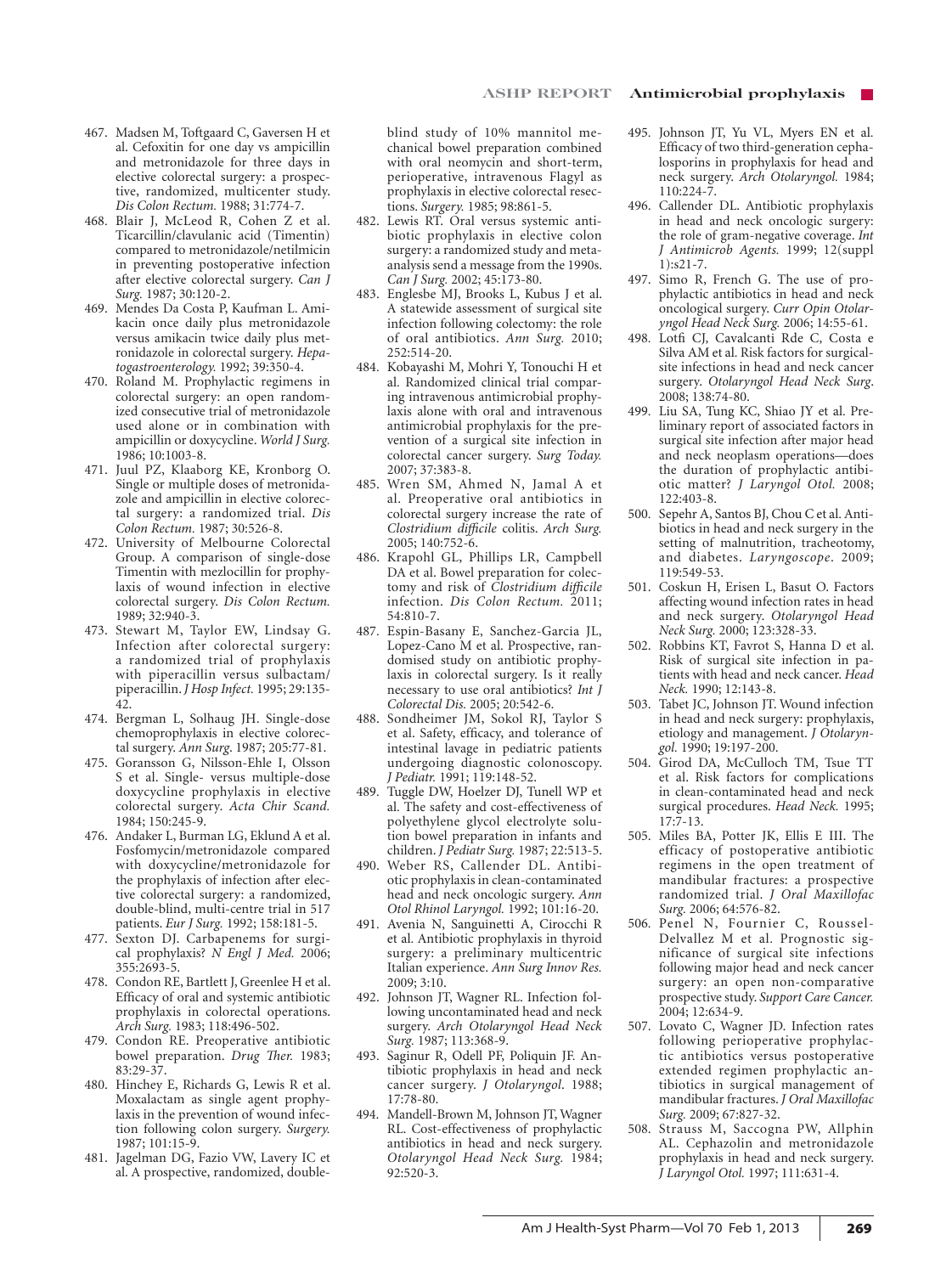- 509. Simons JP, Johnson JT, Yu VL et al. The role of topical antibiotic prophylaxis in patients undergoing contaminated head and neck surgery with flap reconstruction. *Laryngoscope.* 2001; 111:329-35.
- 510. Johnson JT, Kachman K, Wagner RL et al. Comparison of ampicillin/ sulbactam versus clindamycin in the prevention of infection in patients undergoing head and neck surgery. *Head Neck.* 1997; 19:367-71.
- 511. Skitarelić N, Morović M, Manestar D. Antibiotic prophylaxis in cleancontaminated head and neck oncological surgery. *J Craniomaxillofac Surg*. 2007; 35:15-20.
- 512. Andrews PJ, East CA, Jayaraj SM et al. Prophylactic vs. postoperative antibiotic use in complex septorhinoplasty surgery: a prospective, randomized, single-blind trial comparing efficacy. *Arch Facial Plast Surg.* 2006; 8:84-7.
- 513. Becker GD, Welch WD. Quantitative bacteriology of closed-suction wound drainage in contaminated surgery. *Laryngoscope*. 1990; 100:403-6.
- 514. Johnson JT, Yu VL. Role of aerobic gram-negative rods, anaerobes, and fungi in surgical site infection after head and neck surgery: implications for antibiotic prophylaxis. *Head Neck.* 1989; 11:27-9.
- 515. Rubin J, Johnson JT, Wagner RL et al. Bacteriologic analysis of surgical site infection following major head and neck surgery. *Arch Otolaryngol Head Neck Surg.* 1988; 114:969-72.
- 516. Brown BM, Johnson JT, Wagner RL. Etiologic factors in head and neck surgical site infections. *Laryngoscope.* 1987; 97:587-90.
- 517. Penel N, Fournier C, Lefebvre D et al. Multivariate analysis of risk factors for surgical site infection in head and neck squamous cell carcinoma surgery with opening of mucosa. Study of 260 surgical procedures. *Oral Oncol.* 2005; 41:294-303.
- 518. Brook I. Microbiology and management of post-surgical wounds infection in children. *Pediatr Rehabil.* 2002; 5:171-6.
- 519. Brook I. Microbiology and principles of antimicrobial therapy for head and neck infections. *Infect Dis Clin N Am.*  2007; 21:355-91.
- 520. National Institute for Health and Clinical Excellence. Surgical site infection (clinical guideline 74) 2008. www.nice. org.uk/CG74 (accessed 2012 Dec 9).
- 521. Andreasen JO, Jensen SS, Schwartz O et al. A systematic review of prophylactic antibiotics in the surgical treatment of maxillofacial fractures. *J Oral Maxillofac Surg.* 2006; 64:1664-8.
- 522. O'Reilly BJ, Black S, Fernandes J et al. Is the routine use of antibiotics justified in adult tonsillectomy? *J Laryngol Otol.*  2003; 117:382-5.
- 523. Lee WC, Duignan MC, Walsh RM et al. An audit of prophylactic antibi-

otic treatment following tonsillectomy in children. *J Laryngol Otol.* 1996; 110:357-9.

- 524. Caniello M, Passerotti GH, Goto EY et al. Antibiotics in septoplasty: is it necessary? *Braz J Otorhinolaryngol.* 2005; 71:734-8.
- 525. Dhiwakar M, Eng CY, Selvaraj S et al. Antibiotics to improve recovery following tonsillectomy: a systematic review. *Otolaryngol Head Neck Surg.*  2006; 134:357-64.
- 526. Dhiwakar M, Clement WA, Supriya M et al. Antibiotics to reduce posttonsillectomy morbidity. *Cochrane Database Syst Rev*. 2008; 2:CD005607.
- 527. Fennessy BG, Harney M, O'Sullivan MJ et al. Antimicrobial prophylaxis in otorhinolaryngology/head and neck surgery. *Clin Otolaryngol*. 2007; 32:204-7.
- 528. Seven H, Sayin I, Turgut S. Antibiotic prophylaxis in clean neck dissections. *J Laryngol Otol.* 2004; 118:213-6.
- 529. Slattery WH III, Stringer SP, Cassisi NJ. Prophylactic antibiotic use in clean, uncontaminated neck dissection. *Laryngoscope*. 1995; 105:244-6.
- 530. Weber RS, Raad I, Frankenthaler R et al. Ampicillin-sulbactam vs clindamycin in head and neck oncologic surgery. The need for gram-negative coverage. *Arch Otolaryngol Head Neck Surg.*  1992; 118:1159-63.
- 531. Johnson JT, Myers EN, Thearle PB et al. Antimicrobial prophylaxis for contaminated head and neck surgery. *Laryngoscope.* 1984; 94:46-51.
- 532. Righi M, Manfredi R, Farneti G et al. Short-term versus long-term antimicrobial prophylaxis in oncologic head and neck surgery. *Head Neck.* 1996; 18:399-404.
- 533. Rajan GP, Fergie N, Fischer U et al. Antibiotic prophylaxis in septorhinoplasty? A prospective, randomized study. *Plast Reconstr Surg.* 2005; 116:1995-8.
- 534. Abubaker AO, Rollert MK. Postoperative antibiotic prophylaxis in mandibular fractures: a preliminary randomized, double-blind, and placebo-controlled clinical study. *J Oral Maxillofac Surg.* 2001; 59:1415-9.
- 535. Avery CM, Ameerally P, Castling B et al. Infection of surgical wounds in the maxillofacial region and free flap donor sites with methicillin-resistant *Staphylococcus aureus*. *Br J Oral Maxillofac Surg.* 2006; 44:217-21.
- 536. Gantz NM. Nosocomial central nervous system infections. In: Mayhall CG, ed. Hospital epidemiology and infection control. 3rd ed. Philadelphia: Lippincott Williams and Wilkins; 2004.
- 537. Narotam PK, van Dellen JR, du Trevou MD et al. Operative sepsis in neurosurgery: a method of classifying surgical case. *Neurosurgery.* 1994; 34:409-16.
- 538. Kourbeti IS, Jacobs AV, Koslow M et al. Risk factors associated with postcraniotomy meningitis. *Neurosurgery.* 2007; 60:317-26.
- 539. Rebuck JA, Murry KR, Rhoney DH et al. Infection related to intracranial pressure monitors in adults: analysis of risk factor and antibiotic prophylaxis. *J Neurol Neurosurg Psychiatry.* 2000; 69:381-4.
- 540. Korinek AM, Baugnon T, Golmard JL et al. Risk factors for adult nosocomial meningitis after craniotomy: role of antibiotic prophylaxis. *Neurosurgery.* 2006; 58:126-33.
- 541. Lietard C, Thébaud V, Besson G et al. Risk factors for neurosurgical site infections: an 18-month prospective survey. *J Neurosurg.* 2008; 109:729- 34.
- 542. Korinek AM, for the French Study Group of Neurosurgical Infections SEHP C-CLIN Paris-Nord. Risk factors for neurosurgical site infections after craniotomy: a prospective multicenter study of 2944 patients. *Neurosurgery.* 1997; 41:1073-81.
- 543. Korinek AM, Golmard JL, Elcheick A et al. Risk factors for neurosurgical site infections after craniotomy: a critical reappraisal of antibiotic prophylaxis on 4578 patients. *Br J Neurosurg.* 2005; 19:155-62.
- 544. Valentini LG, Casali C, Chatenoud L et al. Surgical site infections after elective neurosurgery: a survey of 1747 patients. *Neurosurgery.* 2007; 61:88-96.
- 545. Zabramski JM, Whiting D, Darouiche RO et al. Efficacy of antimicrobialimpregnated external ventricular drain catheters: a prospective, randomized controlled trial. *J Neurosurg.* 2003; 98:725-30.
- 546. Biyani N, Grisaru-Soen G, Steinbok P et al. Prophylactic antibiotics in pediatric shunt surgery. *Childs Nerv Syst.* 2006; 22:1465-71.
- 547. Holloway KL, Smith KW, Wilberger JE et al. Antibiotic prophylaxis during clean neurosurgery: a large, multicenter study using cefuroxime. *Clin Ther.* 1996; 18:84-94.
- 548. Whitby M, Johnson BC, Atkinson RL et al. The comparative efficacy of intravenous cefotaxime and trimethoprim/ sulfamethoxazole in preventing infection after neurosurgery: a prospective, randomized study. *Br J Neurosurg.* 2000; 14:13-18.
- 549. Govender ST, Nathoo N, van Dellen JR. Evaluation of an antibioticimpregnated shunt system for the treatment of hydrocephalus. *J Neurosurg.* 2003; 99:831-9.
- 550. Tacconelli E, Cataldo MA, Albanese A et al. Vancomycin versus cefazolin prophylaxis for cerebrospinal shunt placement in a hospital with a high prevalence of methicillin-resistant *Staphylococcus aureus*. *J Hosp Infect.* 2008; 69:337-44.
- 551. Wong GK, Poon WS, Lyon D et al. Cefepime vs ampicillin/sulbactam and aztreonam as antibiotic prophylaxis in neurosurgical patients with external ventricular drain: result of a prospec-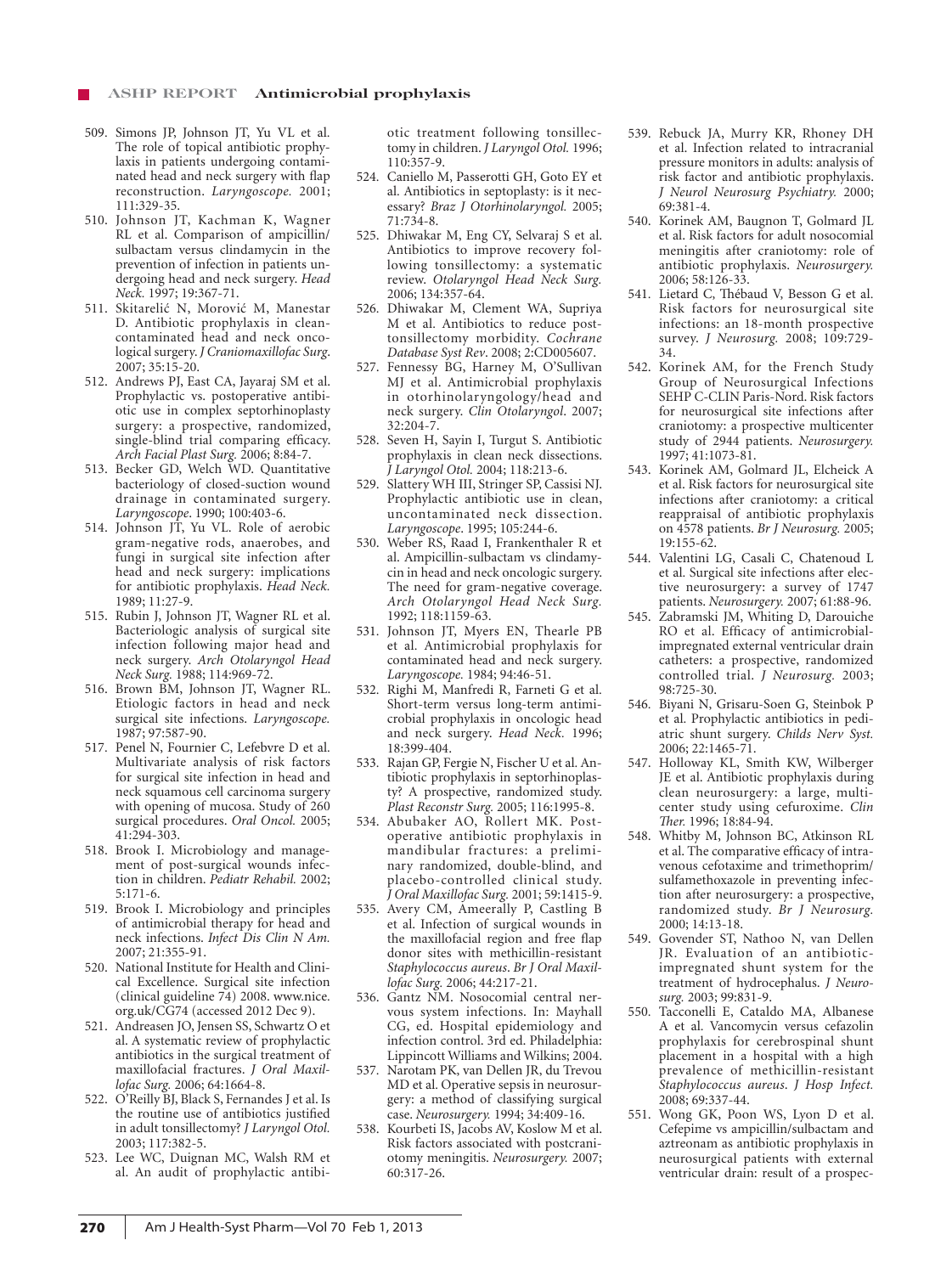tive randomized controlled clinical trial. *J Clin Pharm Ther.* 2006; 31:231-5.

- 552. Ragal BT, Browd SR, Schmidt RH. Surgical shunt infection: significant reduction when using intraventricular and systemic antibiotic agents. *J Neurosurg.* 2006; 105:242-7.
- 553. Sarguna P, Lakshmi V. Ventriculoperitoneal shunt infections. *Indian J Med Microbiol.* 2006; 24:52-4.
- 554. Langley JM, Gravel D, Moore D et al. Study of cerebrospinal fluid shuntassociated infections in the first year following placement, by the Canadian Nosocomial Infection Surveillance Program. *Infect Control Hosp Epidemiol.* 2009; 30:285-8.
- 555. Nisbet M, Briggs S, Ellis-Pegler R et al. *Propionibacterium acnes*: an underappreciated cause of post-neurosurgical infection. *J Antimicrob Chemother.* 2007; 60:1097-103.
- 556. Conen A, Walti LN, Merlo A et al. Characteristics and treatment outcome of cerebrospinal fluid shunt-associated infections in adults: a retrospective analysis over an 11-year period. *Clin Infect Dis.* 2008; 47:73-82.
- 557. Barker FG II. Efficacy of prophylactic antibiotics against meningitis after craniotomy: a meta-analysis. *Neurosurgery.* 2007; 60:887-94.
- 558. Haines SJ, Goodman ML. Antibiotic prophylaxis of postoperative neurosurgical wound infection. *J Neurosurg.* 1982; 56:103-5.
- 559. Quartey GR, Polyzoidis K. Intraoperative antibiotic prophylaxis in neurosurgery: a clinical study. *Neurosurgery.* 1981; 8:669-71.
- 560. Savitz MH, Katz SS. Prevention of primary wound infection in neurosurgical patients: a 10-year study. *Neurosurgery.* 1986; 18:685-8.
- 561. Blomstedt GC, Kytta J. Results of a randomized trial of vancomycin prophylaxis in craniotomy. *J Neurosurg.* 1988; 69:216-20.
- 562. Shapiro M, Wald U, Simchen E et al. Randomized clinical trial of intraoperative antimicrobial prophylaxis of infection after neurosurgical procedures. *J Hosp Infect.* 1986; 8:283-95.
- 563. Watters WC 3rd, Baisden J, Bono CM et al. Antibiotic prophylaxis in spine surgery: an evidence-based clinical guideline for the use of prophylactic antibiotics in spine surgery. *Spine J.* 2009; 9:142-6.
- 564. Wang EL, Prober CG, Hendrick BE. Prophylactic sulfamethoxazole and trimethoprim in ventriculoperitoneal shunt surgery. A double-blind, randomized, placebo-controlled trial. *JAMA.* 1984; 251:1174-7.
- 565. Blomstedt GC. Results in trimethoprimsulfamethoxazole prophylaxis in ventriculostomy and shunting procedures. *J Neurosurg.* 1985; 62:694-7.
- 566. Djindjian M, Fevrier MJ, Ottervbein G et al. Oxacillin prophylaxis in cerebrospinal fluid shunt procedures:

results of a randomized, open study in 60 hydrocephalic patients. *Surg Neurol.* 1986; 24:178-80.

- 567. Blum J, Schwarz M, Voth D. Antibiotic single-dose prophylaxis of shunt infections. *Neurosurg Rev.* 1989; 12:239-44.
- 568. Schmidt K, Gjerris F, Osgaard O et al. Antibiotic prophylaxis in cerebrospinal fluid shunting: a prospective randomized trial in 152 hydrocephalic patients. *Neurosurgery.* 1985; 17:1-5.
- 569. Griebel R, Khan M, Tan L. CSF shunt complications: an analysis of contributory factors. *Childs Nerv Syst.* 1985; 1:77-80.
- 570. Lambert M, MacKinnon AE, Vaishnav A. Comparison of two methods of prophylaxis against CSF shunt infection. *Z Kinderchir.* 1984; 39(suppl):109-10.
- 571. Zentner J, Gilsbach J, Felder T. Antibiotic prophylaxis in cerebrospinal fluid shunting: a prospective randomized trial in 129 patients. *Neurosurg Rev.* 1995; 18:169-72.
- 572. Haines SJ, Walters BC. Antibiotic prophylaxis for cerebrospinal fluid shunts: a meta-analysis. *Neurosurgery.* 1994; 34:87-92.
- 573. Langley JM, LeBlanc JC, Drake J et al. Efficacy of antimicrobial prophylaxis in placement of cerebrospinal fluid shunts: meta-analysis. *Clin Infect Dis.* 1993; 17:98-103.
- 574. Borowski A, Littleton AG, Borkhuu B et al. Complications of intrathecal baclofen pump therapy in pediatric patients. *J Pediatr Orthop.* 2010; 30:76-81.
- 575. Motta F, Buonaguro V, Stignani C. The use of intrathecal baclofen pump implants in children and adolescents: safety and complications in 200 consecutive cases. *J Neurosurg.* 2007; 107(suppl):32-5.
- 576. Fjelstad AB, Hommelstad J, Sorteberg A. Infections related to intrathecal baclofen therapy in children and adults: frequency and risk factors. *J Neurosurg Pediatr.* 2009; 4:487-93.
- 577. Follett KA, Boortz-Marx RL, Drake JM et al. Prevention and management of intrathecal drug delivery and spinal cord stimulation system infections. *Anesthesiology.* 2004; 100:1582-94.
- 578. Ratilal BO, Costa J, Sampaio C. Antibiotic prophylaxis for surgical introduction of intracranial ventricular shunts. *Cochrane Database Syst Rev.* 2006; 3:CD005365.
- 579. Arnaboldi L. Antimicrobial prophylaxis with ceftriaxone in neurosurgical procedures: a prospective study of 100 patients undergoing shunt operations. *Chemotherapy.* 1996; 42:384-90.
- 580. Alleyne CH, Hassan M, Zabramski JM. The efficacy and cost of prophylactic and periprocedural antibiotics in patients with external ventricular drains. *Neurosurgery.* 2000; 47:1124-9.
- 581. Shurtleff DB, Stuntz JT, Hayden PW. Experience with 1201 cerebrospinal fluid shunt procedures. *Pediatr Neurosci.* 1985-1986; 12:49-57.
- 582. Walters BC, Goumnerova L, Hoffman HJ et al. A randomized, controlled trial of perioperative rifampin/trimethoprim in cerebrospinal fluid shunt surgery. *Childs Nerv Syst.* 1992; 8:253-7.
- 583. Martin JA, Hamilton BE, Sutton PD et al. Births: final data for 2006. *Natl Vital Stat Rep.* 2009; 57:1-104.
- 584. Obstetric and medical complications. In: American Academy of Pediatrics and American College of Obstetricians and Gynecologists. Guidelines for perinatal care. 6th ed. Elk Grove Village, IL: American Academy of Pediatrics; 2008:175-204.
- 585. Hofmeyr GJ, Smaill F. Antibiotic prophylaxis for cesarean section. *Cochrane Database Syst Rev.* 2002; 3:CD000933.
- 586. Killian C, Graffunder EM, Vinciguerra T et al. Risk factors for surgical-site infections following cesarean section. *Infect Control Hosp Epidemiol.* 2001; 22:613-7.
- 587. Faro S. Infectious disease relations to cesarean section. *Obstet Gynecol Clin North Am.* 1989; 16:363-71.
- 588. Olsen MA, Butler AM, Willers DM et al. Risk factors for surgical site infection after low transverse cesarean section. *Infect Control Hosp Epidemiol.* 2008; 29:477-84.
- 589. Hemsell DL. Infections after gynecologic surgery. *Obstet Gynecol Clin North Am.* 1989; 16:381-400.
- 590. Faro S. Antibiotic prophylaxis. *Obstet Gynecol Clin North Am.* 1989; 16:279- 89.
- 591. Tita AT, Rouse DJ, Blackwell S et al. Emerging concepts in antibiotic prophylaxis for cesarean delivery: a systematic review. *Obstet Gynecol.* 2009; 113:675-82.
- 592. Chelmow D, Ruehli MS, Huang E. Prophylactic use of antibiotics for nonlaboring patients undergoing cesarean delivery with intact membranes: a meta-analysis. *Am J Obstet Gynecol.* 2001; 184:656-61.
- 593. Duff P, Smith PN, Keiser JF. Antibiotic prophylaxis in low-risk cesarean section. *J Reprod Med.* 1982; 27:133-8.
- 594. Apuzzio JJ, Reyelt C, Pelosi MA et al. Prophylactic antibiotics for cesarean section: comparison of high- and lowrisk patients for endometritis. *Obstet Gynecol.* 1982; 59:693-8.
- 595. Duff P. Prophylactic antibiotics for cesarean delivery: a simple cost-effective strategy for prevention of postoperative morbidity. *Am J Obstet Gynecol.* 1987; 157:794-8.
- 596. Jakobi P, Weissman A, Sigler E et al. Post-cesarean section febrile morbidity. Antibiotic prophylaxis in low-risk patients. *J Reprod Med.* 1994; 39:707- 10.
- 597. Rizk DE, Nsanze H, Mabrouk MH et al. Systemic antibiotic prophylaxis in elective cesarean delivery. *Int J Gynaecol Obstet.* 1998; 61:245-51.
- 598. Rouzi AA, Khalifa F, Ba'aqeel H et al. The routine use of cefazolin in cesar-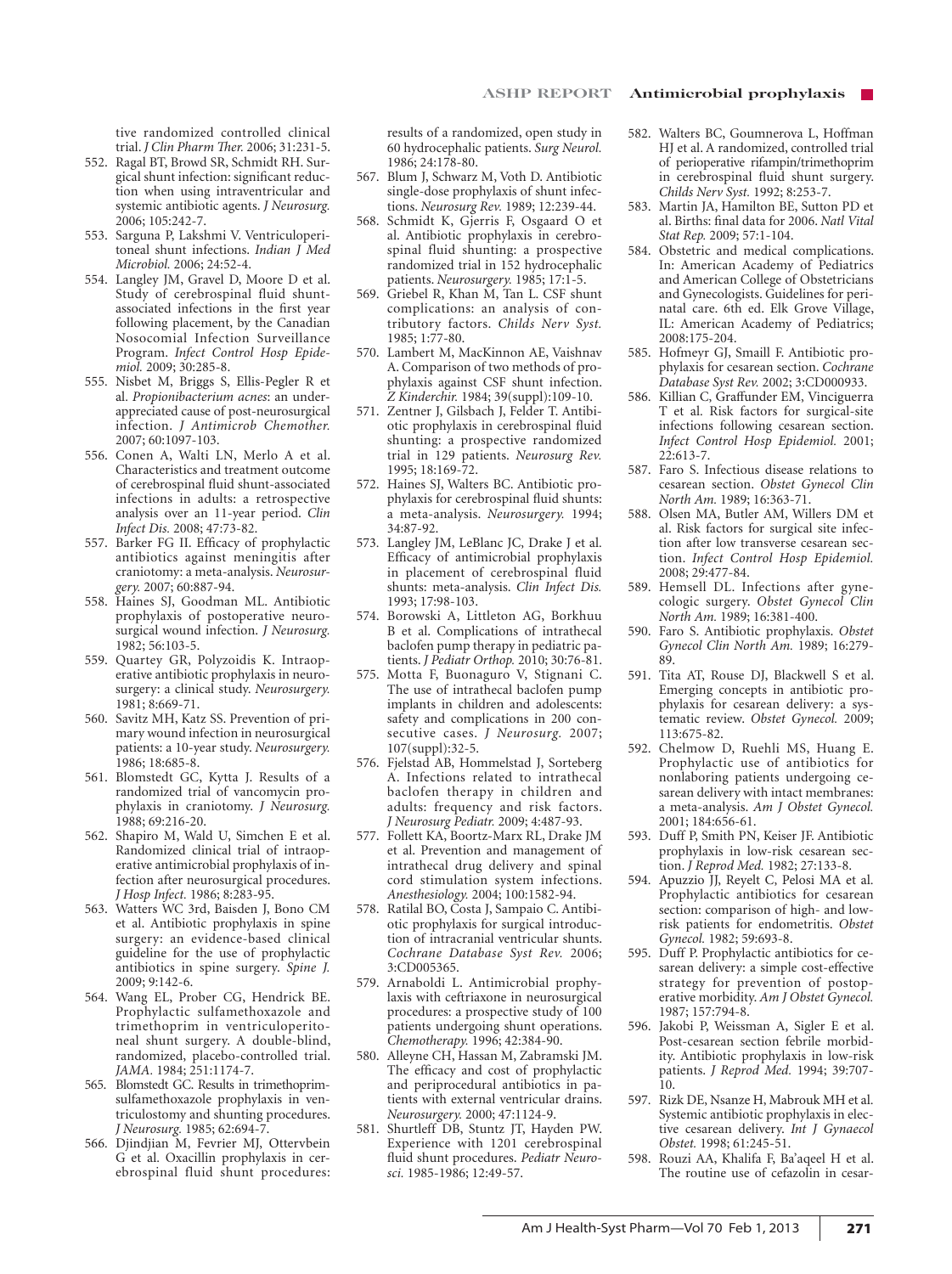ean section. *Int J Gynecol Obstet.* 2000; 69:107-12.

- 599. Bagratee JS, Moodley J, Kleinschmidt I et al. A randomized controlled trial of antibiotic prophylaxis in elective caesarean delivery. *Br J Obstet Gynaecol.* 2001; 108:143-8.
- 600. Hopkins L, Smaill F. Antibiotic prophylaxis regimens and drugs for cesarean section. *Cochrane Database Syst Rev.* 1999; 2:CD001136.
- 601. Andrews WW, Hauth JC, Cliver SP et al. Randomized clinical trial of extended spectrum antibiotic prophylaxis with coverage for *Ureaplasma urealyticum* to reduce post-cesarean delivery endometritis. *Obstet Gyncol.* 2003; 101:1183-9.
- 602. Tita AT, Hauth JC, Grimes A et al. Decreasing incidence of postcesarean endometritis with extended-spectrum antibiotic prophylaxis. *Obstet Gynecol.* 2008; 111:51-6.
- 603. Tita AT, Owen J, Stamm A et al. Impact of extended-spectrum antibiotic prophylaxis on incidence of postcesarean surgical wound infection. *Am J Obstet Gynecol.* 2008; 199:303.e1-e3.
- 604. Meyer NL, Hosier KV, Scott K et al. Cefazolin versus cefazolin plus metronidazole for antibiotic prophylaxis at cesarean section. *South Med J.* 2003; 96:992-5.
- 605. Costantine MM, Rahman M, Ghulmiyah L et al. Timing of perioperative antibiotics for cesarean delivery: a metaanalysis. *Am J Obstet Gynecol.* 2008; 199:301. e1-e6.
- 606. Sullivan SA, Smith T, Chang E et al. Administration of cefazolin prior to skin incision is superior to cefazolin at cord clamping in preventing postcesarean infectious morbidity: a randomized, controlled trial. *Am J Obstet Gynecol.* 2007; 196:455.e1-e5.
- 607. Committee Opinion No. 465: antimicrobial prophylaxis for cesarean delivery: timing of administration. *Obstet Gynecol.* 2010; 116:791-2.
- 608. Witt A, Döner M, Petricevic L et al. Antibiotic prophylaxis before surgery vs after cord clamping in elective cesarean delivery: a double-blind, prospective, randomized, placebo-controlled trial. *Arch Surg.* 2011; 146:1404-9.
- 609. Whiteman MK, Hillis SD, Jamieson DJ et al. Inpatient hysterectomy surveillance in the United States, 2000-2004. *Am J Obstet Gynecol.* 2008; 198:34. e1-e7.
- 610. Schorge JO, Schaffer JI, Halvorson LM et al. Surgeries for benign gynecologic conditions. Chap. 41. In: Schorge JO, Schaffer JI, Halvorson LM et al., eds. Williams gynecology. New York: McGraw-Hill Professional; 2008.
- 611. Drahonovsky J, Haakova L, Otcenasek M et al. A prospective randomized comparison of vaginal hysterectomy, laparoscopically assisted vaginal hysterectomy, and total laparoscopic hysterectomy in women with benign

uterine disease. *Eur J Obstet Gynecol.* 2009; 148:172-6.

- 612. Sokol AI, Green IC. Laparoscopic hysterectomy. *Clin Obstet Gynecol.* 2009; 52:304-12.
- 613. ACOG Committee Opinion No. 444: choosing the route of hysterectomy for benign disease. *Obstet Gynecol.* 2009; 114:1156-8.
- 614. Nieboer TE, Johnson N, Lethaby A et al. Surgical approach to hysterectomy for benign gynaecological disease. *Cochrane Database Syst Rev.* 2009; 3:CD003677.
- 615. American College of Obstetricians and Gynecologists. ACOG Committee Opinion No. 388: supracervical hysterectomy. *Obstet Gynecol.* 2007; 110:1215-7.
- 616. Jennings RH. Prophylactic antibiotics in vaginal and abdominal hysterectomy. *South Med J.* 1978; 71:251-4.
- 617. Hemsell D, Johnson ER, Hemsell PG et al. Cefazolin is inferior to cefotetan as single-dose prophylaxis for women undergoing elective total abdominal hysterectomy. *Clin Infect Dis.* 1995; 20:677-84.
- 618. Goosenberg J, Emich JP Jr, Schwarz RH. Prophylactic antibiotics in vaginal hysterectomy. *Am J Obstet Gynecol.* 1969; 105:503-6.
- 619. Marsden DE, Cavanagh D, Wisniewski BJ et al. Factors affecting the incidence of infectious morbidity after radical hysterectomy. *Am J Obstet Gynecol.* 1985; 152:817-21.
- 620. Mann W, Orr J, Shingleton H et al. Perioperative influences on infectious morbidity in radical hysterectomy. *Gynecol Oncol.* 1981; 11:207-12.
- 621. Löfgren M, Poromaa IS, Stjerndahl JH et al. Postoperative infections and antibiotic prophylaxis for hysterectomy in Sweden: a study by the Swedish National Register for Gynecologic Surgery. *Acta Obstet Gynecol Scand.* 2004; 83:1202-7.
- 622. Olsen MA, Higham-Kessler J, Yokoe DS et al. Developing a risk stratification model for surgical site infection after abdominal hysterectomy. *Infect Control Hosp Epidemiol.* 2009; 30:1077-83.
- 623. Soper DE, Bump RC, Hurt GW. Wound infection after abdominal hysterectomy: effect of the depth of subcutaneous tissue. *Am J Obstet Gynecol.* 1995; 173:465-71.
- 624. Soper DE. Infections of the female pelvis. In: Mandell GL, Bennett JE, Dolin R, eds. Mandell, Douglas and Bennett's principles and practice of infectious diseases. 7th ed. New York: Churchill Livingstone; 2009:1514-6.
- 625. Ohm MJ, Galask RP. The effect of antibiotic prophylaxis on patients undergoing vaginal operations. II. Alterations of microbial flora. *Am J Obstet Gynecol.* 1975; 123:597-604.
- 626. Ohm MJ, Galask RP. The effect of antibiotic prophylaxis on patients undergoing total abdominal hysterectomy.

II. Alterations of microbial flora. *Am J Obstet Gynecol.* 1976; 125:448-54.

- 627. Appelbaum P, Moodley J, Chatterton S et al. Metronidazole in the prophylaxis and treatment of anaerobic infection. *S Afr Med J.* 1978; 1:703-6.
- 628. Mittendorf R, Aronson MP, Berry RE et al. Avoiding serious infections associated with abdominal hysterectomy: a meta-analysis of antibiotic prophylaxis. *Am J Obstet Gynecol.* 1993; 169:1119-24.
- 629. Duff P. Antibiotic prophylaxis for abdominal hysterectomy. *Obstet Gynecol.* 1982; 60:25-9.
- 630. Miyazawa K, Hernandez E, Dillon MB. Prophylactic topical cefamandole in radical hysterectomy. *Int J Gynaecol Obstet.* 1987; 25:133-8.
- 631. Micha JP, Kucera PR, Birkett JP et al. Prophylactic mezlocillin in radical hysterectomy. *Obstet Gynecol.* 1987; 69:251-4.
- 632. Sevin B, Ramos R, Lichtinger M et al. Antibiotic prevention of infection complicating radical abdominal hysterectomy. *Obstet Gynecol.* 1984; 64:539-45.
- 633. Rosenshein NB, Ruth JC, Villar J et al. A prospective randomized study of doxycycline as a prophylactic antibiotic in patients undergoing radical hysterectomy. *Gynecol Oncol.* 1983; 15:201-6.
- Zakashansky K, Bradley WH, Nezhat FR. New techniques in radical hysterectomy. *Curr Opin Obstet Gynecol.* 2008; 20:14-9.
- 635. Hemsell D, Menon M, Friedman A. Ceftriaxone or cefazolin prophylaxis for the prevention of infection after vaginal hysterectomy. *Am J Surg.* 1984; 148:22-6.
- 636. Hemsell DL, Johnson ER, Bawdon RE et al. Ceftriaxone and cefazolin prophylaxis for hysterectomy. *Surg Gynecol Obstet.* 1985; 161:197-203.
- 637. Soper D, Yarwood R. Single-dose antibiotic prophylaxis in women undergoing vaginal hysterectomy. *Obstet Gynecol.* 1987; 53:879-82.
- 638. Rapp RP, Connors E, Hager WD et al. Comparison of single-dose moxalactam and a three-dose regimen of cefoxitin for prophylaxis in vaginal hysterectomy. *Clin Pharm.* 1986; 5:988-93.
- 639. Roy S, Wilkins J. Single-dose cefotaxime versus 3- to 5-dose cefoxitin for prophylaxis of vaginal or abdominal hysterectomy. *J Antimicrob Chemother.* 1984; 14(suppl B):217-21.
- 640. Roy S, Wilkins J, Hemsell DL et al. Efficacy and safety of single-dose ceftizoxime vs. multiple-dose cefoxitin in preventing infection after vaginal hysterectomy. *J Reprod Med.* 1988; 33(suppl 1):149-53.
- 641. Roy S, Wilkins J, Galaif E et al. Comparative efficacy and safety of cefmetazole or cefoxitin in the prevention of postoperative infection following vaginal and abdominal hysterectomy. *J Antimicrob Chemother.* 1989; 23 (suppl D):109-17.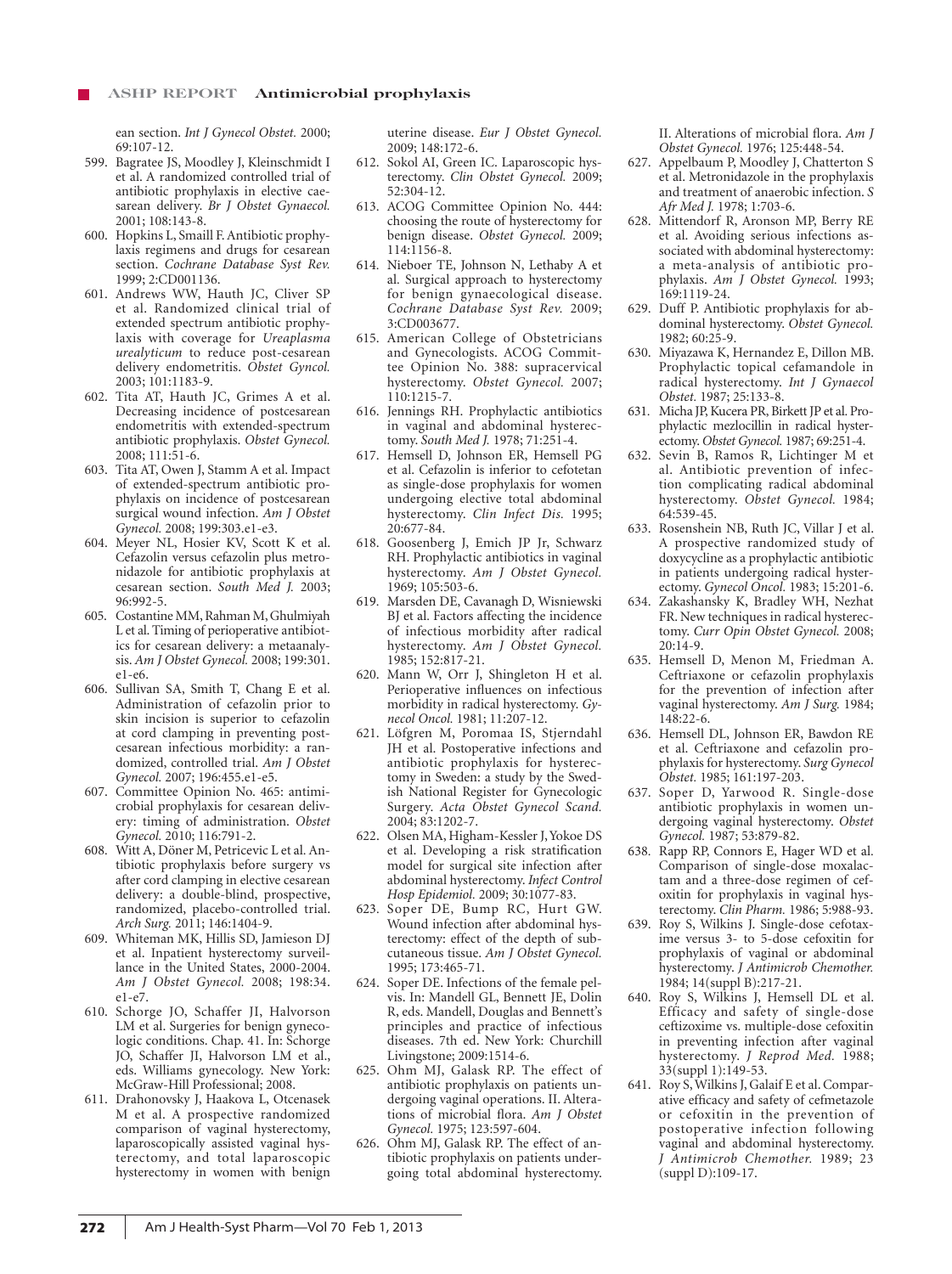**ASHP Report Antimicrobial prophylaxis**

- 642. Mercer LJ, Murphy HJ, Ismail MA et al. A comparison of cefonicid and cefoxitin for preventing infections after vaginal hysterectomy. *J Reprod Med.* 1988; 33:223-6.
- 643. Hemsell DL, Heard ML, Nobles BJ et al. Single-dose cefoxitin prophylaxis for premenopausal women undergoing vaginal hysterectomy. *Obstet Gynecol.* 1984; 63:285-90.
- 644. McGregor JA, Phillips LE, Dunne JT et al. Results of a double-blind, placebo controlled clinical trial program of single-dose ceftizoxime versus multiple-dose cefoxitin as prophylaxis for patients undergoing vaginal and abdominal hysterectomy. *J Am Coll Surg.* 1994; 178:12-31.
- 645. Orr JW Jr, Varner RE, Kilgore LC et al. Cefotetan versus cefoxitin as prophylaxis in hysterectomy. *Am J Obstet Gynecol.* 1986; 154:960-3.
- 646. Orr JW Jr, Sisson PF, Barrett JM et al. Single center study results of cefotetan and cefoxitin prophylaxis for abdominal or vaginal hysterectomy. *Am J Obstet.* 1988; 158(3 pt 2):714-6.
- 647. Berkeley AS, Orr JW, Cavanagh D et al. Comparative effectiveness and safety of cefotetan and cefoxitin as prophylactic agents in patients undergoing abdominal or vaginal hysterectomy. *Am J Surg.* 1988; 155:81-5.
- 648. Berkeley AS, Freedman KS, Ledger WJ et al. Comparison of cefotetan and cefoxitin prophylaxis for abdominal and vaginal hysterectomy. *Am J Obstet Gynecol.* 1988; 158:706-9.
- 649. Gordon SF. Results of a single center study of cefotetan prophylaxis in abdominal or vaginal hysterectomy. *Am J Obstet Gynecol.* 1988; 158:710-4. [Erratum, *Am J Obstet Gynecol.* 1989; 160:1025.]
- 650. Campillo F, Rubio JM. Comparative study of single-dose cefotaxime and multiple doses of cefoxitin and cefazolin as prophylaxis in gynecologic surgery. *Am J Surg.* 1992; 164(suppl):12S-15S.
- 651. Berkeley AS, Haywork SD, Hirsch JC et al. Controlled, comparative study of moxalactam and cefazolin for prophylaxis of abdominal hysterectomy. *Surg Gynecol Obstet.* 1985; 161:457-61.
- 652. Tuomala RE, Fischer SG, Munoz A et al. A comparative trial of cefazolin and moxalactam as prophylaxis for preventing infection after abdominal hysterectomy. *Obstet Gynecol.* 1985; 66:372-6.
- 653. Chongsomchai C, Lumbiganon P, Thinkhamrop J et al. Placebocontrolled, double-blind, randomized study of prophylactic antibiotics in elective abdominal hysterectomy. *J Hosp Infect.* 2002; 52:302-6.
- 654. Cormio G, Di Fazio F, Lorusso F et al. Antimicrobial prophylaxis in laparotomic gynecologic surgery: a prospective randomized study comparing amoxicillin-clavulanic acid with cefazolin. *J Chemother.* 2002; 14:618-22.
- 655. Lett WJ, Ansbacher R, Davison BL et al. Prophylactic antibiotics for women undergoing vaginal hysterectomy. *J Reprod Med.* 1977; 19:51-4.
- 656. Hamod KA, Spence MR, Roshenshein NB et al. Single and multidose prophylaxis in vaginal hysterectomy: a comparison of sodium cephalothin and metronidazole. *Am J Obstet Gynecol.* 1980; 136:976-9.
- 657. Hemsell DL, Johnson ER, Heard MC et al. Single dose piperacillin versus triple dose cefoxitin prophylaxis at vaginal and abdominal hysterectomy. *South Med J.* 1989; 82:438-42.
- 658. Turano A. New clinical data on the prophylaxis of infections in abdominal, gynecologic, and urologic surgery. *Am J Surg.* 1992; 164(suppl):16S-20S.
- 659. D'Addato F, Canestrelli M, Repinto A et al. Perioperative prophylaxis in abdominal and vaginal hysterectomy. *Clin Exp Obstet Gynecol.* 1993; 20:95- 101.
- 660. Gonen R, Hakin M, Samberg I et al. Short-term prophylactic antibiotic for elective abdominal hysterectomy: how short? *Eur J Obstet Gynecol Reprod Biol.* 1985; 20:229-34.
- 661. Scarpignato C, Labruna C, Condemi V et al. Comparative efficacy of two different regimens of antibiotic prophylaxis in total abdominal hysterectomy. *Pharmatherapeutica.* 1980; 2:450-5.
- 662. Hemsell DL, Hemsell PG, Heard ML et al. Preoperative cefoxitin prophylaxis for elective abdominal hysterectomy. *Am J Obstet Gynecol.* 1985; 153:225-6.
- 663. Triolo O, Mancuso A, Pantano F. Amoxycillin/clavulanate prophylaxis in gynecologic surgery. *Int J Gynaecol Obstet.* 2004; 85:59-61.
- 664. Su HY, Ding DC, Chen DC et al. Prospective randomized comparison of single-dose versus 1-day cefazolin for prophylaxis in gynecologic surgery. *Acta Obstet Gynecol Scand.* 2005; 84:384-9.
- 665. Tchabo JG, Cutting ME, Butler C. Prophylactic antibiotics in patients undergoing total vaginal or abdominal hysterectomy. *Int Surg.* 1985; 70:349-52.
- 666. Read RW. Endophthalmitis. In: Yanoff M, Duker JS, eds. Ophthalmology. 3rd ed. St. Louis: Mosby; 2009.
- 667. Bucci FA, Amico LM, Evans RE. Antimicrobial efficacy of prophylactic gatifloxacin 0.3% and moxifloxacin 0.5% in patients undergoing phacoemulsification surgery. *Eye Contact Lens.* 2008; 34:39-42.
- 668. Colleaux KM, Hamilton WK. Effect of prophylactic antibiotics and incision type on the incidence of endophthalmitis after cataract surgery. *Can J Ophthalmol.* 2000; 35:373-8.
- 669. Eifrig CW, Flynn HW Jr, Scott IU et al. Acute-onset postoperative endophthalmitis: review of incidence and visual outcomes (1995–2001). *Ophthalmic Surg Lasers.* 2002; 33:373-8.
- 670. Garat M, Moser CL, Martín-Baranera M et al. Prophylactic intracameral cefazolin after cataract surgery: endophthalmitis risk reduction and safety results in a 6-year study. *J Cataract Refract Surg.* 2009; 35:637-42.
- 671. Jensen MK, Fiscella RG, Moshirfar M et al. Third- and fourth-generation fluoroquinolones: retrospective comparison of endophthalmitis after cataract surgery performed over 10 years. *J Cataract Refract Surg.* 2008; 34:1460- 7.
- 672. Mollan SP, Mollan AJ, Konstantinos C et al. Incidence of endophthalmitis following vitreoretinal surgery. *Int Ophthalmol.* 2009; 29:203-5.
- 673. Moshirfar M, Feiz V, Vitale AT et al. Endophthalmitis after uncomplicated cataract surgery with the use of fourth-generation fluoroquinolones: a retrospective observational case series. *Ophthalmology.* 2007; 114:686-91.
- 674. Romero P, Méndez I, Salvat M et al. Intracameral cefazolin as prophylaxis against endophthalmitis in cataract surgery. *J Cataract Refract Surg.* 2006; 32:438-41.
- 675. Soto AM, Mendívil MP. The effect of topical povidone-iodine, intraocular vancomycin, or both on aqueous humor cultures at the time of cataract surgery. *Am J Ophthalmol.* 2001; 131:293-300.
- 676. Taban M, Behrens A, Newcomb RL et al. Incidence of acute endophthalmitis following penetrating keratoplasty. *Arch Ophthalmol.* 2005; 123:605-9.
- 677. Wejde G, Samolov B, Seregard S et al. Risk factors for endophthalmitis following cataract surgery: a retrospective case-control study. *J Hosp Infect.* 2005; 61:251-6.
- 678. Wu PC, Li M, Chang SJ et al. Risk of endophthalmitis after cataract surgery using different protocols for povidoneiodine preoperative disinfection. *J Ocul Pharmacol Ther.* 2006; 22:54-61.
- 679. Barry P, Seal DV, Gettinby G et al. ESCRS study of prophylaxis of postoperative endophthalmitis after cataract surgery: preliminary report of principal results from a European multicenter study. *J Cataract Refract Surg.* 2006; 32:407-10.
- 680. ESCRS Endophthalmitis Study Group. Prophylaxis of postoperative endophthalmitis following cataract surgery: results of the ESCRS multicenter study and identification of risk factors. *J Cataract Refract Surg.* 2007; 33:978-88.
- 681. Kamalarajah S, Ling R, Silvestri G et al. Presumed infectious endophthalmitis following cataract surgery in the UK: a case-control study of risk factors. *Eye.* 2007; 21:580-6.
- 682. Montan PG, Setterquist H, Marcusson E et al. Preoperative gentamicin eye drops and chlorhexidine solution in cataract surgery: experimental and clinical results. *Eur J Ophthalmol.* 2000; 10:286-92.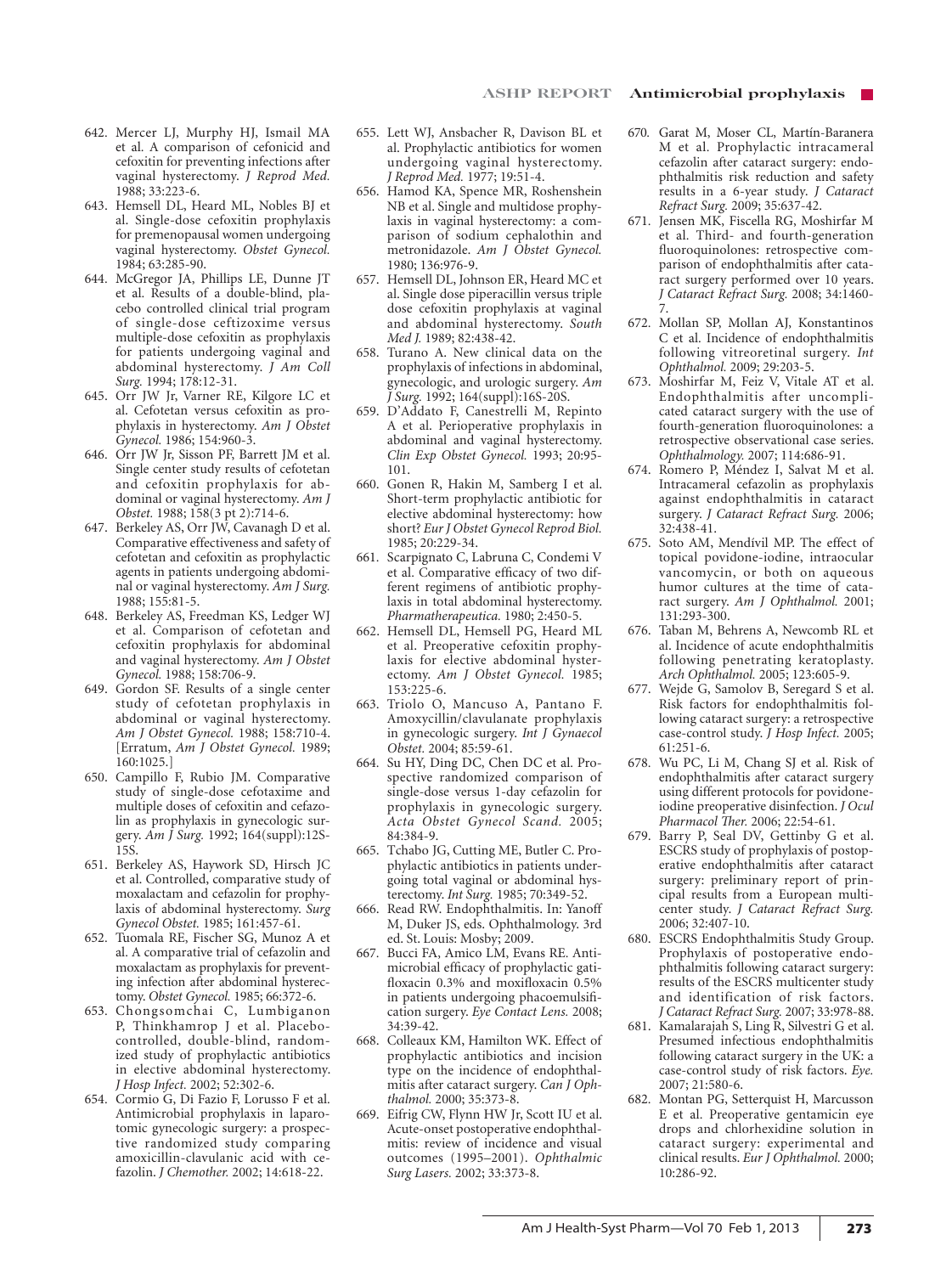- 683. Recchia FM, Busbee BG, Pearlman RB et al. Changing trends in the microbiologic aspects of postcataract endophthalmitis. *Arch Ophthalmol.* 2005; 123:341-6.
- 684. American Academy of Ophthalmology. Cataract in the adult eye, preferred practice pattern. http://one.aao.org/ CE/PracticeGuidelines/PPP\_Content. aspx?cid=a80a87ce-9042-4677-85d7- 4b876deed276 (accessed 2012 Dec 9).
- 685. Hatch WV, Cernat G, Wong D et al. Risk factors for acute endophthalmitis after cataract surgery: a populationbased study. *Ophthalmology.* 2009; 116:425-40.
- 686. Lertsumitkul S, Myers PC, O'Rourke MT et al. Endophthalmitis in the western Sydney region: a case-control study. *Clin Experiment Ophthalmol.*  2001; 29:400-5.
- 687. De Kaspar HM, Chang RT, Singh K et al. Prospective randomized comparison of 2 different methods of 5% povidone-iodine applications for anterior segment intraocular surgery. *Arch Ophthalmol.* 2005; 123:161-5.
- 688. Ta CN, Egbert PR, Singh K et al. Prospective randomized comparison of 3-day versus 1-hour preoperative ofloxacin prophylaxis for cataract surgery. *Ophthalmology.* 2002; 109:2036- 41.
- 689. Fernández-Rubio E, Urcelay JL, Cuesta-Rodriguez T. The antibiotic resistance pattern of conjunctival bacteria: a key for designing a cataract surgery prophylaxis. *Eye.* 2009; 23:1321-8.
- 690. Gelfand YA, Mezer E, Linn S et al. Lack of effect of prophylactic gentamicin treatment on intraocular and extraocular fluid cultures after pars plana vitrectomy. *Ophthalmic Surg Lasers.* 1998; 29:497-501.
- 691. Vasavada AR, Gajjar D, Raj SM et al. Comparison of 2 moxifloxacin regimens for preoperative prophylaxis: prospective randomized triple-masked trial. Part 2: residual conjunctival flora. *J Cataract Refract Surg.* 2008; 34:1383-8.
- 692. Osher RH, Amdahl LD, Cheetham JK. Antimicrobial efficacy and aqueous humor concentration of preoperative and postoperative topical trimethoprim/polymyxin B sulfate versus tobramycin. *J Cataract Refract Surg.* 1994; 20:3-8.
- 693. Barequet IS, Jabbur NS, Barron Y et al. Perioperative microbiologic profile of the conjunctiva in photoreactive keratectomy. *J Refract Surg.* 2001; 17:55-62.
- 694. Seal DV, Barry P, Gettinby G et al. ESCRS study of prophylaxis of postoperative endophthalmitis after cataract surgery: case for a European multicenter study. *J Cataract Refract Surg.* 2006; 32:396-406.
- 695. Gore DM, Anjunawela RI, Little BC. United Kingdom survey of antibiotic prophylaxis practice after publication

of the ESCRS endophthalmitis study. *J Cataract Refract Surg.* 2009; 35:770-3.

- 696. O'Brien TP, Arshinoff SA, Mah FS. Perspective on antibiotics for postoperative endophthalmitis prophylaxis: potential role of moxifloxacin. *J Cataract Refract Surg.* 2007; 33:1790-800.
- 697. Chang DF, Braga-Mele R, Mamalis N et al. Prophylaxis of postoperative endophthalmitis after cataract surgery: results of the 2007 ASCRS member survey. *J Cataract Refract Surg.* 2007; 33:1801-5.
- 698. De Kaspar HM, Kreutzer TC, Aguirre-Romo I et al. A prospective randomized study to determine the efficacy of preoperative topical levofloxacin in reducing conjunctival bacterial flora. *Am J Ophthalmol.* 2008; 145:136-42.
- 699. Montan PG, Wejde G, Setterquist H et al. Prophylactic intracameral cefuroxime: evaluation of safety and kinetics in cataract surgery. *J Cataract Refract Surg.* 2002; 28:982-7.
- 700. Chisari G, Cavallaro G, Reibaldi M et al. Presurgical antimicrobial prophylaxis: effect on ocular flora in healthy patients. *Int J Clin Pharmacol Ther.* 2004; 42:35-8.
- 701. Park SH, Lim JA, Choi JS et al. The resistance patterns of normal ocular bacterial flora to 4 fluoroquinolone antibiotics. *Cornea.* 2009; 28:68-72.
- 702. Ciulla TA, Starr MB, Masket S. Bacterial endophthalmitis prophylaxis for cataract surgery: an evidence-based update. *Ophthalmology.* 2002; 109:13- 26.
- 703. Gordon-Bennett P, Karas A, Flanagan D et al. A survey of measures used for the prevention of postoperative endophthalmitis after cataract surgery in the United Kingdom. *Eye.* 2008; 22:620-7.
- 704. Ta CN, Singh K, Egbert PR et al. Prospective comparative evaluation of povidone-iodine (10% for 5 minutes versus 5% for 1 minute) as prophylaxis for ophthalmic surgery. *J Cataract Refract Surg.* 2008; 34:171-2.
- 705. Cahane M, Ben Simon GJ, Barequet IS et al. Human corneal stromal tissue concentration after consecutive doses of topically applied 3.3% vancomycin. *Br J Ophthalmol.* 2004; 88:22-4.
- 706. Bucci FA. An in vivo study comparing the ocular absorption of levofloxacin and ciprofloxacin prior to phacoemulsification. *Am J Ophthalmol.* 2004; 137:308-12.
- 707. García-Sáenz MC, Arias-Puente A, Fresnadillo-Martinez MJ et al. Human aqueous humor levels of oral ciprofloxacin, levofloxacin and moxifloxacin. *J Cataract Refract Surg.* 2001; 27:11969-74.
- 708. Hariprasad SM, Blinder KJ, Shah GK et al. Penetration pharmacokinetics of topically administered 0.5% moxifloxacin ophthalmic solution in human aqueous and vitreous. *Arch Ophthalmol.* 2005; 123:39-44.
- 709. Holland EJ, McCarthy M, Holland S. The ocular penetration of levofloxacin 1.5% and gatifloxacin 0.3% ophthalmic solutions in subjects undergoing corneal transplant surgery. *Curr Med Res Opin.* 2007; 23:2955-60.
- 710. Costello P, Bakri SJ, Beer PM et al. Vitreous penetration of topical moxifloxacin and gatifloxacin in humans. *Retina.* 2006; 26:191-5.
- 711. Burka JM, Bower KS, Vanroekel RC et al. The effect of fourth-generation fluoroquinolones gatifloxacin and moxifloxacin on epithelial healing following photorefractive keratectomy. *Am J Ophthalmol.* 2005; 140:83-7.
- 712. Durrie DS, Trattler W. A comparison of therapeutic regimens containing moxifloxacin 0.5% ophthalmic solution and gatifloxacin 0.3% ophthalmic solution for surgical prophylaxis in patients undergoing LASIK or LASEK. *J Ocul Pharmacol Ther.* 2005; 21:236-41.
- 713. Campos M, Ávila M, Wallau A et al. Efficacy and tolerability of a fixed-dose moxifloxacin-dexamethasone formulation for topical prophylaxis in LASIK: a comparative, double-masked clinical trial. *Clin Ophthalmol.* 2008; 2:331-8.
- 714. Freitas LL, Soriano E, Muccioli C et al. Efficacy and tolerability of a combined moxifloxacin/dexamethasone formulation for topical prophylaxis and reduction of inflammation in phacoemulsification: a comparative, double masked clinical trial. *Curr Med Res Opin.* 2007; 23:3123-30.
- 715. Lane SS, Osher RH, Masket S et al. Evaluation of the safety of prophylactic intracameral moxifloxacin in cataract surgery. *J Cataract Refract Surg.* 2008; 34:1451-9.
- 716. Espiritu CR, Caparas VL, Bolinao JG. Safety of prophylactic intracameral moxifloxacin 0.5% ophthalmic solution in cataract surgery patients. *J Cataract Refract Surg.* 2007; 33:63-8.
- 717. Olson RJ. Reducing the risk of postoperative endophthalmitis. *Surv Ophthalmol.* 2004; 49(suppl 2):s55-61.
- 718. Yu-Wai-Man P, Morgan SJ, Hildreth AJ et al. Efficacy of intracameral and subconjunctival cefuroxime in preventing endophthalmitis after cataract surgery. *J Cataract Refract Surg.* 2008; 34:447-51.
- 719. Vasavada AR, Gajjar D, Raj SM et al. Comparison of 2 moxifloxacin regimens for preoperative prophylaxis: prospective randomized triple-masked trial. Part 1: aqueous concentration of moxifloxacin. *J Cataract Refract Surg.* 2008; 34:1379-82.
- 720. Eron LJ. Prevention of infection following orthopedic surgery. *Antibiot Chemother.* 1985; 33:140-64.
- 721. Gosselin RA, Roberts I, Gillespie WJ. Antibiotics for preventing infection in open limb fractures. *Cochrane Database Syst Rev.* 2004; 1:CD003764.
- 722. Hauser CJ, Adams CA Jr, Eachempati SR et al. Surgical Infection Society guide-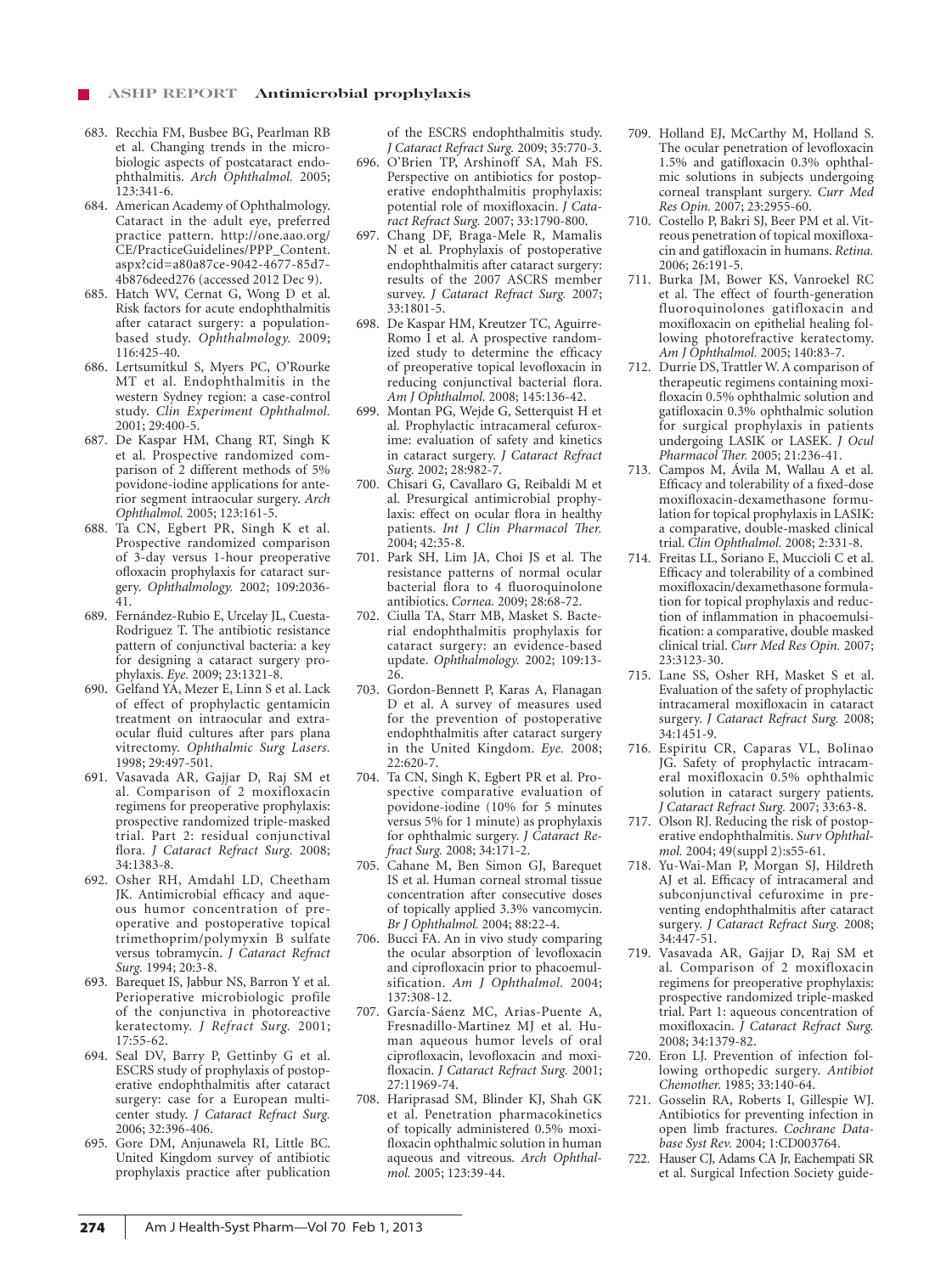line: prophylactic antibiotic use in open fractures: an evidence-based guideline. *Surg Infect.* 2006; 7:379-405.

- 723. Jaeger M, Maier D, Kern WV et al. Antibiotics in trauma and orthopedic surgery—a primer of evidencebased recommendations. *Injury.* 2006; 37:s74-80.
- 724. Luchette FA, Bone LB, Born CT et al. Practice management guidelines for prophylactic antibiotic use in open fractures. www.east.org/tpg/openfrac. pdf (accessed 2008 May 26).
- 725. Whitehouse JD, Friedman ND, Kirkland KB et al. The impact of surgical-site infections following orthopedic surgery at a community hospital and university hospital: adverse quality of life, excess length of stay and extra cost. *Infect Control Hosp Epidemiol.* 2002; 23:183-9.
- 726. Boyd RJ, Burke JF, Colton T. A doubleblind clinical trial of prophylactic antibiotics in hip fractures. *J Bone Joint Surg.* 1973; 55:1251-8.
- 727. Sculco TP. The economic impact of infected joint arthroplasty. *Orthopaedics.* 1995; 18:871-3.
- 728. Kurtz SM, Lau E, Schmier J et al. Infection burden for hip and knee arthroplasty in the United States. *J Arthroplasty.* 2008; 23:984-91.
- 729. Bozic KJ, Ries MD. The impact of infection after total hip arthroplasty on hospital and surgeon resource utilization. *J Bone Joint Surg Am.* 2005; 87:1746-51.
- 730. Hebert CK, Williams RE, Levy RS et al. Cost of treating an infected total knee replacement. *Clin Orthop Related Res.* 1996; 331:140-5.
- 731. Anderson DJ, Kaye KS, Schmader KE et al. Clinical and financial outcomes due to methicillin resistant *Staphylococcus aureus* surgical site infection: a multicenter matched outcomes study. *PLoS One.* 2009; 4:e8305.
- 732. Brown EM, Path FR, Pople IK et al. Prevention of postoperative infection in patients undergoing spinal surgery. *Spine.* 2004; 29:938-45.
- 733. Barker FG II. Efficacy of prophylactic antibiotic therapy in spinal surgery: a meta-analysis. *Neurosurgery.* 2002; 51:391-401.
- 734. Ericson C, Lidgren L, Lindberg L. Cloxacillin in the prophylaxis of postoperative infections of the hip. *J Bone Joint Surg.* 1973; 55:808-13 .
- 735. Pollard JP, Hughes SP, Scott JE et al. Antibiotic prophylaxis in total hip replacement. *Br Med J.* 1979; 1:707-9.
- 736. Burnett JW, Gustilo RB, Williams DN et al. Prophylactic antibiotics in hip fractures. *J Bone Joint Surg.* 1980; 62:457-62.
- 737. Tengve B, Kjellander J. Antibiotic prophylaxis in operations on trochanteric femoral fractures. *J Bone Joint Surg.* 1978; 60:97-9.
- 738. Pavel A, Smith RL, Ballard A et al. Prophylactic antibiotics in clean ortho-

pedic surgery. *J Bone Joint Surg.* 1974; 56:777-82.

- 739. Boxma H, Broekhuizen T, Patka P et al. Randomised controlled trial of single-dose antibiotic prophylaxis in surgical treatment of closed fractures: the Dutch Trauma Trial. *Lancet.* 1996; 347:1133-7.
- 740. Weinstein MA, McCabe JP, Cammisa FP Jr. Postoperative spinal wound infection: a review of 2,391 consecutive index procedures. *J Spinal Disord.* 2000; 13:422-6.
- 741. Trampuz A, Zimmerli W. Antimicrobial agents in orthopedic surgery: prophylaxis and treatment. *Drugs.* 2006; 66:1089-105.
- 742. Yamaguchi K, Adams RA, Morrey BF. Infection after total elbow arthroplasty. *J Bone Joint Surg Am.* 1998; 80:481-91.
- 743. Bohsali KI, Wirth MA, Rockwood CA Jr. Complications of total shoulder arthroplasty. *J Bone Joint Surg Am.* 2006; 88:2279-92.
- 744. Meehan J, Jamali AA, Nguyen H. Prophylactic antibiotics in hip and knee arthroplasty. *J Bone Joint Surg Am.* 2009; 91:2480-90.
- 745. Costerton JW, Stewart PS, Greenberg EP. Bacterial biofilms: a common cause of persistent infections. *Science.* 1999; 284:1318-22.
- 746. Costerton JW. Biofilm theory can guide the treatment of device-related orthopaedic infections. *Clin Orthop Related Res.* 2005; 437:7-11.
- 747. Lewis K. Riddle of biofilm resistance. *Antimicrob Agents Chemother.* 2001; 45:999-1007.
- 748. Matthews PC, Berendt AR, McNally MA et al. Diagnosis and management of prosthetic joint infection. *BMJ.* 2009; 338:1378-83.
- 749. Prokuski L. Prophylactic antibiotics in orthopaedic surgery. *J Am Acad Orthop Surg.* 2008; 16:283-93.
- 750. Gernaat-Van Der Sluis AJ, Hoogenboom-Verdegaal AM, Edixhoven PJ et al. Prophylactic mupirocin could reduce orthopedic wound infections: 1044 patients treated with mupirocin compared with 1260 historical controls. *Acta Orthop Scand.* 1998; 69: 412-4.
- 751. Wilcox MH, Hall J, Pike H et al. Use of perioperative mupirocin to prevent methicillin resistant *Staphylococcus aureus* (MRSA) orthopedic surgical site infections. *J Hosp Infect.* 2003; 54:196-201.
- 752. Coskun D, Aytac J. Decrease in *Staphylococcus aureus* surgical-site infection rates after orthopaedic surgery after intranasal mupirocin ointment. *J Hosp Infect.* 2004; 58:90-1.
- 753. Van Rijen MM, Bonten M, Wenzel RP et al. Intranasal mupirocin for reduction of *Staphylococcus aureus* infections in surgical patients with nasal carriage: a systematic review. *J Antimicrob Chemother.* 2008; 61:254-61.
- 754. Rao N, Cannella B, Crossett LS et al. A preoperative decolonization protocol for *Staphylococcus aureus* prevents orthopaedic infections. *Clin Orthop Relat Res.* 2008; 466:1343-8.
- 755. Kim DH, Spencer M, Davidson SM et al. Institutional prescreening for detection and eradication of methicillinresistant *Staphylococcus aureus* in patients undergoing elective orthopaedic surgery. *J Bone Joint Surg Am.* 2010; 92:1820-6.
- 756. Zgonis T, Jolly GP, Garbalosa JC. The efficacy of prophylactic intravenous antibiotics in elective foot and ankle surgery. *J Foot Ankle Surg.* 2004; 43:97- 103.
- 757. Kurzweil PR. Antibiotic prophylaxis for arthroscopic surgery. *Arthroscopy.* 2006; 22:452-4.
- 758. Wieck JA, Jackson JK, O'Brien TJ et al. Efficacy of prophylactic antibiotics in arthroscopic surgery. *Orthopedics.* 1997; 20:133-4.
- 759. Bert JM, Giannini D, Nace L. Antibiotic prophylaxis for arthroscopy of the knee: is it necessary? *Arthroscopy.* 2007; 23:4-6.
- 760. Babcock HM, Carroll C, Matava M et al. Surgical site infections after arthroscopy: outbreak investigation and case control study. *Arthroscopy.* 2003; 19:172-81.
- 761. Olix ML, Klug TJ, Coleman CR et al. Prophylactic antibiotics in elective operations on bones, joints, and tendons. *Surg Forum.* 1960; 10:818-9.
- 762. Tachdjian MO, Compere EL. Postoperative wound infections in orthopedic surgery: evaluation and prophylactic antibiotics. *J Int Coll Surg.* 1957; 28:797-805.
- 763. Beiner JM, Grauer J, Kwon BK et al. Postoperative wound infections of the spine. *Neurosurg Focus.* 2003; 15:1-5.
- 764. Labbé AC, Demers AM, Rodrigues R et al. Surgical-site infection following spinal fusion: a case-control study in a children's hospital. *J Infect Control Hosp Epidemiol.* 2003; 24:591-5.
- 765. Lonstein J, Winter R, Moe J et al. Wound infection with Harrington instrumentation and spine fusion for scoliosis. *Clin Orthop Relat Res.* 1973; 96:222-33.
- 766. Dimick JB, Lipsett PA, Kostuik JP. Spine update: antimicrobial prophylaxis in spine surgery: basic principles and recent advances. *Spine.* 2000; 25:2544-8.
- 767. Kanafani ZA, Dakdouki GK, El-Dbouni O et al. Surgical site infections following spinal surgery at a tertiary care center in Lebanon: incidence, microbiology, and risk factors. *Scand J Infect Dis.* 2006; 38:589-92.
- 768. O'Toole JE, Eichholz KM, Fessler RG. Surgical site infection rates after minimally invasive spinal surgery. *J Neurosurg Spine.* 2009; 11:471-6.
- 769. Hellbusch LC, Helzer-Julin M, Doran SE et al. Single-dose vs multiple-dose antibiotic prophylaxis in instrumented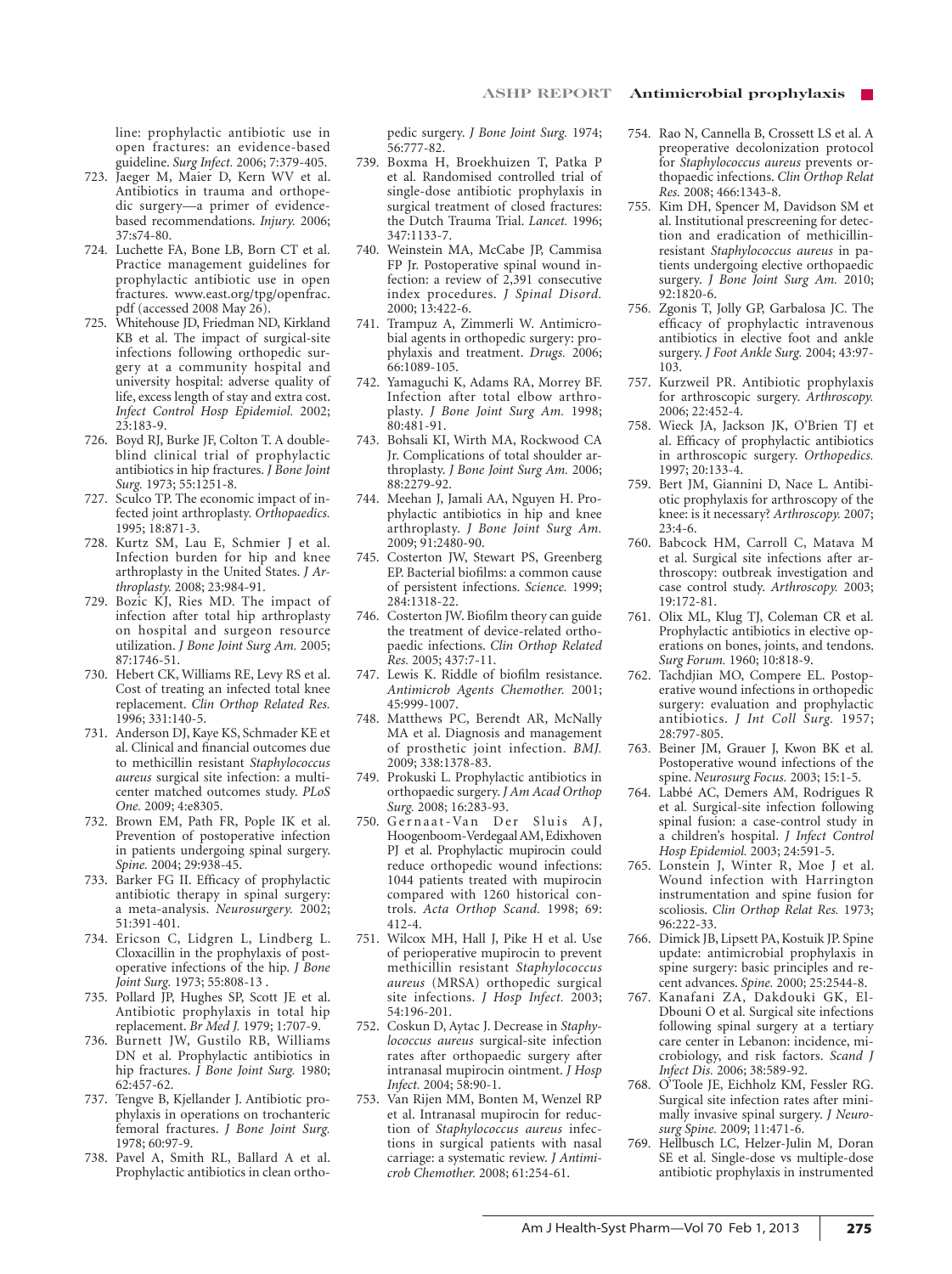lumbar fusion—a prospective study. *Surg Neurol.* 2008; 70:622-7.

- 770. Pull Ter Gunne AF, van Laarhoven CJ, Cohen DB. Incidence of surgical site infection following adult spinal deformity surgery: an analysis of patient risk. *Eur Spine J.* 2010; 19:982-8.
- 771. Wimmer C, Gluch H, Franzreb M et al. Predisposing factors for infection in spine surgery: a survey of 850 spinal procedures. *J Spinal Disord.* 1998; 11:125-8.
- 772. Friedman ND, Sexton DJ, Connelly SM et al. Risk factors for surgical site infection complicating laminectomy. *Infect Control Hosp Epidemiol.* 2007; 28:1060-5.
- 773. Olsen MA, Nepple JJ, Riew D et al. Risk factors for surgical site infection following orthopaedic spinal operations. *J Bone Joint Surg Am.* 2008; 90:62-9.
- 774. Hollenbeak CS, Lave JR, Zeddies T et al. Factors associated with risk of surgical wound infections. *Am J Med Qual.* 2006; 21(suppl):29S-34S.
- 775. Pull Ter Gunne AF, Cohen DB. Incidence, prevalance, and analysis of risk factors for surgical site infection following adult spinal surgery. *Spine.*  2009; 34:1422-8.
- 776. Fang A, Hu SS, Endres N et al. Risk factors for infection after spinal surgery. *Spine.* 2005; 30:1460-5.
- 777. Patel N, Bagan B, Vadera S et al. Obesity and spine surgery: relations to perioperative complications. *J Neurosurg Spine.* 2007; 6:291-7.
- 778. Petignat C, Francioli P, Harbarth S et al. Cefuroxime prophylaxis is effective in noninstrumented spine surgery: a double-blind, placebo-controlled study. *Spine.* 2008; 33:1919-24.
- 779. Walters R, Moore R, Fraser R. Penetration of cefazolin in human lumbar intervertebral disk. *Spine.* 2006; 31:567-70.
- 780. Rimoldi RL, Haye W. The use of antibiotics for wound prophylaxis in spinal surgery. *Orthop Clin North Am.* 1996; 27:47-52.
- 781. American Academy of Orthopaedic Surgeons. Information statement: the use of prophylactic antibiotics in orthopaedic medicine and the emergence of vancomycin-resistant bacteria. www.aaos.org/about/papers/advistmt/ 1016.asp (accessed 2008 May 13).
- 782. Dobzyniak MA, Fischgrund JS, Hankins S et al. Single versus multiple dose antibiotic prophylaxis in lumbar disc surgery. *Spine.* 2003; 28:453-5.
- 783. Milstone AM, Maragakis LL, Townsend T et al. Timing of preoperative antibiotic prophylaxis: a modifiable risk factor for deep surgical site infections after pediatric spinal fusion. *Pediatr Infect Dis J.* 2008; 27:704-8.
- 784. Coe JD, Smithe JS, Berven S et al. Complications of spinal fusion for Scheuermann kyphosis: a report of the Scoliosis Research Society Morbidity

and Mortality Committee. *Spine.* 2010; 35:99-103.

- 785. Linam WM, Margolis PA, Staat MA et al. Risk factors associated with surgical site infection after pediatric posterior spinal fusion procedure. *Infect Control Hosp Epidemiol.* 2009; 30:109-16.
- 786. Fitzgerald RH. Infections of hip prosthesis and artificial joints. *Infect Dis Clin North Am.* 1989; 3:329-38.
- 787. Southwell-Keely JP, Russo RR, App B et al. Antibiotic prophylaxis in hip fracture surgery: a meta-analysis. *Clin Orthop Relat Res.* 2004; 410:179-84.
- 788. Gillespie WJ, Walenkamp G. Antibiotic prophylaxis for surgery for proximal femoral and other closed long bone fractures. *Cochrane Database Syst Rev.* 2001; 1:CD000244.
- 789. Hahnel J, Burdekin H, Anand S. Readmissions following hip fracture surgery. *Ann R Coll Surg Engl.* 2009; 91:591-5.
- 790. Gulihar A, Nixon M, Jenkins D et al. *Clostridium difficile* in hip fracture patients: prevention, treatment and associated mortality. *Injury.* 2009; 40:746-51.
- 791. Cunha BA, Gossling HR, Pasternak HS et al. The penetration characteristics of cefazolin, cephalothin, and cephradine into bone in patients undergoing total hip replacement. *J Bone Joint Surg.* 1977; 59:856-9.
- 792. Starks I, Ayub G, Walley G et al. Singledose cefuroxime with gentamicin reduces *Clostridium difficile*-associated disease in hip-fracture patients. *J Hosp Infect.* 2008; 70:21-6.
- 793. DeFrances CJ, Hall MJ. 2005 National Hospital Discharge Survey. *Adv Data.* 2007; 385:1-19.
- 794. Glazebrook MA, Arsenault K, Dunbar M. Evidence-based classification of complications in total ankle arthroplasty. *Foot Ankle Int.* 2009; 30:945-9.
- 795. Gougoulias N, Khanna A, Maffulli N. How successful are current ankle replacements? A systematic review of the literature. *Clin Orthop Relat Res.* 2010; 468:199-208.
- 796. Blom AW, Brown J, Taylor AH et al. Infection after total knee arthroplasty. *J Bone Joint Surg Br.* 2004; 86:688-91.
- 797. Kasten MD, Skinner HB. Total elbow arthroplasty. An 18-year experience. *Clin Orthop Relat Res.* 1993; 290:177- 88.
- 798. Periti P, Stringa G, Mini E et al. Comparative multicenter trial of teicoplanin versus cefazolin for antimicrobial prophylaxis in prosthetic joint implant surgery. *Eur J Clin Microbiol Infect Dis.* 1999; 18:113-9.
- 799. Minnema B, Vearncombe M, Augustin A et al. Risk factors for surgical-site infection following primary total knee arthroplasty. *Infect Control Hosp Epidemiol.* 2004; 25:477-80.
- 800. Blom AW, Taylor AH, Pattison G et al. Infection after total hip arthroplasty. *J Bone Joint Surg Br.* 2003; 85:956-9.
- 801. AlBuhairan B, Hind D, Hutchinson A. Antibiotic prophylaxis for wound infections in total joint arthroplasty. *J Bone Joint Surg Br.* 2008; 90:915-9.
- 802. Fish DN, Hoffman HM, Danziger LH. Antibiotic impregnated cement use in U.S. hospitals. *Am J Hosp Pharm.* 1992; 49:2469-74.
- 803. Malik MH, Gambhir AK, Bale L et al. Primary total hip replacement: a comparison of a nationally agreed guide to practice and current surgical technique as determined by the North West Regional Arthroplasty Registry. *Ann R Coll Surg Engl.* 2004; 86:113-8.
- 804. Bourne RB. Prophylactic use of antibiotic bone cement: an emerging standard—in the affirmative. *J Arthroplasty.* 2004; 19(suppl 1):69-72.
- 805. Engesaeter LB, Lie SA, Espehaug B et al. Antibiotic prophylaxis in total hip arthroplasty: effects of antibiotic prophylaxis systemically and in bone cement on the revision rate of 22,170 primary hip replacements followed 0 to 14 years in the Norwegian Arthroplasty Register. *Acta Orthop Scand.* 2003; 74:644-51.
- 806. Espehaug B, Engesaeter LB, Vollset SE et al. Antibiotic prophylaxis in total hip arthroplasty: review of 10,905 primary cemented total hip replacements reported to the Norwegian Arthroplasty Register, 1987 to 1995. *J Bone Joint Surg Br.* 1997; 79:590-5.
- 807. Jiranek WA, Hanssen AD, Greenwald AS. Antibiotic-loaded bone cement for infection prophylaxis in total joint replacement. *J Bone Joint Surg.* 2006; 88:2487-500.
- 808. McQueen MM, Hughes SP, May P et al. Cefuroxime in total joint arthroplasty. Intravenous or in bone cement. *J Arthroplasty.* 1990; 5:169-72.
- 809. Josefsson G, Kolmert L. Prophylaxis with systematic antibiotics versus gentamicin bone cement in total hip arthroplasty. A ten-year survey of 1,688 hips. *Clin Orthop Relat Res.* 1993; 292:210-4.
- 810. Hanssen AD, Osmon DR. The use of prophylactic antimicrobial agents during and after hip arthroplasty. *Clin Orthop Relat Res.* 1999; 369:124-38.
- 811. Jiranek W. Antibiotic-loaded cement in total hip replacement: current indications, efficacy, and complications. *Orthopedics.* 2005; 28(suppl):s873-7.
- 812. Diefenbeck M, Mückley T, Hofman GO. Prophylaxis and treatment of implant-related infections by local application of antibiotics. *Injury.* 2006; 37(suppl 2):S95-104.
- 813. Hanssen AD. Prophylactic use of antibiotic bone cement: an emerging standard—in opposition. *J Arthroplasty.* 2004; 19(suppl 1):73-7.
- 814. Block JE, Stubbs HA. Reducing the risk of deep wound infection in primary joint arthroplasty with antibiotic bone cement. *Orthopedics.* 2005; 28:1334-45.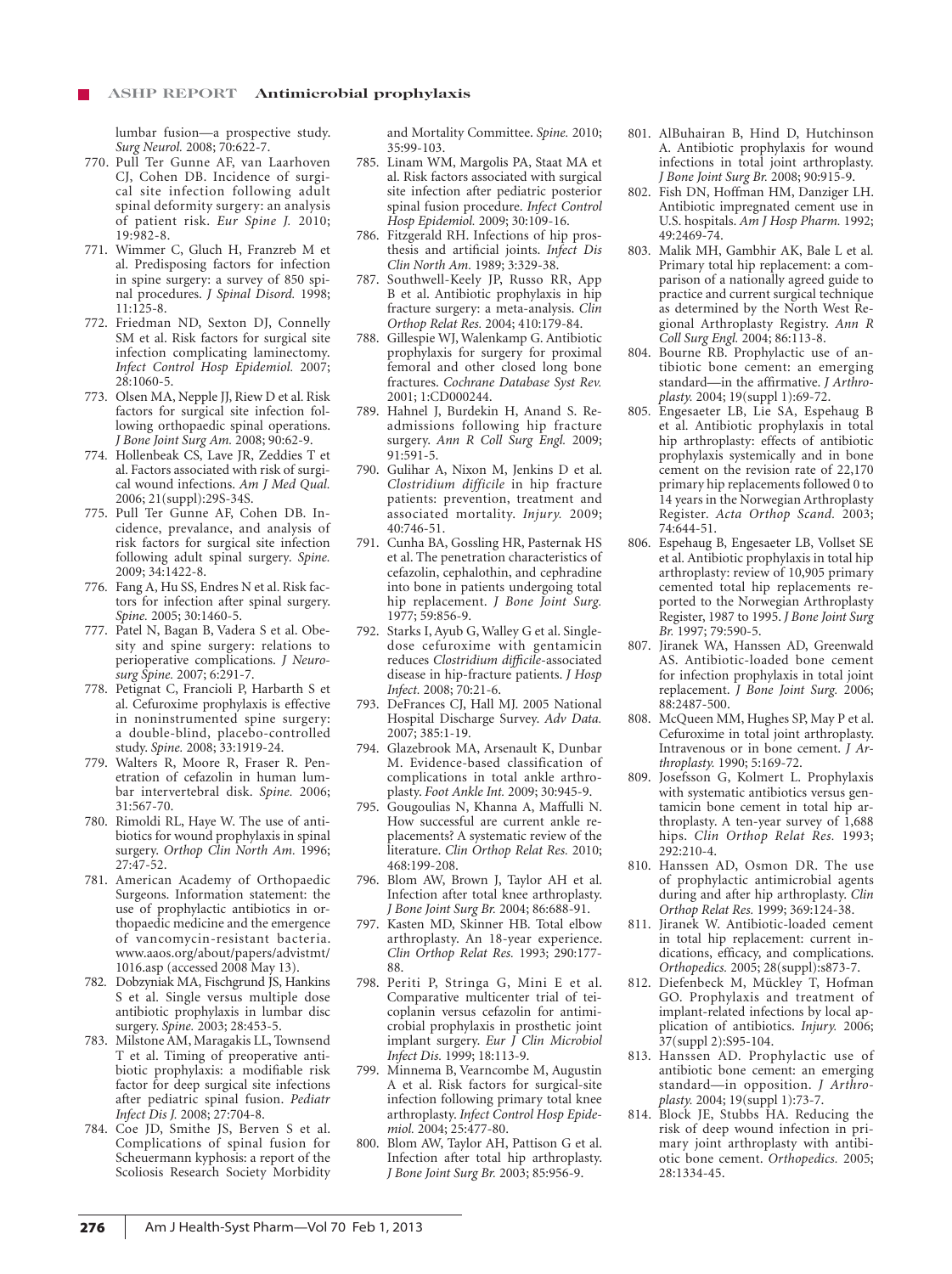**ASHP Report Antimicrobial prophylaxis**

- 815. Wininger DA, Fass RJ. Antibioticimpregnated cement and beads for orthopedic infections. *Antimicrob Chemother.* 1996; 40:2675-9.
- 816. Nelson CL, Green TG, Porter RA et al. One day versus seven days of preventive antibiotic therapy in orthopedic surgery. *Clin Orthop Relat Res.* 1983; 176:258-63.
- 817. Matsumoto T, Kiyota H, Matsukawa M et al. Japanese guidelines for prevention of perioperative infections in urological field. *Int J Urol.* 2007; 14:890-909.
- 818. Wolf JS Jr, Bennett CJ, Dmochowski RR et al. Best practice policy statement on urologic surgery antimicrobial prophylaxis. *J Urol.* 2008; 179:1379-90.
- 819. Kapoor DA, Klimberg IW, Malek GH et al. Single-dose oral ciprofloxacin versus placebo for prophylaxis during transrectal prostate biopsy. *Urology.* 1998; 52:552-8.
- 820. Latthe PM, Foon R, Toozs-Hobson P. Prophylactic antibiotics in urodynamics: a systematic review of effectiveness and safety. *Neurourol Urodyn.* 2008; 27:167-73.
- 821. Kartal ED, Yenilmez A, Kiremitci A et al. Effectiveness of ciprofloxacin prophylaxis in preventing bacteriuria caused by urodynamic study: a blind, randomized study of 192 patients. *Urology.* 2006; 67:1149-53.
- 822. Wagenlehner FM, Wagenlehner C, Schinzel S et al. Prospective, randomized, multicentric, open, comparative study on the efficacy of a prophylactic single dose of 500 mg levofloxacin versus 1920 mg trimethoprim/sulfamethoxazole versus a control group in patients undergoing TUR of the prostate. *Eur Urol.* 2005; 47:549-56.
- 823. Takeyama K, Takahashi S, Maeda T et al. Comparison of 1-day, 2-day, and 3-day administration of antimicrobial prophylaxis in radical prostatectomy. *J Infect Chemother.* 2007; 13:320-3.
- 824. Briffaux R, Coloby P, Bruyere F et al. One preoperative dose randomized against 3-day antibiotic prophylaxis for transrectal ultrasonographyguided prostate biopsy. *BJU Int.* 2008; 103:1069-73.
- 825. Bootsma AM, Pes MP, Geerlings SE et al. Antibiotic prophylaxis in urologic procedures: a systematic review. *Eur Urol.* 2008; 54:1270-86.
- 826. Grabe M, Bishop MC, Bjerklund-Johansen TE et al. Guidelines on urological infections. www.uroweb.org (accessed 2010 Mar 18).
- 827. Yamamoto S, Kanamaru S, Kunishima Y et al. Perioperative antimicrobial prophylaxis in urology: a multi-center prospective study. *J Chemother.* 2005; 17:189-97.
- 828. Hamasuna R, Betsunoh H, Sueyoshi T et al. Bacteria of preoperative urinary tract infections contaminate the surgical fields and develop surgical site

infections in urologic operations. *Int J Urol.* 2004; 11:941-7.

- 829. Richter S, Lang R, Zur F et al. Infected urine as a risk factor for postprostatectomy wound infection. *Infect Control Hosp Epidemiol.* 1991; 12:147-9.
- 830. Carson CC. Diagnosis, treatment and prevention of penile prosthesis infection. *Int J Impot Res.* 2003; 15(suppl 5):S139-46.
- 831. Schaeffer AJ, Montorsi F, Scattoni V et al. Comparison of a 3-day with a 1-day regimen of an extended-release formulation of ciprofloxacin as antimicrobial prophylaxis for patients undergoing transrectal needle biopsy of the prostate. *BJU Int.* 2007; 100:51-7.
- 832. Hara N, Kitamura Y, Saito T et al. Perioperative antibiotics in radical cystectomy with ileal conduit urinary diversion: efficacy and risk of antimicrobial prophylaxis on the operation day alone. *Int J Urol.* 2008; 15:511-5.
- 833. Meir DB, Livne PM. Is prophylactic antimicrobial treatment necessary after hypospadias repair? *J Urol.* 2004; 171:2621-2.
- 834. Doğan HS, Şahin A, Çetinkaya Y et al. Antibiotic prophylaxis in percutaneous nephrolithotomy: prospective study in 81 patients. *J Endourol.* 2002; 16:649-53.
- 835. Cox CE. Comparison of intravenous ciprofloxacin and intravenous cefotaxime for antimicrobial prophylaxis in transurethral surgery. *Am J Med.* 1989; 87(suppl 5A):252S-254S.
- 836. Cam K, Kayikci A, Akman Y et al. Prospective assessment of the efficacy of single dose versus traditional 3-day antimicrobial prophylaxis in 12-core transrectal prostate biopsy. *Int J Urol.* 2008; 18:997-1001.
- 837. Aron M, Rajeev TP, Gupta NP. Antibiotic prophylaxis for transrectal needle biopsy of the prostate: a randomized controlled study. *BJU Int.* 2000; 85:682- 5.
- 838. Isen K, Küpeli B, Sinik Z et al. Antibiotic prophylaxis for transrectal biopsy of the prostate: a prospective randomized study of the prophylactic use of single dose oral fluoroquinolone versus trimethoprim-sulfamethoxazole. *Int Urol Nephrol.* 1999; 31:491-5.
- 839. Johnson MI, Merrilees D, Robson WA et al. Oral ciprofloxacin or trimethoprim reduces bacteriuria after flexible cystoscopy. *BJU Int.* 2007; 100:826-9.
- 840. Yokoyama M, Fujii Y, Yoshida S et al. Discarding antimicrobial prophylaxis for transurethral resection of bladder tumor: a feasibility study. *Int J Urol.* 2009; 16:61-3.
- 841. Takeyama K, Matsukawa M, Kunishima Y et al. Incidence of and risk factors for surgical site infections in patients with radical cystectomy with urinary diversion. *J Infect Chemother.* 2005; 11:177-81.
- 842. Gomelsky A, Dmochowski RR. Antibiotic prophylaxis in urologic prosthetic surgery. *Curr Pharm Des.* 2003; 9:989-96.
- 843. Hoffelt SC, Wallner K, Merrick G. Epididymitis after prostate brachytherapy. *Urology.* 2004; 63:293-6.
- 844. Ferguson KH, McNeil JJ, Morey AF. Mechanical and antibiotic bowel preparation for urinary diversion surgery. *J Urol.* 2002; 167:2352-6.
- 845. Pearle MS, Roehrborn CG. Antimicrobial prophylaxis prior to shock wave lithotripsy in patients with sterile urine before treatment: a meta-analysis and cost-effectiveness analysis. *Urology.* 1997; 49:679-86.
- 846. Berry A, Barratt A. Prophylactic antibiotic use in transurethral prostatic resection: a meta analysis. *J Urol.* 2002; 167:571-7.
- 847. Qiang W, Jianchen W, MacDonald R et al. Antibiotic prophylaxis for transurethral prostatic resection in men with preoperative urine containing less than 100,000 bacteria per ml: a systematic review. *J Urol.* 2005; 173:1175-81.
- 848. Knopf HJ, Graff H, Schulze H. Perioperative antibiotic prophylaxis in ureteroscopic stone removal. *Eur Urol.* 2003; 44:115-8.
- 849. Brewster SF, MacGowan AP, Gingell JC. Antimicrobial prophylaxis for transrectal prostatic biopsy: a prospective, randomized trial of cefuroxime versus piperacillin/tazobactam. *Br J Urol.* 1995; 76:351-4.
- 850. DeBessonet DA, Merlin AS. Antibiotic prophylaxis in elective genitourinary tract surgery: a comparison of singledose preoperative cefotaxime and multiple-dose cefoxitin. *J Antimicrob Chemother.* 1984; 14(suppl B):271-5.
- 851. Christiano AP, Hollowell CM, Kim H et al. Double-blind randomized comparison of single-dose ciprofloxacin versus intravenous cefazolin in patients undergoing outpatient endourologic surgery. *Urology.* 2000; 55:182-5.
- 852. Bhatia NN, Karram MM, Bergman A. Role of antibiotic prophylaxis in retropubic surgery for stress urinary incontinence. *Obstet Gynecol.* 1989; 74:637-9.
- 853. Terai A, Ichioka K, Kohei N et al. Antibiotic prophylaxis in radical prostatectomy: 1-day versus 4-day treatments. *Int J Urol.* 2006; 13:1488-93.
- 854. Gombert ME, DuBouchet L, Aulicino TM et al. Brief report: intravenous ciprofloxacin versus cefotaxime prophylaxis during transurethral surgery. *Am J Med.* 1989; 87(suppl 5A): 250S-251S.
- 855. Klimberg IW, Malek GH, Cox CE. Single-dose oral ciprofloxacin compared with cefotaxime and placebo for prophylaxis during transurethral surgery. *J Antimicrob Chemother.* 1999; 43(suppl A):77-84.
- 856. Gibbons RP, Stark RA, Gorrea RJ et al. The prophylactic use—or misuse—of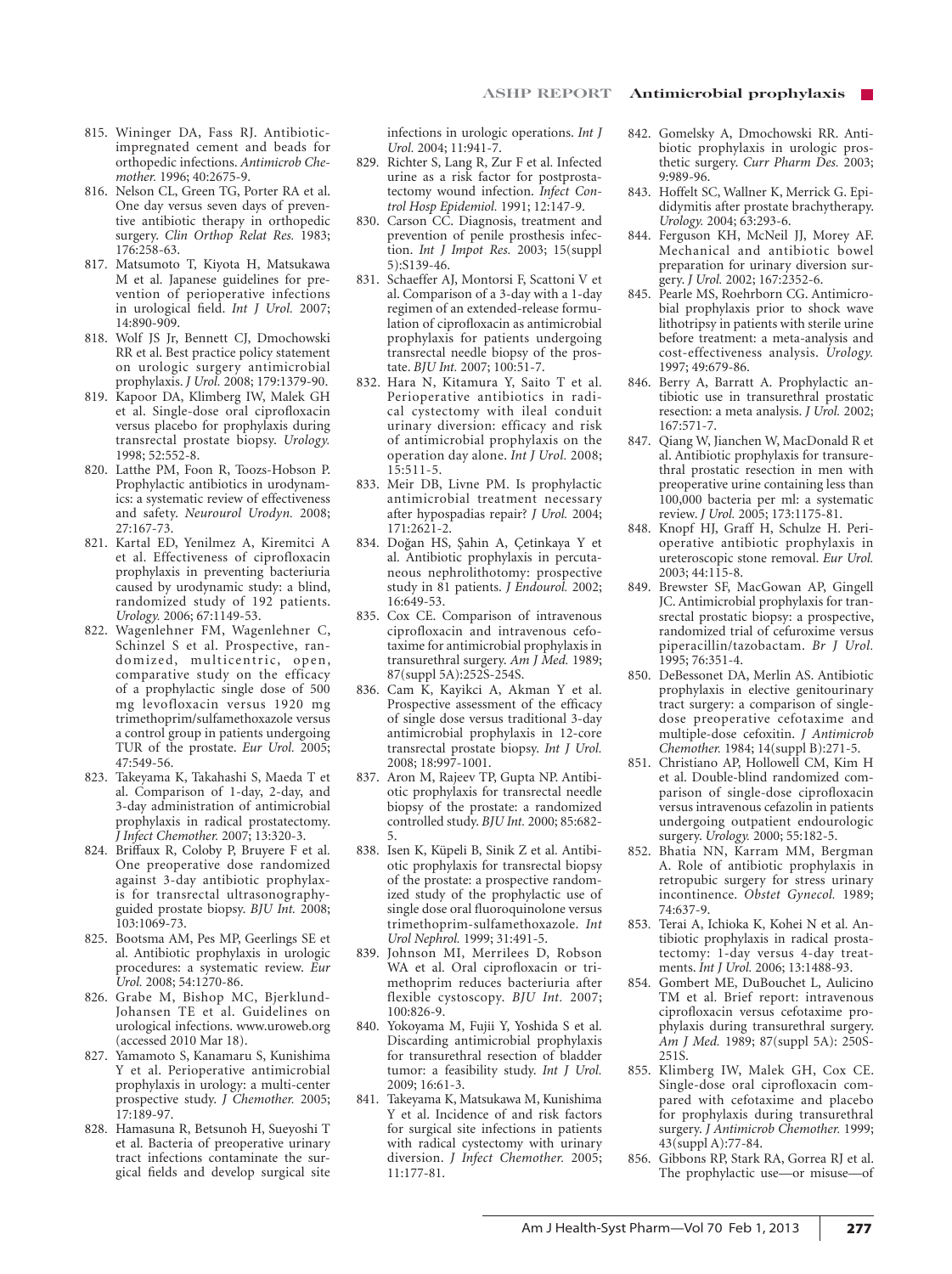antibiotics in transurethral prostatectomy. *J Urol.* 1978; 119:381-3.

- 857. Ramsey E, Sheth NK. Antibiotic prophylaxis in patients undergoing prostatectomy. *Urology.* 1983; 21:376-8.
- 858. Cormio L, Berardi B, Callea A et al. Antimicrobial prophylaxis for transrectal prostatic biopsy: a prospective study of ciprofloxacin vs. piperacillin/ tazobactam. *BJU Int*. 2002; 90:700-2.
- 859. Sakura M, Kawakami S, Yoshida S et al. Prospective comparative study of single dose versus 3-day administration of antimicrobial prophylaxis in minimum incision endoscopic radical prostatectomy. *Int J Urol.* 2008; 15:328-31.
- 860. Hills NH, Bultitude MI, Eykyn S. Co-trimoxazole in prevention of bacteriuria after prostatectomy. *Br Med J.* 1976; 2:498-9.
- 861. Matthew AD, Gonzales R, Jeffords D et al. Prevention of bacteriuria after transurethral prostatectomy with nitrofurantoin macrocrystals. *J Urol.* 1978; 120:442-3.
- 862. Hammarsten J, Lindqvist K. Norfloxacin as prophylaxis against urethral strictures following transurethral resection of the prostate: an open, prospective, randomized study. *J Urol.* 1993; 150:1722-4.
- 863. Siracusano S, Knez R, Tiberio A et al. The usefulness of antibiotic prophylaxis in invasive urodynamics in postmenopausal female subjects. *Int Urogynecol J.* 2008; 19:939-42.
- 864. Patel U, Kirby R. Infections after prostate biopsy and antibiotic resistance. *BJU Int.* 2008; 101:1201-4.
- 865. Hall JC, Christiansen KJ, England P et al. Antibiotic prophylaxis for patients undergoing transurethral resection of the prostate. *Urology.* 1996; 47:852-6.
- 866. Liu GG, Nguyen T, Nichol MB. An economic analysis of antimicrobial prophylaxis against urinary tract infection in patients undergoing transurethral resection of the prostate. *Clin Ther.* 1999; 21:1589-603.
- 867. Burnakis TG. Surgical antimicrobial prophylaxis: principles and guidelines. *Pharmacotherapy.* 1984; 4:248-71.
- 868. Homer-Vanniasinkam S. Surgical site and vascular infections: treatment and prophylaxis. *Int J Infect Dis.* 2007; 11:S17-22.
- 869. Zibari GB, Gadallah MF, Landreneau M et al. Preoperative vancomycin prophylaxis decreases incidence of postoperative hemodialysis vascular access infections. *Am J Kidney Dis.* 1997; 30:343-8.
- 870. Naylor AR, Payne D, London NJ et al. Prosthetic patch infection after carotid endarterectomy. *Eur J Vasc Endovasc Surg.* 2002; 23:11-6.
- 871. Richet HM, Chidiac C, Prat A et al. Analysis of risk factors for surgical wound infections following vascular surgery. *Am J Med.* 1991; 91:171S-172S.
- 872. Ross CB, Wheeler WG II, Jones MJ et al. Ceftriaxone versus cefazolin in periph-

eral arterial operations: a randomized, prospective trial. *South Med J.* 1997; 90:16-22.

- 873. Ryan JM, Ryan BM, Smith TP. Antibiotic prophylaxis in interventional radiology. *J Vasc Interv Radiol.* 2004; 15:547-56.
- 874. McDermott VG, Schuster MG, Smith TP. Antibiotic prophylaxis in vascular and interventional radiology. *Am J Roentgenol.* 1997; 169:31-8.
- 875. Beddy P, Ryan JM. Antibiotic prophylaxis in interventional radiology anything new? *Tech Vasc Interv Radiol.* 2006; 9:69-76.
- 876. Malek AM, Higashida RT, Reilly LM et al. Subclavian arteritis and pseudoaneurysm formation secondary to stent infection. *Cardiovasc Interv Radiol.* 2000; 23:57-60.
- 877. Venkatesan AM, Kundu S, Sacks D et al. Practice guideline for adult antibiotic prophylaxis during vascular and interventional radiology procedures. *J Vasc Interv Radiol.* 2010; 21:1611-30.
- 878. Thompson M. An audit demonstrating a reduction in MRSA infection in a specialized vascular unit resulting from a change in infection control protocol. *Eur J Vasc Endovasc Surg.* 2006; 31:609-15.
- 879. Morange-Saussier V, Giraudeau B, van der Mee N et al. Nasal carriage of methicillin-resistant *Staphylococcus aureus* in vascular surgery. *Ann Vasc Surg.* 2006; 20:767-72.
- 880. Taylor MD, Napolitano LM. Methicillinresistant *Staphylococcus aureus* infections in vascular surgery: increasing prevalence. *Surg Infect.* 2004; 5:180-7.
- 881. Grimble SA, Magee TR, Galland RB. Methicillin resistant *Staphylococcus aureus* in patients undergoing major amputation. *Eur J Vasc Endovasc Surg.* 2001; 22:215-8.
- 882. Nasim A, Thompson MM, Naylor AR et al. The impact of MRSA on vascular surgery. *Eur J Vasc Endovasc Surg.* 2001; 22:211-4.
- 883. Cowie SE, Ma I, Lee SK et al. Nosocomial MRSA infection in vascular surgery patients: impact on patient outcome. *Vasc Endovasc Surg.* 2005; 39:327-34.
- 884. Fawley WN, Parnell P, Hall J et al. Surveillance for mupirocin resistance following introduction of routine peri-operative prophylaxis with nasal mupirocin. *J Hosp Infect.* 2006; 62:327-32.
- 885. Kaiser A, Clayton KR, Mulherin JL et al. Antibiotic prophylaxis in vascular surgery. *Ann Surg.* 1978; 188:283-9.
- 886. Edwards WH, Kaiser AB, Kernodle DS et al. Cefuroxime versus cefazolin as prophylaxis in vascular surgery. *J Vasc Surg.* 1992; 15:35-42.
- 887. Edwards WH Jr, Kaiser AB, Tapper S et al. Cefamandole versus cefazolin in vascular surgical wound infection prophylaxis: cost-effectiveness and risk factors. *J Vasc Surg.* 1993; 18:470-5.
- 888. Hasselgren PO, Ivarson L, Risberg B et al. Effects of prophylactic antibiotics in vascular surgery. A prospective, randomized, double-blind study. *Ann Surg.* 1984; 200:86-92.
- 889. Risberg B, Drott C, Dalman P et al. Oral ciprofloxacin versus intravenous cefuroxime as prophylaxis against postoperative infection in vascular surgery: a randomized double-blind, prospective multicentre study. *Eur J Endovasc Surg.* 1995; 10:346-51.
- 890. Stewart AH, Eyers PS, Earnshaw JJ. Prevention of infection in peripheral arterial reconstruction: a systematic review and meta-analysis. *J Vasc Surg.* 2007; 46:148-55.
- 891. Murray BE. Problems and dilemmas of antimicrobial resistance. *Pharmacotherapy.* 1992; 12:86-93.
- 892. Earnshaw JJ, Slack RC, Hopkinson BR et al. Risk factors in vascular surgical sepsis. *Ann R Coll Surg Engl.* 1988; 70:139-43.
- 893. Hall JC, Christiansen KJ, Goodman M et al. Duration of antimicrobial prophylaxis in vascular surgery. *Am J Surg.* 1998; 175:87-90.
- 894. Fishman JA. Infection in solid-organ transplant recipients. *N Engl J Med.* 2007; 357:2601-14.
- 895. Fischer SA. Infections in the transplant recipient. *Med Health R I.* 2002; 85:125-7.
- 896. Soave R. Prophylaxis strategies for solid-organ transplantation. *Clin Infect Dis.* 2001; 33(suppl 1):s26-31.
- 897. Keough WL, Michaels MG. Infectious complications in pediatric solid organ transplantation. *Pediatr Clin North Am.* 2003; 50:1451-69.
- 898. United Network for Organ Sharing. Organ Procurement and Transplantation Network data (as of September 5, 2008). http://optn.transplant.hrsa.gov/ data/ (accessed 2012 Dec 9).
- 899. Cai J. Thoracic transplantation in the United States: an analysis of UNOS registry data. *Clin Transplant.* 2006; 41-56.
- 900. Fong I, Baker C, McKee D. The value of prophylactic antibiotics in aortacoronary bypass operations. *J Thorac Cardiovasc Surg.* 1979; 78:908-13.
- 901. Penketh A, Wansbrough-Jones M, Wright E et al. Antibiotic prophylaxis for coronary artery bypass graft surgery. *Lancet.* 1985; 1:1500.
- 902. Muñoz P, Menasalvas A, Bernaldo de Quirós JC et al. Postsurgical mediastinitis: a case-control study. *Clin Infect Dis.* 1997; 25:1060-4.
- 903. Filsoufi F, Rahmanian PB, Castillo JG et al. Incidence, treatment strategies and outcome of deep sternal wound infection after orthotopic heart transplantation. *J Heart Lung Transplant.* 2007; 26:1084-90.
- 904. Abid Q, Nkere UU, Hasan A et al. Mediastinitis in heart and lung transplantation: 15 years experience. *Ann Thorac Surg.* 2003; 75:1565-71.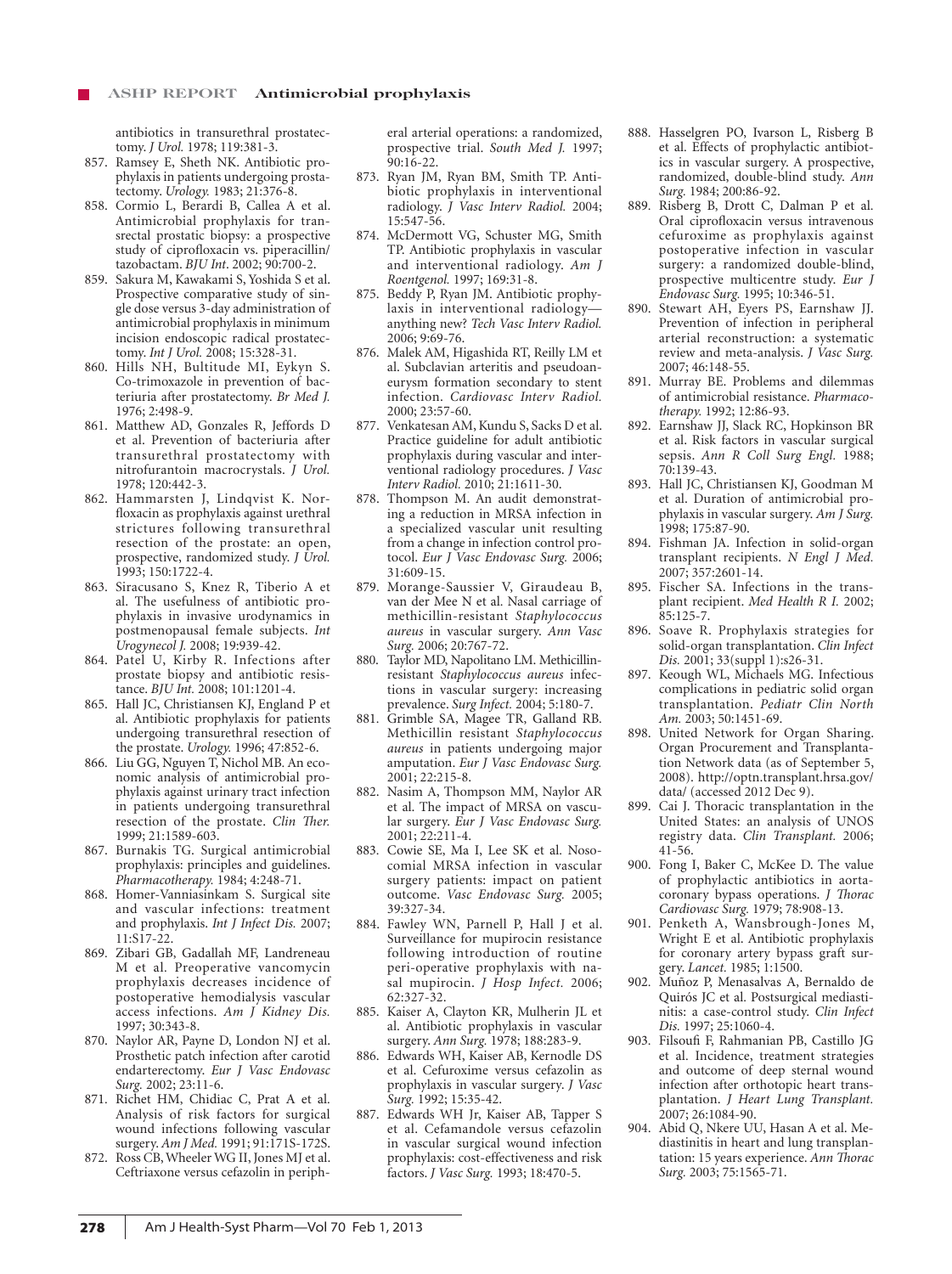**ASHP Report Antimicrobial prophylaxis**

- 905. Carrier M, Perrault LP, Pellerin M et al. Sternal wound infection after heart transplantation: incidence and results with aggressive surgical treatment. *Ann Thorac Surg.* 2001; 72:719-24.
- 906. Ramos A, Asensio A, Muñoz E et al. Incisional surgical infection in heart transplantation. *Transpl Infect Dis.* 2008; 10:298-302.
- 907. Sénéchal M, LePrince P, Tezenas du Montcel S et al. Bacterial mediastinitis after heart transplantation: clinical presentation, risk factors and treatment. *J Heart Lung Transplant.* 2004; 23:165-70.
- 908. Mattner F, Fischer S, Weissbrodt H et al. Post-operative nosocomial infections after lung and heart transplantation. *J Heart Lung Transplant.* 2007; 26:241-9.
- 909. Van De Beek D, Kremer WK, Del Pozo JL et al. Effect of infectious diseases on outcome after heart transplant. *Mayo Clin Proc.* 2008; 83:304-8.
- 910. Keay S. Cardiac transplantation: pre-transplant infectious diseases evaluation and post-transplant prophylaxis. *Curr Infect Dis Rep.* 2002; 4:285-92.
- 911. Kaiser AB. Use of antibiotics in cardiac and thoracic surgery. In: Sabiston DC Jr, Spencer FC, eds. Surgery of the chest. 6th ed. Philadelphia: W. B. Saunders; 1995:98-116.
- 912. Khaghani A, Martin M, Fitzgerald M et al. Cefotaxime and flucloxacillin as antibiotic prophylaxis in cardiac transplantation. *Drugs.* 1988; 35(suppl  $2):124-6.$
- 913. Montoya JG, Giraldo LF, Efron B et al. Infectious complications among 620 consecutive heart transplant patients at Stanford University Medical Center. *Clin Infect Dis.* 2001; 33:629-40.
- 914. Petri WA Jr. Infections in heart transplant recipients. *Clin Infect Dis.* 1994; 18:141-8.
- 915. Trulock EP. Lung transplantation. *Am J Respir Crit Care Med.* 1997; 155:789- 818.
- 916. U.S. Department of Health and Human Services. Organ Procurement and Transplantation Network/ Scientific Registry of Transplant Recipients annual report. Table 12.4. Transplant recipient characteristics, 1999 to 2008. Recipients of deceased donor lungs. 2009 May 4. http://optn. transplant.hrsa.gov/ar2009/1204\_recdgn\_lu.htm (accessed 2011 Mar 17).
- 917. Hosenpud JD, Novick RJ, Bennett LE et al. The registry of the International Society for Heart and Lung Transplantation: thirteenth official report. *J Heart Lung Transplant.* 1996; 15:655-74.
- 918. Davis RD Jr, Pasque MK. Pulmonary transplantation. *Ann Surg.* 1995; 221:14-28.
- 919. Kotloff RM, Zuckerman JB. Lung transplantation for cystic fibrosis. Special considerations. *Chest.* 1996; 109:787-98.
- 920. Campos S, Caramori M, Teixeira R et al. Bacterial and fungal pneumonia after lung transplantation. *Transplant Proc.* 2008; 40:822-4.
- 921. Krishnam MS, Suh RD, Tomasian A et al. Postoperative complications of lung transplantation: radiologic findings along a time continuum. *Radiographics.* 2007; 27:957-74.
- 922. Helmi M, Love RB, Welter D et al. *Aspergillus* infection in lung transplant recipients with cystic fibrosis: risk factors and outcomes comparison to other types of transplant recipients. *Chest.* 2003; 123:800-8.
- 923. Russo MJ, Iribarne A, Hong KN et al. High lung allocation score is associated with increased morbidity and mortality following transplantation. *Chest.* 2010; 137:651-7.
- 924. Dowling RD, Zenati M, Yousem S et al. Donor-transmitted pneumonia in experimental lung allografts. *J Thorac Cardiovasc Surg.* 1992; 103:767-72.
- 925. Low DE, Kaiser LR, Haydock DA et al. The donor lung: infectious and pathologic factors affecting outcome in lung transplantation. *J Thorac Cardiovasc Surg.* 1993; 106:614-21.
- 926. Steinbach S, Sun L, Jiang RZ et al. Transmissibility of *Pseudomonas cepacia* infection in clinic patients and lung-transplant recipients with cystic fibrosis. *N Engl J Med.* 1994; 331:981-7.
- 927. Dauber JH, Paradis IL, Dummer JS. Infectious complications in pulmonary allograft recipients. *Clin Chest Med.* 1990; 11:291-308.
- 928. Deusch E, End A, Grimm M et al. Early bacterial infections in lung transplant recipients. *Chest.* 1993; 104:1412-6.
- 929. Paradis IL, Williams P. Infection after lung transplantation. *Semin Respir Infect.* 1993; 8:207-15.
- 930. Husain S, Zaldonis D, Kusne S et al. Variation in antifungal prophylaxis strategies in lung transplantation. *Transpl Infect Dis.* 2006; 8:213-8.
- 931. Noyes BE, Kurland G, Orenstein DM. Lung and heart-lung transplantation in children. *Pediatr Pulmonol.* 1997; 23:39-48.
- 932. Moreno R, Berenguer M. Post-liver transplantation medical complications. *Ann Hepatol.* 2006; 5:77-85.
- 933. Muiesan P, Vergani D, Mieli-Vergani G. Liver transplantation in children. *J Hepatol.* 2007; 46:340-8.
- 934. United Network for Organ Sharing. Organ Procurement and Transplantation Network: data. http://optn. transplant.hrsa.gov/data/. Based on OPTN data as of September 26, 2008.
- 935. García Prado ME, Matia EC, Ciuro FP et al. Surgical site infection in liver transplant recipients: impact of the type of perioperative prophylaxis. *Transplantation.* 2008; 85:1849-54.
- 936. Kuo PC, Bartlett ST, Lim JW et al. Selective bowel decontamination in hospitalized patients awaiting liver transplantation. *Am J Surg.* 1997; 174:745-9.
- 937. Kim YJ, Kim SI, Wie SH et al. Infectious complications in living-donor liver transplant recipients: a 9-year single-center experience. *Transplant Infect Dis.* 2008; 10:316-24.
- 938. Hollenbeak CS, Alfrey EJ, Souba WW. The effect of surgical site infections on outcomes and resource utilization after liver transplantation. *Surgery.* 2001; 130:388-95.
- 939. Kibbler CC. Infections in liver transplantation: risk factors and strategies for prevention. *J Hosp Infect.* 1995; 30(suppl):209-17.
- 940. Wade JJ, Rolando N, Hayllar K et al. Bacterial and fungal infections after liver transplantation: an analysis of 284 patients. *Hepatology.* 1995; 21:1328-36.
- 941. Shepherd RW, Turmelle Y, Nadler M et al. Risk factors for rejection and infection in pediatric liver transplantation. *Am J Transplant.* 2008; 8:396-403.
- 942. Hollenbeak CS, Alfrey EJ, Sheridan K et al. Surgical site infections following pediatric liver transplantation: risks and costs. *Transpl Infect Dis.* 2003; 5:72-8.
- 943. Arnow PM, Carandang GC, Zabner R et al. Randomized controlled trial of selective bowel decontamination for prevention of infections following liver transplantation. *Clin Infect Dis.* 1996; 22:997-1003.
- 944. Colonna JO II, Drew WJ, Brill JE et al. Infectious complications in liver transplantation. *Arch Surg.* 1988; 123:360-4.
- 945. George DL, Arnow PM, Fox AS et al. Bacterial infection as a complication of liver transplantation: epidemiology and risk factors. *Rev Infect Dis.* 1991; 13:387-96.
- 946. Uemoto S, Tanaka K, Fujita S et al. Infectious complications in living related liver transplantation. *J Pediatr Surg.* 1994; 29:514-7.
- 947. Kusne S, Dummer JS, Singh N et al. Infections after liver transplantation. An analysis of 101 consecutive cases. *Medicine.* 1988; 67:132-43.
- 948. Singh N, Paterson DL, Gayowski T et al. Predicting bacteremia and bacteremic mortality in liver transplant recipients. *Liver Transpl.* 2000; 6:54-61.
- 949. Hjortrup A, Rasmussen A, Hansen BA et al. Early bacterial and fungal infections in liver transplantation after oral selective bowel decontamination. *Transplant Proc.* 1997; 29:3106-10.
- 950. Villacian JS, Paya CV. Prevention of infections in solid organ transplant recipients. *Transpl Infect Dis.* 1999; 1:50-64.
- 951. Asensio A, Ramos A, Cuervas-Mons V et al. Effect of antibiotic prophylaxis on the risk of surgical site infection in orthotopic liver transplant. *Liver Transpl.* 2008; 14:799-805.
- 952. Arnow PM, Zachary KC, Thistlethwaite JR et al. Pathogenesis of early operative site infections after orthotopic liver transplantation. *Transplantation.* 1998; 65:1500-3.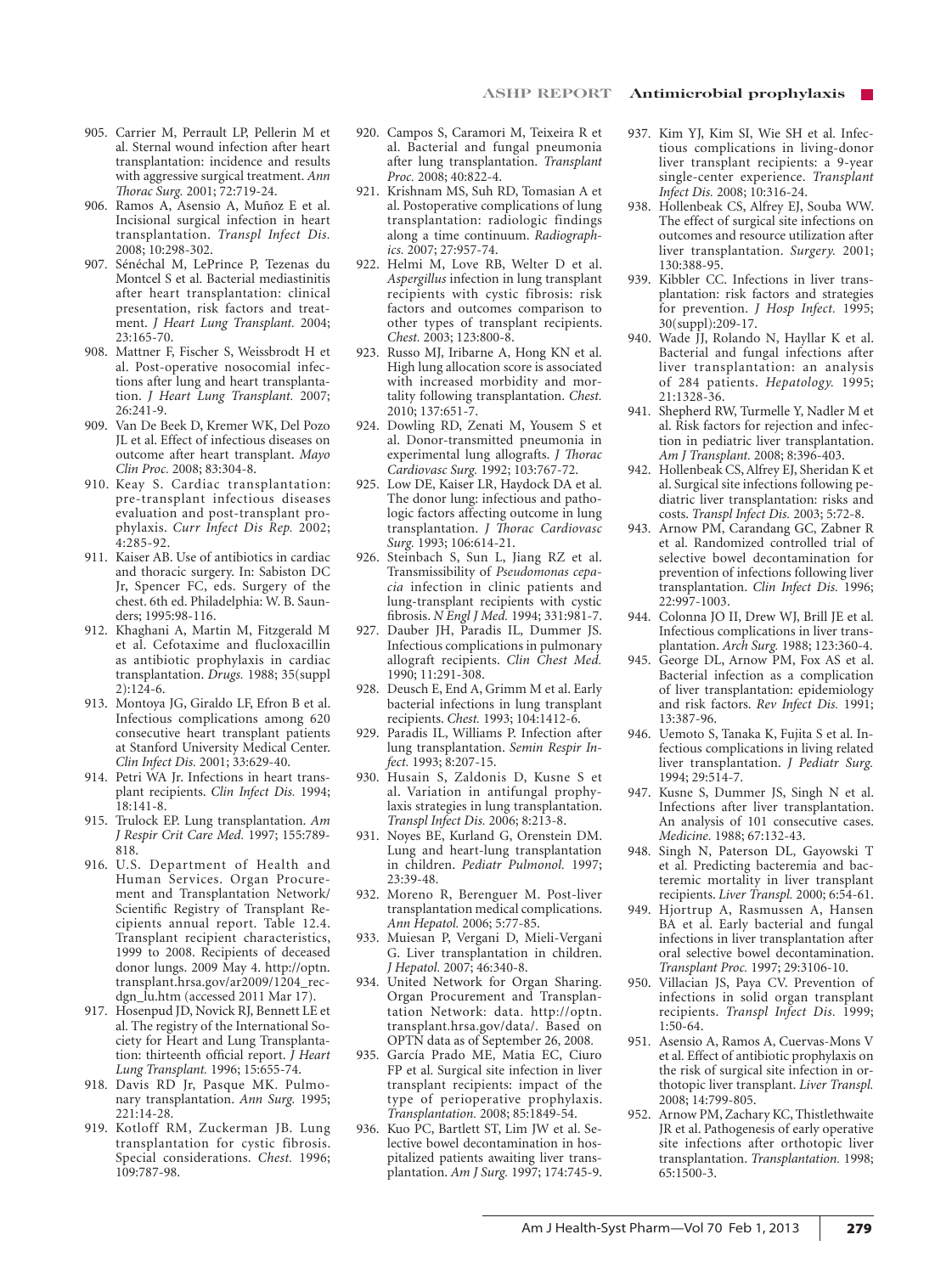- 953. Mattner F, Kola A, Fischer S et al. Impact of bacterial and fungal donor organ contamination in lung, heartlung, heart and liver transplantation. *Infection.* 2008; 36:207-12.
- 954. Barkholt LM, Andersson J, Ericzon BG et al. Stool cultures obtained before liver transplantation are useful for choice of perioperative antibiotic prophylaxis. *Transplant Int.* 1997; 10:432-8.
- 955. Hellinger WC, Yao JD, Alvarez S et al. A randomized, prospective, doubleblinded evaluation of selective bowel decontamination in liver transplantation. *Transplantation.* 2002; 73:1904-9.
- 956. Zwaveling JH, Maring JK, Klompmaker IJ et al. Selective decontamination of the digestive tract to prevent postoperative infection: a randomized placebocontrolled trial in liver transplant patients. *Crit Care Med.* 2002; 30:1204-9.
- 957. Hashimoto M, Sugawara Y, Tamura S et al. Impact of new methicillinresistant *Staphylococcus aureus* carriage postoperatively after living donor liver transplantation. *Transplant Proc.* 2007; 39:3271-5.
- 958. Hashimoto M, Sugawara Y, Tamura S et al. Bloodstream infection after living donor liver transplantation. *Scand J Infect Dis.* 2008; 40:509-16.
- 959. Hashimoto M, Sugawara Y, Tamura S et al. *Pseudomonas aeruginosa* infection after living-donor liver transplantation in adults. *Transpl Infect Dis.* 2009; 11:11-9.
- 960. Bert F, Galdbart JO, Zarrouk V et al. Association between nasal carriage of *Staphylococcus aureus* and infection in liver transplant recipients. *Clin Infect Dis.* 2000; 31:1295-9.
- 961. Bert F, Bellier C, Lassel L et al. Risk factors for *Staphylococcus aureus* infection in liver transplant recipients. *Liver Transpl.* 2005; 11:1093-9.
- 962. Chang FY, Singh N, Gayowski T et al. *Staphylococcus aureus* nasal colonization and association with infections in liver transplant recipients. *Transplantation.* 1998; 65:1169-72.
- 963. Mehrabi A, Fonouni H, Wente M et al. Wound complications following kidney and liver transplantation. *Clin Transplant.* 2006; 20(suppl 17):97-110.
- 964. Kawecki D, Chmura A, Pacholczyk M et al. Surgical site infections in liver recipients in the early posttransplantation period: etiological agents and susceptibility profiles. *Transplant Proc.* 2007; 39:2800-6.
- 965. Bedini A, Codeluppi M, Cocchi S et al. Gram-positive bloodstream infections in liver transplant recipients: incidence, risk factors, and impact on survival. *Transplant Proc.* 2007; 39:1947-9.
- 966. Dar FS, Faraj W, Zaman MB et al. Outcome of liver transplantation in hereditary hemochromatosis. *Transplant Int.* 2009; 22:717-24.
- 967. Arnow PM, Furmaga K, Flaherty JP et al. Microbiological efficacy and pharmacokinetics of prophylactic

antibiotics in liver transplant patients. *Antimicrob Agents Chemother.* 1992; 36:2125-30.

- 968. Gorensek MJ, Carey WD, Washington JA II et al. Selective bowel decontamination with quinolones and nystatin reduces gram-negative and fungal infections in orthotopic liver transplant recipients. *Cleve Clin J Med.* 1993; 60:139-44.
- 969. Piselli P, Zanfi C, Corazza V et al. Incidence and timing of infections after liver transplant in Italy. *Transplant Proc.* 2007; 39:1950-2.
- 970. Desai D, Desai N, Nightingale P et al. Carriage of methicillin-resistant *Staphylococcus aureus* is associated with an increased risk of infection after liver transplantation. *Liver Transpl.* 2003; 9:754-9.
- 971. Rayes N, Seehofer D, Theruvath T et al. Supply of pre- and probiotics reduces bacterial infection rates after liver transplantation—a randomized, double-blind trial. *Am J Transplant.* 2005; 5:125-30.
- 972. Reid GE, Grim SA, Aldeza CA et al. Rapid development of *Acinetobacter baumannii* resistance to tigecycline. *Pharmacotherapy.* 2007; 27:1198-201.
- 973. Chen H, Zhang Y, Chen YG et al. Sepsis resulting from *Enterobacter aerogenes* resistant to carbapenems after liver transplantation. *Hepatobiliary Pancreat Dis Int.* 2009; 8:320-2.
- 974. Chen YG, Zhang Y, Yu YS et al. In vivo development of carbapenem resistance in clinical isolates of *Enterobacter aerogenes* producing multiple ß-lactamases. *Int J Antimicrob Agents.* 2008; 32:302-7.
- 975. Bennett JW, Herrera ML, Lewis JS II et al. KPC-2-producing *Enterobacter cloacae* and *Pseudomonas putida* coinfection in a liver transplant recipient. *Antimicrob Agents Chemother.* 2009; 53:292-4.
- 976. Carignan A, Allard C, Pépin J et al. Risk of *Clostridium difficile* infection after perioperative antibacterial prophylaxis before and during an outbreak of infection due to a hypervirulent strain. *Clin Infect Dis.* 2008; 46:1838-46.
- 977. Stelzmueller I, Goegele H, Biebl M et al. *Clostridium difficile* in solid organ transplantation—a single-center experience. *Dig Dis Sci.* 2007; 52:3231-6.
- 978. Hashimoto M, Sugawara Y, Tamura S et al. *Clostridium difficile*-associated diarrhea after living donor liver transplantation. *World J Gastroenterol.* 2007; 13:2072-6.
- 979. Bion JF, Badger I, Crosby HA et al. Selective decontamination of the digestive tract reduces gram-negative pulmonary colonization but not systemic endotoxemia in patients undergoing elective liver transplantation. *Crit Care Med.* 1994; 22:40-9.
- 980. Rayes N, Seehofer D, Hansen S et al. Early enteral supply of lactobacillus and fiber versus selective bowel decon-

tamination: a controlled trial in liver transplant recipients. *Transplantation.* 2002; 74:123-8.

- 981. González-Segura C, Pascual M, Garcia Huete L et al. Donors with positive blood culture: could they transmit infections to the recipients? *Transplant Proc.* 2005; 37:3664-6.
- 982. Lumbreras C, Cuervas-Mons V, Jara P et al. Randomized trial of fluconazole versus nystatin for the prophylaxis of *Candida* infection following liver transplantation. *J Infect Dis.* 1996; 174:583-8.
- 983. Winston DJ, Pakrasi A, Busuttil RW. Prophylactic fluconazole in liver transplant recipients. A randomized, double-blind, placebo-controlled trial. *Ann Intern Med.* 1999; 131:729-37.
- 984. Sharpe MD, Ghent C, Grant D et al. Efficacy and safety of itraconazole prophylaxis for fungal infections after orthotopic liver transplantation: a prospective, randomized, double-blind study. *Transplantation.* 2003; 76:977- 83.
- 985. Castroagudin JF, Ponton C, Bustamante M et al. Prospective interventional study to evaluate the efficacy and safety of liposomal amphotericin B as prophylaxis of fungal infections in high-risk liver transplant recipients. *Transplant Proc.* 2005; 37:3965-7.
- 986. Lorf T, Braun F, Ruchel R et al. Systemic mycoses during prophylactical use of liposomal amphotericin B (Ambisome) after liver transplantation. *Mycoses.* 1999; 42:47-53.
- 987. Tollemar J, Hockerstedt K, Ericzon BG et al. Liposomal amphotericin B prevents invasive fungal infections in liver transplant recipients. A randomized, placebo-controlled study. *Transplantation.* 1995; 59:45-50.
- 988. Fortun J, Martin-Davila P, Montejo M et al. Prophylaxis with caspofungin for invasive fungal infections in high-risk liver transplant recipients. *Transplantation.* 2009; 87:424-35.
- 989. Cruciani M, Mengoli C, Malena M et al. Antifungal prophylaxis in liver transplant patients: a systematic review and meta-analysis. *Liver Transpl.* 2006; 12:850-8.
- 990. Weisner RH, Hermans PE, Rakela J et al. Selective bowel decontamination to decrease gram-negative aerobic bacterial and candidal colonization and prevent infection after orthotopic liver transplantation. *Transplantation.* 1988; 45:570-4.
- 991. Safdar N, Said A, Lucey MR. The role of selective digestive decontamination for reducing infection in patients undergoing liver transplantation: a systematic review and meta-analysis. *Liver Transpl.* 2004; 10:817-27.
- 992. Wiesmayr S, Stelzmueller I, Mark W et al. Experience with the use of piperacillin-tazobactam in pediatric non-renal solid organ transplantation. *Pediatr Transplant.* 2007; 11:38-48.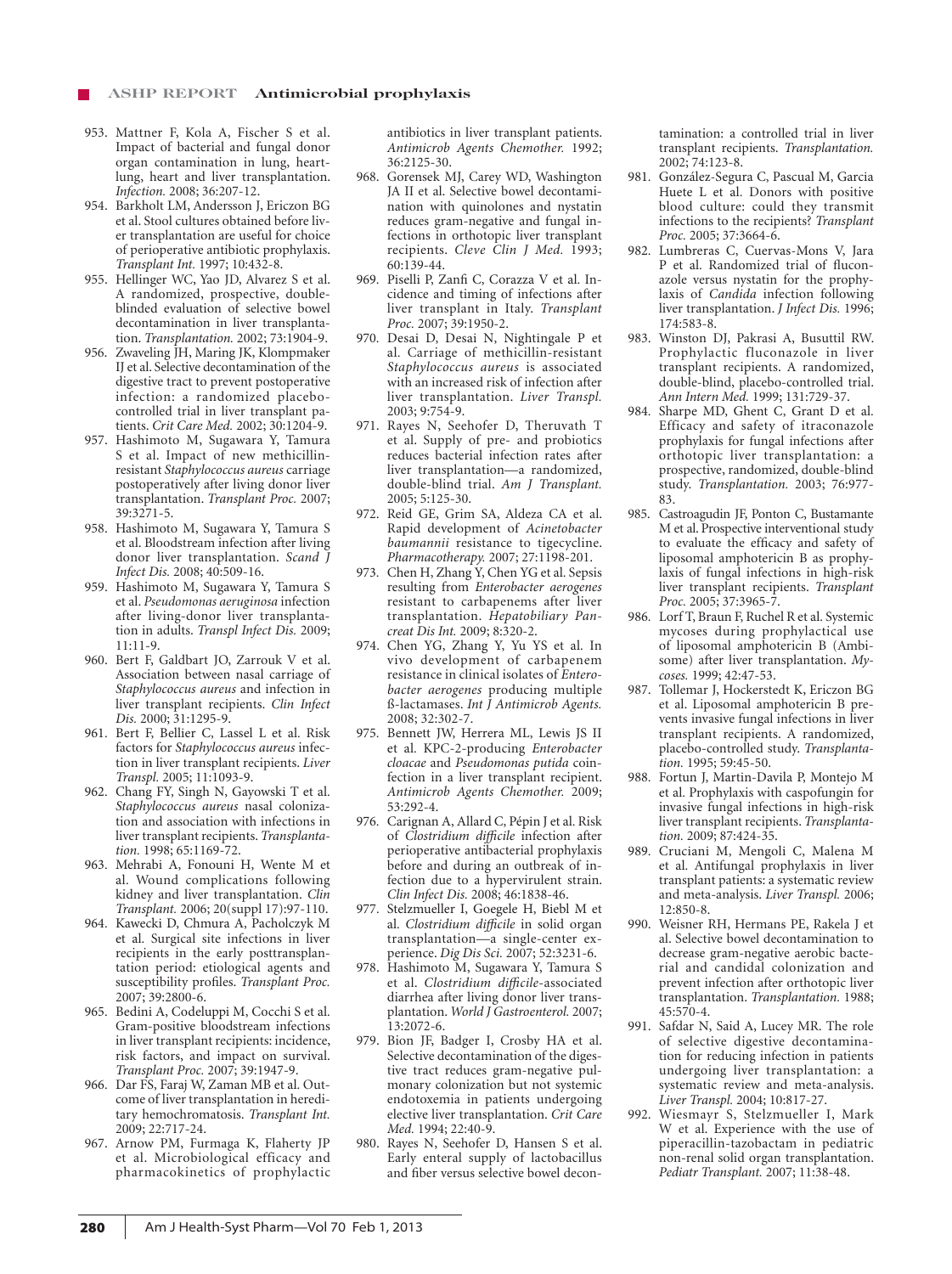- 993. Barker RJ, Mayes JT, Schulak JA. Wound abscesses following retroperitoneal pancreas transplantation. *Clin Transplant.* 1991; 5:403-7.
- 994. Douzdjian V, Abecassis MM, Cooper JL et al. Incidence, management, and significance of surgical complications after pancreas-kidney transplantation. *Surg Gynecol Obstet.* 1993; 177:451-6.
- 995. Everett JE, Wahoff DC, Statz C et al. Characterization and impact of wound infection after pancreas transplantation. *Arch Surg.* 1994; 129:1310-7.
- 996. Ozaki CF, Stratta RJ, Taylor RJ et al. Surgical complications in solitary pancreas and combined pancreas-kidney transplantations. *Am J Surg.* 1992; 164:546-51.
- 997. Sollinger HW, Ploeg RJ, Eckhoff DE et al. Two hundred consecutive simultaneous pancreas-kidney transplants with bladder drainage. *Surgery.* 1993; 114:736-44.
- 998. United Network for Organ Sharing. Organ Procurement and Transplantation Network: data. http:// optn.transplant.hrsa.gov/data/. Based on OPTN data as of October 2, 2008.
- 999. Reddy KS, Stratta RJ, Shokouh-Amiri MH et al. Surgical complications after pancreas transplantation with portalenteric drainage. *J Am Coll Surg.* 1999; 189:305-13.
- 1000. Berger N, Wirmsberger R, Kafka R et al. Infectious complications following 72 consecutive enteric-drained pancreas transplants. *Transpl Int.* 2006; 19:549-57.
- 1001. Bonatti H, Berger N, Kafka R et al. Experience with ATG short course high dose induction therapy in a series of 112 enteric drained pancreatic transplants. *Ann Transplant.* 2002; 7:22-7.
- 1002. Berger N, Guggenbichler S, Steurer W et al. Bloodstream infection following 217 consecutive systemic-enteric drained pancreas transplants. *BMC Infect Dis.* 2006; 6:127.
- 1003. Humar A, Kandawamy R, Drangstveit MB et al. Prolonged preservation increases surgical complications after pancreas transplants. *Surgery.* 2000; 127:545-51.
- 1004. Pfundstein J, Roghmann MC, Schwalbe RS et al. A randomized trial of surgical antimicrobial prophylaxis with and without vancomycin in organ transplant patients. *Clin Transplant.* 1999; 13:245-52.
- 1005. Smets YF, van der Pijl JW, van Dissel JT et al. Infectious disease complications of simultaneous pancreas-kidney transplantation. *Nephrol Dial Transplant.* 1997; 12:764-71.
- 1006. Michalak G, Kwiatkowski A, Bieniasz M et al. Infectious complications after simultaneous pancreas-kidney transplantation. *Transplant Proc.* 2005; 37:3560-3.
- 1007. Linhares MM, Gonzalez AM, Triviño T et al. Simultaneous pancreas-kidney transplantation: infectious complica-

tions and microbiological aspects. *Transplant Proc.* 2004; 36:980-1.

- 1008. Bassetti M, Salvalaggio PR, Topal J et al. Incidence, timing and site of infections among pancreas transplant recipients. *J Hosp Infect.* 2004; 56:184-90.
- 1009. Barone GW, Hudec WA, Sailors DM et al. Prophylactic wound antibiotics for combined kidney and pancreas transplants. *Clin Transplant.* 1996; 10:386-8.
- 1010. Freise CE, Stock PG, Roberts JP et al. Low postoperative wound infection rates are possible following simultaneous pancreas-kidney transplantation. *Transplant Proc.* 1995; 27:3069-70.
- 1011. Smets YF, van der Pijl JW, van Dissel JT et al. Major bacterial and fungal infections after 50 simultaneous pancreaskidney transplantations. *Transplant Proc.* 1995; 27:3089-90.
- 1012. Douzdjian V, Gugliuzza KK. Wound complications after simultaneous pancreas-kidney transplants: midline versus transverse incision. *Transplant Proc.* 1995; 27:3130-2.
- 1013. Bartlett ST. Pancreatic transplantation after thirty years: still room for improvement. *J Am Coll Surg.* 1996; 183:408-10.
- 1014. Cohen J, Rees AJ, Williams G. A prospective randomized controlled trial of perioperative antibiotic prophylaxis in renal transplantation. *J Hosp Infect.* 1988; 11:357-63.
- 1015. Hoy WE, May AG, Freeman RB. Primary renal transplant wound infections. *N Y State J Med.* 1981; 81:1469-73.
- 1016. Kohlberg WI, Tellis VA, Bhat DJ et al. Wound infections after transplant nephrectomy. *Arch Surg.* 1980; 115:645-6.
- 1017. Muakkassa WF, Goldman MH, Mendez-Picon G et al. Wound infections in renal transplant patients. *J Urol.* 1983; 130:17-9.
- 1018. Novick AC. The value of intraoperative antibiotics in preventing renal transplant wound infections. *J Urol.* 1981; 125:151-2.
- 1019. Ramos E, Karmi S, Alongi SV et al. Infectious complications in renal transplant recipients. *South Med J.* 1980; 73:752-4.
- 1020. Rubin RH, Wolfson JS, Cosimi AB et al. Infection in the renal transplant recipient. *Am J Med.* 1981; 70:405-11.
- 1021. Tilney NL, Strom TB, Vineyard GC et al. Factors contributing to the declining mortality rate in renal transplantation. *N Engl J Med.* 1978; 299:1321-5.
- 1022. Muñoz P. Management of urinary tract infections and lymphocele in renal transplant recipients. *Clin Infect Dis.* 2001; 33(suppl 1):S53-7.
- 1023. Alangaden GJ, Thyagarajan R, Gruber SA et al. Infectious complications after kidney transplantation: current epidemiology and associated risk factors. *Clin Transplant.* 2006; 20:401-9.
- 1024. Dantas SP, Kuboyama RH, Mazzali M et al. Nosocomial infections in renal transplant patients: risk factors and treatment implications associated with

urinary tract and surgical site infections. *J Hosp Infect.* 2006; 63:117-23.

- 1025. Celik A, Sifil A, Cavdar C et al. Outcome of renal transplantation: 7-year experience. *Transplant Proc.* 2001; 33:2657-9.
- 1026. Lai MK, Huang CC, Chu SH et al. Surgical complications in renal transplantation. *Transplant Proc.* 1994; 26:2165-6.
- 1027. Schmaldienst S, Hoerl WH. Bacterial infections after renal transplantation. *Nephron.* 1997; 75:140-53.
- 1028. Maraha B, Bonten H, van Hooff H et al. Infectious complications and antibiotic use in renal transplant recipients during a 1-year follow-up. *Clin Microbiol Infect.* 2001; 7:619-25.
- 1029. Ramos A, Asensio A, Muñoz E et al. Incisional surgical site infection in kidney transplantation. *Urology.* 2008; 72:119-23.
- 1030. Menezes FG, Wey SB, Peres CA et al. Risk factors for surgical site infection in kidney transplant recipients. *Infect Control Hosp Epidemiol.* 2008; 29:771-3.
- 1031. Stephan RN, Munschauer CE, Kumar MS. Surgical wound infection in renal transplantation. Outcome data in 102 consecutive patients without perioperative systemic antibiotic coverage. *Arch Surg.* 1997; 132:1315-9.
- 1032. Sawyer RG, Pelletier SJ, Pruett TL. Increased early morbidity and mortality with acceptable long-term function in severely obese patients undergoing liver transplantation. *Clin Transplant.* 1999; 13:126-30.
- 1033. Koyle MA, Glasscock RJ, Ward HJ et al. Declining incidence of wound infection in cadaveric renal transplant recipient. *Urology.* 1988; 31:103-6.
- 1034. Judson RT. Wound infection following renal transplantation. *Aust N Z J Surg.* 1984; 54:223-4.
- 1035. Del Rio G, Dalet F, Chechile G. Antimicrobial prophylaxis in urologic surgery: does it give some benefit? *Eur Urol.* 1993; 24:305-12.
- 1036. Midtvedt K, Hartmann A, Midtvedt T et al. Routine perioperative antibiotic prophylaxis in renal transplantation. *Nephrol Dial Transplant.* 1998; 13:1637-41.
- 1037. Capocasale E, Mazzoni MP, Tondo S et al. Antimicrobial prophylaxis with ceftriaxone in renal transplantation. Prospective study of 170 patients. *Chemotherapy.* 1994; 40:435-40.
- 1038. Wakelin SJ, Casey J, Robertson A et al. The incidence and importance of bacterial contaminants of cadaveric renal perfusion fluid. *Transplant Int.* 2005; 17:680-6.
- 1039. Zomorrodi A, Buhluli A. Is antibiotic usage necessary after donor nephrectomy? A single center experience. *Saudi J Kidney Dis Transpl.* 2008; 19:200-5.
- 1040. Pape L, Offner G, Ehrich JH et al. A single center clinical experience in intensive care management of 104 pe-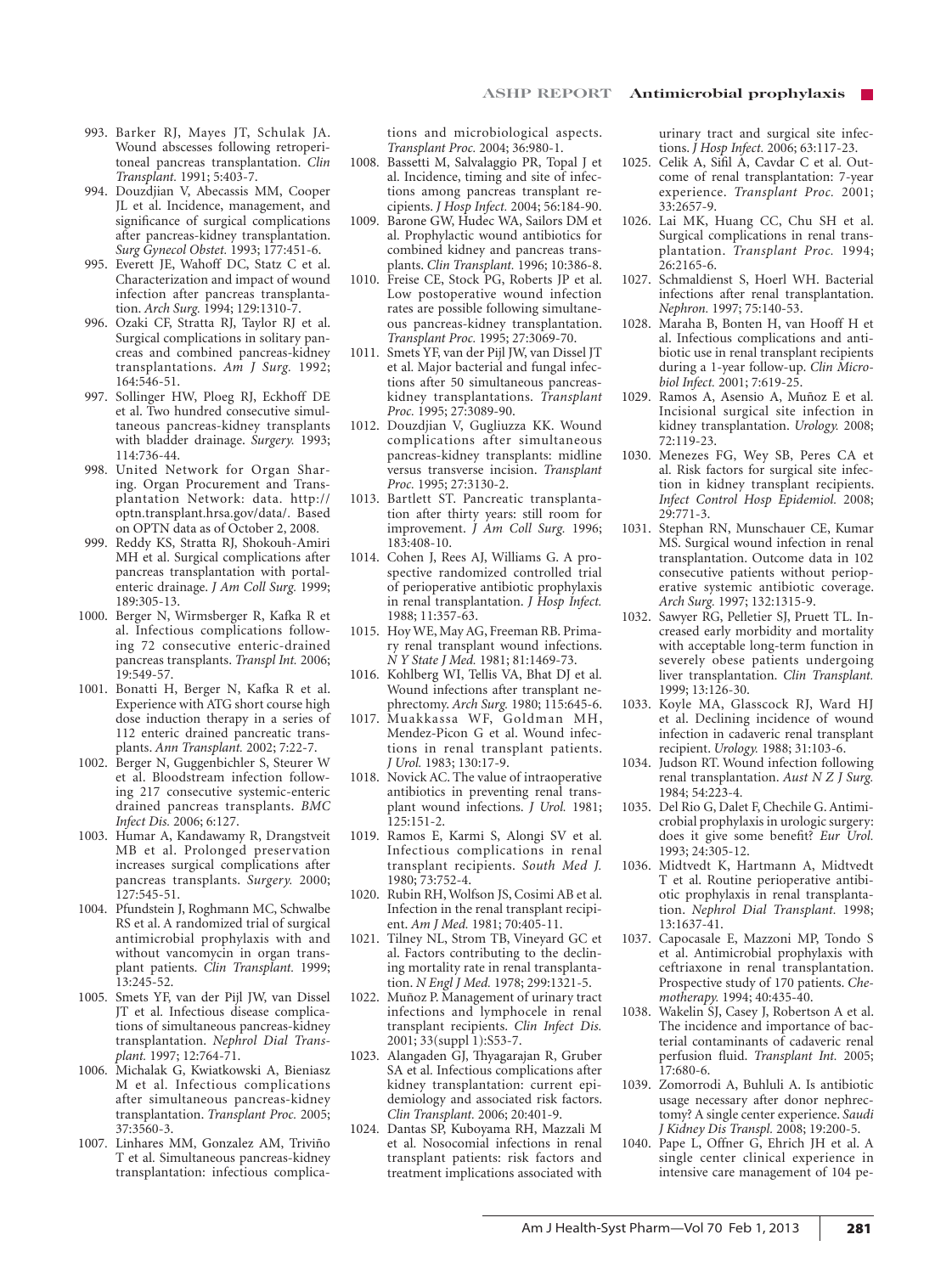diatric renal transplantations between 1998 and 2002. *Pediatr Transplant.* 2004; 8:39-43.

- 1041. Thorne CH. Techniques and principles in plastic surgery. In: Thorne CH, Beasley RW, Aston SJ et al., eds. Grabb and Smith's plastic surgery. 6th ed. Philadelphia: Lippincott Williams and Wilkins; 2007.
- 1042. Chełmoński A, Jabłecki J, Sycz Z. Composite allotransplantations of knee joint, larynx, uterus, abdominal wall, face and penis. A*nn Transplant.* 2007; 12:5-11.
- 1043. Bonatti H, Brandacher G, Margreiter R et al. Infectious complications in three double hand recipients: experience from a single center. *Transplant Proc.* 2009; 41:517-20.
- 1044. Babcock MD, Grekin RC. Antibiotic use in dermatologic surgery. *Dermatol Clin.* 2003; 21:337-48.
- 1045. Messingham MJ, Arpey CJ. Updates on the use of antibiotics in cutaneous surgery. *Dermatol Surg.* 2005; 31:1068-78.
- 1046. Wright TI, Baddour LM, Berbari EF et al. Antibiotic prophylaxis in dermatologic surgery: advisory statement 2008. *J Am Acad Dermatol.* 2008; 59:464-73.
- 1047. Throckmorton AD, Boughey JC, Boostrom SY et al. Postoperative prophylactic antibiotics and surgical site infection rates in breast surgery patients. *Ann Surg Oncol.* 2009; 16:2464-9.
- 1048. Khan UD. Breast augmentation, antibiotic prophylaxis, and infection: comparative analysis of 1,628 primary augmentation mammoplasties assessing the role and efficacy of antibiotics prophylaxis duration. *Aesthetic Plast Surg.* 2010; 34:42-7.
- 1049. Baran CN, Sensöz Ö, Ulusoy MG. Prophylactic antibiotics in plastic and reconstructive surgery. *Plast Reconstr Surg.* 1999; 103:1561-6.
- 1050. Mekako AI, Chetter IC, Coughlin PA et al., on behalf of the Hull Antibiotic pRophylaxis in varicose VEin Surgery Trialists (HARVEST). Randomized clinical trial of co-amoxiclav versus no antibiotic prophylaxis in varicose vein surgery. *Br J Surg.* 2010; 97:29-36.
- 1051. Stone JF, Davidson JS. The role of antibiotics and timing of repair in flexor tendon injuries of the hand. *Ann Plast Surg.* 1998; 40:7-13.
- 1052. LeRoy J, Given KS. Wound infection in breast augmentation: the role of prophylactic perioperative antibiotics. *Aesthetic Plast Surg.* 1991; 15:303-5.
- 1053. Stewart KJ, Stewart DA, Coghlan B et al. Complications of 278 consecutive abdominoplasties. *J Plast Reconstr Aesth Surg.* 2006; 59:1152-5.
- 1054. Rosengren H, Dixon A. Antibacterial prophylaxis in dermatologic surgery: an evidence-based review. *Am J Clin Dermatol.* 2010; 11:35-44.
- 1055. Landes G, Harris PG, Lemaine V et al. Prevention of surgical site infection and appropriateness of antibiotic

prescribing habits in plastic surgery. *J Plast Reconstr Aesthet Surg.* 2008; 61:1347-56.

- 1056. Ahmadi AH, Cohen BE, Shayani P. A prospective study of antibiotic efficacy in preventing infection in reduction mammaplasty. *Plast Reconstr Surg.* 2005; 116:126-31.
- 1057. Carroll WR, Rosenstiel D, Fix JR et al. Three-dose vs. extended-course clindamycin prophylaxis for free-flap reconstruction of the head and neck. *Arch Otolaryngol Head Neck Surg.* 2003; 129:771-4.
- 1058. Serletti JM, Davenport MS, Herrera HR et al. Efficacy of prophylactic antibiotics in reduction mammoplasty. *Ann Plast Surg.* 1994; 33:476-80.
- 1059. Halpern AC, Leyden JJ, Dzubow LM et al. The incidence of bacteremia in skin surgery of the head and neck. *J Am Acad Dermatol.* 1988; 19:112-6.
- 1060. Samra S, Sawh-Martinez R, Barry O et al. Complication rates of lipoabdominoplasty versus traditional abdominoplasty in high-risk patients. *Plast Reconstr Surg.* 2010; 125:683-90.
- 1061. Olsen MA, Lefta M, Dietz JR et al. Risk factors for surgical site infection after major breast operation. *J Am Coll Surg.* 2008; 207:326-35.
- 1062. Dixon AJ, Dixon MP, Dixon JB. Prospective study of skin surgery in patients with and without known diabetes. *Dermatol Surg.* 2009; 35:1035- 40.
- 1063. Wahie S, Lawrence CM. Wound complications following diagnostic skin biopsies in dermatology inpatients. *Arch Dermatol.* 2007; 143:1267-71.
- 1064. Gravante G, Araco A, Sorge R et al. Wound infections in post-bariatric patients undergoing body contouring abdominoplasty: the role of smoking. *Obes Surg.* 2007; 17:1325-31.
- 1065. Rey JE, Gardner SM, Cushing RD. Determinants of surgical site infection after breast biopsy. *Am J Infect Control.* 2005; 33:126-9.
- 1066. Sevin A, Senen D, Sevin K et al. Antibiotic use in abdominoplasty: prospective analysis of 207 cases. *J Plast Reconstr Aesthet Surg.* 2007; 60:379-82.
- 1067. Gravante G, Caruso R, Araco A et al. Infections after plastic procedures: incidences, etiologies, risk factors, and antibiotic prophylaxis. *Aesthetic Plast Surg.* 2008; 32:243-51.
- 1068. Bertin ML, Crowe J, Gordon SM. Determinants of surgical site infection after breast surgery. *Am J Infect Control.* 1998; 26:61-5.
- 1069. Harness NG, Inacio MC, Pfeil FF et al. Rate of infection after carpal tunnel release surgery and effect of antibiotic prophylaxis. *J Hand Surg.* 2010; 35:189-96.
- 1070. Platt R, Zucker JR, Zaleznik DF et al. Perioperative antibiotic prophylaxis and wound infection following breast surgery. *J Antimicrob Chemother.* 1993; 31(suppl B):43-8.
- 1071. Kompatscher P, von Planta A, Spicher I et al. Comparison of the incidence and predicted risk of early surgical site infections after breast reduction. *Aesthetic Plast Surg.* 2003; 27:308-14.
- 1072. Bunn F, Cunningham ME, Handscomb K. Prophylactic antibiotics to prevent surgical site infection after breast cancer surgery. *Cochrane Database Syst Rev.* 2006; 2:CD005360.
- 1073. Perrotti JA, Castor SA, Perez PC et al. Antibiotic use in aesthetic surgery: a national survey and literature review. *Plast Reconstr Surg.* 2002; 109:1685-93.
- 1074. Smyth AG, Knepil GJ. Prophylactic antibiotics and surgery for primary clefts. *Br J Oral Maxillofac Surg.* 2008; 46:107-9.
- 1075. Cocco JF, Antonetti JW, Burns JL et al. Characterization of the nasal, sublingual and oropharyngeal mucosa microbiota in cleft lip and palate individuals before and after surgical repair. *Cleft Palate Craniofac J.* 2010; 47:151-5.

## **Appendix A—National Healthcare Safety Network criteria for classifying**  wounds<sup>35</sup>

**Clean:** An uninfected operative wound in which no inflammation is encountered and the respiratory, alimentary, genital, or uninfected urinary tracts are not entered. In addition, clean wounds are primarily closed and, if necessary, drained with closed drainage. Operative incisional wounds that follow nonpenetrating (blunt) trauma should be included in this category if they meet the criteria.

**Clean-contaminated:** Operative wounds in which the respiratory, alimentary, genital, or urinary tracts are entered under controlled conditions and without unusual contamination. Specifically, operations involving the biliary tract, appendix, vagina, and oropharynx are included in this category, provided no evidence of infection or major break in technique is encountered.

**Contaminated:** Open, fresh, accidental wounds. In addition, operations with major breaks in sterile technique (e.g., open cardiac massage) or gross spillage from the gastrointestinal tract and incisions in which acute, nonpurulent inflammation is encountered are included in this category.

**Dirty or infected:** Includes old traumatic wounds with retained devitalized tissue and those that involve existing clinical infection or perforated viscera. This definition suggests that the organisms causing postoperative infection were present in the operative field before the operation.

## **Appendix B—National Healthcare Safety Network criteria for defining a surgical-site infection (SSI)8,36**

**Superficial incisional SSI:** Occurs within 30 days postoperatively and involves skin or subcutaneous tissue of the incision and at least one of the following: (1) purulent drainage from the superficial incision, (2) organisms isolated from